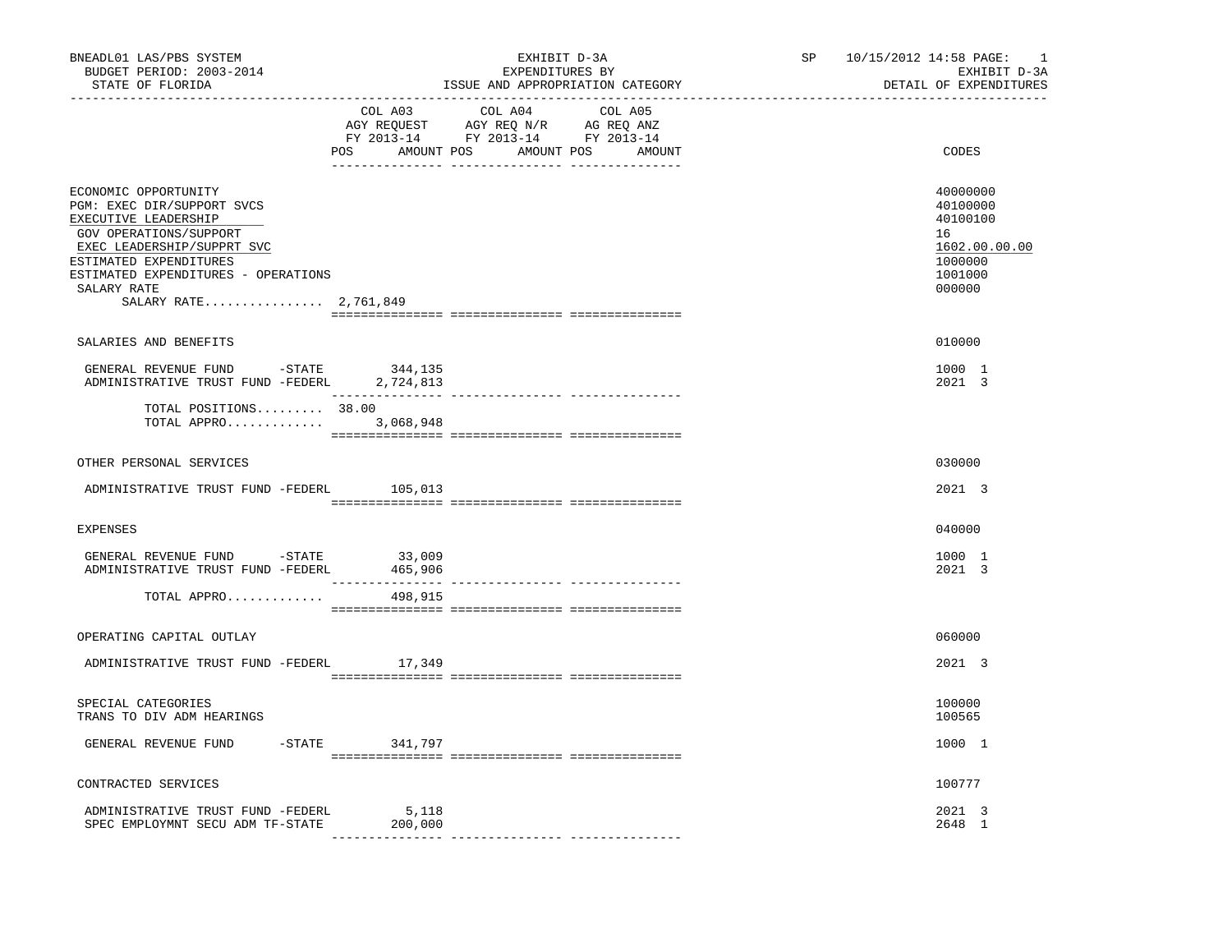| BNEADL01 LAS/PBS SYSTEM<br>BUDGET PERIOD: 2003-2014<br>STATE OF FLORIDA                                                                                                                                                                                         |                             | EXHIBIT D-3A<br>EXPENDITURES BY<br>ISSUE AND APPROPRIATION CATEGORY                                                              | SP 10/15/2012 14:58 PAGE:<br>$\overline{2}$<br>EXHIBIT D-3A<br>DETAIL OF EXPENDITURES             |
|-----------------------------------------------------------------------------------------------------------------------------------------------------------------------------------------------------------------------------------------------------------------|-----------------------------|----------------------------------------------------------------------------------------------------------------------------------|---------------------------------------------------------------------------------------------------|
|                                                                                                                                                                                                                                                                 | COL A03                     | COL A04<br>COL A05<br>AGY REQUEST AGY REQ N/R AG REQ ANZ<br>FY 2013-14 FY 2013-14 FY 2013-14<br>POS AMOUNT POS AMOUNT POS AMOUNT | CODES                                                                                             |
| ECONOMIC OPPORTUNITY<br>PGM: EXEC DIR/SUPPORT SVCS<br>EXECUTIVE LEADERSHIP<br>GOV OPERATIONS/SUPPORT<br>EXEC LEADERSHIP/SUPPRT SVC<br>ESTIMATED EXPENDITURES<br>ESTIMATED EXPENDITURES - OPERATIONS<br>SPECIAL CATEGORIES<br>CONTRACTED SERVICES<br>TOTAL APPRO | 205,118                     |                                                                                                                                  | 40000000<br>40100000<br>40100100<br>16<br>1602.00.00.00<br>1000000<br>1001000<br>100000<br>100777 |
| G/A-CONTRACTED SERVICES                                                                                                                                                                                                                                         |                             |                                                                                                                                  | 100778                                                                                            |
| ADMINISTRATIVE TRUST FUND -FEDERL 30,000                                                                                                                                                                                                                        |                             |                                                                                                                                  | 2021 3                                                                                            |
| RISK MANAGEMENT INSURANCE                                                                                                                                                                                                                                       |                             |                                                                                                                                  | 103241                                                                                            |
| GENERAL REVENUE FUND $-$ STATE 19,350<br>ADMINISTRATIVE TRUST FUND -FEDERL                                                                                                                                                                                      | 2,778<br>________________   |                                                                                                                                  | 1000 1<br>2021 3                                                                                  |
| TOTAL APPRO                                                                                                                                                                                                                                                     | 22,128                      |                                                                                                                                  |                                                                                                   |
| TR/DMS/HR SVCS/STW CONTRCT                                                                                                                                                                                                                                      |                             |                                                                                                                                  | 107040                                                                                            |
| GENERAL REVENUE FUND -STATE 4,114<br>ADMINISTRATIVE TRUST FUND -FEDERL                                                                                                                                                                                          | 10,287<br>_________________ |                                                                                                                                  | 1000 1<br>2021 3                                                                                  |
| TOTAL APPRO                                                                                                                                                                                                                                                     | 14,401                      |                                                                                                                                  |                                                                                                   |
| TOTAL: ESTIMATED EXPENDITURES - OPERATIONS<br>TOTAL POSITIONS 38.00<br>TOTAL ISSUE 4,303,669<br>TOTAL SALARY RATE 2,761,849                                                                                                                                     |                             |                                                                                                                                  | 1001000                                                                                           |
| CASUALTY INSURANCE PREMIUM<br>ADJUSTMENT<br>SPECIAL CATEGORIES<br>RISK MANAGEMENT INSURANCE                                                                                                                                                                     |                             |                                                                                                                                  | 1001090<br>100000<br>103241                                                                       |
| GENERAL REVENUE FUND - STATE<br>ADMINISTRATIVE TRUST FUND -FEDERL                                                                                                                                                                                               | 17,672-<br>8,085            |                                                                                                                                  | 1000 1<br>2021 3                                                                                  |
| TOTAL APPRO                                                                                                                                                                                                                                                     | 9,587-                      |                                                                                                                                  |                                                                                                   |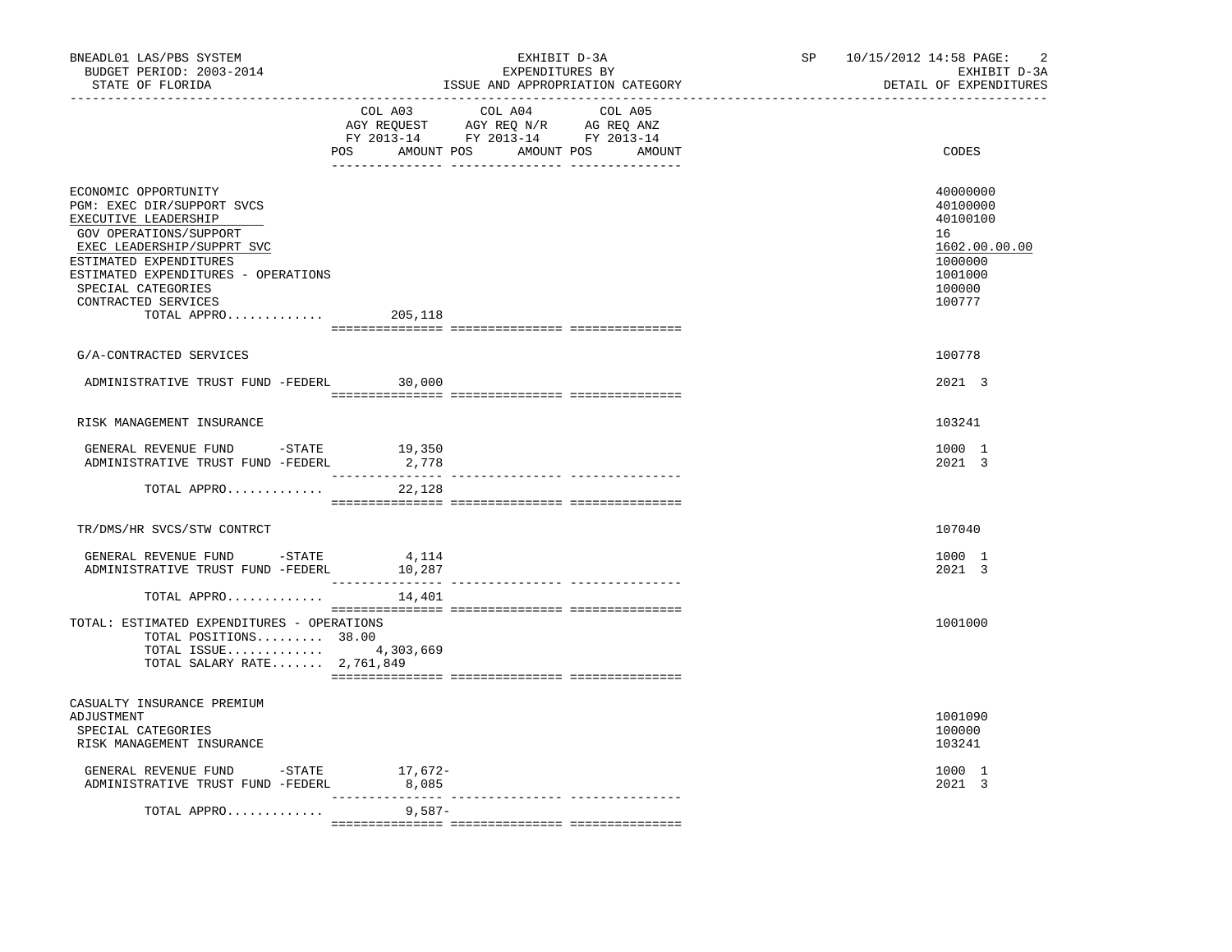| BNEADL01 LAS/PBS SYSTEM<br>BUDGET PERIOD: 2003-2014                                                                                                                                                                                               |                  | EXHIBIT D-3A<br>EXPENDITURES BY                                                                                                     | SP 10/15/2012 14:58 PAGE: 3<br>EXHIBIT D-3A<br>DETAIL OF EXPENDITURES         |  |
|---------------------------------------------------------------------------------------------------------------------------------------------------------------------------------------------------------------------------------------------------|------------------|-------------------------------------------------------------------------------------------------------------------------------------|-------------------------------------------------------------------------------|--|
|                                                                                                                                                                                                                                                   | COL A03          | COL A04<br>COL A05<br>AGY REQUEST AGY REQ N/R AG REQ ANZ<br>FY 2013-14 FY 2013-14 FY 2013-14<br>POS AMOUNT POS AMOUNT POS<br>AMOUNT | CODES                                                                         |  |
| ECONOMIC OPPORTUNITY<br>PGM: EXEC DIR/SUPPORT SVCS<br>EXECUTIVE LEADERSHIP<br>GOV OPERATIONS/SUPPORT<br>EXEC LEADERSHIP/SUPPRT SVC<br>ESTIMATED EXPENDITURES<br>FLORIDA RETIREMENT SYSTEM<br>CONTRIBUTION ADJUSTMENT FOR<br>FISCAL YEAR 2012-2013 |                  |                                                                                                                                     | 40000000<br>40100000<br>40100100<br>16<br>1602.00.00.00<br>1000000<br>1001240 |  |
| SALARIES AND BENEFITS<br>GENERAL REVENUE FUND -STATE 1,004<br>ADMINISTRATIVE TRUST FUND -FEDERL 7,951                                                                                                                                             |                  |                                                                                                                                     | 010000<br>1000 1<br>2021 3                                                    |  |
| TOTAL APPRO                                                                                                                                                                                                                                       | 8,955            |                                                                                                                                     |                                                                               |  |
| ADJUSTMENT TO STATE HEALTH<br>INSURANCE PREMIUM CONTRIBUTION -<br>FISCAL YEAR 2012-13<br>SALARIES AND BENEFITS                                                                                                                                    |                  |                                                                                                                                     | 1001830<br>010000                                                             |  |
| GENERAL REVENUE FUND - STATE<br>ADMINISTRATIVE TRUST FUND -FEDERL                                                                                                                                                                                 | 549<br>4,348     |                                                                                                                                     | 1000 1<br>2021 3                                                              |  |
| TOTAL APPRO                                                                                                                                                                                                                                       | 4,897            |                                                                                                                                     |                                                                               |  |
| REALLOCATION OF HUMAN RESOURCES<br>OUTSOURCING<br>SPECIAL CATEGORIES<br>TR/DMS/HR SVCS/STW CONTRCT                                                                                                                                                |                  |                                                                                                                                     | 1005900<br>100000<br>107040                                                   |  |
| GENERAL REVENUE FUND -STATE<br>ADMINISTRATIVE TRUST FUND -FEDERL                                                                                                                                                                                  | $223-$<br>$557-$ |                                                                                                                                     | 1000 1<br>2021 3                                                              |  |
| TOTAL APPRO                                                                                                                                                                                                                                       | $780 -$          |                                                                                                                                     |                                                                               |  |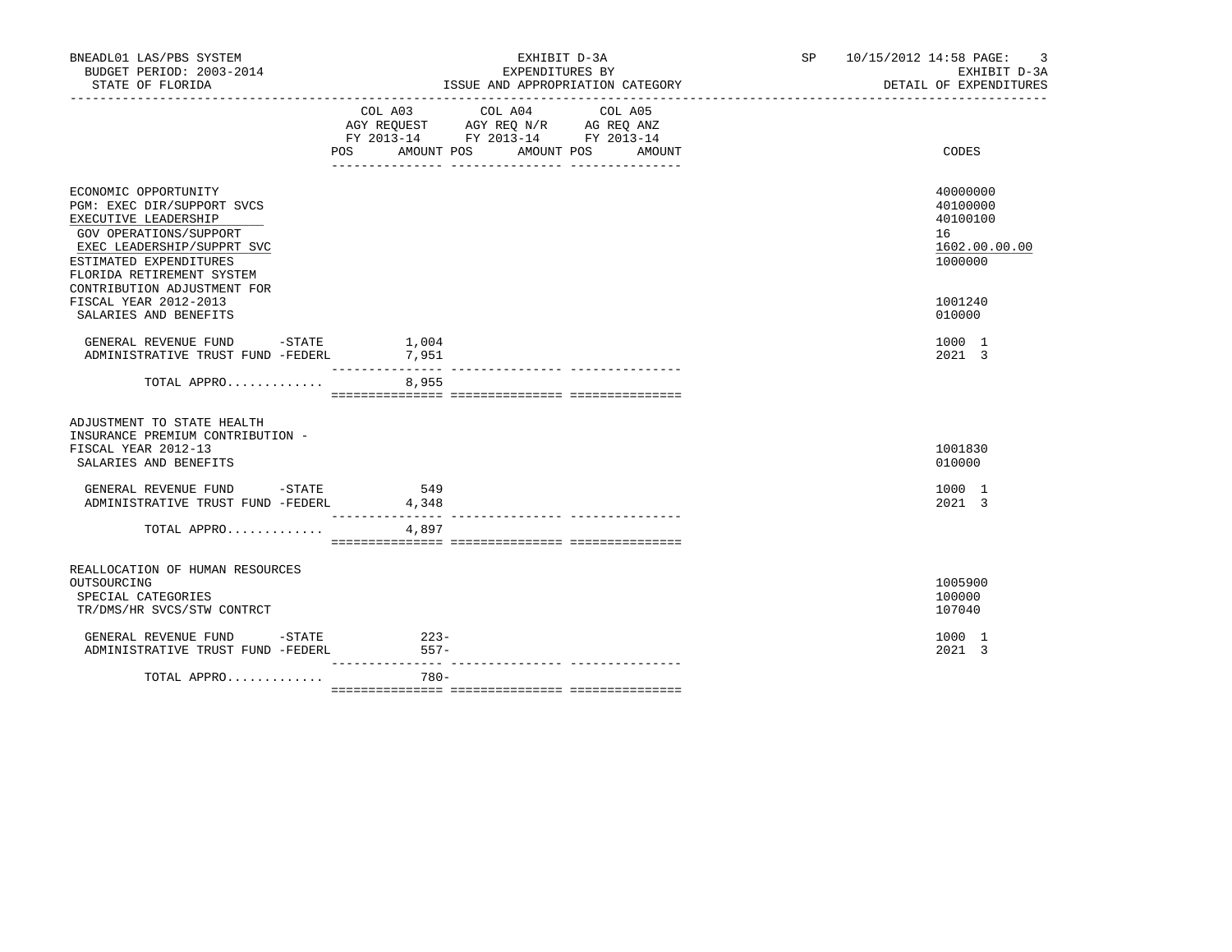| BNEADL01 LAS/PBS SYSTEM<br>BUDGET PERIOD: 2003-2014<br>STATE OF FLORIDA                                                                                                                                                                                                                                                                                                                                                                                                                                                                                                                                                                                                |                | EXHIBIT D-3A<br>EXPENDITURES BY<br>ISSUE AND APPROPRIATION CATEGORY                                        |         | SP                | 10/15/2012 14:58 PAGE:<br>EXHIBIT D-3A<br>DETAIL OF EXPENDITURES |  |                                                         |
|------------------------------------------------------------------------------------------------------------------------------------------------------------------------------------------------------------------------------------------------------------------------------------------------------------------------------------------------------------------------------------------------------------------------------------------------------------------------------------------------------------------------------------------------------------------------------------------------------------------------------------------------------------------------|----------------|------------------------------------------------------------------------------------------------------------|---------|-------------------|------------------------------------------------------------------|--|---------------------------------------------------------|
|                                                                                                                                                                                                                                                                                                                                                                                                                                                                                                                                                                                                                                                                        | COL A03<br>POS | COL A04<br>AGY REQUEST AGY REQ N/R AG REQ ANZ<br>FY 2013-14 FY 2013-14 FY 2013-14<br>AMOUNT POS AMOUNT POS | COL A05 | AMOUNT            |                                                                  |  | CODES                                                   |
| ECONOMIC OPPORTUNITY<br>PGM: EXEC DIR/SUPPORT SVCS<br>EXECUTIVE LEADERSHIP<br>GOV OPERATIONS/SUPPORT<br>EXEC LEADERSHIP/SUPPRT SVC<br>INTER-AGENCY REORGANIZATIONS -                                                                                                                                                                                                                                                                                                                                                                                                                                                                                                   |                |                                                                                                            |         |                   |                                                                  |  | 40000000<br>40100000<br>40100100<br>16<br>1602.00.00.00 |
| INFORMATION TECHNOLOGY<br>DEDUCT AGENCY DATA CENTER SERVICES<br>FUNDING<br>SALARIES AND BENEFITS                                                                                                                                                                                                                                                                                                                                                                                                                                                                                                                                                                       |                |                                                                                                            |         |                   |                                                                  |  | 17C0000<br>17C01C0<br>010000                            |
| ADMINISTRATIVE TRUST FUND -FEDERL                                                                                                                                                                                                                                                                                                                                                                                                                                                                                                                                                                                                                                      | 4,478-         |                                                                                                            |         |                   |                                                                  |  | 2021 3                                                  |
| EXPENSES                                                                                                                                                                                                                                                                                                                                                                                                                                                                                                                                                                                                                                                               |                |                                                                                                            |         |                   |                                                                  |  | 040000                                                  |
| ADMINISTRATIVE TRUST FUND -FEDERL                                                                                                                                                                                                                                                                                                                                                                                                                                                                                                                                                                                                                                      | $2.887-$       |                                                                                                            |         |                   |                                                                  |  | 2021 3                                                  |
| OPERATING CAPITAL OUTLAY                                                                                                                                                                                                                                                                                                                                                                                                                                                                                                                                                                                                                                               |                |                                                                                                            |         |                   |                                                                  |  | 060000                                                  |
| ADMINISTRATIVE TRUST FUND -FEDERL                                                                                                                                                                                                                                                                                                                                                                                                                                                                                                                                                                                                                                      | 197-           |                                                                                                            |         |                   |                                                                  |  | 2021 3                                                  |
| SPECIAL CATEGORIES<br>G/A-CONTRACTED SERVICES                                                                                                                                                                                                                                                                                                                                                                                                                                                                                                                                                                                                                          |                |                                                                                                            |         |                   |                                                                  |  | 100000<br>100778                                        |
| ADMINISTRATIVE TRUST FUND -FEDERL 1,534-                                                                                                                                                                                                                                                                                                                                                                                                                                                                                                                                                                                                                               |                |                                                                                                            |         |                   |                                                                  |  | 2021 3                                                  |
| TOTAL: DEDUCT AGENCY DATA CENTER SERVICES<br>FUNDING<br>TOTAL ISSUE                                                                                                                                                                                                                                                                                                                                                                                                                                                                                                                                                                                                    | $9.096 -$      |                                                                                                            |         |                   |                                                                  |  | 17C01C0                                                 |
|                                                                                                                                                                                                                                                                                                                                                                                                                                                                                                                                                                                                                                                                        |                |                                                                                                            |         |                   |                                                                  |  |                                                         |
| AGENCY ISSUE NARRATIVE:<br>2013-2014 BUDGET YEAR NARRATIVE:<br>The Department of Economic Opportunity (DEO) requests that a total of \$864,078 be deducted from various appropriation<br>categories and added to the Data Processing Services - Southwood Shared Resource Center appropriation category, in order<br>to consolidate information technology functions within the Southwood Shared Resource Center (SSRC).<br>The State of Florida Data Center Consolidation initiative is targeted to reduce the overall cost of data center<br>operations by state agencies. This initiative is based on a directive from the Florida Legislature contained in Chapter |                |                                                                                                            |         | IT COMPONENT? YES |                                                                  |  |                                                         |
| 282, Florida Statutes (F.S.), aimed at establishing a comprehensive, cost-effective state data center system. DEO is<br>required by law to have its data center fully consolidated within the SSRC by October 31, 2013.                                                                                                                                                                                                                                                                                                                                                                                                                                                |                |                                                                                                            |         |                   |                                                                  |  |                                                         |

This issue combined with issue #17C02C0 nets to zero.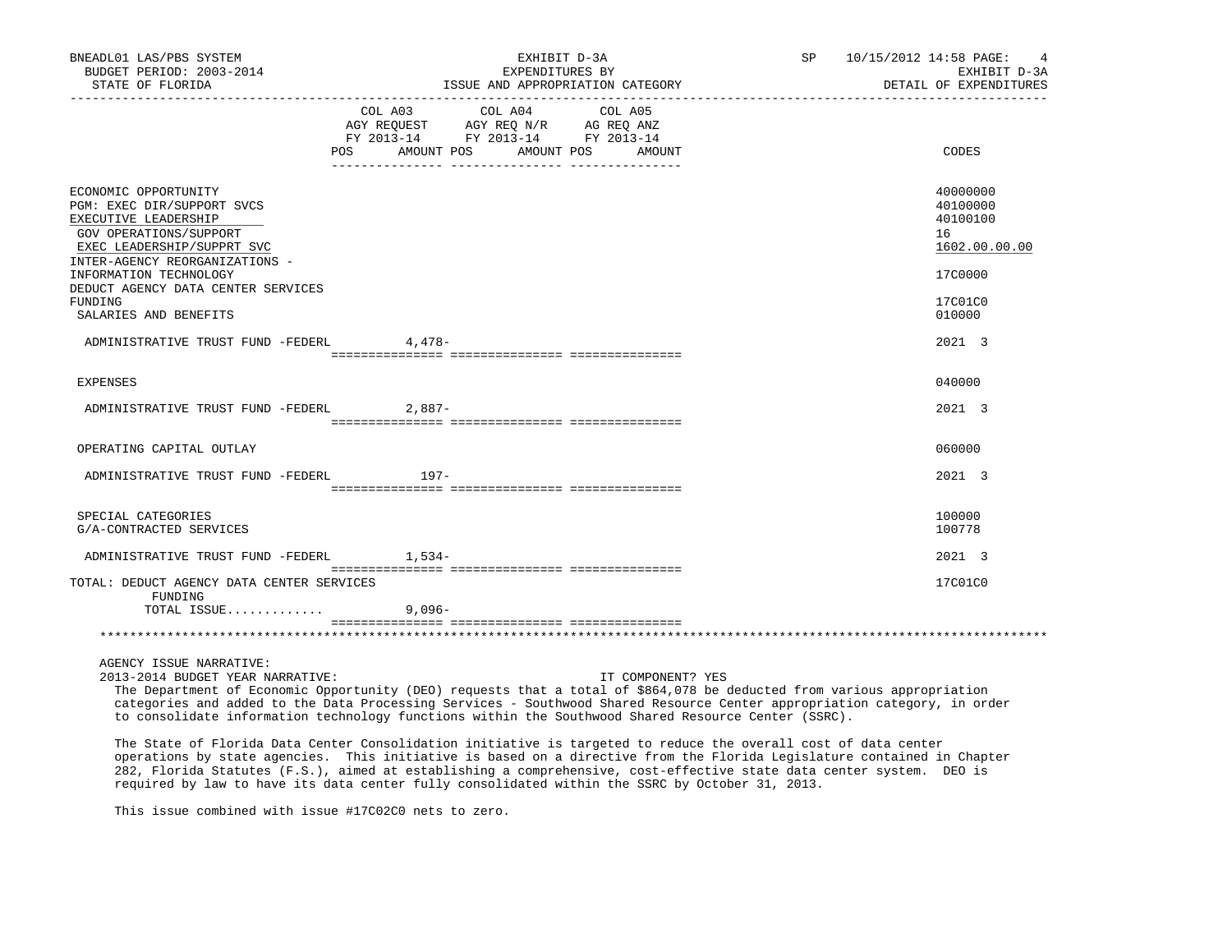| BNEADL01 LAS/PBS SYSTEM<br>BUDGET PERIOD: 2003-2014                                                                                                                                                                                                                                                                                                                                                                      |                                                                                                                                                  |       | EXHIBIT D-3A<br>EXPENDITURES BY |         |                                  | SP       |               | 10/15/2012 14:58 PAGE:<br>5<br>EXHIBIT D-3A                                   |
|--------------------------------------------------------------------------------------------------------------------------------------------------------------------------------------------------------------------------------------------------------------------------------------------------------------------------------------------------------------------------------------------------------------------------|--------------------------------------------------------------------------------------------------------------------------------------------------|-------|---------------------------------|---------|----------------------------------|----------|---------------|-------------------------------------------------------------------------------|
| STATE OF FLORIDA                                                                                                                                                                                                                                                                                                                                                                                                         |                                                                                                                                                  |       |                                 |         | ISSUE AND APPROPRIATION CATEGORY |          |               | DETAIL OF EXPENDITURES                                                        |
|                                                                                                                                                                                                                                                                                                                                                                                                                          | COL A03<br>COL A03 COL A04 COL A05<br>AGY REQUEST AGY REQ N/R AG REQ ANZ<br>FY 2013-14 FY 2013-14 FY 2013-14<br>POS AMOUNT POS AMOUNT POS AMOUNT |       | COL A04                         | COL A05 |                                  |          |               | CODES                                                                         |
| ECONOMIC OPPORTUNITY<br>PGM: EXEC DIR/SUPPORT SVCS<br>EXECUTIVE LEADERSHIP<br>GOV OPERATIONS/SUPPORT<br>EXEC LEADERSHIP/SUPPRT SVC<br>INTER-AGENCY REORGANIZATIONS -<br>INFORMATION TECHNOLOGY<br>DEDUCT AGENCY DATA CENTER SERVICES<br>FUNDING                                                                                                                                                                          |                                                                                                                                                  |       |                                 |         |                                  |          |               | 40000000<br>40100000<br>40100100<br>16<br>1602.00.00.00<br>17C0000<br>17C01C0 |
| This issue aligns with the following strategy contained in Florida's Strategic Plan for Economic Development July 2012 -<br>June 2017 (version 19):                                                                                                                                                                                                                                                                      |                                                                                                                                                  |       |                                 |         |                                  |          |               |                                                                               |
| #25 - Civic and Governance Systems - Improve the efficiency and effectiveness of government agencies at all levels.                                                                                                                                                                                                                                                                                                      |                                                                                                                                                  |       |                                 |         |                                  |          |               |                                                                               |
| POSITION DETAIL OF SALARIES AND BENEFITS:                                                                                                                                                                                                                                                                                                                                                                                |                                                                                                                                                  |       |                                 |         |                                  |          |               | LAPSE LAPSED SALARIES                                                         |
|                                                                                                                                                                                                                                                                                                                                                                                                                          |                                                                                                                                                  |       |                                 |         | FTE BASE RATE ADDITIVES BENEFITS | SUBTOTAL | $\frac{1}{2}$ | AND BENEFITS                                                                  |
| A03 - AGY REQUEST FY 2013-14                                                                                                                                                                                                                                                                                                                                                                                             |                                                                                                                                                  |       |                                 |         |                                  |          |               |                                                                               |
| CHANGES TO CURRENTLY AUTHORIZED POSITIONS<br>OTHER SALARY AMOUNT<br>2021 ADMINISTRATIVE TRUST FUND                                                                                                                                                                                                                                                                                                                       |                                                                                                                                                  |       |                                 |         |                                  |          |               | 4,478-                                                                        |
|                                                                                                                                                                                                                                                                                                                                                                                                                          |                                                                                                                                                  |       |                                 |         |                                  |          |               | $4.478-$<br>==============                                                    |
|                                                                                                                                                                                                                                                                                                                                                                                                                          |                                                                                                                                                  |       |                                 |         |                                  |          |               |                                                                               |
| ADD SERVICES PROVIDED BY PRIMARY<br>DATA CENTER<br>DATA PROCESSING SERVICES<br>SOUTHWOOD SRC                                                                                                                                                                                                                                                                                                                             |                                                                                                                                                  |       |                                 |         |                                  |          |               | 17C02C0<br>210000<br>210021                                                   |
| ADMINISTRATIVE TRUST FUND -FEDERL                                                                                                                                                                                                                                                                                                                                                                                        |                                                                                                                                                  | 9,096 |                                 |         |                                  |          |               | 2021 3                                                                        |
|                                                                                                                                                                                                                                                                                                                                                                                                                          |                                                                                                                                                  |       |                                 |         |                                  |          |               |                                                                               |
| AGENCY ISSUE NARRATIVE:<br>2013-2014 BUDGET YEAR NARRATIVE:<br>The Department of Economic Opportunity (DEO) requests that a total of \$864,078 be deducted from various appropriation<br>categories and added to the Data Processing Services - Southwood Shared Resource Center appropriation category, in order<br>to consolidate information technology functions within the Southwood Shared Resource Center (SSRC). |                                                                                                                                                  |       |                                 |         | IT COMPONENT? YES                |          |               |                                                                               |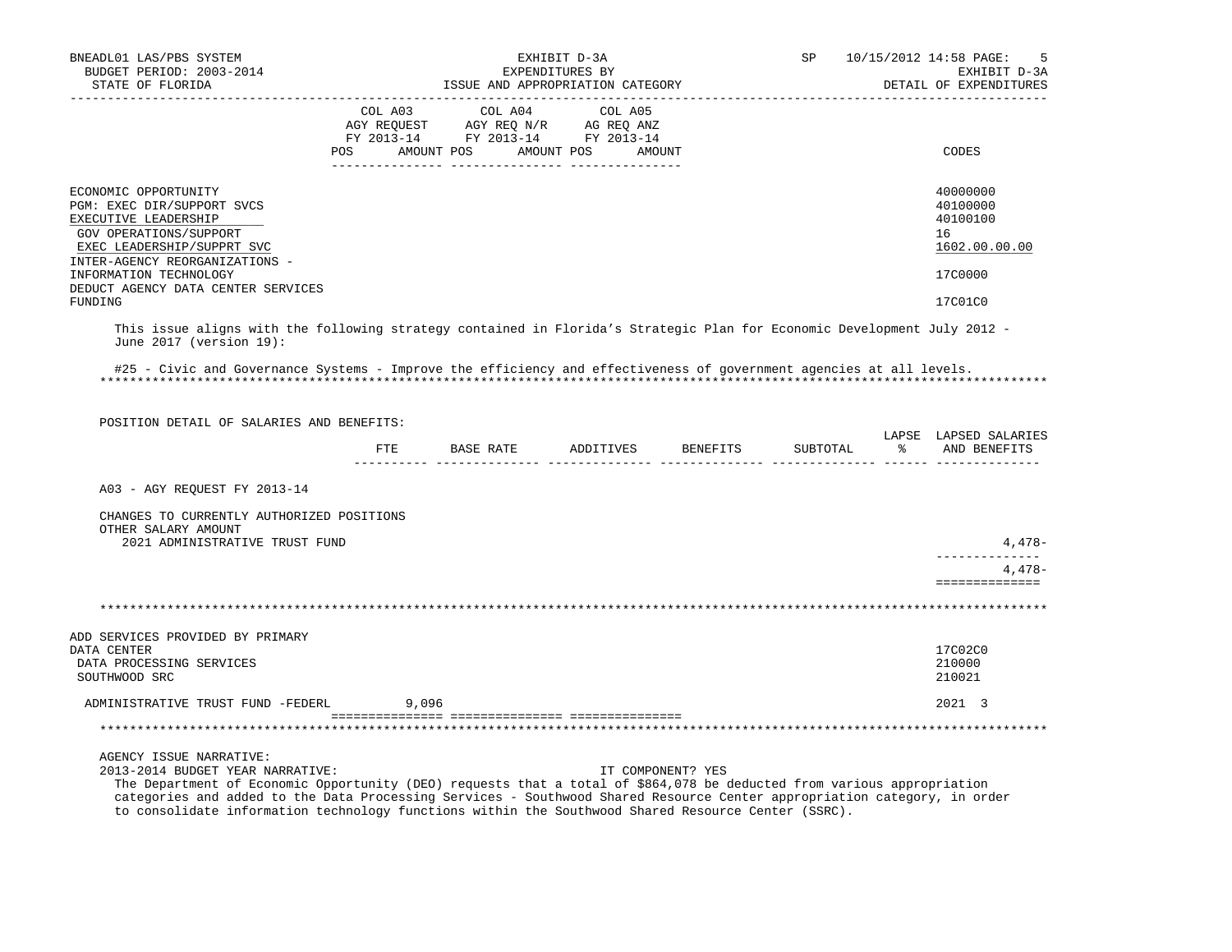| BNEADL01 LAS/PBS SYSTEM<br>BUDGET PERIOD: 2003-2014<br>STATE OF FLORIDA                                                                                              |     | EXHIBIT D-3A<br>EXPENDITURES BY<br>ISSUE AND APPROPRIATION CATEGORY                                                               | SP | 10/15/2012 14:58 PAGE:<br>6<br>EXHIBIT D-3A<br>DETAIL OF EXPENDITURES |
|----------------------------------------------------------------------------------------------------------------------------------------------------------------------|-----|-----------------------------------------------------------------------------------------------------------------------------------|----|-----------------------------------------------------------------------|
|                                                                                                                                                                      | POS | COL A03 COL A04 COL A05<br>AGY REQUEST AGY REQ N/R AG REQ ANZ<br>FY 2013-14 FY 2013-14 FY 2013-14<br>AMOUNT POS AMOUNT POS AMOUNT |    | CODES                                                                 |
| ECONOMIC OPPORTUNITY<br>PGM: EXEC DIR/SUPPORT SVCS<br>EXECUTIVE LEADERSHIP<br>GOV OPERATIONS/SUPPORT<br>EXEC LEADERSHIP/SUPPRT SVC<br>INTER-AGENCY REORGANIZATIONS - |     |                                                                                                                                   |    | 40000000<br>40100000<br>40100100<br>16<br>1602.00.00.00               |
| INFORMATION TECHNOLOGY<br>ADD SERVICES PROVIDED BY PRIMARY                                                                                                           |     |                                                                                                                                   |    | 17C0000                                                               |
| DATA CENTER                                                                                                                                                          |     |                                                                                                                                   |    | 17C02C0                                                               |

 The State of Florida Data Center Consolidation initiative is targeted to reduce the overall cost of data center operations by state agencies. This initiative is based on a directive from the Florida Legislature contained in Chapter 282, Florida Statutes (F.S.), aimed at establishing a comprehensive, cost-effective state data center system. DEO is required by law to have its data center fully consolidated within the SSRC by October 31, 2013.

This issue combined with issue #17C01C0 nets to zero.

 This issue aligns with the following strategy contained in Florida's Strategic Plan for Economic Development July 2012 - June 2017 (version 19):

 #25 - Civic and Governance Systems - Improve the efficiency and effectiveness of government agencies at all levels. \*\*\*\*\*\*\*\*\*\*\*\*\*\*\*\*\*\*\*\*\*\*\*\*\*\*\*\*\*\*\*\*\*\*\*\*\*\*\*\*\*\*\*\*\*\*\*\*\*\*\*\*\*\*\*\*\*\*\*\*\*\*\*\*\*\*\*\*\*\*\*\*\*\*\*\*\*\*\*\*\*\*\*\*\*\*\*\*\*\*\*\*\*\*\*\*\*\*\*\*\*\*\*\*\*\*\*\*\*\*\*\*\*\*\*\*\*\*\*\*\*\*\*\*\*\*\*

| ESTIMATED EXPENDITURES REALIGNMENT                                                                            |          | 2000000                     |
|---------------------------------------------------------------------------------------------------------------|----------|-----------------------------|
| CONSOLIDATE BUDGET AUTHORITY FOR<br>CONTRACTED SERVICES - DEDUCT<br>SPECIAL CATEGORIES<br>CONTRACTED SERVICES |          | 2000500<br>100000<br>100777 |
| ADMINISTRATIVE TRUST FUND -FEDERL                                                                             | $5.118-$ | $2021 \quad 3$              |
|                                                                                                               |          |                             |

AGENCY ISSUE NARRATIVE:

 2013-2014 BUDGET YEAR NARRATIVE: IT COMPONENT? NO When the Department of Economic Opportunity was created on October 1, 2011, budget authority for contracted services was provided in two appropriation categories: Contracted Services (100777) and G/A - Contracted Services (100778). The Department requests that all of the budget authority in the Contracted Services appropriation category in several budget

 entities and funds be transferred to the G/A - Contracted Services appropriation category. When combined with Issue #2000600, this issue nets to zero. \*\*\*\*\*\*\*\*\*\*\*\*\*\*\*\*\*\*\*\*\*\*\*\*\*\*\*\*\*\*\*\*\*\*\*\*\*\*\*\*\*\*\*\*\*\*\*\*\*\*\*\*\*\*\*\*\*\*\*\*\*\*\*\*\*\*\*\*\*\*\*\*\*\*\*\*\*\*\*\*\*\*\*\*\*\*\*\*\*\*\*\*\*\*\*\*\*\*\*\*\*\*\*\*\*\*\*\*\*\*\*\*\*\*\*\*\*\*\*\*\*\*\*\*\*\*\*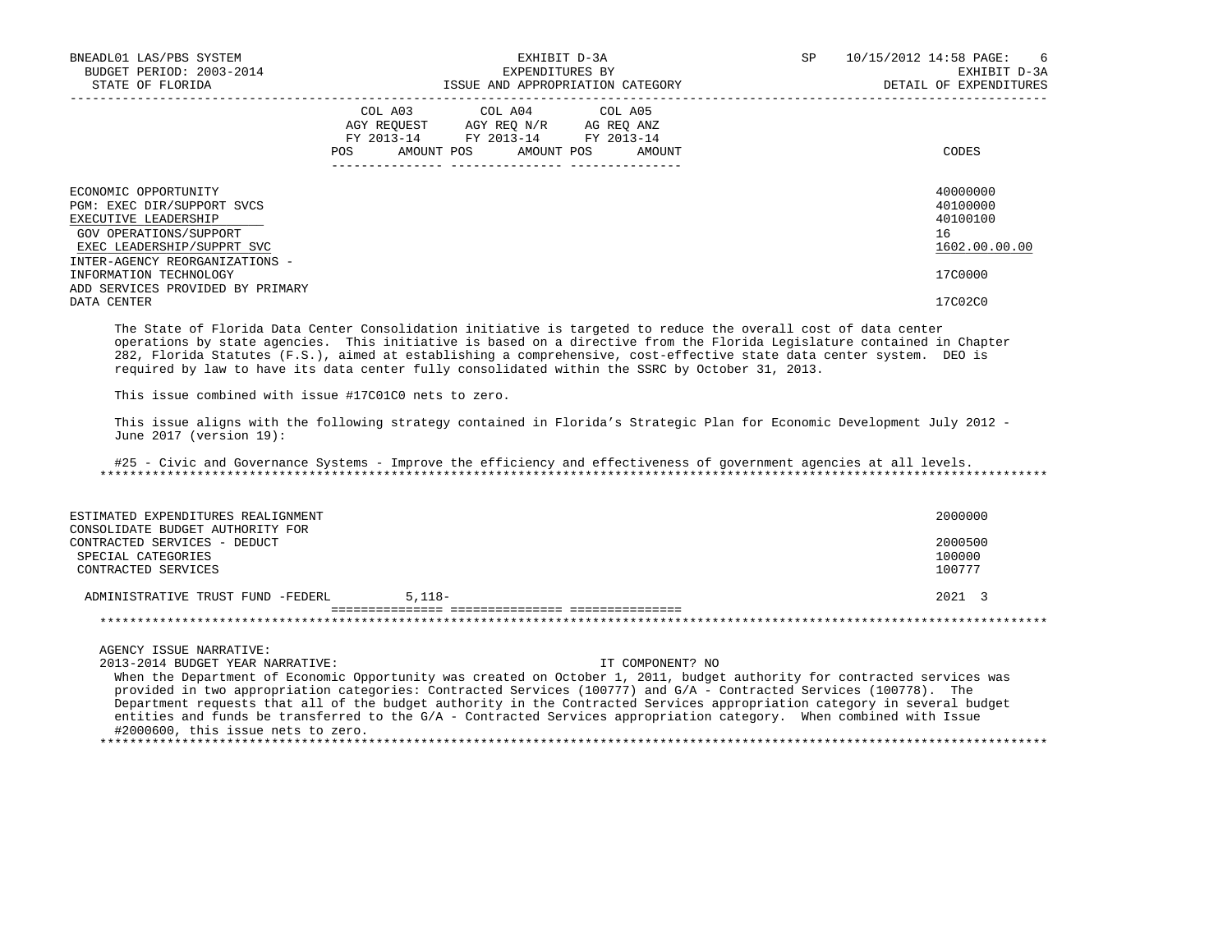| BNEADL01 LAS/PBS SYSTEM<br>BUDGET PERIOD: 2003-2014<br>STATE OF FLORIDA                                                                                                                                                                                                                                                                                                                                                                                                                                                                                                                                |            | EXHIBIT D-3A<br>EXPENDITURES BY       | ISSUE AND APPROPRIATION CATEGORY | SP | 10/15/2012 14:58 PAGE: | 7<br>EXHIBIT D-3A<br>DETAIL OF EXPENDITURES                                                       |
|--------------------------------------------------------------------------------------------------------------------------------------------------------------------------------------------------------------------------------------------------------------------------------------------------------------------------------------------------------------------------------------------------------------------------------------------------------------------------------------------------------------------------------------------------------------------------------------------------------|------------|---------------------------------------|----------------------------------|----|------------------------|---------------------------------------------------------------------------------------------------|
|                                                                                                                                                                                                                                                                                                                                                                                                                                                                                                                                                                                                        | POS        | COL A03 COL A04 COL A05<br>AMOUNT POS | AMOUNT POS<br>AMOUNT             |    |                        | CODES                                                                                             |
| ECONOMIC OPPORTUNITY<br>PGM: EXEC DIR/SUPPORT SVCS<br>EXECUTIVE LEADERSHIP<br>GOV OPERATIONS/SUPPORT<br>EXEC LEADERSHIP/SUPPRT SVC<br>ESTIMATED EXPENDITURES REALIGNMENT<br>CONSOLIDATE BUDGET AUTHORITY FOR<br>CONTRACTED SERVICES - ADD<br>SPECIAL CATEGORIES<br>G/A-CONTRACTED SERVICES                                                                                                                                                                                                                                                                                                             |            |                                       |                                  |    |                        | 40000000<br>40100000<br>40100100<br>16<br>1602.00.00.00<br>2000000<br>2000600<br>100000<br>100778 |
| ADMINISTRATIVE TRUST FUND -FEDERL                                                                                                                                                                                                                                                                                                                                                                                                                                                                                                                                                                      | 5,118      |                                       |                                  |    |                        | 2021 3                                                                                            |
| AGENCY ISSUE NARRATIVE:<br>2013-2014 BUDGET YEAR NARRATIVE:<br>When the Department of Economic Opportunity was created on October 1, 2011, budget authority for contracted services was<br>provided in two appropriation categories: Contracted Services (100777) and G/A - Contracted Services (100778). The<br>Department requests that all of the budget authority in the Contracted Services appropriation category in several budget<br>entities and funds be transferred to the G/A - Contracted Services appropriation category. When combined with Issue<br>#2000500, this issue nets to zero. |            |                                       | IT COMPONENT? NO                 |    |                        |                                                                                                   |
| NONRECURRING EXPENDITURES<br>COMMUNITY PLANNING LITIGATION -<br>PROVIDE FUNDING TO CONTRACT WITH<br>THE ATTORNEY GENERAL'S OFFICE                                                                                                                                                                                                                                                                                                                                                                                                                                                                      |            |                                       |                                  |    |                        | 2100000<br>2103006                                                                                |
| SPECIAL CATEGORIES<br>CONTRACTED SERVICES                                                                                                                                                                                                                                                                                                                                                                                                                                                                                                                                                              |            |                                       |                                  |    |                        | 100000<br>100777                                                                                  |
| SPEC EMPLOYMNT SECU ADM TF-STATE                                                                                                                                                                                                                                                                                                                                                                                                                                                                                                                                                                       | $200,000-$ |                                       |                                  |    |                        | 2648 1                                                                                            |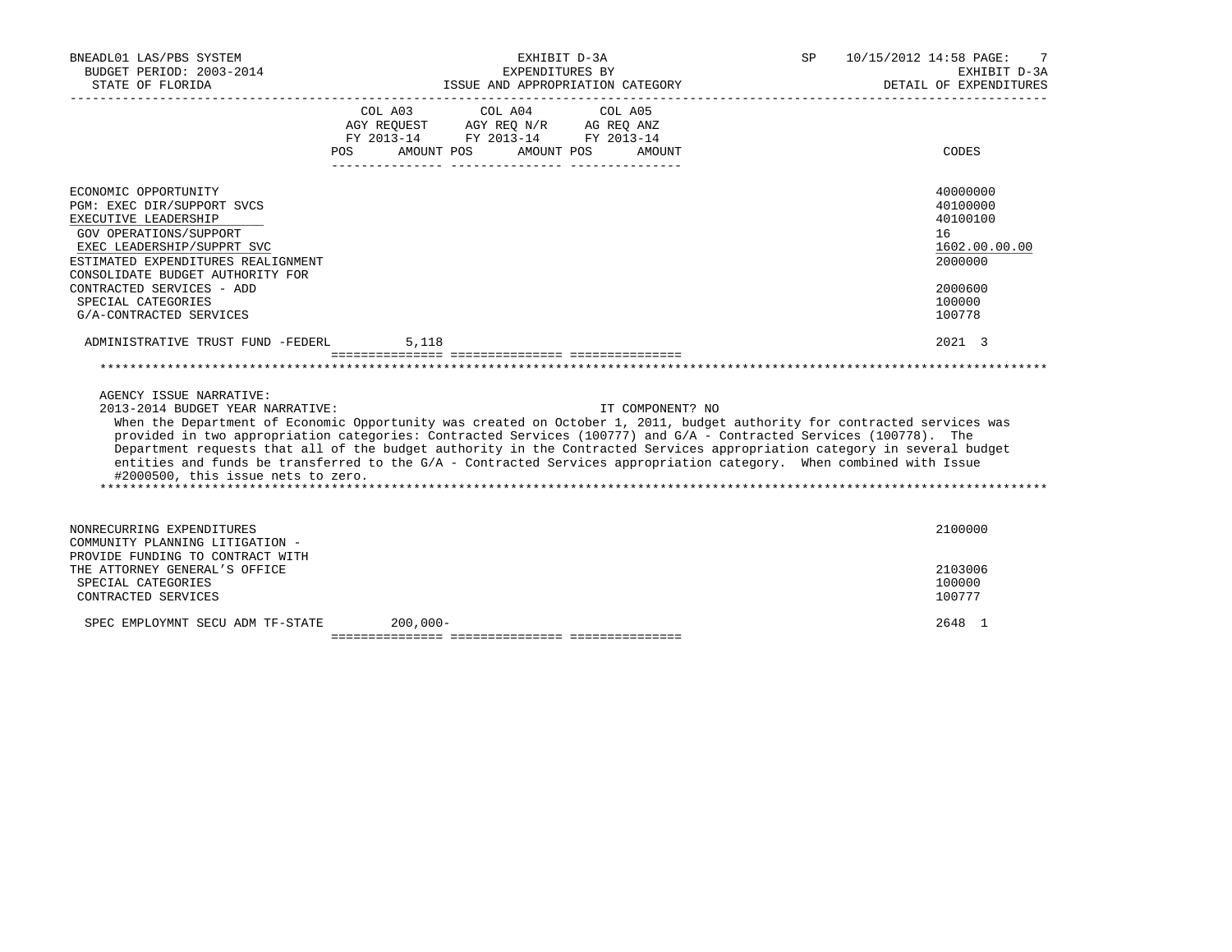| BNEADL01 LAS/PBS SYSTEM<br>BUDGET PERIOD: 2003-2014<br>STATE OF FLORIDA                                                                                                                                                          |                 | EXHIBIT D-3A<br>EXPENDITURES BY<br>ISSUE AND APPROPRIATION CATEGORY                                                    |                   | SP | 10/15/2012 14:58 PAGE: 8<br>EXHIBIT D-3A<br>DETAIL OF EXPENDITURES |
|----------------------------------------------------------------------------------------------------------------------------------------------------------------------------------------------------------------------------------|-----------------|------------------------------------------------------------------------------------------------------------------------|-------------------|----|--------------------------------------------------------------------|
|                                                                                                                                                                                                                                  |                 | COL A03 COL A04<br>AGY REQUEST AGY REQ N/R AG REQ ANZ<br>FY 2013-14 FY 2013-14 FY 2013-14<br>POS AMOUNT POS AMOUNT POS | COL A05<br>AMOUNT |    | CODES                                                              |
| ECONOMIC OPPORTUNITY<br>PGM: EXEC DIR/SUPPORT SVCS<br>EXECUTIVE LEADERSHIP<br>GOV OPERATIONS/SUPPORT<br>EXEC LEADERSHIP/SUPPRT SVC<br>ANNUALIZATION OF ADMINISTERED<br>FUNDS APPROPRIATIONS<br>STATE HEALTH INSURANCE ADJUSTMENT |                 |                                                                                                                        |                   |    | 40000000<br>40100000<br>40100100<br>16<br>1602.00.00.00<br>26A0000 |
| FOR FY 2012-13 - 10 MONTHS<br>ANNUALIZATION<br>SALARIES AND BENEFITS                                                                                                                                                             |                 |                                                                                                                        |                   |    | 26A1830<br>010000                                                  |
| GENERAL REVENUE FUND -STATE $2,745$<br>ADMINISTRATIVE TRUST FUND -FEDERL $21,740$                                                                                                                                                |                 |                                                                                                                        |                   |    | 1000 1<br>2021 3                                                   |
| TOTAL APPRO                                                                                                                                                                                                                      | 24,485          |                                                                                                                        |                   |    |                                                                    |
| ENHANCED ACCOUNTABILITY OF STATE<br>RESOURCES<br>INSPECTOR GENERAL'S OFFICE -<br>ADDITIONAL STATE POSITIONS NEEDED                                                                                                               |                 |                                                                                                                        |                   |    | 4B00000                                                            |
| FOR AUDIT AND INVESTIGATION<br><b>ACTIVITIES</b><br>SALARY RATE<br>SALARY RATE 150,000                                                                                                                                           |                 |                                                                                                                        |                   |    | 4B00020<br>000000                                                  |
| SALARIES AND BENEFITS                                                                                                                                                                                                            |                 |                                                                                                                        |                   |    | 010000                                                             |
| ADMINISTRATIVE TRUST FUND -FEDERL                                                                                                                                                                                                | 3.00<br>203,283 |                                                                                                                        |                   |    | 2021 3                                                             |
| EXPENSES                                                                                                                                                                                                                         |                 |                                                                                                                        |                   |    | 040000                                                             |
| ADMINISTRATIVE TRUST FUND -FEDERL 29,919 11,286                                                                                                                                                                                  |                 |                                                                                                                        |                   |    | 2021 3                                                             |
| SPECIAL CATEGORIES<br>TR/DMS/HR SVCS/STW CONTRCT                                                                                                                                                                                 |                 |                                                                                                                        |                   |    | 100000<br>107040                                                   |
| ADMINISTRATIVE TRUST FUND -FEDERL 1,062                                                                                                                                                                                          |                 |                                                                                                                        |                   |    | 2021 3                                                             |
| TOTAL: INSPECTOR GENERAL'S OFFICE -<br>ADDITIONAL STATE POSITIONS NEEDED<br>FOR AUDIT AND INVESTIGATION<br>ACTIVITIES<br>TOTAL POSITIONS 3.00<br>TOTAL ISSUE                                                                     | 234,264         | 11,286                                                                                                                 |                   |    | 4B00020                                                            |
| TOTAL SALARY RATE 150,000                                                                                                                                                                                                        |                 |                                                                                                                        |                   |    |                                                                    |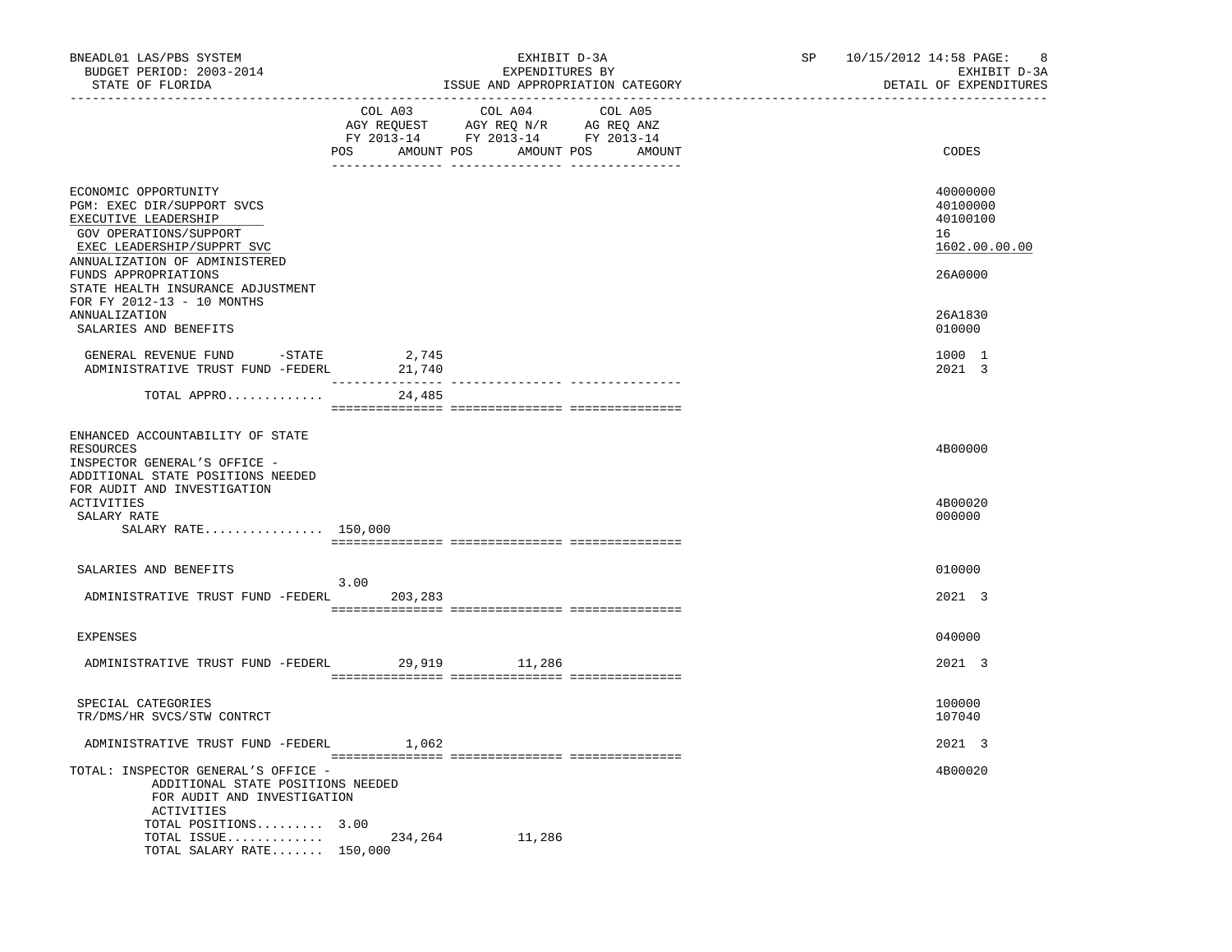| BNEADL01 LAS/PBS SYSTEM<br>BUDGET PERIOD: 2003-2014<br>STATE OF FLORIDA                                                                                                                                             |                                                                                                            | EXHIBIT D-3A<br>EXPENDITURES BY<br>ISSUE AND APPROPRIATION CATEGORY |                  | SP 10/15/2012 14:58 PAGE: 9<br>EXHIBIT D-3A<br>DETAIL OF EXPENDITURES |
|---------------------------------------------------------------------------------------------------------------------------------------------------------------------------------------------------------------------|------------------------------------------------------------------------------------------------------------|---------------------------------------------------------------------|------------------|-----------------------------------------------------------------------|
|                                                                                                                                                                                                                     | AGY REQUEST AGY REQ N/R AG REQ ANZ<br>FY 2013-14 FY 2013-14 FY 2013-14<br>POS AMOUNT POS AMOUNT POS AMOUNT | COL A03 COL A04 COL A05                                             |                  | CODES                                                                 |
| ECONOMIC OPPORTUNITY<br>PGM: EXEC DIR/SUPPORT SVCS<br>EXECUTIVE LEADERSHIP<br>GOV OPERATIONS/SUPPORT<br>EXEC LEADERSHIP/SUPPRT SVC<br>ENHANCED ACCOUNTABILITY OF STATE<br>RESOURCES<br>INSPECTOR GENERAL'S OFFICE - |                                                                                                            |                                                                     |                  | 40000000<br>40100000<br>40100100<br>16<br>1602.00.00.00<br>4B00000    |
| ADDITIONAL STATE POSITIONS NEEDED<br>FOR AUDIT AND INVESTIGATION<br><b>ACTIVITIES</b>                                                                                                                               |                                                                                                            |                                                                     |                  | 4B00020                                                               |
|                                                                                                                                                                                                                     |                                                                                                            |                                                                     |                  |                                                                       |
| AGENCY ISSUE NARRATIVE:<br>2013-2014 BUDGET YEAR NARRATIVE:                                                                                                                                                         |                                                                                                            |                                                                     | IT COMPONENT? NO |                                                                       |

 The Department requests an additional 3 full time equivalent (FTE) positions and \$234,264 in additional funding of which \$11,286 is nonrecurring within the Administrative Trust Fund to address the increased workload in the Office of Inspector General (OIG).

 The OIG is responsible for performance audits, information Technology (IT) audits, external audits and coordination, consulting, performance measures assessments, risk assessments, and single audits. The OIG also provides technical assistance to approximately 240 grant recipients and sub recipients to ensure compliance with the U.S. Office of Management and Budget (OMB) Circular A-133 and Section 215.97, Florida Statutes, which relates to the Florida Single Audit Act. In addition, the OIG reviews the audit reports of approximately 190 of these grant recipients and sub recipients.

With the merging of three state agencies and the creation of the Department of Economic Opportunity on October 1, 2011, the overall OIG workload has increased dramatically, a trend that is projected to continue (see Schedule IX: Major Audit Findings and Recommendations for additional information). The additional requested positions and funding will help address the increased workload and allow the Office to fulfill its mission of ensuring Department accountability, integrity, and efficiency by providing quality audits, appropriate management reviews, and technical assistance.

 This issue aligns with the following strategy contained in Florida's Strategic Plan for Economic Development July 2012- June 2017 (version 19):

#25 - Civic and Governance Systems Improve the efficiency and effectiveness of government agencies at all levels. \*\*\*\*\*\*\*\*\*\*\*\*\*\*\*\*\*\*\*\*\*\*\*\*\*\*\*\*\*\*\*\*\*\*\*\*\*\*\*\*\*\*\*\*\*\*\*\*\*\*\*\*\*\*\*\*\*\*\*\*\*\*\*\*\*\*\*\*\*\*\*\*\*\*\*\*\*\*\*\*\*\*\*\*\*\*\*\*\*\*\*\*\*\*\*\*\*\*\*\*\*\*\*\*\*\*\*\*\*\*\*\*\*\*\*\*\*\*\*\*\*\*\*\*\*\*\*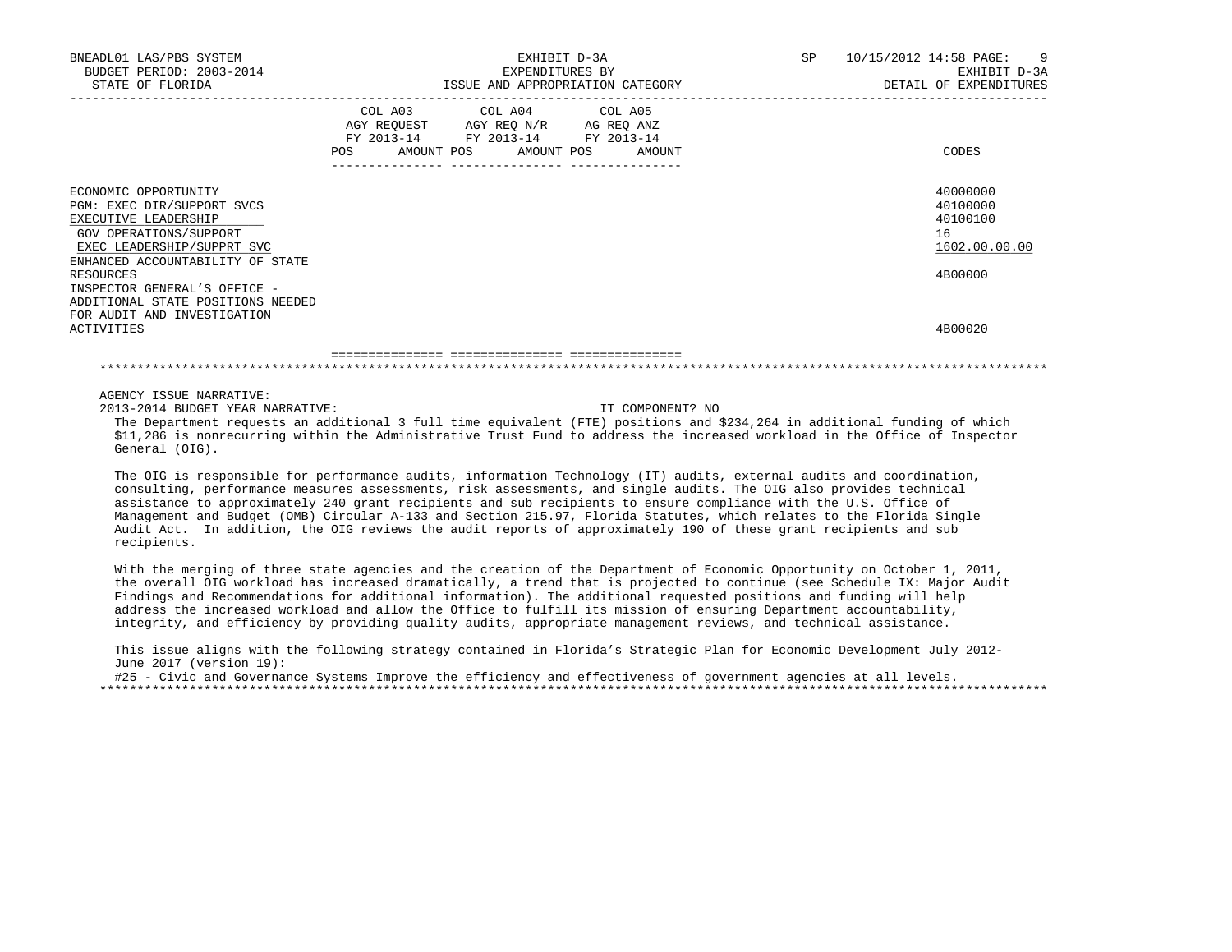| BNEADL01 LAS/PBS SYSTEM<br>BUDGET PERIOD: 2003-2014<br>STATE OF FLORIDA                                                                                                                                                                                         |                      | EXPENDITURES BY<br>ISSUE AND APPROPRIATION CATEGORY                                               | EXHIBIT D-3A      |                  |                            | SP 10/15/2012 14:58 PAGE: 10<br>EXHIBIT D-3A<br>DETAIL OF EXPENDITURES |
|-----------------------------------------------------------------------------------------------------------------------------------------------------------------------------------------------------------------------------------------------------------------|----------------------|---------------------------------------------------------------------------------------------------|-------------------|------------------|----------------------------|------------------------------------------------------------------------|
|                                                                                                                                                                                                                                                                 | POS AMOUNT POS       | COL A03 COL A04 COL A05<br>AGY REQUEST AGY REQ N/R AG REQ ANZ<br>FY 2013-14 FY 2013-14 FY 2013-14 | AMOUNT POS AMOUNT |                  |                            | CODES                                                                  |
| ECONOMIC OPPORTUNITY<br>PGM: EXEC DIR/SUPPORT SVCS<br>EXECUTIVE LEADERSHIP<br>GOV OPERATIONS/SUPPORT<br>EXEC LEADERSHIP/SUPPRT SVC<br>ENHANCED ACCOUNTABILITY OF STATE<br><b>RESOURCES</b><br>INSPECTOR GENERAL'S OFFICE -<br>ADDITIONAL STATE POSITIONS NEEDED |                      |                                                                                                   |                   |                  |                            | 40000000<br>40100000<br>40100100<br>16<br>1602.00.00.00<br>4B00000     |
| FOR AUDIT AND INVESTIGATION<br><b>ACTIVITIES</b>                                                                                                                                                                                                                |                      |                                                                                                   |                   |                  |                            | 4B00020                                                                |
| POSITION DETAIL OF SALARIES AND BENEFITS:                                                                                                                                                                                                                       | <b>FTE</b>           | BASE RATE                                                                                         | ADDITIVES         | BENEFITS         | SUBTOTAL                   | LAPSE LAPSED SALARIES<br>% AND BENEFITS                                |
| A03 - AGY REOUEST FY 2013-14                                                                                                                                                                                                                                    |                      |                                                                                                   |                   |                  |                            |                                                                        |
| NEW POSITIONS<br>2225 SENIOR MANAGEMENT ANALYST II - SES<br>N0001 001<br>N0002 001<br>N0003 001                                                                                                                                                                 | 1.00<br>1.00<br>1.00 | 50,000<br>50,000<br>50,000                                                                        |                   | 17,761<br>17,761 | 67,761 0.00<br>67,761 0.00 | 17,761 67,761 0.00 67,761<br>67,761<br>67,761                          |
| TOTALS FOR ISSUE BY FUND<br>2021 ADMINISTRATIVE TRUST FUND                                                                                                                                                                                                      |                      |                                                                                                   |                   |                  |                            | 203,283                                                                |
|                                                                                                                                                                                                                                                                 |                      | 3.00 150,000                                                                                      |                   |                  | 53, 283 203, 283           | 203,283                                                                |
|                                                                                                                                                                                                                                                                 |                      |                                                                                                   |                   |                  |                            | ==============                                                         |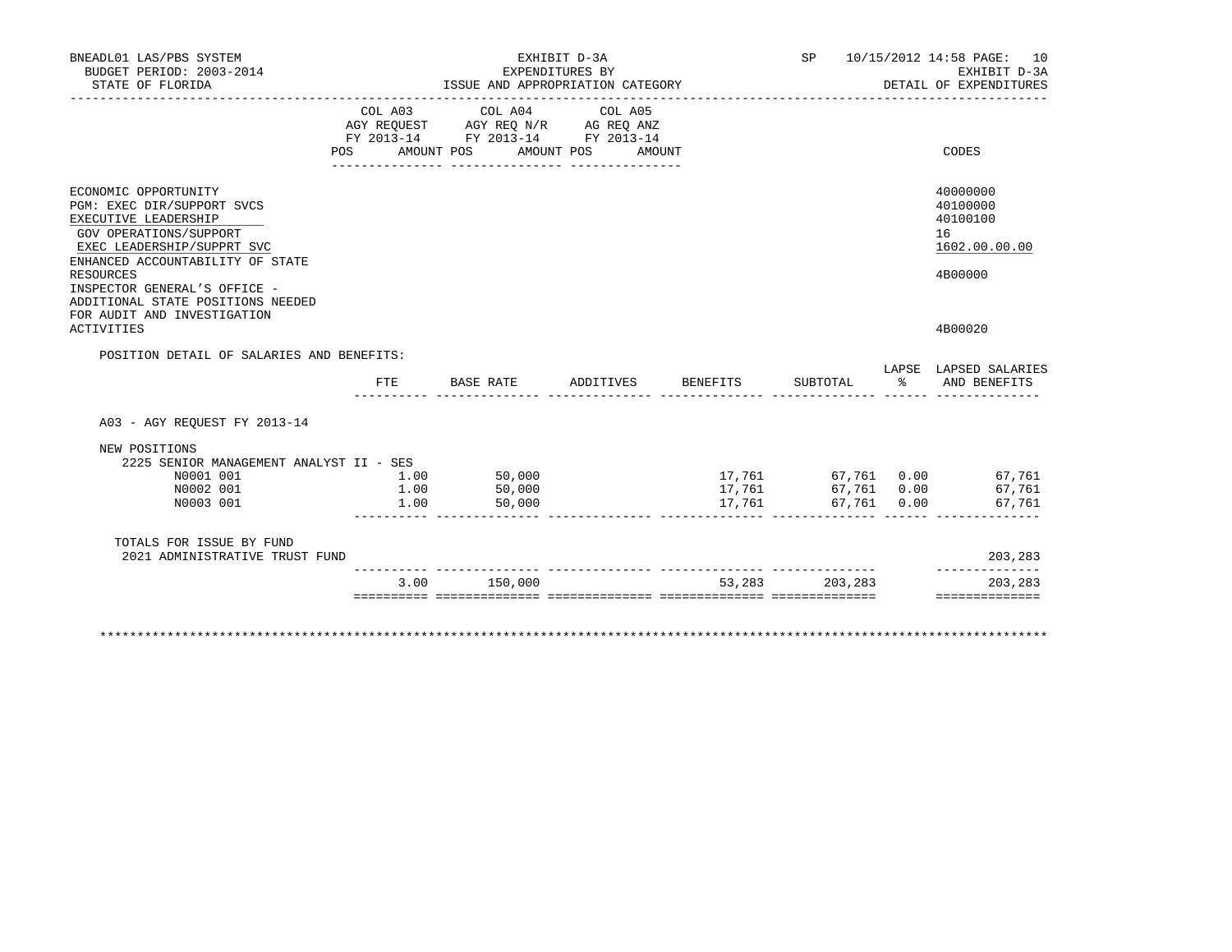| BNEADL01 LAS/PBS SYSTEM<br>BUDGET PERIOD: 2003-2014<br>STATE OF FLORIDA                                                                                                                             |                                  | EXHIBIT D-3A<br>EXPENDITURES BY                                                           | ISSUE AND APPROPRIATION CATEGORY<br>------------------ | SP 10/15/2012 14:58 PAGE: 11<br>EXHIBIT D-3A<br>DETAIL OF EXPENDITURES |
|-----------------------------------------------------------------------------------------------------------------------------------------------------------------------------------------------------|----------------------------------|-------------------------------------------------------------------------------------------|--------------------------------------------------------|------------------------------------------------------------------------|
|                                                                                                                                                                                                     | POS AMOUNT POS AMOUNT POS AMOUNT | COL A03 COL A04<br>AGY REQUEST AGY REQ N/R AG REQ ANZ<br>FY 2013-14 FY 2013-14 FY 2013-14 | COL A05                                                | CODES                                                                  |
|                                                                                                                                                                                                     |                                  |                                                                                           |                                                        |                                                                        |
| ECONOMIC OPPORTUNITY<br>PGM: EXEC DIR/SUPPORT SVCS<br>EXECUTIVE LEADERSHIP<br>GOV OPERATIONS/SUPPORT<br>EXEC LEADERSHIP/SUPPRT SVC<br>DATA CENTER CONSOLIDATION<br>ADDITIONAL RESOURCES REQUIRED TO |                                  |                                                                                           |                                                        | 40000000<br>40100000<br>40100100<br>16<br>1602.00.00.00<br>55C0000     |
| SUPPORT CONSOLIDATION OF TECHNOLOGY<br>SERVICES<br>EXPENSES                                                                                                                                         |                                  |                                                                                           |                                                        | 55C01C0<br>040000                                                      |
| ADMINISTRATIVE TRUST FUND -FEDERL                                                                                                                                                                   |                                  | 1,517 1,517                                                                               |                                                        | 2021 3                                                                 |
|                                                                                                                                                                                                     |                                  |                                                                                           |                                                        |                                                                        |
| OPERATING CAPITAL OUTLAY                                                                                                                                                                            |                                  |                                                                                           |                                                        | 060000                                                                 |
| ADMINISTRATIVE TRUST FUND -FEDERL 650                                                                                                                                                               |                                  | 650                                                                                       |                                                        | 2021 3                                                                 |
| SPECIAL CATEGORIES<br>G/A-CONTRACTED SERVICES                                                                                                                                                       |                                  |                                                                                           |                                                        | 100000<br>100778                                                       |
| ADMINISTRATIVE TRUST FUND -FEDERL 1,250 1,250                                                                                                                                                       |                                  |                                                                                           |                                                        | 2021 3                                                                 |
| DATA PROCESSING SERVICES<br>SOUTHWOOD SRC                                                                                                                                                           |                                  |                                                                                           |                                                        | 210000<br>210021                                                       |
| ADMINISTRATIVE TRUST FUND -FEDERL 4.255                                                                                                                                                             |                                  |                                                                                           |                                                        | $2021 \quad 3$                                                         |
| TOTAL: ADDITIONAL RESOURCES REOUIRED TO<br>SUPPORT CONSOLIDATION OF TECHNOLOGY<br>SERVICES                                                                                                          |                                  |                                                                                           |                                                        | 55C01C0                                                                |
|                                                                                                                                                                                                     |                                  |                                                                                           |                                                        |                                                                        |
|                                                                                                                                                                                                     |                                  |                                                                                           |                                                        |                                                                        |
| AGENCY ISSUE NARRATIVE:                                                                                                                                                                             |                                  |                                                                                           |                                                        |                                                                        |

 2013-2014 BUDGET YEAR NARRATIVE: IT COMPONENT? YES The Department of Economic Opportunity (DEO) requests a total of \$767,152 in additional resources necessary to accomplish consolidation of information technology functions within the Southwood Shared Resource Center (SSRC), including funding to pay for additional data center services at the SSRC and one-time moving costs.

 The State of Florida Data Center Consolidation initiative is targeted to reduce the overall cost of data center operations by state agencies. This initiative is based on a directive from the Florida Legislature contained in Chapter 282, Florida Statutes (F.S.), aimed at establishing a comprehensive, cost-effective state data center system. DEO is required by law to have its data center fully consolidated within the SSRC by October 31, 2013.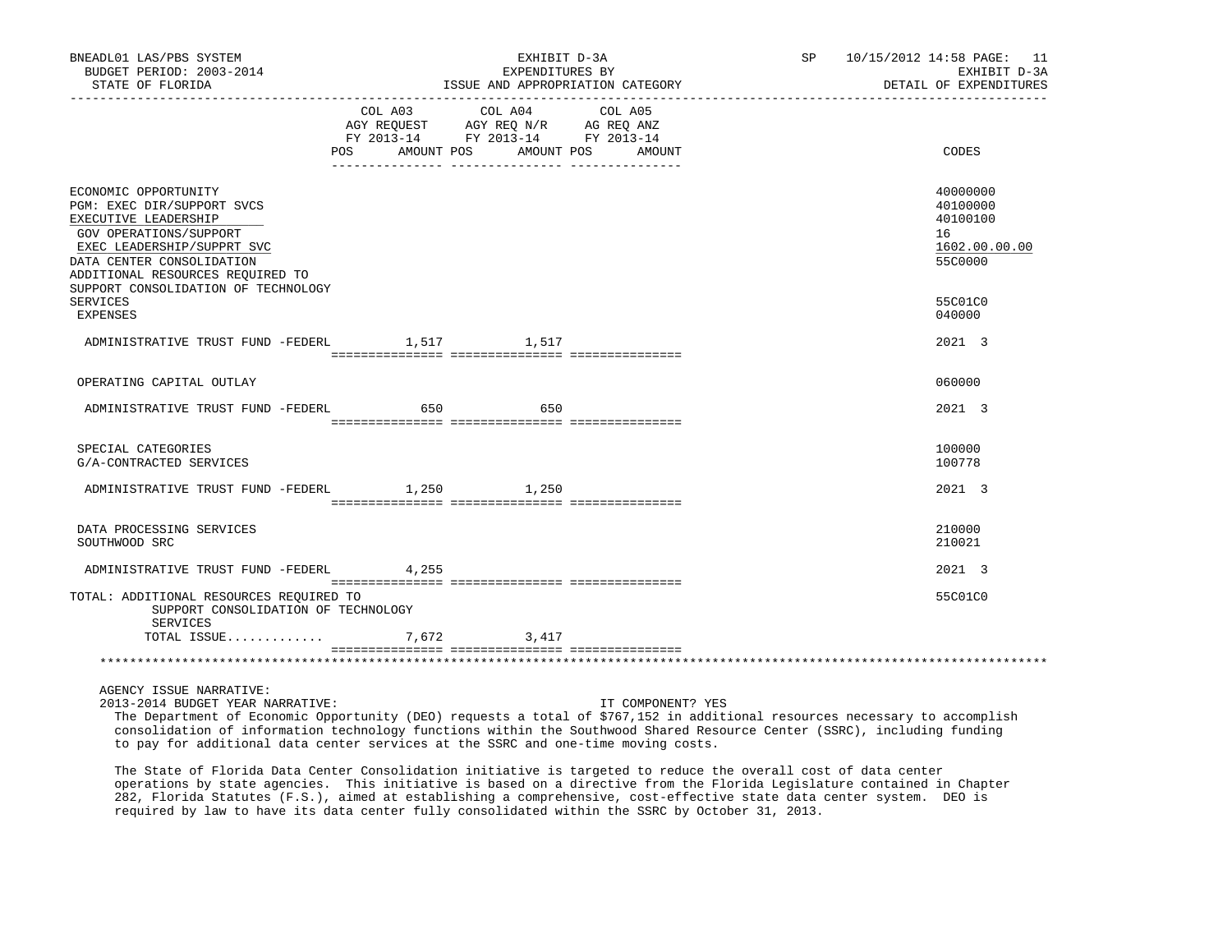| BNEADL01 LAS/PBS SYSTEM<br>BUDGET PERIOD: 2003-2014<br>STATE OF FLORIDA<br>-----------------------                                                                                                                                                                                                                                                                                                                                                                                                                                                                                                                                                                                                                                                                                                                                                                                                                                                                                                                                                                                                                                                                                                                                                                       |                                                                                                    | EXHIBIT D-3A<br>EXPENDITURES BY<br>ISSUE AND APPROPRIATION CATEGORY | 10/15/2012 14:58 PAGE: 12<br>EXHIBIT D-3A<br>DETAIL OF EXPENDITURES |                                                                    |
|--------------------------------------------------------------------------------------------------------------------------------------------------------------------------------------------------------------------------------------------------------------------------------------------------------------------------------------------------------------------------------------------------------------------------------------------------------------------------------------------------------------------------------------------------------------------------------------------------------------------------------------------------------------------------------------------------------------------------------------------------------------------------------------------------------------------------------------------------------------------------------------------------------------------------------------------------------------------------------------------------------------------------------------------------------------------------------------------------------------------------------------------------------------------------------------------------------------------------------------------------------------------------|----------------------------------------------------------------------------------------------------|---------------------------------------------------------------------|---------------------------------------------------------------------|--------------------------------------------------------------------|
|                                                                                                                                                                                                                                                                                                                                                                                                                                                                                                                                                                                                                                                                                                                                                                                                                                                                                                                                                                                                                                                                                                                                                                                                                                                                          | CO AGY REQUEST AGY REQ N/R AG REQ ANZ<br>FY 2013-14 FY 2013-14 FY 2013-14<br>AMOUNT POS<br>POS FOR | COL A03 COL A04 COL A05                                             | AMOUNT POS<br>AMOUNT                                                | CODES                                                              |
| ECONOMIC OPPORTUNITY<br>PGM: EXEC DIR/SUPPORT SVCS<br>EXECUTIVE LEADERSHIP<br>GOV OPERATIONS/SUPPORT<br>EXEC LEADERSHIP/SUPPRT SVC<br>DATA CENTER CONSOLIDATION<br>ADDITIONAL RESOURCES REQUIRED TO<br>SUPPORT CONSOLIDATION OF TECHNOLOGY                                                                                                                                                                                                                                                                                                                                                                                                                                                                                                                                                                                                                                                                                                                                                                                                                                                                                                                                                                                                                               |                                                                                                    |                                                                     |                                                                     | 40000000<br>40100000<br>40100100<br>16<br>1602.00.00.00<br>55C0000 |
| <b>SERVICES</b>                                                                                                                                                                                                                                                                                                                                                                                                                                                                                                                                                                                                                                                                                                                                                                                                                                                                                                                                                                                                                                                                                                                                                                                                                                                          |                                                                                                    |                                                                     |                                                                     | 55C01C0                                                            |
| This issue aligns with the following strategy contained in Florida's Strategic Plan for Economic Development July 2012 -<br>June 2017 (version 19):                                                                                                                                                                                                                                                                                                                                                                                                                                                                                                                                                                                                                                                                                                                                                                                                                                                                                                                                                                                                                                                                                                                      |                                                                                                    |                                                                     |                                                                     |                                                                    |
| #25 - Civic and Governance Systems - Improve the efficiency and effectiveness of government agencies at all levels.                                                                                                                                                                                                                                                                                                                                                                                                                                                                                                                                                                                                                                                                                                                                                                                                                                                                                                                                                                                                                                                                                                                                                      |                                                                                                    |                                                                     |                                                                     |                                                                    |
| EXECUTIVE DIRECTION AND SUPPORT<br><b>SERVICES</b><br>COMMUNITY PLANNING LITIGATION -<br>PROVIDE FUNDING TO CONTRACT WITH                                                                                                                                                                                                                                                                                                                                                                                                                                                                                                                                                                                                                                                                                                                                                                                                                                                                                                                                                                                                                                                                                                                                                |                                                                                                    |                                                                     |                                                                     | 7000000                                                            |
| THE ATTORNEY GENERAL'S OFFICE<br>SPECIAL CATEGORIES<br>G/A-CONTRACTED SERVICES                                                                                                                                                                                                                                                                                                                                                                                                                                                                                                                                                                                                                                                                                                                                                                                                                                                                                                                                                                                                                                                                                                                                                                                           |                                                                                                    |                                                                     |                                                                     | 7000010<br>100000<br>100778                                        |
| ADMINISTRATIVE TRUST FUND -STATE 200,000 200,000                                                                                                                                                                                                                                                                                                                                                                                                                                                                                                                                                                                                                                                                                                                                                                                                                                                                                                                                                                                                                                                                                                                                                                                                                         |                                                                                                    |                                                                     |                                                                     | 2021 1                                                             |
|                                                                                                                                                                                                                                                                                                                                                                                                                                                                                                                                                                                                                                                                                                                                                                                                                                                                                                                                                                                                                                                                                                                                                                                                                                                                          |                                                                                                    |                                                                     |                                                                     |                                                                    |
| AGENCY ISSUE NARRATIVE:<br>2013-2014 BUDGET YEAR NARRATIVE:<br>The Department requests \$200,000 of additional nonrecurring budget authority in the Administrative Trust Fund (supported<br>by documentary stamp revenues), which will allow the Department to continue to contract with the state Attorney General's<br>Office for legal assistance on an as-needed basis. The primary need for legal assistance is related to litigating<br>property takings cases and constitutional issues in Monroe County, which has been the subject of numerous lawsuits on<br>certain environmental and land use restrictions. The State of Florida was made a third party defendant in these suits,<br>and the county and state have mounted a joint defense. The Attorney General's Office currently serves as the lead counsel<br>in several open cases (see Schedule VII Agency Litigation Inventory for additional information). Continuing to contract<br>with the Attorney General's Office is the most cost effective option for defending the state's potential exposure to<br>significant monetary damages associated with these lawsuits.<br>This issue aligns with the following strategy contained in Florida's Strategic Plan for Economic Development July 2012- |                                                                                                    |                                                                     | IT COMPONENT? NO                                                    |                                                                    |
| June 2017 (version 19):                                                                                                                                                                                                                                                                                                                                                                                                                                                                                                                                                                                                                                                                                                                                                                                                                                                                                                                                                                                                                                                                                                                                                                                                                                                  |                                                                                                    |                                                                     |                                                                     |                                                                    |

 #25 - Civic and Governance Systems Improve the efficiency and effectiveness of government agencies at all levels. \*\*\*\*\*\*\*\*\*\*\*\*\*\*\*\*\*\*\*\*\*\*\*\*\*\*\*\*\*\*\*\*\*\*\*\*\*\*\*\*\*\*\*\*\*\*\*\*\*\*\*\*\*\*\*\*\*\*\*\*\*\*\*\*\*\*\*\*\*\*\*\*\*\*\*\*\*\*\*\*\*\*\*\*\*\*\*\*\*\*\*\*\*\*\*\*\*\*\*\*\*\*\*\*\*\*\*\*\*\*\*\*\*\*\*\*\*\*\*\*\*\*\*\*\*\*\*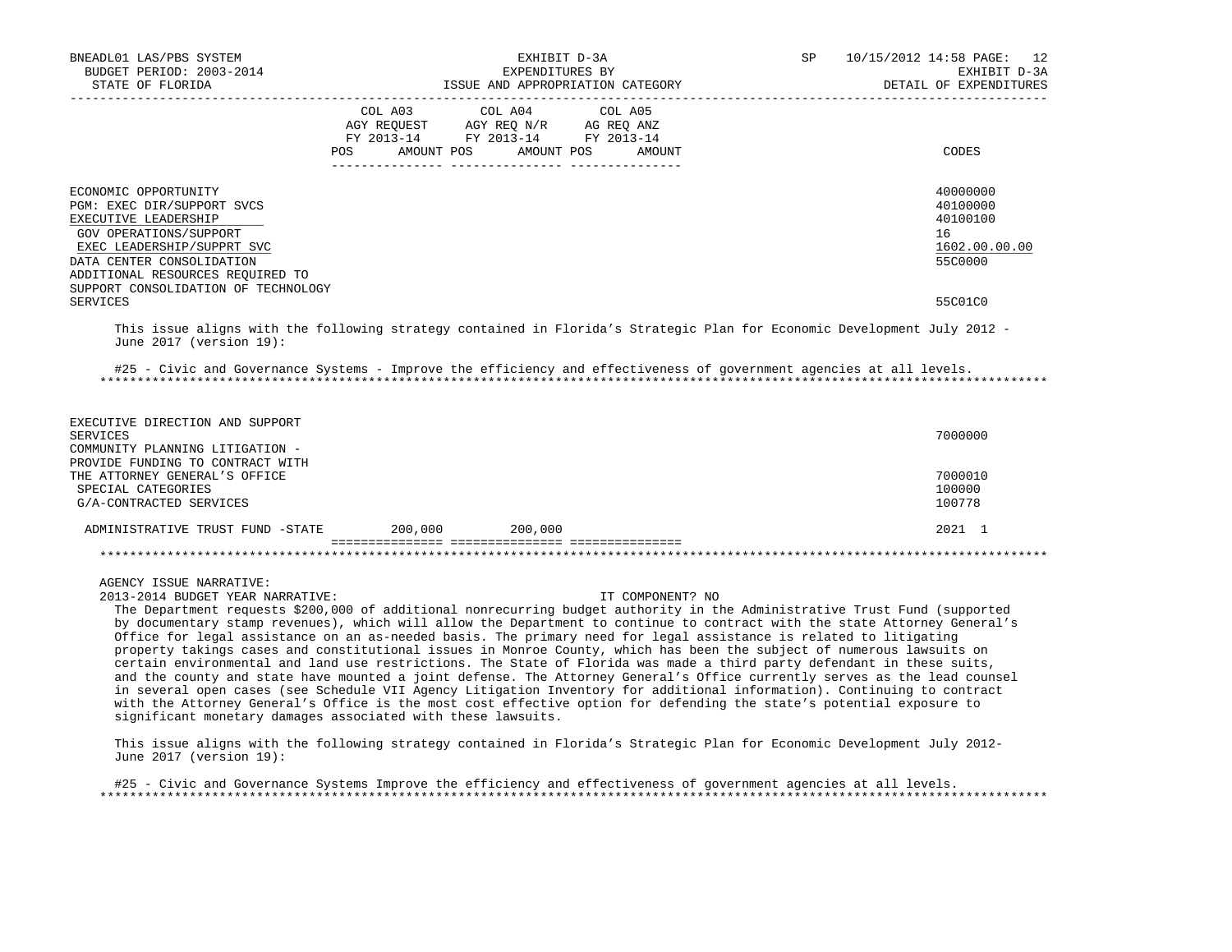| BNEADL01 LAS/PBS SYSTEM<br>BUDGET PERIOD: 2003-2014<br>STATE OF FLORIDA<br>____________________                                                                                                                                                                                                                                                                                                                                                                                                                                                                                                                                                                                                                                                                                                                    |                                                                                                                                                                                                          | EXHIBIT D-3A<br>EXPENDITURES BY | 10/15/2012 14:58 PAGE: 13<br>SP<br>EXHIBIT D-3A<br>EXPENDITURES BY<br>ISSUE AND APPROPRIATION CATEGORY<br>DETAIL OF EXPENDITURES |  |                                                                    |
|--------------------------------------------------------------------------------------------------------------------------------------------------------------------------------------------------------------------------------------------------------------------------------------------------------------------------------------------------------------------------------------------------------------------------------------------------------------------------------------------------------------------------------------------------------------------------------------------------------------------------------------------------------------------------------------------------------------------------------------------------------------------------------------------------------------------|----------------------------------------------------------------------------------------------------------------------------------------------------------------------------------------------------------|---------------------------------|----------------------------------------------------------------------------------------------------------------------------------|--|--------------------------------------------------------------------|
|                                                                                                                                                                                                                                                                                                                                                                                                                                                                                                                                                                                                                                                                                                                                                                                                                    | $\begin{tabular}{lllllllll} \bf AGY \,\,\, REQUEST \,\,\, & \bf AGY \,\, REQ \,\, N/R & \,\, AG \,\, REQ \,\, ANZ \\ \bf FY \,\, 2013-14 & \,\, FY \,\, 2013-14 & \,\, FY \,\, 2013-14 \\ \end{tabular}$ | COL A03 COL A04 COL A05         | POS AMOUNT POS AMOUNT POS AMOUNT                                                                                                 |  | CODES                                                              |
| ECONOMIC OPPORTUNITY<br>PGM: EXEC DIR/SUPPORT SVCS<br>EXECUTIVE LEADERSHIP<br>GOV OPERATIONS/SUPPORT<br>EXEC LEADERSHIP/SUPPRT SVC<br>EXECUTIVE DIRECTION AND SUPPORT<br><b>SERVICES</b>                                                                                                                                                                                                                                                                                                                                                                                                                                                                                                                                                                                                                           |                                                                                                                                                                                                          |                                 |                                                                                                                                  |  | 40000000<br>40100000<br>40100100<br>16<br>1602.00.00.00<br>7000000 |
| STRATEGIC BUSINESS DEVELOPMENT<br>LITIGATION - PROVIDE FUNDING TO<br>CONTRACT WITH OUTSIDE LEGAL COUNSEL<br>SPECIAL CATEGORIES<br>G/A-CONTRACTED SERVICES                                                                                                                                                                                                                                                                                                                                                                                                                                                                                                                                                                                                                                                          |                                                                                                                                                                                                          |                                 |                                                                                                                                  |  | 7000020<br>100000<br>100778                                        |
| SPEC EMPLOYMNT SECU ADM TF-STATE 500,000 500,000                                                                                                                                                                                                                                                                                                                                                                                                                                                                                                                                                                                                                                                                                                                                                                   |                                                                                                                                                                                                          |                                 |                                                                                                                                  |  | 2648 1                                                             |
|                                                                                                                                                                                                                                                                                                                                                                                                                                                                                                                                                                                                                                                                                                                                                                                                                    |                                                                                                                                                                                                          |                                 |                                                                                                                                  |  |                                                                    |
| AGENCY ISSUE NARRATIVE:<br>2013-2014 BUDGET YEAR NARRATIVE:<br>The Department requests \$500,000 of additional nonrecurring budget authority in the Special Employment Security<br>Administration Trust Fund, which will allow the Department to contract with outside counsel. The primary need for legal<br>assistance is related to litigating the repayment of monies owed under the grant executed by and between Digital Domain<br>and the State of Florida (see Schedule VII Agency Litigation Inventory for additional information). Contracting with<br>outside counsel is the most cost effective option for defending the state's best interests.<br>This issue aligns with the following strategy contained in Florida's Strategic Plan for Economic Development July 2012-<br>June 2017 (version 19): |                                                                                                                                                                                                          |                                 | IT COMPONENT? NO                                                                                                                 |  |                                                                    |
| #25 - Civic and Governance Systems Improve the efficiency and effectiveness of government agencies at all levels.                                                                                                                                                                                                                                                                                                                                                                                                                                                                                                                                                                                                                                                                                                  |                                                                                                                                                                                                          |                                 |                                                                                                                                  |  |                                                                    |
| TOTAL: EXEC LEADERSHIP/SUPPRT SVC<br>BY FUND TYPE                                                                                                                                                                                                                                                                                                                                                                                                                                                                                                                                                                                                                                                                                                                                                                  |                                                                                                                                                                                                          |                                 |                                                                                                                                  |  | 1602.00.00.00                                                      |
| GENERAL REVENUE FUND<br>TRUST FUNDS                                                                                                                                                                                                                                                                                                                                                                                                                                                                                                                                                                                                                                                                                                                                                                                | 728,808                                                                                                                                                                                                  |                                 |                                                                                                                                  |  | 1000<br>2000                                                       |
| TOTAL POSITIONS 41.00<br>TOTAL PROG COMP<br>TOTAL SALARY RATE 2,911,849                                                                                                                                                                                                                                                                                                                                                                                                                                                                                                                                                                                                                                                                                                                                            |                                                                                                                                                                                                          | 5,073,575 714,703               |                                                                                                                                  |  |                                                                    |

=============== =============== ===============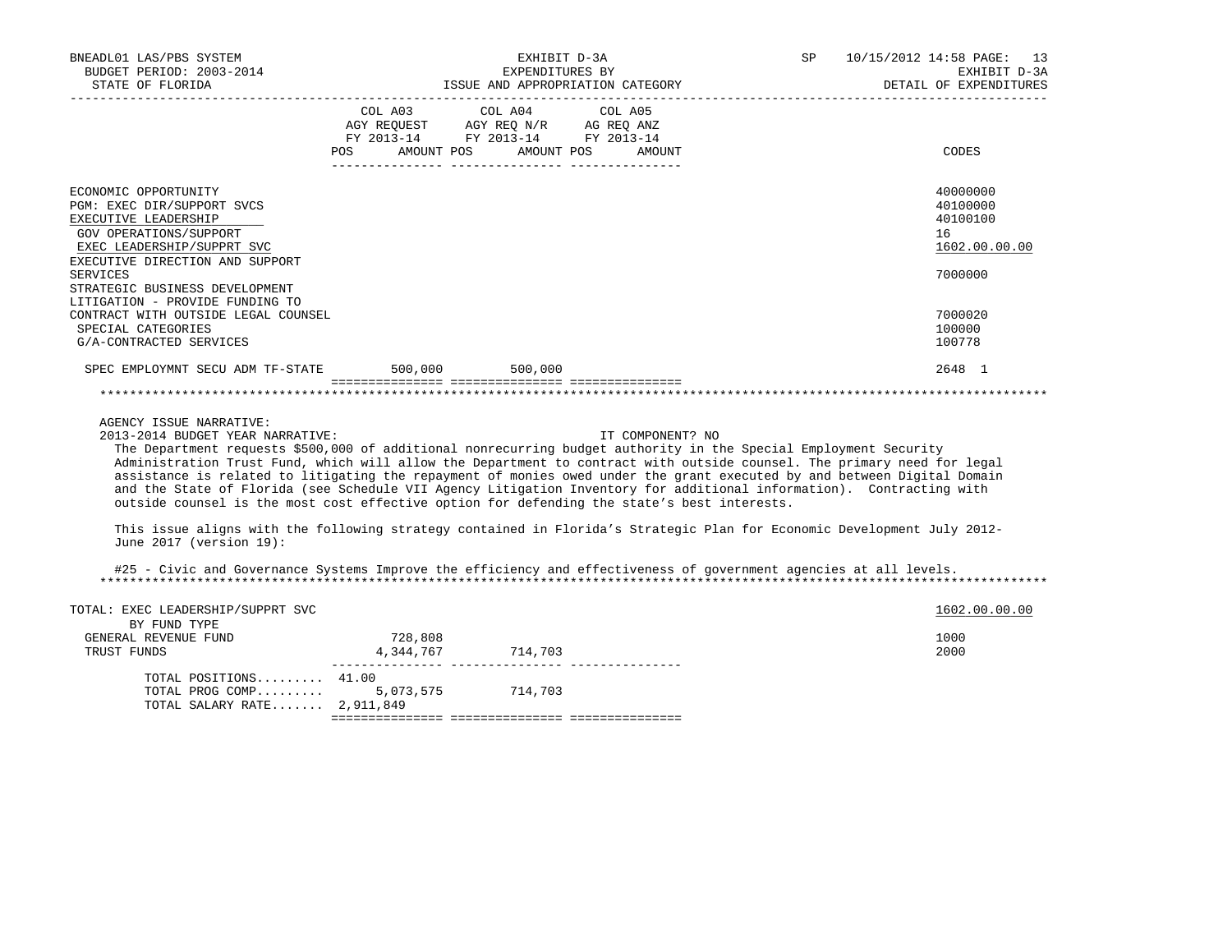| BNEADL01 LAS/PBS SYSTEM<br>BUDGET PERIOD: 2003-2014<br>STATE OF FLORIDA                                                                                                                                                                           |                               | EXHIBIT D-3A<br>EXPENDITURES BY<br>ISSUE AND APPROPRIATION CATEGORY                                                          | SP 10/15/2012 14:58 PAGE: 14<br>EXHIBIT D-3A<br>DETAIL OF EXPENDITURES                  |
|---------------------------------------------------------------------------------------------------------------------------------------------------------------------------------------------------------------------------------------------------|-------------------------------|------------------------------------------------------------------------------------------------------------------------------|-----------------------------------------------------------------------------------------|
|                                                                                                                                                                                                                                                   | <b>POS</b><br>AMOUNT POS      | COL A03 COL A04<br>COL A05<br>AGY REQUEST AGY REQ N/R AG REQ ANZ<br>FY 2013-14 FY 2013-14 FY 2013-14<br>AMOUNT POS<br>AMOUNT | CODES                                                                                   |
|                                                                                                                                                                                                                                                   |                               |                                                                                                                              |                                                                                         |
| ECONOMIC OPPORTUNITY<br>PGM: EXEC DIR/SUPPORT SVCS<br>FINANCE AND ADMINISTRATION<br>GOV OPERATIONS/SUPPORT<br>EXEC LEADERSHIP/SUPPRT SVC<br>ESTIMATED EXPENDITURES<br>ESTIMATED EXPENDITURES - OPERATIONS<br>SALARY RATE<br>SALARY RATE 5,078,745 |                               |                                                                                                                              | 40000000<br>40100000<br>40100200<br>16<br>1602.00.00.00<br>1000000<br>1001000<br>000000 |
|                                                                                                                                                                                                                                                   |                               |                                                                                                                              |                                                                                         |
| SALARIES AND BENEFITS                                                                                                                                                                                                                             |                               |                                                                                                                              | 010000                                                                                  |
| GENERAL REVENUE FUND - STATE<br>GENERAL REVENUE PUND CONFIDENT 5,637,435<br>ADMINISTRATIVE TRUST FUND -FEDERL 5,637,435<br>---------- mettem pund -RECPNT 866,219                                                                                 | 30,169                        |                                                                                                                              | 1000 1<br>2021 3<br>2600 9                                                              |
| TOTAL POSITIONS 92.50<br>TOTAL APPRO                                                                                                                                                                                                              | 6,533,823                     |                                                                                                                              |                                                                                         |
| OTHER PERSONAL SERVICES                                                                                                                                                                                                                           |                               |                                                                                                                              | 030000                                                                                  |
| ADMINISTRATIVE TRUST FUND -FEDERL<br>REVOLVING TRUST FUND -RECPNT                                                                                                                                                                                 | 46,995<br>50,000              |                                                                                                                              | 2021 3<br>2600 9                                                                        |
| TOTAL APPRO                                                                                                                                                                                                                                       | 96,995                        |                                                                                                                              |                                                                                         |
| <b>EXPENSES</b>                                                                                                                                                                                                                                   |                               |                                                                                                                              | 040000                                                                                  |
| GENERAL REVENUE FUND -STATE<br>ADMINISTRATIVE TRUST FUND -FEDERL<br>REVOLVING TRUST FUND -RECPNT                                                                                                                                                  | 2,893<br>608,109<br>1,418,634 |                                                                                                                              | 1000 1<br>2021 3<br>2600 9                                                              |
| TOTAL APPRO                                                                                                                                                                                                                                       | 2,029,636                     |                                                                                                                              |                                                                                         |
| OPERATING CAPITAL OUTLAY                                                                                                                                                                                                                          |                               |                                                                                                                              | 060000                                                                                  |
| ADMINISTRATIVE TRUST FUND -FEDERL                                                                                                                                                                                                                 | 53,010                        |                                                                                                                              | $2021 \quad 3$                                                                          |
|                                                                                                                                                                                                                                                   |                               |                                                                                                                              |                                                                                         |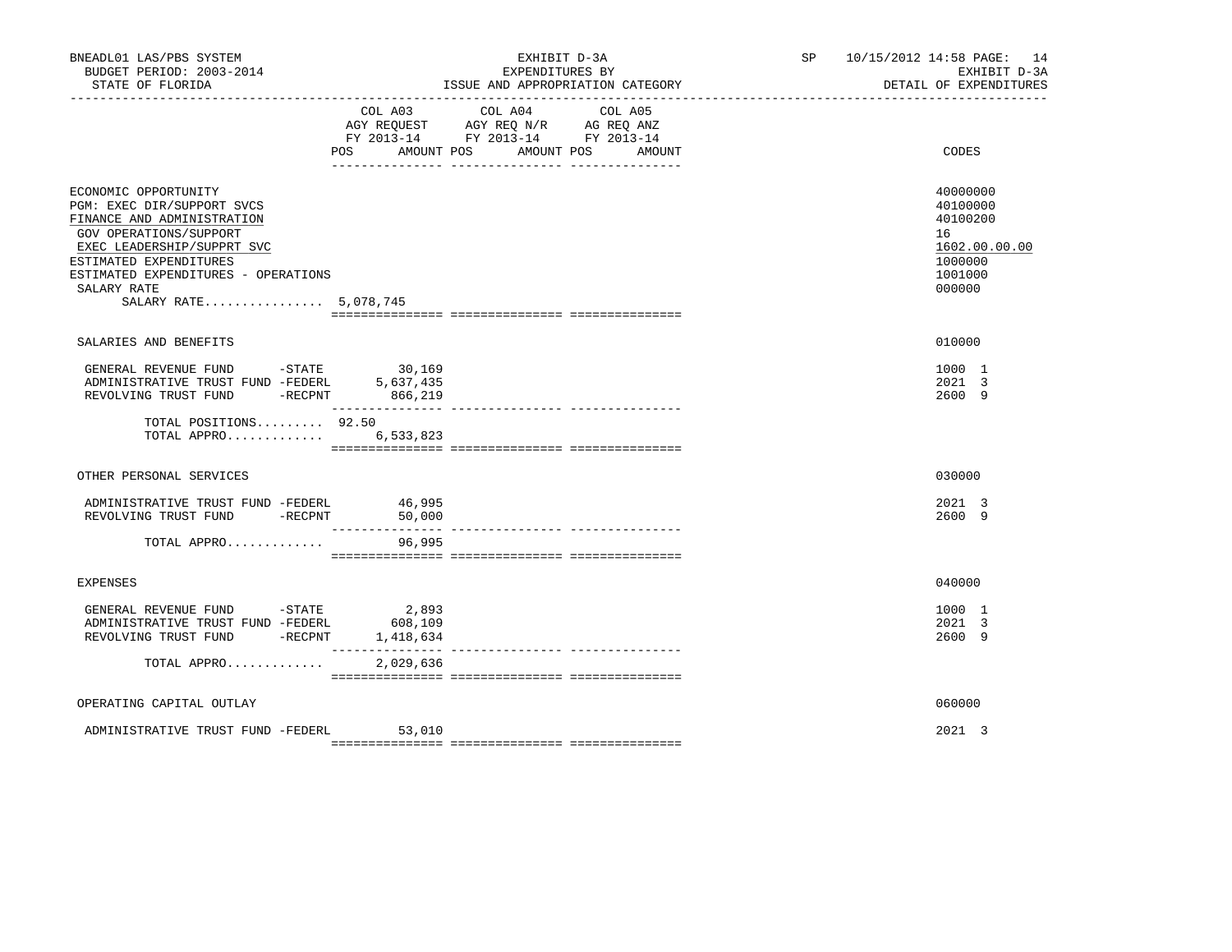| BNEADL01 LAS/PBS SYSTEM<br>BUDGET PERIOD: 2003-2014<br>STATE OF FLORIDA                                                                                                                                                                                                                           | ----------------------------                 | EXHIBIT D-3A<br>EXPENDITURES BY<br>ISSUE AND APPROPRIATION CATEGORY                                                                                                                               | SP <sub>2</sub> | 10/15/2012 14:58 PAGE: 15<br>EXHIBIT D-3A<br>DETAIL OF EXPENDITURES |                                                                                                             |
|---------------------------------------------------------------------------------------------------------------------------------------------------------------------------------------------------------------------------------------------------------------------------------------------------|----------------------------------------------|---------------------------------------------------------------------------------------------------------------------------------------------------------------------------------------------------|-----------------|---------------------------------------------------------------------|-------------------------------------------------------------------------------------------------------------|
|                                                                                                                                                                                                                                                                                                   | COL A03                                      | COL A04<br>COLAND COLAND COLAND COLAND COLAND COLAND COLAND AGE ON AGE ON ASSAULT AND AGE ON A SAME ON A SAME ON A SAME O<br>FX 2013-14 FX 2013-14 FY 2013-14<br>POS AMOUNT POS AMOUNT POS AMOUNT | COL A05         |                                                                     | CODES                                                                                                       |
| ECONOMIC OPPORTUNITY<br>PGM: EXEC DIR/SUPPORT SVCS<br>FINANCE AND ADMINISTRATION<br>GOV OPERATIONS/SUPPORT<br>EXEC LEADERSHIP/SUPPRT SVC<br>ESTIMATED EXPENDITURES<br>ESTIMATED EXPENDITURES - OPERATIONS<br>SPECIAL CATEGORIES<br>CONTRACTED SERVICES<br>ADMINISTRATIVE TRUST FUND -FEDERL 5,442 |                                              |                                                                                                                                                                                                   |                 |                                                                     | 40000000<br>40100000<br>40100200<br>16<br>1602.00.00.00<br>1000000<br>1001000<br>100000<br>100777<br>2021 3 |
| G/A-CONTRACTED SERVICES                                                                                                                                                                                                                                                                           |                                              |                                                                                                                                                                                                   |                 |                                                                     | 100778                                                                                                      |
|                                                                                                                                                                                                                                                                                                   |                                              |                                                                                                                                                                                                   |                 |                                                                     | 2021 3<br>2600 9                                                                                            |
| TOTAL APPRO $1,746,412$                                                                                                                                                                                                                                                                           |                                              |                                                                                                                                                                                                   |                 |                                                                     |                                                                                                             |
| RISK MANAGEMENT INSURANCE                                                                                                                                                                                                                                                                         |                                              |                                                                                                                                                                                                   |                 |                                                                     | 103241                                                                                                      |
| GENERAL REVENUE FUND -STATE 1,695<br>ADMINISTRATIVE TRUST FUND -FEDERL 18,153<br>REVOLVING TRUST FUND -RECPNT                                                                                                                                                                                     | 4,483                                        |                                                                                                                                                                                                   |                 |                                                                     | 1000 1<br>2021 3<br>2600 9                                                                                  |
| TOTAL APPRO                                                                                                                                                                                                                                                                                       | 24,331                                       |                                                                                                                                                                                                   |                 |                                                                     |                                                                                                             |
| TR/DMS/HR SVCS/STW CONTRCT                                                                                                                                                                                                                                                                        |                                              |                                                                                                                                                                                                   |                 |                                                                     | 107040                                                                                                      |
| GENERAL REVENUE FUND -STATE<br>ADMINISTRATIVE TRUST FUND -FEDERL<br>REVOLVING TRUST FUND -RECPNT                                                                                                                                                                                                  | 2,807<br>23,848<br>4,942<br>---------------- |                                                                                                                                                                                                   |                 |                                                                     | 1000 1<br>2021 3<br>2600 9                                                                                  |
| TOTAL APPRO                                                                                                                                                                                                                                                                                       | 31,597                                       |                                                                                                                                                                                                   |                 |                                                                     |                                                                                                             |
| DATA PROCESSING SERVICES<br>SOUTHWOOD SRC                                                                                                                                                                                                                                                         |                                              |                                                                                                                                                                                                   |                 |                                                                     | 210000<br>210021                                                                                            |
| ADMINISTRATIVE TRUST FUND -FEDERL 75,895                                                                                                                                                                                                                                                          |                                              |                                                                                                                                                                                                   |                 |                                                                     | 2021 3                                                                                                      |
| TOTAL: ESTIMATED EXPENDITURES - OPERATIONS<br>TOTAL POSITIONS 92.50<br>TOTAL ISSUE 10,597,141<br>TOTAL SALARY RATE 5,078,745                                                                                                                                                                      |                                              |                                                                                                                                                                                                   |                 |                                                                     | 1001000                                                                                                     |
|                                                                                                                                                                                                                                                                                                   |                                              |                                                                                                                                                                                                   |                 |                                                                     |                                                                                                             |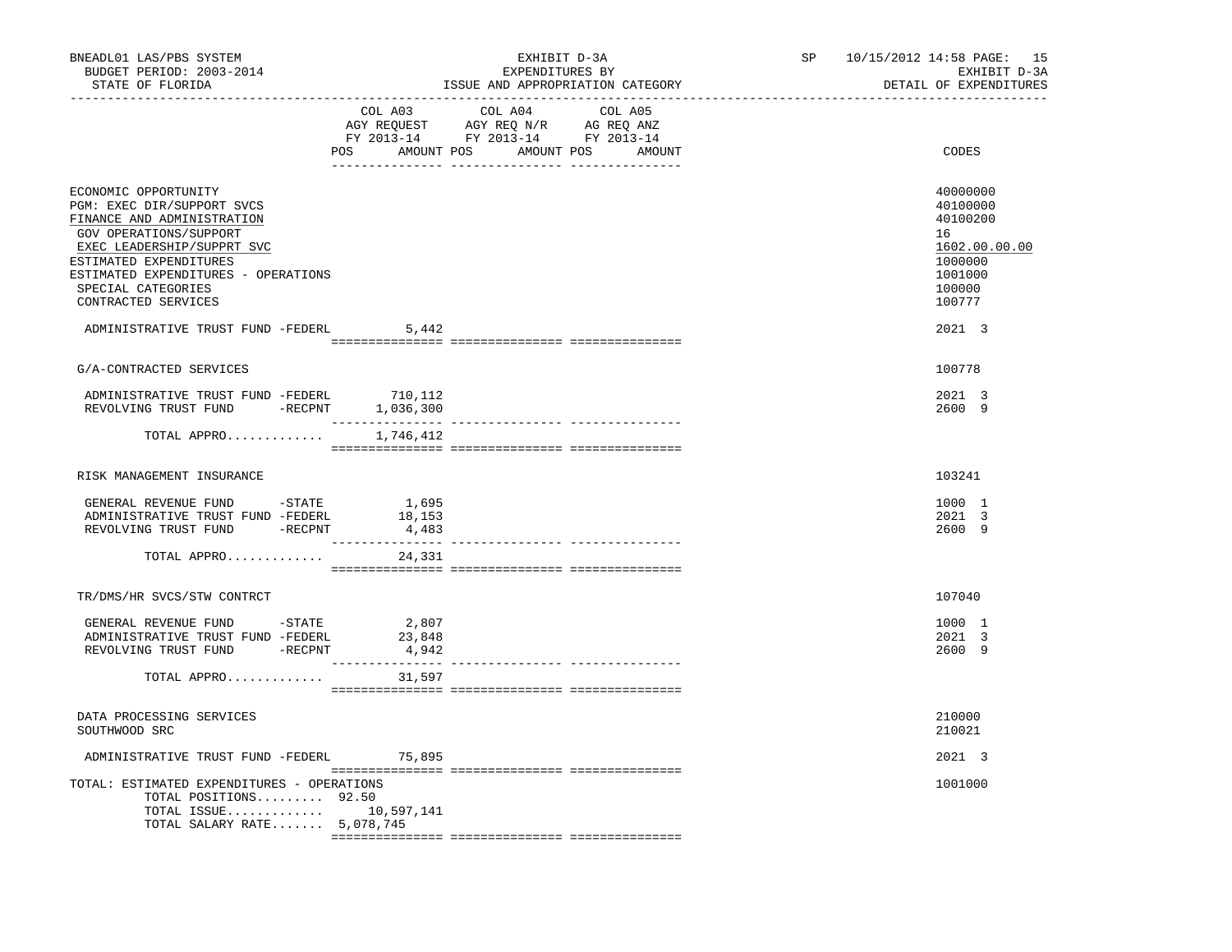| BNEADL01 LAS/PBS SYSTEM<br>BUDGET PERIOD: 2003-2014<br>STATE OF FLORIDA                                                                                                                          | EXHIBIT D-3A<br>EXPENDITURES BY<br>ISSUE AND APPROPRIATION CATEGORY                                                                                                                 | SP 10/15/2012 14:58 PAGE: 16<br>EXHIBIT D-3A<br>DETAIL OF EXPENDITURES |  |  |
|--------------------------------------------------------------------------------------------------------------------------------------------------------------------------------------------------|-------------------------------------------------------------------------------------------------------------------------------------------------------------------------------------|------------------------------------------------------------------------|--|--|
|                                                                                                                                                                                                  | COL A03 COL A04<br>COL A05<br>AGY REQUEST AGY REQ N/R AG REQ ANZ<br>FY 2013-14 FY 2013-14 FY 2013-14<br>POS<br>AMOUNT POS AMOUNT POS AMOUNT<br>_____ ________________ _____________ | CODES                                                                  |  |  |
| ECONOMIC OPPORTUNITY<br>PGM: EXEC DIR/SUPPORT SVCS<br>FINANCE AND ADMINISTRATION<br>GOV OPERATIONS/SUPPORT<br>EXEC LEADERSHIP/SUPPRT SVC<br>ESTIMATED EXPENDITURES<br>CASUALTY INSURANCE PREMIUM |                                                                                                                                                                                     | 40000000<br>40100000<br>40100200<br>16<br>1602.00.00.00<br>1000000     |  |  |
| ADJUSTMENT<br>SPECIAL CATEGORIES<br>RISK MANAGEMENT INSURANCE                                                                                                                                    |                                                                                                                                                                                     | 1001090<br>100000<br>103241                                            |  |  |
| GENERAL REVENUE FUND - STATE<br>ADMINISTRATIVE TRUST FUND -FEDERL<br>REVOLVING TRUST FUND -RECPNT                                                                                                | $1,503-$<br>7,591<br>$673-$                                                                                                                                                         | 1000 1<br>2021 3<br>2600 9                                             |  |  |
| TOTAL APPRO                                                                                                                                                                                      | 5,415                                                                                                                                                                               |                                                                        |  |  |
| FLORIDA RETIREMENT SYSTEM<br>CONTRIBUTION ADJUSTMENT FOR<br>FISCAL YEAR 2012-2013<br>SALARIES AND BENEFITS                                                                                       |                                                                                                                                                                                     | 1001240<br>010000                                                      |  |  |
| GENERAL REVENUE FUND -STATE<br>ADMINISTRATIVE TRUST FUND -FEDERL<br>REVOLVING TRUST FUND -RECPNT                                                                                                 | 108<br>20,346<br>3,127                                                                                                                                                              | 1000 1<br>2021 3<br>2600 9                                             |  |  |
| TOTAL APPRO                                                                                                                                                                                      | 23,581                                                                                                                                                                              |                                                                        |  |  |
| DATA PROCESSING SERVICES<br>SOUTHWOOD SRC                                                                                                                                                        |                                                                                                                                                                                     | 210000<br>210021                                                       |  |  |
| ADMINISTRATIVE TRUST FUND -FEDERL                                                                                                                                                                | 43                                                                                                                                                                                  | 2021 3                                                                 |  |  |
| TOTAL: FLORIDA RETIREMENT SYSTEM<br>CONTRIBUTION ADJUSTMENT FOR<br>FISCAL YEAR 2012-2013                                                                                                         |                                                                                                                                                                                     | 1001240                                                                |  |  |
| TOTAL ISSUE                                                                                                                                                                                      | 23,624                                                                                                                                                                              |                                                                        |  |  |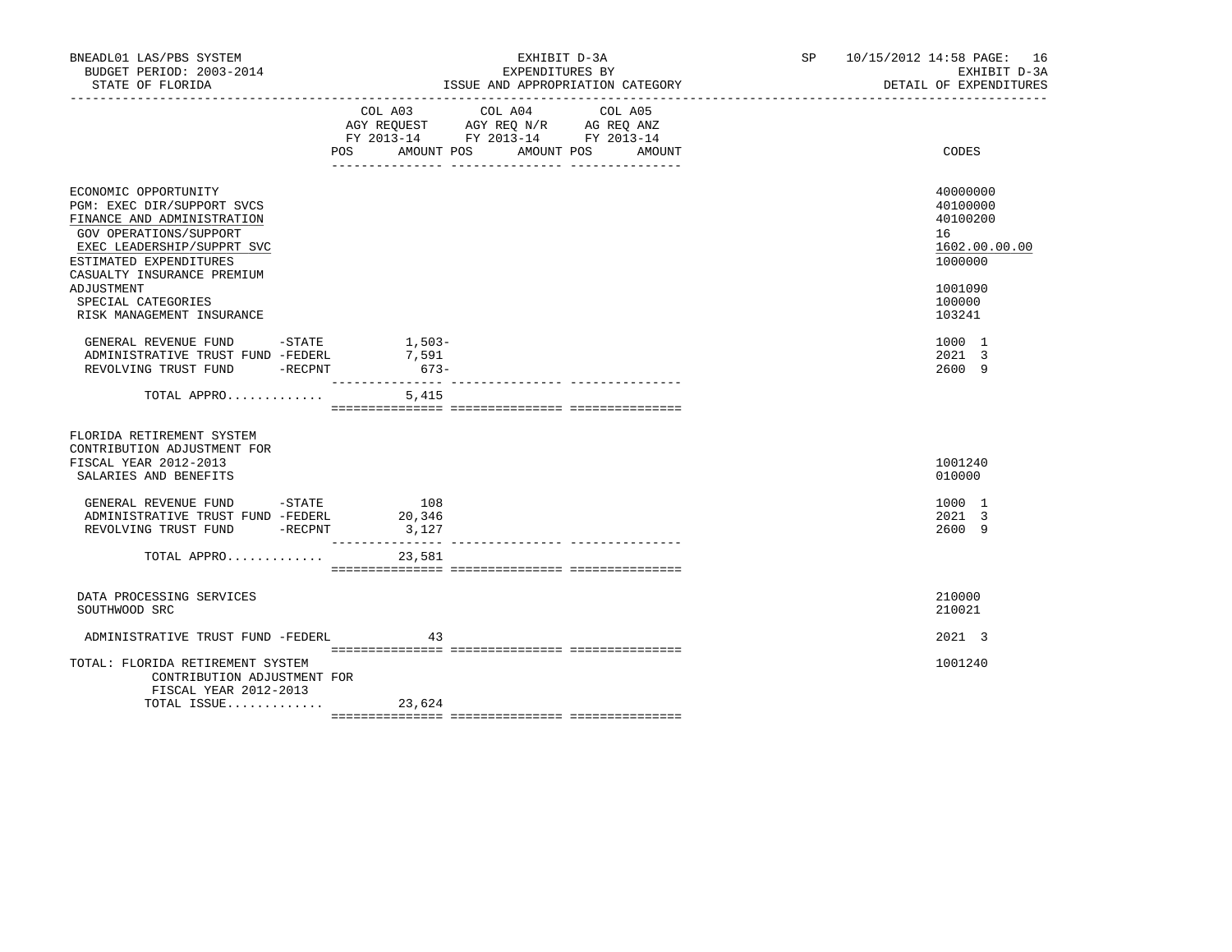| BNEADL01 LAS/PBS SYSTEM<br>BUDGET PERIOD: 2003-2014<br>STATE OF FLORIDA                                                                                                                                                              |                                           | EXHIBIT D-3A<br>EXPENDITURES BY<br>ISSUE AND APPROPRIATION CATEGORY                                                                                | SP 10/15/2012 14:58 PAGE: 17<br>EXHIBIT D-3A<br>DETAIL OF EXPENDITURES |
|--------------------------------------------------------------------------------------------------------------------------------------------------------------------------------------------------------------------------------------|-------------------------------------------|----------------------------------------------------------------------------------------------------------------------------------------------------|------------------------------------------------------------------------|
|                                                                                                                                                                                                                                      | COL A03<br>POS                            | COL A04<br>COL A05<br>AGY REQUEST AGY REQ N/R AG REQ ANZ<br>FY 2013-14 FY 2013-14 FY 2013-14<br>AMOUNT POS AMOUNT POS<br>AMOUNT<br>_ _____________ | CODES                                                                  |
| ECONOMIC OPPORTUNITY<br>PGM: EXEC DIR/SUPPORT SVCS<br>FINANCE AND ADMINISTRATION<br>GOV OPERATIONS/SUPPORT<br>EXEC LEADERSHIP/SUPPRT SVC<br>ESTIMATED EXPENDITURES<br>ADJUSTMENT TO STATE HEALTH<br>INSURANCE PREMIUM CONTRIBUTION - |                                           |                                                                                                                                                    | 40000000<br>40100000<br>40100200<br>16<br>1602.00.00.00<br>1000000     |
| FISCAL YEAR 2012-13<br>SALARIES AND BENEFITS                                                                                                                                                                                         |                                           |                                                                                                                                                    | 1001830<br>010000                                                      |
| GENERAL REVENUE FUND -STATE<br>ADMINISTRATIVE TRUST FUND -FEDERL<br>REVOLVING TRUST FUND -RECPNT                                                                                                                                     | 80<br>14,898<br>2,290<br>________________ |                                                                                                                                                    | 1000 1<br>2021 3<br>2600 9                                             |
| TOTAL APPRO $17,268$                                                                                                                                                                                                                 |                                           |                                                                                                                                                    |                                                                        |
| DATA PROCESSING SERVICES<br>SOUTHWOOD SRC                                                                                                                                                                                            |                                           |                                                                                                                                                    | 210000<br>210021                                                       |
| ADMINISTRATIVE TRUST FUND -FEDERL                                                                                                                                                                                                    | 39                                        |                                                                                                                                                    | 2021 3                                                                 |
| TOTAL: ADJUSTMENT TO STATE HEALTH<br>INSURANCE PREMIUM CONTRIBUTION -<br>FISCAL YEAR 2012-13                                                                                                                                         |                                           |                                                                                                                                                    | 1001830                                                                |
| TOTAL ISSUE $17,307$                                                                                                                                                                                                                 |                                           |                                                                                                                                                    |                                                                        |
| REALLOCATION OF HUMAN RESOURCES<br>OUTSOURCING<br>SPECIAL CATEGORIES<br>TR/DMS/HR SVCS/STW CONTRCT                                                                                                                                   |                                           |                                                                                                                                                    | 1005900<br>100000<br>107040                                            |
| GENERAL REVENUE FUND -STATE<br>ADMINISTRATIVE TRUST FUND -FEDERL<br>REVOLVING TRUST FUND -RECPNT                                                                                                                                     | $152-$<br>$1,292-$<br>$268-$              |                                                                                                                                                    | 1000 1<br>2021 3<br>2600 9                                             |
| TOTAL APPRO                                                                                                                                                                                                                          | --------------- -<br>1,712-               |                                                                                                                                                    |                                                                        |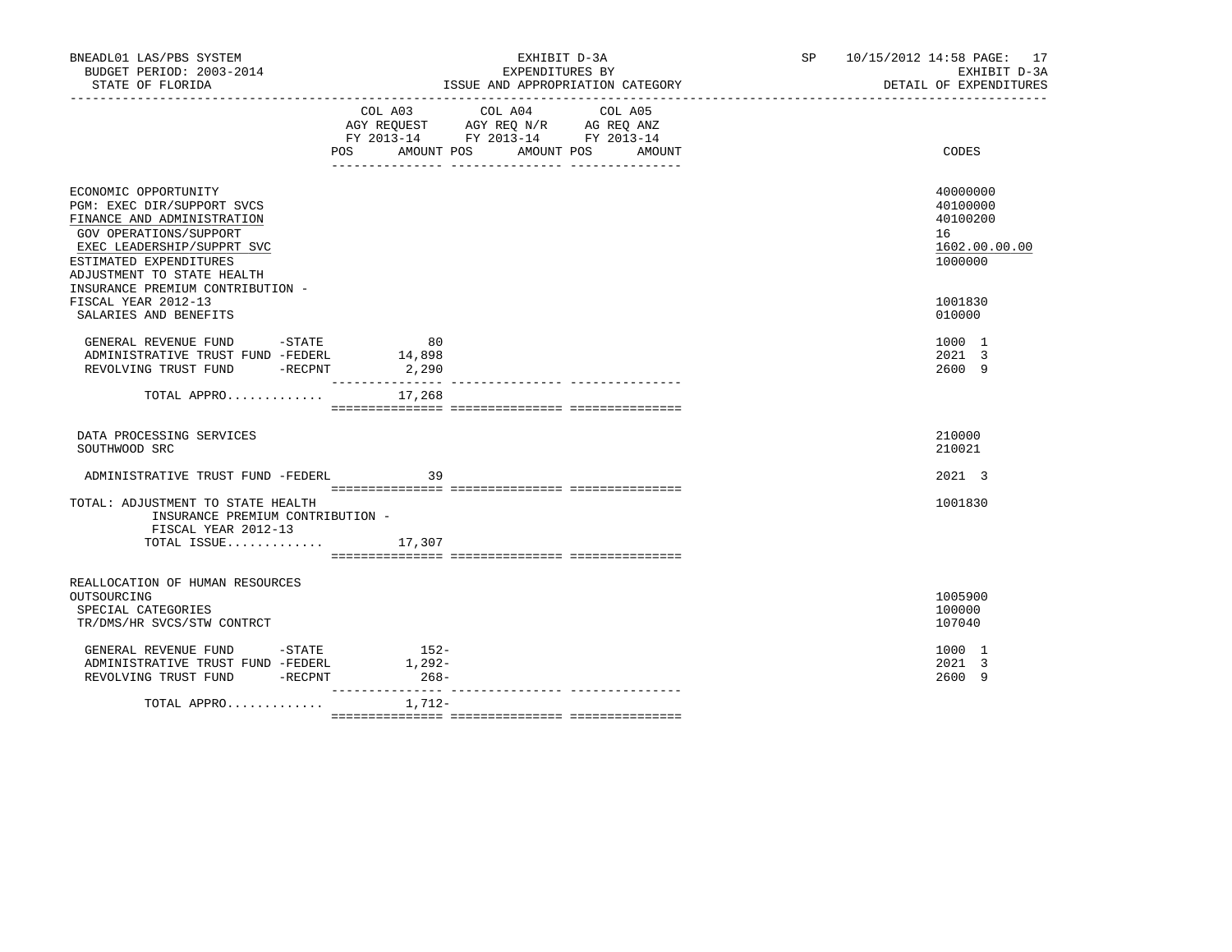| BNEADL01 LAS/PBS SYSTEM<br>BUDGET PERIOD: 2003-2014<br>STATE OF FLORIDA                                                                                                                                                                                                        | EXHIBIT D-3A<br>EXPENDITURES BY<br>ISSUE AND APPROPRIATION CATEGORY                                                                                                                                                                                                                                                                                                                                                                                                   | 10/15/2012 14:58 PAGE:<br>SP<br>18<br>EXHIBIT D-3A<br>DETAIL OF EXPENDITURES            |
|--------------------------------------------------------------------------------------------------------------------------------------------------------------------------------------------------------------------------------------------------------------------------------|-----------------------------------------------------------------------------------------------------------------------------------------------------------------------------------------------------------------------------------------------------------------------------------------------------------------------------------------------------------------------------------------------------------------------------------------------------------------------|-----------------------------------------------------------------------------------------|
|                                                                                                                                                                                                                                                                                | COL A03<br>COL A04<br>COL A05<br>AGY REQUEST AGY REQ N/R AG REQ ANZ<br>FY 2013-14 FY 2013-14 FY 2013-14<br>POS<br>AMOUNT POS AMOUNT POS<br>AMOUNT                                                                                                                                                                                                                                                                                                                     | CODES                                                                                   |
| ECONOMIC OPPORTUNITY<br>PGM: EXEC DIR/SUPPORT SVCS<br>FINANCE AND ADMINISTRATION<br>GOV OPERATIONS/SUPPORT<br>EXEC LEADERSHIP/SUPPRT SVC<br>INTER-AGENCY REORGANIZATIONS -<br>INFORMATION TECHNOLOGY<br>DEDUCT AGENCY DATA CENTER SERVICES<br>FUNDING<br>SALARIES AND BENEFITS |                                                                                                                                                                                                                                                                                                                                                                                                                                                                       | 40000000<br>40100000<br>40100200<br>16<br>1602.00.00.00<br>17C0000<br>17C01C0<br>010000 |
| ADMINISTRATIVE TRUST FUND -FEDERL                                                                                                                                                                                                                                              | 17,911-                                                                                                                                                                                                                                                                                                                                                                                                                                                               | 2021 3                                                                                  |
| <b>EXPENSES</b>                                                                                                                                                                                                                                                                |                                                                                                                                                                                                                                                                                                                                                                                                                                                                       | 040000                                                                                  |
| ADMINISTRATIVE TRUST FUND -FEDERL                                                                                                                                                                                                                                              | $11.549-$                                                                                                                                                                                                                                                                                                                                                                                                                                                             | 2021 3                                                                                  |
| OPERATING CAPITAL OUTLAY                                                                                                                                                                                                                                                       |                                                                                                                                                                                                                                                                                                                                                                                                                                                                       | 060000                                                                                  |
| ADMINISTRATIVE TRUST FUND -FEDERL                                                                                                                                                                                                                                              | 788-                                                                                                                                                                                                                                                                                                                                                                                                                                                                  | 2021 3                                                                                  |
| SPECIAL CATEGORIES<br>G/A-CONTRACTED SERVICES                                                                                                                                                                                                                                  |                                                                                                                                                                                                                                                                                                                                                                                                                                                                       | 100000<br>100778                                                                        |
| ADMINISTRATIVE TRUST FUND -FEDERL                                                                                                                                                                                                                                              | $6.134-$                                                                                                                                                                                                                                                                                                                                                                                                                                                              | 2021 3                                                                                  |
| TOTAL: DEDUCT AGENCY DATA CENTER SERVICES<br>FUNDING                                                                                                                                                                                                                           |                                                                                                                                                                                                                                                                                                                                                                                                                                                                       | 17C01C0                                                                                 |
|                                                                                                                                                                                                                                                                                |                                                                                                                                                                                                                                                                                                                                                                                                                                                                       |                                                                                         |
| AGENCY ISSUE NARRATIVE:<br>2013-2014 BUDGET YEAR NARRATIVE:                                                                                                                                                                                                                    | IT COMPONENT? YES<br>The Department of Economic Opportunity (DEO) requests that a total of \$864,078 be deducted from various appropriation<br>categories and added to the Data Processing Services - Southwood Shared Resource Center appropriation category, in order<br>to consolidate information technology functions within the Southwood Shared Resource Center (SSRC).                                                                                        |                                                                                         |
|                                                                                                                                                                                                                                                                                | The State of Florida Data Center Consolidation initiative is targeted to reduce the overall cost of data center<br>operations by state agencies. This initiative is based on a directive from the Florida Legislature contained in Chapter<br>282, Florida Statutes (F.S.), aimed at establishing a comprehensive, cost-effective state data center system. DEO is<br>required by law to have its data center fully consolidated within the SSRC by October 31, 2013. |                                                                                         |

This issue combined with issue #17C02C0 nets to zero.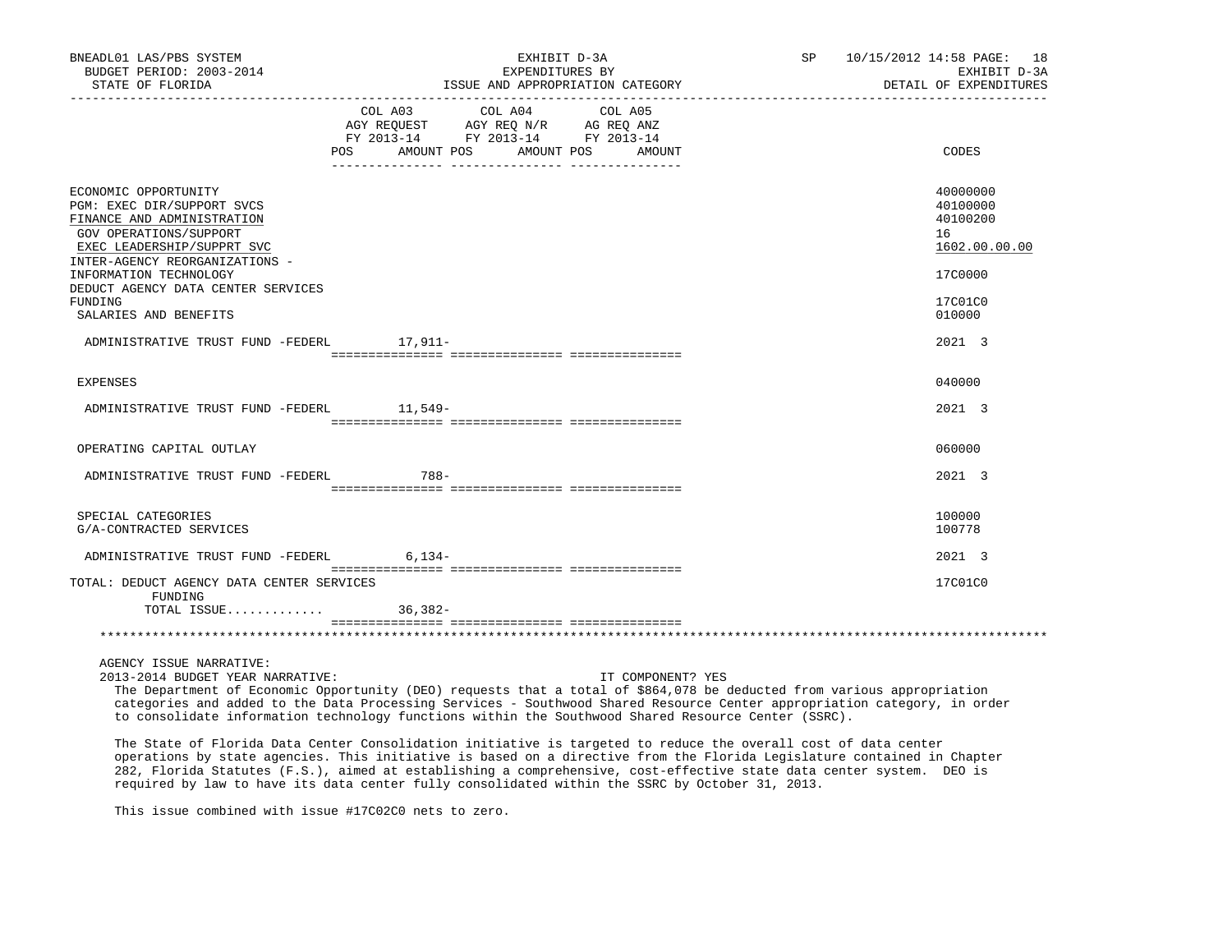| BNEADL01 LAS/PBS SYSTEM<br>EXHIBIT D-3A<br>BUDGET PERIOD: 2003-2014<br>EXPENDITURES BY                                                                                                                                                                                                                            |  | SP<br>10/15/2012 14:58 PAGE: 19<br>EXHIBIT D-3A                                                                                                                                                |  |                   |          |  |                                                                    |
|-------------------------------------------------------------------------------------------------------------------------------------------------------------------------------------------------------------------------------------------------------------------------------------------------------------------|--|------------------------------------------------------------------------------------------------------------------------------------------------------------------------------------------------|--|-------------------|----------|--|--------------------------------------------------------------------|
| STATE OF FLORIDA                                                                                                                                                                                                                                                                                                  |  | ISSUE AND APPROPRIATION CATEGORY                                                                                                                                                               |  |                   |          |  | DETAIL OF EXPENDITURES                                             |
|                                                                                                                                                                                                                                                                                                                   |  | $\begin{tabular}{lcccc} COL A03 & COL A04 & COL A05 \\ AGY REQUEST & AGY REQ N/R & AG REQ ANZ \\ FY & 2013-14 & FY & 2013-14 & FY & 2013-14 \end{tabular}$<br>POS AMOUNT POS AMOUNT POS AMOUNT |  |                   |          |  | CODES                                                              |
| ECONOMIC OPPORTUNITY<br>PGM: EXEC DIR/SUPPORT SVCS<br>FINANCE AND ADMINISTRATION<br>GOV OPERATIONS/SUPPORT<br>EXEC LEADERSHIP/SUPPRT SVC<br>INTER-AGENCY REORGANIZATIONS -<br>INFORMATION TECHNOLOGY<br>DEDUCT AGENCY DATA CENTER SERVICES                                                                        |  |                                                                                                                                                                                                |  |                   |          |  | 40000000<br>40100000<br>40100200<br>16<br>1602.00.00.00<br>17C0000 |
| FUNDING                                                                                                                                                                                                                                                                                                           |  |                                                                                                                                                                                                |  |                   |          |  | 17C01C0                                                            |
| This issue aligns with the following strategy contained in Florida's Strategic Plan for Economic Development July 2012 -<br>June 2017 (version 19):<br>#25 - Civic and Governance Systems - Improve the efficiency and effectiveness of government agencies at all levels.                                        |  |                                                                                                                                                                                                |  |                   |          |  |                                                                    |
|                                                                                                                                                                                                                                                                                                                   |  |                                                                                                                                                                                                |  |                   |          |  |                                                                    |
| POSITION DETAIL OF SALARIES AND BENEFITS:                                                                                                                                                                                                                                                                         |  | FTE BASE RATE ADDITIVES BENEFITS                                                                                                                                                               |  |                   | SUBTOTAL |  | LAPSE LAPSED SALARIES<br>% AND BENEFITS                            |
|                                                                                                                                                                                                                                                                                                                   |  |                                                                                                                                                                                                |  |                   |          |  |                                                                    |
| A03 - AGY REOUEST FY 2013-14                                                                                                                                                                                                                                                                                      |  |                                                                                                                                                                                                |  |                   |          |  |                                                                    |
| CHANGES TO CURRENTLY AUTHORIZED POSITIONS<br>OTHER SALARY AMOUNT                                                                                                                                                                                                                                                  |  |                                                                                                                                                                                                |  |                   |          |  |                                                                    |
| 2021 ADMINISTRATIVE TRUST FUND                                                                                                                                                                                                                                                                                    |  |                                                                                                                                                                                                |  |                   |          |  | 17,911–<br>______________                                          |
|                                                                                                                                                                                                                                                                                                                   |  |                                                                                                                                                                                                |  |                   |          |  | 17,911-<br>==============                                          |
|                                                                                                                                                                                                                                                                                                                   |  |                                                                                                                                                                                                |  |                   |          |  |                                                                    |
| ADD SERVICES PROVIDED BY PRIMARY<br>DATA CENTER<br>DATA PROCESSING SERVICES<br>SOUTHWOOD SRC                                                                                                                                                                                                                      |  |                                                                                                                                                                                                |  |                   |          |  | 17C02C0<br>210000<br>210021                                        |
| ADMINISTRATIVE TRUST FUND -FEDERL 36,382                                                                                                                                                                                                                                                                          |  |                                                                                                                                                                                                |  |                   |          |  | 2021 3                                                             |
|                                                                                                                                                                                                                                                                                                                   |  |                                                                                                                                                                                                |  |                   |          |  |                                                                    |
| AGENCY ISSUE NARRATIVE:<br>2013-2014 BUDGET YEAR NARRATIVE:<br>The Department of Economic Opportunity (DEO) requests that a total of \$864,078 be deducted from various appropriation<br>categories and added to the Data Processing Services - Southwood Shared Resource Center appropriation category, in order |  |                                                                                                                                                                                                |  | IT COMPONENT? YES |          |  |                                                                    |

to consolidate information technology functions within the Southwood Shared Resource Center (SSRC).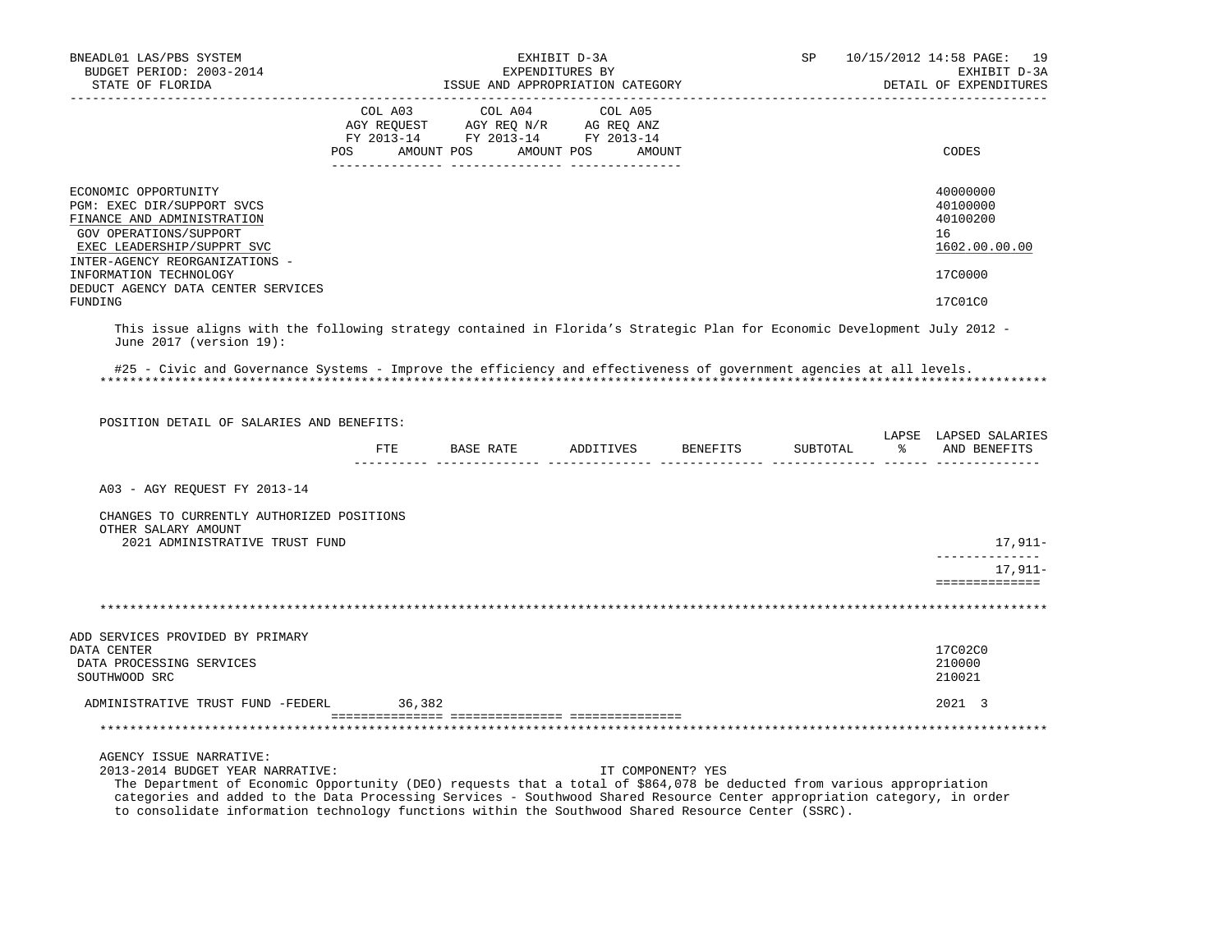| BNEADL01 LAS/PBS SYSTEM<br>BUDGET PERIOD: 2003-2014<br>STATE OF FLORIDA                                                                                                    | EXHIBIT D-3A<br>EXPENDITURES BY<br>ISSUE AND APPROPRIATION CATEGORY |                                                                                                                            |        | SP | 20<br>10/15/2012 14:58 PAGE:<br>EXHIBIT D-3A<br>DETAIL OF EXPENDITURES |
|----------------------------------------------------------------------------------------------------------------------------------------------------------------------------|---------------------------------------------------------------------|----------------------------------------------------------------------------------------------------------------------------|--------|----|------------------------------------------------------------------------|
|                                                                                                                                                                            | POS                                                                 | COL A03 COL A04 COL A05<br>AGY REOUEST AGY REO N/R AG REO ANZ<br>FY 2013-14 FY 2013-14 FY 2013-14<br>AMOUNT POS AMOUNT POS | AMOUNT |    | CODES                                                                  |
| ECONOMIC OPPORTUNITY<br>PGM: EXEC DIR/SUPPORT SVCS<br>FINANCE AND ADMINISTRATION<br>GOV OPERATIONS/SUPPORT<br>EXEC LEADERSHIP/SUPPRT SVC<br>INTER-AGENCY REORGANIZATIONS - |                                                                     |                                                                                                                            |        |    | 40000000<br>40100000<br>40100200<br>16<br>1602.00.00.00                |
| INFORMATION TECHNOLOGY<br>ADD SERVICES PROVIDED BY PRIMARY                                                                                                                 |                                                                     |                                                                                                                            |        |    | 17C0000                                                                |
| DATA CENTER                                                                                                                                                                |                                                                     |                                                                                                                            |        |    | 17C02C0                                                                |

 The State of Florida Data Center Consolidation initiative is targeted to reduce the overall cost of data center operations by state agencies. This initiative is based on a directive from the Florida Legislature contained in Chapter 282, Florida Statutes (F.S.), aimed at establishing a comprehensive, cost-effective state data center system. DEO is required by law to have its data center fully consolidated within the SSRC by October 31, 2013.

This issue combined with issue #17C01C0 nets to zero.

 This issue aligns with the following strategy contained in Florida's Strategic Plan for Economic Development July 2012 - June 2017 (version 19):

 #25 - Civic and Governance Systems - Improve the efficiency and effectiveness of government agencies at all levels. \*\*\*\*\*\*\*\*\*\*\*\*\*\*\*\*\*\*\*\*\*\*\*\*\*\*\*\*\*\*\*\*\*\*\*\*\*\*\*\*\*\*\*\*\*\*\*\*\*\*\*\*\*\*\*\*\*\*\*\*\*\*\*\*\*\*\*\*\*\*\*\*\*\*\*\*\*\*\*\*\*\*\*\*\*\*\*\*\*\*\*\*\*\*\*\*\*\*\*\*\*\*\*\*\*\*\*\*\*\*\*\*\*\*\*\*\*\*\*\*\*\*\*\*\*\*\*

| ESTIMATED EXPENDITURES REALIGNMENT                                                     |          | 2000000           |
|----------------------------------------------------------------------------------------|----------|-------------------|
| CONSOLIDATE BUDGET AUTHORITY FOR<br>CONTRACTED SERVICES - DEDUCT<br>SPECIAL CATEGORIES |          | 2000500<br>100000 |
| CONTRACTED SERVICES                                                                    |          | 100777            |
| ADMINISTRATIVE TRUST FUND -FEDERL                                                      | $5.442-$ | $2021 \quad 3$    |
|                                                                                        |          |                   |

AGENCY ISSUE NARRATIVE:

2013-2014 BUDGET YEAR NARRATIVE: IT COMPONENT? NO

 When the Department of Economic Opportunity was created on October 1, 2011, budget authority for contracted services was provided in two appropriation categories: Contracted Services (100777) and G/A - Contracted Services (100778). The Department requests that all of the budget authority in the Contracted Services appropriation category in several budget entities and funds be transferred to the G/A - contracted Services appropriation category.

 When combined with issue 2000600, this issue nets to zero. \*\*\*\*\*\*\*\*\*\*\*\*\*\*\*\*\*\*\*\*\*\*\*\*\*\*\*\*\*\*\*\*\*\*\*\*\*\*\*\*\*\*\*\*\*\*\*\*\*\*\*\*\*\*\*\*\*\*\*\*\*\*\*\*\*\*\*\*\*\*\*\*\*\*\*\*\*\*\*\*\*\*\*\*\*\*\*\*\*\*\*\*\*\*\*\*\*\*\*\*\*\*\*\*\*\*\*\*\*\*\*\*\*\*\*\*\*\*\*\*\*\*\*\*\*\*\*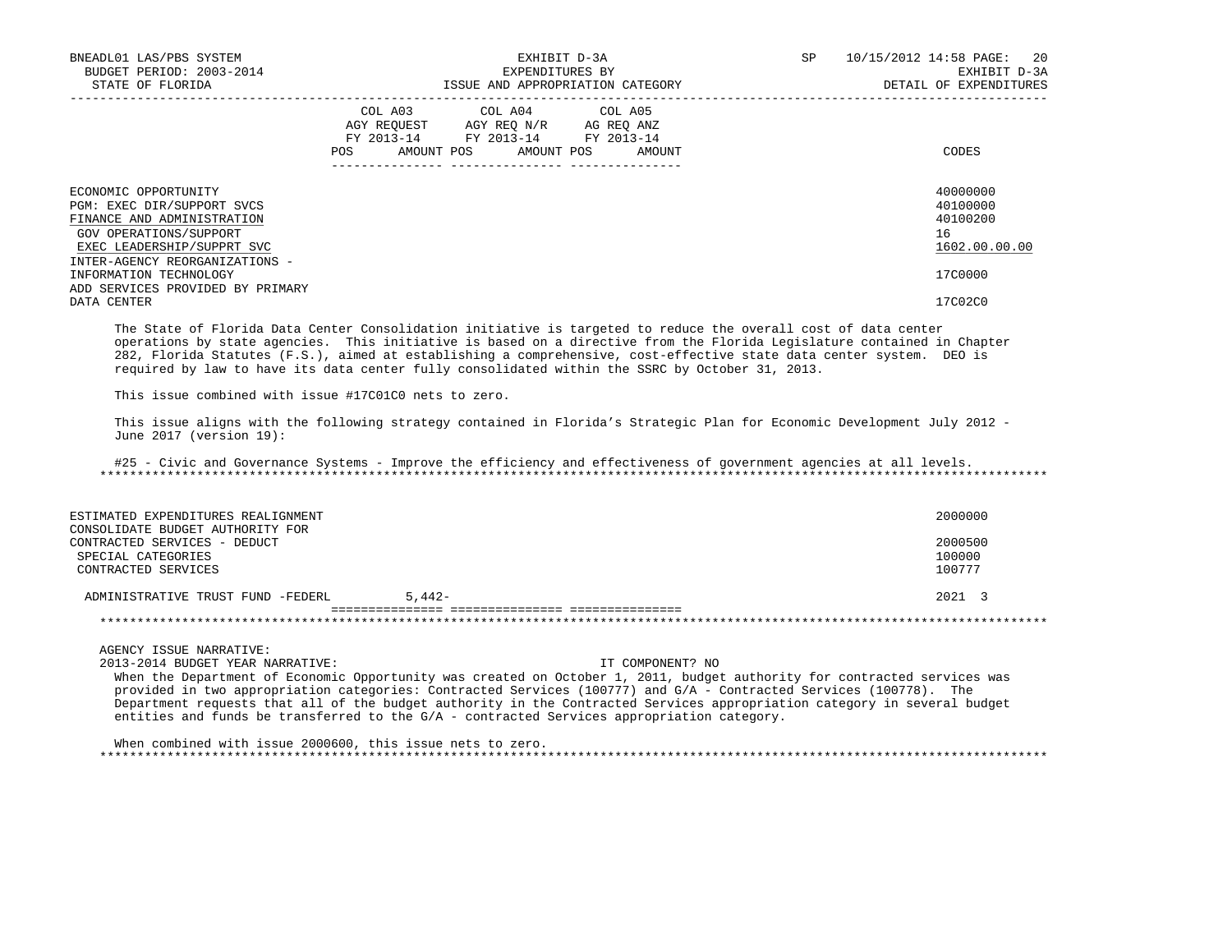| BNEADL01 LAS/PBS SYSTEM<br>BUDGET PERIOD: 2003-2014<br>STATE OF FLORIDA                                                                                                                                                                                                                          | EXHIBIT D-3A<br>EXPENDITURES BY<br>ISSUE AND APPROPRIATION CATEGORY                                                                                                                                                                                                                                                                                                                                                                                                                                                                                        | 10/15/2012 14:58 PAGE:<br>SP<br>21<br>EXHIBIT D-3A<br>DETAIL OF EXPENDITURES                      |
|--------------------------------------------------------------------------------------------------------------------------------------------------------------------------------------------------------------------------------------------------------------------------------------------------|------------------------------------------------------------------------------------------------------------------------------------------------------------------------------------------------------------------------------------------------------------------------------------------------------------------------------------------------------------------------------------------------------------------------------------------------------------------------------------------------------------------------------------------------------------|---------------------------------------------------------------------------------------------------|
|                                                                                                                                                                                                                                                                                                  | COL A04<br>COL A03<br>COL A05<br>$\begin{tabular}{lllllll} \bf AGY \;\; RegUEST & \tt AGY \;\; REG \;\; N/R & \tt AG \;\; REG \;\; ANZ \\ \hline \tt FY \;\; 2013-14 & \tt FY \;\; 2013-14 & \tt FY \;\; 2013-14 \\ \end{tabular}$<br>POS AMOUNT POS AMOUNT POS AMOUNT                                                                                                                                                                                                                                                                                     | CODES                                                                                             |
| ECONOMIC OPPORTUNITY<br>PGM: EXEC DIR/SUPPORT SVCS<br>FINANCE AND ADMINISTRATION<br>GOV OPERATIONS/SUPPORT<br>EXEC LEADERSHIP/SUPPRT SVC<br>ESTIMATED EXPENDITURES REALIGNMENT<br>CONSOLIDATE BUDGET AUTHORITY FOR<br>CONTRACTED SERVICES - ADD<br>SPECIAL CATEGORIES<br>G/A-CONTRACTED SERVICES |                                                                                                                                                                                                                                                                                                                                                                                                                                                                                                                                                            | 40000000<br>40100000<br>40100200<br>16<br>1602.00.00.00<br>2000000<br>2000600<br>100000<br>100778 |
| ADMINISTRATIVE TRUST FUND -FEDERL                                                                                                                                                                                                                                                                | 5,442                                                                                                                                                                                                                                                                                                                                                                                                                                                                                                                                                      | 2021 3                                                                                            |
|                                                                                                                                                                                                                                                                                                  |                                                                                                                                                                                                                                                                                                                                                                                                                                                                                                                                                            |                                                                                                   |
| 2013-2014 BUDGET YEAR NARRATIVE:<br>REALIGN BUDGET AUTHORITY TO MORE                                                                                                                                                                                                                             | IT COMPONENT? NO<br>When the Department of Economic Opportunity was created on October 1, 2011, budget authority for contracted services was<br>provided in two appropriation categories: Contracted Services (100777) and G/A - contracted Services (100778). The<br>Department requests that all of the budget authority in the Contracted Services appropriation category in several budget<br>entities and funds be transferred to the G/A - Contracted Services appropriation category.<br>When combined with issue 2000500, this issue nets to zero. |                                                                                                   |
| ACCURATELY REFLECT ADMINISTRATIVE<br>EXPENDITURES - DEDUCT<br>SALARIES AND BENEFITS                                                                                                                                                                                                              |                                                                                                                                                                                                                                                                                                                                                                                                                                                                                                                                                            | 2000700<br>010000                                                                                 |
| GENERAL REVENUE FUND                                                                                                                                                                                                                                                                             | $-STATE$<br>30,757-                                                                                                                                                                                                                                                                                                                                                                                                                                                                                                                                        | 1000 1                                                                                            |
| SPECIAL CATEGORIES<br>RISK MANAGEMENT INSURANCE                                                                                                                                                                                                                                                  |                                                                                                                                                                                                                                                                                                                                                                                                                                                                                                                                                            | 100000<br>103241                                                                                  |
| GENERAL REVENUE FUND<br>$-$ STATE                                                                                                                                                                                                                                                                | $192 -$                                                                                                                                                                                                                                                                                                                                                                                                                                                                                                                                                    | 1000 1                                                                                            |
| TR/DMS/HR SVCS/STW CONTRCT                                                                                                                                                                                                                                                                       |                                                                                                                                                                                                                                                                                                                                                                                                                                                                                                                                                            | 107040                                                                                            |
| GENERAL REVENUE FUND<br>-STATE                                                                                                                                                                                                                                                                   | 2,655-                                                                                                                                                                                                                                                                                                                                                                                                                                                                                                                                                     | 1000 1                                                                                            |
| TOTAL: REALIGN BUDGET AUTHORITY TO MORE<br>ACCURATELY REFLECT ADMINISTRATIVE<br>EXPENDITURES - DEDUCT<br>TOTAL ISSUE                                                                                                                                                                             | 33,604-                                                                                                                                                                                                                                                                                                                                                                                                                                                                                                                                                    | 2000700                                                                                           |
|                                                                                                                                                                                                                                                                                                  |                                                                                                                                                                                                                                                                                                                                                                                                                                                                                                                                                            |                                                                                                   |
|                                                                                                                                                                                                                                                                                                  |                                                                                                                                                                                                                                                                                                                                                                                                                                                                                                                                                            |                                                                                                   |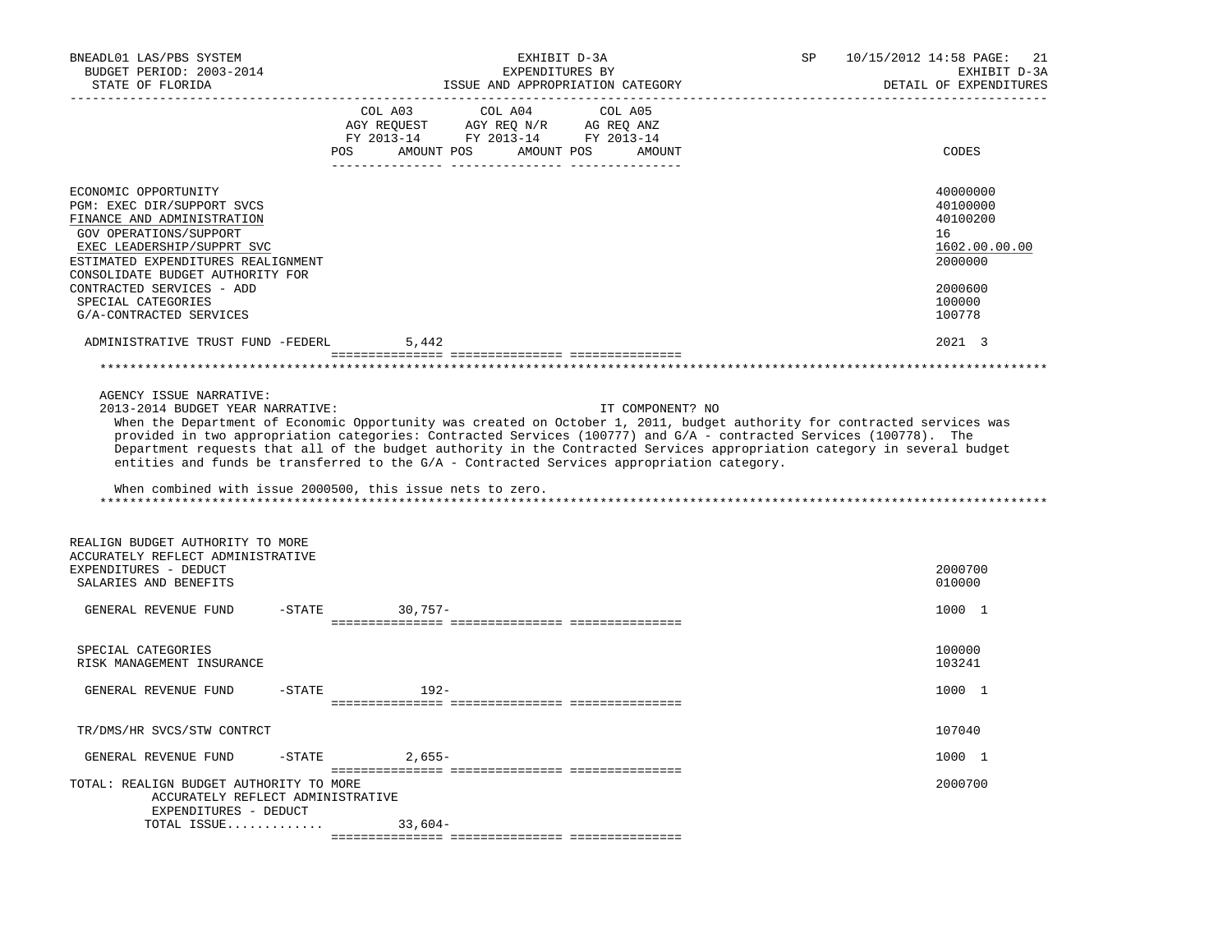| BNEADL01 LAS/PBS SYSTEM<br>BUDGET PERIOD: 2003-2014<br>STATE OF FLORIDA                                                                                                                                                                                                                                                                                                                                                                                                                                                                |         | ISSUE AND APPROPRIATION CATEGORY                                                                                                                                                                                                            | EXHIBIT D-3A<br>EXPENDITURES BY |                    | SP       | 10/15/2012 14:58 PAGE:<br>22<br>EXHIBIT D-3A<br>DETAIL OF EXPENDITURES |
|----------------------------------------------------------------------------------------------------------------------------------------------------------------------------------------------------------------------------------------------------------------------------------------------------------------------------------------------------------------------------------------------------------------------------------------------------------------------------------------------------------------------------------------|---------|---------------------------------------------------------------------------------------------------------------------------------------------------------------------------------------------------------------------------------------------|---------------------------------|--------------------|----------|------------------------------------------------------------------------|
|                                                                                                                                                                                                                                                                                                                                                                                                                                                                                                                                        | COL A03 | COL A04<br>$\begin{tabular}{lllllll} AGY & \texttt{REQUEST} & \texttt{AGY} & \texttt{REG} & \texttt{N/R} & \texttt{AG} & \texttt{REG} & \texttt{ANZ} \end{tabular}$<br>FY 2013-14 FY 2013-14 FY 2013-14<br>POS AMOUNT POS AMOUNT POS AMOUNT | COL A05                         |                    |          | CODES                                                                  |
| ECONOMIC OPPORTUNITY<br>PGM: EXEC DIR/SUPPORT SVCS<br>FINANCE AND ADMINISTRATION<br>GOV OPERATIONS/SUPPORT<br>EXEC LEADERSHIP/SUPPRT SVC<br>ESTIMATED EXPENDITURES REALIGNMENT<br>REALIGN BUDGET AUTHORITY TO MORE<br>ACCURATELY REFLECT ADMINISTRATIVE                                                                                                                                                                                                                                                                                |         |                                                                                                                                                                                                                                             |                                 |                    |          | 40000000<br>40100000<br>40100200<br>16<br>1602.00.00.00<br>2000000     |
| EXPENDITURES - DEDUCT                                                                                                                                                                                                                                                                                                                                                                                                                                                                                                                  |         |                                                                                                                                                                                                                                             |                                 |                    |          | 2000700                                                                |
| from the former Department of Community Affairs to support department-wide administrative activities were appropriated in<br>various appropriation categories. The Department requests that all of the recurring General Revenue in the Finance and<br>Administration and Information Systems and Support Services budget entities be consolidated into the Expenses category to<br>more accurately reflect how the Department accounts for indirect cost assessments.<br>This issue, when combined with Issue #2000800, nets to zero. |         |                                                                                                                                                                                                                                             |                                 |                    |          |                                                                        |
| POSITION DETAIL OF SALARIES AND BENEFITS:                                                                                                                                                                                                                                                                                                                                                                                                                                                                                              |         |                                                                                                                                                                                                                                             |                                 |                    |          | LAPSE LAPSED SALARIES                                                  |
|                                                                                                                                                                                                                                                                                                                                                                                                                                                                                                                                        | FTE     | BASE RATE                                                                                                                                                                                                                                   |                                 | ADDITIVES BENEFITS | SUBTOTAL | % AND BENEFITS                                                         |
| A03 - AGY REOUEST FY 2013-14                                                                                                                                                                                                                                                                                                                                                                                                                                                                                                           |         |                                                                                                                                                                                                                                             |                                 |                    |          |                                                                        |
| CHANGES TO CURRENTLY AUTHORIZED POSITIONS<br>OTHER SALARY AMOUNT<br>1000 GENERAL REVENUE FUND                                                                                                                                                                                                                                                                                                                                                                                                                                          |         |                                                                                                                                                                                                                                             |                                 |                    |          | 30,757-                                                                |
|                                                                                                                                                                                                                                                                                                                                                                                                                                                                                                                                        |         |                                                                                                                                                                                                                                             |                                 |                    |          | $30,757-$                                                              |
|                                                                                                                                                                                                                                                                                                                                                                                                                                                                                                                                        |         |                                                                                                                                                                                                                                             |                                 |                    |          | ==============                                                         |
|                                                                                                                                                                                                                                                                                                                                                                                                                                                                                                                                        |         |                                                                                                                                                                                                                                             |                                 |                    |          |                                                                        |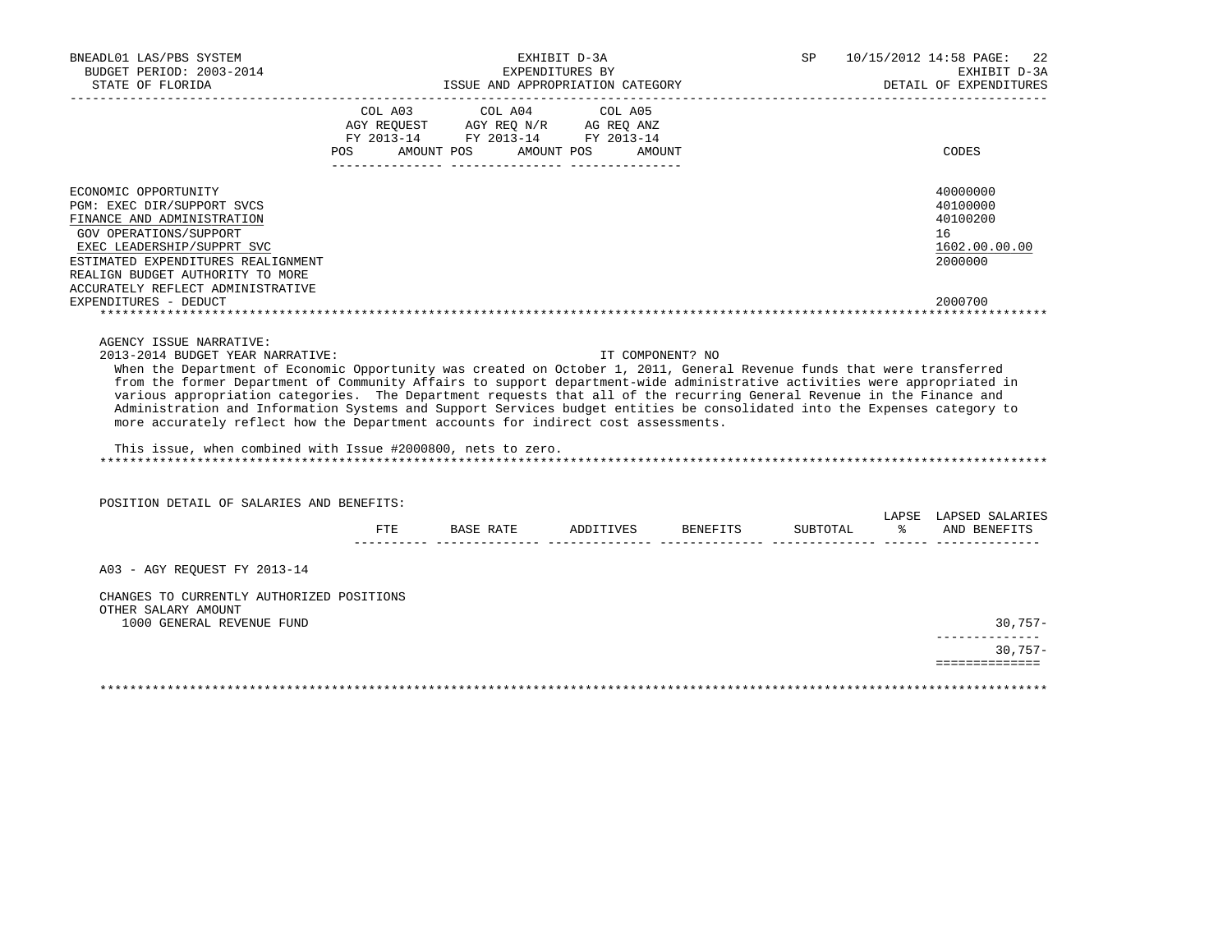| BNEADL01 LAS/PBS SYSTEM<br>BUDGET PERIOD: 2003-2014<br>STATE OF FLORIDA                                                                                                                                                                                 | EXHIBIT D-3A<br>EXPENDITURES BY<br>ISSUE AND APPROPRIATION CATEGORY                                                                                                                                                                                                                                                                                                                                                                                                                                                                                                                                                                                                                   | 10/15/2012 14:58 PAGE:<br>SP<br>23<br>EXHIBIT D-3A<br>DETAIL OF EXPENDITURES |
|---------------------------------------------------------------------------------------------------------------------------------------------------------------------------------------------------------------------------------------------------------|---------------------------------------------------------------------------------------------------------------------------------------------------------------------------------------------------------------------------------------------------------------------------------------------------------------------------------------------------------------------------------------------------------------------------------------------------------------------------------------------------------------------------------------------------------------------------------------------------------------------------------------------------------------------------------------|------------------------------------------------------------------------------|
|                                                                                                                                                                                                                                                         | COL A03<br>COL A04<br>COL A05<br>$\begin{tabular}{lllllllll} \bf AGY \;\; RegUEST & \tt AGY \;\; REG \;\; N/R & \tt AG \;\; REG \;\; ANZ \\ \hline \tt FY \;\; 2013-14 & \tt FY \;\; 2013-14 & \tt FY \;\; 2013-14 \\ \end{tabular}$<br>POS AMOUNT POS AMOUNT POS<br>AMOUNT                                                                                                                                                                                                                                                                                                                                                                                                           | CODES                                                                        |
| ECONOMIC OPPORTUNITY<br>PGM: EXEC DIR/SUPPORT SVCS<br>FINANCE AND ADMINISTRATION<br>GOV OPERATIONS/SUPPORT<br>EXEC LEADERSHIP/SUPPRT SVC<br>ESTIMATED EXPENDITURES REALIGNMENT<br>REALIGN BUDGET AUTHORITY TO MORE<br>ACCURATELY REFLECT ADMINISTRATIVE |                                                                                                                                                                                                                                                                                                                                                                                                                                                                                                                                                                                                                                                                                       | 40000000<br>40100000<br>40100200<br>16<br>1602.00.00.00<br>2000000           |
| EXPENDITURES - ADD<br>EXPENSES                                                                                                                                                                                                                          |                                                                                                                                                                                                                                                                                                                                                                                                                                                                                                                                                                                                                                                                                       | 2000800<br>040000                                                            |
| GENERAL REVENUE FUND                                                                                                                                                                                                                                    | $-$ STATE 33,604                                                                                                                                                                                                                                                                                                                                                                                                                                                                                                                                                                                                                                                                      | 1000 1                                                                       |
|                                                                                                                                                                                                                                                         |                                                                                                                                                                                                                                                                                                                                                                                                                                                                                                                                                                                                                                                                                       |                                                                              |
| AGENCY ISSUE NARRATIVE:<br>2013-2014 BUDGET YEAR NARRATIVE:                                                                                                                                                                                             | IT COMPONENT? NO<br>When the Department of Economic Opportunity was created on October 1, 2011, General Revenue funds that were transferred<br>from the former Department of Community Affairs to support department-wide administrative activities were appropriated in<br>various appropriation categories. The Department requests that all of the recurring General Revenue in the Finance and<br>Administration and Information Systems and Support Services budget entities be consolidated into the Expenses category to<br>more accurately reflect how the Department accounts for indirect cost assessments.<br>This issue, when combined with Issue #2000700, nets to zero. |                                                                              |
| NONRECURRING EXPENDITURES<br>ADDITIONAL STATE-LEVEL POSITIONS TO<br>ENHANCE FINANCIAL MONITORING AND                                                                                                                                                    |                                                                                                                                                                                                                                                                                                                                                                                                                                                                                                                                                                                                                                                                                       | 2100000                                                                      |
| OVERSIGHT OF REGIONAL WORKFORCE<br><b>BOARDS</b><br>SALARY RATE<br>SALARY RATE 260,000-                                                                                                                                                                 |                                                                                                                                                                                                                                                                                                                                                                                                                                                                                                                                                                                                                                                                                       | 2103011<br>000000                                                            |
| SALARIES AND BENEFITS                                                                                                                                                                                                                                   |                                                                                                                                                                                                                                                                                                                                                                                                                                                                                                                                                                                                                                                                                       | 010000                                                                       |
| ADMINISTRATIVE TRUST FUND -FEDERL                                                                                                                                                                                                                       | $4.00 -$<br>$330.392 -$                                                                                                                                                                                                                                                                                                                                                                                                                                                                                                                                                                                                                                                               | 2021 3                                                                       |
| EXPENSES                                                                                                                                                                                                                                                |                                                                                                                                                                                                                                                                                                                                                                                                                                                                                                                                                                                                                                                                                       | 040000                                                                       |
| ADMINISTRATIVE TRUST FUND -FEDERL                                                                                                                                                                                                                       | 40,812-                                                                                                                                                                                                                                                                                                                                                                                                                                                                                                                                                                                                                                                                               | 2021 3                                                                       |
|                                                                                                                                                                                                                                                         |                                                                                                                                                                                                                                                                                                                                                                                                                                                                                                                                                                                                                                                                                       |                                                                              |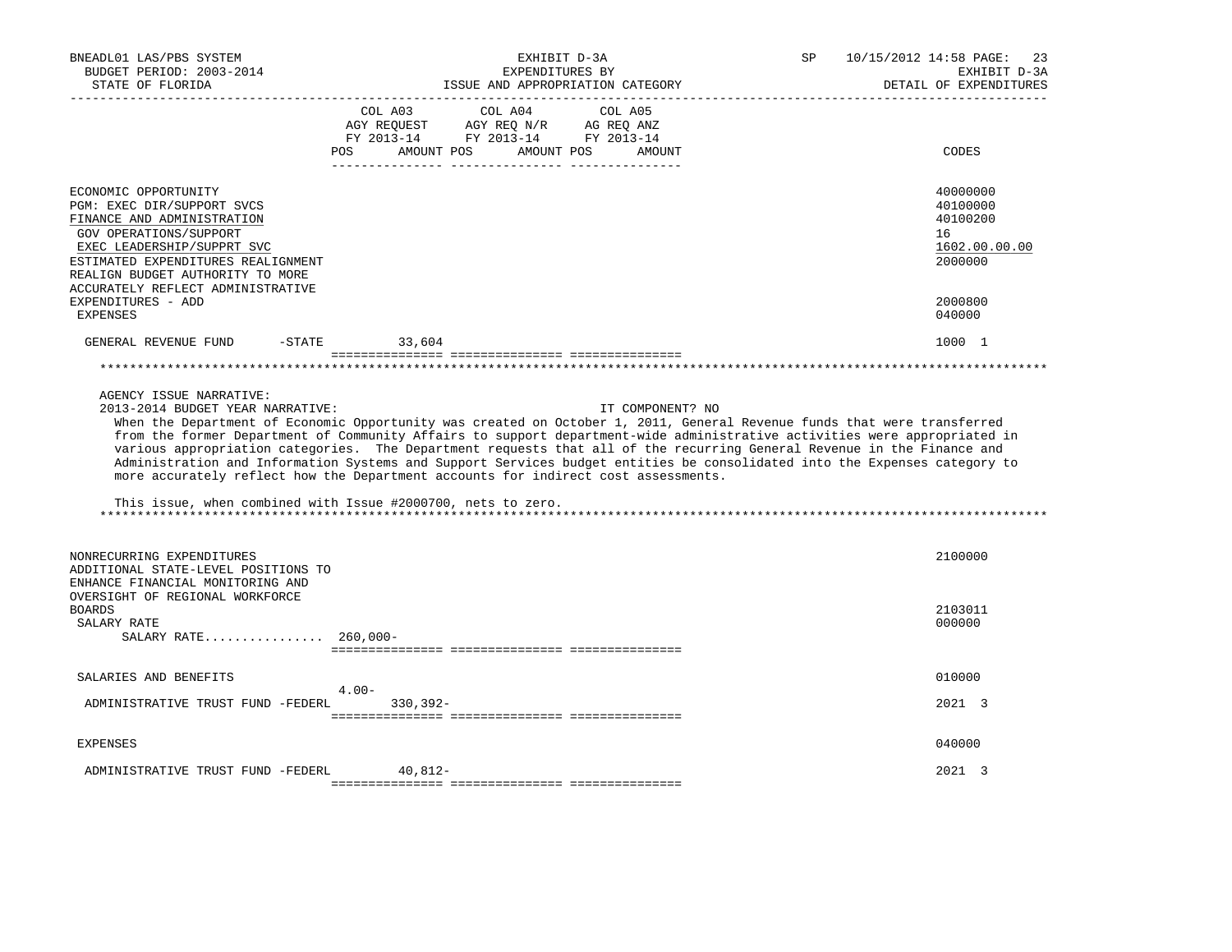| BNEADL01 LAS/PBS SYSTEM<br>BUDGET PERIOD: 2003-2014<br>STATE OF FLORIDA                                                                                                                                                                          |                  |                                                                                                                                                                                     | EXHIBIT D-3A<br>EXPENDITURES BY<br>ISSUE AND APPROPRIATION CATEGORY | SP                       | 10/15/2012 14:58 PAGE:<br>24<br>EXHIBIT D-3A<br>DETAIL OF EXPENDITURES |
|--------------------------------------------------------------------------------------------------------------------------------------------------------------------------------------------------------------------------------------------------|------------------|-------------------------------------------------------------------------------------------------------------------------------------------------------------------------------------|---------------------------------------------------------------------|--------------------------|------------------------------------------------------------------------|
| __________________                                                                                                                                                                                                                               | POS              | $\begin{tabular}{lcccc} CDL A03 & CDL A04 & CDL A05 \\ AGY REQUEST & AGY REQ N/R & AG REQ ANZ \\ FY & 2013-14 & FY & 2013-14 & FY & 2013-14 \end{tabular}$<br>AMOUNT POS AMOUNT POS | AMOUNT                                                              |                          | CODES                                                                  |
| ECONOMIC OPPORTUNITY<br>PGM: EXEC DIR/SUPPORT SVCS<br>FINANCE AND ADMINISTRATION<br>GOV OPERATIONS/SUPPORT<br>EXEC LEADERSHIP/SUPPRT SVC<br>NONRECURRING EXPENDITURES<br>ADDITIONAL STATE-LEVEL POSITIONS TO<br>ENHANCE FINANCIAL MONITORING AND |                  |                                                                                                                                                                                     |                                                                     |                          | 40000000<br>40100000<br>40100200<br>16<br>1602.00.00.00<br>2100000     |
| OVERSIGHT OF REGIONAL WORKFORCE<br><b>BOARDS</b><br>SPECIAL CATEGORIES<br>TR/DMS/HR SVCS/STW CONTRCT                                                                                                                                             |                  |                                                                                                                                                                                     |                                                                     |                          | 2103011<br>100000<br>107040                                            |
| ADMINISTRATIVE TRUST FUND -FEDERL                                                                                                                                                                                                                | $1,424-$         |                                                                                                                                                                                     |                                                                     |                          | 2021 3                                                                 |
| TOTAL: ADDITIONAL STATE-LEVEL POSITIONS TO<br>ENHANCE FINANCIAL MONITORING AND<br>OVERSIGHT OF REGIONAL WORKFORCE<br><b>BOARDS</b><br>TOTAL POSITIONS 4.00-<br>TOTAL ISSUE<br>TOTAL SALARY RATE 260,000-                                         | 372,628-         |                                                                                                                                                                                     |                                                                     |                          | 2103011                                                                |
| EQUIPMENT NEEDS<br>REPLACEMENT OF MOTOR VEHICLES<br>SPECIAL CATEGORIES<br>ACQUISITION/MOTOR VEHICLES                                                                                                                                             |                  |                                                                                                                                                                                     |                                                                     |                          | 2400000<br>2401500<br>100000<br>100021                                 |
| SPEC EMPLOYMNT SECU ADM TF-STATE                                                                                                                                                                                                                 | 82,000           | 82,000                                                                                                                                                                              |                                                                     |                          | 2648 1                                                                 |
|                                                                                                                                                                                                                                                  |                  |                                                                                                                                                                                     |                                                                     |                          |                                                                        |
| AGENCY ISSUE NARRATIVE:<br>2013-2014 BUDGET YEAR NARRATIVE:<br>The Department of Economic Opportunity requests \$82,000 in nonrecurring budget authority to purchase four new vehicles<br>that will replace existing aging vehicles.             |                  |                                                                                                                                                                                     | IT COMPONENT? YES                                                   |                          |                                                                        |
| The Department currently has a fleet of six (6) vehicles used to conduct department business.                                                                                                                                                    |                  |                                                                                                                                                                                     |                                                                     |                          |                                                                        |
| * Five (5) of the vehicles exceed the Department of Management Services (DMS) replacement guidelines (12 years or<br>120,000 miles), as shown below:                                                                                             |                  |                                                                                                                                                                                     |                                                                     |                          |                                                                        |
| Current Regular Fleet:                                                                                                                                                                                                                           |                  |                                                                                                                                                                                     |                                                                     |                          |                                                                        |
| Vehicle<br>Year &<br>Make                                                                                                                                                                                                                        | Purchase<br>Date | Purchase<br>Price                                                                                                                                                                   | Depreciation<br>Years                                               | Mileage as of<br>6/30/12 | Purpose                                                                |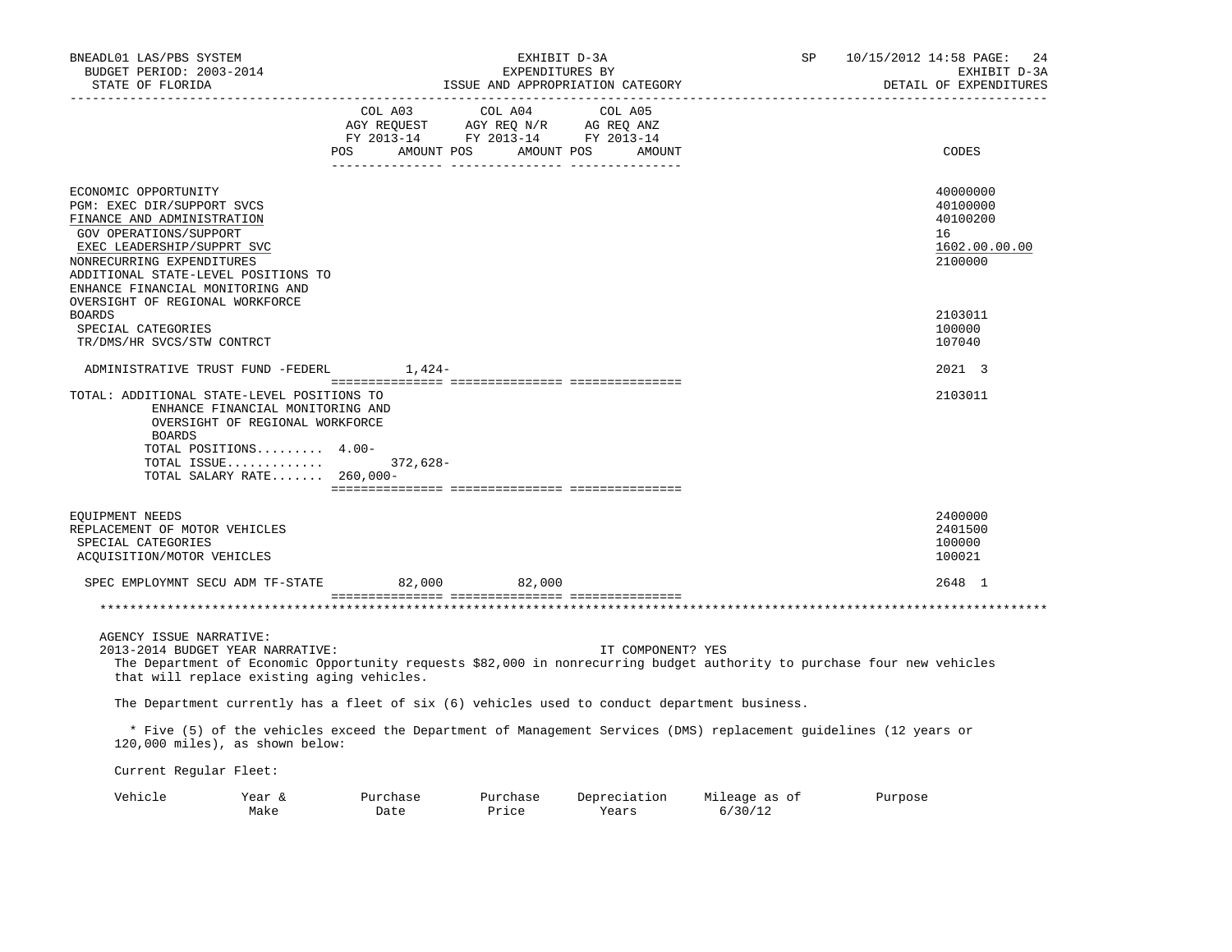| BNEADL01 LAS/PBS SYSTEM<br>BUDGET PERIOD: 2003-2014<br>STATE OF FLORIDA                                                                                                                      |                                     |                                 | EXPENDITURES BY                                                                                                 | EXHIBIT D-3A<br>ISSUE AND APPROPRIATION CATEGORY | SP                 | 10/15/2012 14:58 PAGE: 25<br>EXHIBIT D-3A<br>DETAIL OF EXPENDITURES |                                                                               |
|----------------------------------------------------------------------------------------------------------------------------------------------------------------------------------------------|-------------------------------------|---------------------------------|-----------------------------------------------------------------------------------------------------------------|--------------------------------------------------|--------------------|---------------------------------------------------------------------|-------------------------------------------------------------------------------|
|                                                                                                                                                                                              |                                     | FY 2013-14<br>POS               | COL A03 COL A04 COL A05<br>AGY REQUEST AGY REQ N/R AG REQ ANZ<br>FY 2013-14 FY 2013-14<br>AMOUNT POS AMOUNT POS | AMOUNT                                           |                    |                                                                     | CODES                                                                         |
| ECONOMIC OPPORTUNITY<br>PGM: EXEC DIR/SUPPORT SVCS<br>FINANCE AND ADMINISTRATION<br>GOV OPERATIONS/SUPPORT<br>EXEC LEADERSHIP/SUPPRT SVC<br>EQUIPMENT NEEDS<br>REPLACEMENT OF MOTOR VEHICLES |                                     |                                 |                                                                                                                 |                                                  |                    |                                                                     | 40000000<br>40100000<br>40100200<br>16<br>1602.00.00.00<br>2400000<br>2401500 |
| DEO - 1<br>$DEO - 3$                                                                                                                                                                         | 2000 Chevy Lumina<br>2000 Chevy Van | 6/28/2001 \$11,425<br>9/10/1999 | \$17,645.50                                                                                                     |                                                  | 115,897<br>129,811 | Tallahassee local<br>Tallahassee local                              |                                                                               |

 The excessive mileage has caused reliability concerns leading to increased rental car expenditures, and maintenance costs continue to rise. An internal cost analysis has shown that the purchase of new vehicles is more cost effective than leasing or renting vehicles in the long term. In addition, replacing the vehicles with more fuel efficient vehicles will reduce the carbon emissions of the Department's fleet. The estimated cost of the requested vehicles was derived from the current State Term Contract.

Current Special Purpose Fleet:

| Vehicle    | Year &<br>Make | Purchase<br>Date | Purchase<br>Price | Depreciation<br>Years | Mileage as of<br>6/30/12 |           | Purpose                                   |
|------------|----------------|------------------|-------------------|-----------------------|--------------------------|-----------|-------------------------------------------|
| DEO - $2*$ | 1997 Chevy Van | 9/25/1996        | \$14,486.50       |                       | 199,183                  |           | Facilities Maintenance<br>Van Tallahassee |
| DEO - 4    | 1998 GMC Truck | 11/25/1998       | \$25,196          |                       | 45,221                   |           | Warehouse Delivery Truck                  |
| DEO $-5*$  | 1994 Chevy Van | 8/24/1994        | \$14,486.50       |                       | 128,010                  |           | Facilities Maintenance                    |
|            |                |                  |                   |                       |                          | Van Tampa |                                           |

\*Note:

 DEO 2 and DEO 5: It is recommended that one (1) new vehicle be purchased to be utilized by the traveling building maintenance staff in Tampa. The existing vehicle located in Tampa will be relocated to the building maintenance staff in Tallahassee, and the existing vehicle used by the building maintenance staff in Tallahassee will be surplused.

 The sixth current special purpose vehicle fleet is a 2003 Freightliner purchased in November 2002 which is used as the Mobile One Stop for the department.

 The special purpose fleet vehicles are used by the building maintenance staff in Tallahassee and Tampa and the warehouse staff. The Mobile One Stop vehicle is used for workforce related needs. Three (3) of the special purpose vehicles have met the DMS vehicle replacement guidelines as listed above.

 Two of the new vehicles being requested are sedans (full-size - Chevrolet Impala - cost \$20,000/each) and one is a (5-7) passenger van at a cost of \$21,100 that will be used by Department staff to conduct Department business statewide. The department is recommending that these new fleet vehicles be purchased in place of rental cars for work related travel. It is also recommended that the two existing fleet vehicles remain and be used for local Tallahassee travel, and to support DEO warehouse operations. Examples of statewide uses include housing inspections for the Alien Labor program, compliance inspections for the Americans with Disabilities Act, benefit payment investigations for the Reemployment Assistance program, Community Development Block Grant site monitoring, Small Business Development stakeholder training, program monitoring, and property inventories.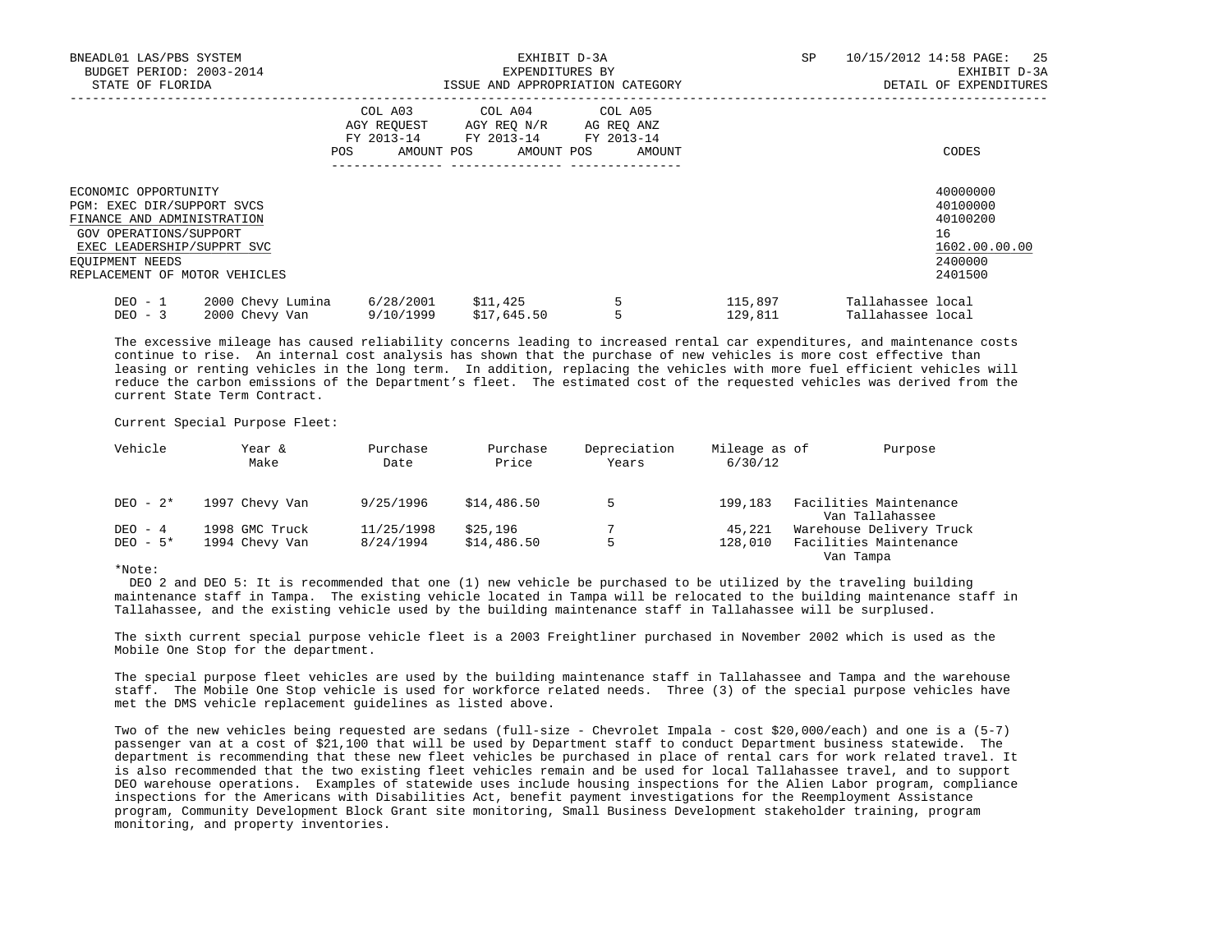| BNEADL01 LAS/PBS SYSTEM<br>BUDGET PERIOD: 2003-2014<br>STATE OF FLORIDA                                                                                                                      | EXHIBIT D-3A<br>EXPENDITURES BY<br>ISSUE AND APPROPRIATION CATEGORY                                                                                     | 10/15/2012 14:58 PAGE:<br>26<br>SP.<br>EXHIBIT D-3A<br>DETAIL OF EXPENDITURES |
|----------------------------------------------------------------------------------------------------------------------------------------------------------------------------------------------|---------------------------------------------------------------------------------------------------------------------------------------------------------|-------------------------------------------------------------------------------|
|                                                                                                                                                                                              | COL A03<br>COL A04 COL A05<br>AGY REOUEST<br>AGY REO N/R<br>AG REO ANZ<br>FY 2013-14 FY 2013-14 FY 2013-14<br>AMOUNT POS<br>AMOUNT POS<br>POS<br>AMOUNT | CODES                                                                         |
| ECONOMIC OPPORTUNITY<br>PGM: EXEC DIR/SUPPORT SVCS<br>FINANCE AND ADMINISTRATION<br>GOV OPERATIONS/SUPPORT<br>EXEC LEADERSHIP/SUPPRT SVC<br>EOUIPMENT NEEDS<br>REPLACEMENT OF MOTOR VEHICLES |                                                                                                                                                         | 40000000<br>40100000<br>40100200<br>16<br>1602.00.00.00<br>2400000<br>2401500 |

 The fourth vehicle being requested is for a cargo van at a cost of \$20,000 that will be used by the Department's traveling maintenance staff located in Tampa. The maintenance staff has the responsibility of traveling to several different Department-owned buildings; the staff must be able to transport equipment, tools, supplies and materials. The required travel normally ranges from 100 to 300 miles daily from the Tampa area to seven Department locations (Tampa, Gainesville, Winter Haven, Lakeland, Sarasota, Clearwater and Ocala).

 The approval of this issue is necessary to reduce spending on rising vehicle maintenance costs and increased rental car expenditures, to improve the safety of DEO associates during travel, improve the aesthetics and appearance of the Department, and reduce fuel costs and improve fuel efficiency.

 This issue aligns with the following strategy contained in Florida's Strategic Plan for Economic Development - July 2012 -June 2017 (version 19):

 #25 - Civic and Governance Systems - Improve the efficiency and effectiveness of government agencies at all levels. \*\*\*\*\*\*\*\*\*\*\*\*\*\*\*\*\*\*\*\*\*\*\*\*\*\*\*\*\*\*\*\*\*\*\*\*\*\*\*\*\*\*\*\*\*\*\*\*\*\*\*\*\*\*\*\*\*\*\*\*\*\*\*\*\*\*\*\*\*\*\*\*\*\*\*\*\*\*\*\*\*\*\*\*\*\*\*\*\*\*\*\*\*\*\*\*\*\*\*\*\*\*\*\*\*\*\*\*\*\*\*\*\*\*\*\*\*\*\*\*\*\*\*\*\*\*\*

| ANNUALIZATION OF ADMINISTERED<br>FUNDS APPROPRIATIONS<br>STATE HEALTH INSURANCE ADJUSTMENT<br>FOR FY 2012-13 - 10 MONTHS<br><b>ANNUALIZATION</b><br>SALARIES AND BENEFITS |        | 26A0000<br>26A1830<br>010000 |  |
|---------------------------------------------------------------------------------------------------------------------------------------------------------------------------|--------|------------------------------|--|
|                                                                                                                                                                           |        |                              |  |
| GENERAL REVENUE FUND<br>-STATE                                                                                                                                            | 400    | 1000 1                       |  |
| ADMINISTRATIVE TRUST FUND -FEDERL                                                                                                                                         | 74,490 | 2021 3                       |  |
| REVOLVING TRUST FUND<br>$-$ RECPNT                                                                                                                                        | 11,450 | 2600 9                       |  |
| TOTAL APPRO                                                                                                                                                               | 86,340 |                              |  |
|                                                                                                                                                                           |        |                              |  |
| DATA PROCESSING SERVICES<br>SOUTHWOOD SRC                                                                                                                                 |        | 210000<br>210021             |  |
| ADMINISTRATIVE TRUST FUND -FEDERL                                                                                                                                         | 195    | 2021 3                       |  |
|                                                                                                                                                                           |        |                              |  |
| TOTAL: STATE HEALTH INSURANCE ADJUSTMENT<br>FOR FY 2012-13 - 10 MONTHS<br>ANNUALIZATION                                                                                   |        | 26A1830                      |  |
| TOTAL ISSUE                                                                                                                                                               | 86,535 |                              |  |
|                                                                                                                                                                           |        |                              |  |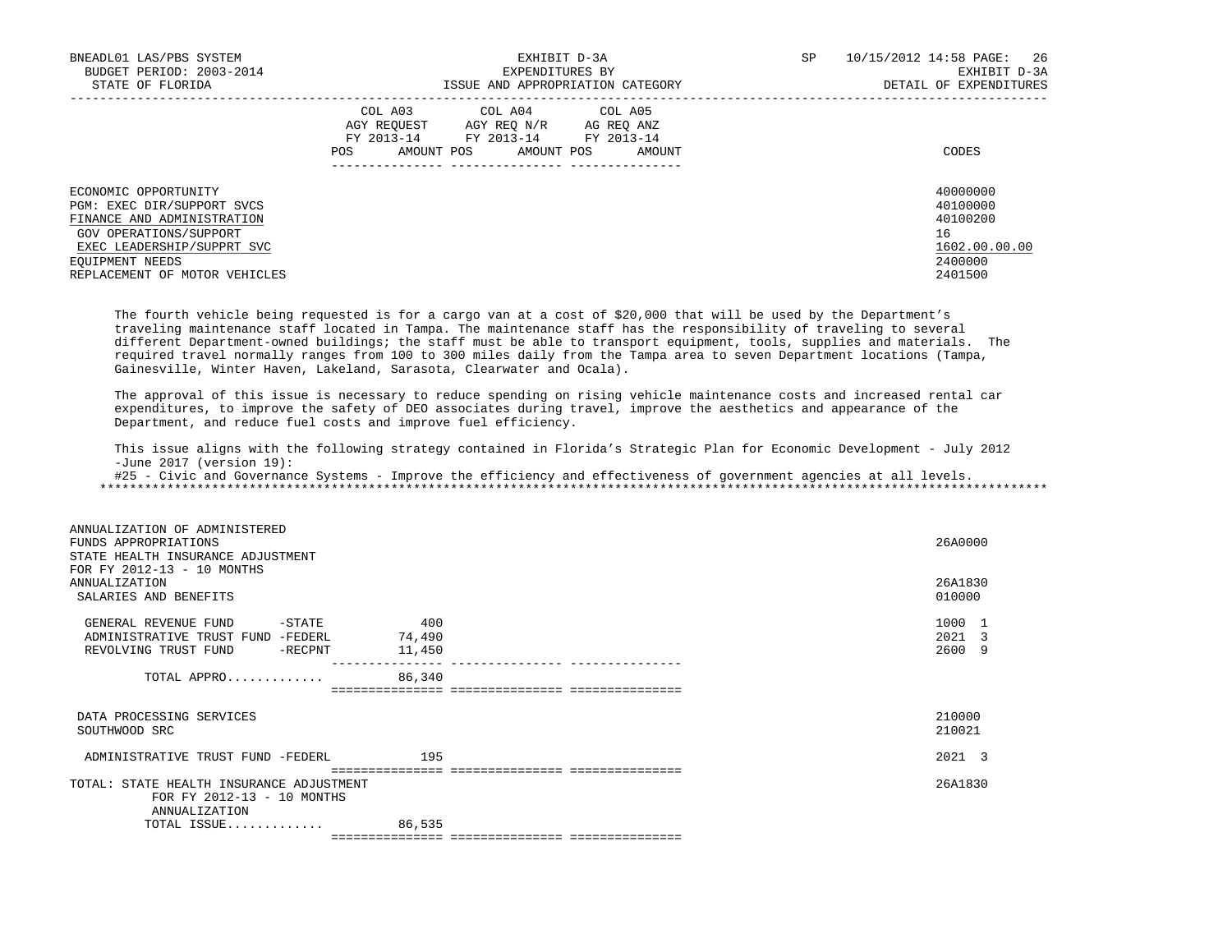| BNEADL01 LAS/PBS SYSTEM<br>BUDGET PERIOD: 2003-2014<br>STATE OF FLORIDA<br>. _ _ _ _ _ _ _ _ _ _ _ _ _ _ _ _ _                                                                                                                                             |                                     | EXHIBIT D-3A<br>EXPENDITURES BY<br>ISSUE AND APPROPRIATION CATEGORY               | SP 10/15/2012 14:58 PAGE: 27<br>EXHIBIT D-3A<br>DETAIL OF EXPENDITURES |                                                                    |
|------------------------------------------------------------------------------------------------------------------------------------------------------------------------------------------------------------------------------------------------------------|-------------------------------------|-----------------------------------------------------------------------------------|------------------------------------------------------------------------|--------------------------------------------------------------------|
|                                                                                                                                                                                                                                                            | COL A03<br><b>POS</b><br>AMOUNT POS | COL A04<br>AGY REQUEST AGY REQ N/R AG REQ ANZ<br>FY 2013-14 FY 2013-14 FY 2013-14 | COL A05<br>AMOUNT POS AMOUNT                                           | CODES                                                              |
| ECONOMIC OPPORTUNITY<br>PGM: EXEC DIR/SUPPORT SVCS<br>FINANCE AND ADMINISTRATION<br>GOV OPERATIONS/SUPPORT<br>EXEC LEADERSHIP/SUPPRT SVC<br>ENHANCED ACCOUNTABILITY OF STATE<br>RESOURCES<br>CONTINUATION OF STATE-LEVEL<br>POSITIONS TO ENHANCE FINANCIAL |                                     |                                                                                   |                                                                        | 40000000<br>40100000<br>40100200<br>16<br>1602.00.00.00<br>4B00000 |
| MONITORING AND OVERSIGHT OF<br>REGIONAL WORKFORCE BOARDS<br>SALARY RATE<br>SALARY RATE 260,000                                                                                                                                                             |                                     |                                                                                   |                                                                        | 4B00010<br>000000                                                  |
| SALARIES AND BENEFITS                                                                                                                                                                                                                                      |                                     |                                                                                   |                                                                        | 010000                                                             |
| ADMINISTRATIVE TRUST FUND -FEDERL                                                                                                                                                                                                                          | 4.00<br>334,062                     |                                                                                   |                                                                        | 2021 3                                                             |
| EXPENSES                                                                                                                                                                                                                                                   |                                     |                                                                                   |                                                                        | 040000                                                             |
|                                                                                                                                                                                                                                                            |                                     |                                                                                   |                                                                        |                                                                    |
| ADMINISTRATIVE TRUST FUND -FEDERL                                                                                                                                                                                                                          | 39,892                              |                                                                                   |                                                                        | 2021 3                                                             |
| SPECIAL CATEGORIES<br>TR/DMS/HR SVCS/STW CONTRCT                                                                                                                                                                                                           |                                     |                                                                                   |                                                                        | 100000<br>107040                                                   |
| ADMINISTRATIVE TRUST FUND -FEDERL                                                                                                                                                                                                                          | 1,416                               |                                                                                   |                                                                        | 2021 3                                                             |
| TOTAL: CONTINUATION OF STATE-LEVEL<br>POSITIONS TO ENHANCE FINANCIAL<br>MONITORING AND OVERSIGHT OF<br>REGIONAL WORKFORCE BOARDS<br>TOTAL POSITIONS 4.00<br>TOTAL ISSUE<br>TOTAL SALARY RATE 260,000                                                       | 375,370                             |                                                                                   |                                                                        | 4B00010                                                            |
|                                                                                                                                                                                                                                                            |                                     |                                                                                   |                                                                        |                                                                    |
| AGENCY ISSUE NARRATIVE:<br>2013-2014 BUDGET YEAR NARRATIVE:                                                                                                                                                                                                |                                     |                                                                                   | IT COMPONENT? NO                                                       |                                                                    |

 The Department of Economic Opportunity requests \$375,370 and four FTE positions in recurring budget authority for Fiscal Year 2013-14. In the FY 2012-13 General Appropriations Act, the Legislature provided 4 FTE positions and \$330,292 to enhance financial monitoring and oversight of the Regional Workforce Boards. These positions and associated funding were appropriated with nonrecurring dollars. This issue requests the continuation of funding for these positions using recurring funds.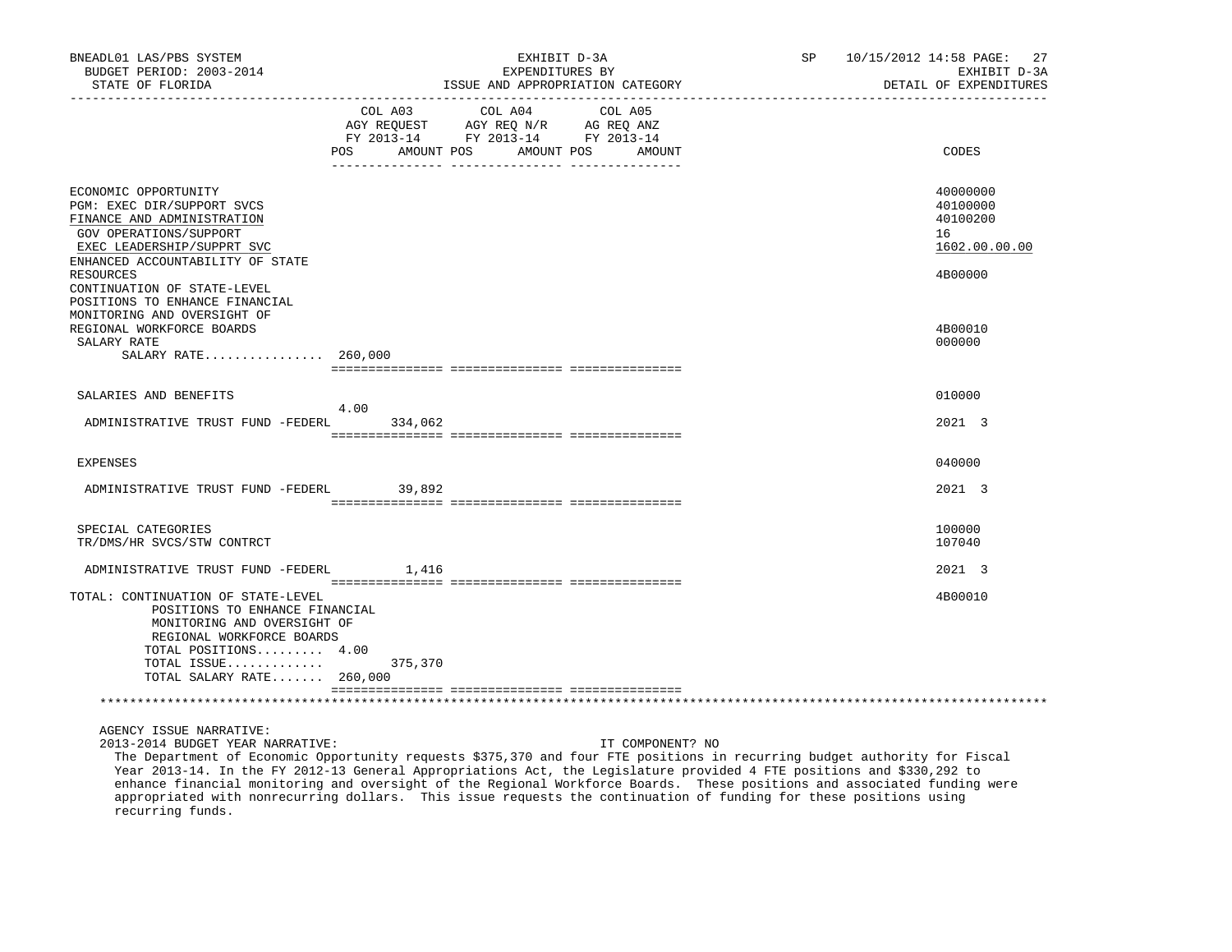| BNEADL01 LAS/PBS SYSTEM<br>BUDGET PERIOD: 2003-2014                                                                                                                                                                                                                                                                                                                                                             | EXHIBIT D-3A<br>EXPENDITURES BY |                                                                        |  |  |                | SP 10/15/2012 14:58 PAGE:<br>28<br>EXHIBIT D-3A |
|-----------------------------------------------------------------------------------------------------------------------------------------------------------------------------------------------------------------------------------------------------------------------------------------------------------------------------------------------------------------------------------------------------------------|---------------------------------|------------------------------------------------------------------------|--|--|----------------|-------------------------------------------------|
| STATE OF FLORIDA                                                                                                                                                                                                                                                                                                                                                                                                |                                 | ISSUE AND APPROPRIATION CATEGORY                                       |  |  |                | EXHIBIT D-3A<br>DETAIL OF EXPENDITURES          |
|                                                                                                                                                                                                                                                                                                                                                                                                                 |                                 | COL A03 COL A04 COL A05                                                |  |  |                |                                                 |
|                                                                                                                                                                                                                                                                                                                                                                                                                 |                                 | AGY REQUEST AGY REQ N/R AG REQ ANZ<br>FY 2013-14 FY 2013-14 FY 2013-14 |  |  |                |                                                 |
|                                                                                                                                                                                                                                                                                                                                                                                                                 |                                 | POS AMOUNT POS AMOUNT POS AMOUNT                                       |  |  |                | CODES                                           |
|                                                                                                                                                                                                                                                                                                                                                                                                                 |                                 |                                                                        |  |  |                |                                                 |
| ECONOMIC OPPORTUNITY<br>PGM: EXEC DIR/SUPPORT SVCS                                                                                                                                                                                                                                                                                                                                                              |                                 |                                                                        |  |  |                | 40000000<br>40100000                            |
| FINANCE AND ADMINISTRATION                                                                                                                                                                                                                                                                                                                                                                                      |                                 |                                                                        |  |  |                | 40100200                                        |
| GOV OPERATIONS/SUPPORT                                                                                                                                                                                                                                                                                                                                                                                          |                                 |                                                                        |  |  |                | 16                                              |
| EXEC LEADERSHIP/SUPPRT SVC                                                                                                                                                                                                                                                                                                                                                                                      |                                 |                                                                        |  |  |                | 1602.00.00.00                                   |
| ENHANCED ACCOUNTABILITY OF STATE<br><b>RESOURCES</b>                                                                                                                                                                                                                                                                                                                                                            |                                 |                                                                        |  |  |                | 4B00000                                         |
| CONTINUATION OF STATE-LEVEL                                                                                                                                                                                                                                                                                                                                                                                     |                                 |                                                                        |  |  |                |                                                 |
| POSITIONS TO ENHANCE FINANCIAL                                                                                                                                                                                                                                                                                                                                                                                  |                                 |                                                                        |  |  |                |                                                 |
| MONITORING AND OVERSIGHT OF                                                                                                                                                                                                                                                                                                                                                                                     |                                 |                                                                        |  |  |                |                                                 |
| REGIONAL WORKFORCE BOARDS                                                                                                                                                                                                                                                                                                                                                                                       |                                 |                                                                        |  |  |                | 4B00010                                         |
| entirely with federal funds, which must be used specifically for grant eligible purposes. With the addition of these<br>positions, the department will be able to proactively provide a level of detailed monitoring and technical assistance to<br>the Regional Workforce Boards.<br>This issue aligns with the following strategy contained in Florida's Strategic Plan for Economic Development - July 2012- |                                 |                                                                        |  |  |                |                                                 |
| June 2017 (version 19):                                                                                                                                                                                                                                                                                                                                                                                         |                                 |                                                                        |  |  |                |                                                 |
| #25 - Civic and Governance Systems - Improve the efficiency and effectiveness of government agencies at all levels.                                                                                                                                                                                                                                                                                             |                                 |                                                                        |  |  |                |                                                 |
| POSITION DETAIL OF SALARIES AND BENEFITS:                                                                                                                                                                                                                                                                                                                                                                       |                                 |                                                                        |  |  |                |                                                 |
|                                                                                                                                                                                                                                                                                                                                                                                                                 |                                 |                                                                        |  |  |                | LAPSE LAPSED SALARIES                           |
|                                                                                                                                                                                                                                                                                                                                                                                                                 |                                 | FTE BASE RATE ADDITIVES BENEFITS                                       |  |  | SUBTOTAL       | % AND BENEFITS                                  |
| A03 - AGY REQUEST FY 2013-14                                                                                                                                                                                                                                                                                                                                                                                    |                                 |                                                                        |  |  |                |                                                 |
| NEW POSITIONS                                                                                                                                                                                                                                                                                                                                                                                                   |                                 |                                                                        |  |  |                |                                                 |
| P101 PROPOSED CLASS CODE                                                                                                                                                                                                                                                                                                                                                                                        |                                 |                                                                        |  |  |                |                                                 |
| N1002 001                                                                                                                                                                                                                                                                                                                                                                                                       |                                 |                                                                        |  |  |                |                                                 |
| TOTALS FOR ISSUE BY FUND<br>2021 ADMINISTRATIVE TRUST FUND                                                                                                                                                                                                                                                                                                                                                      |                                 |                                                                        |  |  |                | 334,062                                         |
|                                                                                                                                                                                                                                                                                                                                                                                                                 |                                 |                                                                        |  |  |                | ______________                                  |
|                                                                                                                                                                                                                                                                                                                                                                                                                 |                                 | 4.00 260,000                                                           |  |  | 74,062 334,062 | 334,062<br>===============                      |
|                                                                                                                                                                                                                                                                                                                                                                                                                 |                                 |                                                                        |  |  |                |                                                 |

\*\*\*\*\*\*\*\*\*\*\*\*\*\*\*\*\*\*\*\*\*\*\*\*\*\*\*\*\*\*\*\*\*\*\*\*\*\*\*\*\*\*\*\*\*\*\*\*\*\*\*\*\*\*\*\*\*\*\*\*\*\*\*\*\*\*\*\*\*\*\*\*\*\*\*\*\*\*\*\*\*\*\*\*\*\*\*\*\*\*\*\*\*\*\*\*\*\*\*\*\*\*\*\*\*\*\*\*\*\*\*\*\*\*\*\*\*\*\*\*\*\*\*\*\*\*\*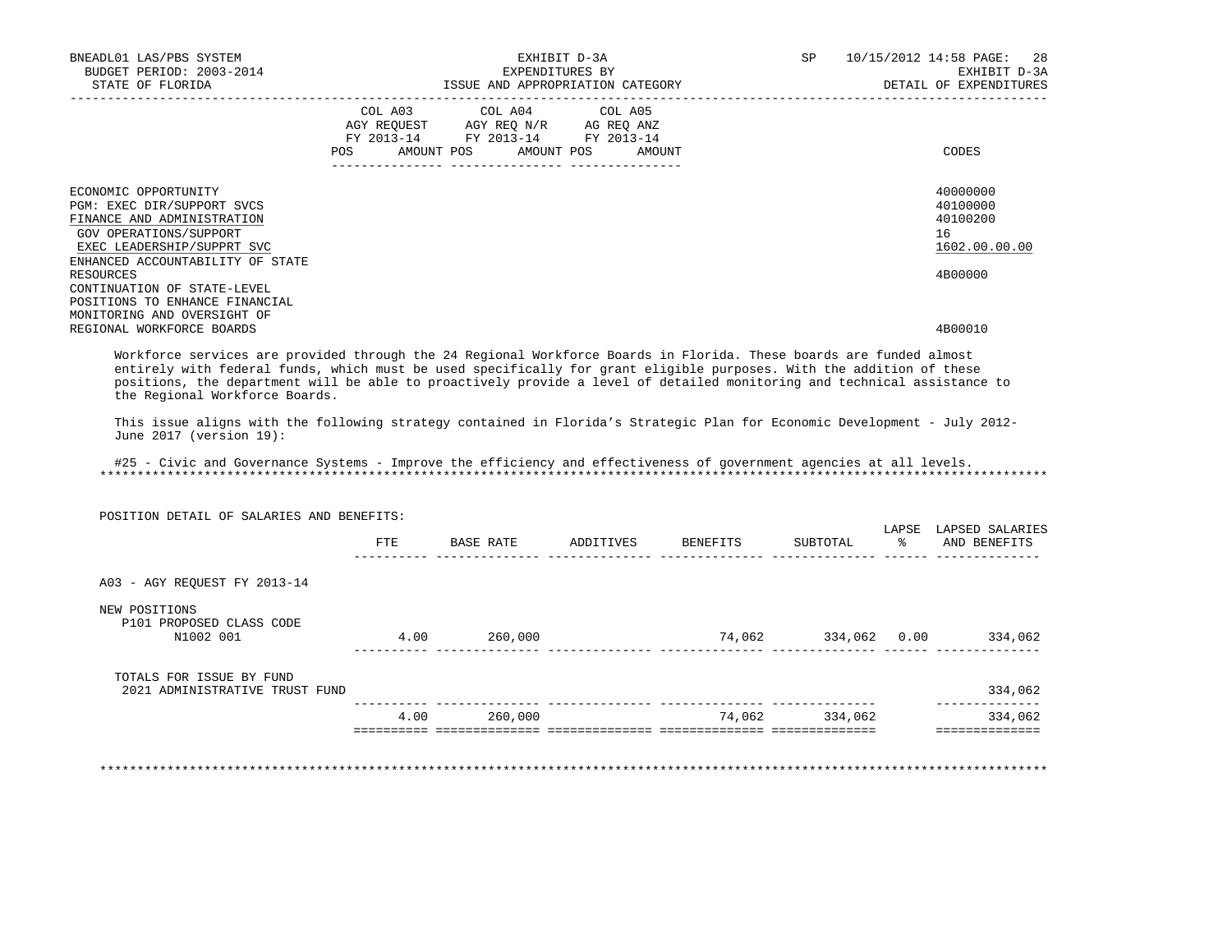| BNEADL01 LAS/PBS SYSTEM<br>BUDGET PERIOD: 2003-2014<br>STATE OF FLORIDA                                                                                                                                                                                             |                                                                      | EXHIBIT D-3A<br>EXPENDITURES BY<br>ISSUE AND APPROPRIATION CATEGORY<br>_________________________________ | SP 10/15/2012 14:58 PAGE: 29<br>EXHIBIT D-3A<br>DETAIL OF EXPENDITURES |                                                                               |
|---------------------------------------------------------------------------------------------------------------------------------------------------------------------------------------------------------------------------------------------------------------------|----------------------------------------------------------------------|----------------------------------------------------------------------------------------------------------|------------------------------------------------------------------------|-------------------------------------------------------------------------------|
|                                                                                                                                                                                                                                                                     | FY 2013-14 FY 2013-14 FY 2013-14<br>POS AMOUNT POS AMOUNT POS AMOUNT | COL A03 COL A04<br>AGY REQUEST AGY REQ N/R AG REQ ANZ                                                    | COL A05                                                                | CODES                                                                         |
| ECONOMIC OPPORTUNITY<br>PGM: EXEC DIR/SUPPORT SVCS<br>FINANCE AND ADMINISTRATION<br>GOV OPERATIONS/SUPPORT<br>EXEC LEADERSHIP/SUPPRT SVC<br>DATA CENTER CONSOLIDATION<br>ADDITIONAL RESOURCES REQUIRED TO<br>SUPPORT CONSOLIDATION OF TECHNOLOGY<br><b>SERVICES</b> |                                                                      |                                                                                                          |                                                                        | 40000000<br>40100000<br>40100200<br>16<br>1602.00.00.00<br>55C0000<br>55C01C0 |
| <b>EXPENSES</b>                                                                                                                                                                                                                                                     |                                                                      |                                                                                                          |                                                                        | 040000                                                                        |
| ADMINISTRATIVE TRUST FUND -FEDERL 6,068 6,068                                                                                                                                                                                                                       |                                                                      |                                                                                                          |                                                                        | 2021 3                                                                        |
| OPERATING CAPITAL OUTLAY                                                                                                                                                                                                                                            |                                                                      |                                                                                                          |                                                                        | 060000                                                                        |
| ADMINISTRATIVE TRUST FUND -FEDERL                                                                                                                                                                                                                                   |                                                                      | 2,600 2,600                                                                                              |                                                                        | 2021 3                                                                        |
|                                                                                                                                                                                                                                                                     |                                                                      |                                                                                                          |                                                                        |                                                                               |
| SPECIAL CATEGORIES<br>G/A-CONTRACTED SERVICES                                                                                                                                                                                                                       |                                                                      |                                                                                                          |                                                                        | 100000<br>100778                                                              |
| ADMINISTRATIVE TRUST FUND -FEDERL 5,000                                                                                                                                                                                                                             |                                                                      | 5,000                                                                                                    |                                                                        | $2021 \quad 3$                                                                |
| DATA PROCESSING SERVICES<br>SOUTHWOOD SRC                                                                                                                                                                                                                           |                                                                      |                                                                                                          |                                                                        | 210000<br>210021                                                              |
| ADMINISTRATIVE TRUST FUND -FEDERL 17,018                                                                                                                                                                                                                            |                                                                      |                                                                                                          |                                                                        | 2021 3                                                                        |
| TOTAL: ADDITIONAL RESOURCES REQUIRED TO<br>SUPPORT CONSOLIDATION OF TECHNOLOGY<br>SERVICES                                                                                                                                                                          |                                                                      |                                                                                                          |                                                                        | 55C01C0                                                                       |
| TOTAL ISSUE                                                                                                                                                                                                                                                         |                                                                      | 30,686 13,668                                                                                            |                                                                        |                                                                               |
|                                                                                                                                                                                                                                                                     |                                                                      |                                                                                                          |                                                                        |                                                                               |
| AGENCY ISSUE NARRATIVE:                                                                                                                                                                                                                                             |                                                                      |                                                                                                          |                                                                        |                                                                               |

2013-2014 BUDGET YEAR NARRATIVE: IT COMPONENT? YES

 The Department of Economic Opportunity (DEO) requests a total of \$767,152 in additional resources necessary to accomplish consolidation of information technology functions within the Southwood Shared Resource Center (SSRC), including funding to pay for additional data center services at the SSRC and one-time moving costs.

 The State of Florida Data Center Consolidation initiative is targeted to reduce the overall cost of data center operations by state agencies. This initiative is based on a directive from the Florida Legislature contained in Chapter 282, Florida Statutes (F.S.), aimed at establishing a comprehensive, cost-effective state data center system. DEO is required by law to have its data center fully consolidated within the SSRC by October 31, 2013.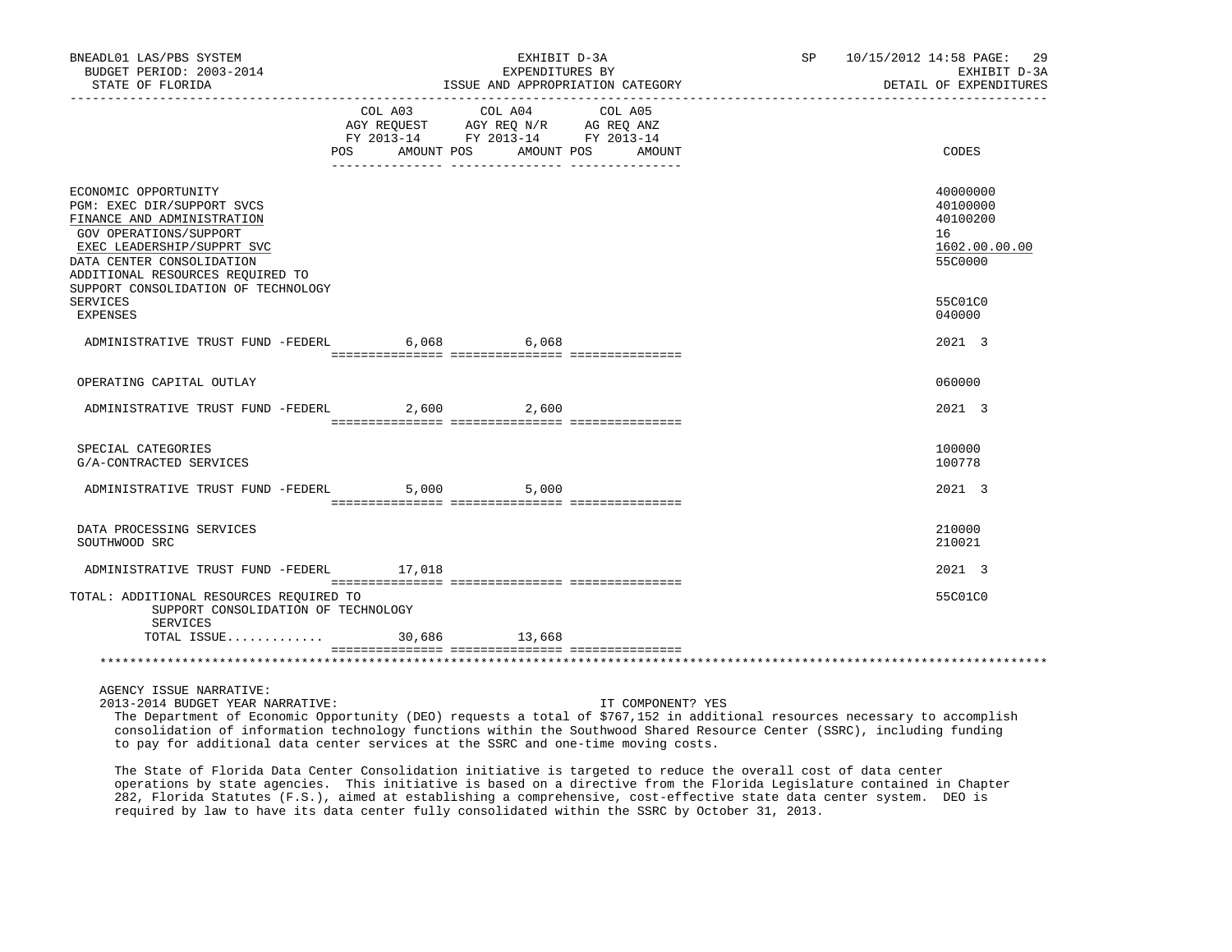| BNEADL01 LAS/PBS SYSTEM<br>BUDGET PERIOD: 2003-2014<br>STATE OF FLORIDA                                                                                                                                                                          |                   | EXHIBIT D-3A<br>EXPENDITURES BY<br>ISSUE AND APPROPRIATION CATEGORY                                                                   | SP | 10/15/2012 14:58 PAGE: 30<br>EXHIBIT D-3A<br>DETAIL OF EXPENDITURES                                                      |                                                                    |
|--------------------------------------------------------------------------------------------------------------------------------------------------------------------------------------------------------------------------------------------------|-------------------|---------------------------------------------------------------------------------------------------------------------------------------|----|--------------------------------------------------------------------------------------------------------------------------|--------------------------------------------------------------------|
|                                                                                                                                                                                                                                                  |                   | COL A03 COL A04 COL A05<br>AGY REQUEST AGY REQ N/R AG REQ ANZ<br>FY 2013-14 FY 2013-14 FY 2013-14<br>POS AMOUNT POS AMOUNT POS AMOUNT |    |                                                                                                                          | CODES                                                              |
| ECONOMIC OPPORTUNITY<br>PGM: EXEC DIR/SUPPORT SVCS<br>FINANCE AND ADMINISTRATION<br>GOV OPERATIONS/SUPPORT<br>EXEC LEADERSHIP/SUPPRT SVC<br>DATA CENTER CONSOLIDATION<br>ADDITIONAL RESOURCES REQUIRED TO<br>SUPPORT CONSOLIDATION OF TECHNOLOGY |                   |                                                                                                                                       |    |                                                                                                                          | 40000000<br>40100000<br>40100200<br>16<br>1602.00.00.00<br>55C0000 |
| SERVICES<br>June 2017 (version 19):                                                                                                                                                                                                              |                   |                                                                                                                                       |    | This issue aligns with the following strategy contained in Florida's Strategic Plan for Economic Development July 2012 - | 55C01C0                                                            |
|                                                                                                                                                                                                                                                  |                   |                                                                                                                                       |    | #25 - Civic and Governance Systems - Improve the efficiency and effectiveness of government agencies at all levels.      |                                                                    |
| CAPITAL IMPROVEMENT PLAN<br>MAINTENANCE AND REPAIR<br>FIXED CAPITAL OUTLAY<br>REED ACT PROJECT-STATEWIDE                                                                                                                                         |                   |                                                                                                                                       |    |                                                                                                                          | 9900000<br>990M000<br>080000<br>080903                             |
| REVOLVING TRUST FUND                                                                                                                                                                                                                             | $-RECPNT$ 611,000 | 611,000                                                                                                                               |    |                                                                                                                          | 2600 9                                                             |
|                                                                                                                                                                                                                                                  |                   |                                                                                                                                       |    |                                                                                                                          |                                                                    |

AGENCY NARRATIVE:

2013-2014 BUDGET YEAR NARRATIVE: REED ACT PROJECT-STATEWIDE IT COMPONENT? NO

 The Department of Economic Opportunity's Capital Improvements Program Plan focuses on maximizing the use of existing department-owned facilities and identifying deficiencies in facilities and equipment that could adversely impact the Department's ability to accomplish its mission. The Department owns and operates eleven building complexes throughout the State consisting of seventeen individual buildings with approximately 492,972 square feet of office/service space. Department personnel monitor the operation and maintenance of these buildings on a continuous basis, and while individual buildings have some deficiencies, all eleven complexes are in good condition. In order to continue to properly maintain these buildings, there are several repair and replacement projects that need to be performed during the Fiscal Year 2013-14, as follows (in priority order):

 #1 Roof Replacement (Ocala, Gainesville, Lakeland, and Ft. Lauderdale): Both the Ocala and Gainesville Buildings have roofs that are approximately 17 years old and plagued by water intrusion problems brought on by ineffective roof design and construction. Ft. Lauderdale and Lakeland Buildings are over 20 years old and are also experiencing water intrusion problems brought on by the normal wear and tear of age. The total required for reroofing projects is \$361,000

 #2 Restroom Renovations (Ft. Lauderdale Complex): Eight restrooms located in two buildings of the Ft. Lauderdale complex are required to be brought into ADA (Americans Disabilities Act) Compliance and fitted with commercial grade components. The total required for restroom renovation project is \$130,000

 #3 - Boiler System with Installation (Tallahassee): Currently, the Caldwell Building operates six to seven days a week with the Department of Management Services (DMS) providing steam heat as needed for only the five-day work week. The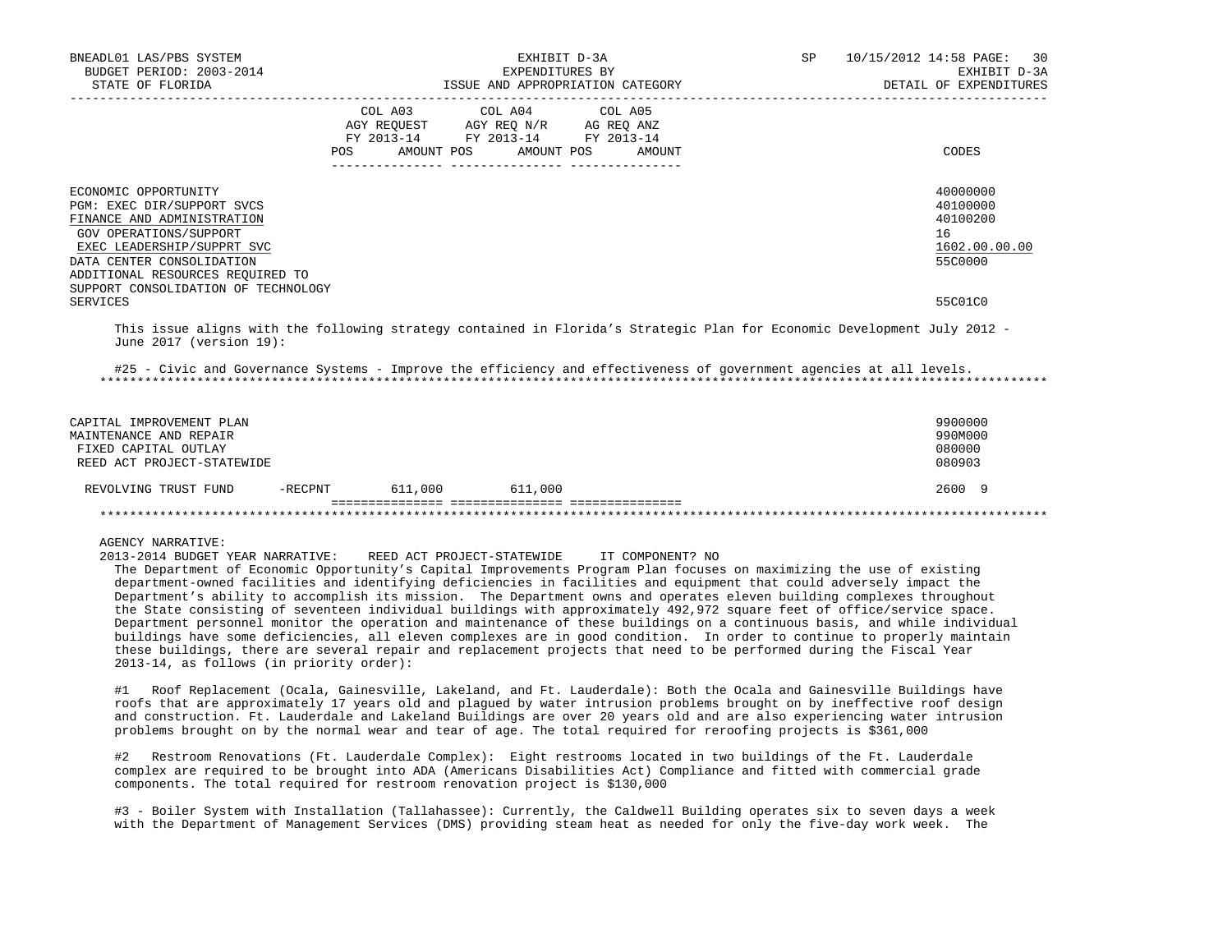| BNEADL01 LAS/PBS SYSTEM<br>BUDGET PERIOD: 2003-2014<br>STATE OF FLORIDA                                                                                                                        | EXHIBIT D-3A<br>EXPENDITURES BY<br>ISSUE AND APPROPRIATION CATEGORY                                                                                         | <b>SP</b><br>10/15/2012 14:58 PAGE:<br>31<br>EXHIBIT D-3A<br>DETAIL OF EXPENDITURES |
|------------------------------------------------------------------------------------------------------------------------------------------------------------------------------------------------|-------------------------------------------------------------------------------------------------------------------------------------------------------------|-------------------------------------------------------------------------------------|
|                                                                                                                                                                                                | COL A03<br>COL A04 COL A05<br>AGY REOUEST<br>AGY REO N/R<br>AG REO ANZ<br>FY 2013-14<br>FY 2013-14 FY 2013-14<br>AMOUNT POS<br>AMOUNT POS<br>POS.<br>AMOUNT | CODES                                                                               |
| ECONOMIC OPPORTUNITY<br>PGM: EXEC DIR/SUPPORT SVCS<br>FINANCE AND ADMINISTRATION<br>GOV OPERATIONS/SUPPORT<br>EXEC LEADERSHIP/SUPPRT SVC<br>CAPITAL IMPROVEMENT PLAN<br>MAINTENANCE AND REPAIR |                                                                                                                                                             | 40000000<br>40100000<br>40100200<br>16<br>1602.00.00.00<br>9900000<br>990M000       |

 cost for DMS to provide steam heat to the Caldwell Building over the weekend is comparable to the cost charged for providing steam heat to the entire Capital Complex. In order to reduce the Department's operating costs and give the Caldwell building independent environmental control, installation of a Boiler System is needed. The total required for boiler system project is \$120,000

 This issue aligns with the following strategy contained in Florida's Strategic Plan for Economic Development - July 2012- June 2017 (version 19):

 #25 - Civic and Governance Systems - Improve the efficiency and effectiveness of government agencies at all levels. \*\*\*\*\*\*\*\*\*\*\*\*\*\*\*\*\*\*\*\*\*\*\*\*\*\*\*\*\*\*\*\*\*\*\*\*\*\*\*\*\*\*\*\*\*\*\*\*\*\*\*\*\*\*\*\*\*\*\*\*\*\*\*\*\*\*\*\*\*\*\*\*\*\*\*\*\*\*\*\*\*\*\*\*\*\*\*\*\*\*\*\*\*\*\*\*\*\*\*\*\*\*\*\*\*\*\*\*\*\*\*\*\*\*\*\*\*\*\*\*\*\*\*\*\*\*\*

| TOTAL SALARY RATE 5,078,745                           |            |         |               |
|-------------------------------------------------------|------------|---------|---------------|
| TOTAL POSITIONS $92.50$<br>TOTAL PROG COMP 11,454,738 |            | 706,668 |               |
| TRUST FUNDS                                           | 11,418,241 | 706,668 | 2000          |
| BY FUND TYPE<br>GENERAL REVENUE FUND                  | 36,497     |         | 1000          |
| TOTAL: EXEC LEADERSHIP/SUPPRT SVC                     |            |         | 1602.00.00.00 |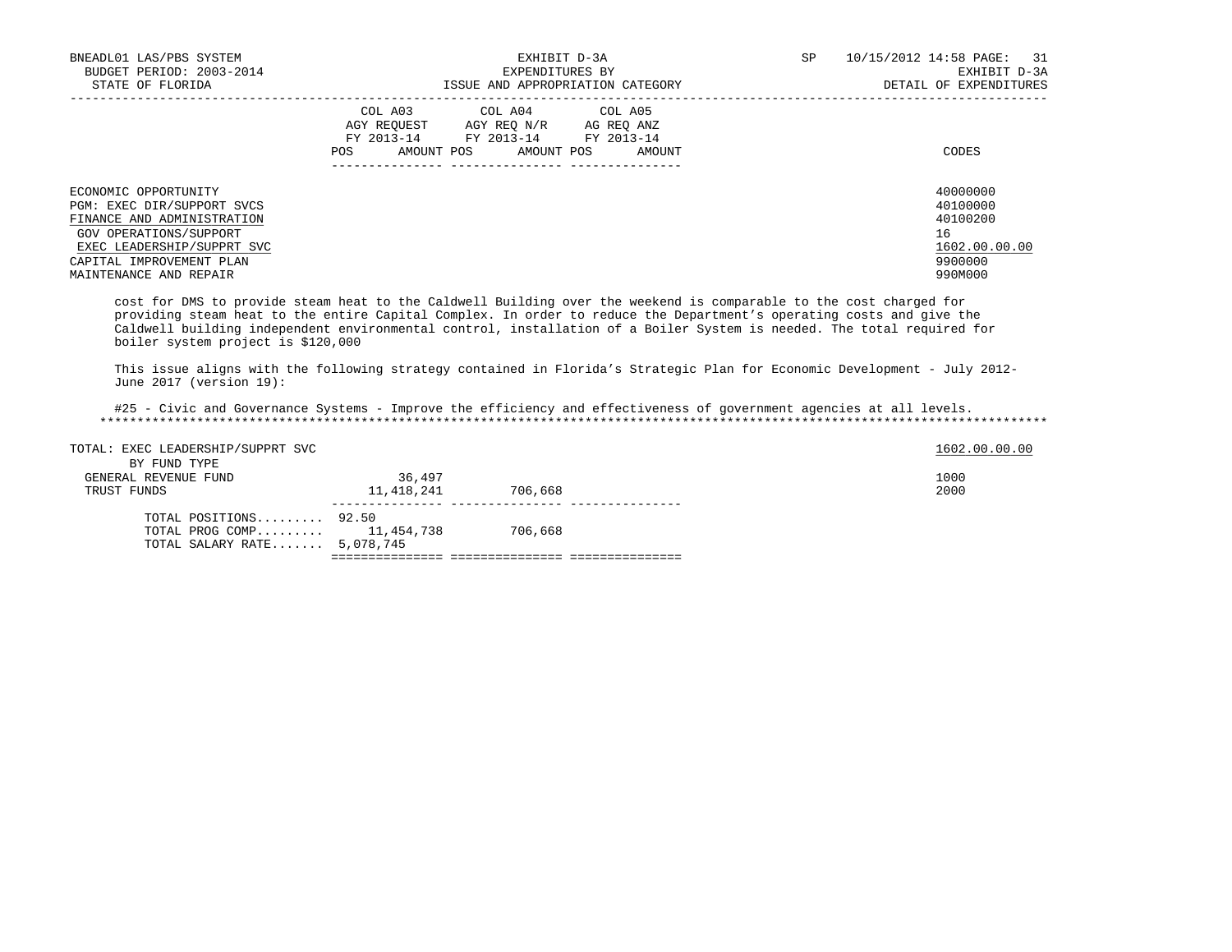| BNEADL01 LAS/PBS SYSTEM<br>BUDGET PERIOD: 2003-2014<br>STATE OF FLORIDA                                                                                                                                                                       | ______________________________ | EXHIBIT D-3A<br>EXPENDITURES BY<br>ISSUE AND APPROPRIATION CATEGORY                                                              | SP 10/15/2012 14:58 PAGE: 32<br>EXHIBIT D-3A<br>DETAIL OF EXPENDITURES                  |
|-----------------------------------------------------------------------------------------------------------------------------------------------------------------------------------------------------------------------------------------------|--------------------------------|----------------------------------------------------------------------------------------------------------------------------------|-----------------------------------------------------------------------------------------|
|                                                                                                                                                                                                                                               | COL A03                        | COL A04<br>COL A05<br>AGY REQUEST AGY REQ N/R AG REQ ANZ<br>FY 2013-14 FY 2013-14 FY 2013-14<br>POS AMOUNT POS AMOUNT POS AMOUNT | CODES                                                                                   |
| ECONOMIC OPPORTUNITY<br>PGM: EXEC DIR/SUPPORT SVCS<br>INF SYSTEMS & SUPPORT SVCS<br>GOV OPERATIONS/SUPPORT<br>INFORMATION TECHNOLOGY<br>ESTIMATED EXPENDITURES<br>ESTIMATED EXPENDITURES - OPERATIONS<br>SALARY RATE<br>SALARY RATE 4,624,976 |                                |                                                                                                                                  | 40000000<br>40100000<br>40100300<br>16<br>1603.00.00.00<br>1000000<br>1001000<br>000000 |
| SALARIES AND BENEFITS                                                                                                                                                                                                                         |                                |                                                                                                                                  | 010000                                                                                  |
| GENERAL REVENUE FUND -STATE<br>ADMINISTRATIVE TRUST FUND -FEDERL 5,913,600                                                                                                                                                                    | 9,006                          |                                                                                                                                  | 1000 1<br>2021 3                                                                        |
| TOTAL POSITIONS 70.00<br>TOTAL APPRO 5,922,606                                                                                                                                                                                                |                                |                                                                                                                                  |                                                                                         |
| OTHER PERSONAL SERVICES                                                                                                                                                                                                                       |                                |                                                                                                                                  | 030000                                                                                  |
| ADMINISTRATIVE TRUST FUND -FEDERL 125,041                                                                                                                                                                                                     |                                |                                                                                                                                  | 2021 3                                                                                  |
| <b>EXPENSES</b>                                                                                                                                                                                                                               |                                |                                                                                                                                  | 040000                                                                                  |
| GENERAL REVENUE FUND -STATE<br>ADMINISTRATIVE TRUST FUND -FEDERL                                                                                                                                                                              | 861<br>965,774                 |                                                                                                                                  | 1000 1<br>2021 3                                                                        |
| TOTAL APPRO                                                                                                                                                                                                                                   | 966,635                        |                                                                                                                                  |                                                                                         |
| OPERATING CAPITAL OUTLAY                                                                                                                                                                                                                      |                                |                                                                                                                                  | 060000                                                                                  |
| ADMINISTRATIVE TRUST FUND -FEDERL                                                                                                                                                                                                             | 85,381                         |                                                                                                                                  | 2021 3                                                                                  |
| SPECIAL CATEGORIES<br>CONTRACTED SERVICES                                                                                                                                                                                                     |                                |                                                                                                                                  | 100000<br>100777                                                                        |
| ADMINISTRATIVE TRUST FUND -FEDERL 1,251                                                                                                                                                                                                       |                                |                                                                                                                                  | 2021 3                                                                                  |
| G/A-CONTRACTED SERVICES                                                                                                                                                                                                                       |                                |                                                                                                                                  | 100778                                                                                  |
| ADMINISTRATIVE TRUST FUND -FEDERL 592,969                                                                                                                                                                                                     |                                |                                                                                                                                  | 2021 3                                                                                  |
|                                                                                                                                                                                                                                               |                                |                                                                                                                                  |                                                                                         |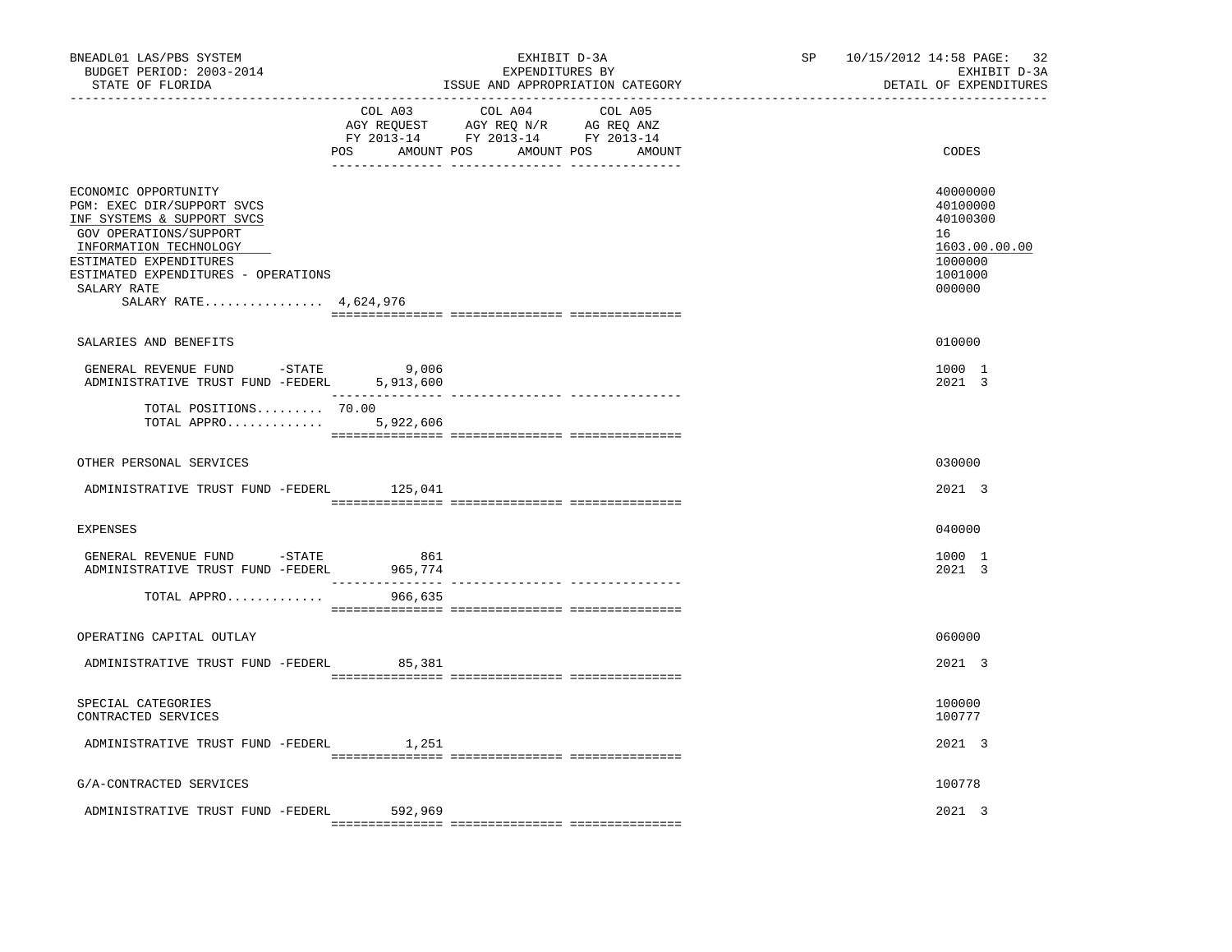| BNEADL01 LAS/PBS SYSTEM<br>BUDGET PERIOD: 2003-2014<br>STATE OF FLORIDA                                                              | EXHIBIT D-3A<br>EXPENDITURES BY<br>ISSUE AND APPROPRIATION CATEGORY                                                                         | SP 10/15/2012 14:58 PAGE: 33<br>EXHIBIT D-3A<br>DETAIL OF EXPENDITURES |
|--------------------------------------------------------------------------------------------------------------------------------------|---------------------------------------------------------------------------------------------------------------------------------------------|------------------------------------------------------------------------|
|                                                                                                                                      | COL A03 COL A04 COL A05<br>AGY REQUEST AGY REQ N/R AG REQ ANZ<br>FY 2013-14 FY 2013-14 FY 2013-14<br>POS<br>AMOUNT POS AMOUNT POS<br>AMOUNT | CODES                                                                  |
|                                                                                                                                      |                                                                                                                                             |                                                                        |
| ECONOMIC OPPORTUNITY<br>PGM: EXEC DIR/SUPPORT SVCS<br>INF SYSTEMS & SUPPORT SVCS<br>GOV OPERATIONS/SUPPORT<br>INFORMATION TECHNOLOGY |                                                                                                                                             | 40000000<br>40100000<br>40100300<br>16<br>1603.00.00.00                |
| ESTIMATED EXPENDITURES<br>ESTIMATED EXPENDITURES - OPERATIONS<br>SPECIAL CATEGORIES<br>RISK MANAGEMENT INSURANCE                     |                                                                                                                                             | 1000000<br>1001000<br>100000<br>103241                                 |
| GENERAL REVENUE FUND -STATE<br>ADMINISTRATIVE TRUST FUND -FEDERL 18,594                                                              | 506                                                                                                                                         | 1000 1<br>2021 3                                                       |
| TOTAL APPRO                                                                                                                          | 19,100                                                                                                                                      |                                                                        |
| TR/DMS/HR SVCS/STW CONTRCT                                                                                                           |                                                                                                                                             | 107040                                                                 |
| GENERAL REVENUE FUND -STATE<br>ADMINISTRATIVE TRUST FUND -FEDERL                                                                     | 629<br>19,251                                                                                                                               | 1000 1<br>2021 3                                                       |
| TOTAL APPRO                                                                                                                          | 19,880                                                                                                                                      |                                                                        |
| DATA PROCESSING SERVICES<br>SOUTHWOOD SRC                                                                                            |                                                                                                                                             | 210000<br>210021                                                       |
| ADMINISTRATIVE TRUST FUND -FEDERL 24,105                                                                                             |                                                                                                                                             | 2021 3                                                                 |
| TOTAL: ESTIMATED EXPENDITURES - OPERATIONS<br>TOTAL POSITIONS 70.00<br>TOTAL ISSUE 7,756,968<br>TOTAL SALARY RATE 4,624,976          |                                                                                                                                             | 1001000                                                                |
|                                                                                                                                      |                                                                                                                                             |                                                                        |
| CASUALTY INSURANCE PREMIUM<br>ADJUSTMENT<br>SPECIAL CATEGORIES<br>RISK MANAGEMENT INSURANCE                                          |                                                                                                                                             | 1001090<br>100000<br>103241                                            |
| GENERAL REVENUE FUND -STATE<br>ADMINISTRATIVE TRUST FUND -FEDERL                                                                     | $506-$<br>34,890                                                                                                                            | 1000 1<br>2021 3                                                       |
| TOTAL APPRO                                                                                                                          | ____________<br>34,384                                                                                                                      |                                                                        |
|                                                                                                                                      |                                                                                                                                             |                                                                        |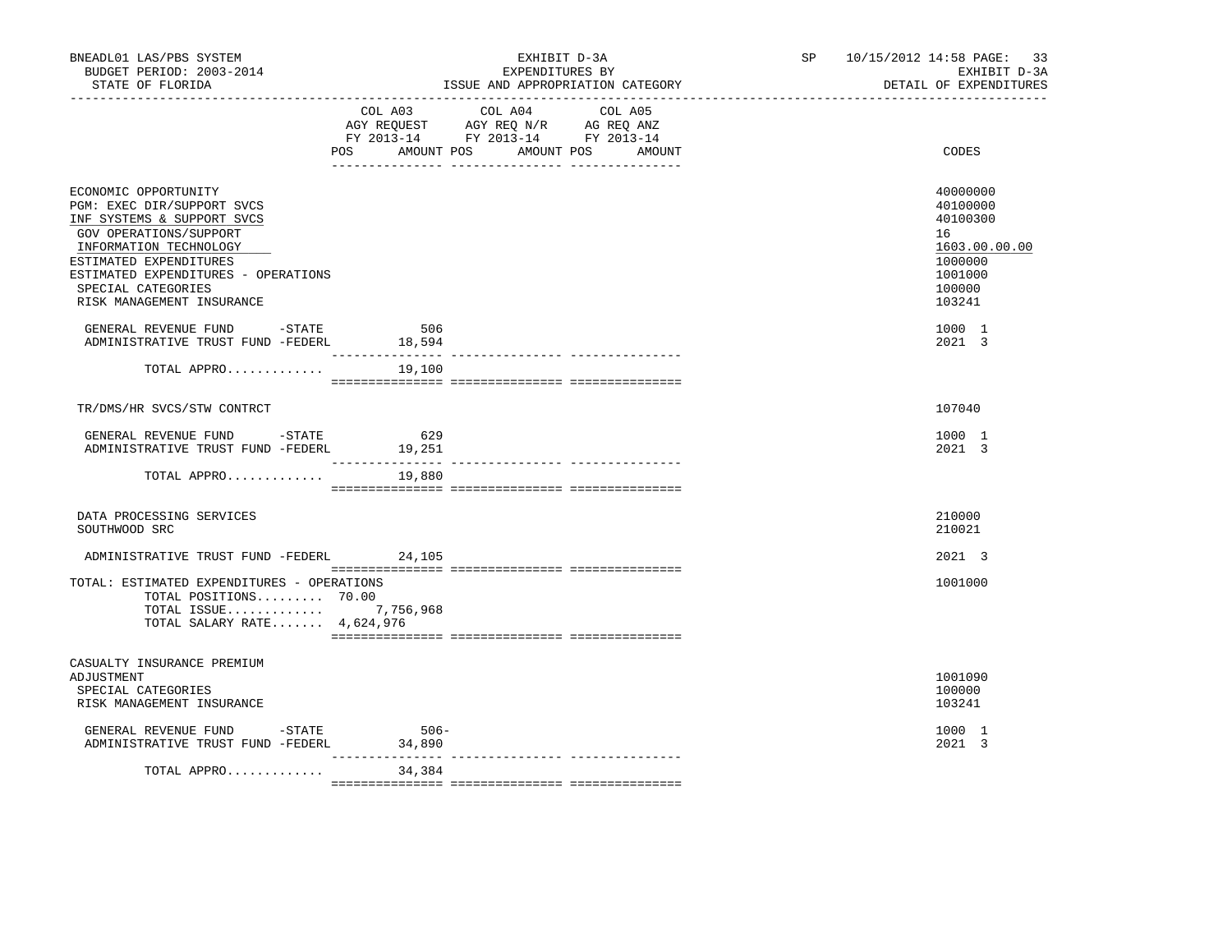| BNEADL01 LAS/PBS SYSTEM<br>BUDGET PERIOD: 2003-2014<br>STATE OF FLORIDA<br>__________________________________                                                                                                              |                                    | EXHIBIT D-3A<br>EXPENDITURES BY<br>ISSUE AND APPROPRIATION CATEGORY                                                                 | SP<br>------------------------------- | 10/15/2012 14:58 PAGE:<br>-34<br>EXHIBIT D-3A<br>DETAIL OF EXPENDITURES |
|----------------------------------------------------------------------------------------------------------------------------------------------------------------------------------------------------------------------------|------------------------------------|-------------------------------------------------------------------------------------------------------------------------------------|---------------------------------------|-------------------------------------------------------------------------|
|                                                                                                                                                                                                                            | COL A03                            | COL A04<br>COL A05<br>AGY REQUEST AGY REQ N/R AG REQ ANZ<br>FY 2013-14 FY 2013-14 FY 2013-14<br>POS AMOUNT POS AMOUNT POS<br>AMOUNT |                                       | CODES                                                                   |
| ECONOMIC OPPORTUNITY<br>PGM: EXEC DIR/SUPPORT SVCS<br>INF SYSTEMS & SUPPORT SVCS<br>GOV OPERATIONS/SUPPORT<br>INFORMATION TECHNOLOGY<br>ESTIMATED EXPENDITURES<br>FLORIDA RETIREMENT SYSTEM<br>CONTRIBUTION ADJUSTMENT FOR |                                    |                                                                                                                                     |                                       | 40000000<br>40100000<br>40100300<br>16<br>1603.00.00.00<br>1000000      |
| FISCAL YEAR 2012-2013<br>SALARIES AND BENEFITS                                                                                                                                                                             |                                    |                                                                                                                                     |                                       | 1001240<br>010000                                                       |
| GENERAL REVENUE FUND -STATE<br>ADMINISTRATIVE TRUST FUND -FEDERL                                                                                                                                                           | 19<br>12,457                       |                                                                                                                                     |                                       | 1000 1<br>2021 3                                                        |
| TOTAL APPRO                                                                                                                                                                                                                | 12,476                             |                                                                                                                                     |                                       |                                                                         |
| DATA PROCESSING SERVICES<br>SOUTHWOOD SRC                                                                                                                                                                                  |                                    |                                                                                                                                     |                                       | 210000<br>210021                                                        |
| ADMINISTRATIVE TRUST FUND -FEDERL                                                                                                                                                                                          | 14                                 |                                                                                                                                     |                                       | 2021 3                                                                  |
| TOTAL: FLORIDA RETIREMENT SYSTEM<br>CONTRIBUTION ADJUSTMENT FOR<br>FISCAL YEAR 2012-2013                                                                                                                                   |                                    |                                                                                                                                     |                                       | 1001240                                                                 |
| TOTAL ISSUE                                                                                                                                                                                                                | 12,490                             |                                                                                                                                     |                                       |                                                                         |
| ADJUSTMENT TO STATE HEALTH<br>INSURANCE PREMIUM CONTRIBUTION -<br>FISCAL YEAR 2012-13                                                                                                                                      |                                    |                                                                                                                                     |                                       | 1001830                                                                 |
| SALARIES AND BENEFITS<br>GENERAL REVENUE FUND -STATE<br>ADMINISTRATIVE TRUST FUND -FEDERL                                                                                                                                  | 13<br>8,878<br>___________________ |                                                                                                                                     |                                       | 010000<br>1000 1<br>2021 3                                              |
| TOTAL APPRO                                                                                                                                                                                                                | 8,891                              | ------------- ---------------                                                                                                       |                                       |                                                                         |
| DATA PROCESSING SERVICES<br>SOUTHWOOD SRC                                                                                                                                                                                  |                                    |                                                                                                                                     |                                       | 210000<br>210021                                                        |
| ADMINISTRATIVE TRUST FUND -FEDERL                                                                                                                                                                                          | $\sim$ 12                          |                                                                                                                                     |                                       | 2021 3                                                                  |
| TOTAL: ADJUSTMENT TO STATE HEALTH<br>INSURANCE PREMIUM CONTRIBUTION -<br>FISCAL YEAR 2012-13                                                                                                                               |                                    |                                                                                                                                     |                                       | 1001830                                                                 |
| TOTAL ISSUE                                                                                                                                                                                                                | 8,903                              |                                                                                                                                     |                                       |                                                                         |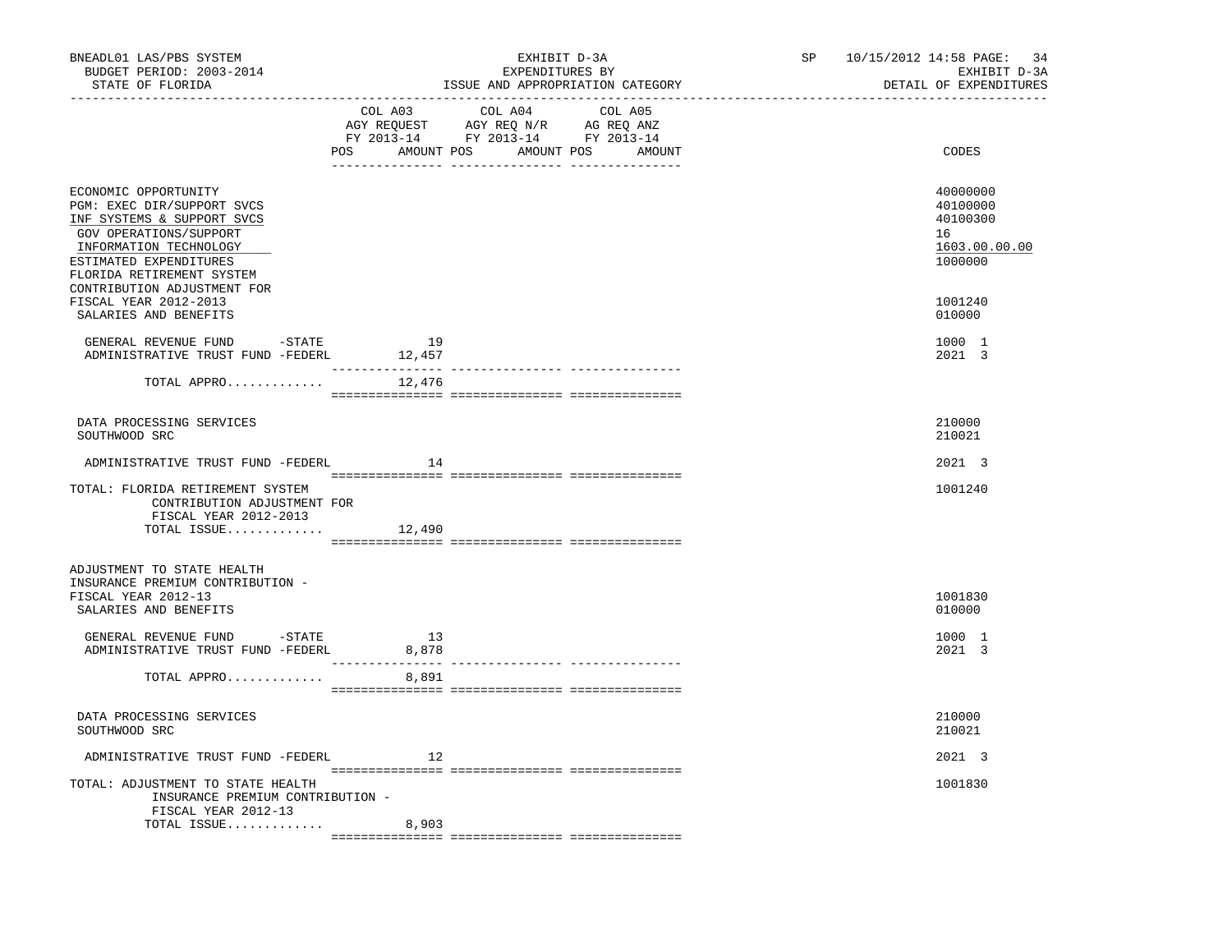| BNEADL01 LAS/PBS SYSTEM<br>BUDGET PERIOD: 2003-2014<br>STATE OF FLORIDA                                                                                                                                                                                              | EXHIBIT D-3A<br>EXPENDITURES BY<br>ISSUE AND APPROPRIATION CATEGORY                                                                            | SP 10/15/2012 14:58 PAGE: 35<br>EXHIBIT D-3A<br>DETAIL OF EXPENDITURES                            |
|----------------------------------------------------------------------------------------------------------------------------------------------------------------------------------------------------------------------------------------------------------------------|------------------------------------------------------------------------------------------------------------------------------------------------|---------------------------------------------------------------------------------------------------|
|                                                                                                                                                                                                                                                                      | COL A03 COL A04 COL A05<br>AGY REQUEST AGY REQ N/R AG REQ ANZ<br>FY 2013-14 FY 2013-14 FY 2013-14<br>AMOUNT POS<br>AMOUNT POS<br>POS<br>AMOUNT | CODES                                                                                             |
| ECONOMIC OPPORTUNITY<br>PGM: EXEC DIR/SUPPORT SVCS<br>INF SYSTEMS & SUPPORT SVCS<br>GOV OPERATIONS/SUPPORT<br>INFORMATION TECHNOLOGY<br>ESTIMATED EXPENDITURES<br>REALLOCATION OF HUMAN RESOURCES<br>OUTSOURCING<br>SPECIAL CATEGORIES<br>TR/DMS/HR SVCS/STW CONTRCT |                                                                                                                                                | 40000000<br>40100000<br>40100300<br>16<br>1603.00.00.00<br>1000000<br>1005900<br>100000<br>107040 |
| GENERAL REVENUE FUND -STATE<br>ADMINISTRATIVE TRUST FUND -FEDERL                                                                                                                                                                                                     | $34-$<br>$1,043-$                                                                                                                              | 1000 1<br>2021 3                                                                                  |
| TOTAL APPRO                                                                                                                                                                                                                                                          | 1,077-                                                                                                                                         |                                                                                                   |
| INTER-AGENCY REORGANIZATIONS -<br>INFORMATION TECHNOLOGY<br>DEDUCT AGENCY DATA CENTER SERVICES<br>FUNDING<br>SALARIES AND BENEFITS<br>ADMINISTRATIVE TRUST FUND -FEDERL                                                                                              | 44,777-                                                                                                                                        | 17C0000<br>17C01C0<br>010000<br>2021 3                                                            |
|                                                                                                                                                                                                                                                                      |                                                                                                                                                |                                                                                                   |
| <b>EXPENSES</b><br>ADMINISTRATIVE TRUST FUND -FEDERL 28,872-                                                                                                                                                                                                         |                                                                                                                                                | 040000<br>2021 3                                                                                  |
| OPERATING CAPITAL OUTLAY                                                                                                                                                                                                                                             |                                                                                                                                                | 060000                                                                                            |
| ADMINISTRATIVE TRUST FUND -FEDERL                                                                                                                                                                                                                                    | 1,970-                                                                                                                                         | 2021 3                                                                                            |
| SPECIAL CATEGORIES<br>G/A-CONTRACTED SERVICES                                                                                                                                                                                                                        |                                                                                                                                                | 100000<br>100778                                                                                  |
| ADMINISTRATIVE TRUST FUND -FEDERL                                                                                                                                                                                                                                    | 15,336-                                                                                                                                        | 2021 3                                                                                            |
| TOTAL: DEDUCT AGENCY DATA CENTER SERVICES<br>FUNDING                                                                                                                                                                                                                 |                                                                                                                                                | 17C01C0                                                                                           |
| TOTAL ISSUE 90,955-                                                                                                                                                                                                                                                  |                                                                                                                                                |                                                                                                   |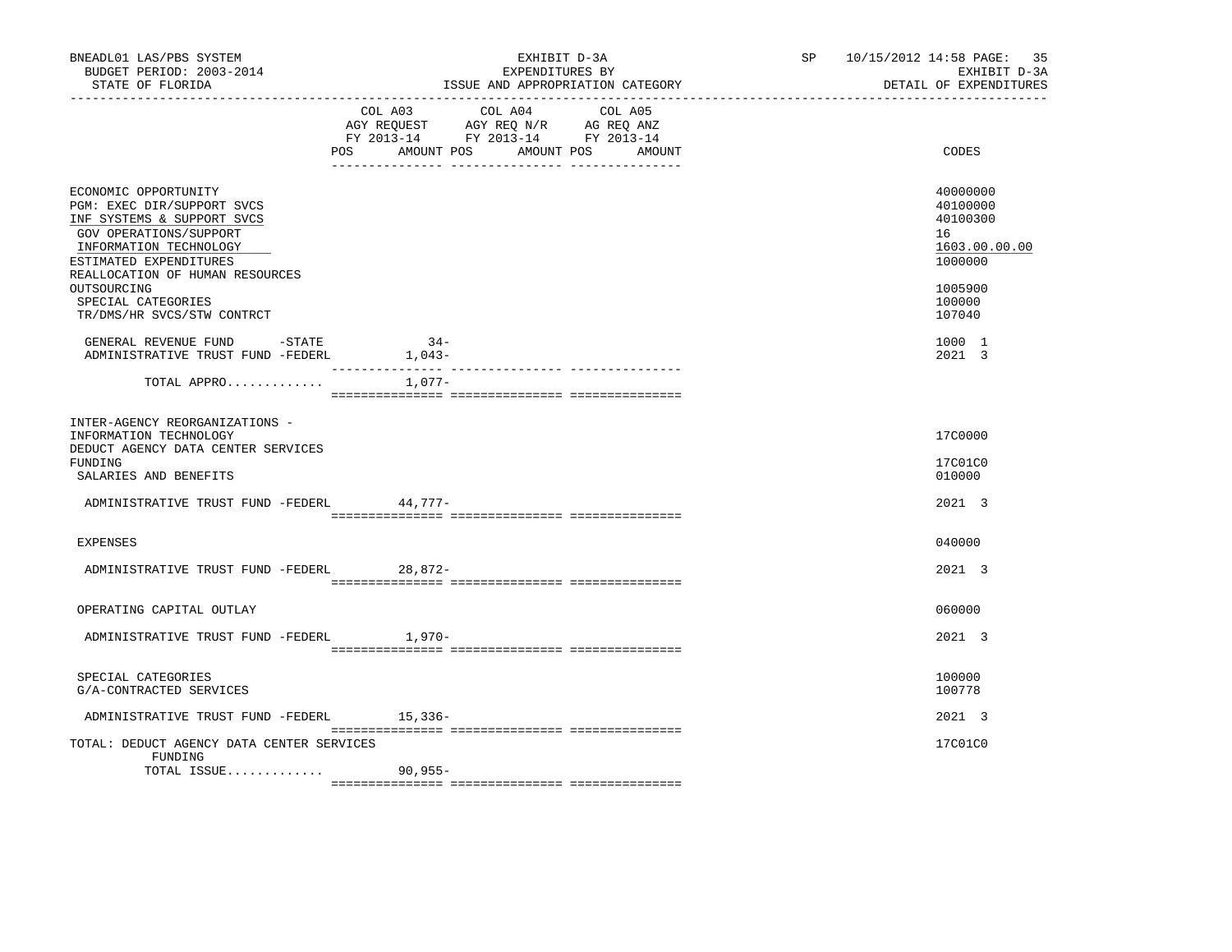| BNEADL01 LAS/PBS SYSTEM<br>BUDGET PERIOD: 2003-2014<br>STATE OF FLORIDA                                                                                                | EXHIBIT D-3A<br>EXPENDITURES BY<br>ISSUE AND APPROPRIATION CATEGORY |                                                                                          |                      | SP | 10/15/2012 14:58 PAGE: 36<br>EXHIBIT D-3A<br>DETAIL OF EXPENDITURES |  |  |
|------------------------------------------------------------------------------------------------------------------------------------------------------------------------|---------------------------------------------------------------------|------------------------------------------------------------------------------------------|----------------------|----|---------------------------------------------------------------------|--|--|
|                                                                                                                                                                        | AGY REOUEST<br>AMOUNT POS<br>POS                                    | COL A03 COL A04 COL A05<br>AGY REO N/R<br>FY 2013-14 FY 2013-14 FY 2013-14<br>AMOUNT POS | AG REO ANZ<br>AMOUNT |    | CODES                                                               |  |  |
| ECONOMIC OPPORTUNITY<br>PGM: EXEC DIR/SUPPORT SVCS<br>INF SYSTEMS & SUPPORT SVCS<br>GOV OPERATIONS/SUPPORT<br>INFORMATION TECHNOLOGY<br>INTER-AGENCY REORGANIZATIONS - |                                                                     |                                                                                          |                      |    | 40000000<br>40100000<br>40100300<br>16<br>1603.00.00.00             |  |  |
| INFORMATION TECHNOLOGY<br>DEDUCT AGENCY DATA CENTER SERVICES<br>FUNDING                                                                                                |                                                                     |                                                                                          |                      |    | 17C0000<br>17C01C0                                                  |  |  |
|                                                                                                                                                                        |                                                                     |                                                                                          |                      |    |                                                                     |  |  |

AGENCY ISSUE NARRATIVE:

2013-2014 BUDGET YEAR NARRATIVE: IT COMPONENT? YES

 The Department of Economic Opportunity (DEO) requests that a total of \$864,078 be deducted from various appropriation categories and added to the Data Processing Services - Southwood Shared Resource Center appropriation category, in order to consolidate information technology functions within the Southwood Shared Resource Center (SSRC).

 The State of Florida Data Center Consolidation initiative is targeted to reduce the overall cost of data center operations by state agencies. This initiative is based on a directive from the Florida Legislature contained in Chapter 282, Florida Statutes (F.S.), aimed at establishing a comprehensive, cost-effective state data center system. DEO is required by law to have its data center fully consolidated within the SSRC by October 31, 2013.

This issue combined with issue #17C02C0 nets to zero.

 This issue aligns with the following strategy contained in Florida's Strategic Plan for Economic Development July 2012 - June 2017 (version 19):

 #25 - Civic and Governance Systems - Improve the efficiency and effectiveness of government agencies at all levels. \*\*\*\*\*\*\*\*\*\*\*\*\*\*\*\*\*\*\*\*\*\*\*\*\*\*\*\*\*\*\*\*\*\*\*\*\*\*\*\*\*\*\*\*\*\*\*\*\*\*\*\*\*\*\*\*\*\*\*\*\*\*\*\*\*\*\*\*\*\*\*\*\*\*\*\*\*\*\*\*\*\*\*\*\*\*\*\*\*\*\*\*\*\*\*\*\*\*\*\*\*\*\*\*\*\*\*\*\*\*\*\*\*\*\*\*\*\*\*\*\*\*\*\*\*\*\*

| POSITION DETAIL OF SALARIES AND BENEFITS:             |     |           |           |          |          | LAPSE | LAPSED SALARIES |
|-------------------------------------------------------|-----|-----------|-----------|----------|----------|-------|-----------------|
|                                                       | FTE | BASE RATE | ADDITIVES | BENEFITS | SUBTOTAL | °≈    | AND BENEFITS    |
| A03 - AGY REQUEST FY 2013-14                          |     |           |           |          |          |       |                 |
| CHANGES TO CURRENTLY AUTHORIZED POSITIONS             |     |           |           |          |          |       |                 |
| OTHER SALARY AMOUNT<br>2021 ADMINISTRATIVE TRUST FUND |     |           |           |          |          |       | 44,777-         |
|                                                       |     |           |           |          |          |       | 44,777-         |
|                                                       |     |           |           |          |          |       |                 |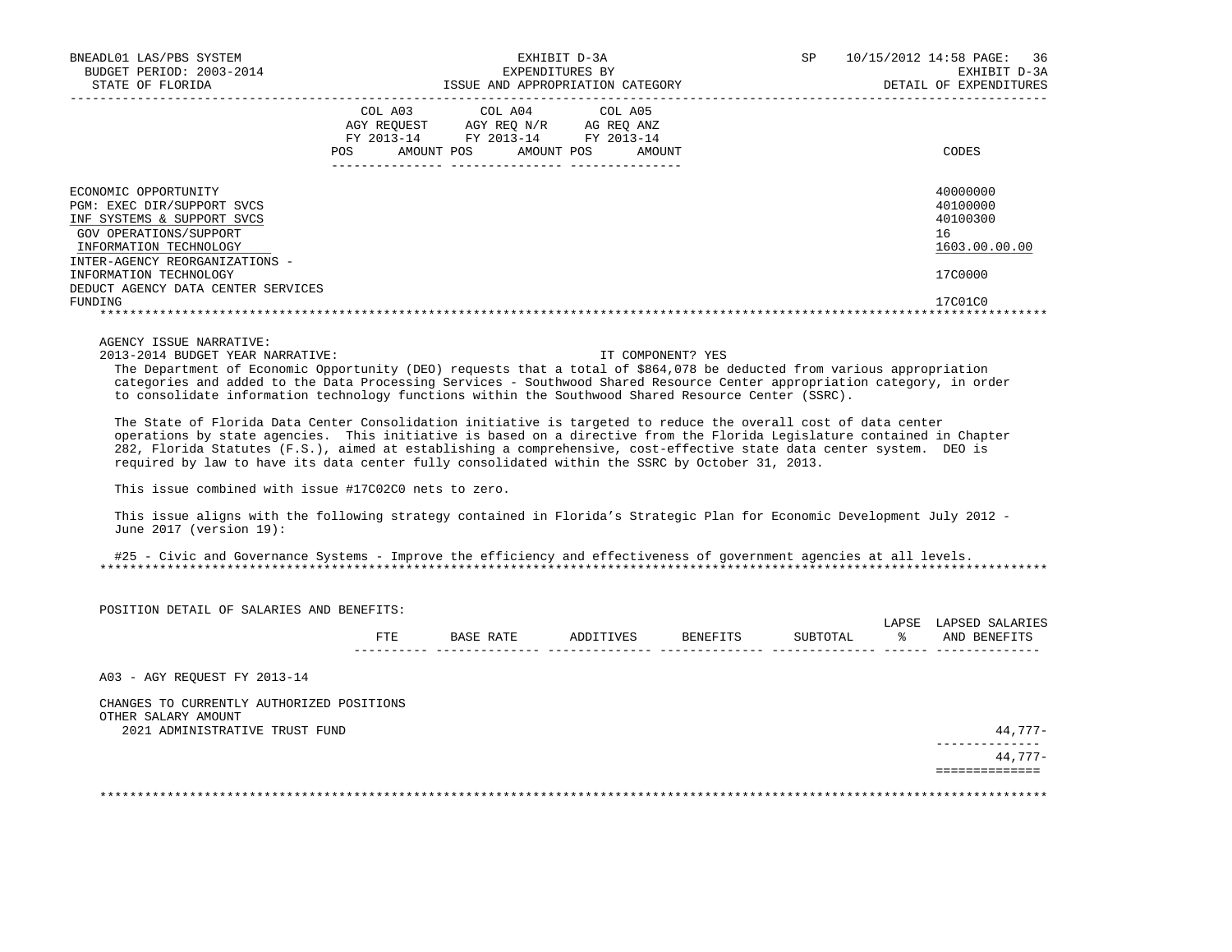| BNEADL01 LAS/PBS SYSTEM<br>BUDGET PERIOD: 2003-2014<br>STATE OF FLORIDA                                                                 | EXHIBIT D-3A<br>EXPENDITURES BY<br>ISSUE AND APPROPRIATION CATEGORY                                                                             | 10/15/2012 14:58 PAGE: 37<br>SP<br>EXHIBIT D-3A<br>DETAIL OF EXPENDITURES |
|-----------------------------------------------------------------------------------------------------------------------------------------|-------------------------------------------------------------------------------------------------------------------------------------------------|---------------------------------------------------------------------------|
|                                                                                                                                         | COL A03 COL A04 COL A05<br>AGY REQUEST AGY REO N/R AG REO ANZ<br>FY 2013-14 FY 2013-14 FY 2013-14<br>AMOUNT POS AMOUNT POS<br>POS FOR<br>AMOUNT | CODES                                                                     |
| ECONOMIC OPPORTUNITY<br>PGM: EXEC DIR/SUPPORT SVCS<br>INF SYSTEMS & SUPPORT SVCS<br>GOV OPERATIONS/SUPPORT<br>INFORMATION TECHNOLOGY    |                                                                                                                                                 | 40000000<br>40100000<br>40100300<br>16<br>1603.00.00.00                   |
| INTER-AGENCY REORGANIZATIONS -<br>INFORMATION TECHNOLOGY<br>ADD SERVICES PROVIDED BY PRIMARY<br>DATA CENTER<br>DATA PROCESSING SERVICES |                                                                                                                                                 | 17C0000<br>17C02C0<br>210000                                              |
| SOUTHWOOD SRC<br>ADMINISTRATIVE TRUST FUND -FEDERL 90.955                                                                               |                                                                                                                                                 | 210021<br>2021 3                                                          |
|                                                                                                                                         |                                                                                                                                                 |                                                                           |

2013-2014 BUDGET YEAR NARRATIVE: IT COMPONENT? YES

 The Department of Economic Opportunity (DEO) requests that a total of \$864,078 be deducted from various appropriation categories and added to the Data Processing Services - Southwood Shared Resource Center appropriation category, in order to consolidate information technology functions within the Southwood Shared Resource Center (SSRC).

 The State of Florida Data Center Consolidation initiative is targeted to reduce the overall cost of data center operations by state agencies. This initiative is based on a directive from the Florida Legislature contained in Chapter 282, Florida Statutes (F.S.), aimed at establishing a comprehensive, cost-effective state data center system. DEO is required by law to have its data center fully consolidated within the SSRC by October 31, 2013.

This issue combined with issue #17C01C0 nets to zero.

 This issue aligns with the following strategy contained in Florida's Strategic Plan for Economic Development July 2012 - June 2017 (version 19):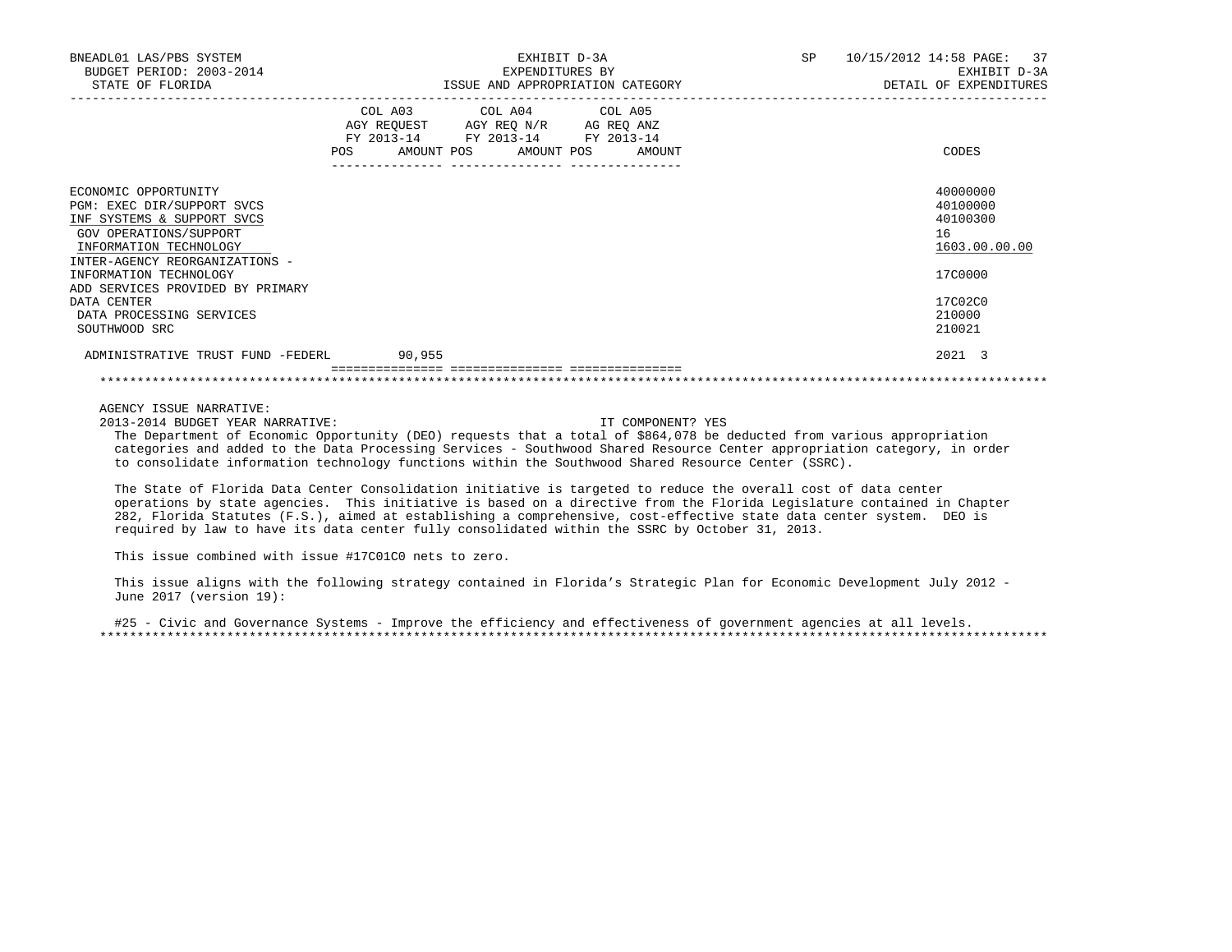| BNEADL01 LAS/PBS SYSTEM<br>BUDGET PERIOD: 2003-2014<br>STATE OF FLORIDA                                                                                                                                                                                                                            | EXHIBIT D-3A<br>EXPENDITURES BY<br>ISSUE AND APPROPRIATION CATEGORY                                                                                                                                                                                                                                                                                                                                                                                                                                                   | 10/15/2012 14:58 PAGE:<br>SP<br>38<br>EXHIBIT D-3A<br>DETAIL OF EXPENDITURES                      |
|----------------------------------------------------------------------------------------------------------------------------------------------------------------------------------------------------------------------------------------------------------------------------------------------------|-----------------------------------------------------------------------------------------------------------------------------------------------------------------------------------------------------------------------------------------------------------------------------------------------------------------------------------------------------------------------------------------------------------------------------------------------------------------------------------------------------------------------|---------------------------------------------------------------------------------------------------|
|                                                                                                                                                                                                                                                                                                    | COL A03 COL A04<br>COL A05<br>$\begin{tabular}{lllllll} AGY & \texttt{REQUEST} & \texttt{AGY REQ N/R} & \texttt{AG REQ ANZ} \end{tabular}$<br>FY 2013-14 FY 2013-14 FY 2013-14<br>AMOUNT POS<br>AMOUNT POS<br><b>POS</b><br>AMOUNT                                                                                                                                                                                                                                                                                    | CODES                                                                                             |
| ECONOMIC OPPORTUNITY<br>PGM: EXEC DIR/SUPPORT SVCS<br>INF SYSTEMS & SUPPORT SVCS<br><b>GOV OPERATIONS/SUPPORT</b><br>INFORMATION TECHNOLOGY<br>ESTIMATED EXPENDITURES REALIGNMENT<br>CONSOLIDATE BUDGET AUTHORITY FOR<br>CONTRACTED SERVICES - DEDUCT<br>SPECIAL CATEGORIES<br>CONTRACTED SERVICES |                                                                                                                                                                                                                                                                                                                                                                                                                                                                                                                       | 40000000<br>40100000<br>40100300<br>16<br>1603.00.00.00<br>2000000<br>2000500<br>100000<br>100777 |
| ADMINISTRATIVE TRUST FUND -FEDERL 1,251-                                                                                                                                                                                                                                                           |                                                                                                                                                                                                                                                                                                                                                                                                                                                                                                                       | 2021 3                                                                                            |
|                                                                                                                                                                                                                                                                                                    |                                                                                                                                                                                                                                                                                                                                                                                                                                                                                                                       |                                                                                                   |
| AGENCY ISSUE NARRATIVE:<br>2013-2014 BUDGET YEAR NARRATIVE:<br>#2000600, this issue nets to zero.                                                                                                                                                                                                  | IT COMPONENT? NO<br>When the Department of Economic Opportunity was created on October 1, 2011, budget authority for contracted services was<br>provided in two appropriation categories: Contracted Services (100777) and G/A - Contracted Services (100778). The<br>Department requests that all of the budget authority in the Contracted Services appropriation category in several budget<br>entities and funds be transferred to the G/A - Contracted Services appropriation category. When combined with Issue |                                                                                                   |
| CONSOLIDATE BUDGET AUTHORITY FOR<br>CONTRACTED SERVICES - ADD<br>SPECIAL CATEGORIES<br>G/A-CONTRACTED SERVICES                                                                                                                                                                                     |                                                                                                                                                                                                                                                                                                                                                                                                                                                                                                                       | 2000600<br>100000<br>100778                                                                       |
| ADMINISTRATIVE TRUST FUND -FEDERL                                                                                                                                                                                                                                                                  | 1,251                                                                                                                                                                                                                                                                                                                                                                                                                                                                                                                 | 2021 3                                                                                            |
|                                                                                                                                                                                                                                                                                                    |                                                                                                                                                                                                                                                                                                                                                                                                                                                                                                                       |                                                                                                   |
| AGENCY ISSUE NARRATIVE:<br>2013-2014 BUDGET YEAR NARRATIVE:<br>#2000500, this issue nets to zero.                                                                                                                                                                                                  | IT COMPONENT? NO<br>When the Department of Economic Opportunity was created on October 1, 2011, budget authority for contracted services was<br>provided in two appropriation categories: Contracted Services (100777) and G/A - Contracted Services (100778). The<br>Department requests that all of the budget authority in the Contracted Services appropriation category in several budget<br>entities and funds be transferred to the G/A - Contracted Services appropriation category. When combined with Issue |                                                                                                   |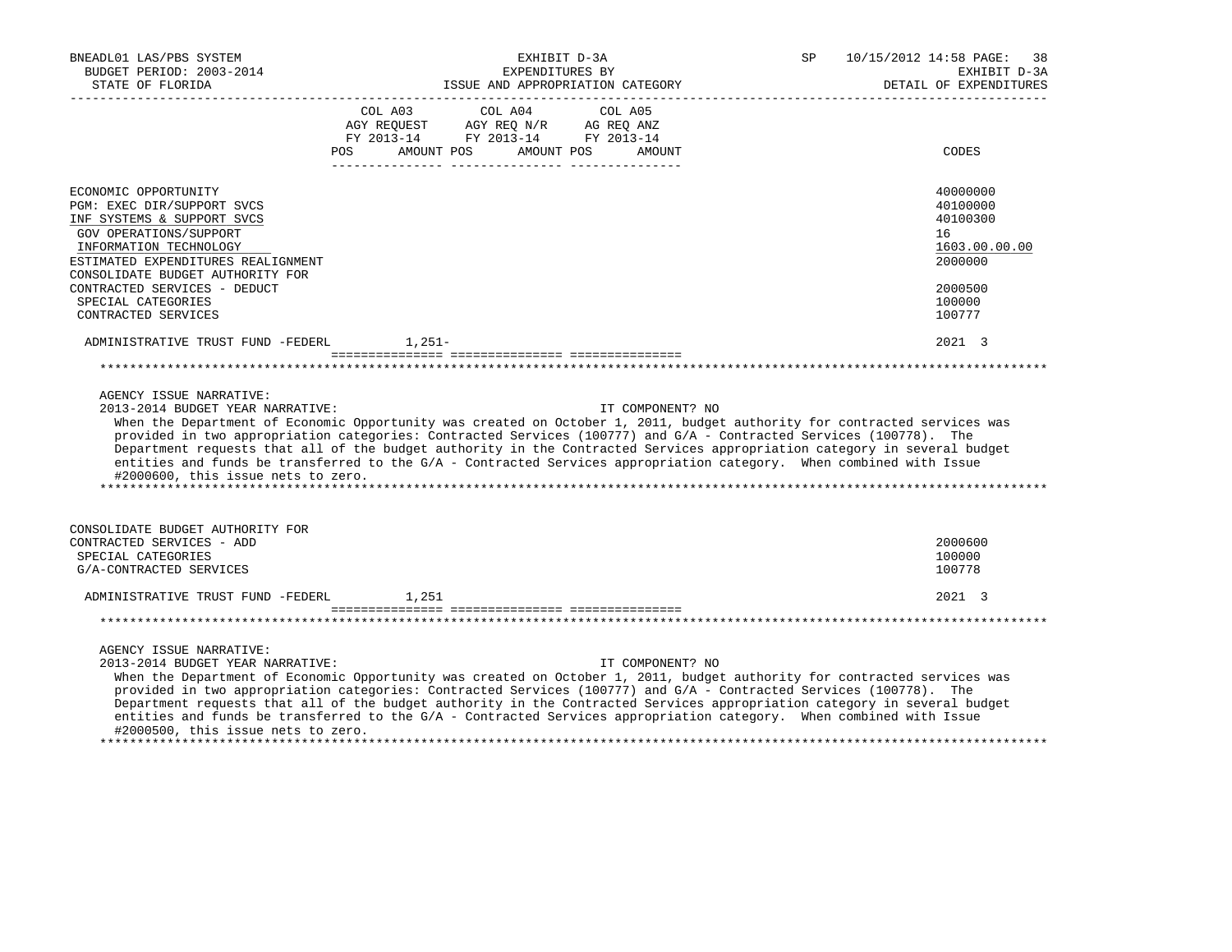| BNEADL01 LAS/PBS SYSTEM<br>BUDGET PERIOD: 2003-2014<br>STATE OF FLORIDA                                                                                                                                                                             | EXHIBIT D-3A<br>EXPENDITURES BY<br>ISSUE AND APPROPRIATION CATEGORY                                                                            | SP 10/15/2012 14:58 PAGE: 39<br>EXHIBIT D-3A<br>DETAIL OF EXPENDITURES |
|-----------------------------------------------------------------------------------------------------------------------------------------------------------------------------------------------------------------------------------------------------|------------------------------------------------------------------------------------------------------------------------------------------------|------------------------------------------------------------------------|
|                                                                                                                                                                                                                                                     | COL A03 COL A04 COL A05<br>AGY REQUEST AGY REQ N/R AG REQ ANZ<br>FY 2013-14 FY 2013-14 FY 2013-14<br>AMOUNT POS<br>AMOUNT POS<br>POS<br>AMOUNT | CODES                                                                  |
| ECONOMIC OPPORTUNITY<br>PGM: EXEC DIR/SUPPORT SVCS<br>INF SYSTEMS & SUPPORT SVCS<br>GOV OPERATIONS/SUPPORT<br>INFORMATION TECHNOLOGY<br>ESTIMATED EXPENDITURES REALIGNMENT<br>REALIGN BUDGET AUTHORITY TO MORE<br>ACCURATELY REFLECT ADMINISTRATIVE |                                                                                                                                                | 40000000<br>40100000<br>40100300<br>16<br>1603.00.00.00<br>2000000     |
| EXPENDITURES - DEDUCT<br>SALARIES AND BENEFITS                                                                                                                                                                                                      |                                                                                                                                                | 2000700<br>010000                                                      |
| $-STATE$<br>GENERAL REVENUE FUND                                                                                                                                                                                                                    | $9.103 -$                                                                                                                                      | 1000 1                                                                 |
| SPECIAL CATEGORIES<br>TR/DMS/HR SVCS/STW CONTRCT                                                                                                                                                                                                    |                                                                                                                                                | 100000<br>107040                                                       |
| GENERAL REVENUE FUND                                                                                                                                                                                                                                | $-STATE$ 595-                                                                                                                                  | 1000 1                                                                 |
| TOTAL: REALIGN BUDGET AUTHORITY TO MORE<br>ACCURATELY REFLECT ADMINISTRATIVE<br>EXPENDITURES - DEDUCT                                                                                                                                               |                                                                                                                                                | 2000700                                                                |
| TOTAL ISSUE                                                                                                                                                                                                                                         | $9.698 -$                                                                                                                                      |                                                                        |
|                                                                                                                                                                                                                                                     |                                                                                                                                                |                                                                        |
| AGENCY ISSUE NARRATIVE:<br>2013-2014 BUDGET YEAR NARRATIVE:                                                                                                                                                                                         | IT COMPONENT? NO<br>When the Department of Economic Opportunity was created on October 1, 2011, General Revenue funds that were transferred    |                                                                        |

 from the former Department of Community Affairs to support department-wide administrative activities were appropriated in various appropriation categories. The Department requests that all of the recurring General Revenue in the Finance and Administration and Information Systems and Support Services budget entities be consolidated into the Expenses category to more accurately reflect how the Department accounts for indirect cost assessments. This issue, when combined with Issue #2000800, nets to zero. \*\*\*\*\*\*\*\*\*\*\*\*\*\*\*\*\*\*\*\*\*\*\*\*\*\*\*\*\*\*\*\*\*\*\*\*\*\*\*\*\*\*\*\*\*\*\*\*\*\*\*\*\*\*\*\*\*\*\*\*\*\*\*\*\*\*\*\*\*\*\*\*\*\*\*\*\*\*\*\*\*\*\*\*\*\*\*\*\*\*\*\*\*\*\*\*\*\*\*\*\*\*\*\*\*\*\*\*\*\*\*\*\*\*\*\*\*\*\*\*\*\*\*\*\*\*\*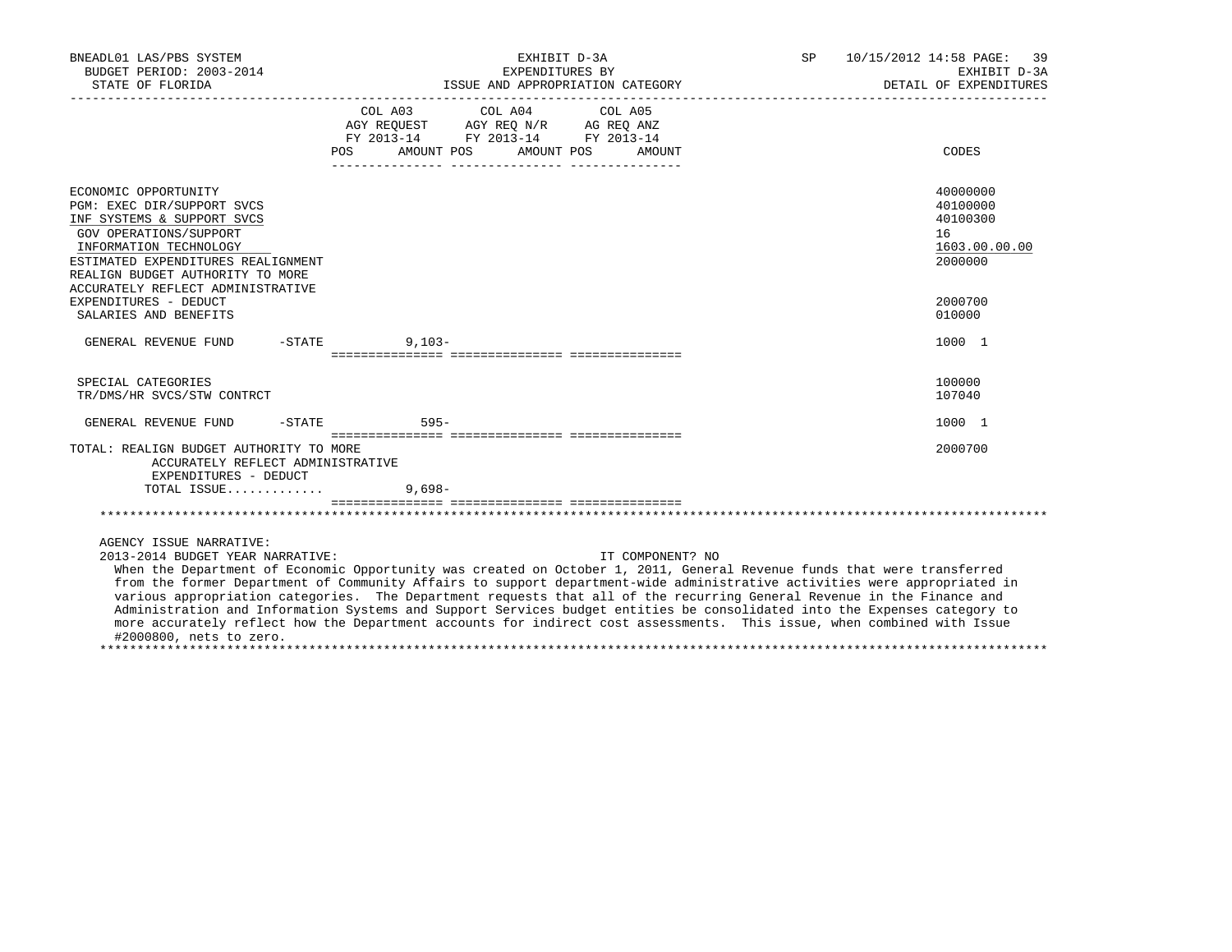| BNEADL01 LAS/PBS SYSTEM<br>BUDGET PERIOD: 2003-2014<br>STATE OF FLORIDA                                                                                                                                                                                                                                                                                                                                                                                                                                                                                                                                                                                                                                                          | EXHIBIT D-3A<br>EXPENDITURES BY<br>ISSUE AND APPROPRIATION CATEGORY |                  |  |                                                                                                                                                                          | SP               | 10/15/2012 14:58 PAGE:<br>40<br>EXHIBIT D-3A<br>DETAIL OF EXPENDITURES |                                                                    |
|----------------------------------------------------------------------------------------------------------------------------------------------------------------------------------------------------------------------------------------------------------------------------------------------------------------------------------------------------------------------------------------------------------------------------------------------------------------------------------------------------------------------------------------------------------------------------------------------------------------------------------------------------------------------------------------------------------------------------------|---------------------------------------------------------------------|------------------|--|--------------------------------------------------------------------------------------------------------------------------------------------------------------------------|------------------|------------------------------------------------------------------------|--------------------------------------------------------------------|
|                                                                                                                                                                                                                                                                                                                                                                                                                                                                                                                                                                                                                                                                                                                                  | POS                                                                 | AMOUNT POS       |  | $\begin{tabular}{lcccc} CDL A03 & CDL A04 & CDL A05 \\ AGY REQUEST & AGY REQ N/R & AG REQ ANZ \\ FY & 2013-14 & FY & 2013-14 & FY & 2013-14 \end{tabular}$<br>AMOUNT POS | AMOUNT           |                                                                        | CODES                                                              |
| ECONOMIC OPPORTUNITY<br>PGM: EXEC DIR/SUPPORT SVCS<br>INF SYSTEMS & SUPPORT SVCS<br>GOV OPERATIONS/SUPPORT<br>INFORMATION TECHNOLOGY<br>ESTIMATED EXPENDITURES REALIGNMENT<br>REALIGN BUDGET AUTHORITY TO MORE<br>ACCURATELY REFLECT ADMINISTRATIVE                                                                                                                                                                                                                                                                                                                                                                                                                                                                              |                                                                     |                  |  |                                                                                                                                                                          |                  |                                                                        | 40000000<br>40100000<br>40100300<br>16<br>1603.00.00.00<br>2000000 |
| EXPENDITURES - DEDUCT                                                                                                                                                                                                                                                                                                                                                                                                                                                                                                                                                                                                                                                                                                            |                                                                     |                  |  |                                                                                                                                                                          |                  |                                                                        | 2000700                                                            |
| POSITION DETAIL OF SALARIES AND BENEFITS:                                                                                                                                                                                                                                                                                                                                                                                                                                                                                                                                                                                                                                                                                        | ETE                                                                 | <b>BASE RATE</b> |  | ADDITIVES                                                                                                                                                                | BENEFITS         | SUBTOTAL                                                               | LAPSE LAPSED SALARIES<br>% AND BENEFITS                            |
| A03 - AGY REQUEST FY 2013-14<br>CHANGES TO CURRENTLY AUTHORIZED POSITIONS<br>OTHER SALARY AMOUNT                                                                                                                                                                                                                                                                                                                                                                                                                                                                                                                                                                                                                                 |                                                                     |                  |  |                                                                                                                                                                          |                  |                                                                        |                                                                    |
| 1000 GENERAL REVENUE FUND                                                                                                                                                                                                                                                                                                                                                                                                                                                                                                                                                                                                                                                                                                        |                                                                     |                  |  |                                                                                                                                                                          |                  |                                                                        | $9,103-$                                                           |
|                                                                                                                                                                                                                                                                                                                                                                                                                                                                                                                                                                                                                                                                                                                                  |                                                                     |                  |  |                                                                                                                                                                          |                  |                                                                        | $9,103-$<br>==============                                         |
|                                                                                                                                                                                                                                                                                                                                                                                                                                                                                                                                                                                                                                                                                                                                  |                                                                     |                  |  |                                                                                                                                                                          |                  |                                                                        |                                                                    |
| REALIGN BUDGET AUTHORITY TO MORE<br>ACCURATELY REFLECT ADMINISTRATIVE<br>EXPENDITURES - ADD<br><b>EXPENSES</b>                                                                                                                                                                                                                                                                                                                                                                                                                                                                                                                                                                                                                   |                                                                     |                  |  |                                                                                                                                                                          |                  |                                                                        | 2000800<br>040000                                                  |
| GENERAL REVENUE FUND -STATE                                                                                                                                                                                                                                                                                                                                                                                                                                                                                                                                                                                                                                                                                                      |                                                                     | 9,698            |  |                                                                                                                                                                          |                  |                                                                        | 1000 1                                                             |
|                                                                                                                                                                                                                                                                                                                                                                                                                                                                                                                                                                                                                                                                                                                                  |                                                                     |                  |  |                                                                                                                                                                          |                  |                                                                        |                                                                    |
| AGENCY ISSUE NARRATIVE:<br>2013-2014 BUDGET YEAR NARRATIVE:<br>When the Department of Economic Opportunity was created on October 1, 2011, General Revenue funds that were transferred<br>from the former Department of Community Affairs to support department-wide administrative activities were appropriated in<br>various appropriation categories. The Department requests that all of the recurring General Revenue in the Finance and<br>Administration and Information Systems and Support Services budget entities be consolidated into the Expenses category to<br>more accurately reflect how the Department accounts for indirect cost assessments. This issue, when combined with Issue<br>#2000700, nets to zero. |                                                                     |                  |  |                                                                                                                                                                          | IT COMPONENT? NO |                                                                        |                                                                    |

\*\*\*\*\*\*\*\*\*\*\*\*\*\*\*\*\*\*\*\*\*\*\*\*\*\*\*\*\*\*\*\*\*\*\*\*\*\*\*\*\*\*\*\*\*\*\*\*\*\*\*\*\*\*\*\*\*\*\*\*\*\*\*\*\*\*\*\*\*\*\*\*\*\*\*\*\*\*\*\*\*\*\*\*\*\*\*\*\*\*\*\*\*\*\*\*\*\*\*\*\*\*\*\*\*\*\*\*\*\*\*\*\*\*\*\*\*\*\*\*\*\*\*\*\*\*\*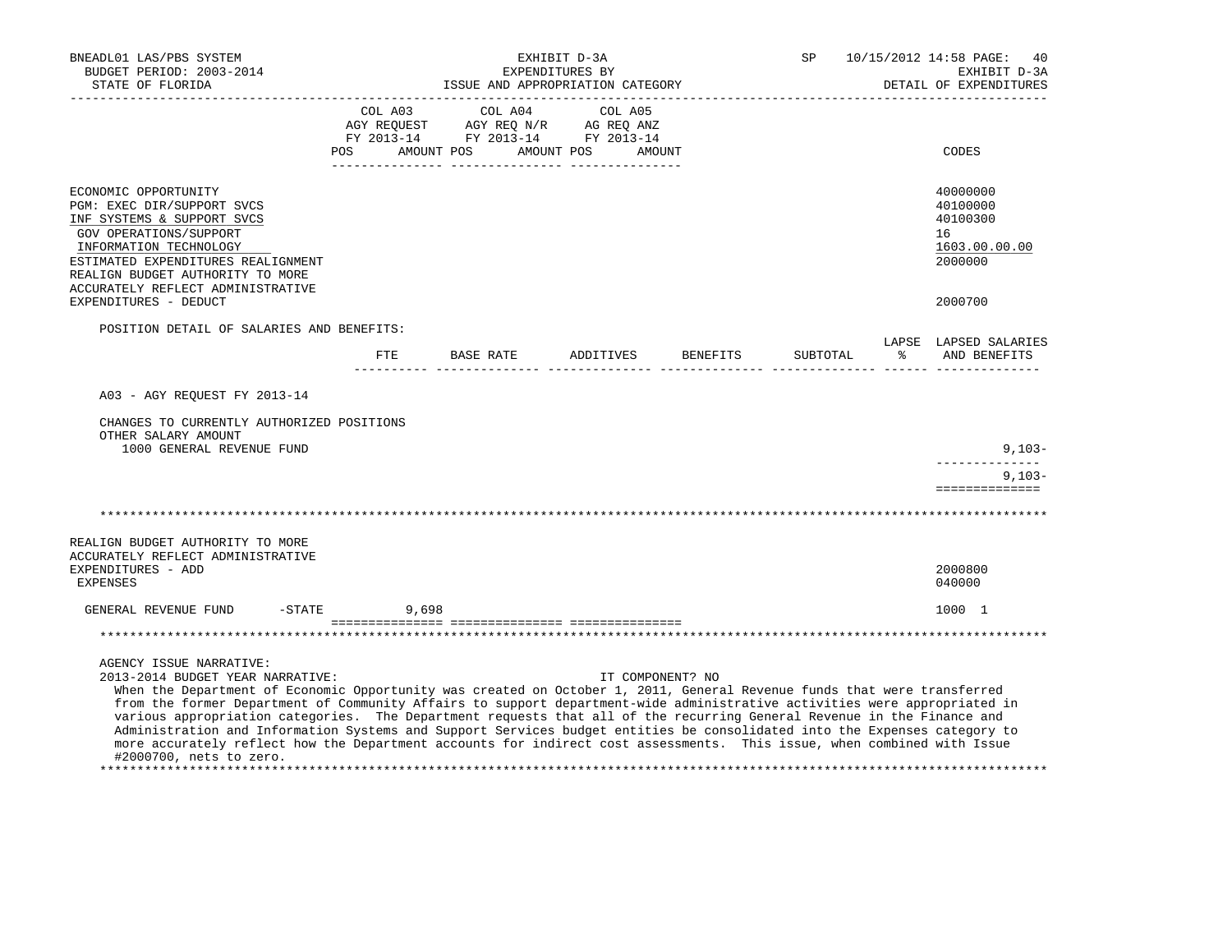| BNEADL01 LAS/PBS SYSTEM<br>BUDGET PERIOD: 2003-2014<br>STATE OF FLORIDA                                                                                               | EXHIBIT D-3A<br>EXPENDITURES BY<br>ISSUE AND APPROPRIATION CATEGORY |                                                                                                                                       |  | SP 10/15/2012 14:58 PAGE: 41<br>EXHIBIT D-3A<br>DETAIL OF EXPENDITURES |
|-----------------------------------------------------------------------------------------------------------------------------------------------------------------------|---------------------------------------------------------------------|---------------------------------------------------------------------------------------------------------------------------------------|--|------------------------------------------------------------------------|
|                                                                                                                                                                       |                                                                     | COL A03 COL A04 COL A05<br>AGY REQUEST AGY REQ N/R AG REQ ANZ<br>FY 2013-14 FY 2013-14 FY 2013-14<br>POS AMOUNT POS AMOUNT POS AMOUNT |  | CODES                                                                  |
| ECONOMIC OPPORTUNITY<br>PGM: EXEC DIR/SUPPORT SVCS<br>INF SYSTEMS & SUPPORT SVCS<br>GOV OPERATIONS/SUPPORT<br>INFORMATION TECHNOLOGY<br>ANNUALIZATION OF ADMINISTERED |                                                                     |                                                                                                                                       |  | 40000000<br>40100000<br>40100300<br>16<br>1603.00.00.00                |
| FUNDS APPROPRIATIONS<br>STATE HEALTH INSURANCE ADJUSTMENT<br>FOR FY 2012-13 - 10 MONTHS<br><b>ANNUALIZATION</b><br>SALARIES AND BENEFITS                              |                                                                     |                                                                                                                                       |  | 26A0000<br>26A1830<br>010000                                           |
| GENERAL REVENUE FUND -STATE<br>ADMINISTRATIVE TRUST FUND -FEDERL                                                                                                      | 65<br>44,390                                                        |                                                                                                                                       |  | 1000 1<br>2021 3                                                       |
| TOTAL APPRO                                                                                                                                                           | ---------------<br>44,455                                           |                                                                                                                                       |  |                                                                        |
| DATA PROCESSING SERVICES<br>SOUTHWOOD SRC                                                                                                                             |                                                                     |                                                                                                                                       |  | 210000<br>210021                                                       |
| ADMINISTRATIVE TRUST FUND -FEDERL                                                                                                                                     | 60                                                                  |                                                                                                                                       |  | 2021 3                                                                 |
| TOTAL: STATE HEALTH INSURANCE ADJUSTMENT<br>FOR FY 2012-13 - 10 MONTHS<br>ANNUALIZATION                                                                               |                                                                     |                                                                                                                                       |  | 26A1830                                                                |
| TOTAL ISSUE                                                                                                                                                           | 44,515                                                              |                                                                                                                                       |  |                                                                        |
| AGENCY-WIDE INFORMATION TECHNOLOGY<br>PROVIDE ADDITIONAL FUNDING TO<br>SUPPORT DEPARTMENT-WIDE INFORMATION                                                            |                                                                     |                                                                                                                                       |  | 3620000                                                                |
| TECHNOLOGY NEEDS<br>EXPENSES                                                                                                                                          |                                                                     |                                                                                                                                       |  | 36201C0<br>040000                                                      |
| ADMINISTRATIVE TRUST FUND -FEDERL 171,480 10,000                                                                                                                      |                                                                     |                                                                                                                                       |  | 2021 3                                                                 |
| OPERATING CAPITAL OUTLAY                                                                                                                                              |                                                                     |                                                                                                                                       |  | 060000                                                                 |
| ADMINISTRATIVE TRUST FUND -FEDERL 135,000                                                                                                                             |                                                                     | 95,000                                                                                                                                |  | 2021 3                                                                 |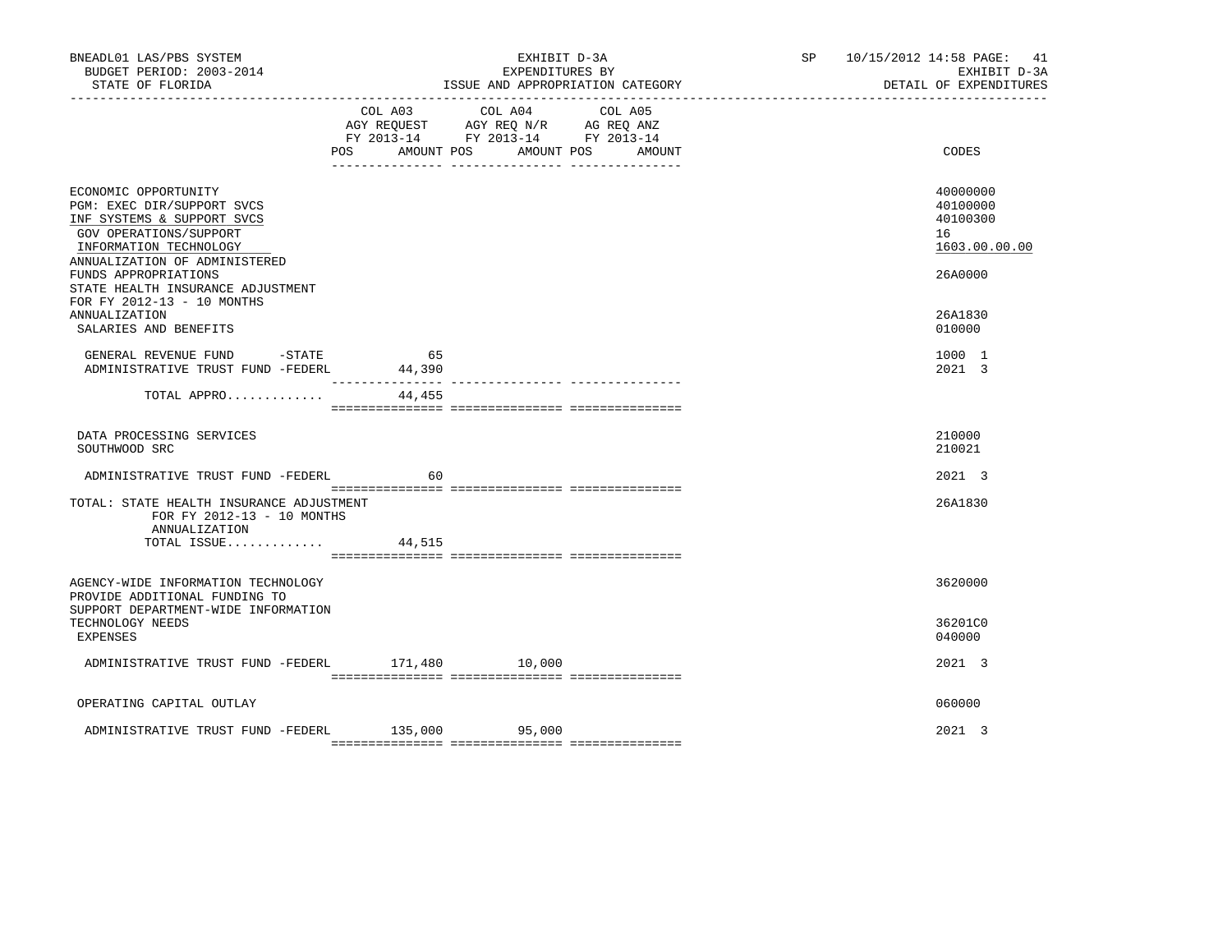| BNEADL01 LAS/PBS SYSTEM<br>BUDGET PERIOD: 2003-2014<br>STATE OF FLORIDA                                                                                                                                                                                                                                                 |                           | EXHIBIT D-3A<br>EXPENDITURES BY                                                                   | ISSUE AND APPROPRIATION CATEGORY | SP | 10/15/2012 14:58 PAGE: 42<br>EXHIBIT D-3A<br>DETAIL OF EXPENDITURES                               |
|-------------------------------------------------------------------------------------------------------------------------------------------------------------------------------------------------------------------------------------------------------------------------------------------------------------------------|---------------------------|---------------------------------------------------------------------------------------------------|----------------------------------|----|---------------------------------------------------------------------------------------------------|
|                                                                                                                                                                                                                                                                                                                         | POS AMOUNT POS AMOUNT POS | COL A03 COL A04 COL A05<br>AGY REQUEST AGY REQ N/R AG REQ ANZ<br>FY 2013-14 FY 2013-14 FY 2013-14 | AMOUNT                           |    | CODES                                                                                             |
| ECONOMIC OPPORTUNITY<br>PGM: EXEC DIR/SUPPORT SVCS<br>INF SYSTEMS & SUPPORT SVCS<br>GOV OPERATIONS/SUPPORT<br>INFORMATION TECHNOLOGY<br>AGENCY-WIDE INFORMATION TECHNOLOGY<br>PROVIDE ADDITIONAL FUNDING TO<br>SUPPORT DEPARTMENT-WIDE INFORMATION<br>TECHNOLOGY NEEDS<br>SPECIAL CATEGORIES<br>G/A-CONTRACTED SERVICES |                           |                                                                                                   |                                  |    | 40000000<br>40100000<br>40100300<br>16<br>1603.00.00.00<br>3620000<br>36201C0<br>100000<br>100778 |
| ADMINISTRATIVE TRUST FUND -FEDERL 1.150.000 1.010.000                                                                                                                                                                                                                                                                   |                           |                                                                                                   |                                  |    | 2021 3                                                                                            |
| TOTAL: PROVIDE ADDITIONAL FUNDING TO<br>SUPPORT DEPARTMENT-WIDE INFORMATION<br>TECHNOLOGY NEEDS<br>TOTAL ISSUE 1,456,480 1,115,000                                                                                                                                                                                      |                           |                                                                                                   |                                  |    | 36201C0                                                                                           |
|                                                                                                                                                                                                                                                                                                                         |                           |                                                                                                   |                                  |    |                                                                                                   |

2013-2014 BUDGET YEAR NARRATIVE: IT COMPONENT? YES

 The Department requests an additional \$341,480 in recurring funds and \$1,115,000 in nonrecurring funds from the Administrative Trust Fund to support overall information technology needs. The creation of the Department of Economic Opportunity (DEO) on October 1, 2011 required integrating the information technology systems of three state agencies. While this integration has been successful, the process has also highlighted department-wide information technology needs that should be addressed if the Department is to continue operating at maximum efficiency and effectiveness. DEO's information technology needs for Fiscal Year 2013-14 relate to enterprise initiatives focused on the reduction of expenses, increasing operating efficiencies, and basic system maintenance projects required to meet statutory obligations.

 The information technology initiatives that would be undertaken with the additional funding include implementing a Sharepoint solution for document and public records request management (\$42,500), an upgraded disaster recovery service (\$115,000), e-mail system maintenance (\$123,000), contracted IT staff augmentation for various ongoing projects (\$950,000), implementing a Voice Over Internet Protocol (VOIP) solution for telephony services (\$50,000), replacement of phone network switches (\$40,000), and training for web security applications (\$135,980).

 This issue aligns with the following strategy contained in Florida's Strategic Plan for Economic Development July 2012 - June 2017 (version 19):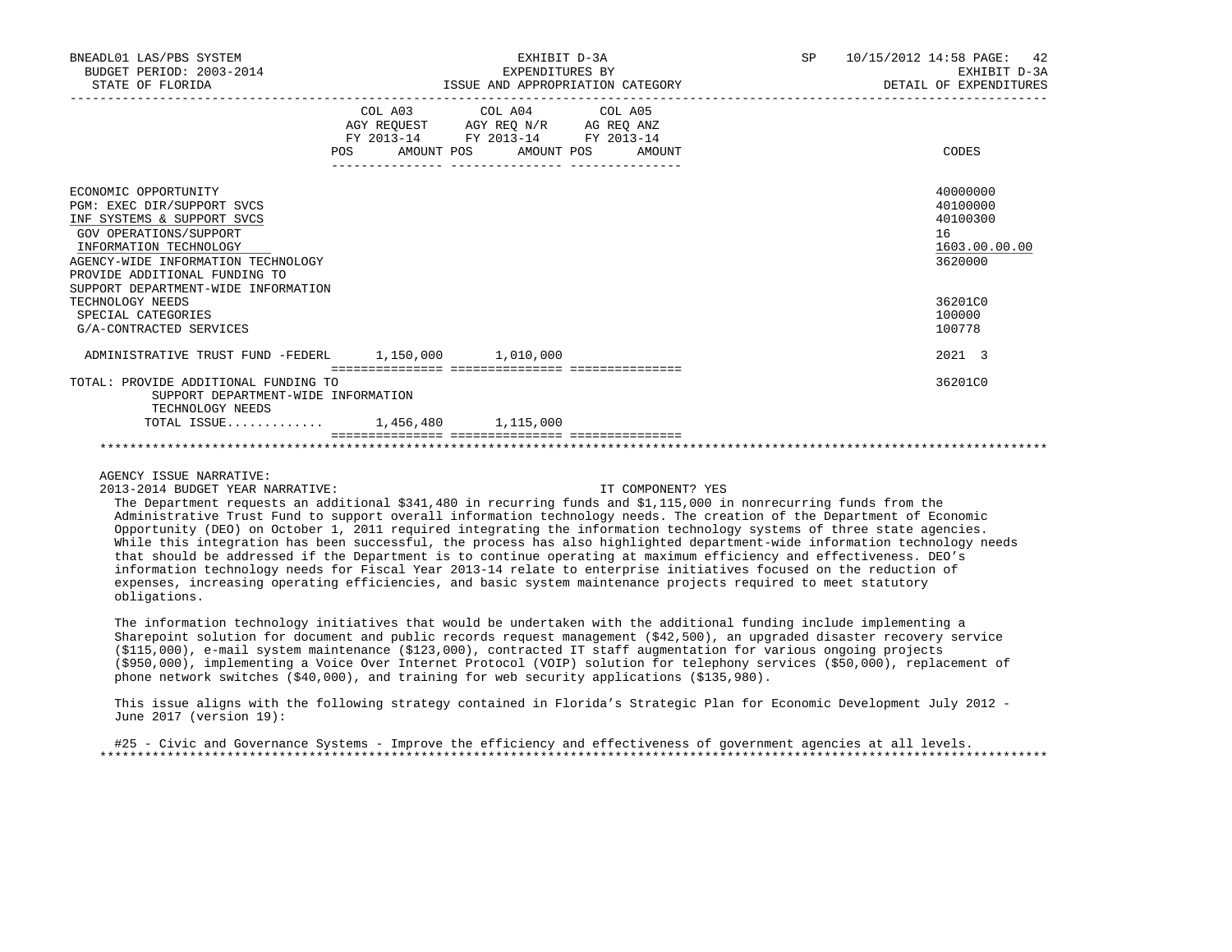| BNEADL01 LAS/PBS SYSTEM<br>BUDGET PERIOD: 2003-2014<br>STATE OF FLORIDA                                                                                                                                                                                         |                                  | EXHIBIT D-3A<br>EXPENDITURES BY<br>ISSUE AND APPROPRIATION CATEGORY                               | SP 10/15/2012 14:58 PAGE: 43<br>EXHIBIT D-3A<br>DETAIL OF EXPENDITURES |                                                                               |
|-----------------------------------------------------------------------------------------------------------------------------------------------------------------------------------------------------------------------------------------------------------------|----------------------------------|---------------------------------------------------------------------------------------------------|------------------------------------------------------------------------|-------------------------------------------------------------------------------|
|                                                                                                                                                                                                                                                                 | POS AMOUNT POS AMOUNT POS AMOUNT | COL A03 COL A04 COL A05<br>AGY REQUEST AGY REQ N/R AG REQ ANZ<br>FY 2013-14 FY 2013-14 FY 2013-14 |                                                                        | CODES                                                                         |
| ECONOMIC OPPORTUNITY<br>PGM: EXEC DIR/SUPPORT SVCS<br>INF SYSTEMS & SUPPORT SVCS<br>GOV OPERATIONS/SUPPORT<br>INFORMATION TECHNOLOGY<br>DATA CENTER CONSOLIDATION<br>ADDITIONAL RESOURCES REQUIRED TO<br>SUPPORT CONSOLIDATION OF TECHNOLOGY<br><b>SERVICES</b> |                                  |                                                                                                   |                                                                        | 40000000<br>40100000<br>40100300<br>16<br>1603.00.00.00<br>55C0000<br>55C01C0 |
| EXPENSES<br>ADMINISTRATIVE TRUST FUND -FEDERL 15,169 15,169                                                                                                                                                                                                     |                                  |                                                                                                   |                                                                        | 040000<br>2021 3                                                              |
|                                                                                                                                                                                                                                                                 |                                  |                                                                                                   |                                                                        |                                                                               |
| OPERATING CAPITAL OUTLAY                                                                                                                                                                                                                                        |                                  |                                                                                                   |                                                                        | 060000                                                                        |
| ADMINISTRATIVE TRUST FUND -FEDERL 6,500 6,500                                                                                                                                                                                                                   |                                  |                                                                                                   |                                                                        | 2021 3                                                                        |
| SPECIAL CATEGORIES<br>G/A-CONTRACTED SERVICES                                                                                                                                                                                                                   |                                  |                                                                                                   |                                                                        | 100000<br>100778                                                              |
| ADMINISTRATIVE TRUST FUND -FEDERL 12,500 12,500                                                                                                                                                                                                                 |                                  |                                                                                                   |                                                                        | 2021 3                                                                        |
| DATA PROCESSING SERVICES<br>SOUTHWOOD SRC                                                                                                                                                                                                                       |                                  |                                                                                                   |                                                                        | 210000<br>210021                                                              |
| ADMINISTRATIVE TRUST FUND -FEDERL 42,549                                                                                                                                                                                                                        |                                  |                                                                                                   |                                                                        | 2021 3                                                                        |
| TOTAL: ADDITIONAL RESOURCES REQUIRED TO<br>SUPPORT CONSOLIDATION OF TECHNOLOGY<br>SERVICES                                                                                                                                                                      |                                  |                                                                                                   |                                                                        | 55C01C0                                                                       |
| TOTAL ISSUE                                                                                                                                                                                                                                                     |                                  | 76,718 34,169                                                                                     |                                                                        |                                                                               |
|                                                                                                                                                                                                                                                                 |                                  |                                                                                                   |                                                                        |                                                                               |
| AGENCY ISSUE NARRATIVE:                                                                                                                                                                                                                                         |                                  |                                                                                                   |                                                                        |                                                                               |

2013-2014 BUDGET YEAR NARRATIVE: IT COMPONENT? YES

 The Department of Economic Opportunity (DEO) requests a total of \$767,152 in additional resources necessary to accomplish consolidation of information technology functions within the Southwood Shared Resource Center (SSRC), including funding to pay for additional data center services at the SSRC and one-time moving costs.

 The State of Florida Data Center Consolidation initiative is targeted to reduce the overall cost of data center operations by state agencies. This initiative is based on a directive from the Florida Legislature contained in Chapter 282, Florida Statutes (F.S.), aimed at establishing a comprehensive, cost-effective state data center system. DEO is required by law to have its data center fully consolidated within the SSRC by October 31, 2013.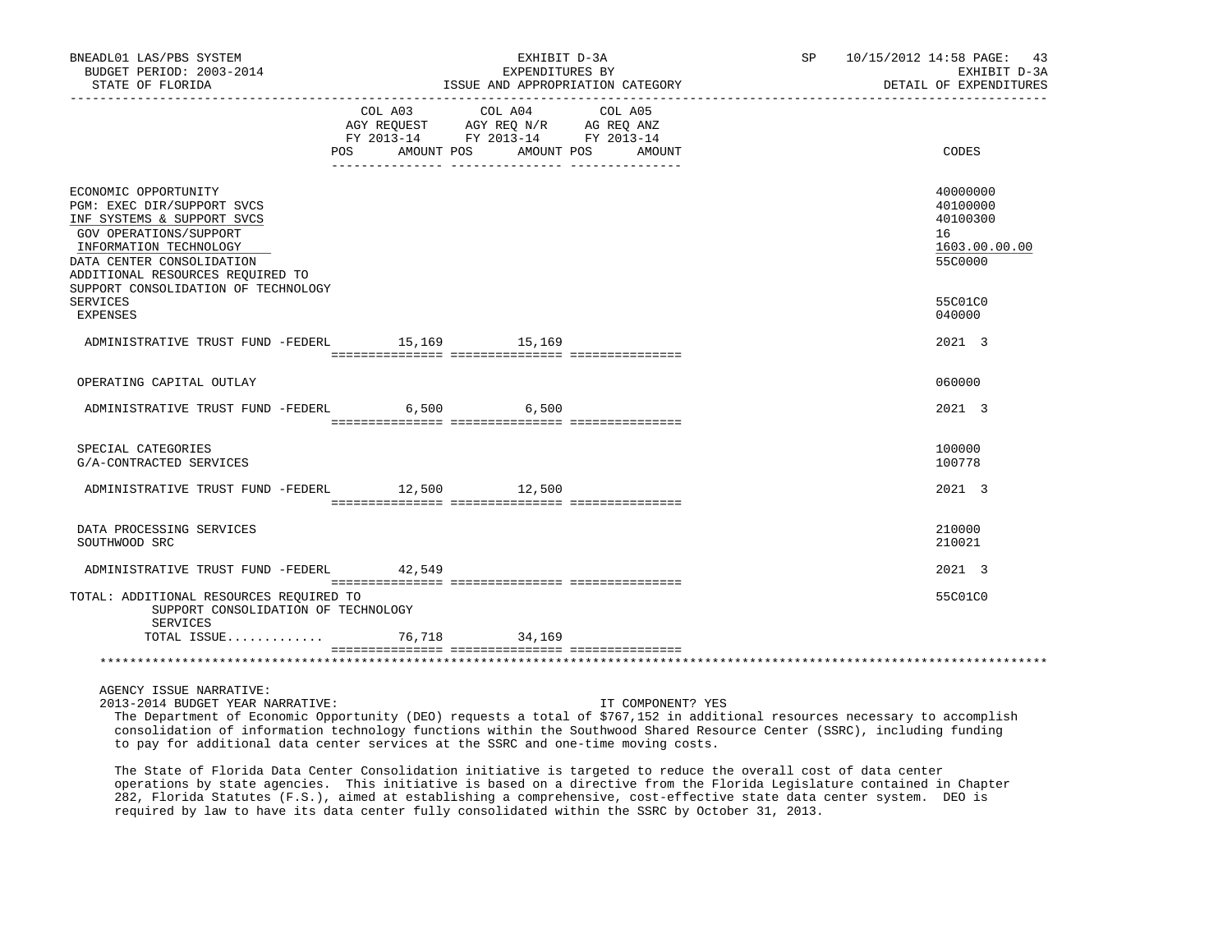| BNEADL01 LAS/PBS SYSTEM<br>BUDGET PERIOD: 2003-2014<br>STATE OF FLORIDA                                                                                                                                                                                  | EXPENDITURES BY    |                                                                                                                 | EXHIBIT D-3A<br>ISSUE AND APPROPRIATION CATEGORY |  | <b>SP</b> | 10/15/2012 14:58 PAGE: 44<br>EXHIBIT D-3A<br>DETAIL OF EXPENDITURES           |
|----------------------------------------------------------------------------------------------------------------------------------------------------------------------------------------------------------------------------------------------------------|--------------------|-----------------------------------------------------------------------------------------------------------------|--------------------------------------------------|--|-----------|-------------------------------------------------------------------------------|
|                                                                                                                                                                                                                                                          | AMOUNT POS<br>POS. | COL A03 COL A04 COL A05<br>AGY REQUEST AGY REO N/R AG REO ANZ<br>FY 2013-14 FY 2013-14 FY 2013-14<br>AMOUNT POS | AMOUNT                                           |  |           | CODES                                                                         |
| ECONOMIC OPPORTUNITY<br>PGM: EXEC DIR/SUPPORT SVCS<br>INF SYSTEMS & SUPPORT SVCS<br>GOV OPERATIONS/SUPPORT<br>INFORMATION TECHNOLOGY<br>DATA CENTER CONSOLIDATION<br>ADDITIONAL RESOURCES REOUIRED TO<br>SUPPORT CONSOLIDATION OF TECHNOLOGY<br>SERVICES |                    |                                                                                                                 |                                                  |  |           | 40000000<br>40100000<br>40100300<br>16<br>1603.00.00.00<br>55C0000<br>55C01C0 |
| This issue aligns with the following strategy contained in Florida's Strategic Plan for Economic Development July 2012 -<br>June $2017$ (version $19$ ):                                                                                                 |                    |                                                                                                                 |                                                  |  |           |                                                                               |
| #25 - Civic and Governance Systems - Improve the efficiency and effectiveness of government agencies at all levels.                                                                                                                                      |                    |                                                                                                                 |                                                  |  |           |                                                                               |

TOTAL: INFORMATION TECHNOLOGY 1603.00.00 POINT TOTAL: INFORMATION TECHNOLOGY BY FUND TYPE GENERAL REVENUE FUND 10,559<br>TRUST FUNDS 1000 9,378,822 1,149,169 1000 1000 1000 2000 TRUST FUNDS 9,378,822 1,149,169 --------------- --------------- --------------- TOTAL POSITIONS......... 70.00 TOTAL PROG COMP......... 9,389,381 1,149,169 TOTAL SALARY RATE....... 4,624,976 =============== =============== ===============

\*\*\*\*\*\*\*\*\*\*\*\*\*\*\*\*\*\*\*\*\*\*\*\*\*\*\*\*\*\*\*\*\*\*\*\*\*\*\*\*\*\*\*\*\*\*\*\*\*\*\*\*\*\*\*\*\*\*\*\*\*\*\*\*\*\*\*\*\*\*\*\*\*\*\*\*\*\*\*\*\*\*\*\*\*\*\*\*\*\*\*\*\*\*\*\*\*\*\*\*\*\*\*\*\*\*\*\*\*\*\*\*\*\*\*\*\*\*\*\*\*\*\*\*\*\*\*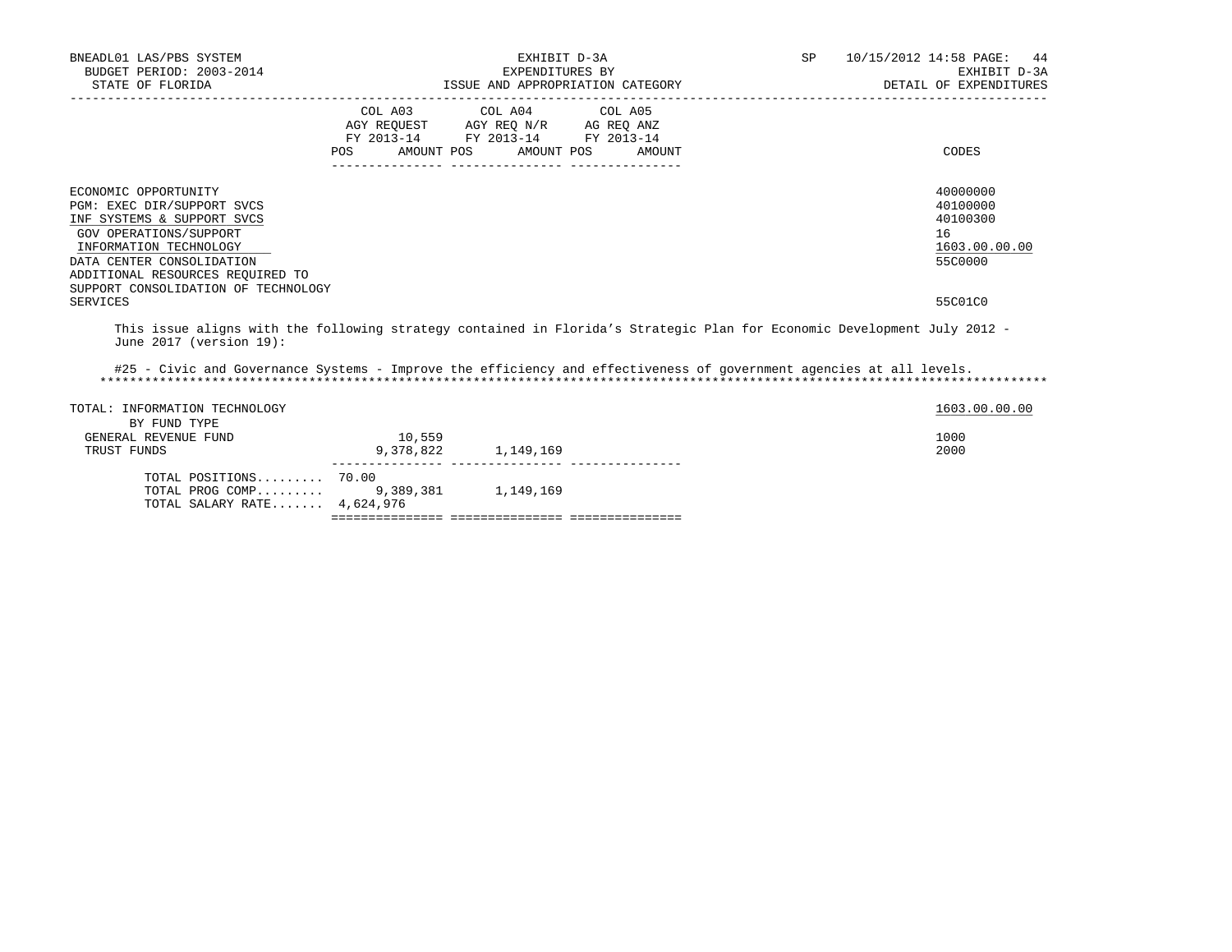| BNEADL01 LAS/PBS SYSTEM<br>BUDGET PERIOD: 2003-2014<br>STATE OF FLORIDA                                                                                                                                                            |                                               | EXHIBIT D-3A<br>EXPENDITURES BY<br>ISSUE AND APPROPRIATION CATEGORY                                                          | SP 10/15/2012 14:58 PAGE:<br>45<br>EXHIBIT D-3A<br>DETAIL OF EXPENDITURES               |
|------------------------------------------------------------------------------------------------------------------------------------------------------------------------------------------------------------------------------------|-----------------------------------------------|------------------------------------------------------------------------------------------------------------------------------|-----------------------------------------------------------------------------------------|
|                                                                                                                                                                                                                                    | COL A03<br>POS                                | COL A04<br>COL A05<br>AGY REQUEST AGY REQ N/R AG REQ ANZ<br>FY 2013-14 FY 2013-14 FY 2013-14<br>AMOUNT POS AMOUNT POS AMOUNT | CODES                                                                                   |
| ECONOMIC OPPORTUNITY<br>PGM: WORKFORCE SERVICES<br>WORKFORCE DEVELOPMENT<br>ECONOMIC OPPORTUNITIES<br>WORKFORCE SERVICES<br>ESTIMATED EXPENDITURES<br>ESTIMATED EXPENDITURES - OPERATIONS<br>SALARY RATE<br>SALARY RATE 23,766,061 |                                               |                                                                                                                              | 40000000<br>40200000<br>40200100<br>11<br>1102.00.00.00<br>1000000<br>1001000<br>000000 |
| SALARIES AND BENEFITS                                                                                                                                                                                                              |                                               |                                                                                                                              | 010000                                                                                  |
| EMPLOYMENT SECURITY ADM TF-FEDERL<br>WELFARE TRANSITION TF - FEDERL<br>SPEC EMPLOYMNT SECU ADM TF-STATE 516,446                                                                                                                    | 32,028,515<br>1,193,480<br>__________________ |                                                                                                                              | 2195 3<br>2401 3<br>2648 1                                                              |
| TOTAL POSITIONS $646.50$<br>TOTAL APPRO 33,738,441                                                                                                                                                                                 |                                               |                                                                                                                              |                                                                                         |
| OTHER PERSONAL SERVICES                                                                                                                                                                                                            |                                               |                                                                                                                              | 030000                                                                                  |
| EMPLOYMENT SECURITY ADM TF-FEDERL 2,831,599<br>WELFARE TRANSITION TF -FEDERL                                                                                                                                                       | 65,313                                        | --------------- ---------------                                                                                              | 2195 3<br>2401 3                                                                        |
| TOTAL APPRO                                                                                                                                                                                                                        | 2,896,912                                     |                                                                                                                              |                                                                                         |
| <b>EXPENSES</b>                                                                                                                                                                                                                    |                                               |                                                                                                                              | 040000                                                                                  |
| EMPLOYMENT SECURITY ADM TF-FEDERL 1,233,527<br>WELFARE TRANSITION TF -FEDERL 1,105,389<br>SPEC EMPLOYMNT SECU ADM TF-STATE                                                                                                         | 45,076<br>_______________                     |                                                                                                                              | 2195 3<br>2401 3<br>2648 1                                                              |
| TOTAL APPRO                                                                                                                                                                                                                        | 2,383,992                                     |                                                                                                                              |                                                                                         |
| OPERATING CAPITAL OUTLAY                                                                                                                                                                                                           |                                               |                                                                                                                              | 060000                                                                                  |
| EMPLOYMENT SECURITY ADM TF-FEDERL<br>WELFARE TRANSITION TF -FEDERL<br>SPEC EMPLOYMNT SECU ADM TF-STATE                                                                                                                             | 112,914<br>26,424<br>175,530                  |                                                                                                                              | 2195 3<br>2401 3<br>2648 1                                                              |
| TOTAL APPRO                                                                                                                                                                                                                        | 314,868                                       |                                                                                                                              |                                                                                         |
|                                                                                                                                                                                                                                    |                                               |                                                                                                                              |                                                                                         |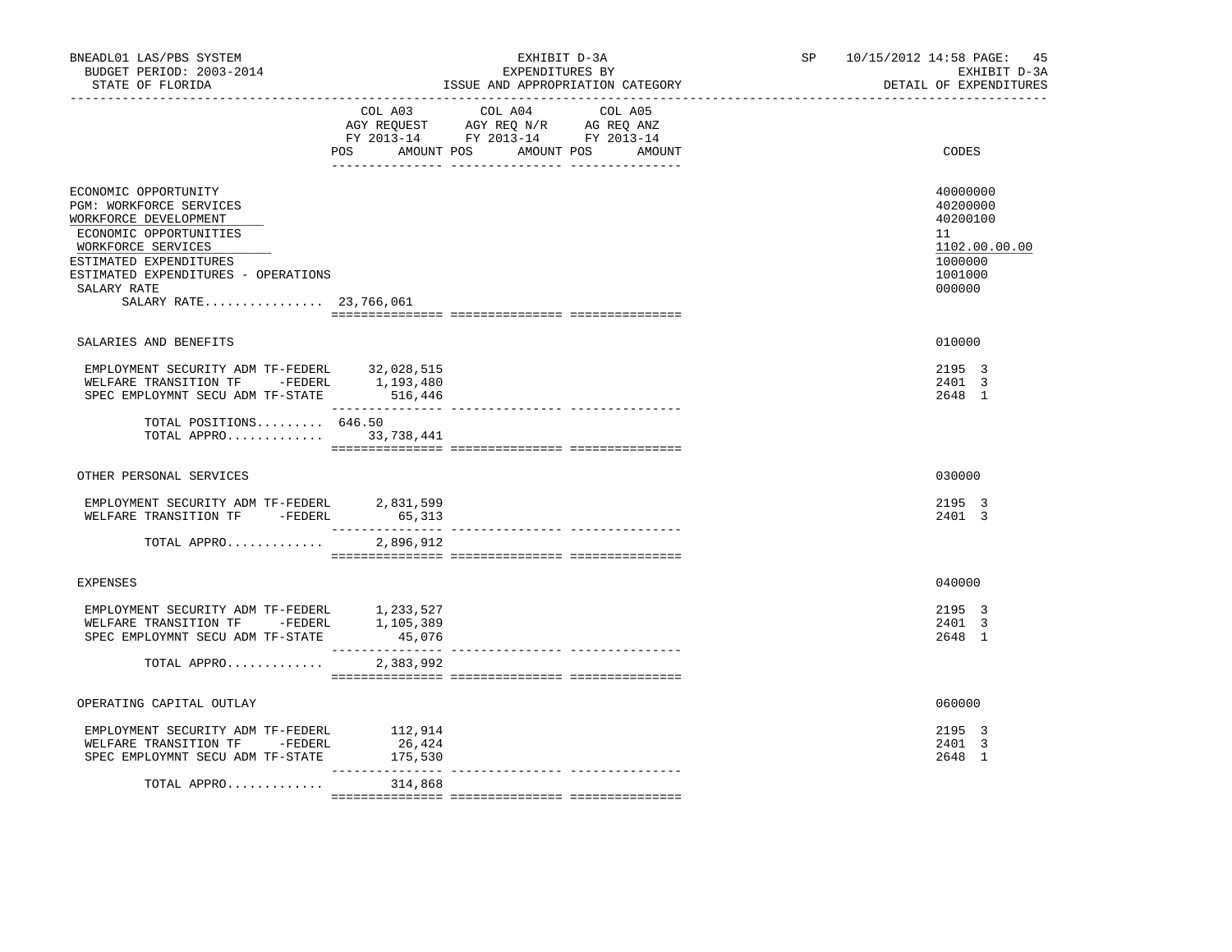| BNEADL01 LAS/PBS SYSTEM<br>BUDGET PERIOD: 2003-2014<br>STATE OF FLORIDA<br>------------------                                                                                                                                                                                         |                              | EXHIBIT D-3A<br>EXPENDITURES BY<br>ISSUE AND APPROPRIATION CATEGORY                                                              | SP 10/15/2012 14:58 PAGE: 46<br>EXHIBIT D-3A<br>DETAIL OF EXPENDITURES                                      |
|---------------------------------------------------------------------------------------------------------------------------------------------------------------------------------------------------------------------------------------------------------------------------------------|------------------------------|----------------------------------------------------------------------------------------------------------------------------------|-------------------------------------------------------------------------------------------------------------|
|                                                                                                                                                                                                                                                                                       | COL A03                      | COL A04<br>COL A05<br>AGY REQUEST AGY REQ N/R AG REQ ANZ<br>FY 2013-14 FY 2013-14 FY 2013-14<br>POS AMOUNT POS AMOUNT POS AMOUNT | CODES                                                                                                       |
| ECONOMIC OPPORTUNITY<br>PGM: WORKFORCE SERVICES<br>WORKFORCE DEVELOPMENT<br>ECONOMIC OPPORTUNITIES<br>WORKFORCE SERVICES<br>ESTIMATED EXPENDITURES<br>ESTIMATED EXPENDITURES - OPERATIONS<br>SPECIAL CATEGORIES<br>G/A-WORKFORCE PROJECTS<br>SPEC EMPLOYMNT SECU ADM TF-STATE 500,000 |                              |                                                                                                                                  | 40000000<br>40200000<br>40200100<br>11<br>1102.00.00.00<br>1000000<br>1001000<br>100000<br>100274<br>2648 1 |
|                                                                                                                                                                                                                                                                                       |                              |                                                                                                                                  |                                                                                                             |
| NON CUSTODIAL PARENT PRG                                                                                                                                                                                                                                                              |                              |                                                                                                                                  | 100564                                                                                                      |
| WELFARE TRANSITION TF -FEDERL 1,416,000                                                                                                                                                                                                                                               |                              |                                                                                                                                  | 2401 3                                                                                                      |
| G/A-CONTRACTED SERVICES                                                                                                                                                                                                                                                               |                              |                                                                                                                                  | 100778                                                                                                      |
| EMPLOYMENT SECURITY ADM TF-FEDERL 21,071,761<br>WELFARE TRANSITION TF - FEDERL<br>SPEC EMPLOYMNT SECU ADM TF-STATE                                                                                                                                                                    | 575,000<br>500,000           |                                                                                                                                  | 2195 3<br>2401 3<br>2648 1                                                                                  |
| TOTAL APPRO                                                                                                                                                                                                                                                                           | 22,146,761                   |                                                                                                                                  |                                                                                                             |
| G/A-REGIONAL WORKFORCE BDS                                                                                                                                                                                                                                                            |                              |                                                                                                                                  | 100780                                                                                                      |
| EMPLOYMENT SECURITY ADM TF-FEDERL 164,344,538<br>WELFARE TRANSITION TF -FEDERL 69,014,907                                                                                                                                                                                             |                              |                                                                                                                                  | 2195 3<br>2401 3                                                                                            |
| TOTAL APPRO 233,359,445                                                                                                                                                                                                                                                               |                              |                                                                                                                                  |                                                                                                             |
| G/A-DISPLACED HOMEMAKERS                                                                                                                                                                                                                                                              |                              |                                                                                                                                  | 100967                                                                                                      |
| DISPLACED HOMEMAKER TF -STATE 1,816,434                                                                                                                                                                                                                                               |                              |                                                                                                                                  | 2160 1                                                                                                      |
| G/A-SKILL ASSESSMENT/TRNG                                                                                                                                                                                                                                                             |                              |                                                                                                                                  | 101229                                                                                                      |
| GENERAL REVENUE FUND -STATE<br>SPEC EMPLOYMNT SECU ADM TF-STATE                                                                                                                                                                                                                       | 2,300,000<br>2,700,000       |                                                                                                                                  | 1000 1<br>2648 1                                                                                            |
| TOTAL APPRO                                                                                                                                                                                                                                                                           | ---------------<br>5,000,000 |                                                                                                                                  |                                                                                                             |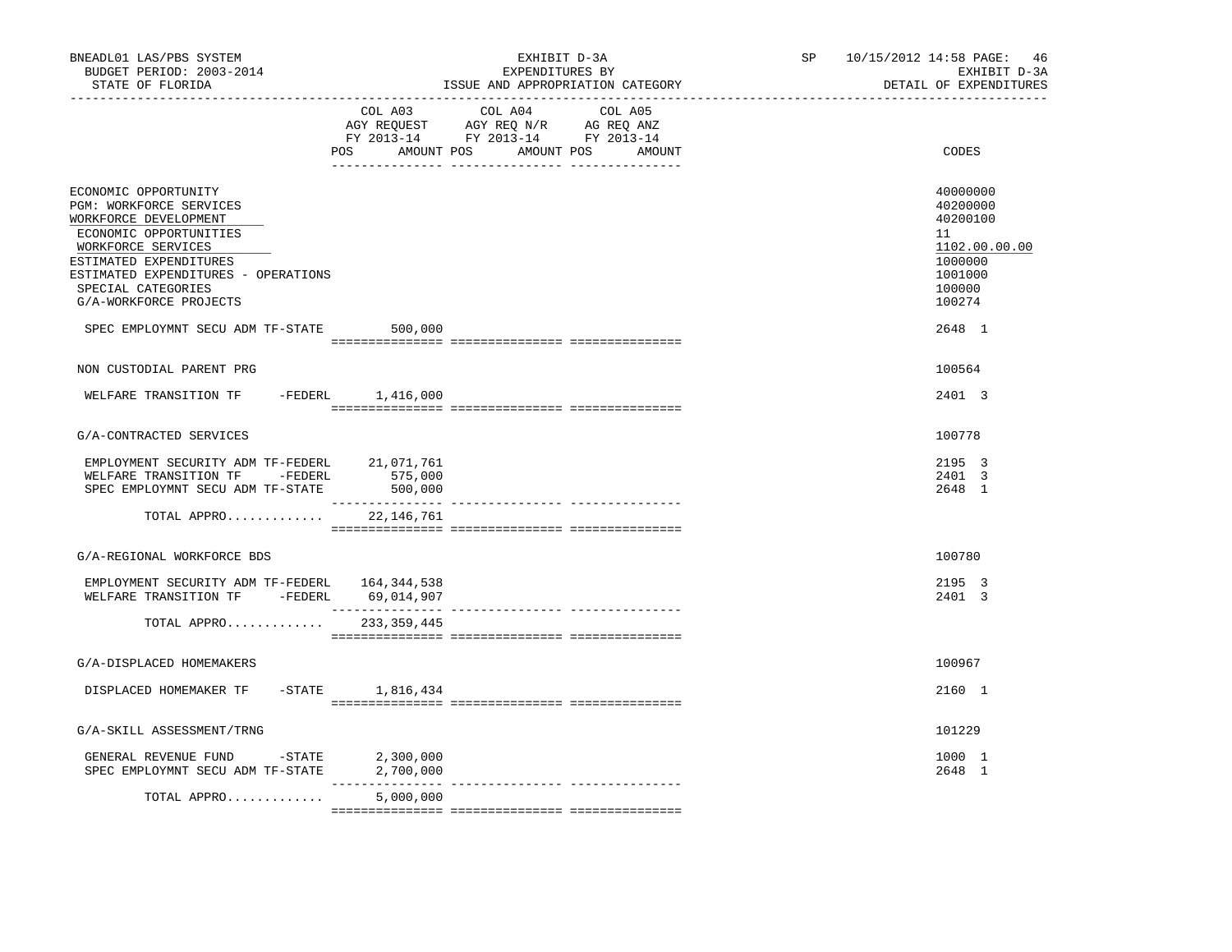| BNEADL01 LAS/PBS SYSTEM<br>BUDGET PERIOD: 2003-2014<br>STATE OF FLORIDA                                                                                                                                                                      |              | EXHIBIT D-3A<br>EXPENDITURES BY<br>ISSUE AND APPROPRIATION CATEGORY                                                                 | SP 10/15/2012 14:58 PAGE: 47<br>EXHIBIT D-3A<br>DETAIL OF EXPENDITURES                            |  |
|----------------------------------------------------------------------------------------------------------------------------------------------------------------------------------------------------------------------------------------------|--------------|-------------------------------------------------------------------------------------------------------------------------------------|---------------------------------------------------------------------------------------------------|--|
|                                                                                                                                                                                                                                              | COL A03      | COL A04<br>COL A05<br>AGY REQUEST AGY REQ N/R AG REQ ANZ<br>FY 2013-14 FY 2013-14 FY 2013-14<br>POS AMOUNT POS AMOUNT POS<br>AMOUNT | CODES                                                                                             |  |
| ECONOMIC OPPORTUNITY<br>PGM: WORKFORCE SERVICES<br>WORKFORCE DEVELOPMENT<br>ECONOMIC OPPORTUNITIES<br>WORKFORCE SERVICES<br>ESTIMATED EXPENDITURES<br>ESTIMATED EXPENDITURES - OPERATIONS<br>SPECIAL CATEGORIES<br>RISK MANAGEMENT INSURANCE |              |                                                                                                                                     | 40000000<br>40200000<br>40200100<br>11<br>1102.00.00.00<br>1000000<br>1001000<br>100000<br>103241 |  |
| EMPLOYMENT SECURITY ADM TF-FEDERL 1,148,687<br>WELFARE TRANSITION TF -FEDERL 5,191                                                                                                                                                           |              |                                                                                                                                     | 2195 3<br>2401 3                                                                                  |  |
| TOTAL APPRO 1,153,878                                                                                                                                                                                                                        |              |                                                                                                                                     |                                                                                                   |  |
| TR/DMS/HR SVCS/STW CONTRCT                                                                                                                                                                                                                   |              |                                                                                                                                     | 107040                                                                                            |  |
| EMPLOYMENT SECURITY ADM TF-FEDERL 258,542<br>WELFARE TRANSITION TF - FEDERL<br>SPEC EMPLOYMNT SECU ADM TF-STATE<br>TOTAL APPRO $265,176$                                                                                                     | 6,100<br>534 |                                                                                                                                     | 2195 3<br>2401 3<br>2648 1                                                                        |  |
| DATA PROCESSING SERVICES<br>SOUTHWOOD SRC                                                                                                                                                                                                    |              |                                                                                                                                     | 210000<br>210021                                                                                  |  |
| EMPLOYMENT SECURITY ADM TF-FEDERL 306,571<br>WELFARE TRANSITION TF - FEDERL 197,138                                                                                                                                                          |              |                                                                                                                                     | 2195 3<br>2401 3                                                                                  |  |
| TOTAL APPRO 503,709                                                                                                                                                                                                                          |              |                                                                                                                                     |                                                                                                   |  |
| TOTAL: ESTIMATED EXPENDITURES - OPERATIONS<br>TOTAL POSITIONS 646.50<br>TOTAL ISSUE 305,495,616<br>TOTAL SALARY RATE 23,766,061                                                                                                              |              |                                                                                                                                     | 1001000                                                                                           |  |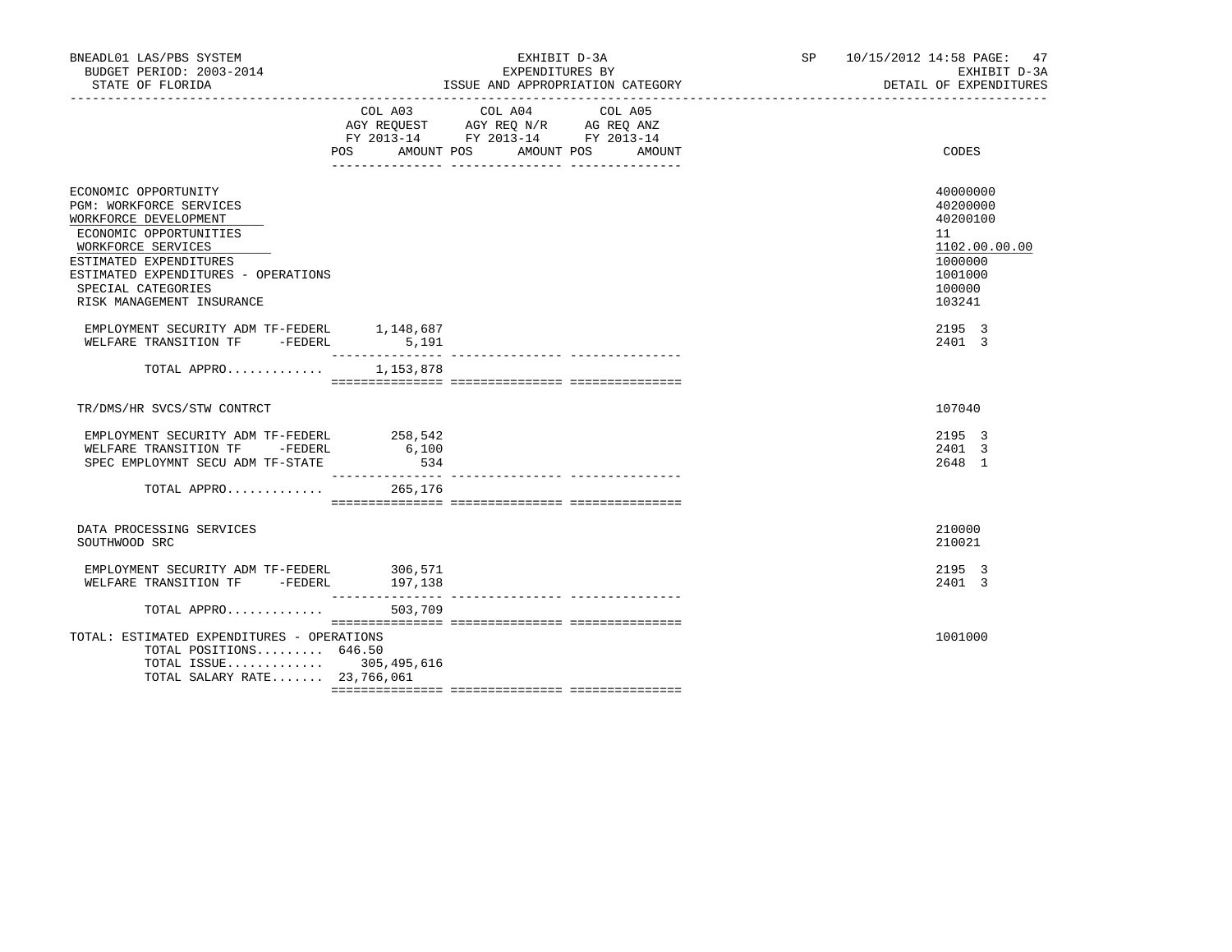| COL A03 COL A04<br>COL A05<br>AGY REQUEST AGY REQ N/R AG REQ ANZ<br>FY 2013-14 FY 2013-14 FY 2013-14<br>POS AMOUNT POS<br>AMOUNT POS AMOUNT<br>CODES<br>ECONOMIC OPPORTUNITY<br>PGM: WORKFORCE SERVICES<br>WORKFORCE DEVELOPMENT<br>ECONOMIC OPPORTUNITIES<br>11<br>WORKFORCE SERVICES<br>ESTIMATED EXPENDITURES<br>1000000<br>CASUALTY INSURANCE PREMIUM<br>ADJUSTMENT<br>1001090<br>SPECIAL CATEGORIES<br>100000<br>RISK MANAGEMENT INSURANCE<br>103241<br>17,441<br>2195 3<br>EMPLOYMENT SECURITY ADM TF-FEDERL<br>258<br>2401 3<br>WELFARE TRANSITION TF -FEDERL<br>23<br>SPEC EMPLOYMNT SECU ADM TF-STATE<br>2648 1<br>____________________________________<br>TOTAL APPRO $17,722$<br>FLORIDA RETIREMENT SYSTEM<br>CONTRIBUTION ADJUSTMENT FOR<br>FISCAL YEAR 2012-2013<br>1001240<br>SALARIES AND BENEFITS<br>010000<br>2195 3<br>EMPLOYMENT SECURITY ADM TF-FEDERL<br>76,638<br>WELFARE TRANSITION TF - FEDERL<br>2,858<br>2401 3<br>SPEC EMPLOYMNT SECU ADM TF-STATE<br>1,235<br>2648 1<br>________________<br>TOTAL APPRO<br>80,731<br>DATA PROCESSING SERVICES<br>210000<br>210021<br>SOUTHWOOD SRC<br>EMPLOYMENT SECURITY ADM TF-FEDERL<br>2195 3<br>173<br>WELFARE TRANSITION TF - FEDERL<br>2401 3<br>111<br>TOTAL APPRO<br>284<br>TOTAL: FLORIDA RETIREMENT SYSTEM<br>1001240 | BNEADL01 LAS/PBS SYSTEM<br>BUDGET PERIOD: 2003-2014<br>STATE OF FLORIDA | EXHIBIT D-3A<br>EXPENDITURES BY<br>ISSUE AND APPROPRIATION CATEGORY |  |  | SP 10/15/2012 14:58 PAGE: 48<br>EXHIBIT D-3A<br>DETAIL OF EXPENDITURES |
|----------------------------------------------------------------------------------------------------------------------------------------------------------------------------------------------------------------------------------------------------------------------------------------------------------------------------------------------------------------------------------------------------------------------------------------------------------------------------------------------------------------------------------------------------------------------------------------------------------------------------------------------------------------------------------------------------------------------------------------------------------------------------------------------------------------------------------------------------------------------------------------------------------------------------------------------------------------------------------------------------------------------------------------------------------------------------------------------------------------------------------------------------------------------------------------------------------------------------------------------------------------------------------------------|-------------------------------------------------------------------------|---------------------------------------------------------------------|--|--|------------------------------------------------------------------------|
|                                                                                                                                                                                                                                                                                                                                                                                                                                                                                                                                                                                                                                                                                                                                                                                                                                                                                                                                                                                                                                                                                                                                                                                                                                                                                              |                                                                         |                                                                     |  |  |                                                                        |
|                                                                                                                                                                                                                                                                                                                                                                                                                                                                                                                                                                                                                                                                                                                                                                                                                                                                                                                                                                                                                                                                                                                                                                                                                                                                                              |                                                                         |                                                                     |  |  | 40000000<br>40200000<br>40200100<br>1102.00.00.00                      |
|                                                                                                                                                                                                                                                                                                                                                                                                                                                                                                                                                                                                                                                                                                                                                                                                                                                                                                                                                                                                                                                                                                                                                                                                                                                                                              |                                                                         |                                                                     |  |  |                                                                        |
|                                                                                                                                                                                                                                                                                                                                                                                                                                                                                                                                                                                                                                                                                                                                                                                                                                                                                                                                                                                                                                                                                                                                                                                                                                                                                              |                                                                         |                                                                     |  |  |                                                                        |
|                                                                                                                                                                                                                                                                                                                                                                                                                                                                                                                                                                                                                                                                                                                                                                                                                                                                                                                                                                                                                                                                                                                                                                                                                                                                                              |                                                                         |                                                                     |  |  |                                                                        |
|                                                                                                                                                                                                                                                                                                                                                                                                                                                                                                                                                                                                                                                                                                                                                                                                                                                                                                                                                                                                                                                                                                                                                                                                                                                                                              |                                                                         |                                                                     |  |  |                                                                        |
|                                                                                                                                                                                                                                                                                                                                                                                                                                                                                                                                                                                                                                                                                                                                                                                                                                                                                                                                                                                                                                                                                                                                                                                                                                                                                              |                                                                         |                                                                     |  |  |                                                                        |
|                                                                                                                                                                                                                                                                                                                                                                                                                                                                                                                                                                                                                                                                                                                                                                                                                                                                                                                                                                                                                                                                                                                                                                                                                                                                                              |                                                                         |                                                                     |  |  |                                                                        |
|                                                                                                                                                                                                                                                                                                                                                                                                                                                                                                                                                                                                                                                                                                                                                                                                                                                                                                                                                                                                                                                                                                                                                                                                                                                                                              |                                                                         |                                                                     |  |  |                                                                        |
|                                                                                                                                                                                                                                                                                                                                                                                                                                                                                                                                                                                                                                                                                                                                                                                                                                                                                                                                                                                                                                                                                                                                                                                                                                                                                              |                                                                         |                                                                     |  |  |                                                                        |
| CONTRIBUTION ADJUSTMENT FOR<br>FISCAL YEAR 2012-2013<br>TOTAL ISSUE<br>81,015                                                                                                                                                                                                                                                                                                                                                                                                                                                                                                                                                                                                                                                                                                                                                                                                                                                                                                                                                                                                                                                                                                                                                                                                                |                                                                         |                                                                     |  |  |                                                                        |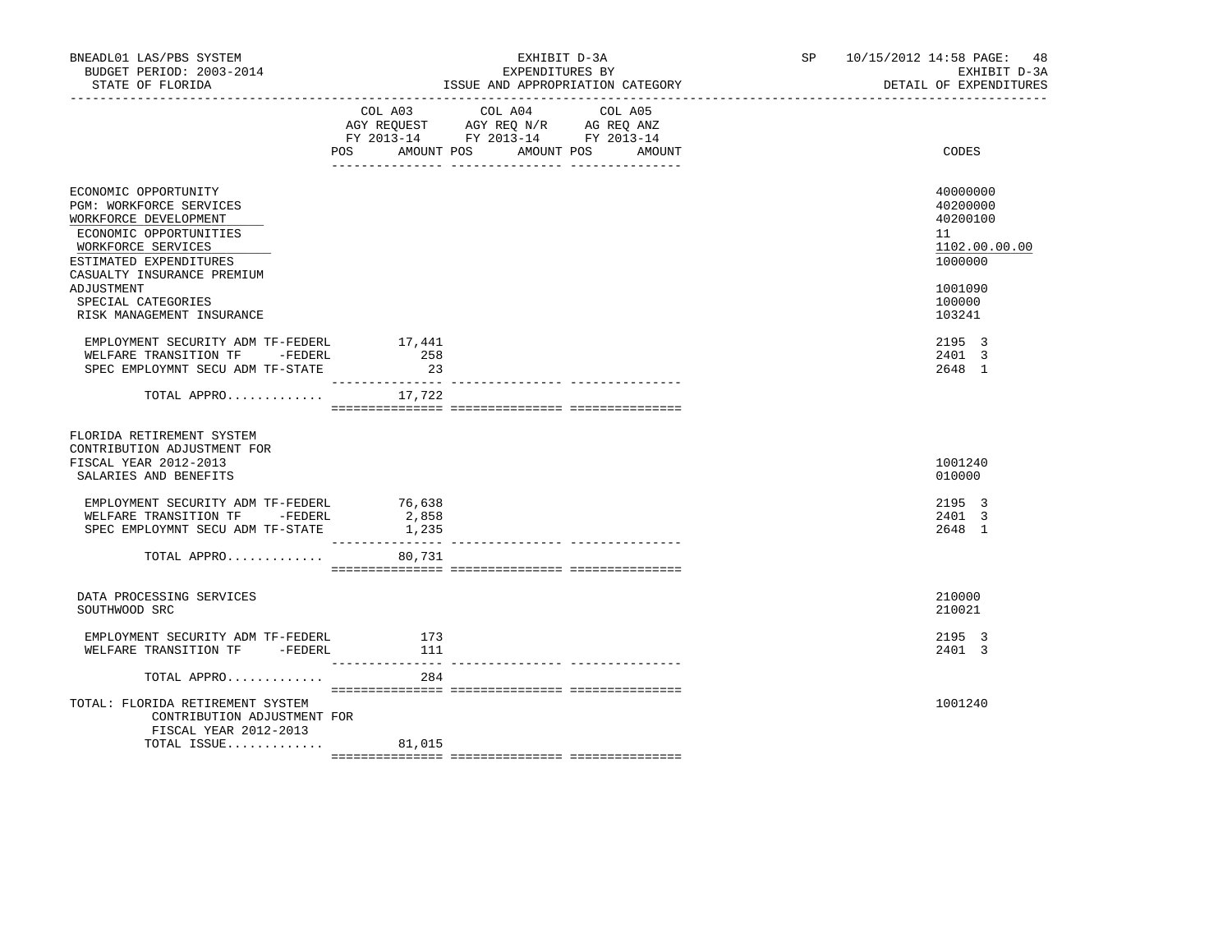| BNEADL01 LAS/PBS SYSTEM<br>BUDGET PERIOD: 2003-2014<br>STATE OF FLORIDA                                                                                                                                              | EXHIBIT D-3A<br>EXPENDITURES BY<br>ISSUE AND APPROPRIATION CATEGORY |                                                                                                   |  | SP and the set of the set of the set of the set of the set of the set of the set of the set of the set of the set of the set of the set of the set of the set of the set of the set of the set of the set of the set of the se | 10/15/2012 14:58 PAGE: 49<br>EXHIBIT D-3A<br>DETAIL OF EXPENDITURES |
|----------------------------------------------------------------------------------------------------------------------------------------------------------------------------------------------------------------------|---------------------------------------------------------------------|---------------------------------------------------------------------------------------------------|--|--------------------------------------------------------------------------------------------------------------------------------------------------------------------------------------------------------------------------------|---------------------------------------------------------------------|
|                                                                                                                                                                                                                      | POS AMOUNT POS AMOUNT POS AMOUNT                                    | COL A03 COL A04 COL A05<br>AGY REQUEST AGY REQ N/R AG REQ ANZ<br>FY 2013-14 FY 2013-14 FY 2013-14 |  |                                                                                                                                                                                                                                | CODES                                                               |
| ECONOMIC OPPORTUNITY<br>PGM: WORKFORCE SERVICES<br>WORKFORCE DEVELOPMENT<br>ECONOMIC OPPORTUNITIES<br>WORKFORCE SERVICES<br>ESTIMATED EXPENDITURES<br>ADJUSTMENT TO STATE HEALTH<br>INSURANCE PREMIUM CONTRIBUTION - |                                                                     |                                                                                                   |  |                                                                                                                                                                                                                                | 40000000<br>40200000<br>40200100<br>11<br>1102.00.00.00<br>1000000  |
| FISCAL YEAR 2012-13<br>SALARIES AND BENEFITS                                                                                                                                                                         |                                                                     |                                                                                                   |  |                                                                                                                                                                                                                                | 1001830<br>010000                                                   |
| EMPLOYMENT SECURITY ADM TF-FEDERL 57,864<br>WELFARE TRANSITION TF -FEDERL<br>SPEC EMPLOYMNT SECU ADM TF-STATE                                                                                                        | 2,158<br>933                                                        |                                                                                                   |  |                                                                                                                                                                                                                                | 2195 3<br>2401 3<br>2648 1                                          |
| TOTAL APPRO $60,955$                                                                                                                                                                                                 |                                                                     |                                                                                                   |  |                                                                                                                                                                                                                                |                                                                     |
| DATA PROCESSING SERVICES<br>SOUTHWOOD SRC                                                                                                                                                                            |                                                                     |                                                                                                   |  |                                                                                                                                                                                                                                | 210000<br>210021                                                    |
| EMPLOYMENT SECURITY ADM TF-FEDERL<br>WELFARE TRANSITION TF -FEDERL                                                                                                                                                   | 156<br>101<br>----------------                                      |                                                                                                   |  |                                                                                                                                                                                                                                | 2195 3<br>2401 3                                                    |
| TOTAL APPRO                                                                                                                                                                                                          | 257                                                                 |                                                                                                   |  |                                                                                                                                                                                                                                |                                                                     |
| TOTAL: ADJUSTMENT TO STATE HEALTH<br>INSURANCE PREMIUM CONTRIBUTION -<br>FISCAL YEAR 2012-13<br>TOTAL ISSUE                                                                                                          | 61,212                                                              |                                                                                                   |  |                                                                                                                                                                                                                                | 1001830                                                             |
|                                                                                                                                                                                                                      |                                                                     |                                                                                                   |  |                                                                                                                                                                                                                                |                                                                     |
| REALLOCATION OF HUMAN RESOURCES<br>OUTSOURCING<br>SPECIAL CATEGORIES<br>TR/DMS/HR SVCS/STW CONTRCT                                                                                                                   |                                                                     |                                                                                                   |  |                                                                                                                                                                                                                                | 1005900<br>100000<br>107040                                         |
| EMPLOYMENT SECURITY ADM TF-FEDERL<br>WELFARE TRANSITION TF -FEDERL<br>SPEC EMPLOYMNT SECU ADM TF-STATE                                                                                                               | 14,006-<br>$330 -$<br>$29 -$<br>________________                    |                                                                                                   |  |                                                                                                                                                                                                                                | 2195 3<br>2401 3<br>2648 1                                          |
| TOTAL APPRO                                                                                                                                                                                                          | 14,365-                                                             |                                                                                                   |  |                                                                                                                                                                                                                                |                                                                     |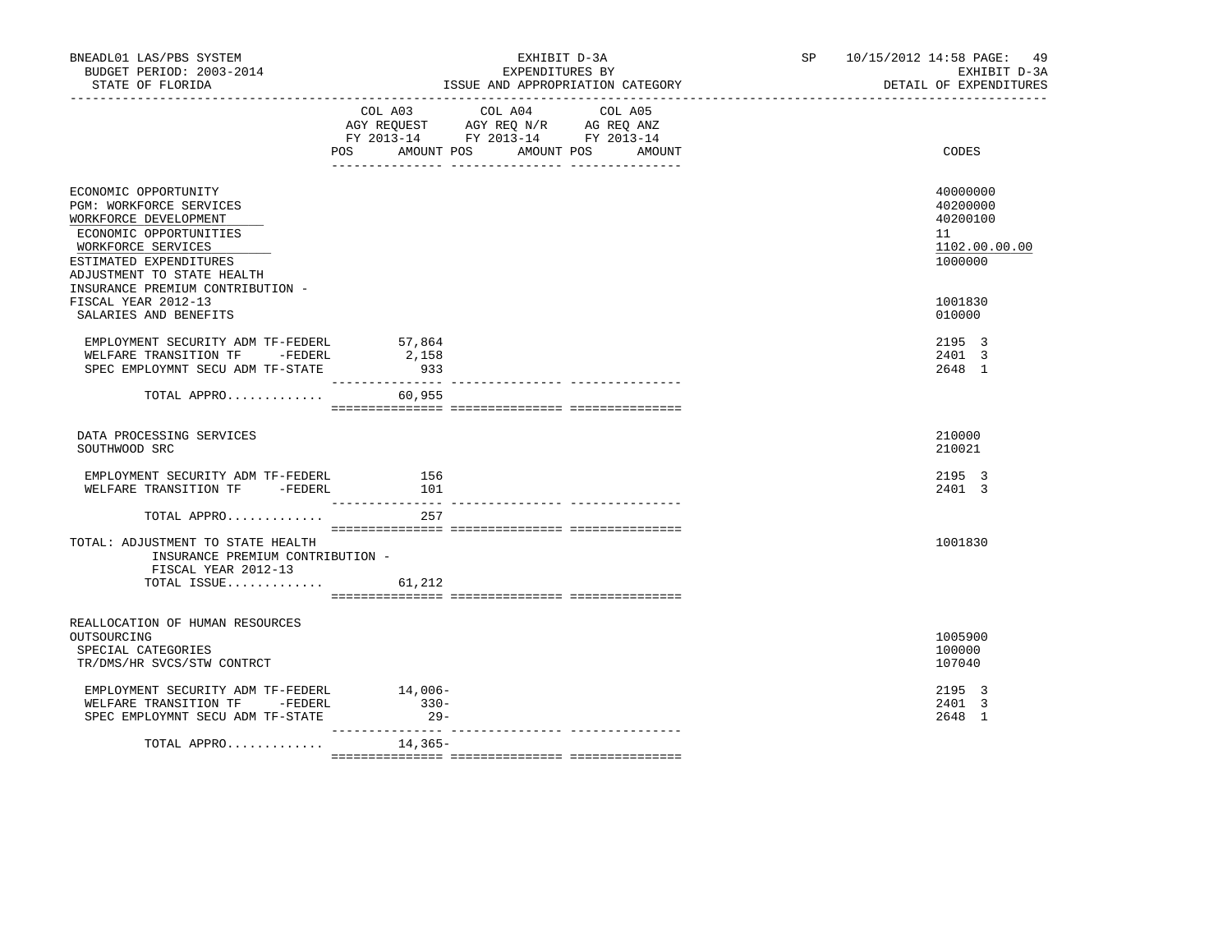| BNEADL01 LAS/PBS SYSTEM<br>BUDGET PERIOD: 2003-2014<br>STATE OF FLORIDA                                                                                                                                                                                                                                  | EXHIBIT D-3A<br>EXPENDITURES BY<br>ISSUE AND APPROPRIATION CATEGORY                                                                                                                                                                                                                                                                                                                                                                                                                                                                                                                                              | 10/15/2012 14:58 PAGE:<br>SP.<br>50<br>EXHIBIT D-3A<br>DETAIL OF EXPENDITURES |
|----------------------------------------------------------------------------------------------------------------------------------------------------------------------------------------------------------------------------------------------------------------------------------------------------------|------------------------------------------------------------------------------------------------------------------------------------------------------------------------------------------------------------------------------------------------------------------------------------------------------------------------------------------------------------------------------------------------------------------------------------------------------------------------------------------------------------------------------------------------------------------------------------------------------------------|-------------------------------------------------------------------------------|
|                                                                                                                                                                                                                                                                                                          | COL A03<br>COL A04<br>COL A05<br>AGY REQ N/R AG REQ ANZ<br>AGY REOUEST<br>FY 2013-14 FY 2013-14 FY 2013-14<br><b>POS</b><br>AMOUNT POS<br>AMOUNT POS<br>AMOUNT                                                                                                                                                                                                                                                                                                                                                                                                                                                   | CODES                                                                         |
| ECONOMIC OPPORTUNITY<br>PGM: WORKFORCE SERVICES<br>WORKFORCE DEVELOPMENT<br>ECONOMIC OPPORTUNITIES<br>WORKFORCE SERVICES<br>ADJUSTMENTS TO CURRENT YEAR<br>ESTIMATED EXPENDITURES<br>TRANSFER BUDGET AUTHORITY TO<br>ADDRESS NEED FOR OTHER PERSONAL<br>SERVICES STAFF IN WORKFORCE<br>DEVELOPMENT - ADD |                                                                                                                                                                                                                                                                                                                                                                                                                                                                                                                                                                                                                  | 40000000<br>40200000<br>40200100<br>11<br>1102.00.00.00<br>1600000<br>160F020 |
| OTHER PERSONAL SERVICES<br>EMPLOYMENT SECURITY ADM TF-FEDERL                                                                                                                                                                                                                                             | 5,800,000                                                                                                                                                                                                                                                                                                                                                                                                                                                                                                                                                                                                        | 030000<br>2195 3                                                              |
| AGENCY ISSUE NARRATIVE:<br>2013-2014 BUDGET YEAR NARRATIVE:                                                                                                                                                                                                                                              | IT COMPONENT? NO<br>The Department of Economic Opportunity requests the continuation of \$5.8 million transfer of Other Personal Services<br>(OPS) recurring budget authority in the Employment Security Administration Trust Fund from the Reemployment Assistance<br>Program budget entity to the Workforce Development budget entity in the Workforce Services Program to maintain the<br>current year's funding levels in Fiscal Year 2013-2014. This issue continues a current year program flexibility budget<br>amendment (EOG #2013-00028). This issue, when combined with Issue #160F010, nets to zero. |                                                                               |
| INTER-AGENCY REORGANIZATIONS -<br>INFORMATION TECHNOLOGY<br>DEDUCT AGENCY DATA CENTER SERVICES<br><b>FUNDING</b><br>SALARIES AND BENEFITS<br>EMPLOYMENT SECURITY ADM TF-FEDERL                                                                                                                           | $89.554-$                                                                                                                                                                                                                                                                                                                                                                                                                                                                                                                                                                                                        | 17C0000<br>17C01C0<br>010000<br>2195 3                                        |
| <b>EXPENSES</b>                                                                                                                                                                                                                                                                                          |                                                                                                                                                                                                                                                                                                                                                                                                                                                                                                                                                                                                                  | 040000                                                                        |
| EMPLOYMENT SECURITY ADM TF-FEDERL                                                                                                                                                                                                                                                                        | $57,745-$                                                                                                                                                                                                                                                                                                                                                                                                                                                                                                                                                                                                        | 2195 3                                                                        |
| OPERATING CAPITAL OUTLAY                                                                                                                                                                                                                                                                                 |                                                                                                                                                                                                                                                                                                                                                                                                                                                                                                                                                                                                                  | 060000                                                                        |
| EMPLOYMENT SECURITY ADM TF-FEDERL                                                                                                                                                                                                                                                                        | $3.941-$                                                                                                                                                                                                                                                                                                                                                                                                                                                                                                                                                                                                         | 2195 3                                                                        |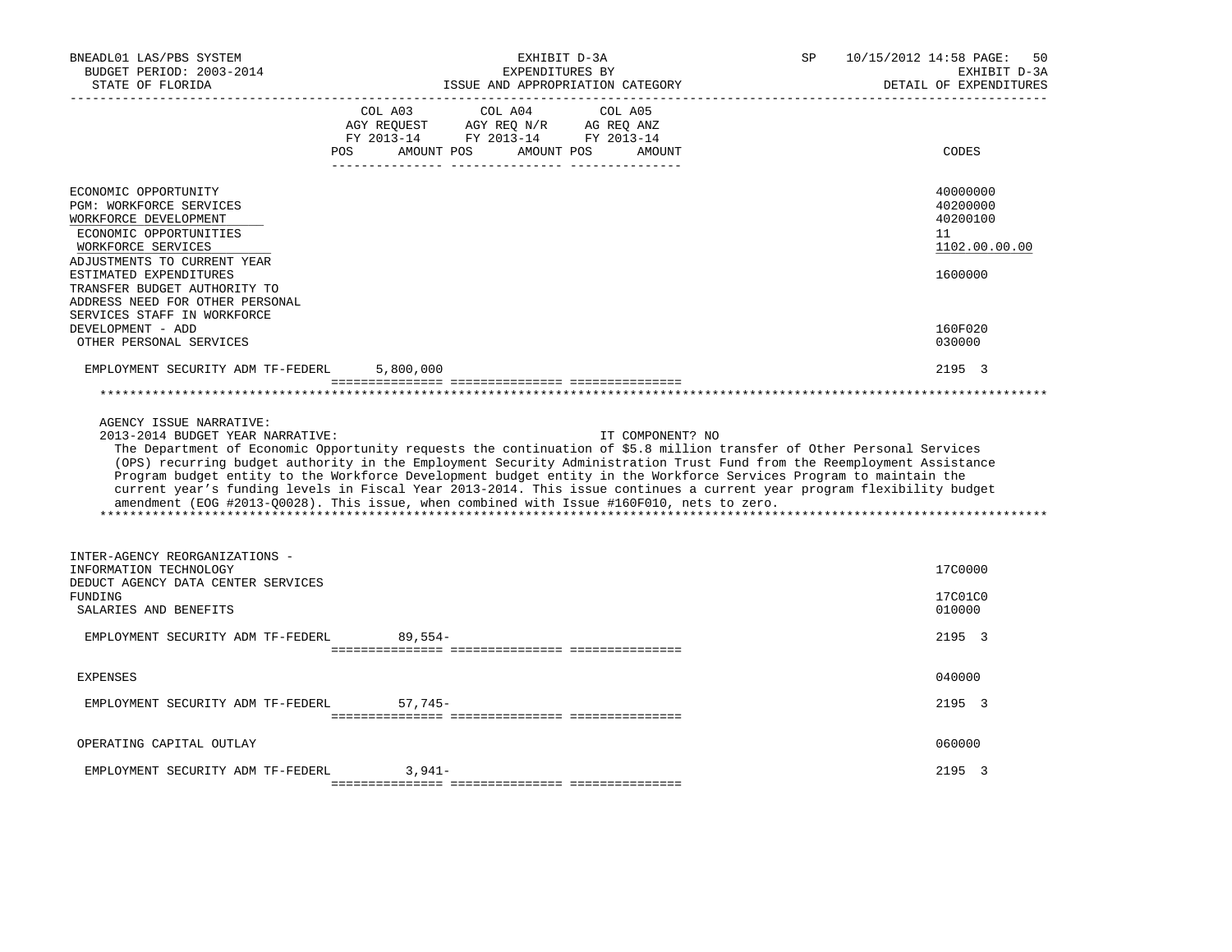| BNEADL01 LAS/PBS SYSTEM<br>BUDGET PERIOD: 2003-2014<br>STATE OF FLORIDA                                                                                                                                                                                                                       | EXHIBIT D-3A<br>EXPENDITURES BY<br>ISSUE AND APPROPRIATION CATEGORY                                                                      | 10/15/2012 14:58 PAGE: 51<br>SP <sub>2</sub><br>EXHIBIT D-3A<br>DETAIL OF EXPENDITURES            |
|-----------------------------------------------------------------------------------------------------------------------------------------------------------------------------------------------------------------------------------------------------------------------------------------------|------------------------------------------------------------------------------------------------------------------------------------------|---------------------------------------------------------------------------------------------------|
|                                                                                                                                                                                                                                                                                               | COL A03 COL A04 COL A05<br>AGY REQUEST AGY REQ N/R AG REQ ANZ<br>FY 2013-14 FY 2013-14 FY 2013-14<br>POS<br>AMOUNT POS AMOUNT POS AMOUNT | CODES                                                                                             |
| ECONOMIC OPPORTUNITY<br><b>PGM: WORKFORCE SERVICES</b><br>WORKFORCE DEVELOPMENT<br>ECONOMIC OPPORTUNITIES<br>WORKFORCE SERVICES<br>INTER-AGENCY REORGANIZATIONS -<br>INFORMATION TECHNOLOGY<br>DEDUCT AGENCY DATA CENTER SERVICES<br>FUNDING<br>SPECIAL CATEGORIES<br>G/A-CONTRACTED SERVICES |                                                                                                                                          | 40000000<br>40200000<br>40200100<br>11<br>1102.00.00.00<br>17C0000<br>17C01C0<br>100000<br>100778 |
| EMPLOYMENT SECURITY ADM TF-FEDERL 30,671-                                                                                                                                                                                                                                                     |                                                                                                                                          | 2195 3                                                                                            |
| TOTAL: DEDUCT AGENCY DATA CENTER SERVICES<br>FUNDING                                                                                                                                                                                                                                          |                                                                                                                                          | 17C01C0                                                                                           |
| TOTAL ISSUE $181,911-$                                                                                                                                                                                                                                                                        |                                                                                                                                          |                                                                                                   |
|                                                                                                                                                                                                                                                                                               |                                                                                                                                          |                                                                                                   |

2013-2014 BUDGET YEAR NARRATIVE: IT COMPONENT? YES

 The Department of Economic Opportunity (DEO) requests that a total of \$864,078 be deducted from various appropriation categories and added to the Data Processing Services - Southwood Shared Resource Center appropriation category, in order to consolidate information technology functions within the Southwood Shared Resource Center (SSRC).

 The State of Florida Data Center Consolidation initiative is targeted to reduce the overall cost of data center operations by state agencies. This initiative is based on a directive from the Florida Legislature contained in Chapter 282, Florida Statutes (F.S.), aimed at establishing a comprehensive, cost-effective state data center system. DEO is required by law to have its data center fully consolidated within the SSRC by October 31, 2013.

This issue combined with issue #17C02C0 nets to zero.

 This issue aligns with the following strategy contained in Florida's Strategic Plan for Economic Development July 2012 - June 2017 (version 19):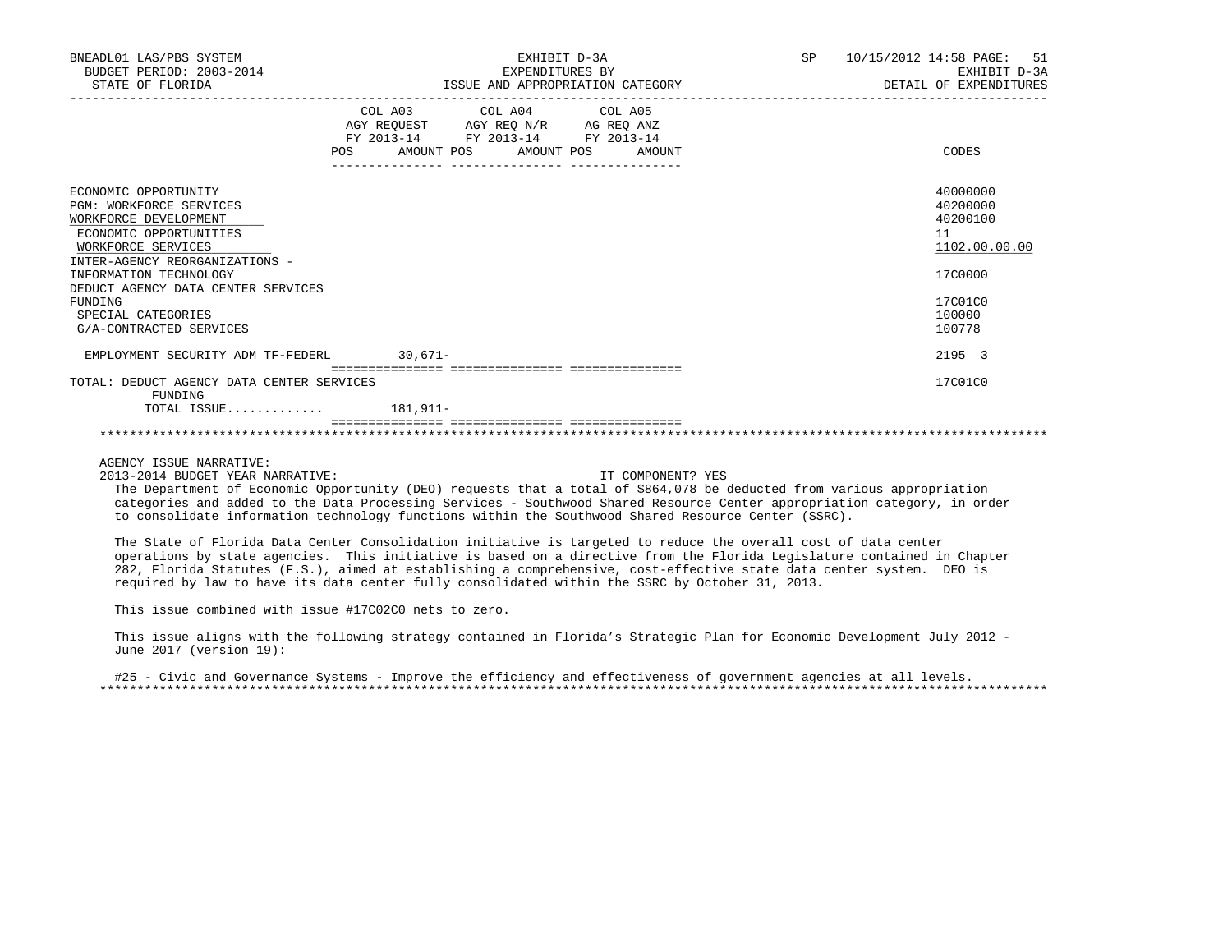| BNEADL01 LAS/PBS SYSTEM<br>BUDGET PERIOD: 2003-2014<br>STATE OF FLORIDA<br>____________________                                                                                                                                                                                                                                                                                                                                                                                                                                               |     | EXHIBIT D-3A<br>EXPENDITURES BY<br>ISSUE AND APPROPRIATION CATEGORY                                                                   |                    |          | SP 10/15/2012 14:58 PAGE: 52<br>EXHIBIT D-3A<br>DETAIL OF EXPENDITURES        |
|-----------------------------------------------------------------------------------------------------------------------------------------------------------------------------------------------------------------------------------------------------------------------------------------------------------------------------------------------------------------------------------------------------------------------------------------------------------------------------------------------------------------------------------------------|-----|---------------------------------------------------------------------------------------------------------------------------------------|--------------------|----------|-------------------------------------------------------------------------------|
|                                                                                                                                                                                                                                                                                                                                                                                                                                                                                                                                               |     | COL A03 COL A04 COL A05<br>AGY REQUEST AGY REQ N/R AG REQ ANZ<br>FY 2013-14 FY 2013-14 FY 2013-14<br>POS AMOUNT POS AMOUNT POS AMOUNT |                    |          | CODES                                                                         |
| ECONOMIC OPPORTUNITY<br>PGM: WORKFORCE SERVICES<br>WORKFORCE DEVELOPMENT<br>ECONOMIC OPPORTUNITIES<br>WORKFORCE SERVICES<br>INTER-AGENCY REORGANIZATIONS -<br>INFORMATION TECHNOLOGY<br>DEDUCT AGENCY DATA CENTER SERVICES<br>FUNDING                                                                                                                                                                                                                                                                                                         |     |                                                                                                                                       |                    |          | 40000000<br>40200000<br>40200100<br>11<br>1102.00.00.00<br>17C0000<br>17C01C0 |
| POSITION DETAIL OF SALARIES AND BENEFITS:                                                                                                                                                                                                                                                                                                                                                                                                                                                                                                     | FTE | BASE RATE                                                                                                                             | ADDITIVES BENEFITS | SUBTOTAL | LAPSE LAPSED SALARIES<br>% AND BENEFITS                                       |
| A03 - AGY REQUEST FY 2013-14<br>CHANGES TO CURRENTLY AUTHORIZED POSITIONS<br>OTHER SALARY AMOUNT<br>2195 EMPLOYMENT SECURITY ADM TF                                                                                                                                                                                                                                                                                                                                                                                                           |     |                                                                                                                                       |                    |          | 89,554-<br>--------------                                                     |
|                                                                                                                                                                                                                                                                                                                                                                                                                                                                                                                                               |     |                                                                                                                                       |                    |          | $89,554-$<br>==============                                                   |
|                                                                                                                                                                                                                                                                                                                                                                                                                                                                                                                                               |     |                                                                                                                                       |                    |          |                                                                               |
| ADD SERVICES PROVIDED BY PRIMARY<br>DATA CENTER<br>DATA PROCESSING SERVICES<br>SOUTHWOOD SRC                                                                                                                                                                                                                                                                                                                                                                                                                                                  |     |                                                                                                                                       |                    |          | 1700200<br>210000<br>210021                                                   |
| EMPLOYMENT SECURITY ADM TF-FEDERL 181,911                                                                                                                                                                                                                                                                                                                                                                                                                                                                                                     |     |                                                                                                                                       |                    |          | 2195 3                                                                        |
|                                                                                                                                                                                                                                                                                                                                                                                                                                                                                                                                               |     |                                                                                                                                       |                    |          |                                                                               |
| AGENCY ISSUE NARRATIVE:<br>2013-2014 BUDGET YEAR NARRATIVE:<br>The Department of Economic Opportunity (DEO) requests that a total of \$864,078 be deducted from various appropriation<br>categories and added to the Data Processing Services - Southwood Shared Resource Center appropriation category, in order<br>to consolidate information technology functions within the Southwood Shared Resource Center (SSRC).<br>Mba Ababa ne Mlaulda Baba Aanban Aanaalidabisha inibishinta in banaabad ba nadhan bba ananall namb ne daba nanban |     |                                                                                                                                       | IT COMPONENT? YES  |          |                                                                               |

 The State of Florida Data Center Consolidation initiative is targeted to reduce the overall cost of data center operations by state agencies. This initiative is based on a directive from the Florida Legislature contained in Chapter 282, Florida Statutes (F.S.), aimed at establishing a comprehensive, cost-effective state data center system. DEO is required by law to have its data center fully consolidated within the SSRC by October 31, 2013.

This issue combined with issue #17C01C0 nets to zero.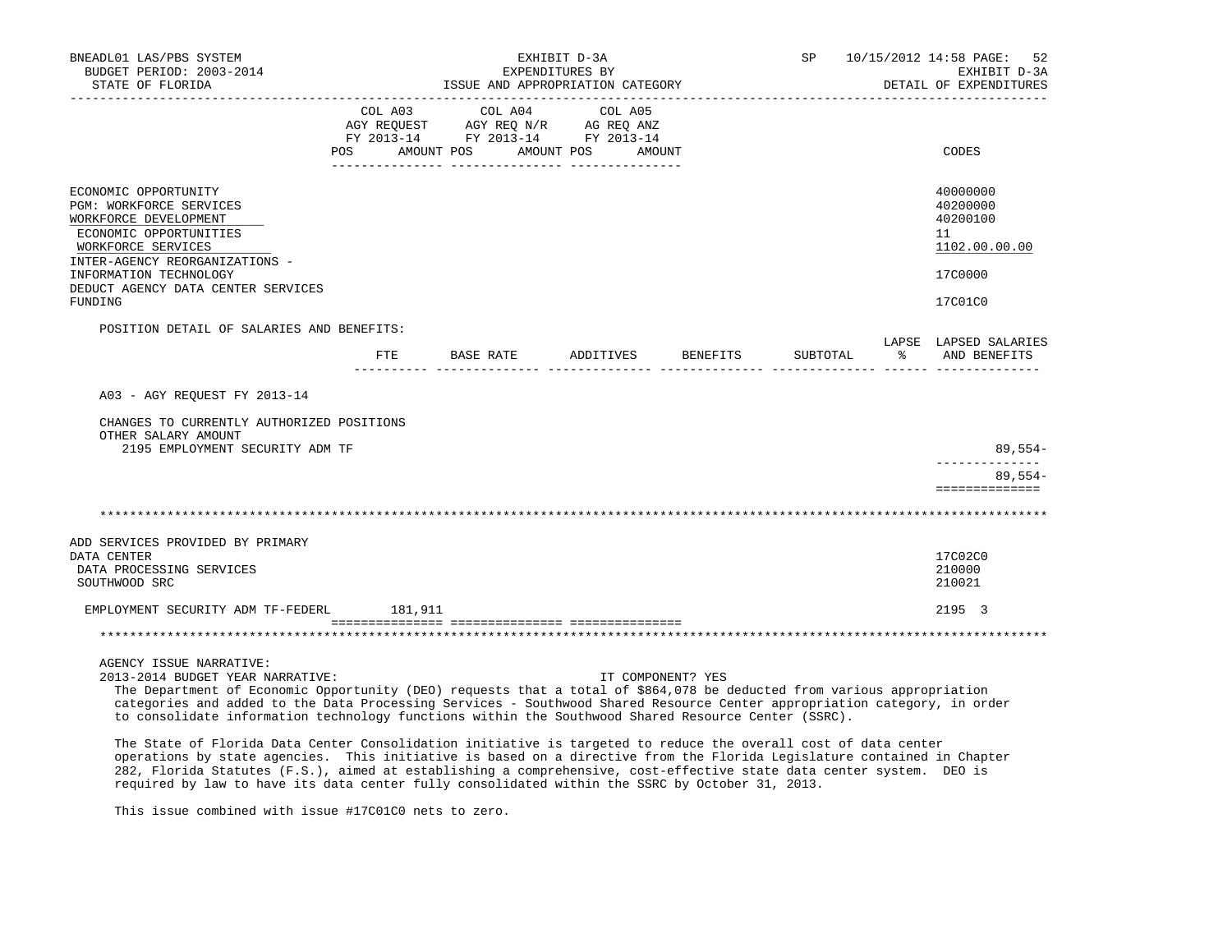| BNEADL01 LAS/PBS SYSTEM<br>BUDGET PERIOD: 2003-2014<br>STATE OF FLORIDA                                                                                                                                                                 | EXHIBIT D-3A<br>EXPENDITURES BY<br>ISSUE AND APPROPRIATION CATEGORY                                                                                                                                                                                                                    | SP<br>10/15/2012 14:58 PAGE: 53<br>EXHIBIT D-3A<br>DETAIL OF EXPENDITURES     |
|-----------------------------------------------------------------------------------------------------------------------------------------------------------------------------------------------------------------------------------------|----------------------------------------------------------------------------------------------------------------------------------------------------------------------------------------------------------------------------------------------------------------------------------------|-------------------------------------------------------------------------------|
|                                                                                                                                                                                                                                         | COL A03 COL A04 COL A05<br>$\begin{tabular}{lllllll} \bf AGY \,\, REGUEST \,\, & \,\, AGY \,\, REQ \,\, N/R \,\, & \,\, AG \,\, REQ \,\, ANZ \,\, \\ \bf FY \,\, 2013-14 \,\, & \,\, FY \,\, 2013-14 \,\, & \,\, FY \,\, 2013-14 \end{tabular}$<br>AMOUNT POS AMOUNT POS AMOUNT<br>POS | CODES                                                                         |
| ECONOMIC OPPORTUNITY<br>PGM: WORKFORCE SERVICES<br>WORKFORCE DEVELOPMENT<br>ECONOMIC OPPORTUNITIES<br>WORKFORCE SERVICES<br>INTER-AGENCY REORGANIZATIONS -<br>INFORMATION TECHNOLOGY<br>ADD SERVICES PROVIDED BY PRIMARY<br>DATA CENTER |                                                                                                                                                                                                                                                                                        | 40000000<br>40200000<br>40200100<br>11<br>1102.00.00.00<br>17C0000<br>17C02C0 |
| June 2017 (version 19):                                                                                                                                                                                                                 | This issue aligns with the following strategy contained in Florida's Strategic Plan for Economic Development July 2012 -                                                                                                                                                               |                                                                               |
|                                                                                                                                                                                                                                         | #25 - Civic and Governance Systems - Improve the efficiency and effectiveness of government agencies at all levels.                                                                                                                                                                    |                                                                               |
| NONRECURRING EXPENDITURES<br>UNEMPLOYMENT COMPENSATION SKILLS                                                                                                                                                                           |                                                                                                                                                                                                                                                                                        | 2100000                                                                       |
| ASSESSMENT FROM GENERAL REVENUE TO<br>TRUST FUND - ADD<br>SPECIAL CATEGORIES<br>G/A-SKILL ASSESSMENT/TRNG                                                                                                                               |                                                                                                                                                                                                                                                                                        | 2103016<br>100000<br>101229                                                   |
| $-STATE$<br>GENERAL REVENUE FUND                                                                                                                                                                                                        | $2,300,000 -$                                                                                                                                                                                                                                                                          | 1000 1                                                                        |
| WORKFORCE PROJECTS<br>SPECIAL CATEGORIES<br>G/A-WORKFORCE PROJECTS                                                                                                                                                                      |                                                                                                                                                                                                                                                                                        | 2103017<br>100000<br>100274                                                   |
| SPEC EMPLOYMNT SECU ADM TF-STATE                                                                                                                                                                                                        | $500,000 -$                                                                                                                                                                                                                                                                            | 2648 1                                                                        |
| ANNUALIZATION OF ADMINISTERED<br>FUNDS APPROPRIATIONS<br>STATE HEALTH INSURANCE ADJUSTMENT                                                                                                                                              |                                                                                                                                                                                                                                                                                        | 26A0000                                                                       |
| FOR FY 2012-13 - 10 MONTHS<br><b>ANNUALIZATION</b><br>SALARIES AND BENEFITS                                                                                                                                                             |                                                                                                                                                                                                                                                                                        | 26A1830<br>010000                                                             |
| EMPLOYMENT SECURITY ADM TF-FEDERL 289,320<br>WELFARE TRANSITION TF -FEDERL<br>SPEC EMPLOYMNT SECU ADM TF-STATE                                                                                                                          | 10,790<br>4,665                                                                                                                                                                                                                                                                        | 2195 3<br>2401 3<br>2648 1                                                    |
| TOTAL APPRO                                                                                                                                                                                                                             | 304,775                                                                                                                                                                                                                                                                                |                                                                               |
|                                                                                                                                                                                                                                         |                                                                                                                                                                                                                                                                                        |                                                                               |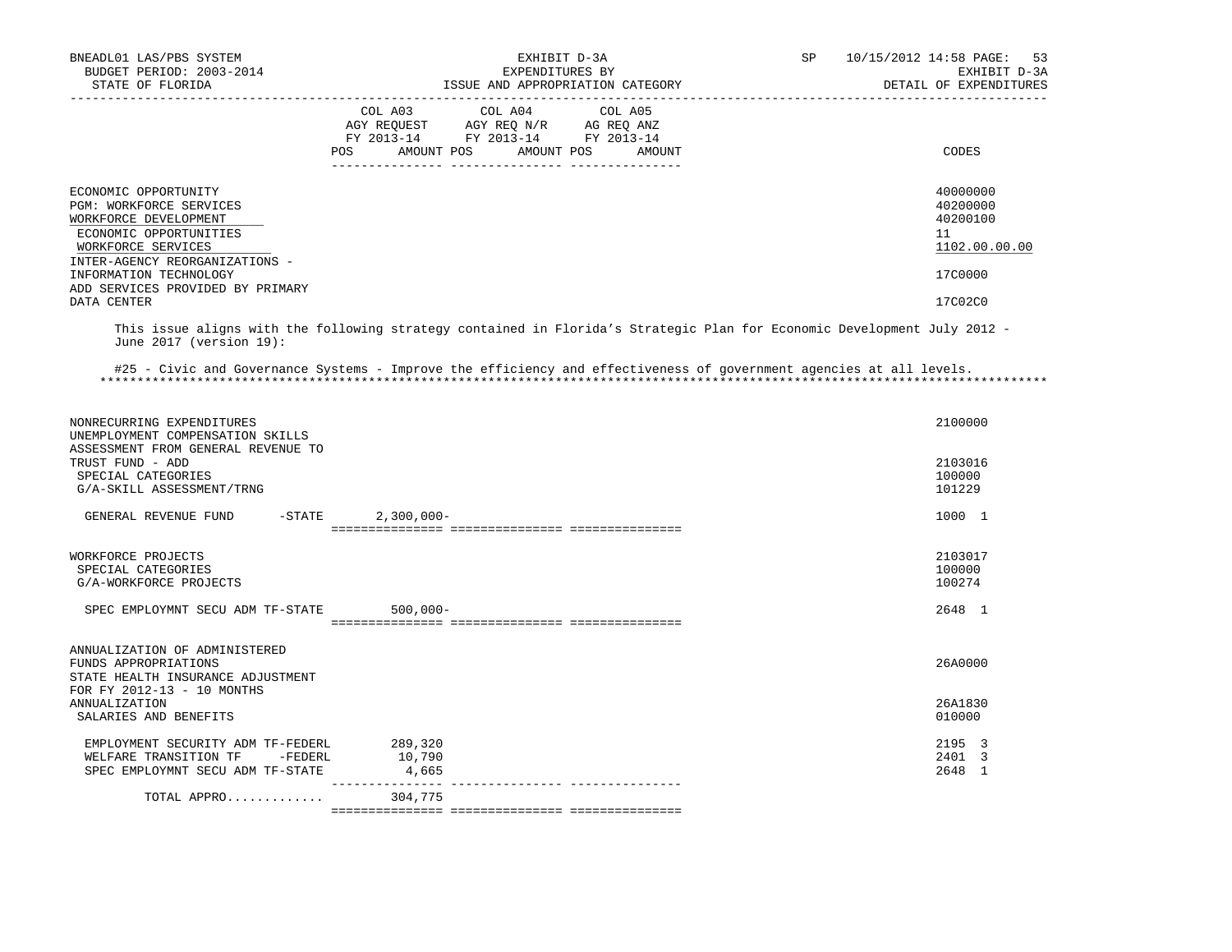| BNEADL01 LAS/PBS SYSTEM<br>BUDGET PERIOD: 2003-2014                                                                                                       |                  | EXHIBIT D-3A<br>EXPENDITURES BY                                                                                                                                                                                                                                                                                                                          | SP 10/15/2012 14:58 PAGE: 54<br>EXHIBIT D-3A            |
|-----------------------------------------------------------------------------------------------------------------------------------------------------------|------------------|----------------------------------------------------------------------------------------------------------------------------------------------------------------------------------------------------------------------------------------------------------------------------------------------------------------------------------------------------------|---------------------------------------------------------|
| STATE OF FLORIDA                                                                                                                                          |                  | ISSUE AND APPROPRIATION CATEGORY                                                                                                                                                                                                                                                                                                                         | DETAIL OF EXPENDITURES                                  |
| POS                                                                                                                                                       |                  | $\begin{tabular}{lllllllllll} &\multicolumn{4}{c}{\text{COL A03}} &\multicolumn{4}{c}{\text{COL A04}} &\multicolumn{4}{c}{\text{COL A05}} \\ \multicolumn{4}{c}{\text{AGY REQUEST}} &\multicolumn{4}{c}{\text{AGY REQ N/R}} &\multicolumn{4}{c}{\text{AG REQ ANZ}} \end{tabular}$<br>FY 2013-14 FY 2013-14 FY 2013-14<br>AMOUNT POS AMOUNT POS<br>AMOUNT | CODES                                                   |
| ECONOMIC OPPORTUNITY<br>PGM: WORKFORCE SERVICES<br>WORKFORCE DEVELOPMENT<br>ECONOMIC OPPORTUNITIES<br>WORKFORCE SERVICES<br>ANNUALIZATION OF ADMINISTERED |                  |                                                                                                                                                                                                                                                                                                                                                          | 40000000<br>40200000<br>40200100<br>11<br>1102.00.00.00 |
| FUNDS APPROPRIATIONS<br>STATE HEALTH INSURANCE ADJUSTMENT<br>FOR FY 2012-13 - 10 MONTHS<br>ANNUALIZATION<br>DATA PROCESSING SERVICES<br>SOUTHWOOD SRC     |                  |                                                                                                                                                                                                                                                                                                                                                          | 26A0000<br>26A1830<br>210000<br>210021                  |
| EMPLOYMENT SECURITY ADM TF-FEDERL<br>WELFARE TRANSITION TF -FEDERL                                                                                        | 780<br>505       |                                                                                                                                                                                                                                                                                                                                                          | 2195 3<br>2401 3                                        |
| TOTAL APPRO $1,285$                                                                                                                                       | ________________ |                                                                                                                                                                                                                                                                                                                                                          |                                                         |
| TOTAL: STATE HEALTH INSURANCE ADJUSTMENT<br>FOR FY 2012-13 - 10 MONTHS<br>ANNUALIZATION<br>TOTAL ISSUE 306,060                                            |                  |                                                                                                                                                                                                                                                                                                                                                          | 26A1830                                                 |
| STATE FUNDING REDUCTIONS<br>REDUCE BUDGET AUTHORITY TO REFLECT                                                                                            |                  |                                                                                                                                                                                                                                                                                                                                                          | 3300000                                                 |
| <b>AVAILABLE REVENUE</b><br>SPECIAL CATEGORIES<br>G/A-DISPLACED HOMEMAKERS                                                                                |                  |                                                                                                                                                                                                                                                                                                                                                          | 3300250<br>100000<br>100967                             |
| DISPLACED HOMEMAKER TF                                                                                                                                    | -STATE 136,568-  |                                                                                                                                                                                                                                                                                                                                                          | 2160 1                                                  |
|                                                                                                                                                           |                  |                                                                                                                                                                                                                                                                                                                                                          |                                                         |
| AGENCY ISSUE NARRATIVE:<br>2013-2014 BUDGET YEAR NARRATIVE:                                                                                               |                  | IT COMPONENT? NO                                                                                                                                                                                                                                                                                                                                         |                                                         |

 The Displaced Homemaker Program was established in 1976 to address the job training and educational needs of eligible individuals who are: 35 years of age or older; have worked in the home providing unpaid household services for family members; are not adequately employed and have difficulty securing adequate employment; and have been dependent on the income of another family member, but is no longer supported by such income, or have been dependent on federal assistance.

 The program is funded by additional fees on marriage license applications (\$7.50) and dissolution of marriage filings (\$12.50) that are deposited in the Displaced Homemakers Trust Fund. Revenues from these sources have been declining since 2006. The Department of Economic Opportunity (DEO) recommends that the operating budget authority be reduced to reflect declining revenues. The reduction amount of \$136,568 was calculated to meet DEO's target reduction for state trust funds.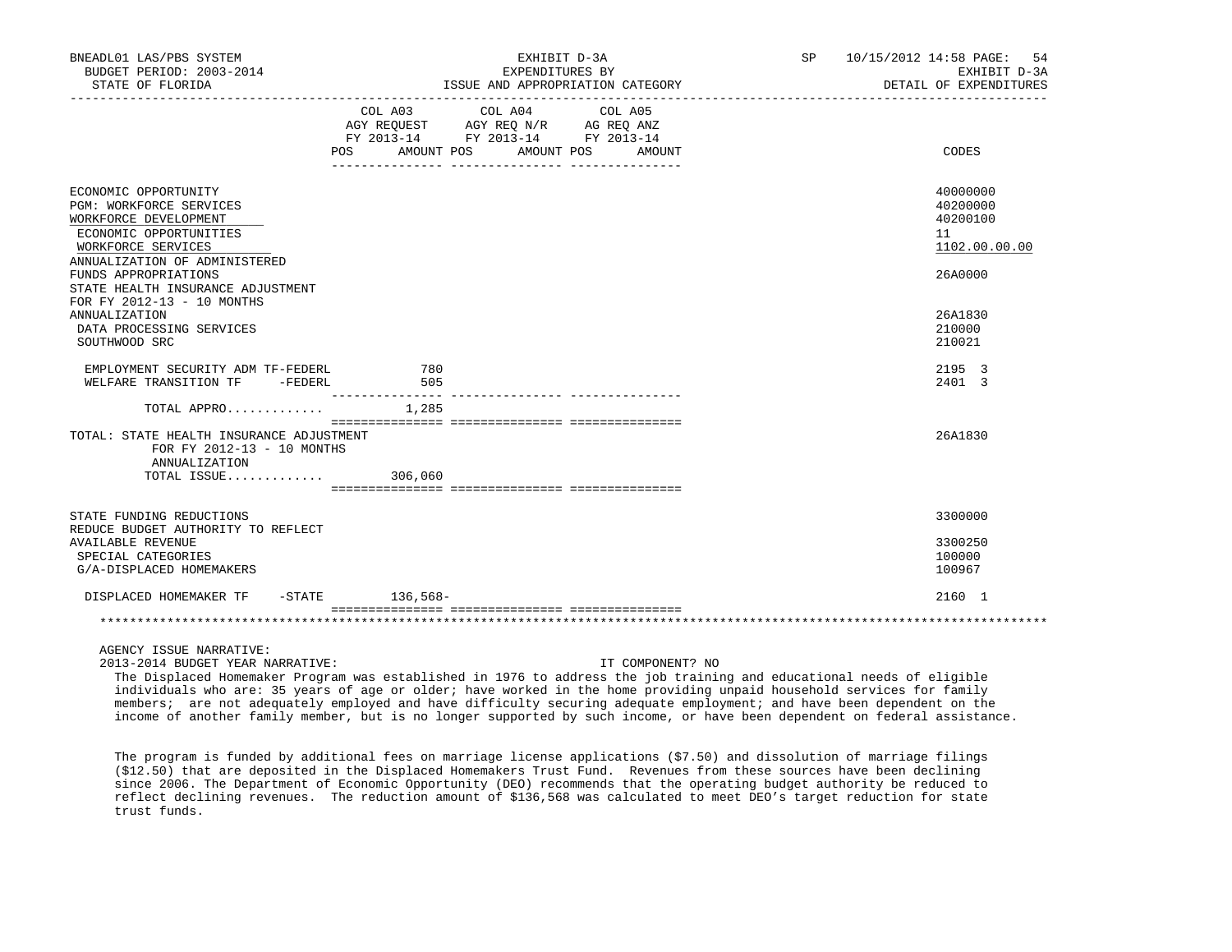| BNEADL01 LAS/PBS SYSTEM<br>BUDGET PERIOD: 2003-2014<br>STATE OF FLORIDA                                                                                                                                                                                                                                                                                                                                                                                                                                                                              |                                                | EXHIBIT D-3A<br>EXPENDITURES BY                                                                            | ISSUE AND APPROPRIATION CATEGORY | SP | 10/15/2012 14:58 PAGE:<br>55<br>EXHIBIT D-3A<br>DETAIL OF EXPENDITURES        |
|------------------------------------------------------------------------------------------------------------------------------------------------------------------------------------------------------------------------------------------------------------------------------------------------------------------------------------------------------------------------------------------------------------------------------------------------------------------------------------------------------------------------------------------------------|------------------------------------------------|------------------------------------------------------------------------------------------------------------|----------------------------------|----|-------------------------------------------------------------------------------|
|                                                                                                                                                                                                                                                                                                                                                                                                                                                                                                                                                      | ____________________________<br>COL A03<br>POS | COL A04<br>AGY REQUEST AGY REQ N/R AG REQ ANZ<br>FY 2013-14 FY 2013-14 FY 2013-14<br>AMOUNT POS AMOUNT POS | COL A05<br>AMOUNT                |    | CODES                                                                         |
| ECONOMIC OPPORTUNITY<br>PGM: WORKFORCE SERVICES<br>WORKFORCE DEVELOPMENT<br>ECONOMIC OPPORTUNITIES<br>WORKFORCE SERVICES<br>STATE FUNDING REDUCTIONS<br>REDUCE BUDGET AUTHORITY TO REFLECT<br><b>AVAILABLE REVENUE</b>                                                                                                                                                                                                                                                                                                                               |                                                |                                                                                                            |                                  |    | 40000000<br>40200000<br>40200100<br>11<br>1102.00.00.00<br>3300000<br>3300250 |
| Section 446.50, Florida Statutes, requires the Department to submit a State Plan Update for the Displaced Homemaker<br>Program in January of every year. The State Plan Update submitted in January 2012 indicates that the program continues to<br>reach the intended eligible population and is meeting its performance goals. The State Plan Update notes that the<br>population served in the state-funded Displaced Homemaker Program could receive federally-funded workforce services<br>available through Florida's One-Stop Career Centers. |                                                |                                                                                                            |                                  |    |                                                                               |
| DATA CENTER CONSOLIDATION<br>ADDITIONAL RESOURCES REQUIRED TO<br>SUPPORT CONSOLIDATION OF TECHNOLOGY<br><b>SERVICES</b><br>EXPENSES                                                                                                                                                                                                                                                                                                                                                                                                                  |                                                |                                                                                                            |                                  |    | 55C0000<br>55C01C0<br>040000                                                  |
| EMPLOYMENT SECURITY ADM TF-FEDERL                                                                                                                                                                                                                                                                                                                                                                                                                                                                                                                    | 30,338                                         | 30,338                                                                                                     |                                  |    | 2195 3                                                                        |
| OPERATING CAPITAL OUTLAY                                                                                                                                                                                                                                                                                                                                                                                                                                                                                                                             |                                                |                                                                                                            |                                  |    | 060000                                                                        |
| EMPLOYMENT SECURITY ADM TF-FEDERL                                                                                                                                                                                                                                                                                                                                                                                                                                                                                                                    | 13,000                                         | 13,000                                                                                                     |                                  |    | 2195 3                                                                        |
| SPECIAL CATEGORIES<br>G/A-CONTRACTED SERVICES                                                                                                                                                                                                                                                                                                                                                                                                                                                                                                        |                                                |                                                                                                            |                                  |    | 100000<br>100778                                                              |
| EMPLOYMENT SECURITY ADM TF-FEDERL                                                                                                                                                                                                                                                                                                                                                                                                                                                                                                                    | 25,000                                         | 25,000                                                                                                     |                                  |    | 2195 3                                                                        |
| DATA PROCESSING SERVICES<br>SOUTHWOOD SRC                                                                                                                                                                                                                                                                                                                                                                                                                                                                                                            |                                                |                                                                                                            |                                  |    | 210000<br>210021                                                              |
| EMPLOYMENT SECURITY ADM TF-FEDERL                                                                                                                                                                                                                                                                                                                                                                                                                                                                                                                    | 85,091                                         |                                                                                                            |                                  |    | 2195 3                                                                        |
| TOTAL: ADDITIONAL RESOURCES REQUIRED TO<br>SUPPORT CONSOLIDATION OF TECHNOLOGY<br>SERVICES                                                                                                                                                                                                                                                                                                                                                                                                                                                           |                                                |                                                                                                            |                                  |    | 55C01C0                                                                       |
| TOTAL ISSUE                                                                                                                                                                                                                                                                                                                                                                                                                                                                                                                                          | 153,429                                        | 68,338                                                                                                     |                                  |    |                                                                               |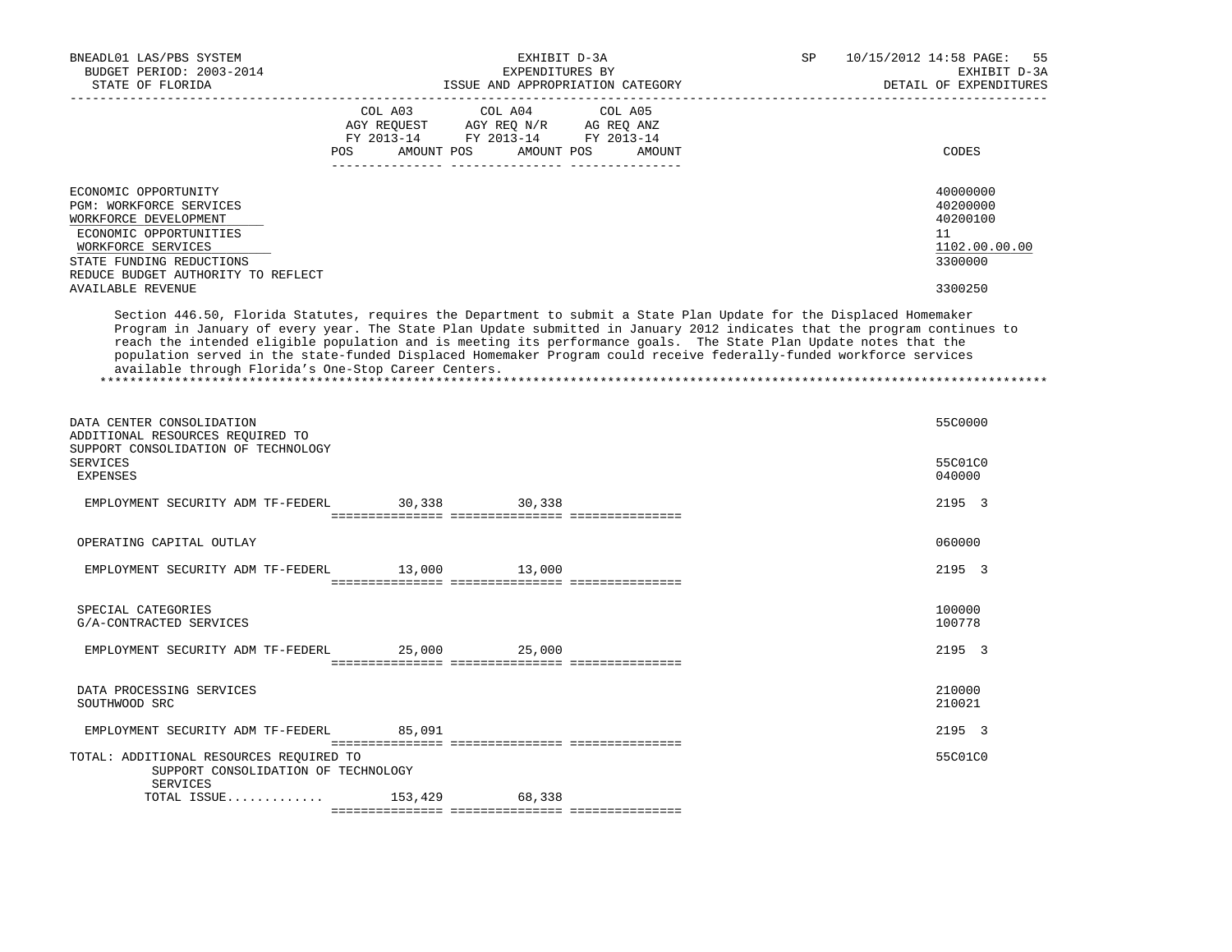| BNEADL01 LAS/PBS SYSTEM<br>BUDGET PERIOD: 2003-2014<br>STATE OF FLORIDA                                                                                                                                                                                                                                                                                                                                                                                                                                                                                                                                                                                                                                                                                                                                                                                                                                                                                                                                                                                                                                                               |                                                                                                                       | EXHIBIT D-3A<br>EXPENDITURES BY | ISSUE AND APPROPRIATION CATEGORY | SP | 10/15/2012 14:58 PAGE: | -56<br>EXHIBIT D-3A<br>DETAIL OF EXPENDITURES                |
|---------------------------------------------------------------------------------------------------------------------------------------------------------------------------------------------------------------------------------------------------------------------------------------------------------------------------------------------------------------------------------------------------------------------------------------------------------------------------------------------------------------------------------------------------------------------------------------------------------------------------------------------------------------------------------------------------------------------------------------------------------------------------------------------------------------------------------------------------------------------------------------------------------------------------------------------------------------------------------------------------------------------------------------------------------------------------------------------------------------------------------------|-----------------------------------------------------------------------------------------------------------------------|---------------------------------|----------------------------------|----|------------------------|--------------------------------------------------------------|
|                                                                                                                                                                                                                                                                                                                                                                                                                                                                                                                                                                                                                                                                                                                                                                                                                                                                                                                                                                                                                                                                                                                                       | COL A03<br>AGY REQUEST AGY REQ N/R AG REQ ANZ<br>FY 2013-14 FY 2013-14 FY 2013-14<br>POS AMOUNT POS AMOUNT POS AMOUNT | COL A04                         | COL A05                          |    |                        | CODES                                                        |
| ECONOMIC OPPORTUNITY<br>PGM: WORKFORCE SERVICES<br>WORKFORCE DEVELOPMENT<br>ECONOMIC OPPORTUNITIES<br>WORKFORCE SERVICES<br>DATA CENTER CONSOLIDATION<br>ADDITIONAL RESOURCES REQUIRED TO                                                                                                                                                                                                                                                                                                                                                                                                                                                                                                                                                                                                                                                                                                                                                                                                                                                                                                                                             |                                                                                                                       |                                 |                                  |    | 11                     | 40000000<br>40200000<br>40200100<br>1102.00.00.00<br>55C0000 |
| SUPPORT CONSOLIDATION OF TECHNOLOGY<br><b>SERVICES</b>                                                                                                                                                                                                                                                                                                                                                                                                                                                                                                                                                                                                                                                                                                                                                                                                                                                                                                                                                                                                                                                                                |                                                                                                                       |                                 |                                  |    |                        | 55C01C0                                                      |
| 2013-2014 BUDGET YEAR NARRATIVE:<br>The Department of Economic Opportunity (DEO) requests a total of \$767,152 in additional resources necessary to accomplish<br>consolidation of information technology functions within the Southwood Shared Resource Center (SSRC), including funding<br>to pay for additional data center services at the SSRC and one-time moving costs.<br>The State of Florida Data Center Consolidation initiative is targeted to reduce the overall cost of data center<br>operations by state agencies. This initiative is based on a directive from the Florida Legislature contained in Chapter<br>282, Florida Statutes (F.S.), aimed at establishing a comprehensive, cost-effective state data center system. DEO is<br>required by law to have its data center fully consolidated within the SSRC by October 31, 2013.<br>This issue aligns with the following strategy contained in Florida's Strategic Plan for Economic Development July 2012 -<br>June 2017 (version 19):<br>#25 - Civic and Governance Systems - Improve the efficiency and effectiveness of government agencies at all levels. |                                                                                                                       |                                 | IT COMPONENT? YES                |    |                        |                                                              |
|                                                                                                                                                                                                                                                                                                                                                                                                                                                                                                                                                                                                                                                                                                                                                                                                                                                                                                                                                                                                                                                                                                                                       |                                                                                                                       |                                 |                                  |    |                        |                                                              |
| WORKFORCE DEVELOPMENT PROGRAMS<br>SKILLS ASSESSMENT AND TRAINING<br>SERVICES - MAINTAIN CURRENT FUNDING                                                                                                                                                                                                                                                                                                                                                                                                                                                                                                                                                                                                                                                                                                                                                                                                                                                                                                                                                                                                                               |                                                                                                                       |                                 |                                  |    |                        | 8100000                                                      |
| LEVEL<br>SPECIAL CATEGORIES<br>G/A-SKILL ASSESSMENT/TRNG                                                                                                                                                                                                                                                                                                                                                                                                                                                                                                                                                                                                                                                                                                                                                                                                                                                                                                                                                                                                                                                                              |                                                                                                                       |                                 |                                  |    |                        | 8100200<br>100000<br>101229                                  |
| GENERAL REVENUE FUND                                                                                                                                                                                                                                                                                                                                                                                                                                                                                                                                                                                                                                                                                                                                                                                                                                                                                                                                                                                                                                                                                                                  | 2,300,000 2,300,000<br>$-$ STATE                                                                                      |                                 |                                  |    |                        | 1000 1                                                       |
|                                                                                                                                                                                                                                                                                                                                                                                                                                                                                                                                                                                                                                                                                                                                                                                                                                                                                                                                                                                                                                                                                                                                       |                                                                                                                       |                                 |                                  |    |                        |                                                              |
| AGENCY ISSUE NARRATIVE:<br>2013-2014 BUDGET YEAR NARRATIVE:<br>The Department of Economic Opportunity requests \$2.3 million of nonrecurring General Revenue to maintain the current<br>year's funding level for skills assessment and training services provided through the "Ready-to-Work" Program in Fiscal<br>Year 2013-14.                                                                                                                                                                                                                                                                                                                                                                                                                                                                                                                                                                                                                                                                                                                                                                                                      |                                                                                                                       |                                 | IT COMPONENT? NO                 |    |                        |                                                              |

 This issue aligns with the following strategy contained in Florida's Strategic Plan for Economic Development - July 2012- June 2017 (version 19):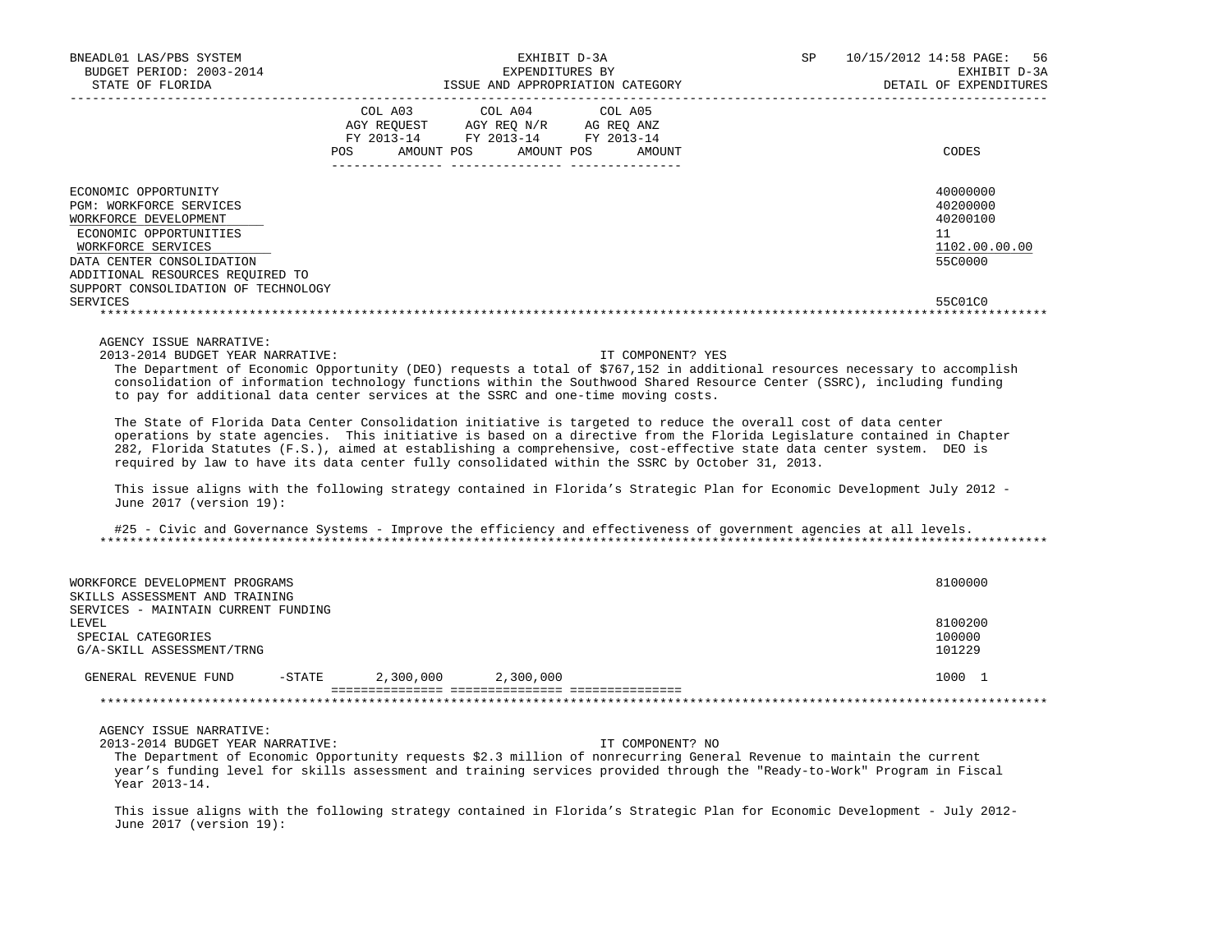| BNEADL01 LAS/PBS SYSTEM<br>BUDGET PERIOD: 2003-2014<br>STATE OF FLORIDA                                                                                                                                                                    | SP<br>EXHIBIT D-3A<br>EXPENDITURES BY<br>ISSUE AND APPROPRIATION CATEGORY                                                                                                                                                                                                                                                                                                                                                                                                                                                 | 10/15/2012 14:58 PAGE:<br>57<br>EXHIBIT D-3A<br>DETAIL OF EXPENDITURES |
|--------------------------------------------------------------------------------------------------------------------------------------------------------------------------------------------------------------------------------------------|---------------------------------------------------------------------------------------------------------------------------------------------------------------------------------------------------------------------------------------------------------------------------------------------------------------------------------------------------------------------------------------------------------------------------------------------------------------------------------------------------------------------------|------------------------------------------------------------------------|
|                                                                                                                                                                                                                                            | COL A03<br>COL A04<br>COL A05<br>AGY REQUEST<br>AGY REQ N/R AG REQ ANZ<br>FY 2013-14 FY 2013-14 FY 2013-14<br>AMOUNT POS<br>AMOUNT POS<br><b>POS</b><br>AMOUNT                                                                                                                                                                                                                                                                                                                                                            | CODES                                                                  |
| ECONOMIC OPPORTUNITY<br><b>PGM: WORKFORCE SERVICES</b><br>WORKFORCE DEVELOPMENT<br>ECONOMIC OPPORTUNITIES<br>WORKFORCE SERVICES<br>WORKFORCE DEVELOPMENT PROGRAMS<br>SKILLS ASSESSMENT AND TRAINING<br>SERVICES - MAINTAIN CURRENT FUNDING |                                                                                                                                                                                                                                                                                                                                                                                                                                                                                                                           | 40000000<br>40200000<br>40200100<br>11<br>1102.00.00.00<br>8100000     |
| LEVEL                                                                                                                                                                                                                                      |                                                                                                                                                                                                                                                                                                                                                                                                                                                                                                                           | 8100200                                                                |
| AGENCY-UNIQUE TECHNICAL ADJUSTMENTS                                                                                                                                                                                                        | #5 - Talent Supply and Education - Align education and workforce development programs to foster employment opportunities<br>and develop and retain talented workers with the skills to meet current and future employer needs.                                                                                                                                                                                                                                                                                            | 9500000                                                                |
| INCREASE BUDGET AUTHORITY TO<br>DISBURSE AVAILABLE FEDERAL GRANT<br><b>AWARDS</b><br>SPECIAL CATEGORIES<br>G/A-REGIONAL WORKFORCE BDS                                                                                                      |                                                                                                                                                                                                                                                                                                                                                                                                                                                                                                                           | 9500040<br>100000<br>100780                                            |
| EMPLOYMENT SECURITY ADM TF-FEDERL                                                                                                                                                                                                          | 65,000,000                                                                                                                                                                                                                                                                                                                                                                                                                                                                                                                | 2195 3                                                                 |
|                                                                                                                                                                                                                                            |                                                                                                                                                                                                                                                                                                                                                                                                                                                                                                                           |                                                                        |
| AGENCY ISSUE NARRATIVE:<br>2013-2014 BUDGET YEAR NARRATIVE:                                                                                                                                                                                | IT COMPONENT? NO<br>The Department of Economic Opportunity requests additional recurring budget authority of \$65,000,000 in the Grants and<br>Aids-Regional Workforce Boards appropriation category in the Employment Security Administration Trust Fund to enable the<br>Department to disburse available federal fends to the state's 24 Regional Workforce Boards in Fiscal Year 2013-2014. The<br>additional authority is fully supported by federal funds available to provide workforce and reemployment services. |                                                                        |
| INITIAL SKILLS REVIEW - TRANSFER<br>BUDGET AUTHORITY BETWEEN BUDGET<br>ENTITIES AND APPROPRIATION<br>CATEGORIES - DEDUCT<br>SPECIAL CATEGORIES<br>G/A-SKILL ASSESSMENT/TRNG                                                                |                                                                                                                                                                                                                                                                                                                                                                                                                                                                                                                           | 9500060<br>100000<br>101229                                            |
| SPEC EMPLOYMNT SECU ADM TF-STATE                                                                                                                                                                                                           | $2,700,000 -$                                                                                                                                                                                                                                                                                                                                                                                                                                                                                                             | 2648 1                                                                 |
|                                                                                                                                                                                                                                            |                                                                                                                                                                                                                                                                                                                                                                                                                                                                                                                           |                                                                        |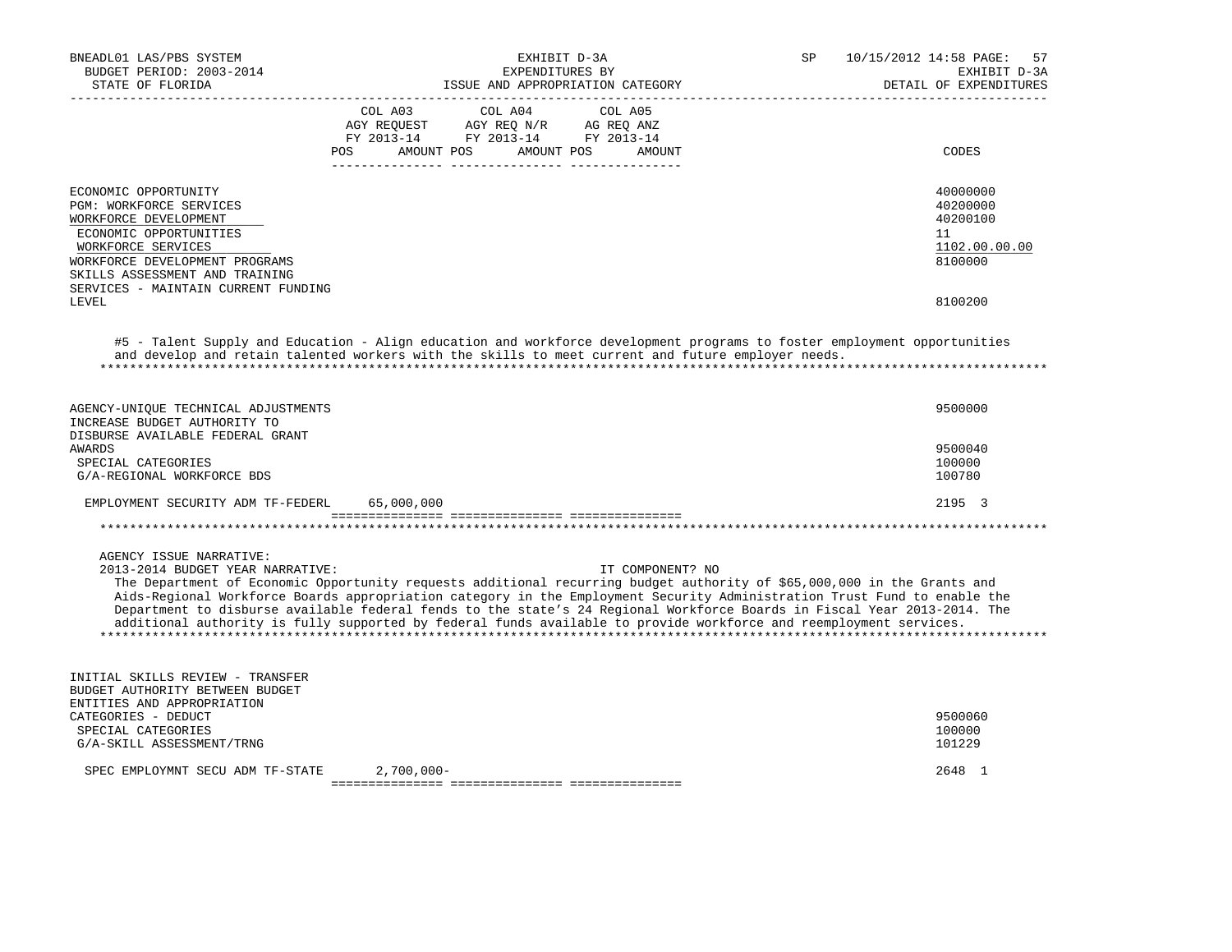| BNEADL01 LAS/PBS SYSTEM                                                                                                                                                                                                                |                                    | EXHIBIT D-3A                                                                                                                                                                                                                                                                                                                                                                                                                                                                                                                                                                                                                                         | SP | 10/15/2012 14:58 PAGE:<br>58                                       |
|----------------------------------------------------------------------------------------------------------------------------------------------------------------------------------------------------------------------------------------|------------------------------------|------------------------------------------------------------------------------------------------------------------------------------------------------------------------------------------------------------------------------------------------------------------------------------------------------------------------------------------------------------------------------------------------------------------------------------------------------------------------------------------------------------------------------------------------------------------------------------------------------------------------------------------------------|----|--------------------------------------------------------------------|
| BUDGET PERIOD: 2003-2014<br>STATE OF FLORIDA                                                                                                                                                                                           |                                    | EXPENDITURES BY<br>ISSUE AND APPROPRIATION CATEGORY                                                                                                                                                                                                                                                                                                                                                                                                                                                                                                                                                                                                  |    | EXHIBIT D-3A<br>DETAIL OF EXPENDITURES                             |
|                                                                                                                                                                                                                                        | COL A03                            | COL A04<br>COL A05<br>AGY REQUEST AGY REQ N/R AG REQ ANZ<br>FY 2013-14 FY 2013-14 FY 2013-14<br>POS AMOUNT POS AMOUNT POS AMOUNT                                                                                                                                                                                                                                                                                                                                                                                                                                                                                                                     |    | CODES                                                              |
|                                                                                                                                                                                                                                        |                                    |                                                                                                                                                                                                                                                                                                                                                                                                                                                                                                                                                                                                                                                      |    |                                                                    |
| ECONOMIC OPPORTUNITY<br>PGM: WORKFORCE SERVICES<br>WORKFORCE DEVELOPMENT<br>ECONOMIC OPPORTUNITIES<br>WORKFORCE SERVICES<br>AGENCY-UNIQUE TECHNICAL ADJUSTMENTS<br>INITIAL SKILLS REVIEW - TRANSFER<br>BUDGET AUTHORITY BETWEEN BUDGET |                                    |                                                                                                                                                                                                                                                                                                                                                                                                                                                                                                                                                                                                                                                      |    | 40000000<br>40200000<br>40200100<br>11<br>1102.00.00.00<br>9500000 |
| ENTITIES AND APPROPRIATION<br>CATEGORIES - DEDUCT                                                                                                                                                                                      |                                    |                                                                                                                                                                                                                                                                                                                                                                                                                                                                                                                                                                                                                                                      |    | 9500060                                                            |
| AGENCY ISSUE NARRATIVE:<br>2013-2014 BUDGET YEAR NARRATIVE:<br>continue receiving reemployment assistance benefits.                                                                                                                    |                                    | IT COMPONENT? NO<br>The Department of Economic Opportunity requests the transfer of \$2,700,000 in budget authority in the Special Employment<br>Security Administration Trust Fund from the Workforce Development budget entity to the Reemployment Assistance Program<br>budget entity in order to provide the funding for the Reemployment Assistance Program's Initial Skills Review requirement<br>in the appropriate budget entity. Participating in the Initial Skills Review is a statutory requirement for people to<br>The transfer decreases budget authority in the $G/A$ - Skills Assessment and Training appropriation category in the |    |                                                                    |
| zero.                                                                                                                                                                                                                                  |                                    | Workforce Development budget entity and increases budget authority in the G/A - Contracted Services appropriation<br>category in the Reemployment Assistance Program budget entity. This issue, when combined with Issue #9500070, nets to                                                                                                                                                                                                                                                                                                                                                                                                           |    |                                                                    |
| June 2017 (version 19):                                                                                                                                                                                                                |                                    | This issue aligns with the following strategy contained in Florida's Strategic Plan for Economic Development July 2012-                                                                                                                                                                                                                                                                                                                                                                                                                                                                                                                              |    |                                                                    |
|                                                                                                                                                                                                                                        |                                    | #25 - Civic and Governance Systems - Improve the efficiency and effectiveness of government agencies at all levels.                                                                                                                                                                                                                                                                                                                                                                                                                                                                                                                                  |    |                                                                    |
| TOTAL: WORKFORCE SERVICES<br>BY FUND TYPE                                                                                                                                                                                              |                                    |                                                                                                                                                                                                                                                                                                                                                                                                                                                                                                                                                                                                                                                      |    | 1102.00.00.00                                                      |
| GENERAL REVENUE FUND<br>TRUST FUNDS                                                                                                                                                                                                    | 2,300,000 2,300,000<br>371,264,121 | 68,338                                                                                                                                                                                                                                                                                                                                                                                                                                                                                                                                                                                                                                               |    | 1000<br>2000                                                       |
| TOTAL POSITIONS 646.50                                                                                                                                                                                                                 |                                    |                                                                                                                                                                                                                                                                                                                                                                                                                                                                                                                                                                                                                                                      |    |                                                                    |

=============== =============== ===============

TOTAL PROG COMP......... 373,564,121 2,368,338

TOTAL SALARY RATE....... 23,766,061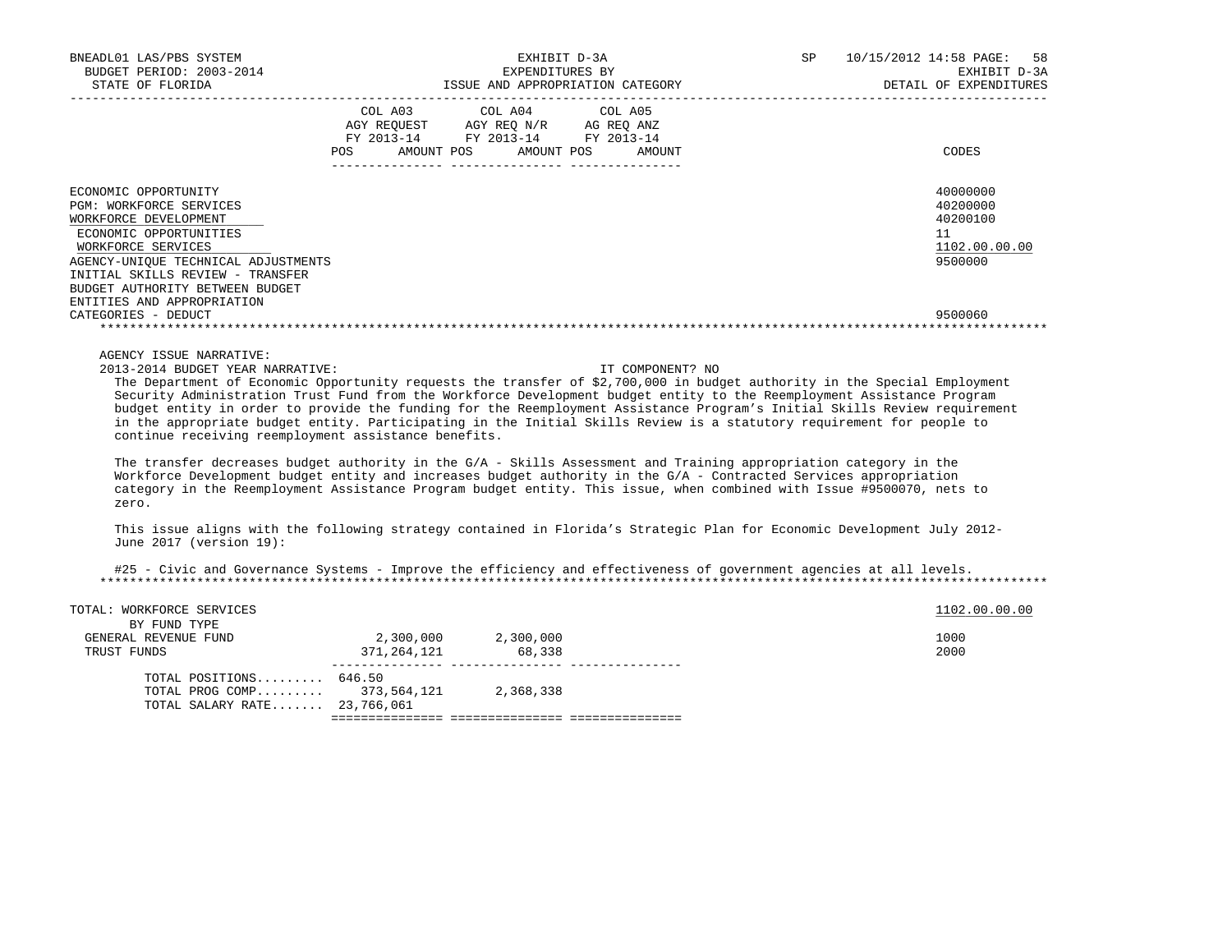|                                     | EXHIBIT D-3A                                                                                                                                                                                                                                                                                                | SP                                                                                                                                                            | 10/15/2012 14:58 PAGE:<br>59<br>EXHIBIT D-3A<br>DETAIL OF EXPENDITURES                  |
|-------------------------------------|-------------------------------------------------------------------------------------------------------------------------------------------------------------------------------------------------------------------------------------------------------------------------------------------------------------|---------------------------------------------------------------------------------------------------------------------------------------------------------------|-----------------------------------------------------------------------------------------|
| COL A03<br>AMOUNT POS               | COL A05                                                                                                                                                                                                                                                                                                     |                                                                                                                                                               | CODES                                                                                   |
|                                     |                                                                                                                                                                                                                                                                                                             |                                                                                                                                                               | 40000000<br>40200000<br>40200200<br>11<br>1102.00.00.00<br>1000000<br>1001000<br>000000 |
| 612.00                              |                                                                                                                                                                                                                                                                                                             |                                                                                                                                                               | 010000<br>2195 3                                                                        |
|                                     |                                                                                                                                                                                                                                                                                                             |                                                                                                                                                               | 030000                                                                                  |
| 15,288,980                          |                                                                                                                                                                                                                                                                                                             |                                                                                                                                                               | 2195 3                                                                                  |
|                                     |                                                                                                                                                                                                                                                                                                             |                                                                                                                                                               | 040000                                                                                  |
| 20,720,246                          |                                                                                                                                                                                                                                                                                                             |                                                                                                                                                               | 2195 3                                                                                  |
|                                     |                                                                                                                                                                                                                                                                                                             |                                                                                                                                                               | 060000                                                                                  |
| 314,258                             |                                                                                                                                                                                                                                                                                                             |                                                                                                                                                               | 2195 3                                                                                  |
|                                     |                                                                                                                                                                                                                                                                                                             |                                                                                                                                                               | 100000<br>100778                                                                        |
| 42,750,401                          |                                                                                                                                                                                                                                                                                                             |                                                                                                                                                               | 2195 3                                                                                  |
|                                     |                                                                                                                                                                                                                                                                                                             |                                                                                                                                                               | 103241                                                                                  |
| 454,901                             |                                                                                                                                                                                                                                                                                                             |                                                                                                                                                               | 2195 3                                                                                  |
|                                     |                                                                                                                                                                                                                                                                                                             |                                                                                                                                                               | 107040                                                                                  |
| 262,086                             |                                                                                                                                                                                                                                                                                                             |                                                                                                                                                               | 2195 3                                                                                  |
| ESTIMATED EXPENDITURES - OPERATIONS | POS<br>SALARY RATE 22,145,542<br>EMPLOYMENT SECURITY ADM TF-FEDERL 33,189,536<br>EMPLOYMENT SECURITY ADM TF-FEDERL<br>EMPLOYMENT SECURITY ADM TF-FEDERL<br>EMPLOYMENT SECURITY ADM TF-FEDERL<br>EMPLOYMENT SECURITY ADM TF-FEDERL<br>EMPLOYMENT SECURITY ADM TF-FEDERL<br>EMPLOYMENT SECURITY ADM TF-FEDERL | EXPENDITURES BY<br>ISSUE AND APPROPRIATION CATEGORY<br>COL A04<br>AGY REQUEST AGY REQ N/R AG REQ ANZ<br>FY 2013-14 FY 2013-14 FY 2013-14<br>AMOUNT POS AMOUNT |                                                                                         |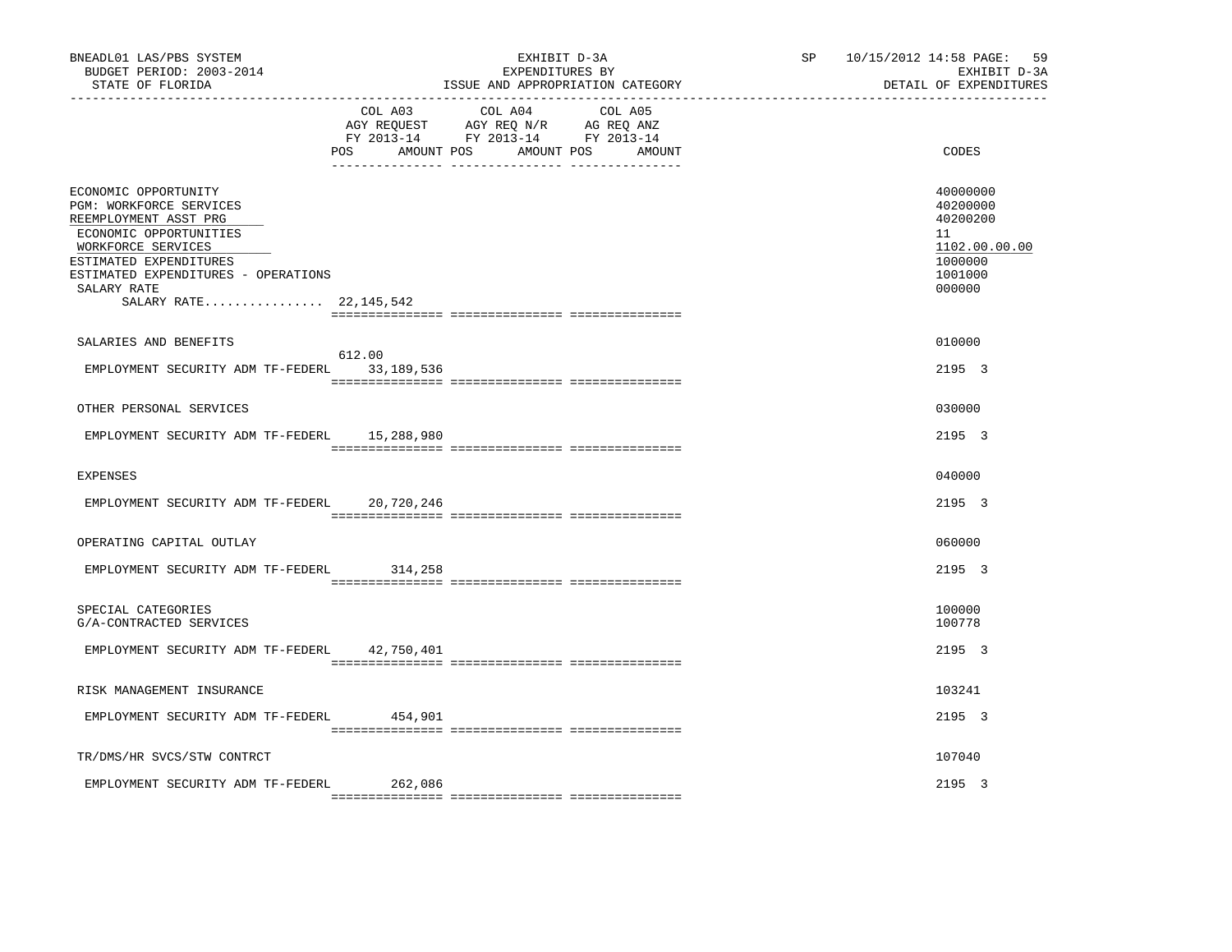| BNEADL01 LAS/PBS SYSTEM<br>BUDGET PERIOD: 2003-2014<br>STATE OF FLORIDA                                                                                                                                                                                 | EXHIBIT D-3A<br>EXPENDITURES BY<br>ISSUE AND APPROPRIATION CATEGORY                                                                         | SP <sub>2</sub><br>10/15/2012 14:58 PAGE: 60<br>EXHIBIT D-3A<br>DETAIL OF EXPENDITURES            |
|---------------------------------------------------------------------------------------------------------------------------------------------------------------------------------------------------------------------------------------------------------|---------------------------------------------------------------------------------------------------------------------------------------------|---------------------------------------------------------------------------------------------------|
|                                                                                                                                                                                                                                                         | COL A03 COL A04<br>COL A05<br>AGY REQUEST AGY REQ N/R AG REQ ANZ<br>FY 2013-14 FY 2013-14 FY 2013-14<br>AMOUNT POS AMOUNT POS AMOUNT<br>POS | CODES                                                                                             |
| ECONOMIC OPPORTUNITY<br>PGM: WORKFORCE SERVICES<br>REEMPLOYMENT ASST PRG<br>ECONOMIC OPPORTUNITIES<br>WORKFORCE SERVICES<br>ESTIMATED EXPENDITURES<br>ESTIMATED EXPENDITURES - OPERATIONS<br><b>OUALIFIED EXPENDITURE</b><br>RA CLAIMS & BENEFITS SYSTM |                                                                                                                                             | 40000000<br>40200000<br>40200200<br>11<br>1102.00.00.00<br>1000000<br>1001000<br>200000<br>200160 |
| EMPLOYMENT SECURITY ADM TF-FEDERL                                                                                                                                                                                                                       | 20,233,838                                                                                                                                  | 2195 3                                                                                            |
| DATA PROCESSING SERVICES<br>SOUTHWOOD SRC                                                                                                                                                                                                               |                                                                                                                                             | 210000<br>210021                                                                                  |
| EMPLOYMENT SECURITY ADM TF-FEDERL 2,571,116                                                                                                                                                                                                             |                                                                                                                                             | 2195 3                                                                                            |
| TOTAL: ESTIMATED EXPENDITURES - OPERATIONS<br>TOTAL POSITIONS 612.00<br>TOTAL ISSUE 135,785,362<br>TOTAL SALARY RATE 22,145,542                                                                                                                         |                                                                                                                                             | 1001000                                                                                           |
| CASUALTY INSURANCE PREMIUM<br>ADJUSTMENT<br>SPECIAL CATEGORIES<br>RISK MANAGEMENT INSURANCE                                                                                                                                                             |                                                                                                                                             | 1001090<br>100000<br>103241                                                                       |
| EMPLOYMENT SECURITY ADM TF-FEDERL                                                                                                                                                                                                                       | $63.292 -$                                                                                                                                  | 2195 3                                                                                            |
| FLORIDA RETIREMENT SYSTEM<br>CONTRIBUTION ADJUSTMENT FOR<br>FISCAL YEAR 2012-2013<br>SALARIES AND BENEFITS                                                                                                                                              |                                                                                                                                             | 1001240<br>010000                                                                                 |
| EMPLOYMENT SECURITY ADM TF-FEDERL 76,497                                                                                                                                                                                                                |                                                                                                                                             | 2195 3                                                                                            |
| DATA PROCESSING SERVICES<br>SOUTHWOOD SRC                                                                                                                                                                                                               |                                                                                                                                             | 210000<br>210021                                                                                  |
| EMPLOYMENT SECURITY ADM TF-FEDERL                                                                                                                                                                                                                       | 1,448                                                                                                                                       | 2195 3                                                                                            |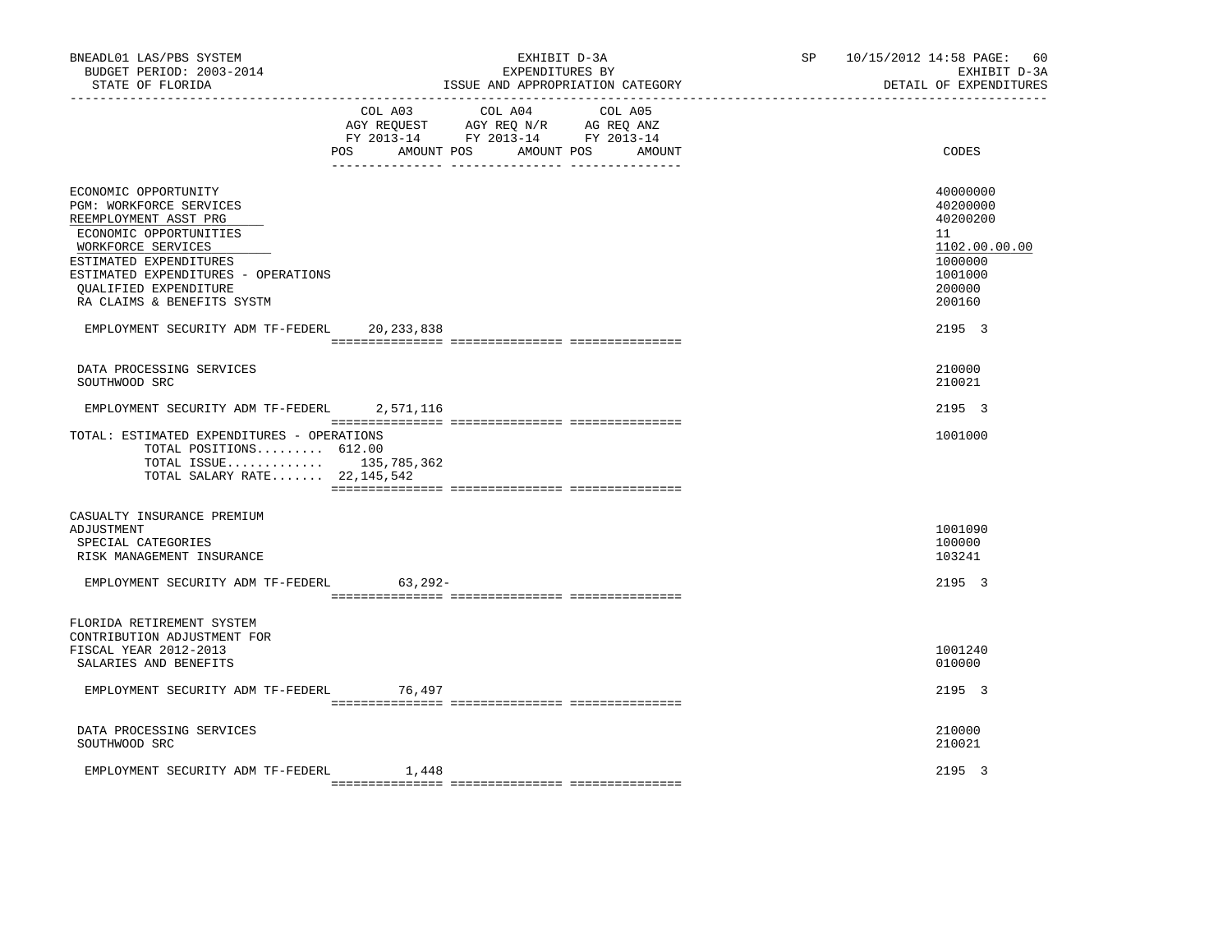| BNEADL01 LAS/PBS SYSTEM<br>BUDGET PERIOD: 2003-2014<br>STATE OF FLORIDA                                                                                                                                        | EXHIBIT D-3A<br>EXPENDITURES BY<br>ISSUE AND APPROPRIATION CATEGORY                                                                                                                      | SP 10/15/2012 14:58 PAGE: 61<br>EXHIBIT D-3A<br>DETAIL OF EXPENDITURES |
|----------------------------------------------------------------------------------------------------------------------------------------------------------------------------------------------------------------|------------------------------------------------------------------------------------------------------------------------------------------------------------------------------------------|------------------------------------------------------------------------|
|                                                                                                                                                                                                                | COL A04<br>COL A03<br>COL A05<br>AGY REQUEST AGY REQ N/R AG REQ ANZ<br>FY 2013-14 FY 2013-14 FY 2013-14<br>POS<br>AMOUNT POS AMOUNT POS<br>AMOUNT<br>___ ________________ ______________ | CODES                                                                  |
| ECONOMIC OPPORTUNITY<br>PGM: WORKFORCE SERVICES<br>REEMPLOYMENT ASST PRG<br>ECONOMIC OPPORTUNITIES<br>WORKFORCE SERVICES<br>ESTIMATED EXPENDITURES<br>FLORIDA RETIREMENT SYSTEM<br>CONTRIBUTION ADJUSTMENT FOR |                                                                                                                                                                                          | 40000000<br>40200000<br>40200200<br>11<br>1102.00.00.00<br>1000000     |
| FISCAL YEAR 2012-2013<br>TOTAL: FLORIDA RETIREMENT SYSTEM<br>CONTRIBUTION ADJUSTMENT FOR<br>FISCAL YEAR 2012-2013<br>TOTAL ISSUE                                                                               | 77,945                                                                                                                                                                                   | 1001240<br>1001240                                                     |
| ADJUSTMENT TO STATE HEALTH<br>INSURANCE PREMIUM CONTRIBUTION -<br>FISCAL YEAR 2012-13<br>SALARIES AND BENEFITS                                                                                                 |                                                                                                                                                                                          | 1001830<br>010000                                                      |
| EMPLOYMENT SECURITY ADM TF-FEDERL                                                                                                                                                                              | 68,949                                                                                                                                                                                   | 2195 3                                                                 |
| DATA PROCESSING SERVICES<br>SOUTHWOOD SRC                                                                                                                                                                      |                                                                                                                                                                                          | 210000<br>210021                                                       |
| EMPLOYMENT SECURITY ADM TF-FEDERL 1,311                                                                                                                                                                        |                                                                                                                                                                                          | 2195 3                                                                 |
| TOTAL: ADJUSTMENT TO STATE HEALTH<br>INSURANCE PREMIUM CONTRIBUTION -<br>FISCAL YEAR 2012-13<br>TOTAL ISSUE                                                                                                    | 70,260                                                                                                                                                                                   | 1001830                                                                |
|                                                                                                                                                                                                                |                                                                                                                                                                                          |                                                                        |
| REALLOCATION OF HUMAN RESOURCES<br>OUTSOURCING<br>SPECIAL CATEGORIES<br>TR/DMS/HR SVCS/STW CONTRCT                                                                                                             |                                                                                                                                                                                          | 1005900<br>100000<br>107040                                            |
| EMPLOYMENT SECURITY ADM TF-FEDERL                                                                                                                                                                              | $14,198-$                                                                                                                                                                                | 2195 3                                                                 |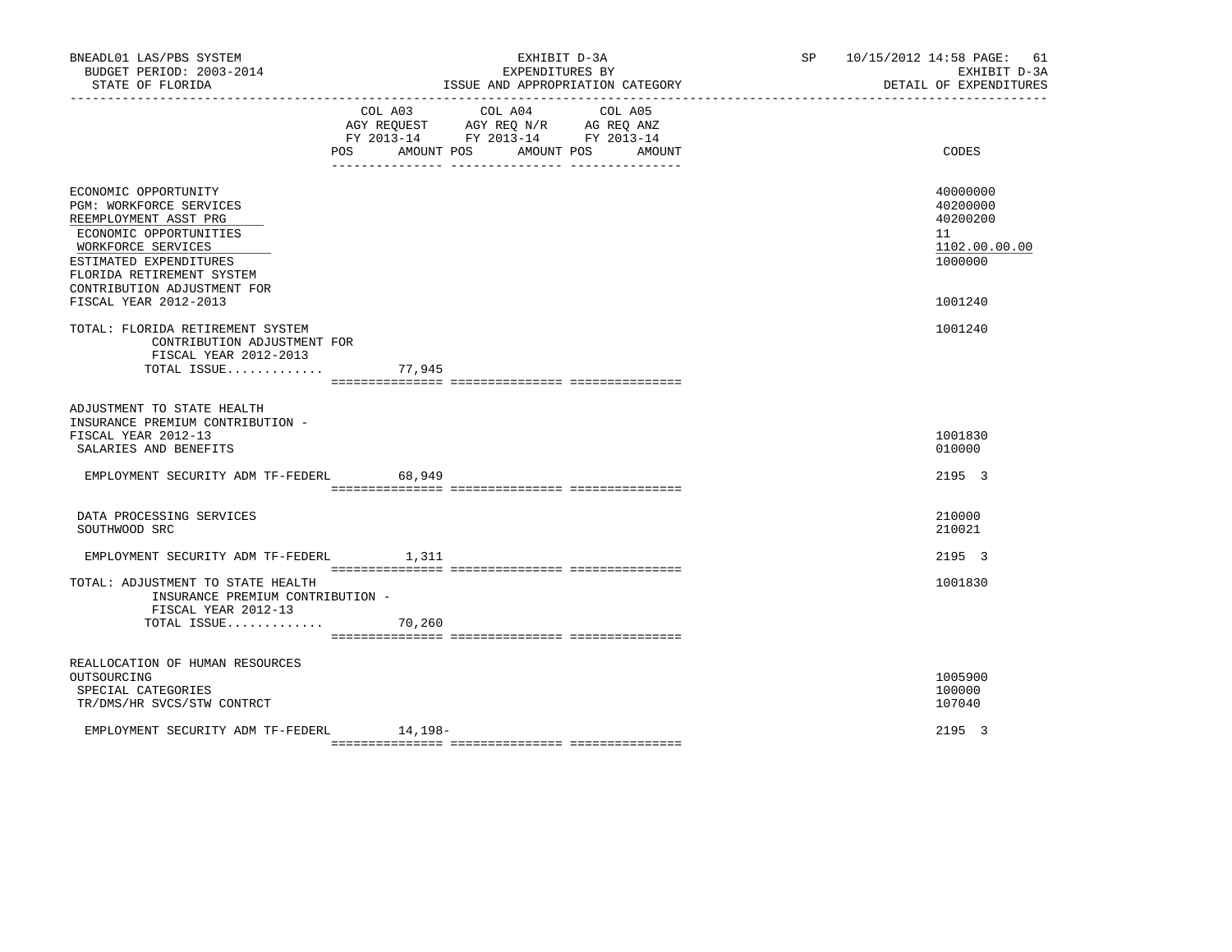| BNEADL01 LAS/PBS SYSTEM<br>BUDGET PERIOD: 2003-2014<br>STATE OF FLORIDA                                                                                                                                                                                                                                                                | EXHIBIT D-3A<br>EXPENDITURES BY<br>ISSUE AND APPROPRIATION CATEGORY                                                                                                                                                                                                                                                                                                                                                                                                                                                                                                                                              | 10/15/2012 14:58 PAGE:<br>SP<br>62<br>EXHIBIT D-3A<br>DETAIL OF EXPENDITURES            |
|----------------------------------------------------------------------------------------------------------------------------------------------------------------------------------------------------------------------------------------------------------------------------------------------------------------------------------------|------------------------------------------------------------------------------------------------------------------------------------------------------------------------------------------------------------------------------------------------------------------------------------------------------------------------------------------------------------------------------------------------------------------------------------------------------------------------------------------------------------------------------------------------------------------------------------------------------------------|-----------------------------------------------------------------------------------------|
|                                                                                                                                                                                                                                                                                                                                        | COL A03<br>COL A04<br>COL A05<br>AGY REQUEST AGY REQ N/R AG REQ ANZ<br>FY 2013-14 FY 2013-14 FY 2013-14<br>POS<br>AMOUNT POS<br>AMOUNT POS<br>AMOUNT                                                                                                                                                                                                                                                                                                                                                                                                                                                             | CODES                                                                                   |
| ECONOMIC OPPORTUNITY<br>PGM: WORKFORCE SERVICES<br>REEMPLOYMENT ASST PRG<br>ECONOMIC OPPORTUNITIES<br>WORKFORCE SERVICES<br>ADJUSTMENTS TO CURRENT YEAR<br>ESTIMATED EXPENDITURES<br>TRANSFER BUDGET AUTHORITY TO<br>ADDRESS NEED FOR OTHER PERSONAL<br>SERVICES STAFF IN WORKFORCE<br>DEVELOPMENT - DEDUCT<br>OTHER PERSONAL SERVICES |                                                                                                                                                                                                                                                                                                                                                                                                                                                                                                                                                                                                                  | 40000000<br>40200000<br>40200200<br>11<br>1102.00.00.00<br>1600000<br>160F010<br>030000 |
| EMPLOYMENT SECURITY ADM TF-FEDERL                                                                                                                                                                                                                                                                                                      | $5,800,000 -$                                                                                                                                                                                                                                                                                                                                                                                                                                                                                                                                                                                                    | 2195 3                                                                                  |
| AGENCY ISSUE NARRATIVE:<br>2013-2014 BUDGET YEAR NARRATIVE:                                                                                                                                                                                                                                                                            | IT COMPONENT? NO<br>The Department of Economic Opportunity requests the continuation of \$5.8 million transfer of Other Personal Services<br>(OPS) recurring budget authority in the Employment Security Administration Trust Fund from the Reemployment Assistance<br>Program budget entity to the Workforce Development budget entity in the Workforce Services Program to maintain the<br>current year's funding levels in Fiscal Year 2013-2014. This issue continues a current year program flexibility budget<br>amendment (EOG #2013-00028). This issue, when combined with Issue #160F010, nets to zero. |                                                                                         |
| INTER-AGENCY REORGANIZATIONS -<br>INFORMATION TECHNOLOGY<br>DEDUCT AGENCY DATA CENTER SERVICES<br>FUNDING<br>SALARIES AND BENEFITS<br>EMPLOYMENT SECURITY ADM TF-FEDERL                                                                                                                                                                | 246,275-                                                                                                                                                                                                                                                                                                                                                                                                                                                                                                                                                                                                         | 17C0000<br>17C01C0<br>010000<br>2195 3                                                  |
| <b>EXPENSES</b>                                                                                                                                                                                                                                                                                                                        |                                                                                                                                                                                                                                                                                                                                                                                                                                                                                                                                                                                                                  | 040000                                                                                  |
| EMPLOYMENT SECURITY ADM TF-FEDERL                                                                                                                                                                                                                                                                                                      | 158,798-                                                                                                                                                                                                                                                                                                                                                                                                                                                                                                                                                                                                         | 2195 3                                                                                  |
| OPERATING CAPITAL OUTLAY                                                                                                                                                                                                                                                                                                               |                                                                                                                                                                                                                                                                                                                                                                                                                                                                                                                                                                                                                  | 060000                                                                                  |
| EMPLOYMENT SECURITY ADM TF-FEDERL                                                                                                                                                                                                                                                                                                      | $10,837-$                                                                                                                                                                                                                                                                                                                                                                                                                                                                                                                                                                                                        | 2195 3                                                                                  |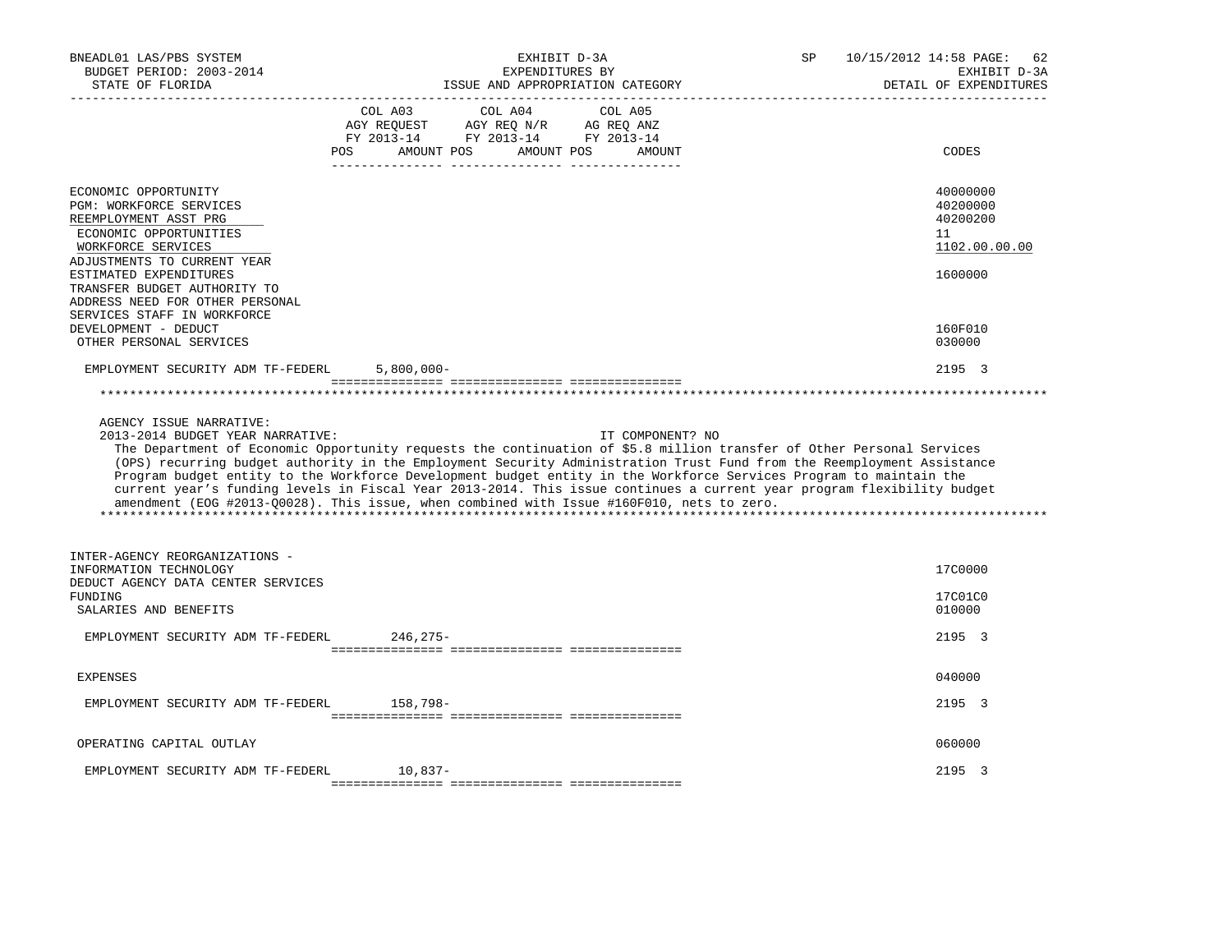| BNEADL01 LAS/PBS SYSTEM<br>BUDGET PERIOD: 2003-2014<br>STATE OF FLORIDA                                                                                                                                                                                                                       | EXHIBIT D-3A<br>EXPENDITURES BY<br>ISSUE AND APPROPRIATION CATEGORY                                                                                                    | SP<br>10/15/2012 14:58 PAGE: 63<br>EXHIBIT D-3A<br>DETAIL OF EXPENDITURES                         |
|-----------------------------------------------------------------------------------------------------------------------------------------------------------------------------------------------------------------------------------------------------------------------------------------------|------------------------------------------------------------------------------------------------------------------------------------------------------------------------|---------------------------------------------------------------------------------------------------|
|                                                                                                                                                                                                                                                                                               | COL A03 COL A04 COL A05<br>AGY REQUEST AGY REQ N/R AG REQ ANZ<br>FY 2013-14 FY 2013-14 FY 2013-14<br>AMOUNT POS AMOUNT POS<br>POS<br>---------------- ---------------- | CODES<br>AMOUNT                                                                                   |
| ECONOMIC OPPORTUNITY<br><b>PGM: WORKFORCE SERVICES</b><br>REEMPLOYMENT ASST PRG<br>ECONOMIC OPPORTUNITIES<br>WORKFORCE SERVICES<br>INTER-AGENCY REORGANIZATIONS -<br>INFORMATION TECHNOLOGY<br>DEDUCT AGENCY DATA CENTER SERVICES<br>FUNDING<br>SPECIAL CATEGORIES<br>G/A-CONTRACTED SERVICES |                                                                                                                                                                        | 40000000<br>40200000<br>40200200<br>11<br>1102.00.00.00<br>17C0000<br>17C01C0<br>100000<br>100778 |
| EMPLOYMENT SECURITY ADM TF-FEDERL                                                                                                                                                                                                                                                             | 84,346-                                                                                                                                                                | 2195 3                                                                                            |
| TOTAL: DEDUCT AGENCY DATA CENTER SERVICES<br>FUNDING                                                                                                                                                                                                                                          | ================================                                                                                                                                       | 17C01C0                                                                                           |
| TOTAL ISSUE 500,256-                                                                                                                                                                                                                                                                          |                                                                                                                                                                        |                                                                                                   |
|                                                                                                                                                                                                                                                                                               |                                                                                                                                                                        |                                                                                                   |

2013-2014 BUDGET YEAR NARRATIVE: IT COMPONENT? YES

 The Department of Economic Opportunity (DEO) requests that a total of \$864,078 be deducted from various appropriation categories and added to the Data Processing Services - Southwood Shared Resource Center appropriation category, in order to consolidate information technology functions within the Southwood Shared Resource Center (SSRC).

 The State of Florida Data Center Consolidation initiative is targeted to reduce the overall cost of data center operations by state agencies. This initiative is based on a directive from the Florida Legislature contained in Chapter 282, Florida Statutes (F.S.), aimed at establishing a comprehensive, cost-effective state data center system. DEO is required by law to have its data center fully consolidated within the SSRC by October 31, 2013.

This issue combined with issue #17C02C0 nets to zero.

 This issue aligns with the following strategy contained in Florida's Strategic Plan for Economic Development July 2012 - June 2017 (version 19):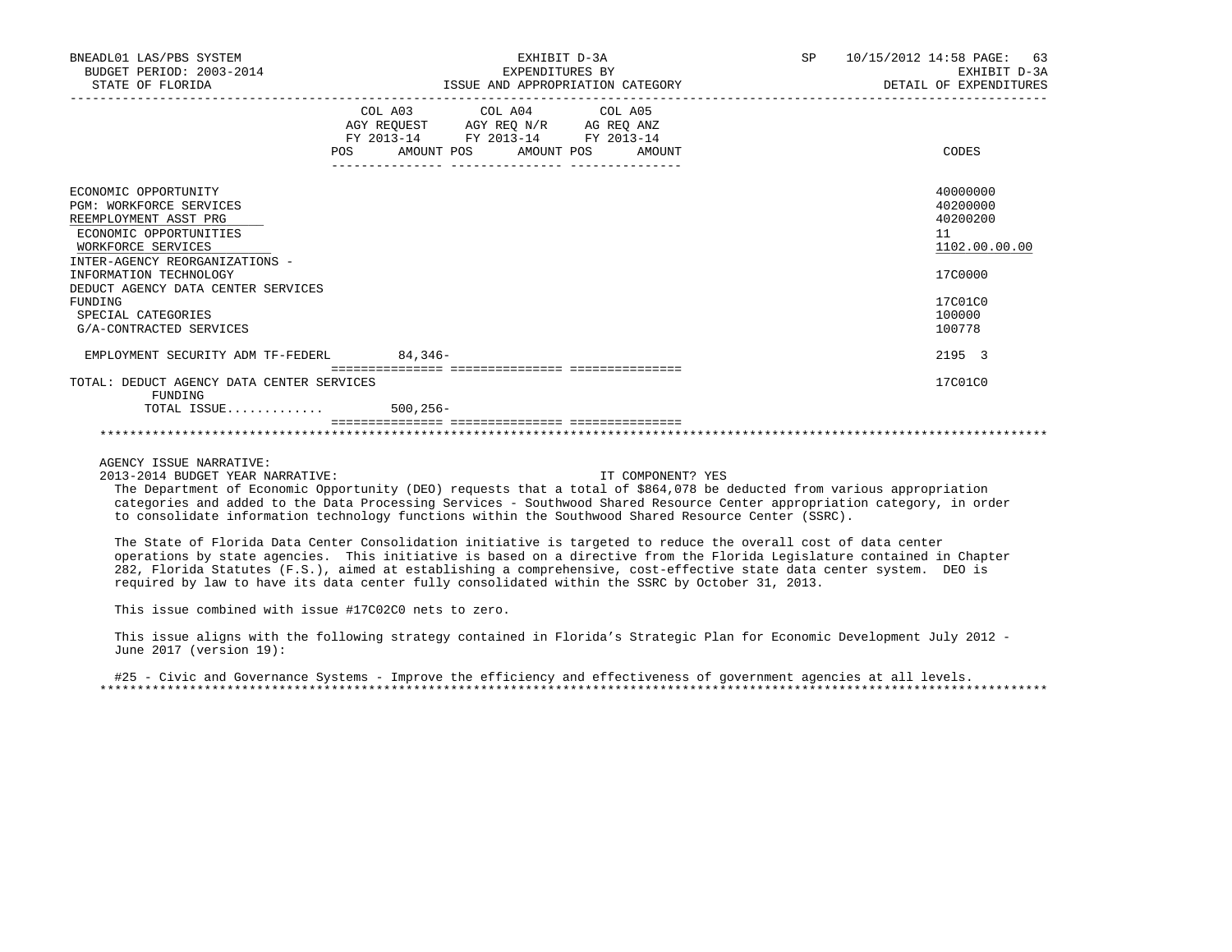| BNEADL01 LAS/PBS SYSTEM<br>BUDGET PERIOD: 2003-2014<br>STATE OF FLORIDA<br>__________________                                                                                                                                                                                                                                                                                                                                                                                                                                               | EXHIBIT D-3A<br>EXPENDITURES BY<br>ISSUE AND APPROPRIATION CATEGORY                                                                   |                   | SP 10/15/2012 14:58 PAGE:<br>64<br>EXHIBIT D-3A<br>DETAIL OF EXPENDITURES |          |                                                                    |
|---------------------------------------------------------------------------------------------------------------------------------------------------------------------------------------------------------------------------------------------------------------------------------------------------------------------------------------------------------------------------------------------------------------------------------------------------------------------------------------------------------------------------------------------|---------------------------------------------------------------------------------------------------------------------------------------|-------------------|---------------------------------------------------------------------------|----------|--------------------------------------------------------------------|
|                                                                                                                                                                                                                                                                                                                                                                                                                                                                                                                                             | COL A03 COL A04 COL A05<br>AGY REQUEST AGY REQ N/R AG REQ ANZ<br>FY 2013-14 FY 2013-14 FY 2013-14<br>POS AMOUNT POS AMOUNT POS AMOUNT |                   |                                                                           |          | CODES                                                              |
| ECONOMIC OPPORTUNITY<br>PGM: WORKFORCE SERVICES<br>REEMPLOYMENT ASST PRG<br>ECONOMIC OPPORTUNITIES<br>WORKFORCE SERVICES<br>INTER-AGENCY REORGANIZATIONS -<br>INFORMATION TECHNOLOGY                                                                                                                                                                                                                                                                                                                                                        |                                                                                                                                       |                   |                                                                           |          | 40000000<br>40200000<br>40200200<br>11<br>1102.00.00.00<br>17C0000 |
| DEDUCT AGENCY DATA CENTER SERVICES<br>FUNDING                                                                                                                                                                                                                                                                                                                                                                                                                                                                                               |                                                                                                                                       |                   |                                                                           |          | 17C01C0                                                            |
| POSITION DETAIL OF SALARIES AND BENEFITS:                                                                                                                                                                                                                                                                                                                                                                                                                                                                                                   | FTE BASE RATE ADDITIVES BENEFITS                                                                                                      |                   |                                                                           | SUBTOTAL | LAPSE LAPSED SALARIES<br>% AND BENEFITS                            |
| A03 - AGY REOUEST FY 2013-14                                                                                                                                                                                                                                                                                                                                                                                                                                                                                                                |                                                                                                                                       |                   |                                                                           |          |                                                                    |
| CHANGES TO CURRENTLY AUTHORIZED POSITIONS<br>OTHER SALARY AMOUNT<br>2195 EMPLOYMENT SECURITY ADM TF                                                                                                                                                                                                                                                                                                                                                                                                                                         |                                                                                                                                       |                   |                                                                           |          | $246, 275 -$                                                       |
|                                                                                                                                                                                                                                                                                                                                                                                                                                                                                                                                             |                                                                                                                                       |                   |                                                                           |          | _____________<br>$246.275-$<br>==============                      |
|                                                                                                                                                                                                                                                                                                                                                                                                                                                                                                                                             |                                                                                                                                       |                   |                                                                           |          |                                                                    |
| ADD SERVICES PROVIDED BY PRIMARY<br>DATA CENTER<br>DATA PROCESSING SERVICES<br>SOUTHWOOD SRC                                                                                                                                                                                                                                                                                                                                                                                                                                                |                                                                                                                                       |                   |                                                                           |          | 17C02C0<br>210000<br>210021                                        |
| EMPLOYMENT SECURITY ADM TF-FEDERL 500,256                                                                                                                                                                                                                                                                                                                                                                                                                                                                                                   |                                                                                                                                       |                   |                                                                           |          | 2195 3                                                             |
|                                                                                                                                                                                                                                                                                                                                                                                                                                                                                                                                             |                                                                                                                                       |                   |                                                                           |          |                                                                    |
| AGENCY ISSUE NARRATIVE:<br>2013-2014 BUDGET YEAR NARRATIVE:<br>The Department of Economic Opportunity (DEO) requests that a total of \$864,078 be deducted from various appropriation<br>categories and added to the Data Processing Services - Southwood Shared Resource Center appropriation category, in order<br>to consolidate information technology functions within the Southwood Shared Resource Center (SSRC).<br>The State of Florida Data Center Consolidation initiative is targeted to reduce the everall goot of data center |                                                                                                                                       | IT COMPONENT? YES |                                                                           |          |                                                                    |

 The State of Florida Data Center Consolidation initiative is targeted to reduce the overall cost of data center operations by state agencies. This initiative is based on a directive from the Florida Legislature contained in Chapter 282, Florida Statutes (F.S.), aimed at establishing a comprehensive, cost-effective state data center system. DEO is required by law to have its data center fully consolidated within the SSRC by October 31, 2013.

This issue combined with issue #17C01C0 nets to zero.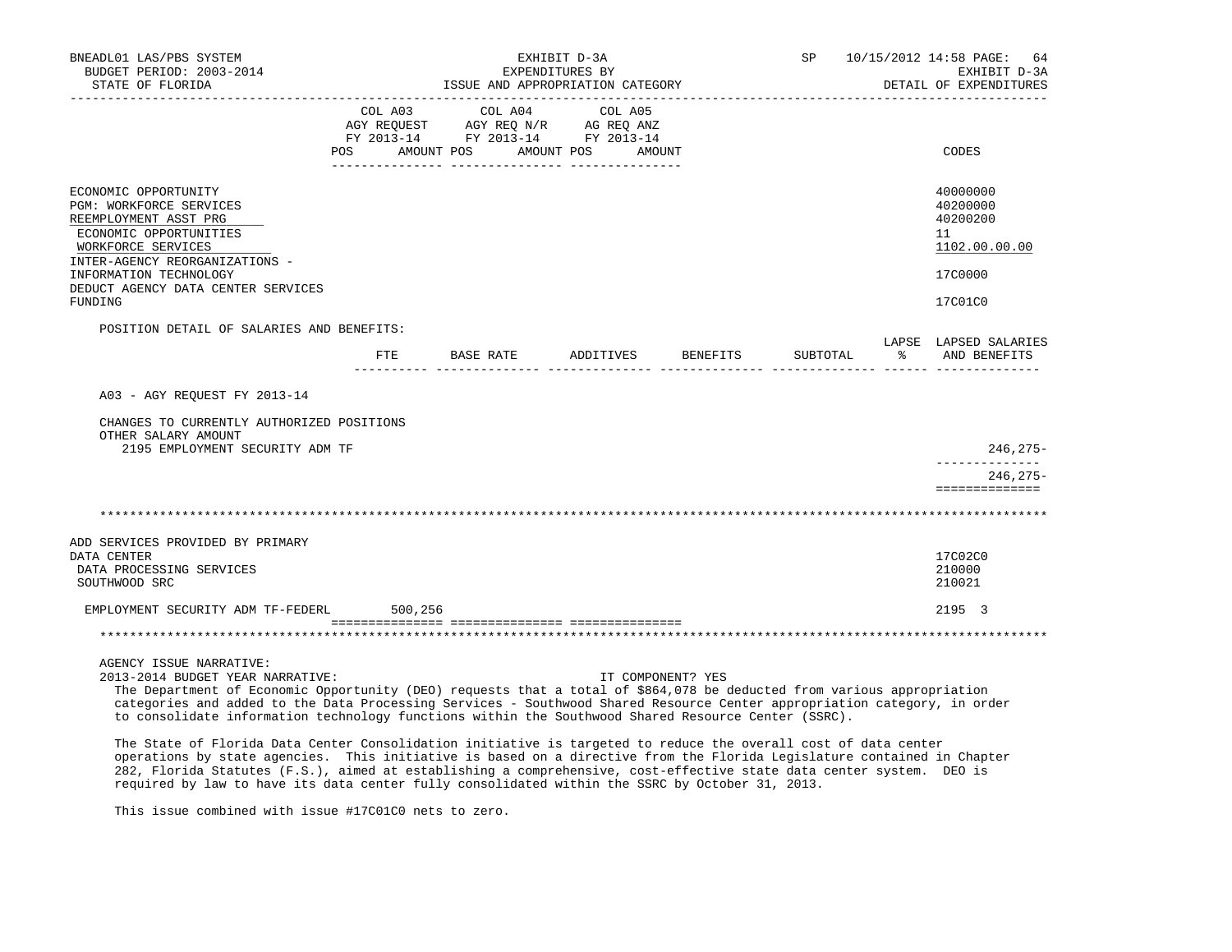| BNEADL01 LAS/PBS SYSTEM<br>BUDGET PERIOD: 2003-2014<br>STATE OF FLORIDA                                                                                    | EXHIBIT D-3A<br>EXPENDITURES BY<br>ISSUE AND APPROPRIATION CATEGORY                                                                                                                                                                                                                                                                                                                   | <b>SP</b><br>10/15/2012 14:58 PAGE:<br>65<br>EXHIBIT D-3A<br>DETAIL OF EXPENDITURES |
|------------------------------------------------------------------------------------------------------------------------------------------------------------|---------------------------------------------------------------------------------------------------------------------------------------------------------------------------------------------------------------------------------------------------------------------------------------------------------------------------------------------------------------------------------------|-------------------------------------------------------------------------------------|
|                                                                                                                                                            | $\begin{tabular}{lcccc} COL A03 & COL A04 & COL A05 \\ AGY REQUEST & AGY REQ N/R & AG REQ ANZ \\ FY & 2013-14 & FY & 2013-14 & FY & 2013-14 \end{tabular}$<br>POS AMOUNT POS<br>AMOUNT POS<br>AMOUNT                                                                                                                                                                                  | CODES                                                                               |
| ECONOMIC OPPORTUNITY<br>PGM: WORKFORCE SERVICES<br>REEMPLOYMENT ASST PRG<br>ECONOMIC OPPORTUNITIES<br>WORKFORCE SERVICES<br>INTER-AGENCY REORGANIZATIONS - |                                                                                                                                                                                                                                                                                                                                                                                       | 40000000<br>40200000<br>40200200<br>11<br>1102.00.00.00                             |
| INFORMATION TECHNOLOGY<br>ADD SERVICES PROVIDED BY PRIMARY<br>DATA CENTER                                                                                  |                                                                                                                                                                                                                                                                                                                                                                                       | 17C0000<br>17C02C0                                                                  |
| June $2017$ (version $19$ ):                                                                                                                               | This issue aligns with the following strategy contained in Florida's Strategic Plan for Economic Development July 2012 -                                                                                                                                                                                                                                                              |                                                                                     |
|                                                                                                                                                            | #25 - Civic and Governance Systems - Improve the efficiency and effectiveness of government agencies at all levels.                                                                                                                                                                                                                                                                   |                                                                                     |
| ESTIMATED EXPENDITURES REALIGNMENT<br>REALIGN BUDGET AUTHORITY TO MORE                                                                                     |                                                                                                                                                                                                                                                                                                                                                                                       | 2000000                                                                             |
| ACCURATELY REFLECT PROGRAM<br>EXPENDITURES - DEDUCT<br>OTHER PERSONAL SERVICES                                                                             |                                                                                                                                                                                                                                                                                                                                                                                       | 2000100<br>030000                                                                   |
| EMPLOYMENT SECURITY ADM TF-FEDERL 2,524,054-                                                                                                               |                                                                                                                                                                                                                                                                                                                                                                                       | 2195 3                                                                              |
| EXPENSES                                                                                                                                                   |                                                                                                                                                                                                                                                                                                                                                                                       | 040000                                                                              |
| EMPLOYMENT SECURITY ADM TF-FEDERL 4,038,052-                                                                                                               |                                                                                                                                                                                                                                                                                                                                                                                       | 2195 3                                                                              |
| TOTAL: REALIGN BUDGET AUTHORITY TO MORE<br>ACCURATELY REFLECT PROGRAM<br>EXPENDITURES - DEDUCT                                                             |                                                                                                                                                                                                                                                                                                                                                                                       | 2000100                                                                             |
| TOTAL ISSUE 6,562,106-                                                                                                                                     |                                                                                                                                                                                                                                                                                                                                                                                       |                                                                                     |
|                                                                                                                                                            |                                                                                                                                                                                                                                                                                                                                                                                       |                                                                                     |
| AGENCY ISSUE NARRATIVE:<br>2013-2014 BUDGET YEAR NARRATIVE:                                                                                                | IT COMPONENT? NO<br>The Department of Economic Opportunity requests the realignment of \$6,562,106 in budget authority in the Employment<br>Security Administration Trust Fund, from the Other Personal Services (OPS) and Expenses appropriation categories to the<br>the control and so considered in serious directions to a constant and serious to their conditions with a ratio |                                                                                     |

 G/A - Contracted Services appropriation category in the Reemployment Assistance budget entity. Due to the national economic crisis and the associated rise in Florida's unemployment rate, the Reemployment Assistance Program addressed a significant increase in the reemployment assistance claims workload by hiring additional OPS staff and incurring related additional expenses. Since that time, Florida's unemployment rate has dropped significantly, with a resulting decrease in the need for OPS staffing and expenses. At the same time, ongoing improvements to the state's reemployment assistance system has resulted in an increased need for contracted services support to address requirements on a project-by-project basis.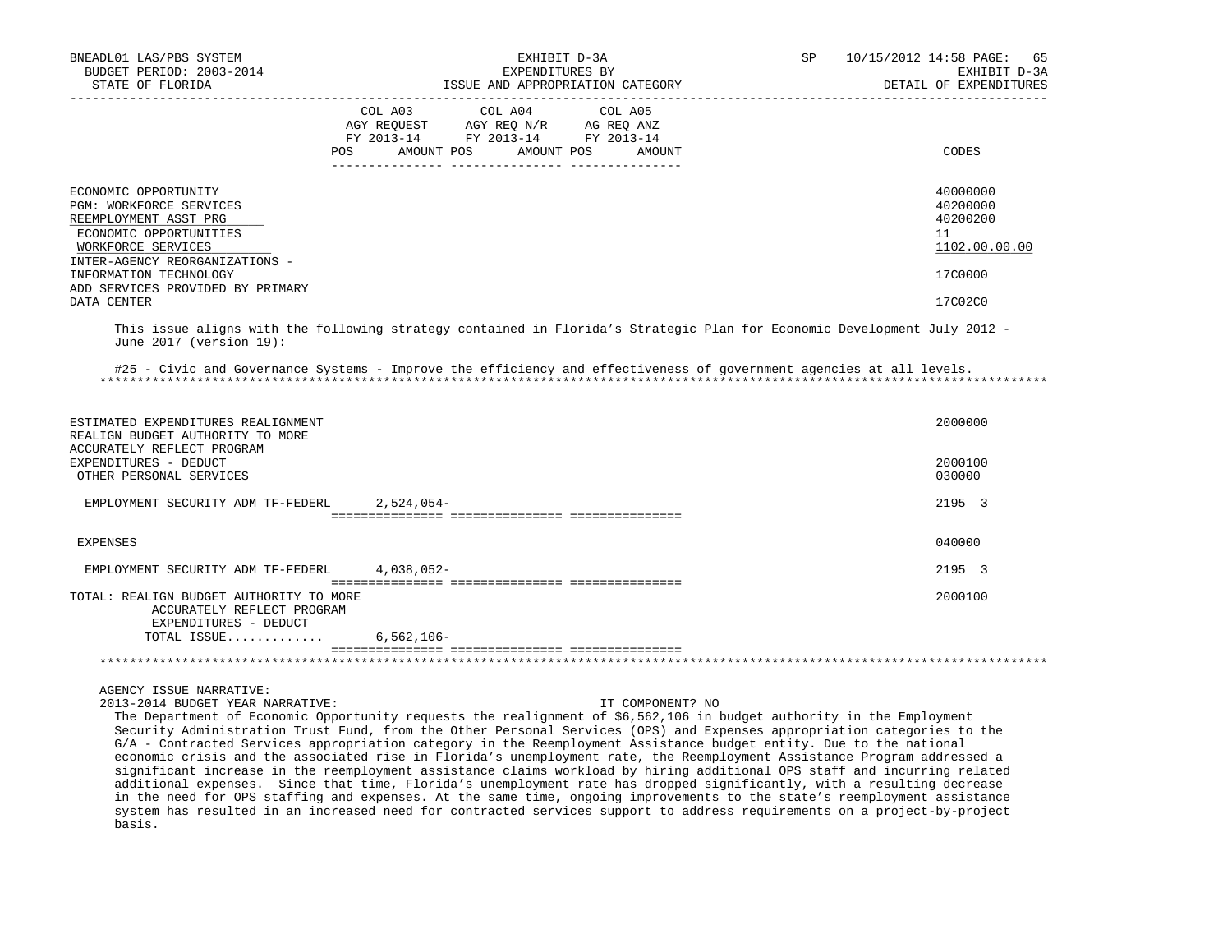| BNEADL01 LAS/PBS SYSTEM<br>BUDGET PERIOD: 2003-2014                                                                                                                                                                                                                                                                                                                                                                                                                                                                                                                                                                                                                                                                                                                                                                                                                                                                                                                                                                                                                                     | EXHIBIT D-3A<br>EXPENDITURES BY                                      | SP <sub>2</sub>  | 10/15/2012 14:58 PAGE: 66<br>EXHIBIT D-3A |                                                                               |
|-----------------------------------------------------------------------------------------------------------------------------------------------------------------------------------------------------------------------------------------------------------------------------------------------------------------------------------------------------------------------------------------------------------------------------------------------------------------------------------------------------------------------------------------------------------------------------------------------------------------------------------------------------------------------------------------------------------------------------------------------------------------------------------------------------------------------------------------------------------------------------------------------------------------------------------------------------------------------------------------------------------------------------------------------------------------------------------------|----------------------------------------------------------------------|------------------|-------------------------------------------|-------------------------------------------------------------------------------|
|                                                                                                                                                                                                                                                                                                                                                                                                                                                                                                                                                                                                                                                                                                                                                                                                                                                                                                                                                                                                                                                                                         |                                                                      |                  |                                           | DETAIL OF EXPENDITURES                                                        |
|                                                                                                                                                                                                                                                                                                                                                                                                                                                                                                                                                                                                                                                                                                                                                                                                                                                                                                                                                                                                                                                                                         | FY 2013-14 FY 2013-14 FY 2013-14<br>POS AMOUNT POS AMOUNT POS AMOUNT |                  |                                           | CODES                                                                         |
| ECONOMIC OPPORTUNITY<br>PGM: WORKFORCE SERVICES<br>REEMPLOYMENT ASST PRG<br>ECONOMIC OPPORTUNITIES<br>WORKFORCE SERVICES<br>ESTIMATED EXPENDITURES REALIGNMENT<br>REALIGN BUDGET AUTHORITY TO MORE<br>ACCURATELY REFLECT PROGRAM<br>EXPENDITURES - DEDUCT                                                                                                                                                                                                                                                                                                                                                                                                                                                                                                                                                                                                                                                                                                                                                                                                                               |                                                                      |                  |                                           | 40000000<br>40200000<br>40200200<br>11<br>1102.00.00.00<br>2000000<br>2000100 |
| This issue, when combined with Issue #2000200, nets to zero.                                                                                                                                                                                                                                                                                                                                                                                                                                                                                                                                                                                                                                                                                                                                                                                                                                                                                                                                                                                                                            |                                                                      |                  |                                           |                                                                               |
| REALIGN BUDGET AUTHORITY TO MORE<br>ACCURATELY REFLECT PROGRAM<br>EXPENDITURES - ADD<br>SPECIAL CATEGORIES<br>G/A-CONTRACTED SERVICES                                                                                                                                                                                                                                                                                                                                                                                                                                                                                                                                                                                                                                                                                                                                                                                                                                                                                                                                                   |                                                                      |                  |                                           | 2000200<br>100000<br>100778                                                   |
| EMPLOYMENT SECURITY ADM TF-FEDERL 6,562,106                                                                                                                                                                                                                                                                                                                                                                                                                                                                                                                                                                                                                                                                                                                                                                                                                                                                                                                                                                                                                                             |                                                                      |                  |                                           | 2195 3                                                                        |
|                                                                                                                                                                                                                                                                                                                                                                                                                                                                                                                                                                                                                                                                                                                                                                                                                                                                                                                                                                                                                                                                                         |                                                                      |                  |                                           |                                                                               |
| AGENCY ISSUE NARRATIVE:<br>2013-2014 BUDGET YEAR NARRATIVE:<br>The Department of Economic Opportunity requests the realignment of \$6,562,106 in budget authority in the Employment<br>Security Administration Trust Fund, from the Other Personal Services (OPS) and Expenses appropriation categories to the<br>G/A - Contracted Services appropriation category in the Reemployment Assistance budget entity. Due to the national<br>economic crisis and the associated rise in Florida's unemployment rate, the Reemployment Assistance Program addressed a<br>significant increase in the reemployment assistance claims workload by hiring additional OPS staff and incurring related<br>additional expenses. Since that time, Florida's unemployment rate has dropped significantly, with a resulting decrease<br>in the need for OPS staffing and expenses. At the same time, ongoing improvements to the state's reemployment assistance<br>system has resulted in an increased need for contracted services support to address requirements on a project-by-project<br>basis. |                                                                      | IT COMPONENT? NO |                                           |                                                                               |
| This issue, when combined with Issue #2000100, nets to zero.                                                                                                                                                                                                                                                                                                                                                                                                                                                                                                                                                                                                                                                                                                                                                                                                                                                                                                                                                                                                                            |                                                                      |                  |                                           |                                                                               |

\*\*\*\*\*\*\*\*\*\*\*\*\*\*\*\*\*\*\*\*\*\*\*\*\*\*\*\*\*\*\*\*\*\*\*\*\*\*\*\*\*\*\*\*\*\*\*\*\*\*\*\*\*\*\*\*\*\*\*\*\*\*\*\*\*\*\*\*\*\*\*\*\*\*\*\*\*\*\*\*\*\*\*\*\*\*\*\*\*\*\*\*\*\*\*\*\*\*\*\*\*\*\*\*\*\*\*\*\*\*\*\*\*\*\*\*\*\*\*\*\*\*\*\*\*\*\*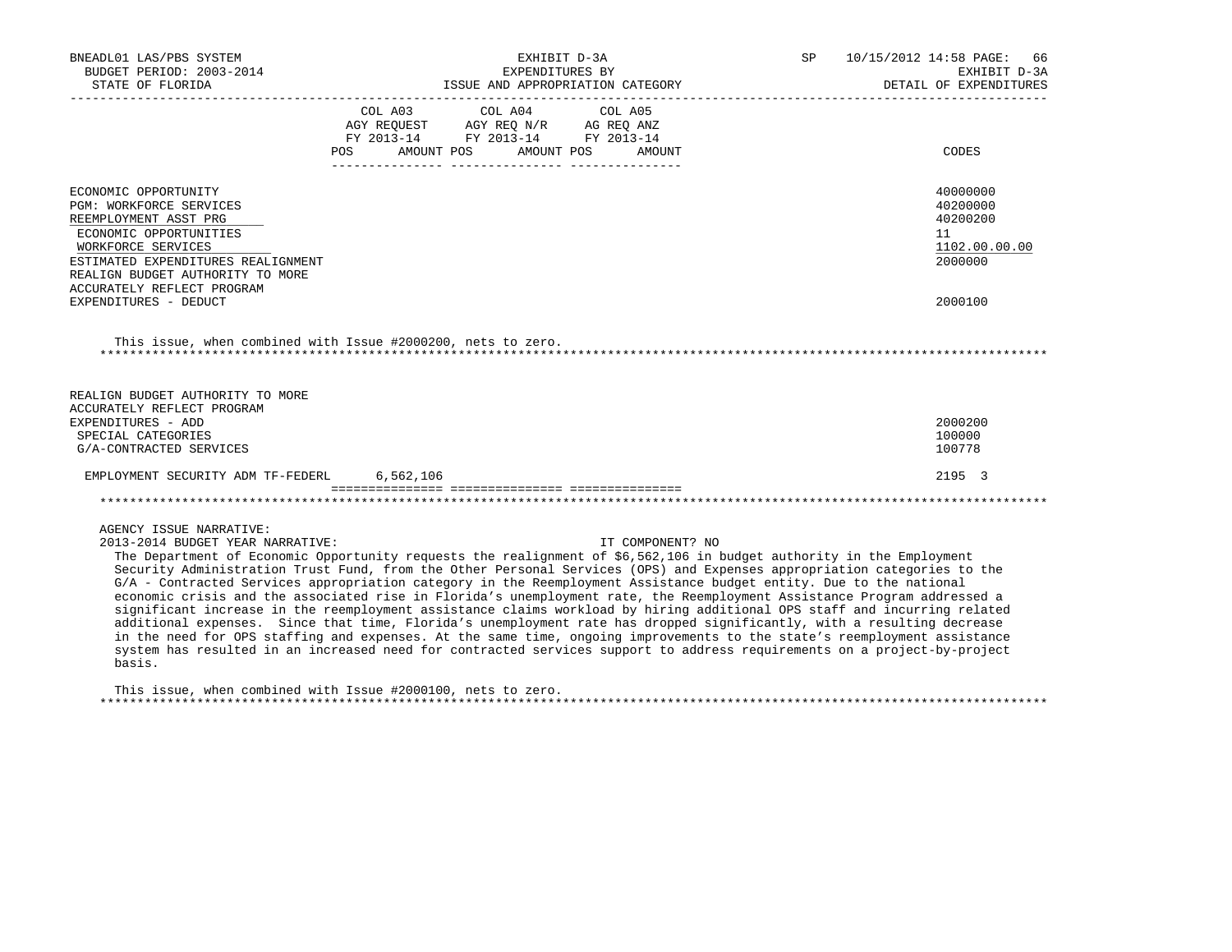| BNEADL01 LAS/PBS SYSTEM<br>BUDGET PERIOD: 2003-2014<br>STATE OF FLORIDA                                                                                                                                                                                                                                       | EXHIBIT D-3A<br>EXPENDITURES BY<br>ISSUE AND APPROPRIATION CATEGORY                                                                                                        | SP 10/15/2012 14:58 PAGE: 67<br>EXHIBIT D-3A<br>DETAIL OF EXPENDITURES                                      |
|---------------------------------------------------------------------------------------------------------------------------------------------------------------------------------------------------------------------------------------------------------------------------------------------------------------|----------------------------------------------------------------------------------------------------------------------------------------------------------------------------|-------------------------------------------------------------------------------------------------------------|
|                                                                                                                                                                                                                                                                                                               | COL A04<br>COL A03<br>COL A05<br>AGY REQUEST AGY REQ N/R AG REQ ANZ<br>FY 2013-14 FY 2013-14 FY 2013-14<br>POS<br>AMOUNT POS<br>AMOUNT POS<br>AMOUNT<br>___ ______________ | CODES                                                                                                       |
| ECONOMIC OPPORTUNITY<br>PGM: WORKFORCE SERVICES<br>REEMPLOYMENT ASST PRG<br>ECONOMIC OPPORTUNITIES<br>WORKFORCE SERVICES<br>NONRECURRING EXPENDITURES<br>UNEMPLOYMENT COMPENSATION BENEFITS<br>SYSTEM REPLACEMENT<br>OUALIFIED EXPENDITURE<br>RA CLAIMS & BENEFITS SYSTM<br>EMPLOYMENT SECURITY ADM TF-FEDERL | 20,233,838-                                                                                                                                                                | 40000000<br>40200000<br>40200200<br>11<br>1102.00.00.00<br>2100000<br>2103022<br>200000<br>200160<br>2195 3 |
| UNEMPLOYMENT COMPENSATION<br>CH 2012-30 LOF (HB 7027)<br>SPECIAL CATEGORIES<br>G/A-CONTRACTED SERVICES                                                                                                                                                                                                        |                                                                                                                                                                            | 2103023<br>100000<br>100778                                                                                 |
| EMPLOYMENT SECURITY ADM TF-FEDERL 100.884-                                                                                                                                                                                                                                                                    |                                                                                                                                                                            | 2195 3                                                                                                      |
| ANNUALIZATION OF ADMINISTERED<br>FUNDS APPROPRIATIONS<br>STATE HEALTH INSURANCE ADJUSTMENT<br>FOR FY 2012-13 - 10 MONTHS<br><b>ANNUALIZATION</b><br>SALARIES AND BENEFITS                                                                                                                                     |                                                                                                                                                                            | 26A0000<br>26A1830<br>010000                                                                                |
| EMPLOYMENT SECURITY ADM TF-FEDERL                                                                                                                                                                                                                                                                             | 344,745                                                                                                                                                                    | 2195 3                                                                                                      |
| DATA PROCESSING SERVICES<br>SOUTHWOOD SRC                                                                                                                                                                                                                                                                     |                                                                                                                                                                            | 210000<br>210021                                                                                            |
| EMPLOYMENT SECURITY ADM TF-FEDERL                                                                                                                                                                                                                                                                             | 6,555                                                                                                                                                                      | 2195 3                                                                                                      |
| TOTAL: STATE HEALTH INSURANCE ADJUSTMENT<br>FOR FY 2012-13 - 10 MONTHS<br>ANNUALIZATION<br>TOTAL ISSUE                                                                                                                                                                                                        | 351,300                                                                                                                                                                    | 26A1830                                                                                                     |
|                                                                                                                                                                                                                                                                                                               |                                                                                                                                                                            |                                                                                                             |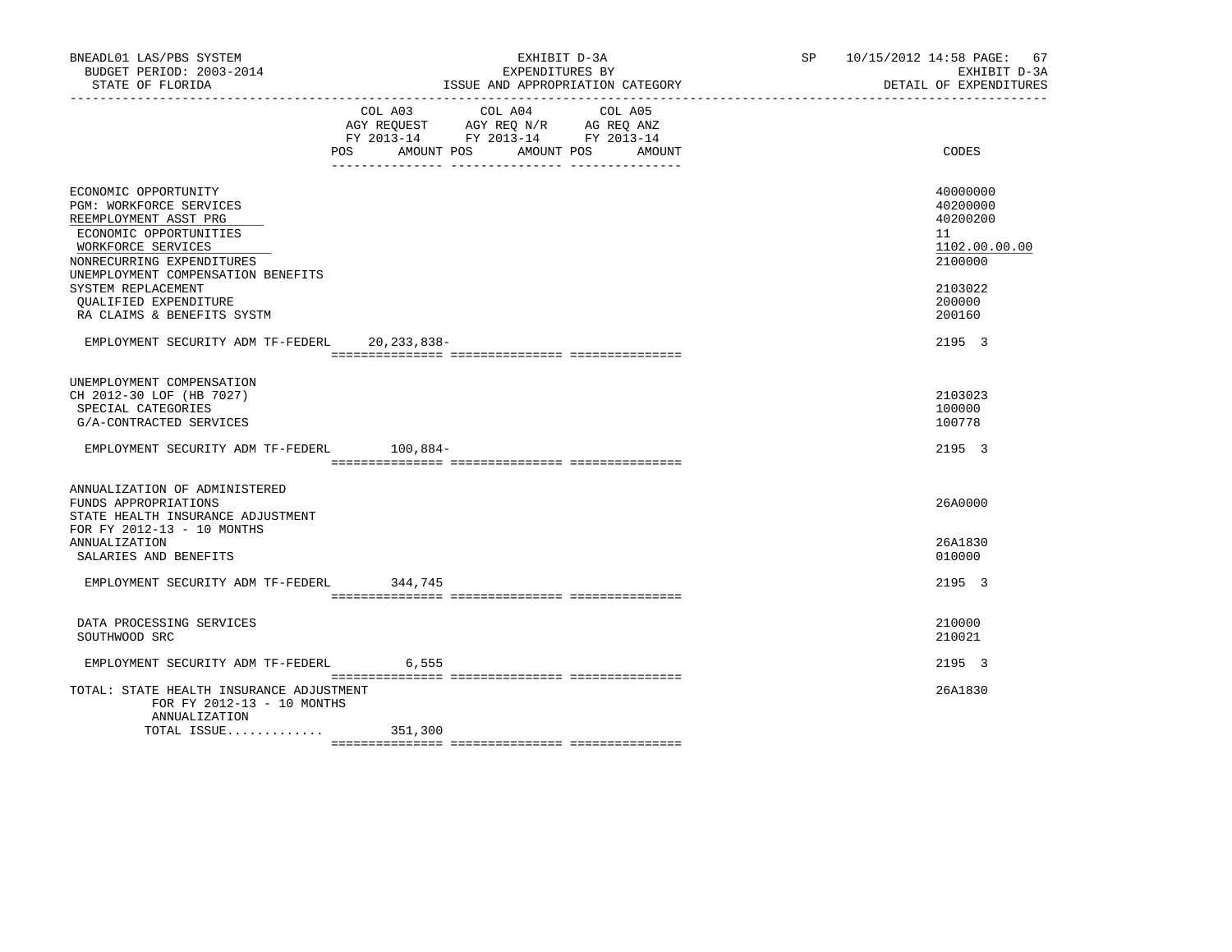| BNEADL01 LAS/PBS SYSTEM<br>BUDGET PERIOD: 2003-2014<br>STATE OF FLORIDA                                                                                                                                               | EXHIBIT D-3A<br>EXPENDITURES BY<br>ISSUE AND APPROPRIATION CATEGORY                                                                                                                         | 10/15/2012 14:58 PAGE: 68<br>SP and the set of the set of the set of the set of the set of the set of the set of the set of the set of the set of the set of the set of the set of the set of the set of the set of the set of the set of the set of the se<br>EXHIBIT D-3A<br>DETAIL OF EXPENDITURES |
|-----------------------------------------------------------------------------------------------------------------------------------------------------------------------------------------------------------------------|---------------------------------------------------------------------------------------------------------------------------------------------------------------------------------------------|-------------------------------------------------------------------------------------------------------------------------------------------------------------------------------------------------------------------------------------------------------------------------------------------------------|
|                                                                                                                                                                                                                       | COL A03<br>COL A04 COL A05<br>AGY REQUEST AGY REQ N/R AG REQ ANZ<br>FY 2013-14 FY 2013-14 FY 2013-14<br>AMOUNT POS AMOUNT POS<br><b>POS</b><br>AMOUNT<br>__________________________________ | CODES                                                                                                                                                                                                                                                                                                 |
| ECONOMIC OPPORTUNITY<br><b>PGM: WORKFORCE SERVICES</b><br>REEMPLOYMENT ASST PRG<br>ECONOMIC OPPORTUNITIES<br>WORKFORCE SERVICES<br>PROGRAM REDUCTIONS<br>INITIAL SKILLS REVIEW - REDUCE<br>FUNDING BASED ON NUMBER OF |                                                                                                                                                                                             | 40000000<br>40200000<br>40200200<br>11<br>1102.00.00.00<br>33V0000                                                                                                                                                                                                                                    |
| PARTICIPANTS<br>SPECIAL CATEGORIES<br>G/A-CONTRACTED SERVICES                                                                                                                                                         |                                                                                                                                                                                             | 33V0030<br>100000<br>100778                                                                                                                                                                                                                                                                           |
| SPEC EMPLOYMNT SECU ADM TF-STATE                                                                                                                                                                                      | $700,000 -$                                                                                                                                                                                 | 2648 1                                                                                                                                                                                                                                                                                                |
|                                                                                                                                                                                                                       | ___________________________________                                                                                                                                                         |                                                                                                                                                                                                                                                                                                       |

2013-2014 BUDGET YEAR NARRATIVE: IT COMPONENT? NO

 During the 2011 Session, the Legislature amended section 443.091, Florida Statutes, relating to benefit eligibility conditions, to require individuals making continued claims for reemployment assistance benefits to participate in an initial skills review. Section 443.036(26), Florida Statutes, provides that initial skills review means an online education or training program that is designed to measure a mastery level of workplace skills. The initial skills review (ISR) requirement took effect on August 1, 2011.

 The Department of Economic Opportunity executed a three year contract in July of 2011 with Worldwide Interactive Network, Inc. (WIN) to implement the ISR requirement. For Fiscal Year 2011-12, the contracted amount for the ISR was \$2 million, paid at a flat monthly rate of approximately \$166,667, which was based on a cost of \$2 per participant and a projected 1 million participants. In June of 2012, the contract was amended to update the Fiscal Year 2012-13 deliverables. For Fiscal Year 2012-13, the contracted amount for the ISR is \$2.7 million, paid at a flat monthly rate of \$225,000, based on a cost of \$2.70 per participant and a projected 1 million participants. The actual number of participants completing the ISR for the reporting period ending September 30, 2012, is 37,564. The cumulative number of "completers" since the program's inception on August 1, 2011, a 14 month period, is 735,344.

 For Fiscal Year 2013-14, the third and final year of the current contract, the Department proposes a reduction of \$700,000 in the Special Employment Security Administration Trust Fund. This reduction will return the funding provided for the Initial Skills Review to the Fiscal Year 2011-12 contracted level.

 This issue aligns with the following strategy contained in Florida's Strategic Plan for Economic Development July 2012- June 2017 (version 19):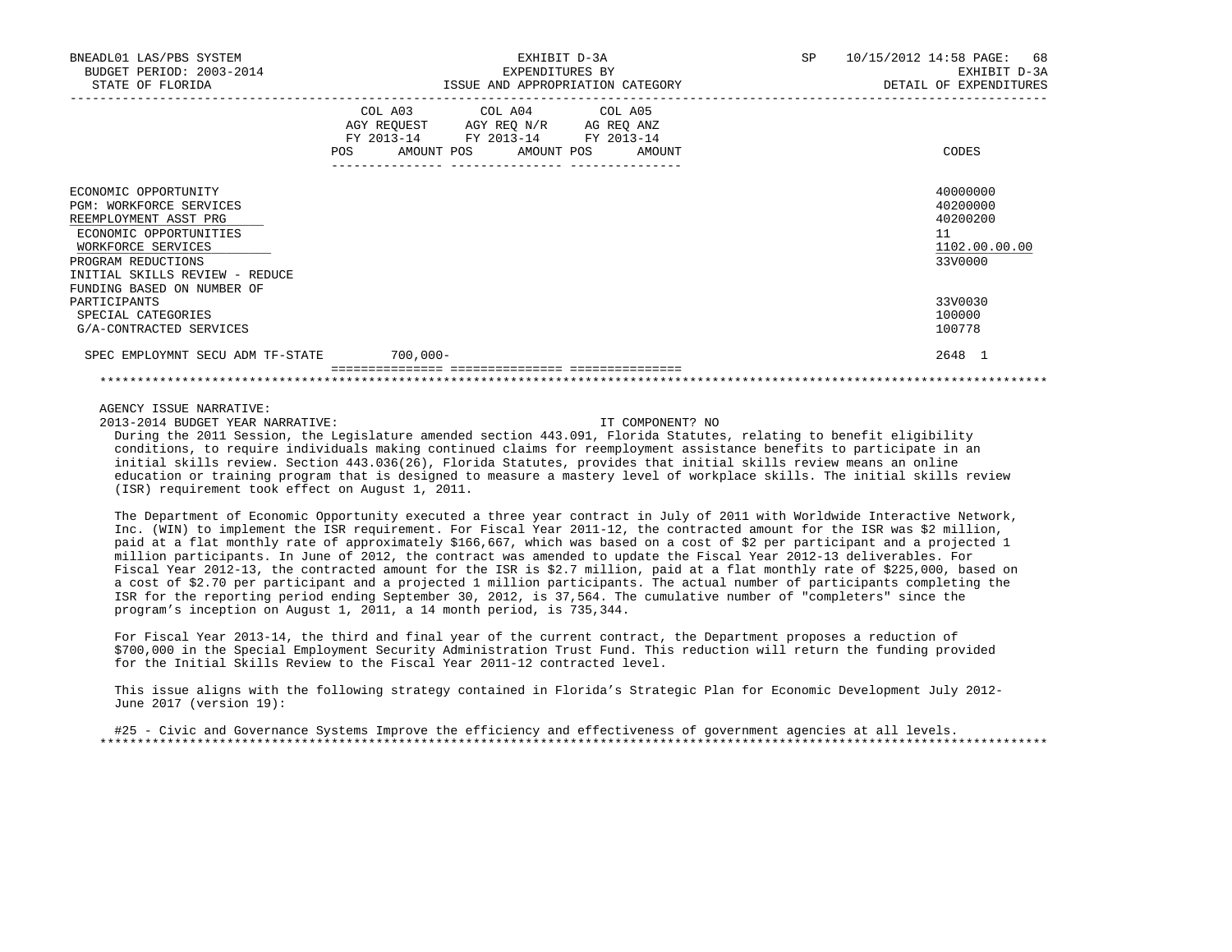| BNEADL01 LAS/PBS SYSTEM<br>BUDGET PERIOD: 2003-2014<br>STATE OF FLORIDA                                                                                     |                                                 | EXHIBIT D-3A<br>EXPENDITURES BY<br>ISSUE AND APPROPRIATION CATEGORY                                                                  | SP 10/15/2012 14:58 PAGE: | 69<br>EXHIBIT D-3A<br>DETAIL OF EXPENDITURES            |
|-------------------------------------------------------------------------------------------------------------------------------------------------------------|-------------------------------------------------|--------------------------------------------------------------------------------------------------------------------------------------|---------------------------|---------------------------------------------------------|
|                                                                                                                                                             | <b>POS</b><br>---------------- ---------------- | COL A03 COL A04 COL A05<br>AGY REQUEST AGY REQ N/R AG REQ ANZ<br>FY 2013-14 FY 2013-14 FY 2013-14<br>AMOUNT POS AMOUNT POS<br>AMOUNT |                           | CODES                                                   |
| ECONOMIC OPPORTUNITY<br><b>PGM: WORKFORCE SERVICES</b><br>REEMPLOYMENT ASST PRG<br>ECONOMIC OPPORTUNITIES<br>WORKFORCE SERVICES<br>PROGRAM OR SERVICE-LEVEL |                                                 |                                                                                                                                      |                           | 40000000<br>40200000<br>40200200<br>11<br>1102.00.00.00 |
| INFORMATION TECHNOLOGY<br>REEMPLOYMENT ASSISTANCE BENEFITS<br>SYSTEM REPLACEMENT<br>OUALIFIED EXPENDITURE<br>RA CLAIMS & BENEFITS SYSTM                     |                                                 |                                                                                                                                      |                           | 3630000<br>36318C0<br>200000<br>200160                  |
| EMPLOYMENT SECURITY ADM TF-FEDERL 1,193,648 1,193,648                                                                                                       |                                                 |                                                                                                                                      |                           | 2195 3                                                  |
|                                                                                                                                                             |                                                 |                                                                                                                                      |                           |                                                         |

2013-2014 BUDGET YEAR NARRATIVE: IT COMPONENT? YES

 The Department requests \$1,193,648 in nonrecurring funds from the Employment Security Administration Trust Fund to continue the development and implementation of the Reemployment Assistance Claims and Benefits Information System replacement project.

 The new system will reduce or eliminate operational costs of current practices that are labor intensive, cumbersome and inefficient in the following areas; Claims and Adjudication; Customer Information Requests; Benefit Operations (Wage Determinations, Special Payments, Employer Charges, and Special Programs); Benefit Payment Control; Appeals; Quality Improvement; and Federal Reporting. Current practices will be streamlined and made more efficient, generating significant cost savings.

 As of the beginning of State Fiscal Year 2012-13, final project costs are estimated to amount to \$64,031,167. The return on investment analysis performed by an independent firm estimated that the new system will save \$43 million per year, allowing the project's costs to be recovered within two years of deployment. As part of the project, the department will complete a benefits realization review that will validate the assumptions of the Feasibility Study and produce a finalized assessment of the project's efficiencies.

 During Fiscal Year 2011-12, the project wrapped up the Define Phase, and accepted Design Deliverables for Project Connect. The project negotiated for the acceptance of the System Integrator Corrective Action Plan and amendments to the contract which addressed a six-month project delay during the design phase and produced a favorable outcome for the Department, providing \$4,450,000 in credits and liquidated damages which offset the non-DEO labor cost of the project delay.

 In the current fiscal year, the funds provided for this project are being used for code development, code testing (units and subsystems), data conversion, establishment of production testing and operating environments, and the development of training materials. Funds are also being used for Independent Validation and Verification efforts, coordination by the Project Management Office, organizational change management and tracking of the Key Performance Indicators which are being used to document the new system's benefits.

 For Fiscal Year 2013-14, the requested \$1,193,648 combined with carry forward resources currently estimated at \$16,831,995 are to complete development, conduct user acceptance testing, complete data conversion, provide training and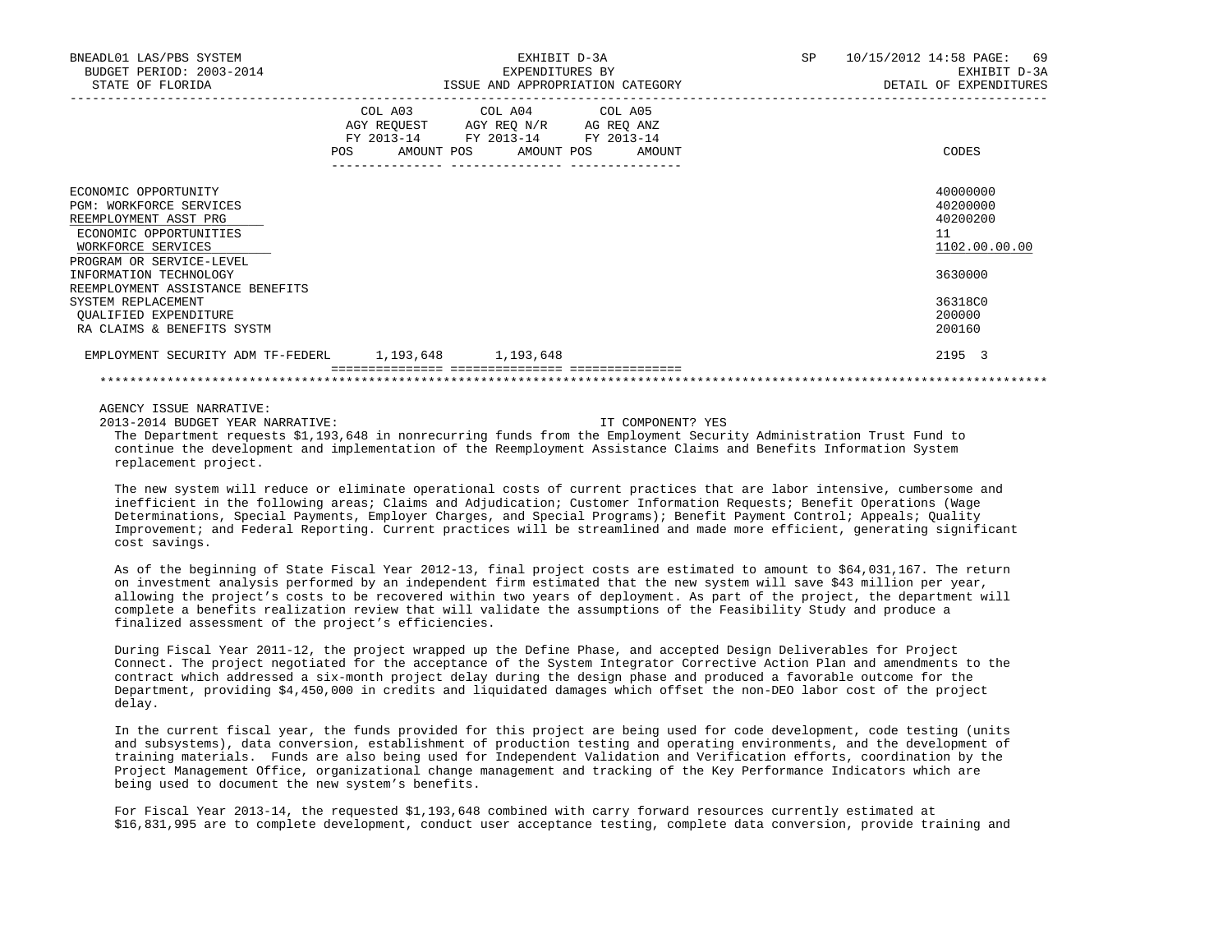| BNEADL01 LAS/PBS SYSTEM<br>BUDGET PERIOD: 2003-2014<br>STATE OF FLORIDA                                                                              | EXHIBIT D-3A<br>EXPENDITURES BY<br>ISSUE AND APPROPRIATION CATEGORY                                                                            | 70<br>SP<br>10/15/2012 14:58 PAGE:<br>EXHIBIT D-3A<br>DETAIL OF EXPENDITURES |
|------------------------------------------------------------------------------------------------------------------------------------------------------|------------------------------------------------------------------------------------------------------------------------------------------------|------------------------------------------------------------------------------|
|                                                                                                                                                      | COL A03 COL A04 COL A05<br>AGY REQUEST AGY REQ N/R AG REQ ANZ<br>FY 2013-14 FY 2013-14 FY 2013-14<br>AMOUNT POS<br>AMOUNT POS<br>POS<br>AMOUNT | CODES                                                                        |
| ECONOMIC OPPORTUNITY<br>PGM: WORKFORCE SERVICES<br>REEMPLOYMENT ASST PRG<br>ECONOMIC OPPORTUNITIES<br>WORKFORCE SERVICES<br>PROGRAM OR SERVICE-LEVEL |                                                                                                                                                | 40000000<br>40200000<br>40200200<br>11<br>1102.00.00.00                      |
| INFORMATION TECHNOLOGY<br>REEMPLOYMENT ASSISTANCE BENEFITS<br>SYSTEM REPLACEMENT                                                                     |                                                                                                                                                | 3630000<br>36318C0                                                           |

 fully implement the system which is scheduled to "go-live" in October of 2013. Funds will also be used to: continue maintenance and operational services for the system; begin warranty period monitoring and evaluation of Benefits Realization Key Performance Indicators; complete organizational design and change management for Reemployment Assistance staff and stakeholders; continue the Independent Validation and Verification efforts; and continue services of the Project Management Office.

 This issue aligns with the following strategies contained in Florida's Strategic Plan for Economic Development July 2012 - June 2017 (version 19):

 #5 - Talent Supply and Education - Align education and workforce development programs to foster employment opportunities and develop and retain talented workers with the skills to meet current and future employer needs.

| DATA CENTER CONSOLIDATION<br>ADDITIONAL RESOURCES REQUIRED TO<br>SUPPORT CONSOLIDATION OF TECHNOLOGY<br>SERVICES<br>EXPENSES |        |        | 55C0000<br>55C01C0<br>040000 |
|------------------------------------------------------------------------------------------------------------------------------|--------|--------|------------------------------|
| EMPLOYMENT SECURITY ADM TF-FEDERL                                                                                            | 83,429 | 83,429 | 2195 3                       |
| OPERATING CAPITAL OUTLAY                                                                                                     |        |        | 060000                       |
| EMPLOYMENT SECURITY ADM TF-FEDERL                                                                                            | 35,750 | 35,750 | 2195 3                       |
| SPECIAL CATEGORIES<br>G/A-CONTRACTED SERVICES                                                                                |        |        | 100000<br>100778             |
| EMPLOYMENT SECURITY ADM TF-FEDERL                                                                                            | 68,751 | 68,751 | 2195 3                       |
|                                                                                                                              |        |        |                              |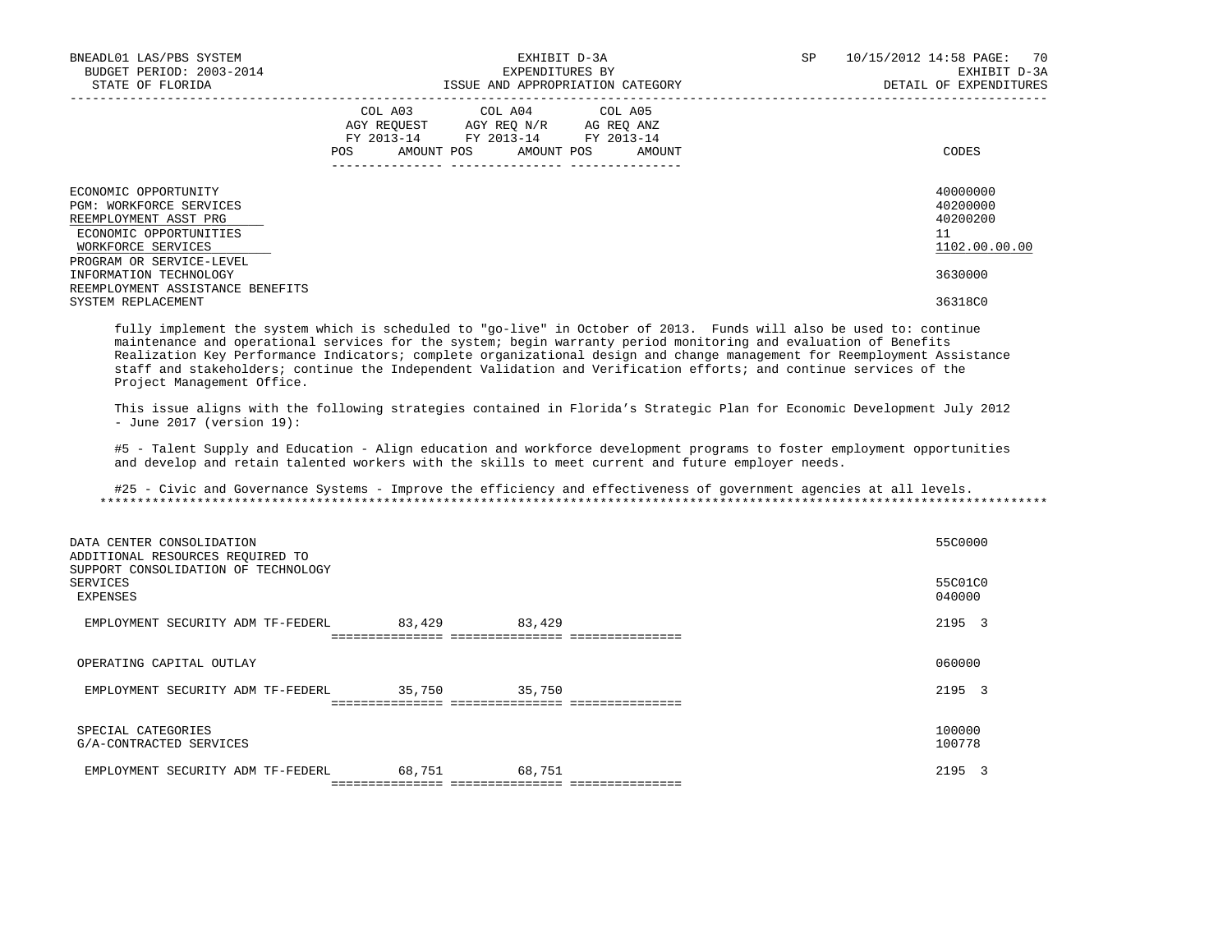| BNEADL01 LAS/PBS SYSTEM<br>BUDGET PERIOD: 2003-2014<br>STATE OF FLORIDA | EXHIBIT D-3A<br>EXPENDITURES BY<br>ISSUE AND APPROPRIATION CATEGORY    |  |                              |  | SP <sub>2</sub> | 10/15/2012 14:58 PAGE: 71<br>EXHIBIT D-3A<br>DETAIL OF EXPENDITURES |               |
|-------------------------------------------------------------------------|------------------------------------------------------------------------|--|------------------------------|--|-----------------|---------------------------------------------------------------------|---------------|
|                                                                         |                                                                        |  | COL A03 COL A04 COL A05      |  |                 |                                                                     |               |
|                                                                         | AGY REQUEST AGY REQ N/R AG REQ ANZ<br>FY 2013-14 FY 2013-14 FY 2013-14 |  |                              |  |                 |                                                                     |               |
|                                                                         |                                                                        |  |                              |  |                 |                                                                     |               |
|                                                                         | <b>POS</b>                                                             |  | AMOUNT POS AMOUNT POS AMOUNT |  |                 |                                                                     | CODES         |
| ECONOMIC OPPORTUNITY                                                    |                                                                        |  |                              |  |                 |                                                                     | 40000000      |
| <b>PGM: WORKFORCE SERVICES</b>                                          |                                                                        |  |                              |  |                 |                                                                     | 40200000      |
| REEMPLOYMENT ASST PRG                                                   |                                                                        |  |                              |  |                 |                                                                     | 40200200      |
| ECONOMIC OPPORTUNITIES                                                  |                                                                        |  |                              |  |                 |                                                                     | 11            |
| WORKFORCE SERVICES                                                      |                                                                        |  |                              |  |                 |                                                                     | 1102.00.00.00 |
| DATA CENTER CONSOLIDATION                                               |                                                                        |  |                              |  |                 |                                                                     | 55C0000       |
| ADDITIONAL RESOURCES REQUIRED TO                                        |                                                                        |  |                              |  |                 |                                                                     |               |
| SUPPORT CONSOLIDATION OF TECHNOLOGY                                     |                                                                        |  |                              |  |                 |                                                                     |               |
| SERVICES                                                                |                                                                        |  |                              |  |                 |                                                                     | 55C01C0       |
| DATA PROCESSING SERVICES                                                |                                                                        |  |                              |  |                 |                                                                     | 210000        |
| SOUTHWOOD SRC                                                           |                                                                        |  |                              |  |                 |                                                                     | 210021        |
| EMPLOYMENT SECURITY ADM TF-FEDERL 234,001                               |                                                                        |  |                              |  |                 |                                                                     | 2195 3        |
|                                                                         |                                                                        |  |                              |  |                 |                                                                     |               |
| TOTAL: ADDITIONAL RESOURCES REQUIRED TO                                 |                                                                        |  |                              |  |                 |                                                                     | 55C01C0       |
| SUPPORT CONSOLIDATION OF TECHNOLOGY<br>SERVICES                         |                                                                        |  |                              |  |                 |                                                                     |               |
| TOTAL ISSUE 421,931 187,930                                             |                                                                        |  |                              |  |                 |                                                                     |               |
|                                                                         |                                                                        |  |                              |  |                 |                                                                     |               |

2013-2014 BUDGET YEAR NARRATIVE: IT COMPONENT? YES

 The Department of Economic Opportunity (DEO) requests a total of \$767,152 in additional resources necessary to accomplish consolidation of information technology functions within the Southwood Shared Resource Center (SSRC), including funding to pay for additional data center services at the SSRC and one-time moving costs.

 The State of Florida Data Center Consolidation initiative is targeted to reduce the overall cost of data center operations by state agencies. This initiative is based on a directive from the Florida Legislature contained in Chapter 282, Florida Statutes (F.S.), aimed at establishing a comprehensive, cost-effective state data center system. DEO is required by law to have its data center fully consolidated within the SSRC by October 31, 2013.

 This issue aligns with the following strategy contained in Florida's Strategic Plan for Economic Development July 2012 - June 2017 (version 19):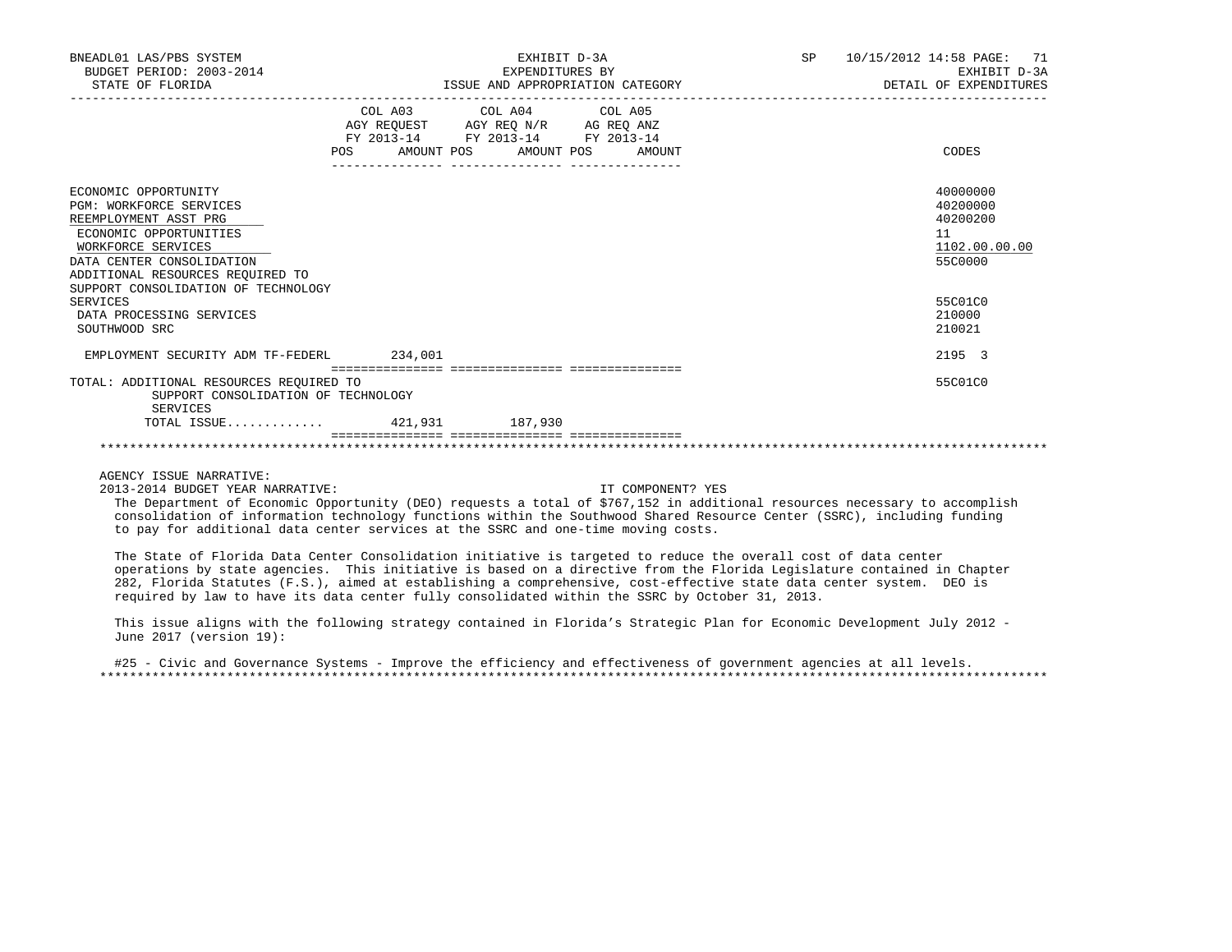| BNEADL01 LAS/PBS SYSTEM<br>BUDGET PERIOD: 2003-2014<br>STATE OF FLORIDA                                                                                                                                                                                                                                                                                                                                                                                                                                                                                                                                                          | EXHIBIT D-3A<br>EXPENDITURES BY<br>ISSUE AND APPROPRIATION CATEGORY                                                   |         |         |                  | SP | 10/15/2012 14:58 PAGE:<br>-72<br>EXHIBIT D-3A<br>DETAIL OF EXPENDITURES |
|----------------------------------------------------------------------------------------------------------------------------------------------------------------------------------------------------------------------------------------------------------------------------------------------------------------------------------------------------------------------------------------------------------------------------------------------------------------------------------------------------------------------------------------------------------------------------------------------------------------------------------|-----------------------------------------------------------------------------------------------------------------------|---------|---------|------------------|----|-------------------------------------------------------------------------|
|                                                                                                                                                                                                                                                                                                                                                                                                                                                                                                                                                                                                                                  | COL A03<br>AGY REQUEST AGY REQ N/R AG REQ ANZ<br>FY 2013-14 FY 2013-14 FY 2013-14<br>POS AMOUNT POS AMOUNT POS AMOUNT | COL A04 | COL A05 |                  |    | CODES                                                                   |
| ECONOMIC OPPORTUNITY<br>PGM: WORKFORCE SERVICES<br>REEMPLOYMENT ASST PRG<br>ECONOMIC OPPORTUNITIES<br>WORKFORCE SERVICES<br>AGENCY-UNIQUE TECHNICAL ADJUSTMENTS<br>INITIAL SKILLS REVIEW - TRANSFER<br>BUDGET AUTHORITY BETWEEN BUDGET                                                                                                                                                                                                                                                                                                                                                                                           |                                                                                                                       |         |         |                  |    | 40000000<br>40200000<br>40200200<br>11<br>1102.00.00.00<br>9500000      |
| ENTITIES AND APPROPRIATION<br>CATEGORIES - ADD<br>SPECIAL CATEGORIES<br>G/A-CONTRACTED SERVICES                                                                                                                                                                                                                                                                                                                                                                                                                                                                                                                                  |                                                                                                                       |         |         |                  |    | 9500070<br>100000<br>100778                                             |
| SPEC EMPLOYMNT SECU ADM TF-STATE 2,700,000 2,000,000                                                                                                                                                                                                                                                                                                                                                                                                                                                                                                                                                                             |                                                                                                                       |         |         |                  |    | 2648 1                                                                  |
| AGENCY ISSUE NARRATIVE:<br>2013-2014 BUDGET YEAR NARRATIVE:<br>The Department of Economic Opportunity requests the transfer of \$2,700,000 in budget authority in the Special Employment<br>Security Administration Trust Fund from the Workforce Development budget entity to the Reemployment Assistance Program<br>budget entity in order to provide the funding for the Reemployment Assistance Program's Initial Skills Review requirement<br>in the appropriate budget entity. Participating in the Initial Skills Review is a statutory requirement for people to<br>continue receiving reemployment assistance benefits. |                                                                                                                       |         |         | IT COMPONENT? NO |    |                                                                         |
| The transfer decreases budget authority in the $G/A$ - Skills Assessment and Training appropriation category in the<br>Workforce Development budget entity and increases budget authority in the G/A - Contracted Services appropriation<br>category in the Reemployment Assistance Program budget entity. This issue, when combined with Issue #9500060, nets to<br>zero.                                                                                                                                                                                                                                                       |                                                                                                                       |         |         |                  |    |                                                                         |
| This issue aligns with the following strategy contained in Florida's Strategic Plan for Economic Development July 2012-<br>June 2017 (version 19):                                                                                                                                                                                                                                                                                                                                                                                                                                                                               |                                                                                                                       |         |         |                  |    |                                                                         |
| #25 - Civic and Governance Systems - Improve the efficiency and effectiveness of government agencies at all levels.                                                                                                                                                                                                                                                                                                                                                                                                                                                                                                              |                                                                                                                       |         |         |                  |    |                                                                         |
| TOTAL: WORKFORCE SERVICES<br>BY FUND TYPE                                                                                                                                                                                                                                                                                                                                                                                                                                                                                                                                                                                        | 612.00                                                                                                                |         |         |                  |    | 1102.00.00.00<br>2000                                                   |
| SALARY RATE 22,145,542                                                                                                                                                                                                                                                                                                                                                                                                                                                                                                                                                                                                           |                                                                                                                       |         |         |                  |    |                                                                         |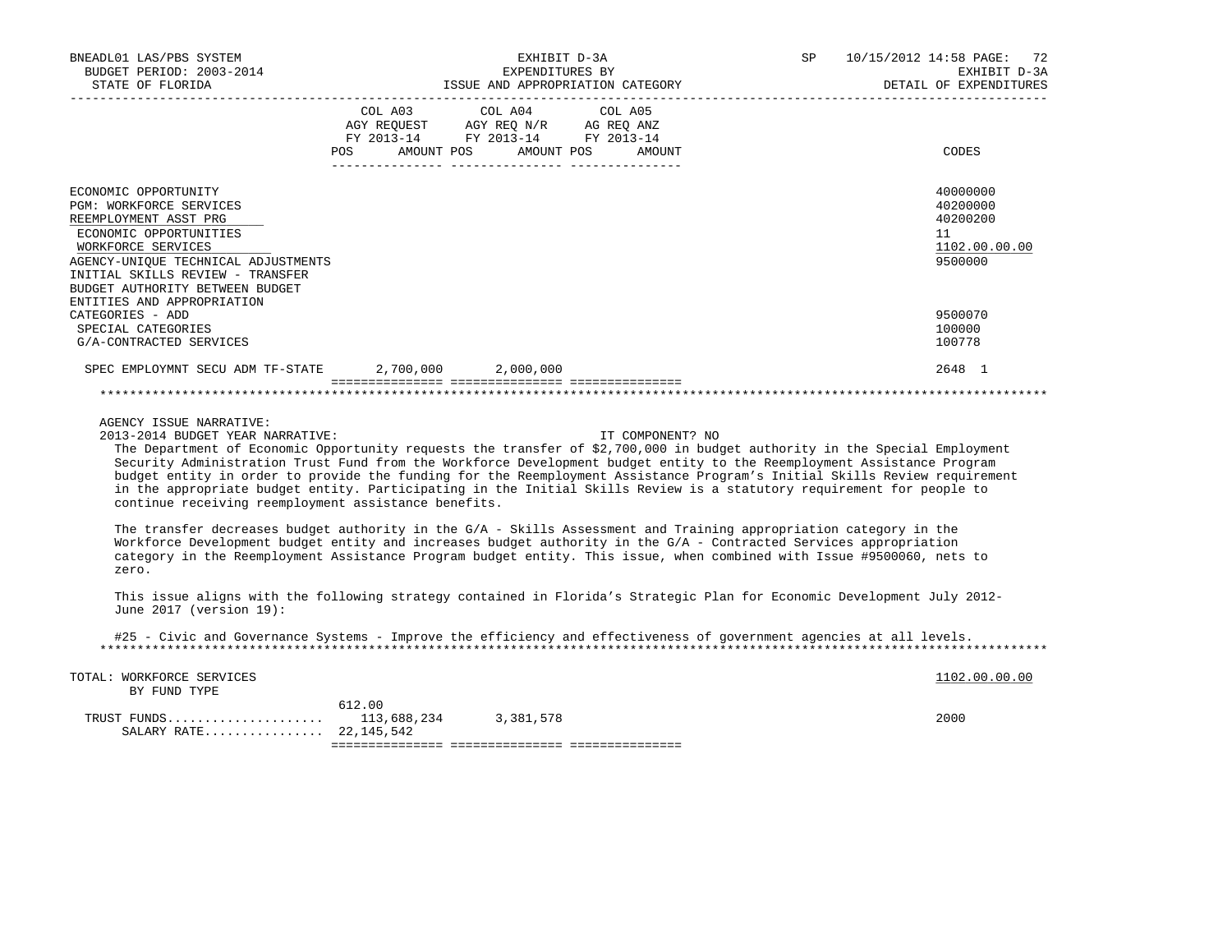| BNEADL01 LAS/PBS SYSTEM<br>BUDGET PERIOD: 2003-2014<br>STATE OF FLORIDA                                                                                                                                                           |                   | EXHIBIT D-3A<br>EXPENDITURES BY<br>ISSUE AND APPROPRIATION CATEGORY                                                                                                                                                                             | SP and the set of the set of the set of the set of the set of the set of the set of the set of the set of the set of the set of the set of the set of the set of the set of the set of the set of the set of the set of the se | 10/15/2012 14:58 PAGE: 73<br>EXHIBIT D-3A<br>DETAIL OF EXPENDITURES                     |
|-----------------------------------------------------------------------------------------------------------------------------------------------------------------------------------------------------------------------------------|-------------------|-------------------------------------------------------------------------------------------------------------------------------------------------------------------------------------------------------------------------------------------------|--------------------------------------------------------------------------------------------------------------------------------------------------------------------------------------------------------------------------------|-----------------------------------------------------------------------------------------|
|                                                                                                                                                                                                                                   | POS AMOUNT POS    | COL A03 COL A04 COL A05<br>$\begin{tabular}{lllllll} AGY & \texttt{REQUEST} & \texttt{AGY} & \texttt{REG} & \texttt{N/R} & \texttt{AG} & \texttt{REQ} & \texttt{ANZ} \end{tabular}$<br>FY 2013-14 FY 2013-14 FY 2013-14<br>AMOUNT POS<br>AMOUNT |                                                                                                                                                                                                                                | CODES                                                                                   |
| ECONOMIC OPPORTUNITY<br>PGM: WORKFORCE SERVICES<br>WORKFORCE FLORIDA, INC.<br>ECONOMIC OPPORTUNITIES<br>WORKFORCE SERVICES<br>ESTIMATED EXPENDITURES<br>ESTIMATED EXPENDITURES - OPERATIONS<br>SALARY RATE<br>SALARY RATE 749,292 |                   |                                                                                                                                                                                                                                                 |                                                                                                                                                                                                                                | 40000000<br>40200000<br>40200600<br>11<br>1102.00.00.00<br>1000000<br>1001000<br>000000 |
| SALARIES AND BENEFITS                                                                                                                                                                                                             | 9.00              |                                                                                                                                                                                                                                                 |                                                                                                                                                                                                                                | 010000                                                                                  |
| ADMINISTRATIVE TRUST FUND -RECPNT                                                                                                                                                                                                 | 909,004           |                                                                                                                                                                                                                                                 |                                                                                                                                                                                                                                | 2021 9                                                                                  |
| SPECIAL CATEGORIES<br>WORKFORCE FLA INC. OPERTNS                                                                                                                                                                                  |                   |                                                                                                                                                                                                                                                 |                                                                                                                                                                                                                                | 100000<br>100825                                                                        |
| EMPLOYMENT SECURITY ADM TF-FEDERL $1,360,363$<br>WELFARE TRANSITION TF -FEDERL $1,028,895$<br>SPEC EMPLOYMNT SECU ADM TF-STATE                                                                                                    | 532,084           |                                                                                                                                                                                                                                                 |                                                                                                                                                                                                                                | 2195 3<br>2401 3<br>2648 1                                                              |
| TOTAL APPRO                                                                                                                                                                                                                       | 2,921,342         |                                                                                                                                                                                                                                                 |                                                                                                                                                                                                                                |                                                                                         |
| RISK MANAGEMENT INSURANCE                                                                                                                                                                                                         |                   |                                                                                                                                                                                                                                                 |                                                                                                                                                                                                                                | 103241                                                                                  |
| EMPLOYMENT SECURITY ADM TF-FEDERL<br>WELFARE TRANSITION TF - FEDERL<br>SPEC EMPLOYMNT SECU ADM TF-STATE                                                                                                                           | 889<br>671<br>352 |                                                                                                                                                                                                                                                 |                                                                                                                                                                                                                                | 2195 3<br>2401 3<br>2648 1                                                              |
| TOTAL APPRO $1,912$                                                                                                                                                                                                               |                   |                                                                                                                                                                                                                                                 |                                                                                                                                                                                                                                |                                                                                         |
| TR/DMS/HR SVCS/STW CONTRCT                                                                                                                                                                                                        |                   |                                                                                                                                                                                                                                                 |                                                                                                                                                                                                                                | 107040                                                                                  |
| ADMINISTRATIVE TRUST FUND -RECPNT 2,255                                                                                                                                                                                           |                   |                                                                                                                                                                                                                                                 |                                                                                                                                                                                                                                | 2021 9                                                                                  |
| QUICK RESPONSE TRAINING                                                                                                                                                                                                           |                   |                                                                                                                                                                                                                                                 |                                                                                                                                                                                                                                | 109072                                                                                  |
| SPEC EMPLOYMNT SECU ADM TF-STATE                                                                                                                                                                                                  | 6,000,000         |                                                                                                                                                                                                                                                 |                                                                                                                                                                                                                                | 2648 1                                                                                  |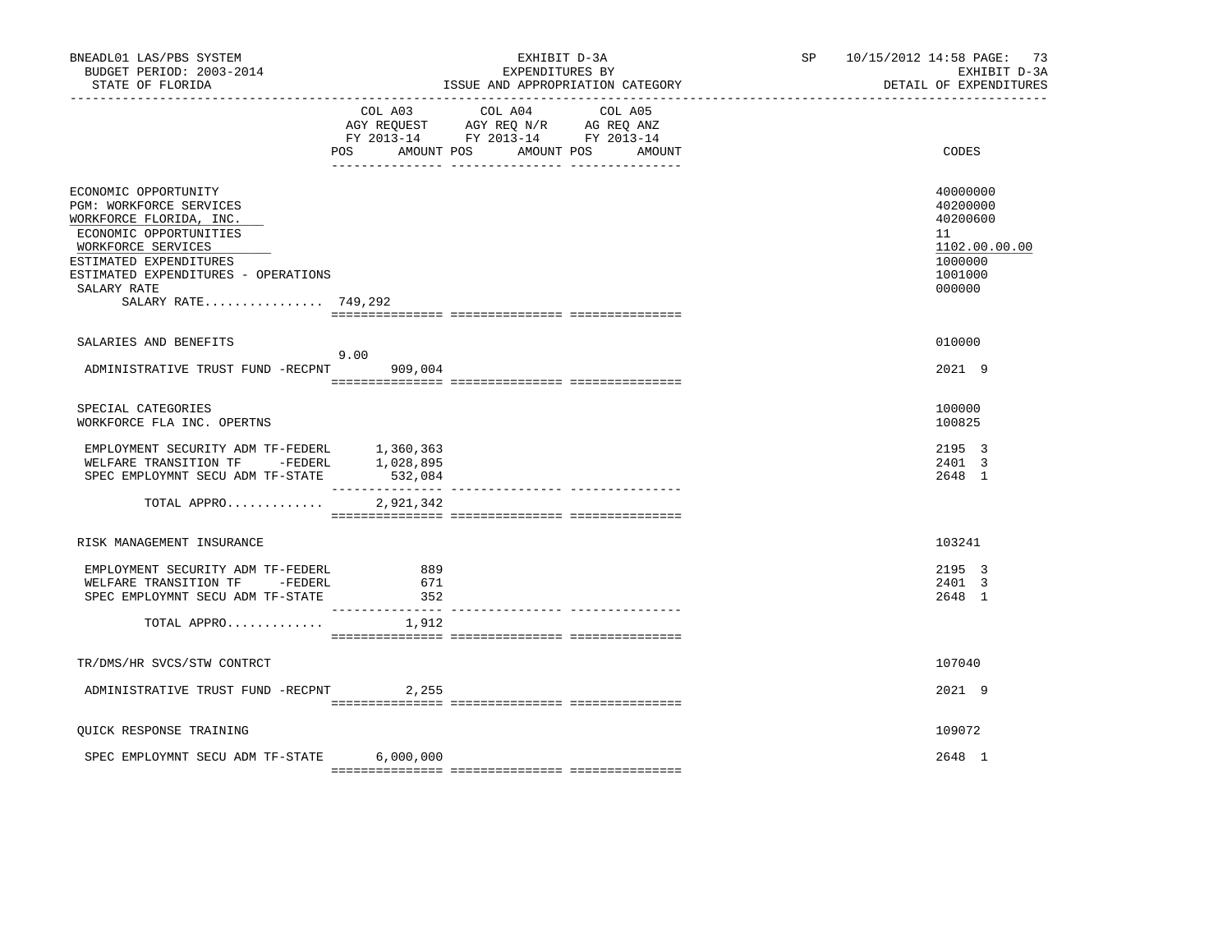| BNEADL01 LAS/PBS SYSTEM<br>BUDGET PERIOD: 2003-2014<br>STATE OF FLORIDA                                                                                                                                                                                                                       | EXHIBIT D-3A<br>EXPENDITURES BY<br>ISSUE AND APPROPRIATION CATEGORY                                                                      | SP 10/15/2012 14:58 PAGE: 74<br>EXHIBIT D-3A<br>DETAIL OF EXPENDITURES                                      |
|-----------------------------------------------------------------------------------------------------------------------------------------------------------------------------------------------------------------------------------------------------------------------------------------------|------------------------------------------------------------------------------------------------------------------------------------------|-------------------------------------------------------------------------------------------------------------|
|                                                                                                                                                                                                                                                                                               | COL A03 COL A04<br>COL A05<br>AGY REQUEST AGY REQ N/R AG REQ ANZ<br>FY 2013-14 FY 2013-14 FY 2013-14<br>POS AMOUNT POS AMOUNT POS AMOUNT | <b>CODES</b>                                                                                                |
| ECONOMIC OPPORTUNITY<br>PGM: WORKFORCE SERVICES<br>WORKFORCE FLORIDA, INC.<br>ECONOMIC OPPORTUNITIES<br>WORKFORCE SERVICES<br>ESTIMATED EXPENDITURES<br>ESTIMATED EXPENDITURES - OPERATIONS<br>SPECIAL CATEGORIES<br>INCUMBENT WORKER TRAINING<br>EMPLOYMENT SECURITY ADM TF-FEDERL 2,000,000 |                                                                                                                                          | 40000000<br>40200000<br>40200600<br>11<br>1102.00.00.00<br>1000000<br>1001000<br>100000<br>109074<br>2195 3 |
| TOTAL: ESTIMATED EXPENDITURES - OPERATIONS<br>TOTAL POSITIONS 9.00<br>TOTAL ISSUE 11,834,513<br>TOTAL SALARY RATE 749,292                                                                                                                                                                     |                                                                                                                                          | 1001000                                                                                                     |
| CASUALTY INSURANCE PREMIUM<br>ADJUSTMENT<br>SPECIAL CATEGORIES<br>RISK MANAGEMENT INSURANCE                                                                                                                                                                                                   |                                                                                                                                          | 1001090<br>100000<br>103241                                                                                 |
| ADMINISTRATIVE TRUST FUND -FEDERL<br>EMPLOYMENT SECURITY ADM TF-FEDERL<br>WELFARE TRANSITION TF -FEDERL<br>SPEC EMPLOYMNT SECU ADM TF-STATE<br>$\texttt{TOTAL}$ APPRO $\dots\dots\dots\dots$                                                                                                  | 7,508<br>889-<br>671-<br>$352 -$                                                                                                         | 2021 3<br>2195 3<br>2401 3<br>2648 1                                                                        |
| FLORIDA RETIREMENT SYSTEM<br>CONTRIBUTION ADJUSTMENT FOR<br>FISCAL YEAR 2012-2013<br>SPECIAL CATEGORIES<br>WORKFORCE FLA INC. OPERTNS<br>EMPLOYMENT SECURITY ADM TF-FEDERL<br>WELFARE TRANSITION TF -FEDERL<br>SPEC EMPLOYMNT SECU ADM TF-STATE                                               | 1,786<br>1,351<br>699                                                                                                                    | 1001240<br>100000<br>100825<br>2195 3<br>2401 3<br>2648 1                                                   |
| TOTAL APPRO                                                                                                                                                                                                                                                                                   | _______________<br>3,836                                                                                                                 |                                                                                                             |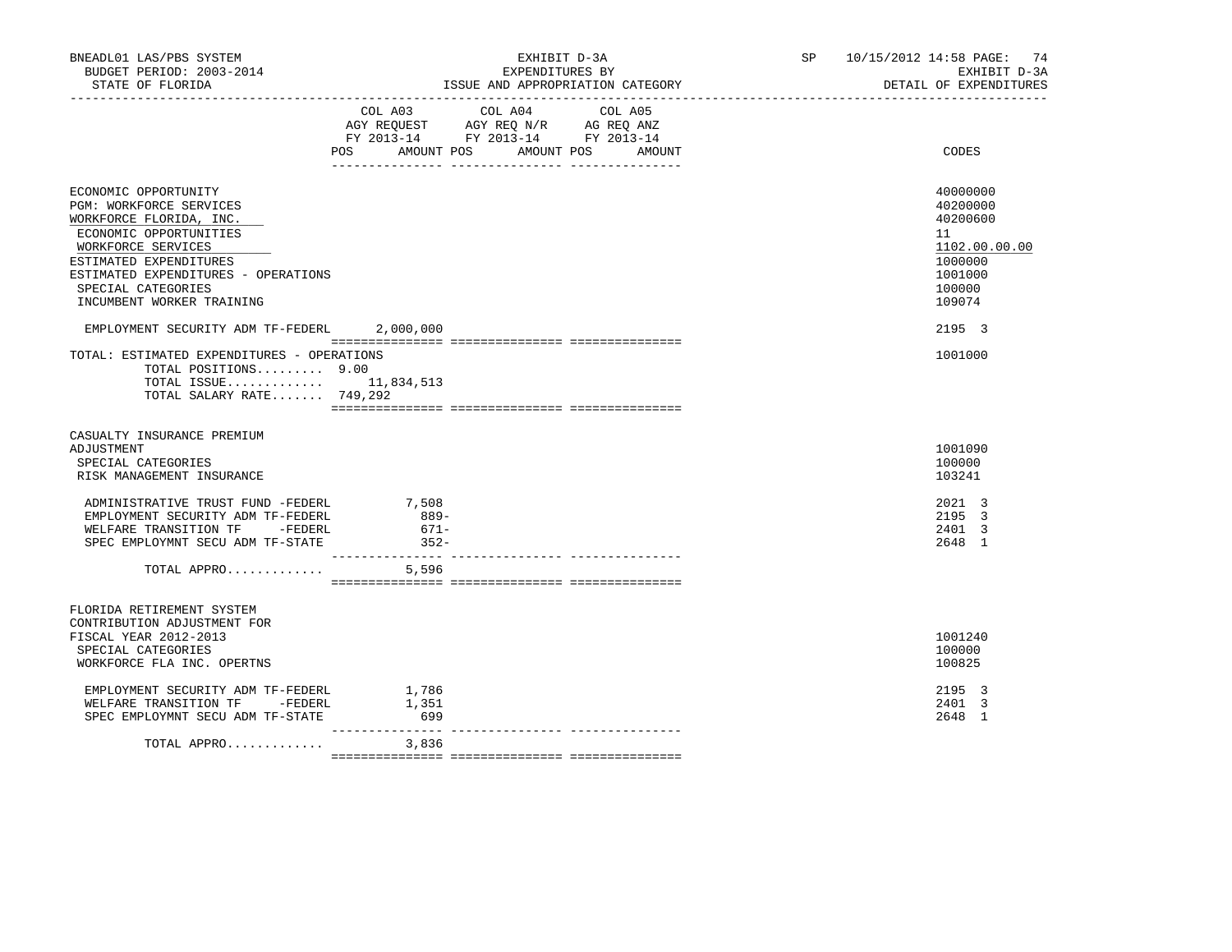| BNEADL01 LAS/PBS SYSTEM<br>BUDGET PERIOD: 2003-2014<br>STATE OF FLORIDA                                                                                                            | EXHIBIT D-3A<br>EXPENDITURES BY<br>ISSUE AND APPROPRIATION CATEGORY<br>_________________________________                                    | SP 10/15/2012 14:58 PAGE: 75<br>EXHIBIT D-3A<br>DETAIL OF EXPENDITURES |
|------------------------------------------------------------------------------------------------------------------------------------------------------------------------------------|---------------------------------------------------------------------------------------------------------------------------------------------|------------------------------------------------------------------------|
|                                                                                                                                                                                    | COL A03<br>COL A04<br>COL A05<br>AGY REQUEST AGY REQ N/R AG REQ ANZ<br>FY 2013-14 FY 2013-14 FY 2013-14<br>POS AMOUNT POS AMOUNT POS AMOUNT | <b>CODES</b>                                                           |
| ECONOMIC OPPORTUNITY<br>PGM: WORKFORCE SERVICES<br>WORKFORCE FLORIDA, INC.<br>ECONOMIC OPPORTUNITIES<br>WORKFORCE SERVICES<br>ESTIMATED EXPENDITURES<br>ADJUSTMENT TO STATE HEALTH |                                                                                                                                             | 40000000<br>40200000<br>40200600<br>11<br>1102.00.00.00<br>1000000     |
| INSURANCE PREMIUM CONTRIBUTION -<br>FISCAL YEAR 2012-13<br>SPECIAL CATEGORIES<br>WORKFORCE FLA INC. OPERTNS                                                                        |                                                                                                                                             | 1001830<br>100000<br>100825                                            |
| EMPLOYMENT SECURITY ADM TF-FEDERL<br>WELFARE TRANSITION TF -FEDERL<br>SPEC EMPLOYMNT SECU ADM TF-STATE                                                                             | 519<br>392<br>203                                                                                                                           | 2195 3<br>2401 3<br>2648 1                                             |
| TOTAL APPRO $1,114$                                                                                                                                                                |                                                                                                                                             |                                                                        |
| REALLOCATION OF HUMAN RESOURCES<br>OUTSOURCING<br>SPECIAL CATEGORIES<br>TR/DMS/HR SVCS/STW CONTRCT<br>ADMINISTRATIVE TRUST FUND -RECPNT                                            | $122-$                                                                                                                                      | 1005900<br>100000<br>107040<br>2021 9                                  |
| ANNUALIZATION OF ADMINISTERED<br>FUNDS APPROPRIATIONS<br>STATE HEALTH INSURANCE ADJUSTMENT<br>FOR FY 2012-13 - 10 MONTHS                                                           |                                                                                                                                             | 26A0000                                                                |
| <b>ANNUALIZATION</b><br>SPECIAL CATEGORIES<br>WORKFORCE FLA INC. OPERTNS                                                                                                           |                                                                                                                                             | 26A1830<br>100000<br>100825                                            |
| EMPLOYMENT SECURITY ADM TF-FEDERL<br>WELFARE TRANSITION TF -FEDERL<br>SPEC EMPLOYMNT SECU ADM TF-STATE                                                                             | 2,595<br>1,960<br>1,015                                                                                                                     | 2195 3<br>2401 3<br>2648 1                                             |
| TOTAL APPRO                                                                                                                                                                        | ____________<br>5,570                                                                                                                       |                                                                        |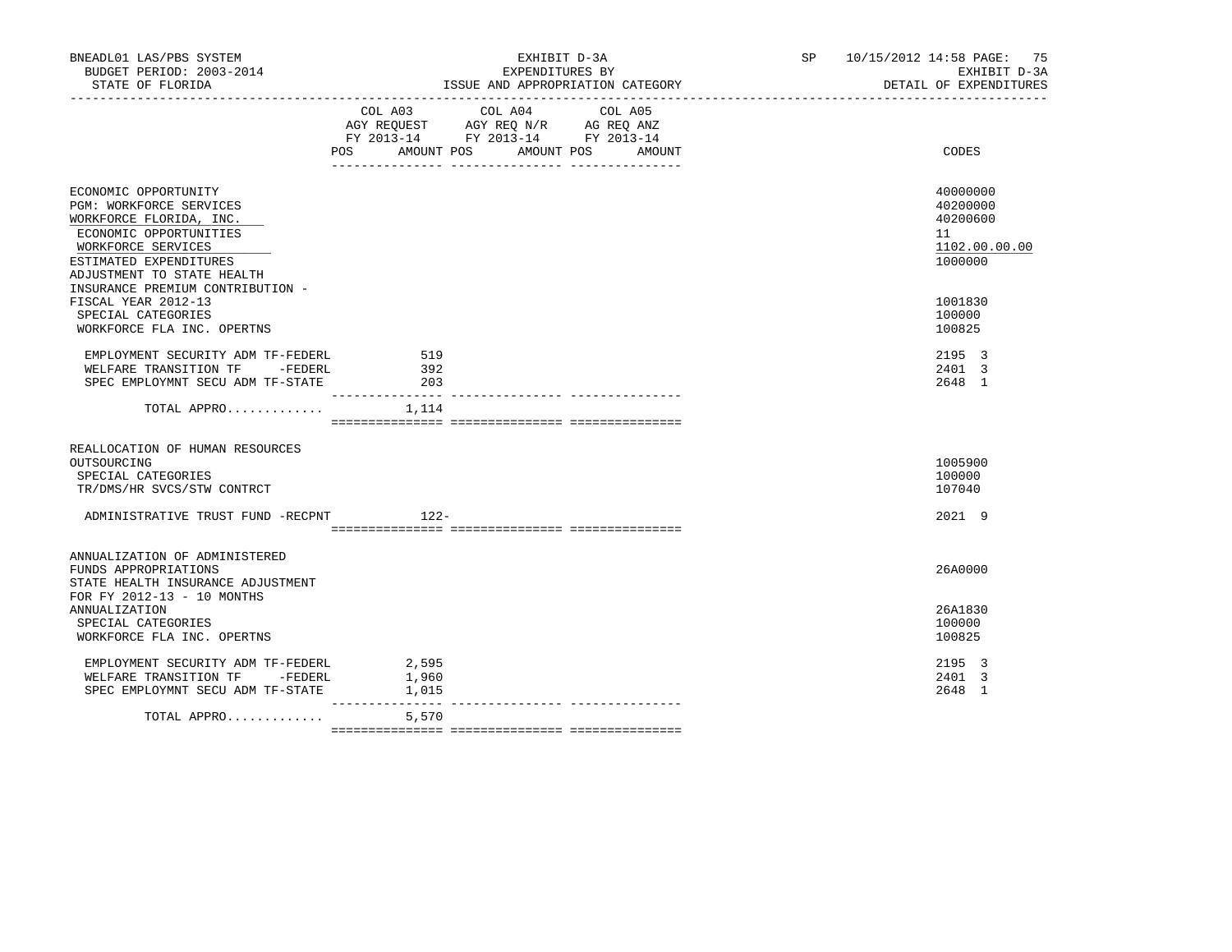| BNEADL01 LAS/PBS SYSTEM<br>BUDGET PERIOD: 2003-2014<br>STATE OF FLORIDA<br>--------------------                                                                                                                                                                                                                                                                                                                                                                                                                                                                                                                                                                                                                                                                                                                                                                                                                                                                                                                                           |                       | EXPENDITURES BY                                                                                                                                                                                                               | EXHIBIT D-3A<br>ISSUE AND APPROPRIATION CATEGORY | SP | 10/15/2012 14:58 PAGE:<br>76<br>EXHIBIT D-3A<br>DETAIL OF EXPENDITURES |
|-------------------------------------------------------------------------------------------------------------------------------------------------------------------------------------------------------------------------------------------------------------------------------------------------------------------------------------------------------------------------------------------------------------------------------------------------------------------------------------------------------------------------------------------------------------------------------------------------------------------------------------------------------------------------------------------------------------------------------------------------------------------------------------------------------------------------------------------------------------------------------------------------------------------------------------------------------------------------------------------------------------------------------------------|-----------------------|-------------------------------------------------------------------------------------------------------------------------------------------------------------------------------------------------------------------------------|--------------------------------------------------|----|------------------------------------------------------------------------|
|                                                                                                                                                                                                                                                                                                                                                                                                                                                                                                                                                                                                                                                                                                                                                                                                                                                                                                                                                                                                                                           | COL A03<br><b>POS</b> | COL A04<br>$\begin{tabular}{lllllllll} \bf AGY & \bf REQUEST & \bf AGY & \bf REQ & \tt M/R & \tt AG & \tt REQ & \tt ANZ \\ \bf FY & \tt 2013-14 & \tt FY & \tt 2013-14 & \tt FY & \tt 2013-14 \\ \end{tabular}$<br>AMOUNT POS | COL A05<br>AMOUNT POS<br>AMOUNT                  |    | CODES                                                                  |
| ECONOMIC OPPORTUNITY<br>PGM: WORKFORCE SERVICES<br>WORKFORCE FLORIDA, INC.<br>ECONOMIC OPPORTUNITIES<br>WORKFORCE SERVICES<br>DATA CENTER CONSOLIDATION<br>ADDITIONAL RESOURCES REQUIRED TO                                                                                                                                                                                                                                                                                                                                                                                                                                                                                                                                                                                                                                                                                                                                                                                                                                               |                       |                                                                                                                                                                                                                               |                                                  |    | 40000000<br>40200000<br>40200600<br>11<br>1102.00.00.00<br>55C0000     |
| SUPPORT CONSOLIDATION OF TECHNOLOGY<br><b>SERVICES</b><br>DATA PROCESSING SERVICES<br>SOUTHWOOD SRC                                                                                                                                                                                                                                                                                                                                                                                                                                                                                                                                                                                                                                                                                                                                                                                                                                                                                                                                       |                       |                                                                                                                                                                                                                               |                                                  |    | 55C01C0<br>210000<br>210021                                            |
| EMPLOYMENT SECURITY ADM TF-FEDERL 23,015 10,251                                                                                                                                                                                                                                                                                                                                                                                                                                                                                                                                                                                                                                                                                                                                                                                                                                                                                                                                                                                           |                       |                                                                                                                                                                                                                               |                                                  |    | 2195 3                                                                 |
| AGENCY ISSUE NARRATIVE:<br>2013-2014 BUDGET YEAR NARRATIVE:<br>The Department of Economic Opportunity (DEO) requests a total of \$767,152 in additional resources necessary to accomplish<br>consolidation of information technology functions within the Southwood Shared Resource Center (SSRC), including funding<br>to pay for additional data center services at the SSRC and one-time moving costs.<br>The State of Florida Data Center Consolidation initiative is targeted to reduce the overall cost of data center<br>operations by state agencies. This initiative is based on a directive from the Florida Legislature contained in Chapter<br>282, Florida Statutes (F.S.), aimed at establishing a comprehensive, cost-effective state data center system. DEO is<br>required by law to have its data center fully consolidated within the SSRC by October 31, 2013.<br>This issue aligns with the following strategy contained in Florida's Strategic Plan for Economic Development July 2012 -<br>June 2017 (version 19): |                       |                                                                                                                                                                                                                               | IT COMPONENT? YES                                |    |                                                                        |
| #25 - Civic and Governance Systems - Improve the efficiency and effectiveness of government agencies at all levels.                                                                                                                                                                                                                                                                                                                                                                                                                                                                                                                                                                                                                                                                                                                                                                                                                                                                                                                       |                       |                                                                                                                                                                                                                               |                                                  |    |                                                                        |
| TOTAL: WORKFORCE SERVICES<br>BY FUND TYPE                                                                                                                                                                                                                                                                                                                                                                                                                                                                                                                                                                                                                                                                                                                                                                                                                                                                                                                                                                                                 | 9.00                  |                                                                                                                                                                                                                               |                                                  |    | 1102.00.00.00                                                          |
| SALARY RATE 749,292                                                                                                                                                                                                                                                                                                                                                                                                                                                                                                                                                                                                                                                                                                                                                                                                                                                                                                                                                                                                                       |                       |                                                                                                                                                                                                                               |                                                  |    | 2000                                                                   |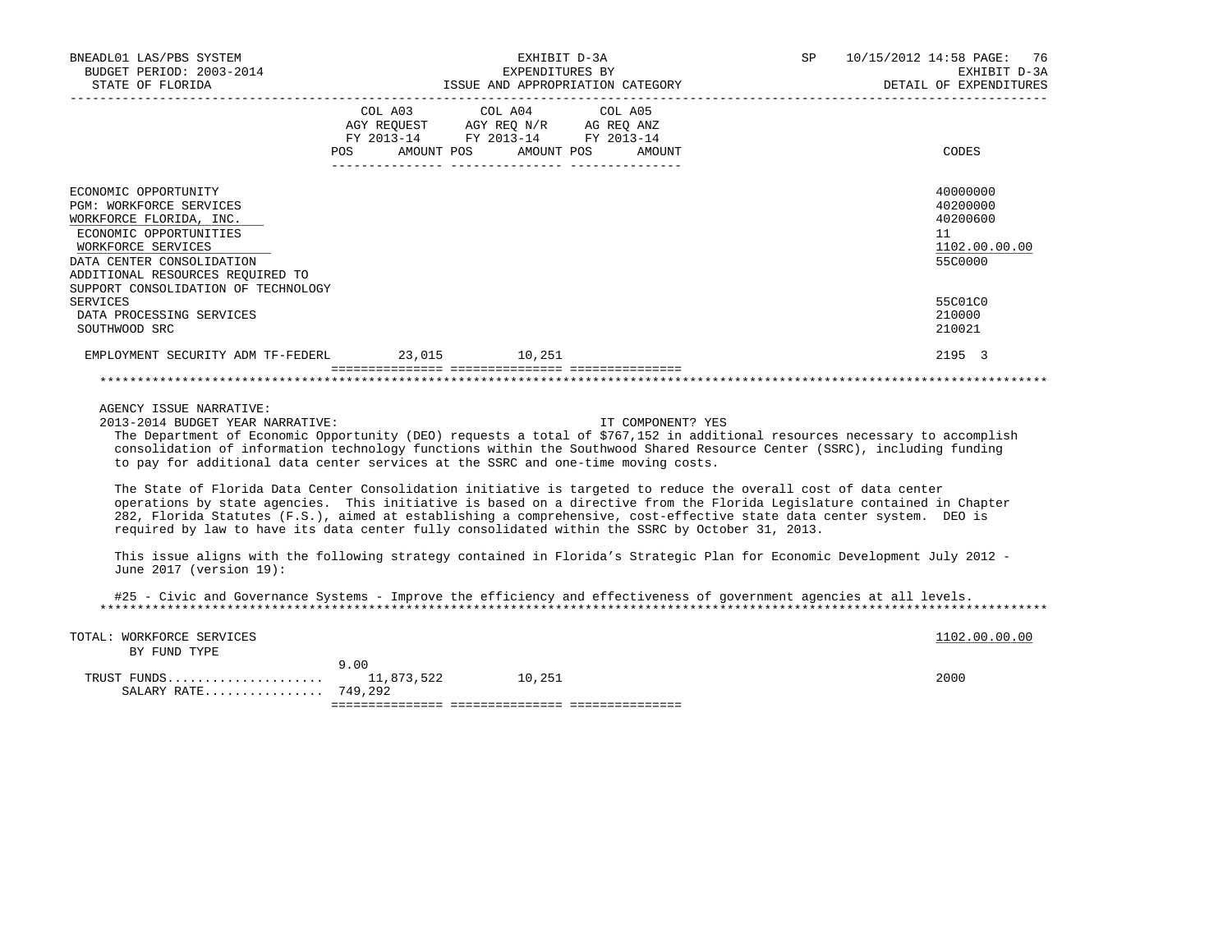| BNEADL01 LAS/PBS SYSTEM<br>BUDGET PERIOD: 2003-2014<br>STATE OF FLORIDA                                                                                                                                                                    |                       | EXHIBIT D-3A<br>EXPENDITURES BY<br>ISSUE AND APPROPRIATION CATEGORY                               | SP 10/15/2012 14:58 PAGE: 77<br>EXHIBIT D-3A<br>DETAIL OF EXPENDITURES |                                                                                         |
|--------------------------------------------------------------------------------------------------------------------------------------------------------------------------------------------------------------------------------------------|-----------------------|---------------------------------------------------------------------------------------------------|------------------------------------------------------------------------|-----------------------------------------------------------------------------------------|
|                                                                                                                                                                                                                                            | POS FOR<br>AMOUNT POS | COL A03 COL A04 COL A05<br>AGY REQUEST AGY REQ N/R AG REQ ANZ<br>FY 2013-14 FY 2013-14 FY 2013-14 | AMOUNT POS<br>AMOUNT                                                   | CODES                                                                                   |
| ECONOMIC OPPORTUNITY<br><b>PGM: WORKFORCE SERVICES</b><br>REEMP ASST APPEALS COMM<br>ECONOMIC OPPORTUNITIES<br>WORKFORCE SERVICES<br>ESTIMATED EXPENDITURES<br>ESTIMATED EXPENDITURES - OPERATIONS<br>SALARY RATE<br>SALARY RATE 2,592,091 |                       |                                                                                                   |                                                                        | 40000000<br>40200000<br>40200700<br>11<br>1102.00.00.00<br>1000000<br>1001000<br>000000 |
| SALARIES AND BENEFITS                                                                                                                                                                                                                      | 43.00                 |                                                                                                   |                                                                        | 010000                                                                                  |
| EMPLOYMENT SECURITY ADM TF-FEDERL 3,286,064                                                                                                                                                                                                |                       |                                                                                                   |                                                                        | 2195 3                                                                                  |
| SPECIAL CATEGORIES<br>UC APPEALS COMM-OPERATIONS                                                                                                                                                                                           |                       |                                                                                                   |                                                                        | 100000<br>103005                                                                        |
| EMPLOYMENT SECURITY ADM TF-FEDERL                                                                                                                                                                                                          | 765,371               |                                                                                                   |                                                                        | 2195 3                                                                                  |
| RISK MANAGEMENT INSURANCE                                                                                                                                                                                                                  |                       |                                                                                                   |                                                                        | 103241                                                                                  |
| EMPLOYMENT SECURITY ADM TF-FEDERL 9,816                                                                                                                                                                                                    |                       |                                                                                                   |                                                                        | 2195 3                                                                                  |
| TR/DMS/HR SVCS/STW CONTRCT                                                                                                                                                                                                                 |                       |                                                                                                   |                                                                        | 107040                                                                                  |
| EMPLOYMENT SECURITY ADM TF-FEDERL 16,185                                                                                                                                                                                                   |                       |                                                                                                   |                                                                        | 2195 3                                                                                  |
| TOTAL: ESTIMATED EXPENDITURES - OPERATIONS<br>TOTAL POSITIONS 43.00<br>TOTAL ISSUE 4,077,436<br>TOTAL SALARY RATE 2,592,091                                                                                                                |                       |                                                                                                   |                                                                        | 1001000                                                                                 |
| CASUALTY INSURANCE PREMIUM<br>ADJUSTMENT<br>SPECIAL CATEGORIES<br>RISK MANAGEMENT INSURANCE                                                                                                                                                |                       |                                                                                                   |                                                                        | 1001090<br>100000<br>103241                                                             |
| EMPLOYMENT SECURITY ADM TF-FEDERL                                                                                                                                                                                                          | 2,542                 |                                                                                                   |                                                                        | 2195 3                                                                                  |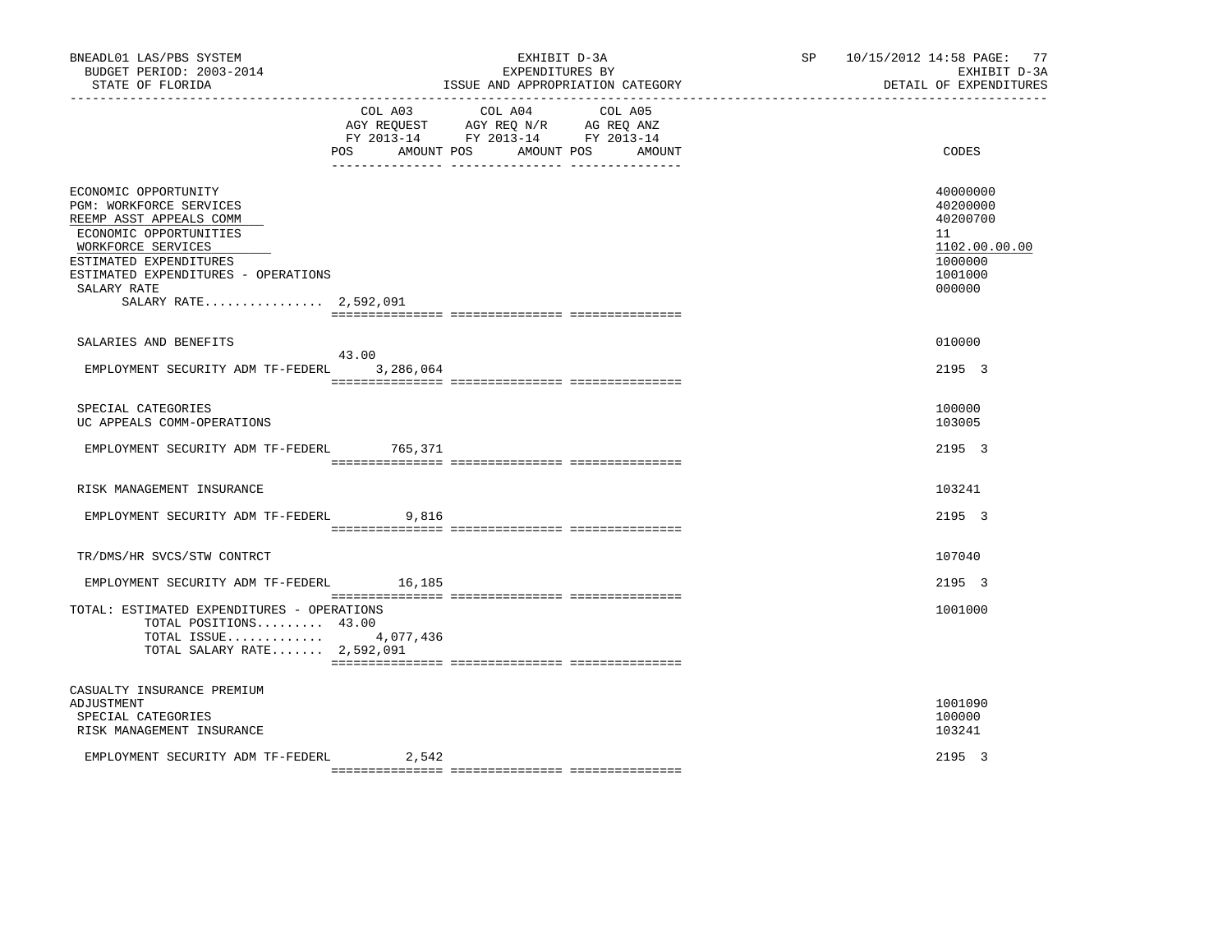| BNEADL01 LAS/PBS SYSTEM<br>BUDGET PERIOD: 2003-2014<br>STATE OF FLORIDA                                                                                                                                                 |         | EXHIBIT D-3A<br>EXPENDITURES BY<br>ISSUE AND APPROPRIATION CATEGORY                                            | SP 10/15/2012 14:58 PAGE: 78<br>EXHIBIT D-3A<br>DETAIL OF EXPENDITURES |                                                                    |
|-------------------------------------------------------------------------------------------------------------------------------------------------------------------------------------------------------------------------|---------|----------------------------------------------------------------------------------------------------------------|------------------------------------------------------------------------|--------------------------------------------------------------------|
|                                                                                                                                                                                                                         | COL A03 | COL A04<br>AGY REQUEST AGY REQ N/R AG REQ ANZ<br>FY 2013-14 FY 2013-14 FY 2013-14<br>POS AMOUNT POS AMOUNT POS | COL A05<br>AMOUNT                                                      | CODES                                                              |
| ECONOMIC OPPORTUNITY<br><b>PGM: WORKFORCE SERVICES</b><br>REEMP ASST APPEALS COMM<br>ECONOMIC OPPORTUNITIES<br>WORKFORCE SERVICES<br>ESTIMATED EXPENDITURES<br>FLORIDA RETIREMENT SYSTEM<br>CONTRIBUTION ADJUSTMENT FOR |         |                                                                                                                |                                                                        | 40000000<br>40200000<br>40200700<br>11<br>1102.00.00.00<br>1000000 |
| FISCAL YEAR 2012-2013<br>SALARIES AND BENEFITS                                                                                                                                                                          |         |                                                                                                                |                                                                        | 1001240<br>010000                                                  |
| EMPLOYMENT SECURITY ADM TF-FEDERL                                                                                                                                                                                       | 3,394   |                                                                                                                |                                                                        | 2195 3                                                             |
| ADJUSTMENT TO STATE HEALTH<br>INSURANCE PREMIUM CONTRIBUTION -<br>FISCAL YEAR 2012-13<br>SALARIES AND BENEFITS                                                                                                          |         |                                                                                                                |                                                                        | 1001830<br>010000                                                  |
| EMPLOYMENT SECURITY ADM TF-FEDERL                                                                                                                                                                                       | 5,937   |                                                                                                                |                                                                        | 2195 3                                                             |
| REALLOCATION OF HUMAN RESOURCES<br>OUTSOURCING<br>SPECIAL CATEGORIES<br>TR/DMS/HR SVCS/STW CONTRCT<br>EMPLOYMENT SECURITY ADM TF-FEDERL                                                                                 | 877-    |                                                                                                                |                                                                        | 1005900<br>100000<br>107040<br>2195 3                              |
| ANNUALIZATION OF ADMINISTERED<br>FUNDS APPROPRIATIONS<br>STATE HEALTH INSURANCE ADJUSTMENT<br>FOR FY 2012-13 - 10 MONTHS                                                                                                |         |                                                                                                                |                                                                        | 26A0000                                                            |
| <b>ANNUALIZATION</b><br>SALARIES AND BENEFITS                                                                                                                                                                           |         |                                                                                                                |                                                                        | 26A1830<br>010000                                                  |
| EMPLOYMENT SECURITY ADM TF-FEDERL                                                                                                                                                                                       | 29,685  |                                                                                                                |                                                                        | 2195 3                                                             |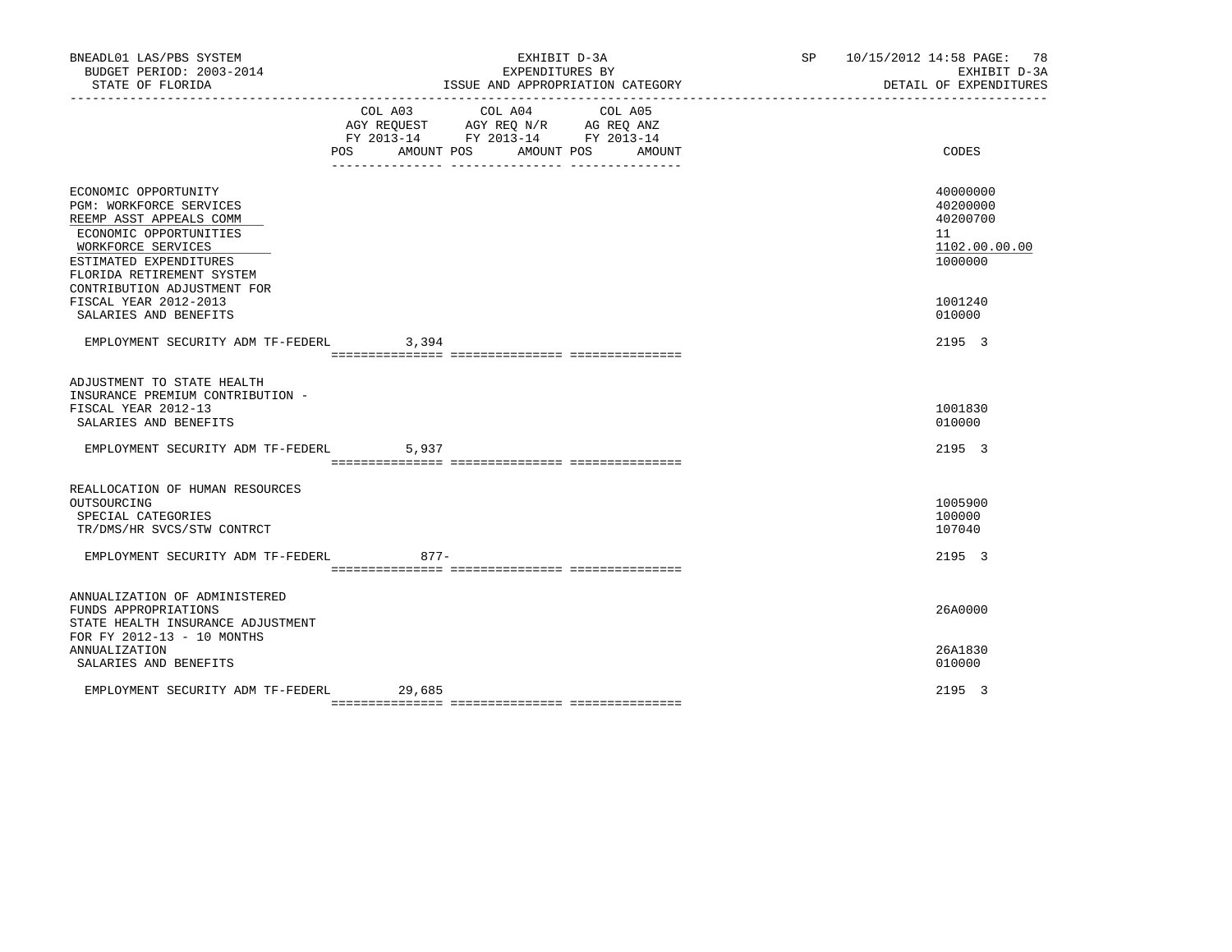| BNEADL01 LAS/PBS SYSTEM<br>BUDGET PERIOD: 2003-2014<br>STATE OF FLORIDA<br>____________________                                                                                                                                                                                                                                                                                                                                                                                                                                                                                                                                                                                                                                                                                                                                                                                                                                                                                                                                           | EXHIBIT D-3A<br>EXPENDITURES BY<br>ISSUE AND APPROPRIATION CATEGORY |                                                                                                                                                                                                                                                                 |                   | SP | 10/15/2012 14:58 PAGE: 79<br>EXHIBIT D-3A<br>DETAIL OF EXPENDITURES |
|-------------------------------------------------------------------------------------------------------------------------------------------------------------------------------------------------------------------------------------------------------------------------------------------------------------------------------------------------------------------------------------------------------------------------------------------------------------------------------------------------------------------------------------------------------------------------------------------------------------------------------------------------------------------------------------------------------------------------------------------------------------------------------------------------------------------------------------------------------------------------------------------------------------------------------------------------------------------------------------------------------------------------------------------|---------------------------------------------------------------------|-----------------------------------------------------------------------------------------------------------------------------------------------------------------------------------------------------------------------------------------------------------------|-------------------|----|---------------------------------------------------------------------|
|                                                                                                                                                                                                                                                                                                                                                                                                                                                                                                                                                                                                                                                                                                                                                                                                                                                                                                                                                                                                                                           | COL A03<br>POS AMOUNT POS AMOUNT POS                                | COL A04<br>$\begin{tabular}{lllllll} \bf AGY \,\, &\bf REQUEST \,\, &\bf AGY \,\, &\bf REQ \,\, &\bf N/R \,\, &\bf AG \,\, &\bf REQ \,\, &\bf ANZ \,\, \\ \bf FY \,\, &\bf 2013-14 \,\, &\bf FY \,\, &\bf 2013-14 \,\, &\bf FY \,\, &\bf 2013-14 \end{tabular}$ | COL A05<br>AMOUNT |    | CODES                                                               |
| ECONOMIC OPPORTUNITY<br>PGM: WORKFORCE SERVICES<br>REEMP ASST APPEALS COMM<br>ECONOMIC OPPORTUNITIES<br>WORKFORCE SERVICES<br>DATA CENTER CONSOLIDATION<br>ADDITIONAL RESOURCES REQUIRED TO                                                                                                                                                                                                                                                                                                                                                                                                                                                                                                                                                                                                                                                                                                                                                                                                                                               |                                                                     |                                                                                                                                                                                                                                                                 |                   |    | 40000000<br>40200000<br>40200700<br>11<br>1102.00.00.00<br>55C0000  |
| SUPPORT CONSOLIDATION OF TECHNOLOGY<br><b>SERVICES</b><br>DATA PROCESSING SERVICES<br>SOUTHWOOD SRC                                                                                                                                                                                                                                                                                                                                                                                                                                                                                                                                                                                                                                                                                                                                                                                                                                                                                                                                       |                                                                     |                                                                                                                                                                                                                                                                 |                   |    | 55C01C0<br>210000<br>210021                                         |
| EMPLOYMENT SECURITY ADM TF-FEDERL 15,343 6,834                                                                                                                                                                                                                                                                                                                                                                                                                                                                                                                                                                                                                                                                                                                                                                                                                                                                                                                                                                                            |                                                                     |                                                                                                                                                                                                                                                                 |                   |    | 2195 3                                                              |
| AGENCY ISSUE NARRATIVE:<br>2013-2014 BUDGET YEAR NARRATIVE:<br>The Department of Economic Opportunity (DEO) requests a total of \$767,152 in additional resources necessary to accomplish<br>consolidation of information technology functions within the Southwood Shared Resource Center (SSRC), including funding<br>to pay for additional data center services at the SSRC and one-time moving costs.<br>The State of Florida Data Center Consolidation initiative is targeted to reduce the overall cost of data center<br>operations by state agencies. This initiative is based on a directive from the Florida Legislature contained in Chapter<br>282, Florida Statutes (F.S.), aimed at establishing a comprehensive, cost-effective state data center system. DEO is<br>required by law to have its data center fully consolidated within the SSRC by October 31, 2013.<br>This issue aligns with the following strategy contained in Florida's Strategic Plan for Economic Development July 2012 -<br>June 2017 (version 19): |                                                                     |                                                                                                                                                                                                                                                                 | IT COMPONENT? YES |    |                                                                     |
| #25 - Civic and Governance Systems - Improve the efficiency and effectiveness of government agencies at all levels.                                                                                                                                                                                                                                                                                                                                                                                                                                                                                                                                                                                                                                                                                                                                                                                                                                                                                                                       |                                                                     |                                                                                                                                                                                                                                                                 |                   |    |                                                                     |
| TOTAL: WORKFORCE SERVICES<br>BY FUND TYPE                                                                                                                                                                                                                                                                                                                                                                                                                                                                                                                                                                                                                                                                                                                                                                                                                                                                                                                                                                                                 | 43.00                                                               |                                                                                                                                                                                                                                                                 |                   |    | 1102.00.00.00                                                       |
| TRUST FUNDS<br>SALARY RATE 2,592,091                                                                                                                                                                                                                                                                                                                                                                                                                                                                                                                                                                                                                                                                                                                                                                                                                                                                                                                                                                                                      |                                                                     | 4, 133, 460 6, 834                                                                                                                                                                                                                                              |                   |    | 2000                                                                |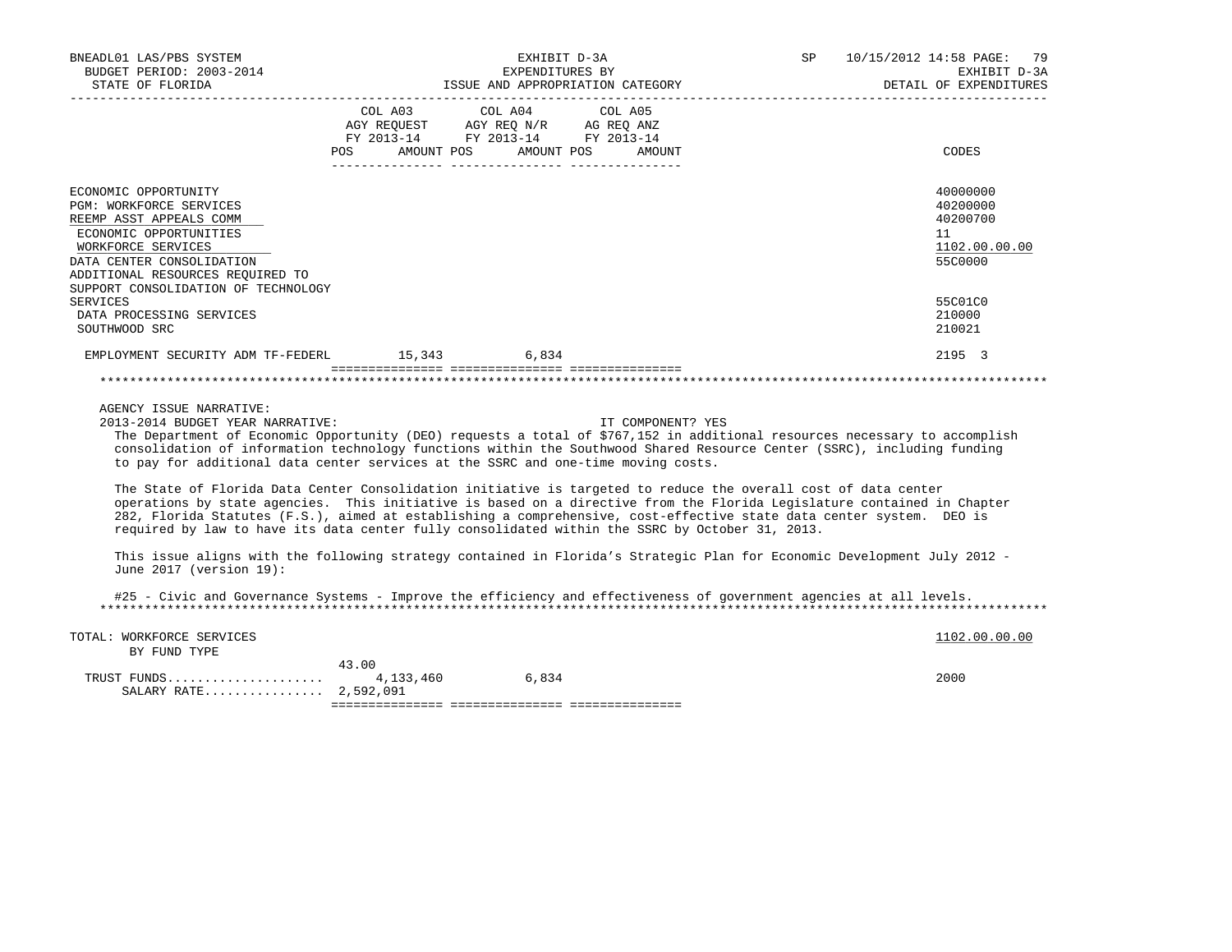| BNEADL01 LAS/PBS SYSTEM<br>BUDGET PERIOD: 2003-2014<br>STATE OF FLORIDA                                                                                                                                                                  | ---------------------------------       | EXHIBIT D-3A<br>EXPENDITURES BY<br>ISSUE AND APPROPRIATION CATEGORY                                                           | SP 10/15/2012 14:58 PAGE:<br>80<br>EXHIBIT D-3A<br>DETAIL OF EXPENDITURES               |
|------------------------------------------------------------------------------------------------------------------------------------------------------------------------------------------------------------------------------------------|-----------------------------------------|-------------------------------------------------------------------------------------------------------------------------------|-----------------------------------------------------------------------------------------|
|                                                                                                                                                                                                                                          | COL A03                                 | COL A04 COL A05<br>AGY REQUEST AGY REQ N/R AG REQ ANZ<br>FY 2013-14 FY 2013-14 FY 2013-14<br>POS AMOUNT POS AMOUNT POS AMOUNT | CODES                                                                                   |
| ECONOMIC OPPORTUNITY<br>PGM: COMMUNITY DEVELOPMENT<br>COMMUNITY PLANNING<br>ECONOMIC OPPORTUNITIES<br>COMMUN DEV/REVITALIZATION<br>ESTIMATED EXPENDITURES<br>ESTIMATED EXPENDITURES - OPERATIONS<br>SALARY RATE<br>SALARY RATE 1,999,445 |                                         |                                                                                                                               | 40000000<br>40300000<br>40300100<br>11<br>1104.00.00.00<br>1000000<br>1001000<br>000000 |
| SALARIES AND BENEFITS                                                                                                                                                                                                                    |                                         |                                                                                                                               | 010000                                                                                  |
| GENERAL REVENUE FUND -STATE 1,960,766<br>FEDERAL GRANTS TRUST FUND -FEDERL<br>FL INTER TRADE & PROM TF -STATE<br>GRANTS AND DONATIONS TF -STATE<br>SPEC EMPLOYMNT SECU ADM TF-STATE<br>TOURISM PROMOTIONAL TF -STATE 93,630              | 146,300<br>104,708<br>242,029<br>73,151 |                                                                                                                               | 1000 1<br>2261 3<br>2338 1<br>2339 1<br>2648 1<br>2722 1                                |
| TOTAL POSITIONS 39.00<br>TOTAL APPRO                                                                                                                                                                                                     | 2,620,584                               |                                                                                                                               |                                                                                         |
| OTHER PERSONAL SERVICES                                                                                                                                                                                                                  |                                         |                                                                                                                               | 030000                                                                                  |
| GENERAL REVENUE FUND -STATE 17,903<br>GENERAL REVENUE FUND - SIAIL FEDERAL GRANTS TRUST FUND - FEDERL 127,280<br>TRIST TRUST FUND - STATE 11,888                                                                                         |                                         |                                                                                                                               | 1000 1<br>2261 3<br>2339 1                                                              |
| TOTAL APPRO                                                                                                                                                                                                                              | 157,071                                 |                                                                                                                               |                                                                                         |
| <b>EXPENSES</b>                                                                                                                                                                                                                          |                                         |                                                                                                                               | 040000                                                                                  |
| GENERAL REVENUE FUND -STATE<br>FEDERAL GRANTS TRUST FUND -FEDERL<br>SPEC EMPLOYMNT SECU ADM TF-STATE                                                                                                                                     | 210,595<br>95,000<br>8,565              |                                                                                                                               | 1000 1<br>2261 3<br>2648 1                                                              |
| TOTAL APPRO                                                                                                                                                                                                                              | 314,160                                 |                                                                                                                               |                                                                                         |
| OPERATING CAPITAL OUTLAY                                                                                                                                                                                                                 |                                         |                                                                                                                               | 060000                                                                                  |
| GENERAL REVENUE FUND -STATE<br>GRANTS AND DONATIONS TF -STATE                                                                                                                                                                            | 1,500<br>500                            |                                                                                                                               | 1000 1<br>2339 1                                                                        |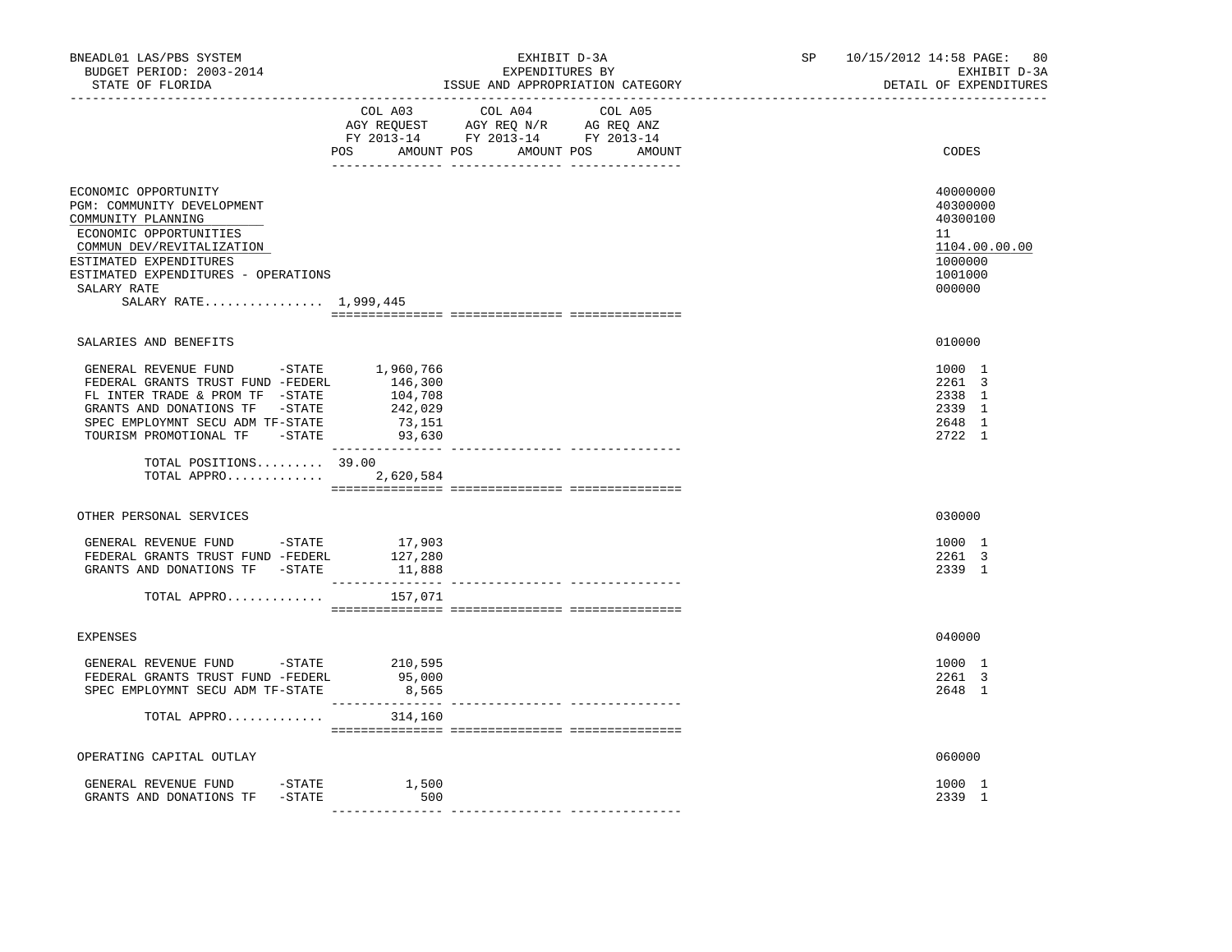| BNEADL01 LAS/PBS SYSTEM<br>BUDGET PERIOD: 2003-2014<br>STATE OF FLORIDA                                                                                                                                                                     |           |                             | EXHIBIT D-3A<br>EXPENDITURES BY<br>ISSUE AND APPROPRIATION CATEGORY<br>------------------------------- | SP and the set of the set of the set of the set of the set of the set of the set of the set of the set of the set of the set of the set of the set of the set of the set of the set of the set of the set of the set of the se | 10/15/2012 14:58 PAGE: 81<br>EXHIBIT D-3A<br>DETAIL OF EXPENDITURES                     |
|---------------------------------------------------------------------------------------------------------------------------------------------------------------------------------------------------------------------------------------------|-----------|-----------------------------|--------------------------------------------------------------------------------------------------------|--------------------------------------------------------------------------------------------------------------------------------------------------------------------------------------------------------------------------------|-----------------------------------------------------------------------------------------|
|                                                                                                                                                                                                                                             |           | COL A03                     | COL A04<br>COL A05<br>POS AMOUNT POS AMOUNT POS AMOUNT                                                 |                                                                                                                                                                                                                                | CODES                                                                                   |
| ECONOMIC OPPORTUNITY<br>PGM: COMMUNITY DEVELOPMENT<br>COMMUNITY PLANNING<br>ECONOMIC OPPORTUNITIES<br>COMMUN DEV/REVITALIZATION<br>ESTIMATED EXPENDITURES<br>ESTIMATED EXPENDITURES - OPERATIONS<br>OPERATING CAPITAL OUTLAY<br>TOTAL APPRO |           | 2,000                       |                                                                                                        |                                                                                                                                                                                                                                | 40000000<br>40300000<br>40300100<br>11<br>1104.00.00.00<br>1000000<br>1001000<br>060000 |
| SPECIAL CATEGORIES<br>G/A-BLACK BUS LOAN PROGRAM                                                                                                                                                                                            |           |                             |                                                                                                        |                                                                                                                                                                                                                                | 100000<br>100237                                                                        |
| SEED TRUST FUND                                                                                                                                                                                                                             | $-$ STATE | 2,225,000                   |                                                                                                        |                                                                                                                                                                                                                                | 2041 1                                                                                  |
| G/A-ECONOMIC GARDENING-UCF                                                                                                                                                                                                                  |           |                             |                                                                                                        |                                                                                                                                                                                                                                | 100268                                                                                  |
| SEED TRUST FUND                                                                                                                                                                                                                             | $-STATE$  | 2,000,000                   |                                                                                                        |                                                                                                                                                                                                                                | 2041 1                                                                                  |
| FL SMALL BUS CREDIT INIT                                                                                                                                                                                                                    |           |                             |                                                                                                        |                                                                                                                                                                                                                                | 100328                                                                                  |
| FEDERAL GRANTS TRUST FUND -FEDERL 32,543,187                                                                                                                                                                                                |           |                             |                                                                                                        |                                                                                                                                                                                                                                | 2261 3                                                                                  |
| CONTRACTED SERVICES                                                                                                                                                                                                                         |           |                             |                                                                                                        |                                                                                                                                                                                                                                | 100777                                                                                  |
| FEDERAL GRANTS TRUST FUND -FEDERL 737,720                                                                                                                                                                                                   |           |                             |                                                                                                        |                                                                                                                                                                                                                                | 2261 3                                                                                  |
| G/A-ECONOMIC DEV PROGRAMS                                                                                                                                                                                                                   |           |                             |                                                                                                        |                                                                                                                                                                                                                                | 102241                                                                                  |
| GENERAL REVENUE FUND                                                                                                                                                                                                                        |           | $-$ STATE $10,000,000$      |                                                                                                        |                                                                                                                                                                                                                                | 1000 1                                                                                  |
| RISK MANAGEMENT INSURANCE                                                                                                                                                                                                                   |           |                             |                                                                                                        |                                                                                                                                                                                                                                | 103241                                                                                  |
| GENERAL REVENUE FUND                                                                                                                                                                                                                        | $-STATE$  | 6,673                       |                                                                                                        |                                                                                                                                                                                                                                | 1000 1                                                                                  |
| TR/DMS/HR SVCS/STW CONTRCT                                                                                                                                                                                                                  |           |                             |                                                                                                        |                                                                                                                                                                                                                                | 107040                                                                                  |
| GENERAL REVENUE FUND -STATE<br>FEDERAL GRANTS TRUST FUND -FEDERL<br>GRANTS AND DONATIONS TF -STATE<br>SPEC EMPLOYMNT SECU ADM TF-STATE                                                                                                      |           | 21,490<br>712<br>256<br>356 |                                                                                                        |                                                                                                                                                                                                                                | 1000 1<br>2261 3<br>2339 1<br>2648 1                                                    |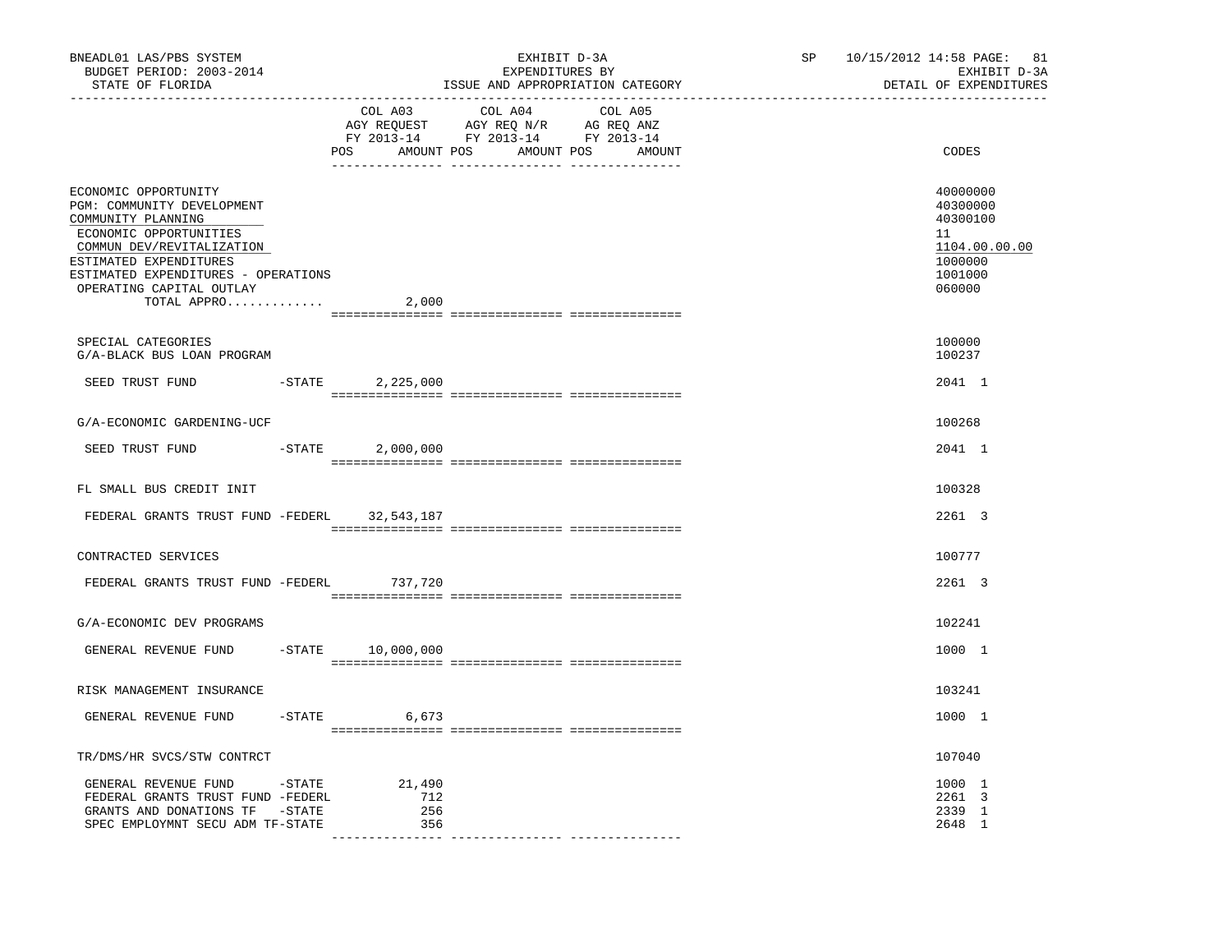| BNEADL01 LAS/PBS SYSTEM<br>BUDGET PERIOD: 2003-2014<br>STATE OF FLORIDA                                                                                                                                                                                             |                    | EXHIBIT D-3A<br>EXPENDITURES BY<br>ISSUE AND APPROPRIATION CATEGORY                                                                     | SP 10/15/2012 14:58 PAGE: 82<br>EXHIBIT D-3A<br>DETAIL OF EXPENDITURES                            |
|---------------------------------------------------------------------------------------------------------------------------------------------------------------------------------------------------------------------------------------------------------------------|--------------------|-----------------------------------------------------------------------------------------------------------------------------------------|---------------------------------------------------------------------------------------------------|
|                                                                                                                                                                                                                                                                     | POS                | COL A03 COL A04<br>COL A05<br>AGY REQUEST AGY REQ N/R AG REQ ANZ<br>FY 2013-14 FY 2013-14 FY 2013-14<br>AMOUNT POS AMOUNT POS<br>AMOUNT | CODES                                                                                             |
| ECONOMIC OPPORTUNITY<br>PGM: COMMUNITY DEVELOPMENT<br>COMMUNITY PLANNING<br>ECONOMIC OPPORTUNITIES<br>COMMUN DEV/REVITALIZATION<br>ESTIMATED EXPENDITURES<br>ESTIMATED EXPENDITURES - OPERATIONS<br>SPECIAL CATEGORIES<br>TR/DMS/HR SVCS/STW CONTRCT<br>TOTAL APPRO | 22,814             |                                                                                                                                         | 40000000<br>40300000<br>40300100<br>11<br>1104.00.00.00<br>1000000<br>1001000<br>100000<br>107040 |
| RURAL COMMUNITY DEVELOP                                                                                                                                                                                                                                             |                    |                                                                                                                                         | 109068                                                                                            |
| SEED TRUST FUND -STATE 360,000<br>ECONOMIC DEVELOPMENT TF -STATE 810,000                                                                                                                                                                                            | ________________   | --------------- ---------------                                                                                                         | 2041 1<br>2177 1                                                                                  |
| TOTAL APPRO 1,170,000                                                                                                                                                                                                                                               |                    |                                                                                                                                         |                                                                                                   |
| G/A-TECHNICAL/PLNG ASSIST                                                                                                                                                                                                                                           |                    |                                                                                                                                         | 109655                                                                                            |
| GRANTS AND DONATIONS TF -STATE 500,000                                                                                                                                                                                                                              |                    |                                                                                                                                         | 2339 1                                                                                            |
| TOTAL: ESTIMATED EXPENDITURES - OPERATIONS<br>TOTAL POSITIONS 39.00<br>TOTAL ISSUE $52,299,209$<br>TOTAL SALARY RATE 1,999,445                                                                                                                                      |                    |                                                                                                                                         | 1001000                                                                                           |
| CASUALTY INSURANCE PREMIUM<br>ADJUSTMENT<br>SPECIAL CATEGORIES<br>RISK MANAGEMENT INSURANCE<br>GENERAL REVENUE FUND - STATE                                                                                                                                         | 4,774              |                                                                                                                                         | 1001090<br>100000<br>103241<br>1000 1                                                             |
| FEDERAL GRANTS TRUST FUND -FEDERL<br>GRANTS AND DONATIONS TF -STATE                                                                                                                                                                                                 | 336<br>1,684       |                                                                                                                                         | 2261 3<br>2339 1                                                                                  |
| TOTAL APPRO                                                                                                                                                                                                                                                         | _________<br>6,794 |                                                                                                                                         |                                                                                                   |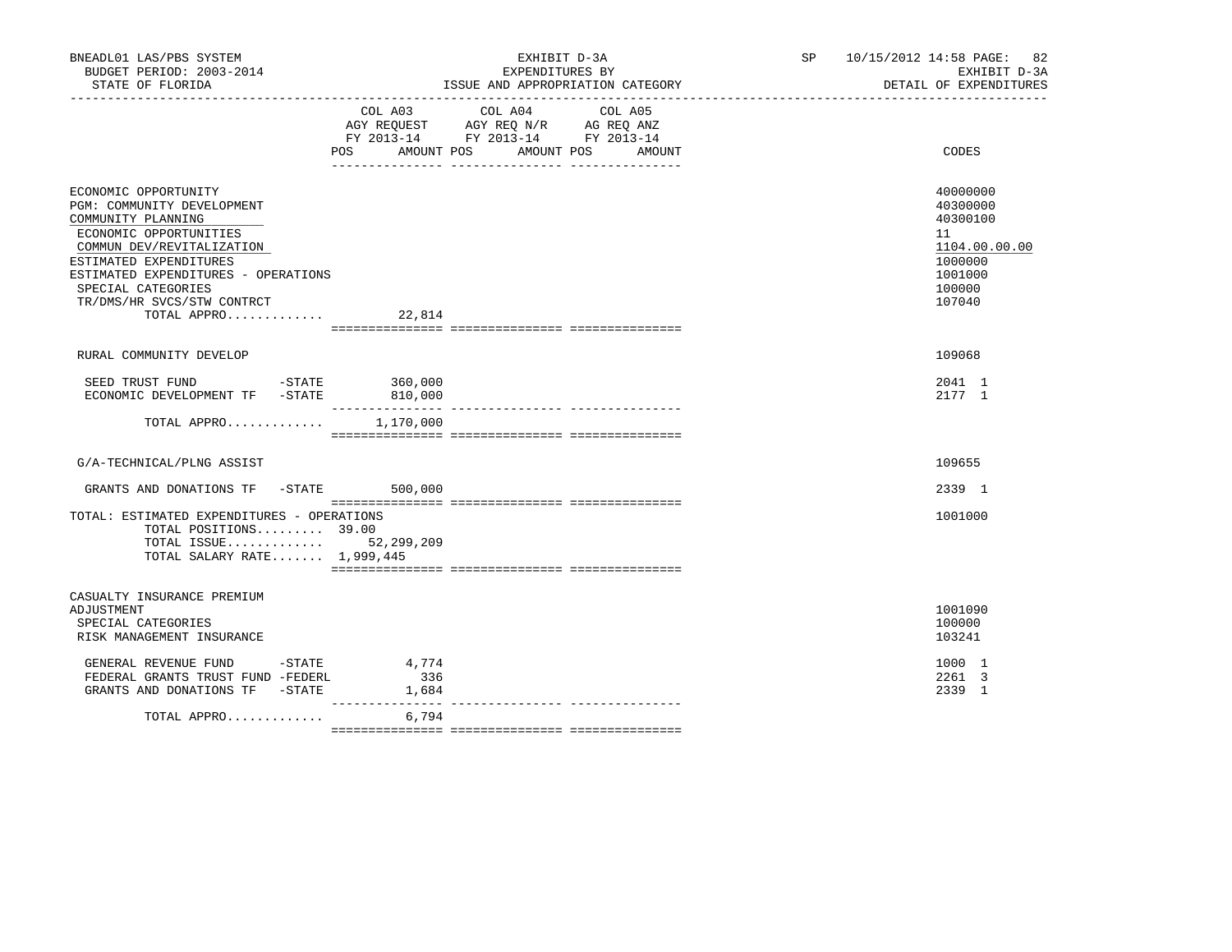| BNEADL01 LAS/PBS SYSTEM<br>BUDGET PERIOD: 2003-2014<br>STATE OF FLORIDA<br>------------------                                                                                                                         | EXHIBIT D-3A<br>EXPENDITURES BY<br>ISSUE AND APPROPRIATION CATEGORY                                                                   | 10/15/2012 14:58 PAGE: 83<br>SP and the set of the set of the set of the set of the set of the set of the set of the set of the set of the set of the set of the set of the set of the set of the set of the set of the set of the set of the set of the se<br>EXHIBIT D-3A<br>DETAIL OF EXPENDITURES |
|-----------------------------------------------------------------------------------------------------------------------------------------------------------------------------------------------------------------------|---------------------------------------------------------------------------------------------------------------------------------------|-------------------------------------------------------------------------------------------------------------------------------------------------------------------------------------------------------------------------------------------------------------------------------------------------------|
|                                                                                                                                                                                                                       | COL A03 COL A04 COL A05<br>AGY REQUEST AGY REQ N/R AG REQ ANZ<br>FY 2013-14 FY 2013-14 FY 2013-14<br>POS AMOUNT POS AMOUNT POS AMOUNT | CODES                                                                                                                                                                                                                                                                                                 |
| ECONOMIC OPPORTUNITY<br>PGM: COMMUNITY DEVELOPMENT<br>COMMUNITY PLANNING<br>ECONOMIC OPPORTUNITIES<br>COMMUN DEV/REVITALIZATION<br>ESTIMATED EXPENDITURES<br>FLORIDA RETIREMENT SYSTEM<br>CONTRIBUTION ADJUSTMENT FOR |                                                                                                                                       | 40000000<br>40300000<br>40300100<br>11<br>1104.00.00.00<br>1000000                                                                                                                                                                                                                                    |
| FISCAL YEAR 2012-2013<br>SALARIES AND BENEFITS                                                                                                                                                                        |                                                                                                                                       | 1001240<br>010000                                                                                                                                                                                                                                                                                     |
| GENERAL REVENUE FUND - STATE<br>FEDERAL GRANTS TRUST FUND -FEDERL<br>FL INTER TRADE & PROM TF -STATE<br>GRANTS AND DONATIONS TF -STATE<br>SPEC EMPLOYMNT SECU ADM TF-STATE<br>TOURISM PROMOTIONAL TF -STATE           | 6,028<br>450<br>322<br>745<br>225<br>288                                                                                              | 1000 1<br>2261 3<br>2338 1<br>2339 1<br>2648 1<br>2722 1                                                                                                                                                                                                                                              |
| TOTAL APPRO                                                                                                                                                                                                           | 8,058                                                                                                                                 |                                                                                                                                                                                                                                                                                                       |
| ADJUSTMENT TO STATE HEALTH<br>INSURANCE PREMIUM CONTRIBUTION -<br>FISCAL YEAR 2012-13<br>SALARIES AND BENEFITS                                                                                                        |                                                                                                                                       | 1001830<br>010000                                                                                                                                                                                                                                                                                     |
|                                                                                                                                                                                                                       |                                                                                                                                       |                                                                                                                                                                                                                                                                                                       |
| GENERAL REVENUE FUND -STATE<br>FEDERAL GRANTS TRUST FUND -FEDERL<br>FL INTER TRADE & PROM TF -STATE<br>GRANTS AND DONATIONS TF -STATE<br>SPEC EMPLOYMNT SECU ADM TF-STATE<br>TOURISM PROMOTIONAL TF -STATE            | 5,592<br>417<br>299<br>691<br>209<br>267                                                                                              | 1000 1<br>2261 3<br>2338 1<br>2339 1<br>2648 1<br>2722 1                                                                                                                                                                                                                                              |
| TOTAL APPRO $7,475$                                                                                                                                                                                                   |                                                                                                                                       |                                                                                                                                                                                                                                                                                                       |
|                                                                                                                                                                                                                       |                                                                                                                                       |                                                                                                                                                                                                                                                                                                       |
| REALLOCATION OF HUMAN RESOURCES<br>OUTSOURCING<br>SPECIAL CATEGORIES<br>TR/DMS/HR SVCS/STW CONTRCT                                                                                                                    |                                                                                                                                       | 1005900<br>100000<br>107040                                                                                                                                                                                                                                                                           |
| GENERAL REVENUE FUND - STATE<br>FEDERAL GRANTS TRUST FUND -FEDERL<br>GRANTS AND DONATIONS TF -STATE<br>SPEC EMPLOYMNT SECU ADM TF-STATE                                                                               | 1,164-<br>$39-$<br>$14-$<br>$19-$                                                                                                     | 1000 1<br>2261 3<br>2339 1<br>2648 1                                                                                                                                                                                                                                                                  |
| TOTAL APPRO                                                                                                                                                                                                           | $1,236-$                                                                                                                              |                                                                                                                                                                                                                                                                                                       |
|                                                                                                                                                                                                                       |                                                                                                                                       |                                                                                                                                                                                                                                                                                                       |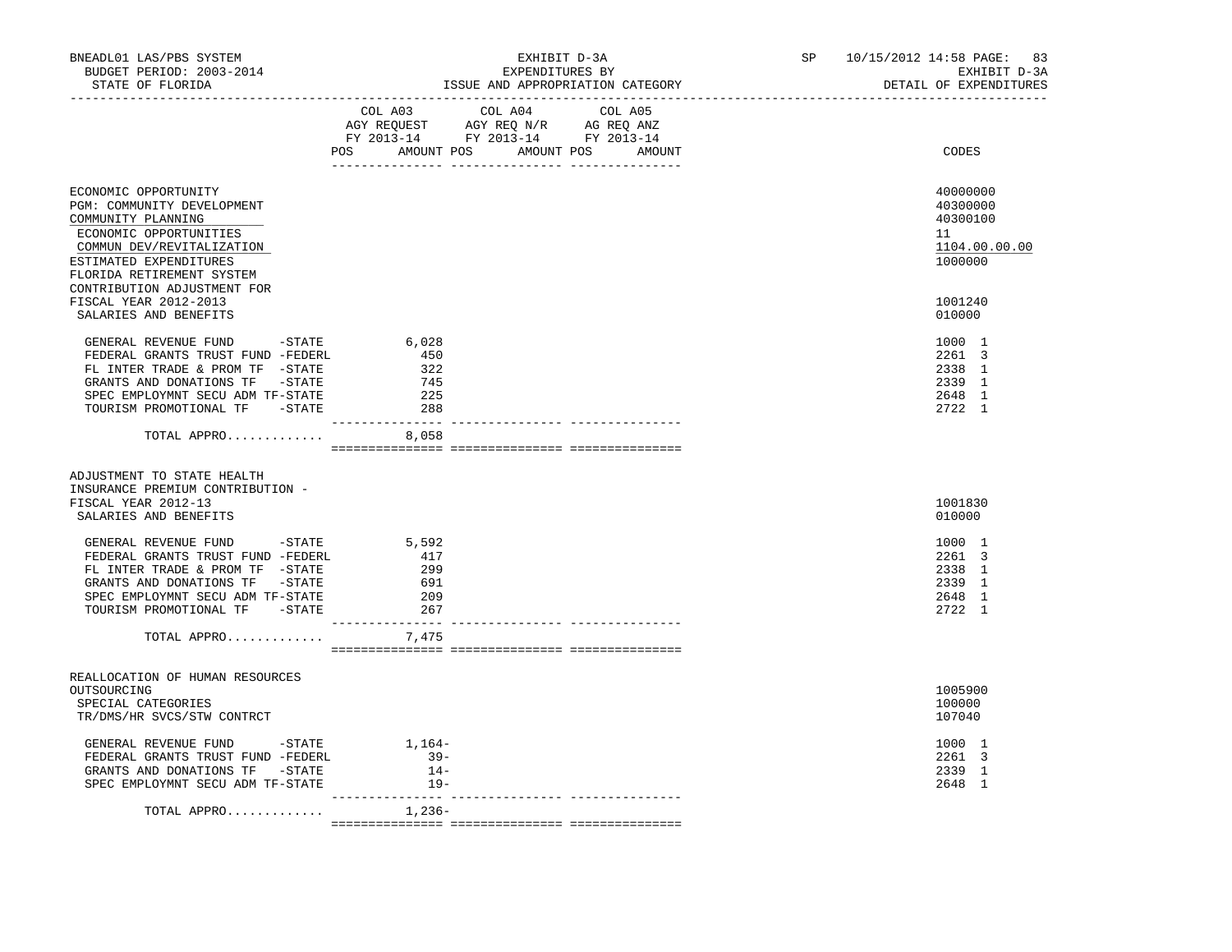| BNEADL01 LAS/PBS SYSTEM<br>BUDGET PERIOD: 2003-2014<br>STATE OF FLORIDA                                                                                                               |                                                                                             | EXHIBIT D-3A<br>EXPENDITURES BY<br>ISSUE AND APPROPRIATION CATEGORY |                   |  | SP 10/15/2012 14:58 PAGE: 84<br>EXHIBIT D-3A<br>DETAIL OF EXPENDITURES |
|---------------------------------------------------------------------------------------------------------------------------------------------------------------------------------------|---------------------------------------------------------------------------------------------|---------------------------------------------------------------------|-------------------|--|------------------------------------------------------------------------|
|                                                                                                                                                                                       | AGY REQUEST AGY REQ N/R AG REQ ANZ<br>FY 2013-14 FY 2013-14 FY 2013-14<br>AMOUNT POS<br>POS | COL A03 COL A04 COL A05                                             | AMOUNT POS AMOUNT |  | CODES                                                                  |
| ECONOMIC OPPORTUNITY<br>PGM: COMMUNITY DEVELOPMENT<br>COMMUNITY PLANNING<br>ECONOMIC OPPORTUNITIES<br>COMMUN DEV/REVITALIZATION<br>INTER-AGENCY REORGANIZATIONS -                     |                                                                                             |                                                                     |                   |  | 40000000<br>40300000<br>40300100<br>11<br>1104.00.00.00                |
| INFORMATION TECHNOLOGY<br>DEDUCT AGENCY DATA CENTER SERVICES<br>FUNDING<br>SALARIES AND BENEFITS                                                                                      |                                                                                             |                                                                     |                   |  | 17C0000<br>17C01C0<br>010000                                           |
| GENERAL REVENUE FUND                                                                                                                                                                  | $-$ STATE 4, 478 -                                                                          |                                                                     |                   |  | 1000 1                                                                 |
| EXPENSES                                                                                                                                                                              |                                                                                             |                                                                     |                   |  | 040000                                                                 |
| GENERAL REVENUE FUND                                                                                                                                                                  | $-$ STATE 4, 421 –                                                                          |                                                                     |                   |  | 1000 1                                                                 |
| OPERATING CAPITAL OUTLAY                                                                                                                                                              |                                                                                             |                                                                     |                   |  | 060000                                                                 |
| GENERAL REVENUE FUND                                                                                                                                                                  | -STATE 197-                                                                                 |                                                                     |                   |  | 1000 1                                                                 |
| TOTAL: DEDUCT AGENCY DATA CENTER SERVICES<br>FUNDING                                                                                                                                  |                                                                                             |                                                                     |                   |  | 17C01C0                                                                |
| TOTAL ISSUE                                                                                                                                                                           | $9.096 -$                                                                                   |                                                                     |                   |  |                                                                        |
|                                                                                                                                                                                       |                                                                                             |                                                                     |                   |  |                                                                        |
| AGENCY ISSUE NARRATIVE:<br>2013-2014 BUDGET YEAR NARRATIVE:<br>The Department of Economic Opportunity (DEO) requests that a total of \$864,078 be deducted from various appropriation |                                                                                             |                                                                     | IT COMPONENT? YES |  |                                                                        |

 categories and added to the Data Processing Services - Southwood Shared Resource Center appropriation category, in order to consolidate information technology functions within the Southwood Shared Resource Center (SSRC).

 The State of Florida Data Center Consolidation initiative is targeted to reduce the overall cost of data center operations by state agencies. This initiative is based on a directive from the Florida Legislature contained in Chapter 282, Florida Statutes (F.S.), aimed at establishing a comprehensive, cost-effective state data center system. DEO is required by law to have its data center fully consolidated within the SSRC by October 31, 2013.

This issue combined with issue #17C02C0 nets to zero.

 This issue aligns with the following strategy contained in Florida's Strategic Plan for Economic Development July 2012 - June 2017 (version 19):

 #25 - Civic and Governance Systems - Improve the efficiency and effectiveness of government agencies at all levels. \*\*\*\*\*\*\*\*\*\*\*\*\*\*\*\*\*\*\*\*\*\*\*\*\*\*\*\*\*\*\*\*\*\*\*\*\*\*\*\*\*\*\*\*\*\*\*\*\*\*\*\*\*\*\*\*\*\*\*\*\*\*\*\*\*\*\*\*\*\*\*\*\*\*\*\*\*\*\*\*\*\*\*\*\*\*\*\*\*\*\*\*\*\*\*\*\*\*\*\*\*\*\*\*\*\*\*\*\*\*\*\*\*\*\*\*\*\*\*\*\*\*\*\*\*\*\*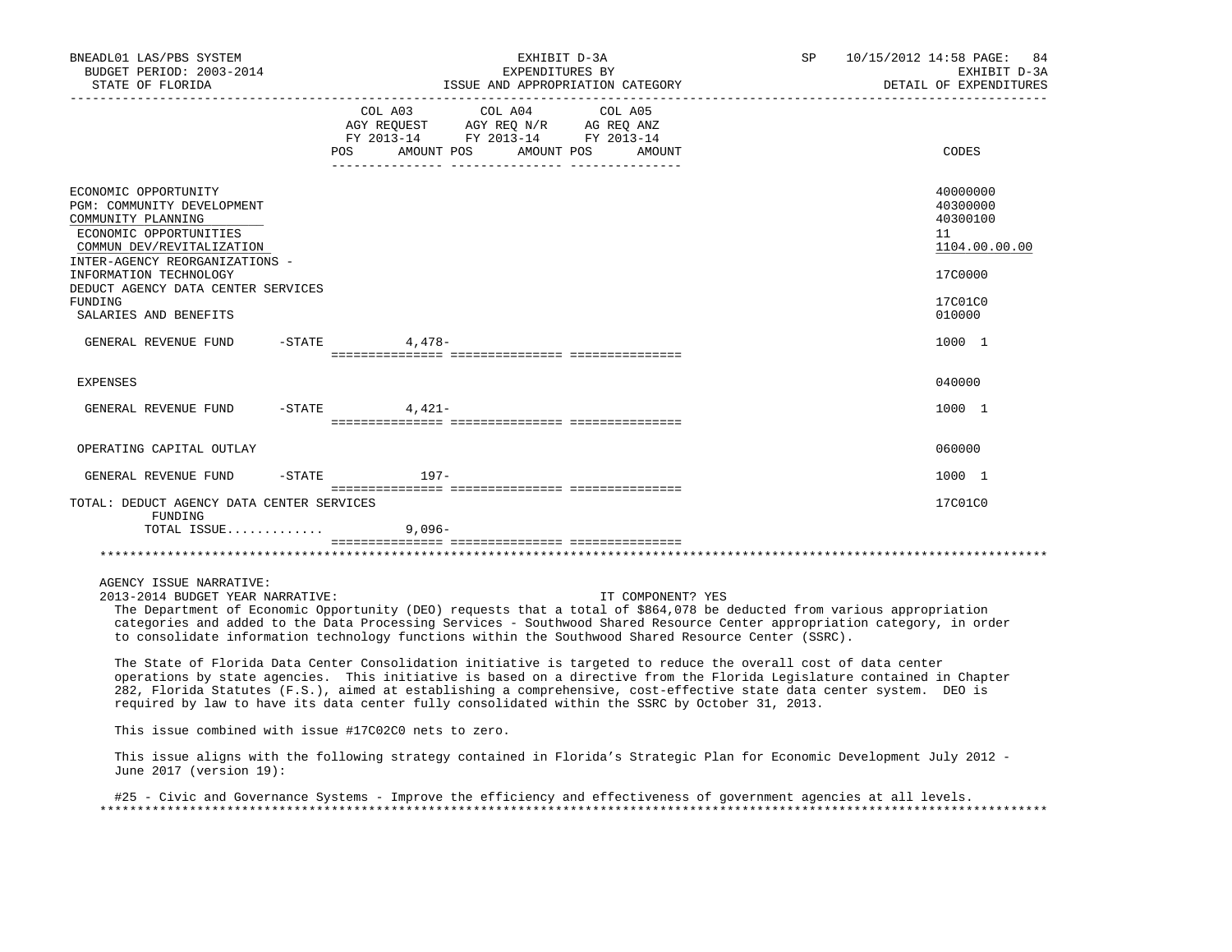| BNEADL01 LAS/PBS SYSTEM<br>BUDGET PERIOD: 2003-2014<br>STATE OF FLORIDA<br>-------------------                                                                                                                                                                                                                                                                                                                                                                                                                             |       | EXHIBIT D-3A<br>EXPENDITURES BY<br>ISSUE AND APPROPRIATION CATEGORY                                                    |                    |  | SP 10/15/2012 14:58 PAGE: 85<br>EXHIBIT D-3A<br>DETAIL OF EXPENDITURES |   |                                                                               |
|----------------------------------------------------------------------------------------------------------------------------------------------------------------------------------------------------------------------------------------------------------------------------------------------------------------------------------------------------------------------------------------------------------------------------------------------------------------------------------------------------------------------------|-------|------------------------------------------------------------------------------------------------------------------------|--------------------|--|------------------------------------------------------------------------|---|-------------------------------------------------------------------------------|
|                                                                                                                                                                                                                                                                                                                                                                                                                                                                                                                            |       | COL A03 COL A04<br>AGY REQUEST AGY REQ N/R AG REQ ANZ<br>FY 2013-14 FY 2013-14 FY 2013-14<br>POS AMOUNT POS AMOUNT POS | COL A05<br>AMOUNT  |  |                                                                        |   | CODES                                                                         |
| ECONOMIC OPPORTUNITY<br>PGM: COMMUNITY DEVELOPMENT<br>COMMUNITY PLANNING<br>ECONOMIC OPPORTUNITIES<br>COMMUN DEV/REVITALIZATION<br>INTER-AGENCY REORGANIZATIONS -<br>INFORMATION TECHNOLOGY<br>DEDUCT AGENCY DATA CENTER SERVICES<br>FUNDING                                                                                                                                                                                                                                                                               |       |                                                                                                                        |                    |  |                                                                        |   | 40000000<br>40300000<br>40300100<br>11<br>1104.00.00.00<br>17C0000<br>17C01C0 |
| POSITION DETAIL OF SALARIES AND BENEFITS:                                                                                                                                                                                                                                                                                                                                                                                                                                                                                  | ETE   | BASE RATE                                                                                                              | ADDITIVES BENEFITS |  | SUBTOTAL                                                               | ႜ | LAPSE LAPSED SALARIES<br>AND BENEFITS                                         |
| A03 - AGY REQUEST FY 2013-14<br>CHANGES TO CURRENTLY AUTHORIZED POSITIONS<br>OTHER SALARY AMOUNT<br>1000 GENERAL REVENUE FUND                                                                                                                                                                                                                                                                                                                                                                                              |       |                                                                                                                        |                    |  |                                                                        |   | 4,478-                                                                        |
|                                                                                                                                                                                                                                                                                                                                                                                                                                                                                                                            |       |                                                                                                                        |                    |  |                                                                        |   | -------------<br>4,478-<br>==============                                     |
|                                                                                                                                                                                                                                                                                                                                                                                                                                                                                                                            |       |                                                                                                                        |                    |  |                                                                        |   |                                                                               |
| ADD SERVICES PROVIDED BY PRIMARY<br>DATA CENTER<br>DATA PROCESSING SERVICES<br>SOUTHWOOD SRC                                                                                                                                                                                                                                                                                                                                                                                                                               |       |                                                                                                                        |                    |  |                                                                        |   | 17C02C0<br>210000<br>210021                                                   |
| GENERAL REVENUE FUND -STATE                                                                                                                                                                                                                                                                                                                                                                                                                                                                                                | 9,096 |                                                                                                                        |                    |  |                                                                        |   | 1000 1                                                                        |
|                                                                                                                                                                                                                                                                                                                                                                                                                                                                                                                            |       |                                                                                                                        |                    |  |                                                                        |   |                                                                               |
| AGENCY ISSUE NARRATIVE:<br>2013-2014 BUDGET YEAR NARRATIVE:<br>The Department of Economic Opportunity (DEO) requests that a total of \$864,078 be deducted from various appropriation<br>categories and added to the Data Processing Services - Southwood Shared Resource Center appropriation category, in order<br>to consolidate information technology functions within the Southwood Shared Resource Center (SSRC).<br>التقاعد والمقارب والمتواطئ والتنقيص والمتعارف والمتعارف والمناصب والمستحقق والمستحدث والمستحدث |       |                                                                                                                        | IT COMPONENT? YES  |  |                                                                        |   |                                                                               |

 The State of Florida Data Center Consolidation initiative is targeted to reduce the overall cost of data center operations by state agencies. This initiative is based on a directive from the Florida Legislature contained in Chapter 282, Florida Statutes (F.S.), aimed at establishing a comprehensive, cost-effective state data center system. DEO is required by law to have its data center fully consolidated within the SSRC by October 31, 2013.

This issue combined with issue #17C01C0 nets to zero.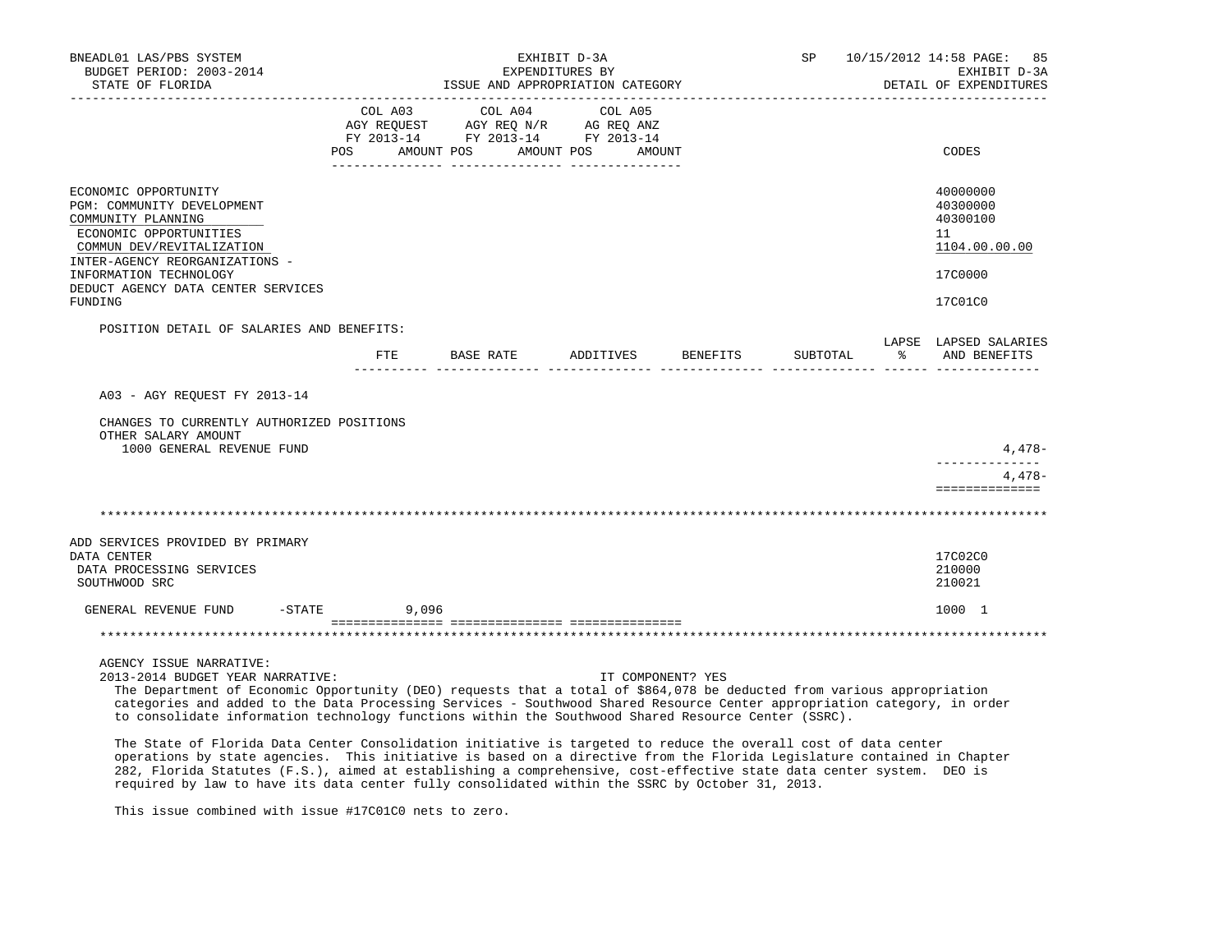| BNEADL01 LAS/PBS SYSTEM<br>BUDGET PERIOD: 2003-2014<br>STATE OF FLORIDA                                                                                                                                                                        | EXHIBIT D-3A<br>EXPENDITURES BY<br>ISSUE AND APPROPRIATION CATEGORY                                                                                                                            | 10/15/2012 14:58 PAGE:<br>SP<br>86<br>EXHIBIT D-3A<br>DETAIL OF EXPENDITURES  |
|------------------------------------------------------------------------------------------------------------------------------------------------------------------------------------------------------------------------------------------------|------------------------------------------------------------------------------------------------------------------------------------------------------------------------------------------------|-------------------------------------------------------------------------------|
|                                                                                                                                                                                                                                                | -------------------------------                                                                                                                                                                |                                                                               |
|                                                                                                                                                                                                                                                | $\begin{tabular}{lcccc} COL A03 & COL A04 & COL A05 \\ AGY REQUEST & AGY REQ N/R & AG REQ ANZ \\ FY & 2013-14 & FY & 2013-14 & FY & 2013-14 \end{tabular}$<br>POS AMOUNT POS AMOUNT POS AMOUNT | CODES                                                                         |
| ECONOMIC OPPORTUNITY<br>PGM: COMMUNITY DEVELOPMENT<br>COMMUNITY PLANNING<br>ECONOMIC OPPORTUNITIES<br>COMMUN DEV/REVITALIZATION<br>INTER-AGENCY REORGANIZATIONS -<br>INFORMATION TECHNOLOGY<br>ADD SERVICES PROVIDED BY PRIMARY<br>DATA CENTER |                                                                                                                                                                                                | 40000000<br>40300000<br>40300100<br>11<br>1104.00.00.00<br>17C0000<br>17C02C0 |
|                                                                                                                                                                                                                                                |                                                                                                                                                                                                |                                                                               |
| June 2017 (version 19):                                                                                                                                                                                                                        | This issue aligns with the following strategy contained in Florida's Strategic Plan for Economic Development July 2012 -                                                                       |                                                                               |
|                                                                                                                                                                                                                                                | #25 - Civic and Governance Systems - Improve the efficiency and effectiveness of government agencies at all levels.                                                                            |                                                                               |
| ESTIMATED EXPENDITURES REALIGNMENT<br>DEDUCT STATEWIDE ADJUSTMENTS MADE<br>AGAINST NONRECURRING BUDGET                                                                                                                                         |                                                                                                                                                                                                | 2000000                                                                       |
| AUTHORITY<br>SALARIES AND BENEFITS                                                                                                                                                                                                             |                                                                                                                                                                                                | 2000300<br>010000                                                             |
| FEDERAL GRANTS TRUST FUND -FEDERL                                                                                                                                                                                                              | $2.952 -$                                                                                                                                                                                      | 2261 3                                                                        |
| SPECIAL CATEGORIES<br>RISK MANAGEMENT INSURANCE                                                                                                                                                                                                |                                                                                                                                                                                                | 100000<br>103241                                                              |
| FEDERAL GRANTS TRUST FUND -FEDERL                                                                                                                                                                                                              | $336-$                                                                                                                                                                                         | 2261 3                                                                        |
| TR/DMS/HR SVCS/STW CONTRCT                                                                                                                                                                                                                     |                                                                                                                                                                                                | 107040                                                                        |
| FEDERAL GRANTS TRUST FUND -FEDERL                                                                                                                                                                                                              | 39                                                                                                                                                                                             | 2261 3                                                                        |
| TOTAL: DEDUCT STATEWIDE ADJUSTMENTS MADE<br>AGAINST NONRECURRING BUDGET<br>AUTHORITY                                                                                                                                                           |                                                                                                                                                                                                | 2000300                                                                       |
| TOTAL ISSUE                                                                                                                                                                                                                                    | $3,249-$                                                                                                                                                                                       |                                                                               |
|                                                                                                                                                                                                                                                |                                                                                                                                                                                                |                                                                               |
| AGENCY ISSUE NARRATIVE:<br>2013-2014 BUDGET YEAR NARRATIVE:                                                                                                                                                                                    | IT COMPONENT? NO                                                                                                                                                                               |                                                                               |

 The Department requests that initial statewide adjustments made to recurring budget adding a net total of \$3,249 in the Federal Grants Trust Fund be reversed. Recurring changes to three appropriation categories were calculated and recorded in the state budget system based on non-recurring Salaries & Benefits budget authority.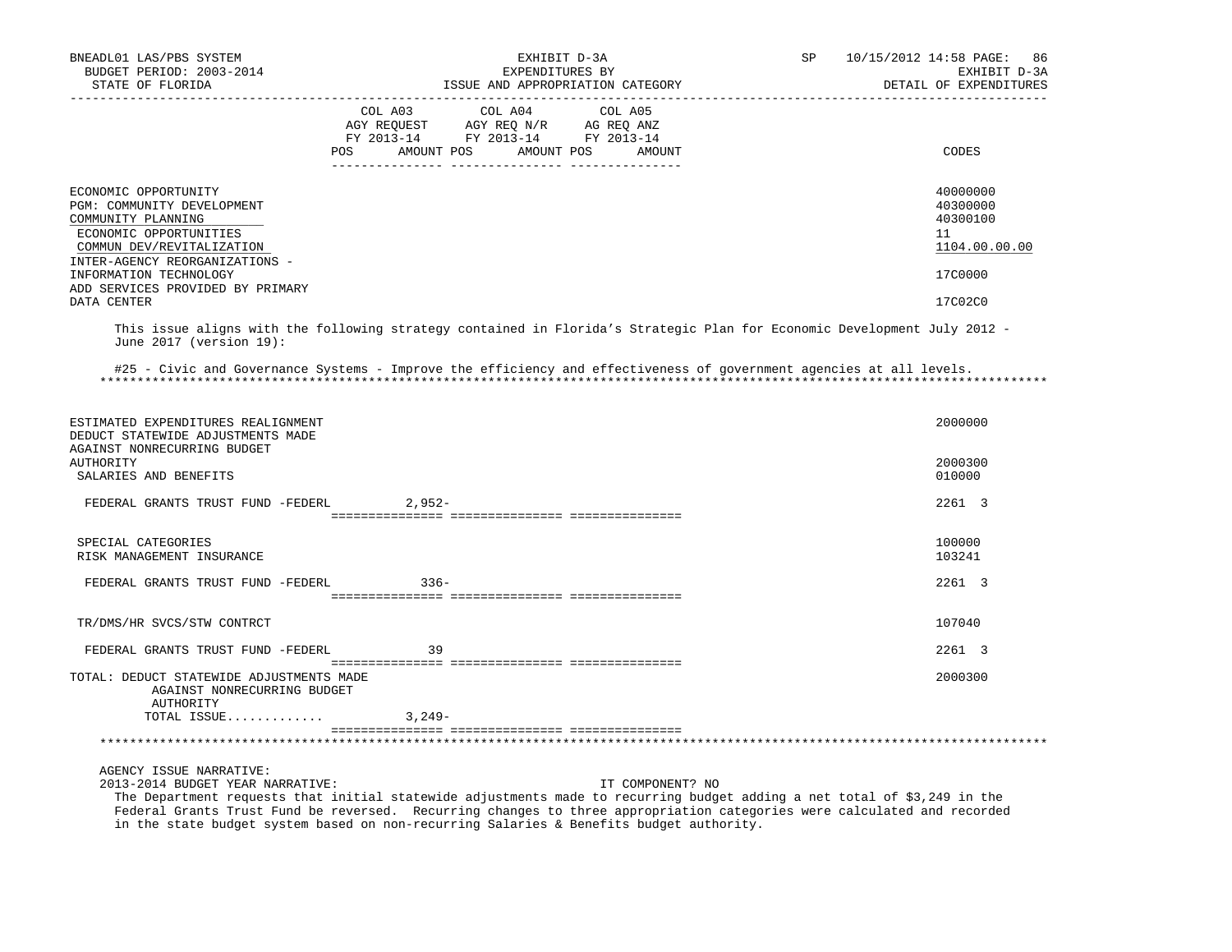| BNEADL01 LAS/PBS SYSTEM<br>BUDGET PERIOD: 2003-2014<br>STATE OF FLORIDA                                                                                                                                                                                                                                                                                                                                                                                                                                                                                                                               |          | EXHIBIT D-3A<br>EXPENDITURES BY<br>ISSUE AND APPROPRIATION CATEGORY                                                           |         | SP               | 10/15/2012 14:58 PAGE:<br>87<br>EXHIBIT D-3A<br>DETAIL OF EXPENDITURES |  |                                                                               |
|-------------------------------------------------------------------------------------------------------------------------------------------------------------------------------------------------------------------------------------------------------------------------------------------------------------------------------------------------------------------------------------------------------------------------------------------------------------------------------------------------------------------------------------------------------------------------------------------------------|----------|-------------------------------------------------------------------------------------------------------------------------------|---------|------------------|------------------------------------------------------------------------|--|-------------------------------------------------------------------------------|
|                                                                                                                                                                                                                                                                                                                                                                                                                                                                                                                                                                                                       |          | COL A03 COL A04<br>AGY REQUEST AGY REQ N/R AG REQ ANZ<br>FY 2013-14 FY 2013-14 FY 2013-14<br>POS AMOUNT POS AMOUNT POS AMOUNT | COL A05 |                  |                                                                        |  | CODES                                                                         |
| ECONOMIC OPPORTUNITY<br>PGM: COMMUNITY DEVELOPMENT<br>COMMUNITY PLANNING<br>ECONOMIC OPPORTUNITIES<br>COMMUN DEV/REVITALIZATION<br>ESTIMATED EXPENDITURES REALIGNMENT<br>DEDUCT STATEWIDE ADJUSTMENTS MADE<br>AGAINST NONRECURRING BUDGET<br>AUTHORITY                                                                                                                                                                                                                                                                                                                                                |          |                                                                                                                               |         |                  |                                                                        |  | 40000000<br>40300000<br>40300100<br>11<br>1104.00.00.00<br>2000000<br>2000300 |
| This issue would correct the error by backing out each of the initial adjustments.                                                                                                                                                                                                                                                                                                                                                                                                                                                                                                                    |          |                                                                                                                               |         |                  |                                                                        |  |                                                                               |
|                                                                                                                                                                                                                                                                                                                                                                                                                                                                                                                                                                                                       |          |                                                                                                                               |         |                  |                                                                        |  |                                                                               |
| POSITION DETAIL OF SALARIES AND BENEFITS:                                                                                                                                                                                                                                                                                                                                                                                                                                                                                                                                                             |          | FTE BASE RATE ADDITIVES BENEFITS                                                                                              |         |                  | SUBTOTAL                                                               |  | LAPSE LAPSED SALARIES<br>% AND BENEFITS                                       |
|                                                                                                                                                                                                                                                                                                                                                                                                                                                                                                                                                                                                       |          |                                                                                                                               |         |                  |                                                                        |  |                                                                               |
| A03 - AGY REQUEST FY 2013-14                                                                                                                                                                                                                                                                                                                                                                                                                                                                                                                                                                          |          |                                                                                                                               |         |                  |                                                                        |  |                                                                               |
| CHANGES TO CURRENTLY AUTHORIZED POSITIONS<br>OTHER SALARY AMOUNT<br>2261 FEDERAL GRANTS TRUST FUND                                                                                                                                                                                                                                                                                                                                                                                                                                                                                                    |          |                                                                                                                               |         |                  |                                                                        |  | $2,952-$                                                                      |
|                                                                                                                                                                                                                                                                                                                                                                                                                                                                                                                                                                                                       |          |                                                                                                                               |         |                  |                                                                        |  | $2.952-$<br>==============                                                    |
|                                                                                                                                                                                                                                                                                                                                                                                                                                                                                                                                                                                                       |          |                                                                                                                               |         |                  |                                                                        |  |                                                                               |
| CONSOLIDATE BUDGET AUTHORITY FOR                                                                                                                                                                                                                                                                                                                                                                                                                                                                                                                                                                      |          |                                                                                                                               |         |                  |                                                                        |  |                                                                               |
| CONTRACTED SERVICES - DEDUCT<br>SPECIAL CATEGORIES<br>CONTRACTED SERVICES                                                                                                                                                                                                                                                                                                                                                                                                                                                                                                                             |          |                                                                                                                               |         |                  |                                                                        |  | 2000500<br>100000<br>100777                                                   |
| FEDERAL GRANTS TRUST FUND -FEDERL                                                                                                                                                                                                                                                                                                                                                                                                                                                                                                                                                                     | 297,720- |                                                                                                                               |         |                  |                                                                        |  | 2261 3                                                                        |
|                                                                                                                                                                                                                                                                                                                                                                                                                                                                                                                                                                                                       |          |                                                                                                                               |         |                  |                                                                        |  |                                                                               |
| AGENCY ISSUE NARRATIVE:<br>2013-2014 BUDGET YEAR NARRATIVE:<br>When the Department of Economic Opportunity was created on October 1, 2011, budget authority for contracted services was<br>provided in two appropriation categories: Contracted Services (100777) and G/A - Contracted Services (100778). The<br>Department requests that all of the budget authority in the Contracted Services appropriation category in several budget<br>entities and funds be transferred to the G/A - Contracted Services appropriation category.<br>When combined with issue 2000600, this issue nets to zero. |          |                                                                                                                               |         | IT COMPONENT? NO |                                                                        |  |                                                                               |
|                                                                                                                                                                                                                                                                                                                                                                                                                                                                                                                                                                                                       |          |                                                                                                                               |         |                  |                                                                        |  |                                                                               |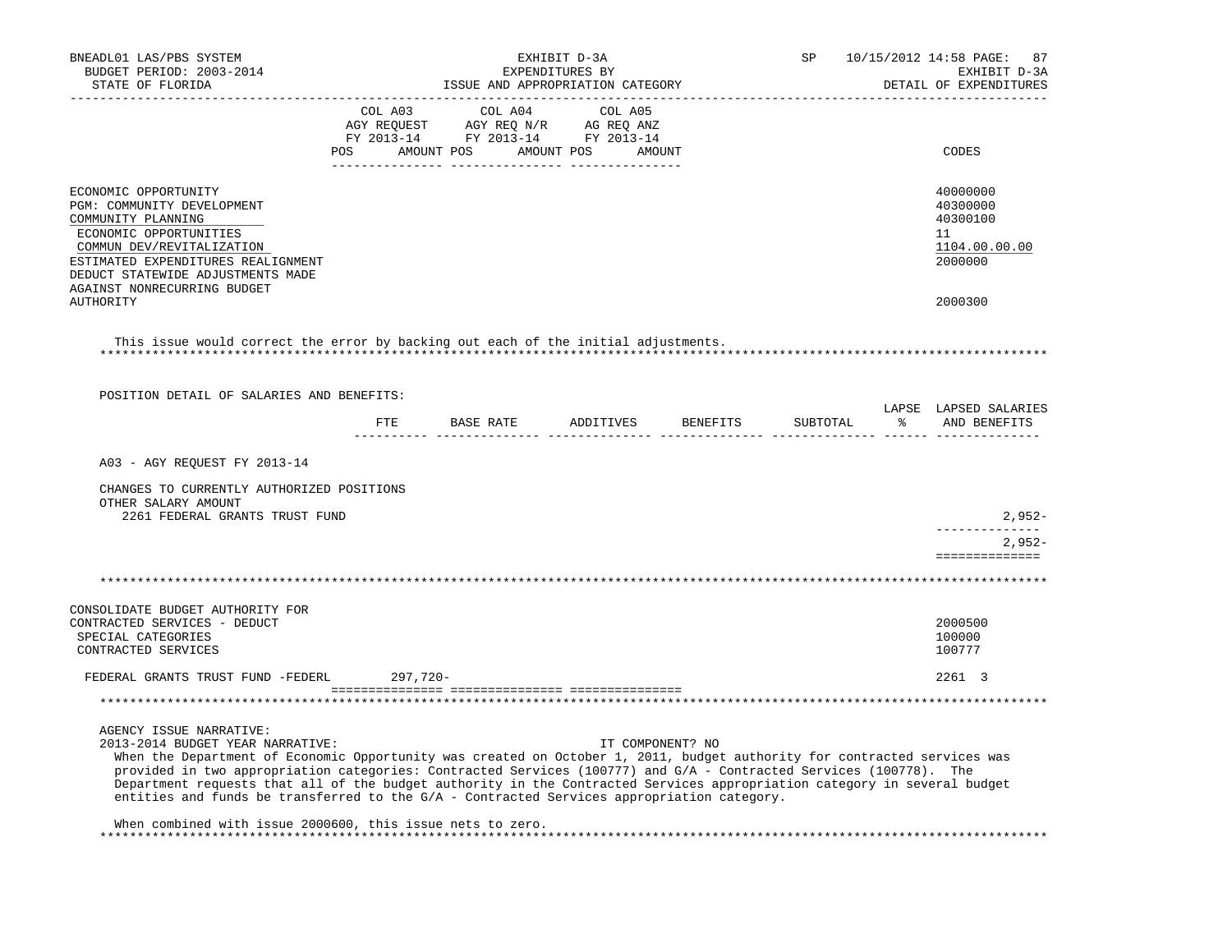| BNEADL01 LAS/PBS SYSTEM<br>BUDGET PERIOD: 2003-2014<br>STATE OF FLORIDA                                                                                                                                                                                      | EXHIBIT D-3A<br>EXPENDITURES BY<br>ISSUE AND APPROPRIATION CATEGORY                                                                                                                                                                                                                                                                                                                                                                                                                          | SP | 10/15/2012 14:58 PAGE:<br>88<br>EXHIBIT D-3A<br>DETAIL OF EXPENDITURES                  |
|--------------------------------------------------------------------------------------------------------------------------------------------------------------------------------------------------------------------------------------------------------------|----------------------------------------------------------------------------------------------------------------------------------------------------------------------------------------------------------------------------------------------------------------------------------------------------------------------------------------------------------------------------------------------------------------------------------------------------------------------------------------------|----|-----------------------------------------------------------------------------------------|
|                                                                                                                                                                                                                                                              | COL A03 COL A04<br>COL A05<br>$\begin{tabular}{lllllll} AGY & \texttt{REQUEST} & \texttt{AGY REQ} & \texttt{N/R} & \texttt{AG REQ} & \texttt{ANZ} \end{tabular}$<br>FY 2013-14 FY 2013-14 FY 2013-14<br>AMOUNT POS<br>AMOUNT POS<br><b>POS</b><br>AMOUNT                                                                                                                                                                                                                                     |    | CODES                                                                                   |
| ECONOMIC OPPORTUNITY<br>PGM: COMMUNITY DEVELOPMENT<br>COMMUNITY PLANNING<br>ECONOMIC OPPORTUNITIES<br>COMMUN DEV/REVITALIZATION<br>ESTIMATED EXPENDITURES REALIGNMENT<br>CONSOLIDATE BUDGET AUTHORITY FOR<br>CONTRACTED SERVICES - ADD<br>SPECIAL CATEGORIES |                                                                                                                                                                                                                                                                                                                                                                                                                                                                                              |    | 40000000<br>40300000<br>40300100<br>11<br>1104.00.00.00<br>2000000<br>2000600<br>100000 |
| G/A-CONTRACTED SERVICES                                                                                                                                                                                                                                      |                                                                                                                                                                                                                                                                                                                                                                                                                                                                                              |    | 100778                                                                                  |
| FEDERAL GRANTS TRUST FUND -FEDERL                                                                                                                                                                                                                            | 297,720                                                                                                                                                                                                                                                                                                                                                                                                                                                                                      |    | 2261 3                                                                                  |
|                                                                                                                                                                                                                                                              |                                                                                                                                                                                                                                                                                                                                                                                                                                                                                              |    |                                                                                         |
| AGENCY ISSUE NARRATIVE:<br>2013-2014 BUDGET YEAR NARRATIVE:<br>When combined with issue 2000500, this issue nets to zero.                                                                                                                                    | IT COMPONENT? NO<br>When the Department of Economic Opportunity was created on October 1, 2011, budget authority for contracted services was<br>provided in two appropriation categories: Contracted Services (100777) and G/A - Contracted Services (100778). The<br>Department requests that all of the budget authority in the Contracted Services appropriation category in several budget<br>entities and funds be transferred to the G/A - Contracted Services appropriation category. |    |                                                                                         |
| NONRECURRING EXPENDITURES<br>STATE SMALL BUSINESS CREDIT<br>INITIATIVE<br>SALARIES AND BENEFITS                                                                                                                                                              |                                                                                                                                                                                                                                                                                                                                                                                                                                                                                              |    | 2100000<br>2103029<br>010000                                                            |
| FEDERAL GRANTS TRUST FUND -FEDERL                                                                                                                                                                                                                            | $146,300-$                                                                                                                                                                                                                                                                                                                                                                                                                                                                                   |    | 2261 3                                                                                  |
| OTHER PERSONAL SERVICES                                                                                                                                                                                                                                      |                                                                                                                                                                                                                                                                                                                                                                                                                                                                                              |    | 030000                                                                                  |
| FEDERAL GRANTS TRUST FUND -FEDERL                                                                                                                                                                                                                            | $55.000 -$                                                                                                                                                                                                                                                                                                                                                                                                                                                                                   |    | 2261 3                                                                                  |
| <b>EXPENSES</b>                                                                                                                                                                                                                                              |                                                                                                                                                                                                                                                                                                                                                                                                                                                                                              |    | 040000                                                                                  |
| FEDERAL GRANTS TRUST FUND -FEDERL                                                                                                                                                                                                                            | $40,000-$                                                                                                                                                                                                                                                                                                                                                                                                                                                                                    |    | 2261 3                                                                                  |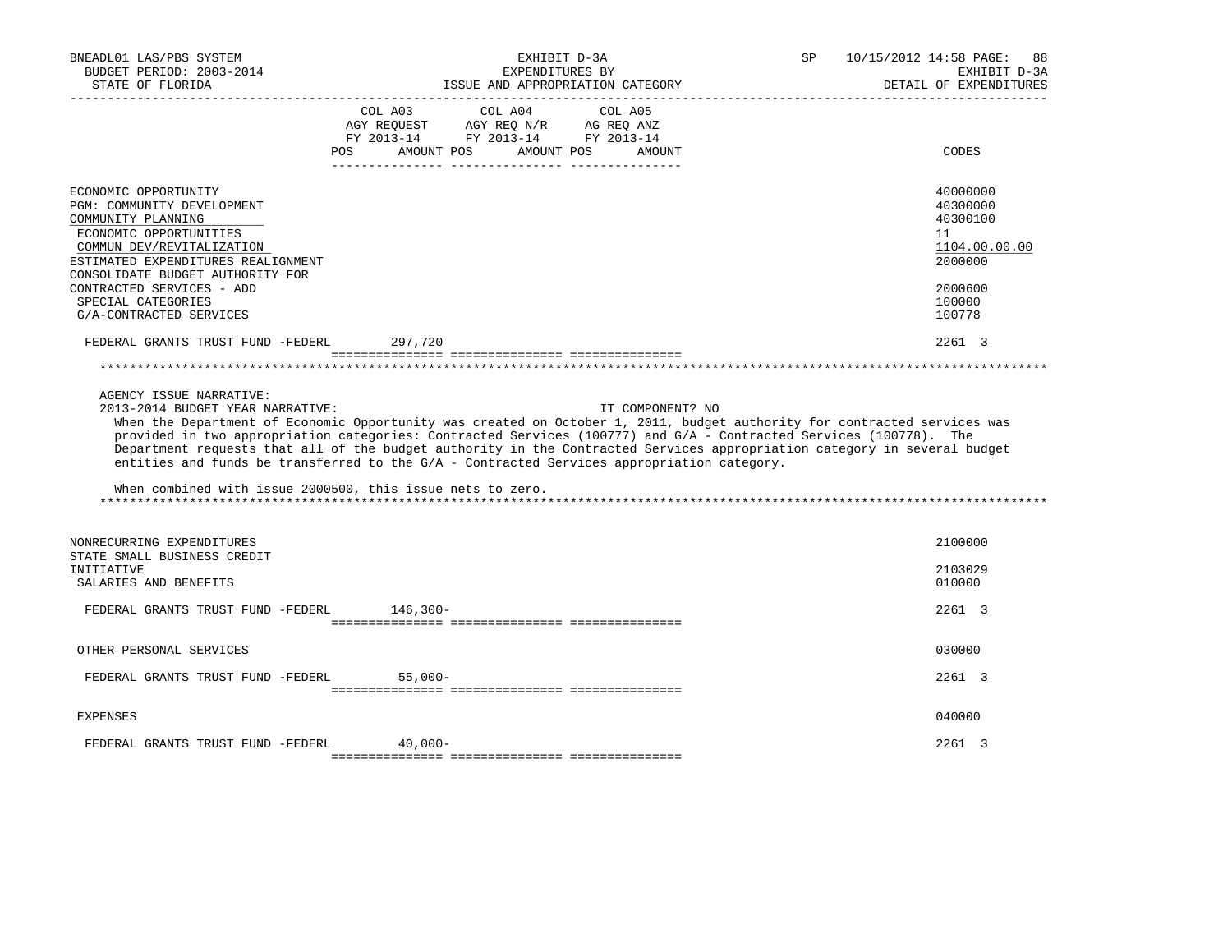| BNEADL01 LAS/PBS SYSTEM<br>BUDGET PERIOD: 2003-2014<br>STATE OF FLORIDA                                                                                                                                                                                     |           | EXHIBIT D-3A<br>EXPENDITURES BY<br>ISSUE AND APPROPRIATION CATEGORY                                     | SP 10/15/2012 14:58 PAGE: 89<br>EXHIBIT D-3A<br>DETAIL OF EXPENDITURES |                                                                                                   |
|-------------------------------------------------------------------------------------------------------------------------------------------------------------------------------------------------------------------------------------------------------------|-----------|---------------------------------------------------------------------------------------------------------|------------------------------------------------------------------------|---------------------------------------------------------------------------------------------------|
|                                                                                                                                                                                                                                                             | POS DO    | COL A03 COL A04<br>AGY REQUEST AGY REQ N/R AG REQ ANZ<br>FY 2013-14 FY 2013-14 FY 2013-14<br>AMOUNT POS | COL A05<br>AMOUNT POS<br>AMOUNT                                        | CODES                                                                                             |
| ECONOMIC OPPORTUNITY<br>PGM: COMMUNITY DEVELOPMENT<br>COMMUNITY PLANNING<br>ECONOMIC OPPORTUNITIES<br>COMMUN DEV/REVITALIZATION<br>NONRECURRING EXPENDITURES<br>STATE SMALL BUSINESS CREDIT<br>INITIATIVE<br>SPECIAL CATEGORIES<br>FL SMALL BUS CREDIT INIT |           |                                                                                                         |                                                                        | 40000000<br>40300000<br>40300100<br>11<br>1104.00.00.00<br>2100000<br>2103029<br>100000<br>100328 |
| FEDERAL GRANTS TRUST FUND -FEDERL 32,543,187-                                                                                                                                                                                                               |           |                                                                                                         |                                                                        | $2261 \quad 3$                                                                                    |
| CONTRACTED SERVICES                                                                                                                                                                                                                                         |           |                                                                                                         |                                                                        | 100777                                                                                            |
| FEDERAL GRANTS TRUST FUND -FEDERL 440,000-                                                                                                                                                                                                                  |           |                                                                                                         |                                                                        | $2261$ 3                                                                                          |
| TR/DMS/HR SVCS/STW CONTRCT                                                                                                                                                                                                                                  |           |                                                                                                         |                                                                        | 107040                                                                                            |
| FEDERAL GRANTS TRUST FUND -FEDERL                                                                                                                                                                                                                           |           | 712-                                                                                                    |                                                                        | $2261 \quad 3$                                                                                    |
| TOTAL: STATE SMALL BUSINESS CREDIT<br>INITIATIVE<br>TOTAL ISSUE 33, 225, 199-                                                                                                                                                                               |           |                                                                                                         |                                                                        | 2103029                                                                                           |
| ECONOMIC GARDENING TECHNICAL<br>ASSISTANCE PROGRAM<br>SPECIAL CATEGORIES<br>G/A-ECONOMIC GARDENING-UCF                                                                                                                                                      |           |                                                                                                         |                                                                        | 2103031<br>100000<br>100268                                                                       |
| SEED TRUST FUND                                                                                                                                                                                                                                             | $-$ STATE | $2,000,000-$                                                                                            |                                                                        | 2041 1                                                                                            |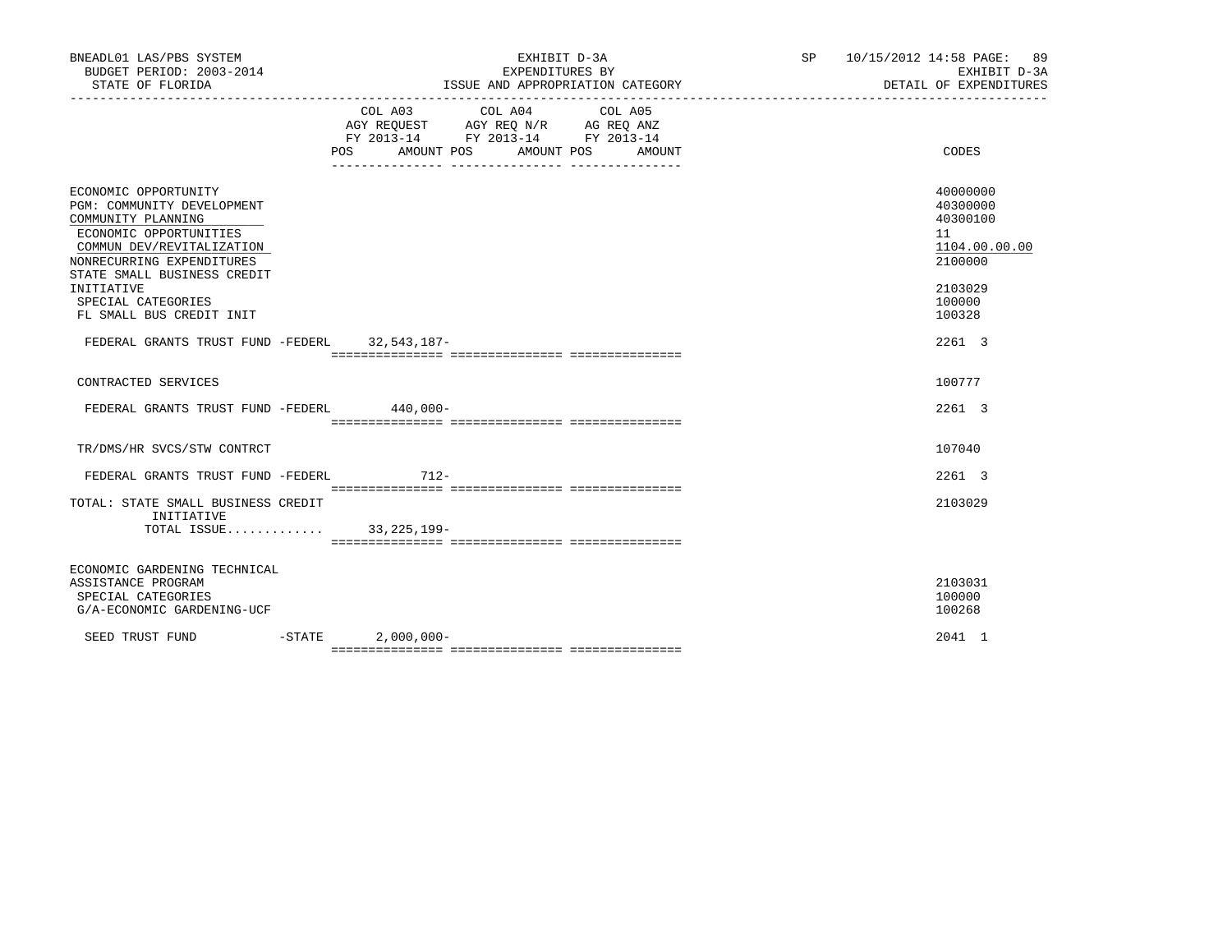| BNEADL01 LAS/PBS SYSTEM<br>BUDGET PERIOD: 2003-2014<br>STATE OF FLORIDA                                                                                                                                                                                                                               | EXHIBIT D-3A<br>EXPENDITURES BY<br>ISSUE AND APPROPRIATION CATEGORY                                                                               | SP 10/15/2012 14:58 PAGE: 90<br>EXHIBIT D-3A<br>DETAIL OF EXPENDITURES                  |
|-------------------------------------------------------------------------------------------------------------------------------------------------------------------------------------------------------------------------------------------------------------------------------------------------------|---------------------------------------------------------------------------------------------------------------------------------------------------|-----------------------------------------------------------------------------------------|
|                                                                                                                                                                                                                                                                                                       | COL A04<br>COL A03<br>COL A05<br>AGY REQUEST AGY REQ N/R AG REQ ANZ<br>FY 2013-14 FY 2013-14 FY 2013-14<br>AMOUNT POS AMOUNT POS<br>POS<br>AMOUNT | CODES                                                                                   |
| ECONOMIC OPPORTUNITY<br>PGM: COMMUNITY DEVELOPMENT<br>COMMUNITY PLANNING<br>ECONOMIC OPPORTUNITIES<br>COMMUN DEV/REVITALIZATION<br>ANNUALIZATION OF ADMINISTERED<br>FUNDS APPROPRIATIONS<br>STATE HEALTH INSURANCE ADJUSTMENT<br>FOR FY 2012-13 - 10 MONTHS<br>ANNUALIZATION<br>SALARIES AND BENEFITS |                                                                                                                                                   | 40000000<br>40300000<br>40300100<br>11<br>1104.00.00.00<br>26A0000<br>26A1830<br>010000 |
| GENERAL REVENUE FUND -STATE 27,960<br>FEDERAL GRANTS TRUST FUND -FEDERL<br>FL INTER TRADE & PROM TF -STATE<br>GRANTS AND DONATIONS TF -STATE<br>SPEC EMPLOYMNT SECU ADM TF-STATE<br>TOURISM PROMOTIONAL TF -STATE                                                                                     | 2,085<br>1,495<br>3,455<br>1,045<br>1,335                                                                                                         | 1000 1<br>2261 3<br>2338 1<br>2339 1<br>2648 1<br>2722 1                                |
| TOTAL APPRO                                                                                                                                                                                                                                                                                           | 37,375                                                                                                                                            |                                                                                         |
| FUND SHIFT<br>REALIGN FUND SOURCES FOR ON-GOING<br>ECONOMIC DEVELOPMENT OPERATIONS -<br>DEDUCT<br>SALARIES AND BENEFITS                                                                                                                                                                               |                                                                                                                                                   | 3400000<br>3400010<br>010000                                                            |
| FL INTER TRADE & PROM TF -STATE<br>SPEC EMPLOYMNT SECU ADM TF-STATE<br>TOURISM PROMOTIONAL TF -STATE                                                                                                                                                                                                  | $38,058-$<br>74,630-<br>26,754-                                                                                                                   | 2338 1<br>2648 1<br>2722 1                                                              |
| TOTAL APPRO                                                                                                                                                                                                                                                                                           | 139,442–                                                                                                                                          |                                                                                         |
| <b>EXPENSES</b>                                                                                                                                                                                                                                                                                       |                                                                                                                                                   | 040000                                                                                  |
| GENERAL REVENUE FUND -STATE 8,692-<br>SPEC EMPLOYMNT SECU ADM TF-STATE                                                                                                                                                                                                                                | 8,565-<br>---------------                                                                                                                         | 1000 1<br>2648 1                                                                        |
| TOTAL APPRO                                                                                                                                                                                                                                                                                           | 17,257-                                                                                                                                           |                                                                                         |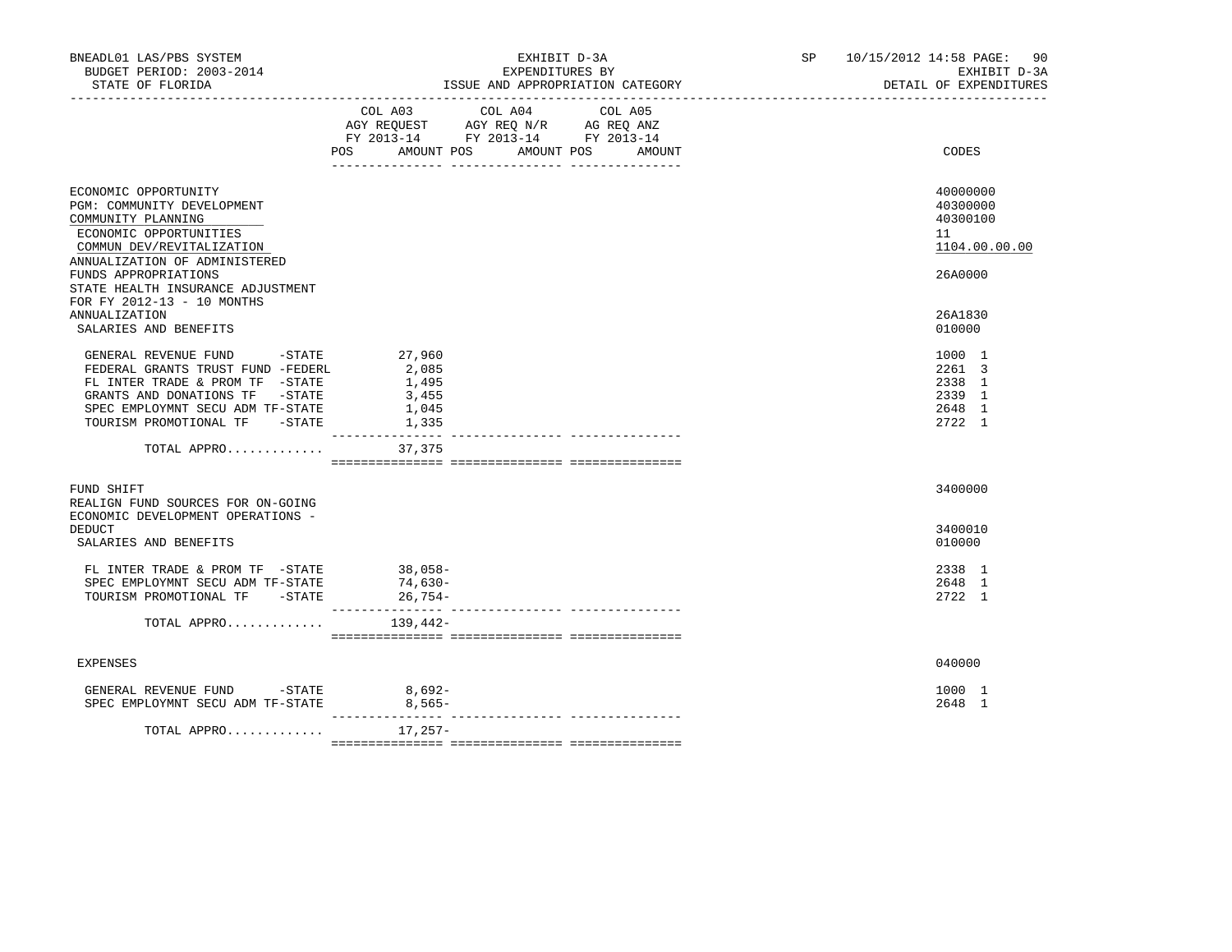| BNEADL01 LAS/PBS SYSTEM<br>BUDGET PERIOD: 2003-2014<br>STATE OF FLORIDA                                                                                                            | EXHIBIT D-3A<br>EXPENDITURES BY<br>ISSUE AND APPROPRIATION CATEGORY                                                                                                                                                                                                                                                                                                                                 | SP 10/15/2012 14:58 PAGE: 91<br>EXHIBIT D-3A<br>DETAIL OF EXPENDITURES |
|------------------------------------------------------------------------------------------------------------------------------------------------------------------------------------|-----------------------------------------------------------------------------------------------------------------------------------------------------------------------------------------------------------------------------------------------------------------------------------------------------------------------------------------------------------------------------------------------------|------------------------------------------------------------------------|
|                                                                                                                                                                                    | COL A03 COL A04 COL A05<br>AGY REQUEST AGY REQ N/R AG REQ ANZ<br>FY 2013-14 FY 2013-14 FY 2013-14<br><b>POS</b><br>AMOUNT POS<br>AMOUNT POS<br>AMOUNT                                                                                                                                                                                                                                               | CODES                                                                  |
| ECONOMIC OPPORTUNITY<br>PGM: COMMUNITY DEVELOPMENT<br>COMMUNITY PLANNING<br>ECONOMIC OPPORTUNITIES<br>COMMUN DEV/REVITALIZATION<br>FUND SHIFT<br>REALIGN FUND SOURCES FOR ON-GOING |                                                                                                                                                                                                                                                                                                                                                                                                     | 40000000<br>40300000<br>40300100<br>11<br>1104.00.00.00<br>3400000     |
| ECONOMIC DEVELOPMENT OPERATIONS -<br><b>DEDUCT</b><br>SPECIAL CATEGORIES<br>RISK MANAGEMENT INSURANCE                                                                              |                                                                                                                                                                                                                                                                                                                                                                                                     | 3400010<br>100000<br>103241                                            |
| $-$ STATE $1.177-$<br>GENERAL REVENUE FUND                                                                                                                                         |                                                                                                                                                                                                                                                                                                                                                                                                     | 1000 1                                                                 |
|                                                                                                                                                                                    |                                                                                                                                                                                                                                                                                                                                                                                                     |                                                                        |
| TR/DMS/HR SVCS/STW CONTRCT                                                                                                                                                         |                                                                                                                                                                                                                                                                                                                                                                                                     | 107040                                                                 |
| GENERAL REVENUE FUND -STATE<br>SPEC EMPLOYMNT SECU ADM TF-STATE                                                                                                                    | 787-<br>$337-$                                                                                                                                                                                                                                                                                                                                                                                      | 1000 1<br>2648 1                                                       |
| TOTAL APPRO                                                                                                                                                                        | $1.124-$                                                                                                                                                                                                                                                                                                                                                                                            |                                                                        |
| TOTAL: REALIGN FUND SOURCES FOR ON-GOING<br>ECONOMIC DEVELOPMENT OPERATIONS -<br><b>DEDUCT</b><br>TOTAL ISSUE 159,000-                                                             |                                                                                                                                                                                                                                                                                                                                                                                                     | 3400010                                                                |
|                                                                                                                                                                                    |                                                                                                                                                                                                                                                                                                                                                                                                     |                                                                        |
|                                                                                                                                                                                    |                                                                                                                                                                                                                                                                                                                                                                                                     |                                                                        |
| AGENCY ISSUE NARRATIVE:<br>2013-2014 BUDGET YEAR NARRATIVE:                                                                                                                        | IT COMPONENT? NO<br>When the Department of Economic Opportunity was created on October 1, 2011, there were various state funding sources that<br>supported administrative economic development operations in both the Division of Strategic Business Development and the<br>Bureau of Economic Development in the Division of Community Development. On-going operations are currently supported by |                                                                        |

 varying percentages of General Revenue and the SEED, Florida International Trade and Promotion, Tourism Promotional, and Special Employment Security Administration trust funds. The Department of Economic Opportunity requests that recurring administrative economic development operations be funded

 using the following percentages: one-third General Revenue, one third SEED Trust Funds, and one-sixth each from the Florida International Trade and Promotion and Tourism Promotional trust funds. The proposed fund shift maximizes the use of economic development trust funds and reduces the need for General Revenue funds to support administrative operations.

 This issue, when combined with Issue # 3400020, nets to zero. \*\*\*\*\*\*\*\*\*\*\*\*\*\*\*\*\*\*\*\*\*\*\*\*\*\*\*\*\*\*\*\*\*\*\*\*\*\*\*\*\*\*\*\*\*\*\*\*\*\*\*\*\*\*\*\*\*\*\*\*\*\*\*\*\*\*\*\*\*\*\*\*\*\*\*\*\*\*\*\*\*\*\*\*\*\*\*\*\*\*\*\*\*\*\*\*\*\*\*\*\*\*\*\*\*\*\*\*\*\*\*\*\*\*\*\*\*\*\*\*\*\*\*\*\*\*\*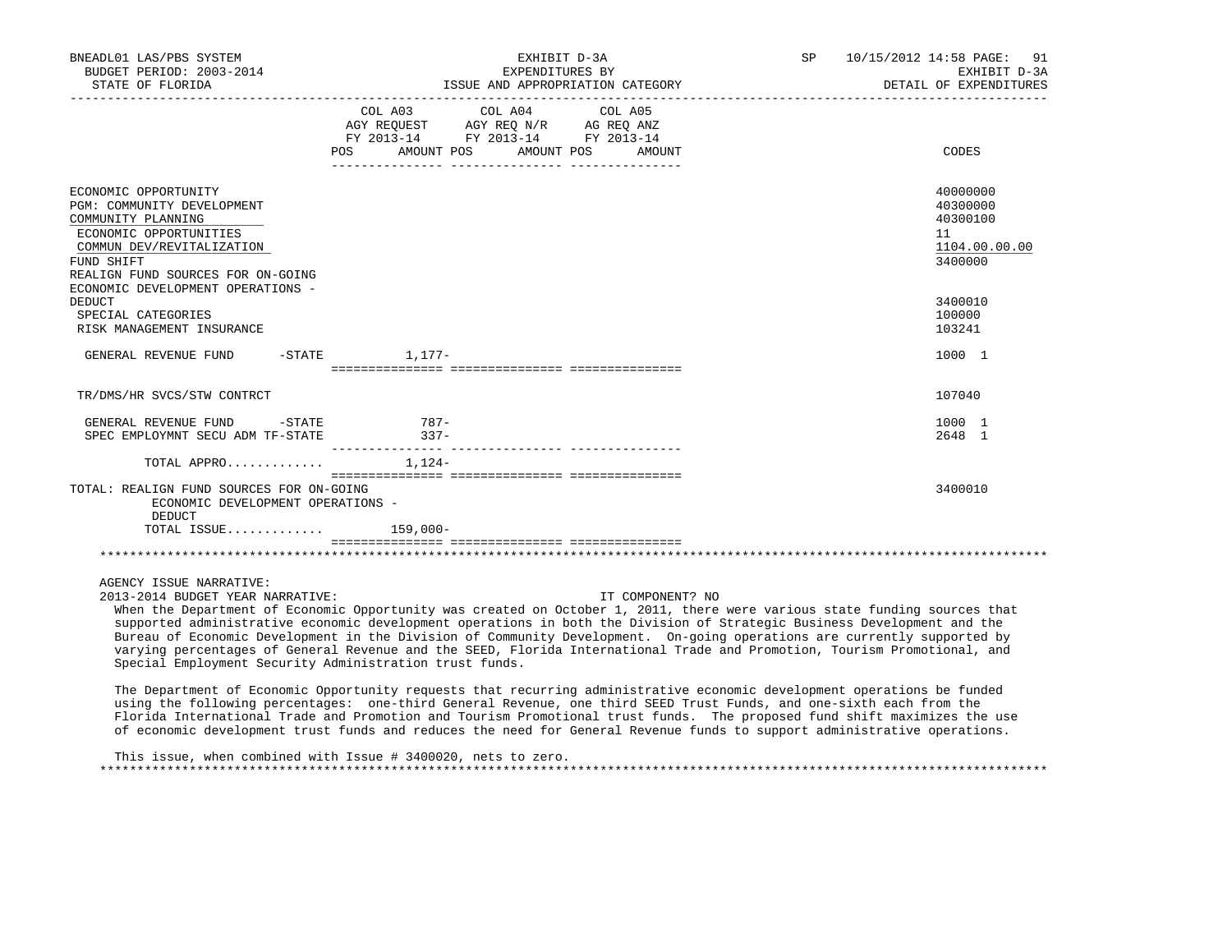| BNEADL01 LAS/PBS SYSTEM<br>BUDGET PERIOD: 2003-2014<br>STATE OF FLORIDA                                                                                                                                                 | EXHIBIT D-3A<br>EXPENDITURES BY<br>ISSUE AND APPROPRIATION CATEGORY |                         |                    |                                                                                                                                                            |           |  | SP              | 10/15/2012 14:58 PAGE: 92<br>EXHIBIT D-3A<br>DETAIL OF EXPENDITURES |                                                                                 |
|-------------------------------------------------------------------------------------------------------------------------------------------------------------------------------------------------------------------------|---------------------------------------------------------------------|-------------------------|--------------------|------------------------------------------------------------------------------------------------------------------------------------------------------------|-----------|--|-----------------|---------------------------------------------------------------------|---------------------------------------------------------------------------------|
|                                                                                                                                                                                                                         | POS AMOUNT POS AMOUNT POS AMOUNT                                    |                         |                    | $\begin{tabular}{lcccc} COL A03 & COL A04 & COL A05 \\ AGY REQUEST & AGY REQ N/R & AG REQ ANZ \\ FY & 2013-14 & FY & 2013-14 & FY & 2013-14 \end{tabular}$ |           |  |                 |                                                                     | CODES                                                                           |
| ECONOMIC OPPORTUNITY<br>PGM: COMMUNITY DEVELOPMENT<br>COMMUNITY PLANNING<br>ECONOMIC OPPORTUNITIES<br>COMMUN DEV/REVITALIZATION<br>FUND SHIFT<br>REALIGN FUND SOURCES FOR ON-GOING<br>ECONOMIC DEVELOPMENT OPERATIONS - |                                                                     |                         |                    |                                                                                                                                                            |           |  |                 |                                                                     | 40000000<br>40300000<br>40300100<br>11<br>1104.00.00.00<br>3400000              |
| DEDUCT                                                                                                                                                                                                                  |                                                                     |                         |                    |                                                                                                                                                            |           |  |                 |                                                                     | 3400010                                                                         |
| POSITION DETAIL OF SALARIES AND BENEFITS:                                                                                                                                                                               | FTE                                                                 |                         |                    | <b>BASE RATE</b>                                                                                                                                           | ADDITIVES |  | <b>BENEFITS</b> | SUBTOTAL                                                            | LAPSE LAPSED SALARIES<br>% AND BENEFITS                                         |
|                                                                                                                                                                                                                         |                                                                     |                         | ---------- ------- |                                                                                                                                                            |           |  |                 |                                                                     |                                                                                 |
| A03 - AGY REOUEST FY 2013-14                                                                                                                                                                                            |                                                                     |                         |                    |                                                                                                                                                            |           |  |                 |                                                                     |                                                                                 |
| CHANGES TO CURRENTLY AUTHORIZED POSITIONS<br>OTHER SALARY AMOUNT<br>2338 FL INTER TRADE & PROM TF<br>2722 TOURISM PROMOTIONAL TF<br>2648 SPEC EMPLOYMNT SECU ADM TF                                                     |                                                                     |                         |                    |                                                                                                                                                            |           |  |                 |                                                                     | $38,058-$<br>26,754-<br>74,630-<br>--------------<br>139,442-<br>============== |
|                                                                                                                                                                                                                         |                                                                     |                         |                    |                                                                                                                                                            |           |  |                 |                                                                     |                                                                                 |
| REALIGN FUND SOURCES FOR ON-GOING<br>ECONOMIC DEVELOPMENT OPERATIONS -<br>ADD                                                                                                                                           |                                                                     |                         |                    |                                                                                                                                                            |           |  |                 |                                                                     | 3400020                                                                         |
| SALARIES AND BENEFITS                                                                                                                                                                                                   |                                                                     |                         |                    |                                                                                                                                                            |           |  |                 |                                                                     | 010000                                                                          |
| GENERAL REVENUE FUND<br>$-$ STATE<br>SEED TRUST FUND                                                                                                                                                                    | $-STATE$ 137,533                                                    | 1,911                   |                    |                                                                                                                                                            |           |  |                 |                                                                     | 1000 1<br>2041 1                                                                |
| TOTAL APPRO                                                                                                                                                                                                             |                                                                     | 139,444                 |                    |                                                                                                                                                            |           |  |                 |                                                                     |                                                                                 |
| <b>EXPENSES</b>                                                                                                                                                                                                         |                                                                     |                         |                    |                                                                                                                                                            |           |  |                 |                                                                     | 040000                                                                          |
| $-STATE$<br>SEED TRUST FUND<br>FL INTER TRADE & PROM TF -STATE<br>TOURISM PROMOTIONAL TF -STATE                                                                                                                         |                                                                     | 8,628<br>4,314<br>4,314 |                    |                                                                                                                                                            |           |  |                 |                                                                     | 2041 1<br>2338 1<br>2722 1                                                      |
| TOTAL APPRO                                                                                                                                                                                                             |                                                                     | 17,256                  |                    |                                                                                                                                                            |           |  |                 |                                                                     |                                                                                 |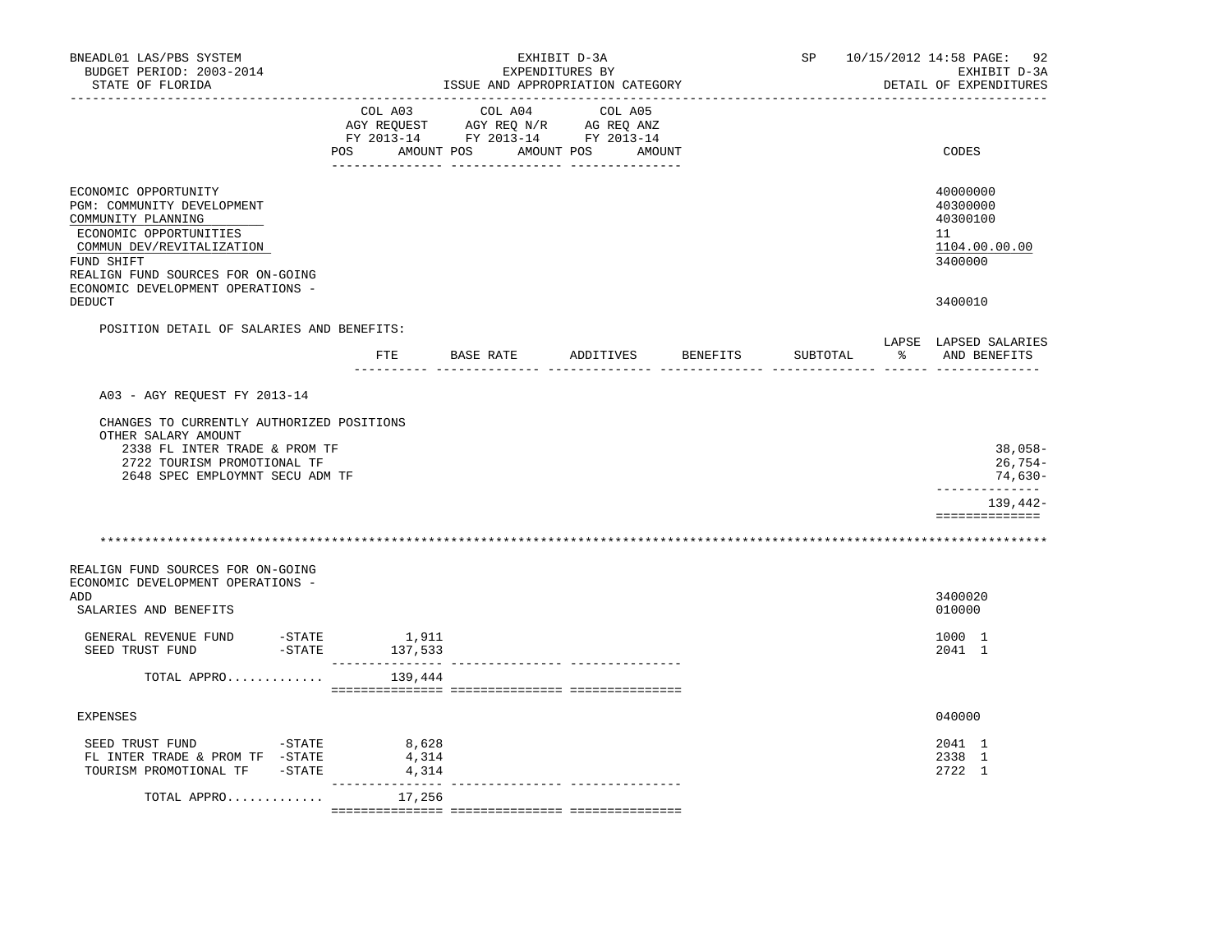| BNEADL01 LAS/PBS SYSTEM<br>BUDGET PERIOD: 2003-2014                                             | EXHIBIT D-3A<br>EXPENDITURES BY                                                                                                                                                                                                                                                | SP 10/15/2012 14:58 PAGE: 93<br>EXHIBIT D-3A |
|-------------------------------------------------------------------------------------------------|--------------------------------------------------------------------------------------------------------------------------------------------------------------------------------------------------------------------------------------------------------------------------------|----------------------------------------------|
| STATE OF FLORIDA                                                                                | ISSUE AND APPROPRIATION CATEGORY                                                                                                                                                                                                                                               | DETAIL OF EXPENDITURES                       |
|                                                                                                 | COL A03 COL A04<br>COL A05<br>$\begin{tabular}{lllllll} AGY & \texttt{REQUEST} & \texttt{AGY} & \texttt{REG} & \texttt{N/R} & \texttt{AG} & \texttt{REG} & \texttt{ANZ} \end{tabular}$<br>FY 2013-14 FY 2013-14 FY 2013-14<br>AMOUNT POS<br>AMOUNT POS<br><b>POS</b><br>AMOUNT | CODES                                        |
|                                                                                                 |                                                                                                                                                                                                                                                                                |                                              |
| ECONOMIC OPPORTUNITY<br>PGM: COMMUNITY DEVELOPMENT<br>COMMUNITY PLANNING                        |                                                                                                                                                                                                                                                                                | 40000000<br>40300000<br>40300100             |
| ECONOMIC OPPORTUNITIES<br>COMMUN DEV/REVITALIZATION                                             |                                                                                                                                                                                                                                                                                | 11<br>1104.00.00.00                          |
| FUND SHIFT<br>REALIGN FUND SOURCES FOR ON-GOING<br>ECONOMIC DEVELOPMENT OPERATIONS -            |                                                                                                                                                                                                                                                                                | 3400000                                      |
| ADD<br>SPECIAL CATEGORIES<br>RISK MANAGEMENT INSURANCE                                          |                                                                                                                                                                                                                                                                                | 3400020<br>100000<br>103241                  |
| SEED TRUST FUND<br>$-STATE$                                                                     | 588                                                                                                                                                                                                                                                                            | 2041 1                                       |
| FL INTER TRADE & PROM TF -STATE<br>TOURISM PROMOTIONAL TF -STATE                                | 294<br>294                                                                                                                                                                                                                                                                     | 2338 1<br>2722 1                             |
| TOTAL APPRO                                                                                     | 1,176                                                                                                                                                                                                                                                                          |                                              |
| TR/DMS/HR SVCS/STW CONTRCT                                                                      |                                                                                                                                                                                                                                                                                | 107040                                       |
| $-STATE$<br>SEED TRUST FUND<br>FL INTER TRADE & PROM TF -STATE<br>TOURISM PROMOTIONAL TF -STATE | 562<br>281<br>281<br>______________________________________                                                                                                                                                                                                                    | 2041 1<br>2338 1<br>2722 1                   |
| TOTAL APPRO                                                                                     | 1,124                                                                                                                                                                                                                                                                          |                                              |
| TOTAL: REALIGN FUND SOURCES FOR ON-GOING<br>ECONOMIC DEVELOPMENT OPERATIONS -<br>ADD            |                                                                                                                                                                                                                                                                                | 3400020                                      |
| TOTAL ISSUE                                                                                     | 159,000                                                                                                                                                                                                                                                                        |                                              |
|                                                                                                 |                                                                                                                                                                                                                                                                                |                                              |
| AGENCY ISSUE NARRATIVE:                                                                         |                                                                                                                                                                                                                                                                                |                                              |

2013-2014 BUDGET YEAR NARRATIVE: IT COMPONENT? NO

 When the Department of Economic Opportunity was created on October 1, 2011, there were various state funding sources that supported administrative economic development operations in both the Division of Strategic Business Development and the Bureau of Economic Development in the Division of Community Development. On-going operations are currently supported by varying percentages of General Revenue and the SEED, Florida International Trade and Promotion, Tourism Promotional, and Special Employment Security Administration trust funds.

 The Department of Economic Opportunity requests that recurring administrative economic development operations be funded using the following percentages: one-third General Revenue, one third SEED Trust Funds, and one-sixth each from the Florida International Trade and Promotion and Tourism Promotional trust funds. The proposed fund shift maximizes the use of economic development trust funds and reduces the need for General Revenue funds to support administrative operations.

 This issue, when combined with Issue # 3400010, nets to zero. \*\*\*\*\*\*\*\*\*\*\*\*\*\*\*\*\*\*\*\*\*\*\*\*\*\*\*\*\*\*\*\*\*\*\*\*\*\*\*\*\*\*\*\*\*\*\*\*\*\*\*\*\*\*\*\*\*\*\*\*\*\*\*\*\*\*\*\*\*\*\*\*\*\*\*\*\*\*\*\*\*\*\*\*\*\*\*\*\*\*\*\*\*\*\*\*\*\*\*\*\*\*\*\*\*\*\*\*\*\*\*\*\*\*\*\*\*\*\*\*\*\*\*\*\*\*\*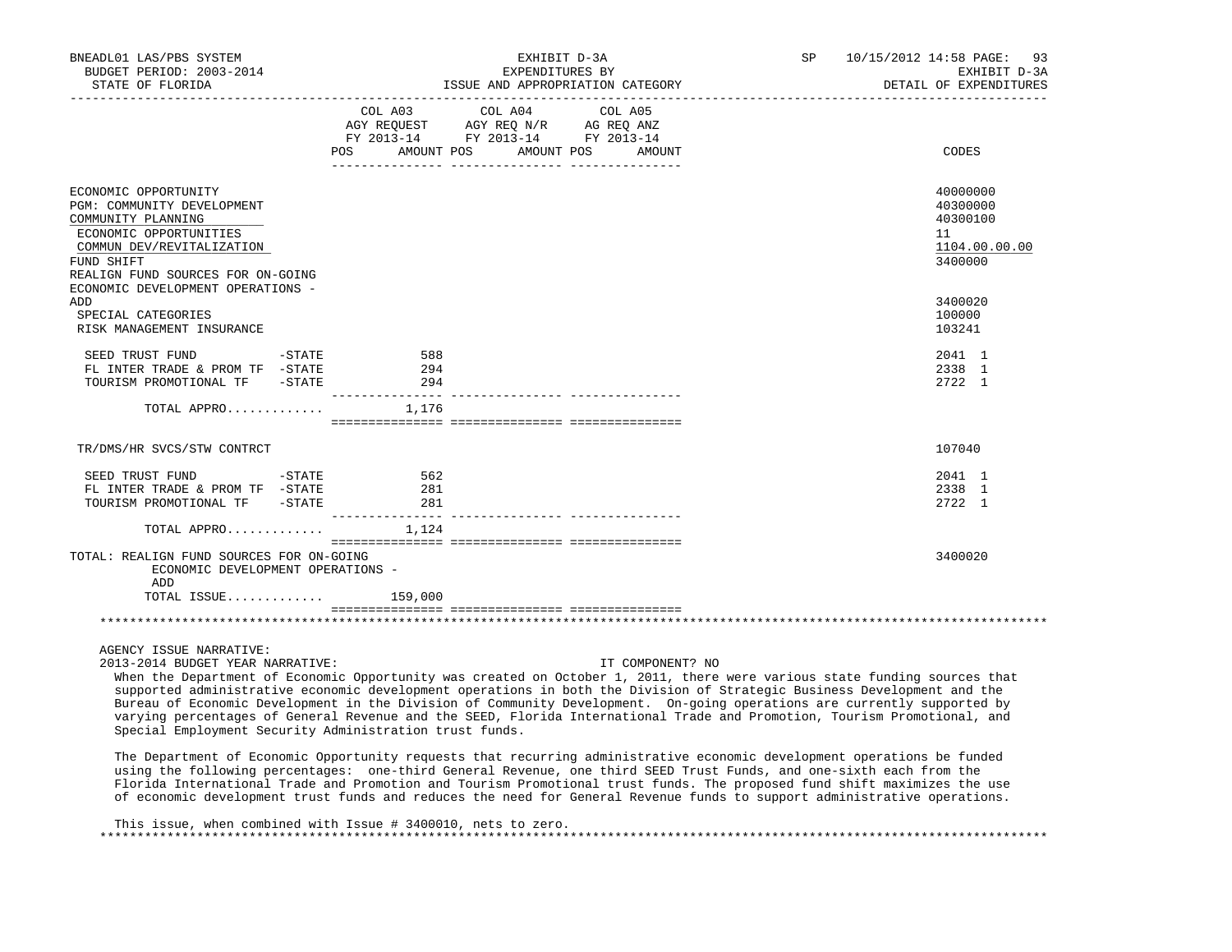| BNEADL01 LAS/PBS SYSTEM<br>BUDGET PERIOD: 2003-2014<br>STATE OF FLORIDA<br>--------------                                                                                                                               |                | SP                                                                                              |                              | 10/15/2012 14:58 PAGE: 94<br>EXHIBIT D-3A<br>DETAIL OF EXPENDITURES |          |   |                                                                    |
|-------------------------------------------------------------------------------------------------------------------------------------------------------------------------------------------------------------------------|----------------|-------------------------------------------------------------------------------------------------|------------------------------|---------------------------------------------------------------------|----------|---|--------------------------------------------------------------------|
|                                                                                                                                                                                                                         | COL A03<br>POS | COL A04<br>AGY REQUEST AGY REQ N/R AG REQ ANZ<br>FY 2013-14 FY 2013-14 FY 2013-14<br>AMOUNT POS | COL A05<br>AMOUNT POS AMOUNT |                                                                     |          |   | CODES                                                              |
| ECONOMIC OPPORTUNITY<br>PGM: COMMUNITY DEVELOPMENT<br>COMMUNITY PLANNING<br>ECONOMIC OPPORTUNITIES<br>COMMUN DEV/REVITALIZATION<br>FUND SHIFT<br>REALIGN FUND SOURCES FOR ON-GOING<br>ECONOMIC DEVELOPMENT OPERATIONS - |                |                                                                                                 |                              |                                                                     |          |   | 40000000<br>40300000<br>40300100<br>11<br>1104.00.00.00<br>3400000 |
| ADD                                                                                                                                                                                                                     |                |                                                                                                 |                              |                                                                     |          |   | 3400020                                                            |
| POSITION DETAIL OF SALARIES AND BENEFITS:                                                                                                                                                                               | ETE            | BASE RATE                                                                                       | ADDITIVES                    | BENEFITS                                                            | SUBTOTAL | ႜ | LAPSE LAPSED SALARIES<br>AND BENEFITS                              |
| A03 - AGY REOUEST FY 2013-14                                                                                                                                                                                            |                |                                                                                                 |                              |                                                                     |          |   |                                                                    |
| CHANGES TO CURRENTLY AUTHORIZED POSITIONS                                                                                                                                                                               |                |                                                                                                 |                              |                                                                     |          |   |                                                                    |
| OTHER SALARY AMOUNT<br>1000 GENERAL REVENUE FUND<br>2041 SEED TRUST FUND                                                                                                                                                |                |                                                                                                 |                              |                                                                     |          |   | 1,911<br>137,533                                                   |
|                                                                                                                                                                                                                         |                |                                                                                                 |                              |                                                                     |          |   | _____________<br>139,444<br>==============                         |
|                                                                                                                                                                                                                         |                |                                                                                                 |                              |                                                                     |          |   |                                                                    |
| DATA CENTER CONSOLIDATION<br>ADDITIONAL RESOURCES REQUIRED TO<br>SUPPORT CONSOLIDATION OF TECHNOLOGY                                                                                                                    |                |                                                                                                 |                              |                                                                     |          |   | 55C0000                                                            |
| <b>SERVICES</b><br>EXPENSES                                                                                                                                                                                             |                |                                                                                                 |                              |                                                                     |          |   | 55C01C0<br>040000                                                  |
| GENERAL REVENUE FUND                                                                                                                                                                                                    |                | -STATE 1,517 1,517                                                                              |                              |                                                                     |          |   | 1000 1                                                             |
| OPERATING CAPITAL OUTLAY                                                                                                                                                                                                |                |                                                                                                 |                              |                                                                     |          |   | 060000                                                             |
| $-$ STATE<br>GENERAL REVENUE FUND                                                                                                                                                                                       | 650            |                                                                                                 | 650                          |                                                                     |          |   | 1000 1                                                             |
| SPECIAL CATEGORIES<br>G/A-CONTRACTED SERVICES                                                                                                                                                                           |                |                                                                                                 |                              |                                                                     |          |   | 100000<br>100778                                                   |
| -STATE<br>GENERAL REVENUE FUND                                                                                                                                                                                          |                | 1,250 1,250                                                                                     |                              |                                                                     |          |   | 1000 1                                                             |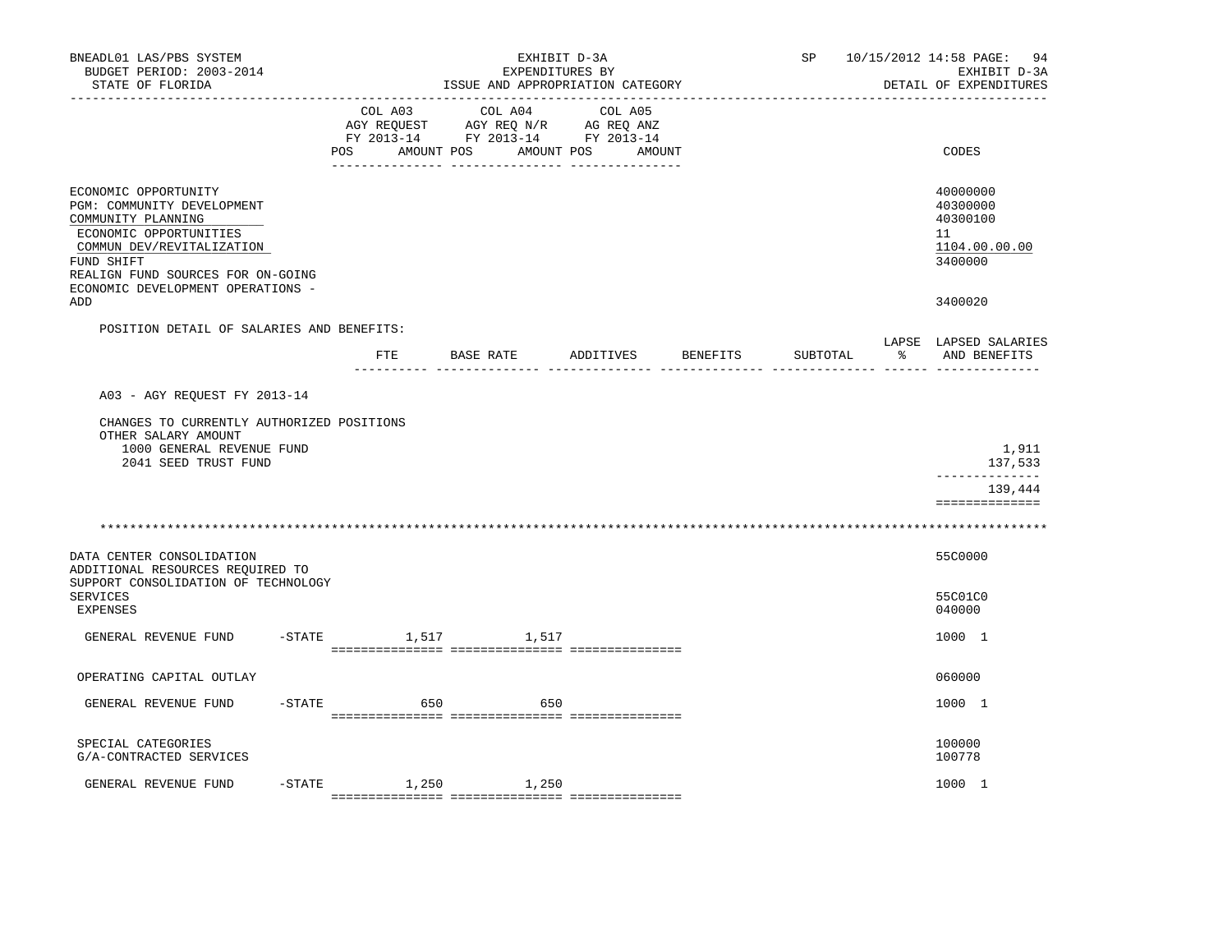| BNEADL01 LAS/PBS SYSTEM<br>BUDGET PERIOD: 2003-2014<br>STATE OF FLORIDA                                                                                                                                                                                                                          |       | EXHIBIT D-3A<br>EXPENDITURES BY                                                                   | ISSUE AND APPROPRIATION CATEGORY | SP<br>10/15/2012 14:58 PAGE: 95<br>EXHIBIT D-3A<br>DETAIL OF EXPENDITURES                         |  |
|--------------------------------------------------------------------------------------------------------------------------------------------------------------------------------------------------------------------------------------------------------------------------------------------------|-------|---------------------------------------------------------------------------------------------------|----------------------------------|---------------------------------------------------------------------------------------------------|--|
|                                                                                                                                                                                                                                                                                                  |       | COL A03 COL A04 COL A05<br>AGY REQUEST AGY REQ N/R AG REQ ANZ<br>FY 2013-14 FY 2013-14 FY 2013-14 |                                  |                                                                                                   |  |
|                                                                                                                                                                                                                                                                                                  | POS   | AMOUNT POS AMOUNT POS                                                                             | AMOUNT                           | CODES                                                                                             |  |
| ECONOMIC OPPORTUNITY<br>PGM: COMMUNITY DEVELOPMENT<br>COMMUNITY PLANNING<br>ECONOMIC OPPORTUNITIES<br>COMMUN DEV/REVITALIZATION<br>DATA CENTER CONSOLIDATION<br>ADDITIONAL RESOURCES REQUIRED TO<br>SUPPORT CONSOLIDATION OF TECHNOLOGY<br>SERVICES<br>DATA PROCESSING SERVICES<br>SOUTHWOOD SRC |       |                                                                                                   |                                  | 40000000<br>40300000<br>40300100<br>11<br>1104.00.00.00<br>55C0000<br>55C01C0<br>210000<br>210021 |  |
| GENERAL REVENUE FUND<br>$-$ STATE                                                                                                                                                                                                                                                                | 4,255 |                                                                                                   |                                  | 1000 1                                                                                            |  |
|                                                                                                                                                                                                                                                                                                  |       | =================================                                                                 |                                  |                                                                                                   |  |
| TOTAL: ADDITIONAL RESOURCES REQUIRED TO<br>SUPPORT CONSOLIDATION OF TECHNOLOGY<br>SERVICES                                                                                                                                                                                                       |       |                                                                                                   |                                  | 55C01C0                                                                                           |  |
| TOTAL ISSUE                                                                                                                                                                                                                                                                                      | 7,672 | 3,417                                                                                             |                                  |                                                                                                   |  |
|                                                                                                                                                                                                                                                                                                  |       |                                                                                                   |                                  |                                                                                                   |  |

AGENCY ISSUE NARRATIVE:

2013-2014 BUDGET YEAR NARRATIVE: IT COMPONENT? YES

 The Department of Economic Opportunity (DEO) requests a total of \$767,152 in additional resources necessary to accomplish consolidation of information technology functions within the Southwood Shared Resource Center (SSRC), including funding to pay for additional data center services at the SSRC and one-time moving costs.

 The State of Florida Data Center Consolidation initiative is targeted to reduce the overall cost of data center operations by state agencies. This initiative is based on a directive from the Florida Legislature contained in Chapter 282, Florida Statutes (F.S.), aimed at establishing a comprehensive, cost-effective state data center system. DEO is required by law to have its data center fully consolidated within the SSRC by October 31, 2013.

 This issue aligns with the following strategy contained in Florida's Strategic Plan for Economic Development July 2012 - June 2017 (version 19):

 #25 - Civic and Governance Systems - Improve the efficiency and effectiveness of government agencies at all levels. \*\*\*\*\*\*\*\*\*\*\*\*\*\*\*\*\*\*\*\*\*\*\*\*\*\*\*\*\*\*\*\*\*\*\*\*\*\*\*\*\*\*\*\*\*\*\*\*\*\*\*\*\*\*\*\*\*\*\*\*\*\*\*\*\*\*\*\*\*\*\*\*\*\*\*\*\*\*\*\*\*\*\*\*\*\*\*\*\*\*\*\*\*\*\*\*\*\*\*\*\*\*\*\*\*\*\*\*\*\*\*\*\*\*\*\*\*\*\*\*\*\*\*\*\*\*\*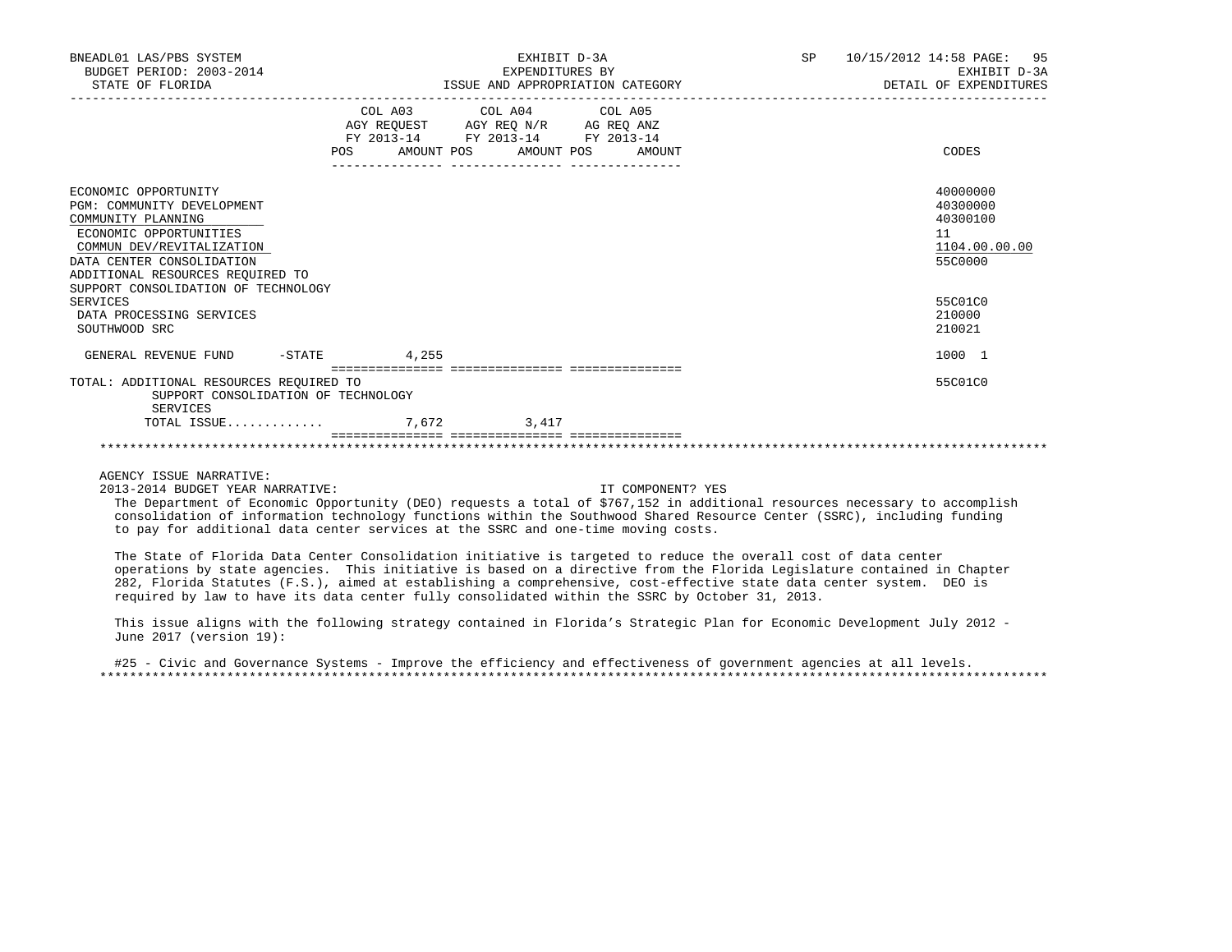| BNEADL01 LAS/PBS SYSTEM<br>BUDGET PERIOD: 2003-2014<br>STATE OF FLORIDA                                                                                                                                                                                                                                        |                  | EXHIBIT D-3A<br>EXPENDITURES BY<br>ISSUE AND APPROPRIATION CATEGORY                                                                                                                                                                                                     | SP 10/15/2012 14:58 PAGE: 96<br>EXHIBIT D-3A<br>DETAIL OF EXPENDITURES |
|----------------------------------------------------------------------------------------------------------------------------------------------------------------------------------------------------------------------------------------------------------------------------------------------------------------|------------------|-------------------------------------------------------------------------------------------------------------------------------------------------------------------------------------------------------------------------------------------------------------------------|------------------------------------------------------------------------|
|                                                                                                                                                                                                                                                                                                                | POS AMOUNT POS   | COL A03 COL A04 COL A05<br>AGY REQUEST AGY REQ N/R AG REQ ANZ<br>FY 2013-14 FY 2013-14 FY 2013-14<br>AMOUNT POS<br>AMOUNT                                                                                                                                               | CODES                                                                  |
| ECONOMIC OPPORTUNITY<br>PGM: COMMUNITY DEVELOPMENT<br>COMMUNITY PLANNING<br>ECONOMIC OPPORTUNITIES<br>COMMUN DEV/REVITALIZATION<br>COMMUNITY PLANNING<br>REDIRECT GENERAL REVENUE FROM<br>ECONOMIC DEVELOPMENT FUND SHIFT                                                                                      |                  |                                                                                                                                                                                                                                                                         | 40000000<br>40300000<br>40300100<br>11<br>1104.00.00.00<br>6100000     |
| TO COVER PROGRAM EXPENDITURES<br>SALARIES AND BENEFITS                                                                                                                                                                                                                                                         |                  |                                                                                                                                                                                                                                                                         | 6100250<br>010000                                                      |
| GENERAL REVENUE FUND                                                                                                                                                                                                                                                                                           | $-$ STATE 61,436 |                                                                                                                                                                                                                                                                         | 1000 1                                                                 |
| <b>EXPENSES</b>                                                                                                                                                                                                                                                                                                |                  |                                                                                                                                                                                                                                                                         | 040000                                                                 |
| GENERAL REVENUE FUND -STATE 40,000                                                                                                                                                                                                                                                                             |                  |                                                                                                                                                                                                                                                                         | 1000 1                                                                 |
| TOTAL: REDIRECT GENERAL REVENUE FROM<br>ECONOMIC DEVELOPMENT FUND SHIFT<br>TO COVER PROGRAM EXPENDITURES<br>TOTAL ISSUE                                                                                                                                                                                        | 101,436          |                                                                                                                                                                                                                                                                         | 6100250                                                                |
|                                                                                                                                                                                                                                                                                                                |                  |                                                                                                                                                                                                                                                                         |                                                                        |
| AGENCY ISSUE NARRATIVE:<br>2013-2014 BUDGET YEAR NARRATIVE:<br>The Department of Economic Opportunity requests a redirection of General Revenue funds in the amount of \$101,436 from the<br>Bureau of Economic Development to cover program expenditures to the Bureau of Community Planning. Of the redirect |                  | IT COMPONENT? NO<br>amount, \$61,436 will cover incurred shortfall that has occurred within the Salaries and Benefits category and \$40,000<br>will cover any necessary travel, as well as the indirect cost that is being charged elsewhere due to insufficient budget |                                                                        |

 The Other Salary Amount (OAD) in the amount of \$61,436 will be used to cover on-going program expenditures within the Bureau of Community Planning.

authority within the Bureau of Community Planning.

 This issue aligns with the following strategy contained in Florida's Strategic Plan for Economic Development - July 2012 -June 2017 (version 19):

 #25 - Civic and Governance Systems - Improve the efficiency and effectiveness of government agencies at all levels. \*\*\*\*\*\*\*\*\*\*\*\*\*\*\*\*\*\*\*\*\*\*\*\*\*\*\*\*\*\*\*\*\*\*\*\*\*\*\*\*\*\*\*\*\*\*\*\*\*\*\*\*\*\*\*\*\*\*\*\*\*\*\*\*\*\*\*\*\*\*\*\*\*\*\*\*\*\*\*\*\*\*\*\*\*\*\*\*\*\*\*\*\*\*\*\*\*\*\*\*\*\*\*\*\*\*\*\*\*\*\*\*\*\*\*\*\*\*\*\*\*\*\*\*\*\*\*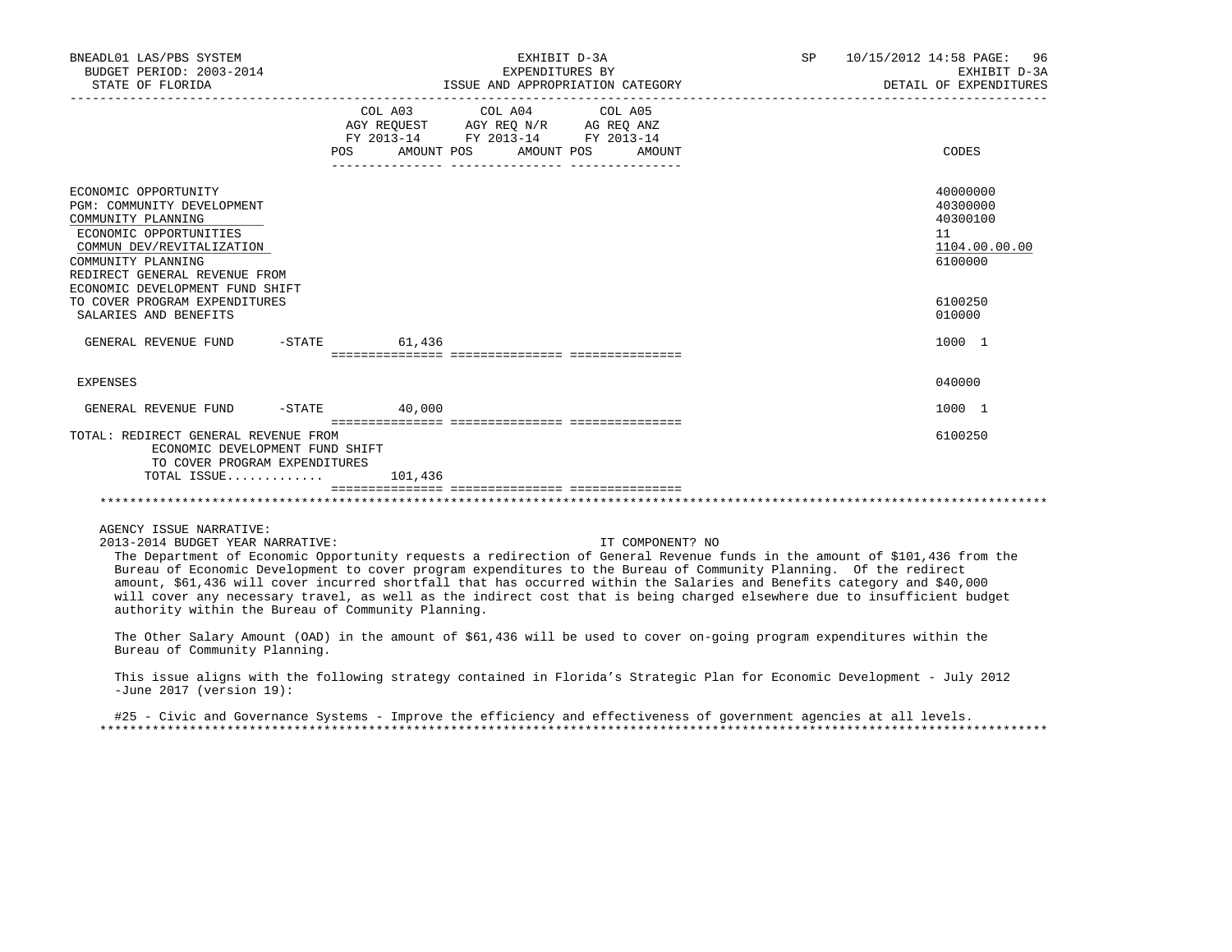| BNEADL01 LAS/PBS SYSTEM<br>BUDGET PERIOD: 2003-2014<br>STATE OF FLORIDA                                                                                                                                                                                                                                       |                  |              | EXHIBIT D-3A<br>EXPENDITURES BY<br>ISSUE AND APPROPRIATION CATEGORY                                                                                                                                                                                                                                                                                                                                                                                                                                                                                    | SP | 10/15/2012 14:58 PAGE:<br>EXHIBIT D-3A<br>DETAIL OF EXPENDITURES   | 97 |
|---------------------------------------------------------------------------------------------------------------------------------------------------------------------------------------------------------------------------------------------------------------------------------------------------------------|------------------|--------------|--------------------------------------------------------------------------------------------------------------------------------------------------------------------------------------------------------------------------------------------------------------------------------------------------------------------------------------------------------------------------------------------------------------------------------------------------------------------------------------------------------------------------------------------------------|----|--------------------------------------------------------------------|----|
|                                                                                                                                                                                                                                                                                                               | COL A03          | COL A04<br>. | COL A05<br>$\begin{tabular}{lcccc} \multicolumn{1}{c}{\text{COL A05}}\\ \multicolumn{1}{c}{\text{AGY REQUEST}}\\ \multicolumn{1}{c}{\text{AGY REQUEST}}\\ \multicolumn{1}{c}{\text{AGY REQUEST}}\\ \multicolumn{1}{c}{\text{AGY REQ}}\\ \multicolumn{1}{c}{\text{AGY REQ}}\\ \multicolumn{1}{c}{\text{AY REQ}}\\ \multicolumn{1}{c}{\text{AY REQ}}\\ \multicolumn{1}{c}{\text{AY REQ}}\\ \multicolumn{1}{c}{\text{AY REQ}}\\ \multicolumn{1}{c}{\text{AY REQ}}\\ \multicolumn{1}{c}{$<br>POS AMOUNT POS AMOUNT POS AMOUNT<br>-------- ---------------- |    | CODES                                                              |    |
| ECONOMIC OPPORTUNITY<br>PGM: COMMUNITY DEVELOPMENT<br>COMMUNITY PLANNING<br>ECONOMIC OPPORTUNITIES<br>COMMUN DEV/REVITALIZATION<br>COMMUNITY PLANNING<br>REDIRECT GENERAL REVENUE FROM<br>ECONOMIC DEVELOPMENT FUND SHIFT                                                                                     |                  |              |                                                                                                                                                                                                                                                                                                                                                                                                                                                                                                                                                        |    | 40000000<br>40300000<br>40300100<br>11<br>1104.00.00.00<br>6100000 |    |
| TO COVER PROGRAM EXPENDITURES                                                                                                                                                                                                                                                                                 |                  |              |                                                                                                                                                                                                                                                                                                                                                                                                                                                                                                                                                        |    | 6100250                                                            |    |
| POSITION DETAIL OF SALARIES AND BENEFITS:                                                                                                                                                                                                                                                                     |                  |              | FTE BASE RATE ADDITIVES BENEFITS                                                                                                                                                                                                                                                                                                                                                                                                                                                                                                                       |    | LAPSE LAPSED SALARIES<br>SUBTOTAL % AND BENEFITS                   |    |
|                                                                                                                                                                                                                                                                                                               |                  |              |                                                                                                                                                                                                                                                                                                                                                                                                                                                                                                                                                        |    |                                                                    |    |
| A03 - AGY REQUEST FY 2013-14                                                                                                                                                                                                                                                                                  |                  |              |                                                                                                                                                                                                                                                                                                                                                                                                                                                                                                                                                        |    |                                                                    |    |
| CHANGES TO CURRENTLY AUTHORIZED POSITIONS<br>OTHER SALARY AMOUNT<br>1000 GENERAL REVENUE FUND                                                                                                                                                                                                                 |                  |              |                                                                                                                                                                                                                                                                                                                                                                                                                                                                                                                                                        |    | 61,436                                                             |    |
|                                                                                                                                                                                                                                                                                                               |                  |              |                                                                                                                                                                                                                                                                                                                                                                                                                                                                                                                                                        |    | 61,436                                                             |    |
|                                                                                                                                                                                                                                                                                                               |                  |              |                                                                                                                                                                                                                                                                                                                                                                                                                                                                                                                                                        |    | ==============                                                     |    |
| INCREASE FUNDING FOR TECHNICAL                                                                                                                                                                                                                                                                                |                  |              |                                                                                                                                                                                                                                                                                                                                                                                                                                                                                                                                                        |    |                                                                    |    |
| PLANNING AND ASSISTANCE<br><b>EXPENSES</b>                                                                                                                                                                                                                                                                    |                  |              |                                                                                                                                                                                                                                                                                                                                                                                                                                                                                                                                                        |    | 6100300<br>040000                                                  |    |
| GRANTS AND DONATIONS TF -STATE 25,000                                                                                                                                                                                                                                                                         |                  |              |                                                                                                                                                                                                                                                                                                                                                                                                                                                                                                                                                        |    | 2339 1                                                             |    |
| SPECIAL CATEGORIES<br>G/A-TECHNICAL/PLNG ASSIST                                                                                                                                                                                                                                                               |                  |              |                                                                                                                                                                                                                                                                                                                                                                                                                                                                                                                                                        |    | 100000<br>109655                                                   |    |
| GRANTS AND DONATIONS TF                                                                                                                                                                                                                                                                                       | $-STATE$ 700,000 |              |                                                                                                                                                                                                                                                                                                                                                                                                                                                                                                                                                        |    | 2339 1                                                             |    |
| TOTAL: INCREASE FUNDING FOR TECHNICAL<br>PLANNING AND ASSISTANCE<br>TOTAL ISSUE $725,000$                                                                                                                                                                                                                     |                  |              |                                                                                                                                                                                                                                                                                                                                                                                                                                                                                                                                                        |    | 6100300                                                            |    |
|                                                                                                                                                                                                                                                                                                               |                  |              |                                                                                                                                                                                                                                                                                                                                                                                                                                                                                                                                                        |    |                                                                    |    |
| AGENCY ISSUE NARRATIVE:<br>2013-2014 BUDGET YEAR NARRATIVE:<br>The Department of Economic Opportunity (DEO) requests recurring budget authority in the Grants and Donations Trust Fund<br>in the amount of \$725,000, to provide technical assistance to Florida communities related to growth management and |                  |              | IT COMPONENT? NO                                                                                                                                                                                                                                                                                                                                                                                                                                                                                                                                       |    |                                                                    |    |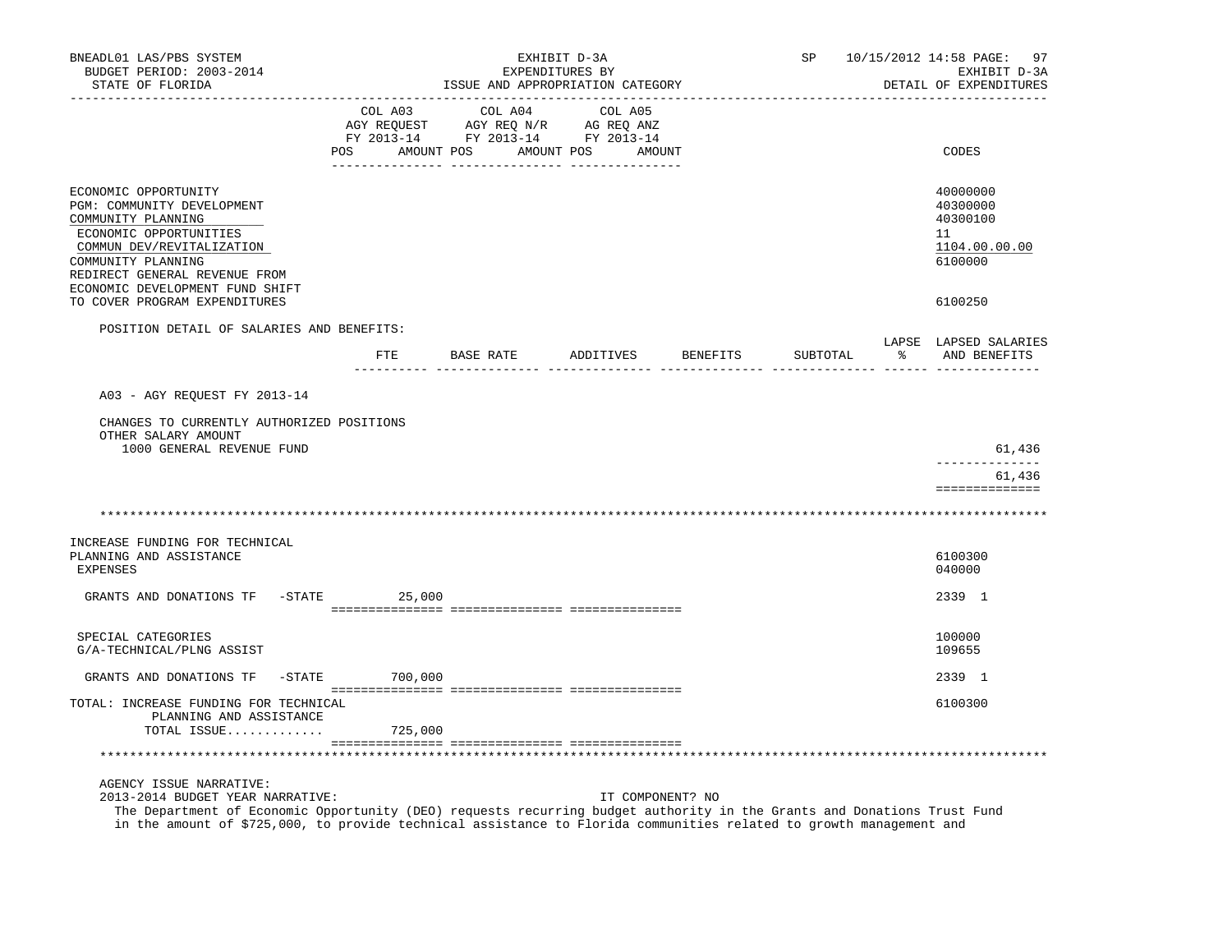| BNEADL01 LAS/PBS SYSTEM<br>BUDGET PERIOD: 2003-2014<br>STATE OF FLORIDA                                                                                                                 | EXHIBIT D-3A<br>EXPENDITURES BY<br>ISSUE AND APPROPRIATION CATEGORY                                                                            | 10/15/2012 14:58 PAGE: 98<br>SP<br>EXHIBIT D-3A<br>DETAIL OF EXPENDITURES |
|-----------------------------------------------------------------------------------------------------------------------------------------------------------------------------------------|------------------------------------------------------------------------------------------------------------------------------------------------|---------------------------------------------------------------------------|
|                                                                                                                                                                                         | COL A03 COL A04 COL A05<br>AGY REOUEST AGY REO N/R AG REO ANZ<br>FY 2013-14 FY 2013-14 FY 2013-14<br>AMOUNT POS<br>POS<br>AMOUNT POS<br>AMOUNT | CODES                                                                     |
| ECONOMIC OPPORTUNITY<br>PGM: COMMUNITY DEVELOPMENT<br>COMMUNITY PLANNING<br>ECONOMIC OPPORTUNITIES<br>COMMUN DEV/REVITALIZATION<br>COMMUNITY PLANNING<br>INCREASE FUNDING FOR TECHNICAL |                                                                                                                                                | 40000000<br>40300000<br>40300100<br>11<br>1104.00.00.00<br>6100000        |
| PLANNING AND ASSISTANCE                                                                                                                                                                 |                                                                                                                                                | 6100300                                                                   |

 economic development initiatives. This funding is in addition to existing recurring budget authority of \$500,000 for Technical Assistance and \$225,805 for Salaries and Benefits.

 DEO is required by the Community Planning Act to provide greater technical assistance to local governments with innovative planning and development strategies to promote a diverse economy and vibrant communities. The downturn in the national, state and local economies has resulted in many local governments downsizing planning staff. Some larger local governments with more planning staff and greater expertise are better able to absorb recent economic impacts; however, smaller and/or rural communities require additional technical and financial assistance to promote economic development and implement new growth management requirements. Historically, much of the funding for technical assistance has been used for direct grants to local governments in support of their planning efforts. Additional funding for such grants will enable local governments with limited staff and resources to implement these efforts and better promote economic development. Funding for staff travel is also needed to support on-site technical assistance efforts.

 Upon discussions and meetings with numerous local governments over the past year to discuss their community needs and economic development efforts, DEO has learned that there is a substantial local government demand for planning efforts to create communities that attract workers, businesses, residents and visitors. Such efforts include the need to create a new economic development element within their comprehensive plan and to incorporate economic development objectives and policies within other existing elements of their plan, and to update their port master plans. There is also a need to create post-disaster redevelopment plans after damages suffered from Tropical Storms Isaac and Debby. Based on local government discussions and meetings, there is a need to award grants to at least sixteen local governments at an average award of \$75,000 to revise and update their local comprehensive plans and land development regulations.

 The Department receives a share of documentary stamp revenue to support growth management implementation efforts. In recent years, the economic decline has resulted in reduced documentary stamp revenues; however, the latest projections from the Revenue Estimating Conference reflect the potential for a total of \$1.6 million in documentary stamp revenue to the Department for Fiscal Year 2013-2014. The Department requests additional budget authority to provide direct grants to local governments, develop technical assistance guidance documents, and to fund planning efforts of statewide significance.

 This issue aligns with the following strategies contained in Florida's Strategic Plan for Economic Development - July 2012 - June 2017 (version 19):

 #19 - Business Climate and Competitiveness - Ensure state, regional and local agencies provide collaborative, seamless, consistent and timely customer service to businesses and workers.

 #28 - Quality of Life and Quality Places - Ensure Florida's environment and quality of life are sustained and enhanced by future growth plans and development decisions.

\*\*\*\*\*\*\*\*\*\*\*\*\*\*\*\*\*\*\*\*\*\*\*\*\*\*\*\*\*\*\*\*\*\*\*\*\*\*\*\*\*\*\*\*\*\*\*\*\*\*\*\*\*\*\*\*\*\*\*\*\*\*\*\*\*\*\*\*\*\*\*\*\*\*\*\*\*\*\*\*\*\*\*\*\*\*\*\*\*\*\*\*\*\*\*\*\*\*\*\*\*\*\*\*\*\*\*\*\*\*\*\*\*\*\*\*\*\*\*\*\*\*\*\*\*\*\*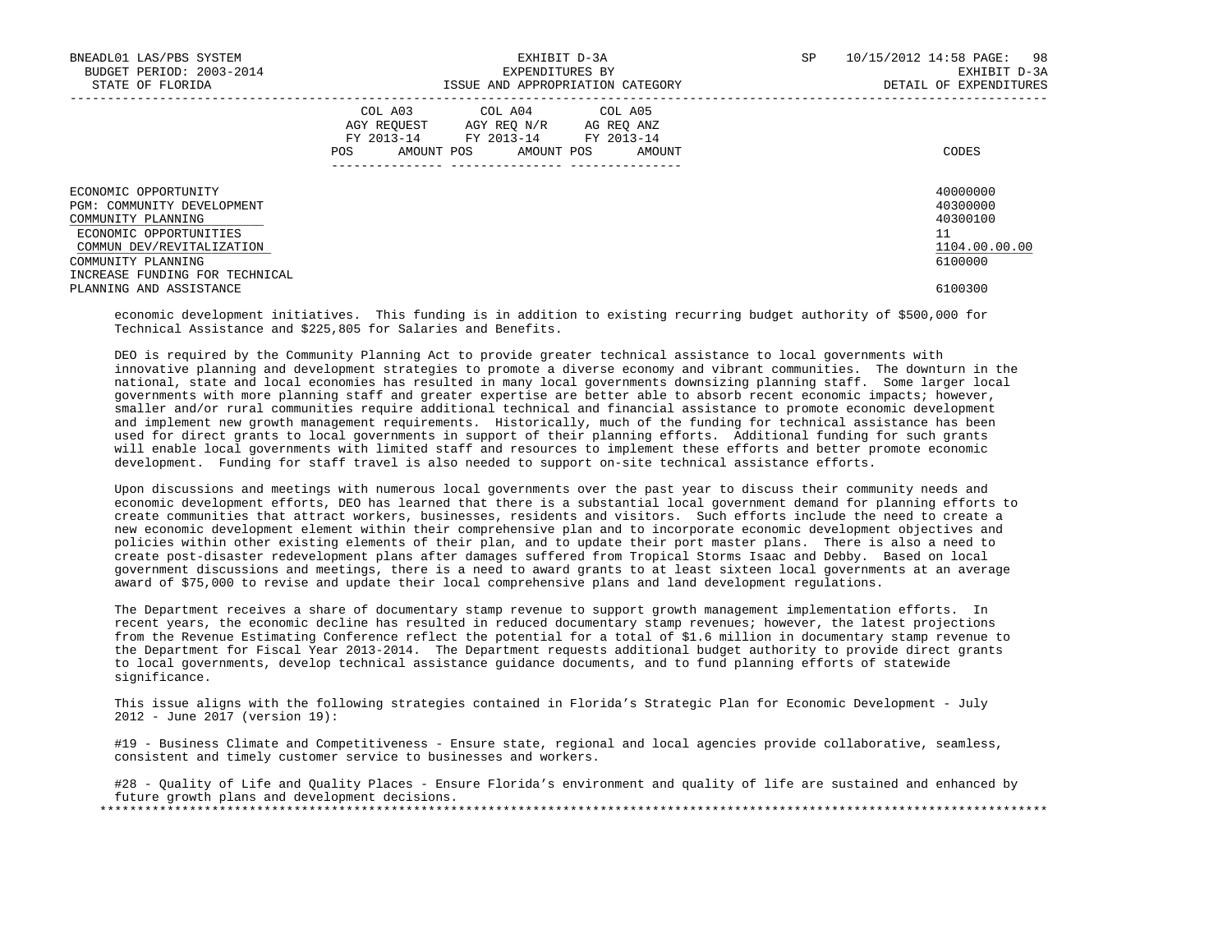| BNEADL01 LAS/PBS SYSTEM<br>BUDGET PERIOD: 2003-2014<br>STATE OF FLORIDA                                                                                                                                                                  |                           | EXHIBIT D-3A<br>EXPENDITURES BY<br>ISSUE AND APPROPRIATION CATEGORY                                                                       | SP 10/15/2012 14:58 PAGE: 99<br>EXHIBIT D-3A<br>DETAIL OF EXPENDITURES |
|------------------------------------------------------------------------------------------------------------------------------------------------------------------------------------------------------------------------------------------|---------------------------|-------------------------------------------------------------------------------------------------------------------------------------------|------------------------------------------------------------------------|
|                                                                                                                                                                                                                                          | COL A03<br>POS AMOUNT POS | COL A04<br>COL A05<br>AGY REQUEST AGY REQ N/R AG REQ ANZ<br>FY 2013-14 FY 2013-14 FY 2013-14<br>AMOUNT POS<br>AMOUNT                      | CODES                                                                  |
| ECONOMIC OPPORTUNITY<br>PGM: COMMUNITY DEVELOPMENT<br>COMMUNITY PLANNING<br>ECONOMIC OPPORTUNITIES<br>COMMUN DEV/REVITALIZATION<br>RURAL, URBAN AND SMALL BUSINESS<br>ASSISTANCE AND ECONOMIC DEVELOPMENT<br>STATE SMALL BUSINESS CREDIT |                           |                                                                                                                                           | 40000000<br>40300000<br>40300100<br>11<br>1104.00.00.00<br>6300000     |
| INITIATIVE<br>SALARIES AND BENEFITS                                                                                                                                                                                                      |                           |                                                                                                                                           | 6300030<br>010000                                                      |
| FEDERAL GRANTS TRUST FUND -FEDERL 149,252                                                                                                                                                                                                |                           |                                                                                                                                           | 2261 3                                                                 |
| OTHER PERSONAL SERVICES                                                                                                                                                                                                                  |                           |                                                                                                                                           | 030000                                                                 |
| FEDERAL GRANTS TRUST FUND -FEDERL 10,000                                                                                                                                                                                                 |                           |                                                                                                                                           | 2261 3                                                                 |
| <b>EXPENSES</b>                                                                                                                                                                                                                          |                           |                                                                                                                                           | 040000                                                                 |
| FEDERAL GRANTS TRUST FUND -FEDERL                                                                                                                                                                                                        | 60,000                    |                                                                                                                                           | 2261 3                                                                 |
| SPECIAL CATEGORIES<br>G/A-CONTRACTED SERVICES                                                                                                                                                                                            |                           |                                                                                                                                           | 100000<br>100778                                                       |
| FEDERAL GRANTS TRUST FUND -FEDERL 705,000                                                                                                                                                                                                |                           |                                                                                                                                           | 2261 3                                                                 |
| RISK MANAGEMENT INSURANCE                                                                                                                                                                                                                |                           |                                                                                                                                           | 103241                                                                 |
| FEDERAL GRANTS TRUST FUND -FEDERL                                                                                                                                                                                                        | 336                       |                                                                                                                                           | 2261 3                                                                 |
| TR/DMS/HR SVCS/STW CONTRCT                                                                                                                                                                                                               |                           |                                                                                                                                           | 107040                                                                 |
| FEDERAL GRANTS TRUST FUND -FEDERL                                                                                                                                                                                                        | 708                       |                                                                                                                                           | 2261 3                                                                 |
| TOTAL: STATE SMALL BUSINESS CREDIT<br>INITIATIVE<br>TOTAL ISSUE                                                                                                                                                                          | 925,296                   |                                                                                                                                           | 6300030                                                                |
|                                                                                                                                                                                                                                          |                           |                                                                                                                                           |                                                                        |
| AGENCY ISSUE NARRATIVE:<br>2013-2014 BUDGET YEAR NARRATIVE:                                                                                                                                                                              |                           | IT COMPONENT? NO<br>The Department requests budget authority of \$925,296 in the Federal Grants Trust Fund to allow the state to continue |                                                                        |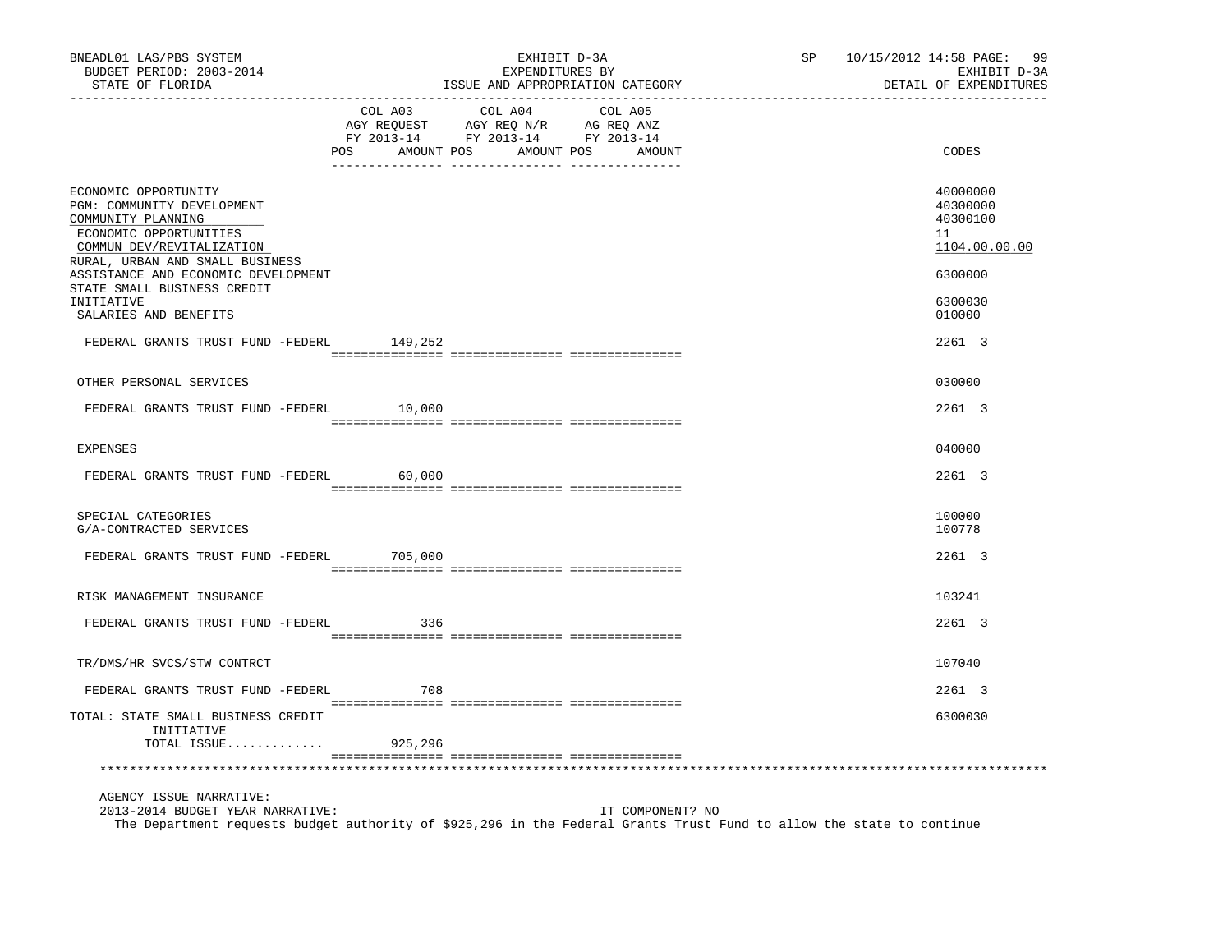| BNEADL01 LAS/PBS SYSTEM<br>BUDGET PERIOD: 2003-2014<br>STATE OF FLORIDA                                                         | EXHIBIT D-3A<br>EXPENDITURES BY<br>ISSUE AND APPROPRIATION CATEGORY                                                                   | SP | 10/15/2012 14:58 PAGE: 100<br>EXHIBIT D-3A<br>DETAIL OF EXPENDITURES |
|---------------------------------------------------------------------------------------------------------------------------------|---------------------------------------------------------------------------------------------------------------------------------------|----|----------------------------------------------------------------------|
|                                                                                                                                 | COL A03 COL A04 COL A05<br>AGY REOUEST AGY REO N/R AG REO ANZ<br>FY 2013-14 FY 2013-14 FY 2013-14<br>POS AMOUNT POS AMOUNT POS AMOUNT |    | CODES                                                                |
| ECONOMIC OPPORTUNITY<br>PGM: COMMUNITY DEVELOPMENT<br>COMMUNITY PLANNING<br>ECONOMIC OPPORTUNITIES<br>COMMUN DEV/REVITALIZATION |                                                                                                                                       |    | 40000000<br>40300000<br>40300100<br>11<br>1104.00.00.00              |
| RURAL, URBAN AND SMALL BUSINESS<br>ASSISTANCE AND ECONOMIC DEVELOPMENT<br>STATE SMALL BUSINESS CREDIT<br>INITIATIVE             |                                                                                                                                       |    | 6300000<br>6300030                                                   |

 administration of the Florida State Small Business Credit Initiative (SSBCI). The Small Business Jobs Act of 2010 created the SSBCI and appropriated \$1.5 billion to be used by the U.S. Department of Treasury to provide direct support to states in programs designed to increase access to credit for small businesses. The SSBCI seeks to leverage 10 dollars in new private lending for every one dollar in federal funding. In response to its application for SSBCI funding, Florida received a total of \$97,662,349, to be received in three federal disbursements of 33 percent, 33 percent and 34 percent. Fiscal Year 2013-2014 will be the third year of available funding for the SSBCI Program.

 SSBCI funds are used to leverage private lending to help finance small businesses that are creditworthy, but are not getting the loans they need to expand and create jobs. During the first 12 months of operation, the SSBCI Program provided more than \$47 million in credit enhancements to Florida small businesses. During Fiscal Year 2013-14, the SSBCI will provide an estimated \$32 million in additional funding to encourage lenders to provide capital to Florida small businesses. To implement the SSBCI, DEO has partnered with Enterprise Florida, Inc. to administer a Small Business Loan Support Program and a Venture Capital Program. The Small Business Loan Support Program is designed to limit the exposure of private lenders to losses through the issuance of state credit enhancements. Lenders are required to have at a minimum 20 percent of their own capital at risk in each program transaction. The Venture Capital Program is designed to both augment existing loan and equity programs and create new programs that support the financing of small businesses.

 Under the federal requirements for the SSBCI, between 3 and 5 percent of the available federal funds may be used to pay the state administrative expenses associated with implementing the program. SSBCI administrative expenditures include Department staff salaries and benefits, expenses, and contractual services provided by Enterprise Florida, Inc. and the Florida Opportunity Fund.

 This issue aligns with the following strategies contained in Florida's Strategic Plan for Economic Development July 2012 - June 2017 (version 19):

#20 - Business Climate and Competitiveness Reduce barriers to small/minority business and entrepreneurial growth.

#21 - Business Climate and Competitiveness - Expand opportunities for access to capital for businesses throughout their life cycle. \*\*\*\*\*\*\*\*\*\*\*\*\*\*\*\*\*\*\*\*\*\*\*\*\*\*\*\*\*\*\*\*\*\*\*\*\*\*\*\*\*\*\*\*\*\*\*\*\*\*\*\*\*\*\*\*\*\*\*\*\*\*\*\*\*\*\*\*\*\*\*\*\*\*\*\*\*\*\*\*\*\*\*\*\*\*\*\*\*\*\*\*\*\*\*\*\*\*\*\*\*\*\*\*\*\*\*\*\*\*\*\*\*\*\*\*\*\*\*\*\*\*\*\*\*\*\*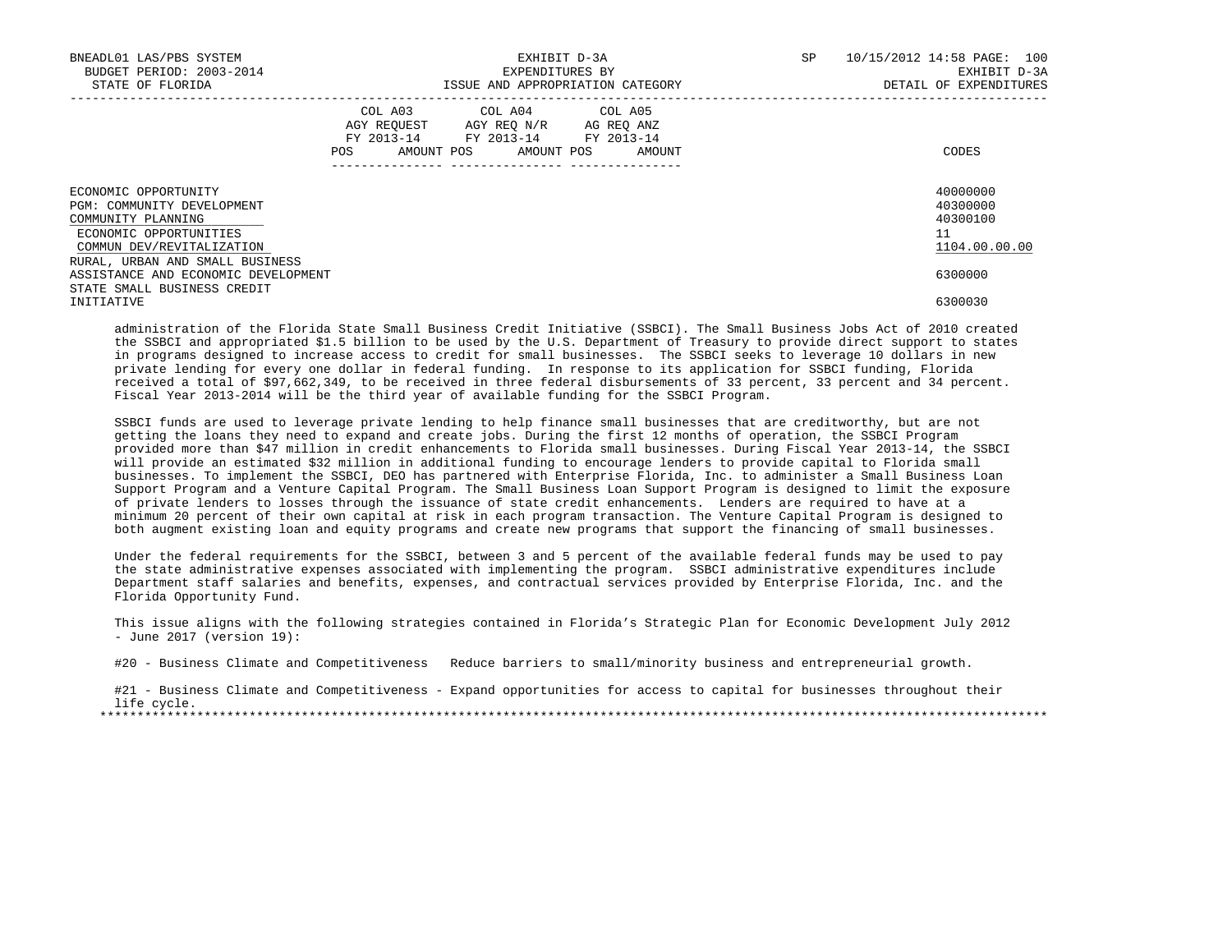| BNEADL01 LAS/PBS SYSTEM<br>BUDGET PERIOD: 2003-2014<br>STATE OF FLORIDA                                                                                                                                                                                                                                                                                                                                                                                                                                                                                                                                           |                                                                                                                                                  | EXHIBIT D-3A<br>EXPENDITURES BY     |         | ISSUE AND APPROPRIATION CATEGORY | SP       | 10/15/2012 14:58 PAGE: 101<br>EXHIBIT D-3A<br>DETAIL OF EXPENDITURES          |
|-------------------------------------------------------------------------------------------------------------------------------------------------------------------------------------------------------------------------------------------------------------------------------------------------------------------------------------------------------------------------------------------------------------------------------------------------------------------------------------------------------------------------------------------------------------------------------------------------------------------|--------------------------------------------------------------------------------------------------------------------------------------------------|-------------------------------------|---------|----------------------------------|----------|-------------------------------------------------------------------------------|
|                                                                                                                                                                                                                                                                                                                                                                                                                                                                                                                                                                                                                   | COL A03<br>COL AU3 COL AU4 COL A05<br>AGY REQUEST AGY REQ N/R AG REQ ANZ<br>FY 2013-14 FY 2013-14 FY 2013-14<br>POS AMOUNT POS AMOUNT POS AMOUNT | COL A04<br><u>--------- -------</u> | COL A05 |                                  |          | CODES                                                                         |
| ECONOMIC OPPORTUNITY<br>PGM: COMMUNITY DEVELOPMENT<br>COMMUNITY PLANNING<br>ECONOMIC OPPORTUNITIES<br>COMMUN DEV/REVITALIZATION<br>RURAL, URBAN AND SMALL BUSINESS<br>ASSISTANCE AND ECONOMIC DEVELOPMENT<br>STATE SMALL BUSINESS CREDIT<br>INITIATIVE                                                                                                                                                                                                                                                                                                                                                            |                                                                                                                                                  |                                     |         |                                  |          | 40000000<br>40300000<br>40300100<br>11<br>1104.00.00.00<br>6300000<br>6300030 |
| POSITION DETAIL OF SALARIES AND BENEFITS:                                                                                                                                                                                                                                                                                                                                                                                                                                                                                                                                                                         |                                                                                                                                                  |                                     |         | FTE BASE RATE ADDITIVES BENEFITS | SUBTOTAL | LAPSE LAPSED SALARIES<br>% AND BENEFITS                                       |
|                                                                                                                                                                                                                                                                                                                                                                                                                                                                                                                                                                                                                   |                                                                                                                                                  |                                     |         |                                  |          |                                                                               |
| A03 - AGY REQUEST FY 2013-14                                                                                                                                                                                                                                                                                                                                                                                                                                                                                                                                                                                      |                                                                                                                                                  |                                     |         |                                  |          |                                                                               |
| CHANGES TO CURRENTLY AUTHORIZED POSITIONS<br>OTHER SALARY AMOUNT<br>2261 FEDERAL GRANTS TRUST FUND                                                                                                                                                                                                                                                                                                                                                                                                                                                                                                                |                                                                                                                                                  |                                     |         |                                  |          | 149,252                                                                       |
|                                                                                                                                                                                                                                                                                                                                                                                                                                                                                                                                                                                                                   |                                                                                                                                                  |                                     |         |                                  |          | ______________                                                                |
|                                                                                                                                                                                                                                                                                                                                                                                                                                                                                                                                                                                                                   |                                                                                                                                                  |                                     |         |                                  |          | 149,252<br>==============                                                     |
|                                                                                                                                                                                                                                                                                                                                                                                                                                                                                                                                                                                                                   |                                                                                                                                                  |                                     |         |                                  |          |                                                                               |
| CONTINUE FUNDING FOR THE HISPANIC<br>BUSINESS INITIATIVE OUTREACH<br>PROGRAM<br>SPECIAL CATEGORIES<br>HISP BUS INIT/OUTREACH PRG                                                                                                                                                                                                                                                                                                                                                                                                                                                                                  |                                                                                                                                                  |                                     |         |                                  |          | 6300050<br>100000<br>100248                                                   |
| SEED TRUST FUND                                                                                                                                                                                                                                                                                                                                                                                                                                                                                                                                                                                                   | -STATE 775,000 775,000                                                                                                                           |                                     |         |                                  |          | 2041 1                                                                        |
|                                                                                                                                                                                                                                                                                                                                                                                                                                                                                                                                                                                                                   |                                                                                                                                                  |                                     |         |                                  |          |                                                                               |
| AGENCY ISSUE NARRATIVE:<br>2013-2014 BUDGET YEAR NARRATIVE:<br>The Department requests \$775,000 of nonrecurring funds from the State Economic Enhancement and Development (SEED) Trust<br>Fund to continue the current year funding level for the Hispanic Business Initiative Outreach Program in Fiscal Year<br>$2013 - 14$ .<br>This issue aligns with the following strategies contained in Florida's Strategic Plan for Economic Development July 2012<br>- June 2017 (version $19$ ):<br>#12 - Innovation and Economic Development - Brand and consistently market Florida as the best state for business. |                                                                                                                                                  |                                     |         | IT COMPONENT? NO                 |          |                                                                               |
| #19 - Business Climate and Competitiveness - Ensure state, regional and local agencies provide collaborative, seamless,                                                                                                                                                                                                                                                                                                                                                                                                                                                                                           |                                                                                                                                                  |                                     |         |                                  |          |                                                                               |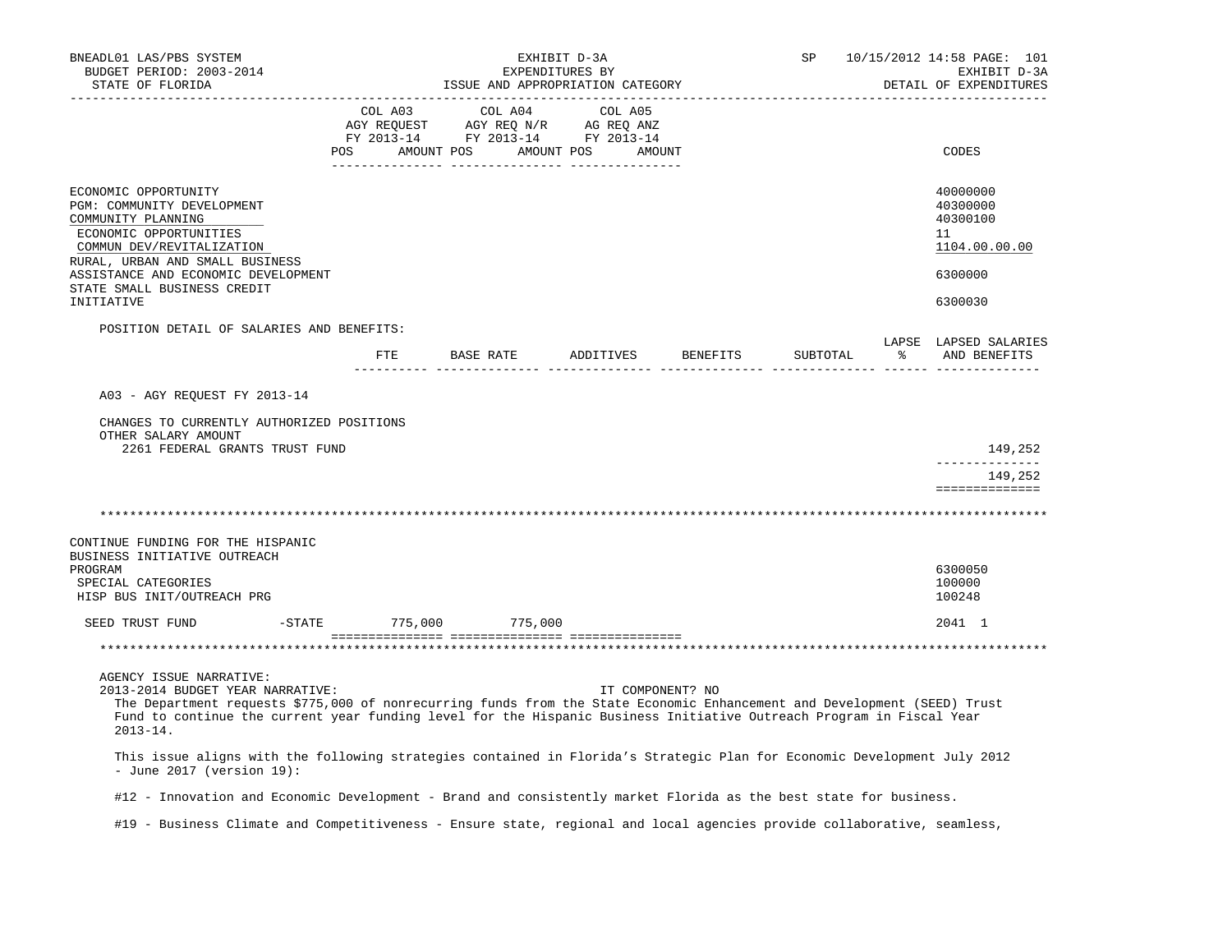| BNEADL01 LAS/PBS SYSTEM<br>BUDGET PERIOD: 2003-2014<br>STATE OF FLORIDA                                                                                                                                                                                                                                                              |                              | EXHIBIT D-3A<br>EXPENDITURES BY                                                                                                                            | ISSUE AND APPROPRIATION CATEGORY | SP | 10/15/2012 14:58 PAGE: 102<br>EXHIBIT D-3A<br>DETAIL OF EXPENDITURES |
|--------------------------------------------------------------------------------------------------------------------------------------------------------------------------------------------------------------------------------------------------------------------------------------------------------------------------------------|------------------------------|------------------------------------------------------------------------------------------------------------------------------------------------------------|----------------------------------|----|----------------------------------------------------------------------|
|                                                                                                                                                                                                                                                                                                                                      |                              | $\begin{tabular}{lcccc} COL A03 & COL A04 & COL A05 \\ AGY REQUEST & AGY REQ N/R & AG REQ ANZ \\ FY & 2013-14 & FY & 2013-14 & FY & 2013-14 \end{tabular}$ |                                  |    |                                                                      |
|                                                                                                                                                                                                                                                                                                                                      | POS FOR                      | AMOUNT POS AMOUNT POS                                                                                                                                      | AMOUNT                           |    | CODES                                                                |
| ECONOMIC OPPORTUNITY<br>PGM: COMMUNITY DEVELOPMENT<br>COMMUNITY PLANNING<br>ECONOMIC OPPORTUNITIES<br>COMMUN DEV/REVITALIZATION<br>RURAL, URBAN AND SMALL BUSINESS                                                                                                                                                                   |                              |                                                                                                                                                            |                                  |    | 40000000<br>40300000<br>40300100<br>11<br>1104.00.00.00              |
| ASSISTANCE AND ECONOMIC DEVELOPMENT<br>CONTINUE FUNDING FOR THE HISPANIC<br>BUSINESS INITIATIVE OUTREACH                                                                                                                                                                                                                             |                              |                                                                                                                                                            |                                  |    | 6300000                                                              |
| PROGRAM                                                                                                                                                                                                                                                                                                                              |                              |                                                                                                                                                            |                                  |    | 6300050                                                              |
| consistent and timely customer service to businesses and workers.                                                                                                                                                                                                                                                                    |                              |                                                                                                                                                            |                                  |    |                                                                      |
| #20 - Business Climate and Competitiveness - Reduce barriers to small/minority business and entrepreneurial growth.                                                                                                                                                                                                                  |                              |                                                                                                                                                            |                                  |    |                                                                      |
| CONTINUE FUNDING FOR THE ECONOMIC<br>GARDENING TECHNICAL ASSISTANCE<br>PROGRAM<br>SPECIAL CATEGORIES<br>G/A-ECONOMIC GARDENING-UCF                                                                                                                                                                                                   |                              |                                                                                                                                                            |                                  |    | 6300110<br>100000<br>100268                                          |
| SEED TRUST FUND                                                                                                                                                                                                                                                                                                                      | $-STATE$ 2,000,000 2,000,000 |                                                                                                                                                            |                                  |    | 2041 1                                                               |
|                                                                                                                                                                                                                                                                                                                                      |                              |                                                                                                                                                            |                                  |    |                                                                      |
| AGENCY ISSUE NARRATIVE:<br>2013-2014 BUDGET YEAR NARRATIVE:<br>The Department requests \$2,000,000 of nonrecurring funds from the State Economic Enhancement and Development (SEED) Trust<br>Fund to continue the current year funding level for the Economic Gardening Technical Assistance Program in Fiscal Year<br>$2013 - 14$ . |                              |                                                                                                                                                            | IT COMPONENT? NO                 |    |                                                                      |
| This issue aligns with the following strategies contained in Florida's Strategic Plan for Economic Development July 2012<br>- June 2017 (version $19$ ):                                                                                                                                                                             |                              |                                                                                                                                                            |                                  |    |                                                                      |
| #12 - Innovation and Economic Development - Brand and consistently market Florida as the best state for business.                                                                                                                                                                                                                    |                              |                                                                                                                                                            |                                  |    |                                                                      |
| #20 - Business Climate and Competitiveness - Reduce barriers to small/minority business and entrepreneurial growth.                                                                                                                                                                                                                  |                              |                                                                                                                                                            |                                  |    |                                                                      |
| #21 - Business Climate and Competitiveness - Expand opportunities for access to capital for businesses throughout their<br>life cycle.                                                                                                                                                                                               |                              |                                                                                                                                                            |                                  |    |                                                                      |
| #23 - Business Climate and Competitiveness - Development a government revenue structure that encourages business growth<br>and development.                                                                                                                                                                                          |                              |                                                                                                                                                            |                                  |    |                                                                      |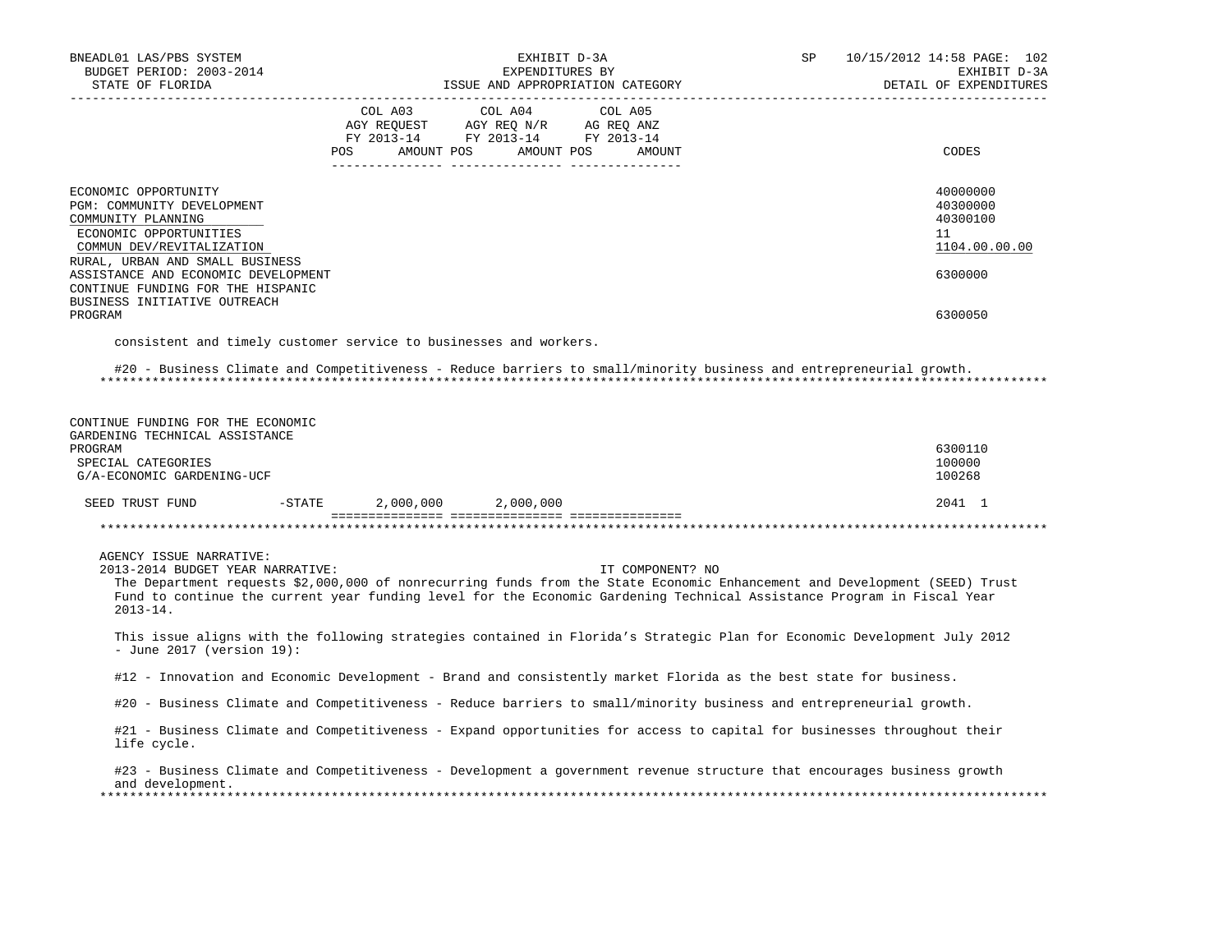| BNEADL01 LAS/PBS SYSTEM<br>BUDGET PERIOD: 2003-2014<br>STATE OF FLORIDA                                                                                                                                                                    | ____________________ | EXHIBIT D-3A<br>EXPENDITURES BY                                                                                                                                                                                                                                                           | ISSUE AND APPROPRIATION CATEGORY | SP | 10/15/2012 14:58 PAGE: 103<br>EXHIBIT D-3A<br>DETAIL OF EXPENDITURES |
|--------------------------------------------------------------------------------------------------------------------------------------------------------------------------------------------------------------------------------------------|----------------------|-------------------------------------------------------------------------------------------------------------------------------------------------------------------------------------------------------------------------------------------------------------------------------------------|----------------------------------|----|----------------------------------------------------------------------|
|                                                                                                                                                                                                                                            |                      | COL A03 COL A04 COL A05<br>$\begin{tabular}{lllllll} \bf AGY \;\; REQUEST \hspace{1cm} AGY \;\; REQ \;\; N/R \hspace{1cm} AG \;\; REQ \;\; ANZ \\ \hline \tt FY \;\; 2013-14 \hspace{1cm} FY \;\; 2013-14 \hspace{1cm} FY \;\; 2013-14 \end{tabular}$<br>POS AMOUNT POS AMOUNT POS AMOUNT |                                  |    | CODES                                                                |
| ECONOMIC OPPORTUNITY<br>PGM: COMMUNITY DEVELOPMENT<br>COMMUNITY PLANNING<br>ECONOMIC OPPORTUNITIES<br>COMMUN DEV/REVITALIZATION<br>AGENCY-UNIOUE TECHNICAL ADJUSTMENTS<br>INCREASE BUDGET AUTHORITY TO<br>DISBURSE AVAILABLE FEDERAL GRANT |                      |                                                                                                                                                                                                                                                                                           |                                  |    | 40000000<br>40300000<br>40300100<br>11<br>1104.00.00.00<br>9500000   |
| AWARDS<br>EXPENSES                                                                                                                                                                                                                         |                      |                                                                                                                                                                                                                                                                                           |                                  |    | 9500040<br>040000                                                    |
| FEDERAL GRANTS TRUST FUND -FEDERL 11,000                                                                                                                                                                                                   |                      |                                                                                                                                                                                                                                                                                           |                                  |    | 2261 3                                                               |
| SPECIAL CATEGORIES<br>G/A-CONTRACTED SERVICES                                                                                                                                                                                              |                      |                                                                                                                                                                                                                                                                                           |                                  |    | 100000<br>100778                                                     |
| FEDERAL GRANTS TRUST FUND -FEDERL 119,280                                                                                                                                                                                                  |                      |                                                                                                                                                                                                                                                                                           |                                  |    | 2261 3                                                               |
|                                                                                                                                                                                                                                            |                      |                                                                                                                                                                                                                                                                                           |                                  |    |                                                                      |
| TOTAL: INCREASE BUDGET AUTHORITY TO<br>DISBURSE AVAILABLE FEDERAL GRANT<br>AWARDS                                                                                                                                                          |                      |                                                                                                                                                                                                                                                                                           |                                  |    | 9500040                                                              |
| TOTAL ISSUE $130,280$                                                                                                                                                                                                                      |                      |                                                                                                                                                                                                                                                                                           |                                  |    |                                                                      |
|                                                                                                                                                                                                                                            |                      |                                                                                                                                                                                                                                                                                           |                                  |    |                                                                      |

AGENCY ISSUE NARRATIVE:

2013-2014 BUDGET YEAR NARRATIVE: IT COMPONENT? NO

 The Department of Economic Opportunity requests \$130,280 in recurring budget authority to continue implementing the Community Resiliency Program. This will be added to the existing recurring authority for total funding of \$515,280 as follows: \$72,280 in Other Personal Services, \$26,000 in Expenses, and \$417,000 in Contracted Services.

 Hazard mitigation planning and waterfront revitalization are important components of building community resiliency to natural and man-made hazards, as well as economic decline. In addition, adaptation planning for coastal hazards is important to ensure that long-term investments in community infrastructure are taking future vulnerability into consideration. Given the vulnerability of the state's coastal resources, the state must continue to develop innovative methods for promoting community resiliency through land use planning. Resiliency through local planning will assist communities in mitigating and minimizing the impacts of hazards, and ensure swifter and more efficient recovery, which in turn will allow for better economic continuity for the communities. This is consistent with the Florida Strategic Plan for Economic Development Goal to lead the nation in quality of life. Specifically, this initiative supports strategies 27 and 28 to "create and sustain vibrant, safe and healthy communities that attract workers, businesses, residents and visitors" and to "ensure Florida's environment and quality of life are sustained and enhanced by future growth plans and development decisions."

 Beginning in FY 2011-2012, the Department began receiving funding from the Florida Department of Environmental Protection (DEP) and the National Oceanic and Atmospheric Administration (NOAA) for five years to implement the Community Resiliency Program. During the third year, FY 2013-2014, the Department will conduct a pilot program in two communities to test adaptation modeling and planning practices researched and developed in the previous two program years, and develop a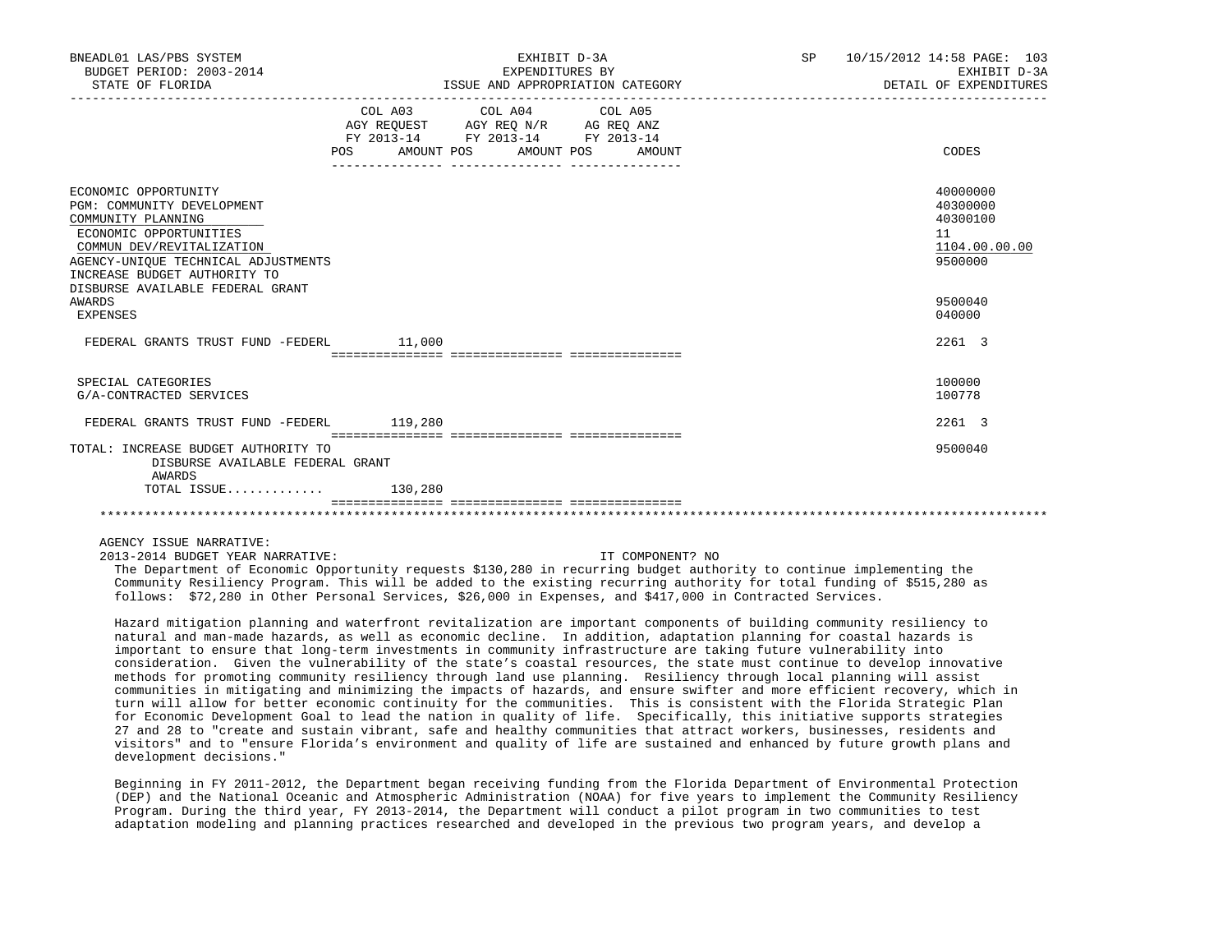| BNEADL01 LAS/PBS SYSTEM<br>BUDGET PERIOD: 2003-2014<br>STATE OF FLORIDA                                                                                                                                | EXHIBIT D-3A<br>EXPENDITURES BY<br>ISSUE AND APPROPRIATION CATEGORY                                                                         | SP<br>10/15/2012 14:58 PAGE: 104<br>EXHIBIT D-3A<br>DETAIL OF EXPENDITURES |
|--------------------------------------------------------------------------------------------------------------------------------------------------------------------------------------------------------|---------------------------------------------------------------------------------------------------------------------------------------------|----------------------------------------------------------------------------|
|                                                                                                                                                                                                        | COL A03 COL A04 COL A05<br>AGY REQUEST AGY REQ N/R AG REQ ANZ<br>FY 2013-14 FY 2013-14 FY 2013-14<br>AMOUNT POS AMOUNT POS<br>POS<br>AMOUNT | CODES                                                                      |
| ECONOMIC OPPORTUNITY<br>PGM: COMMUNITY DEVELOPMENT<br>COMMUNITY PLANNING<br>ECONOMIC OPPORTUNITIES<br>COMMUN DEV/REVITALIZATION<br>AGENCY-UNIQUE TECHNICAL ADJUSTMENTS<br>INCREASE BUDGET AUTHORITY TO |                                                                                                                                             | 40000000<br>40300000<br>40300100<br>11<br>1104.00.00.00<br>9500000         |
| DISBURSE AVAILABLE FEDERAL GRANT<br>AWARDS                                                                                                                                                             |                                                                                                                                             | 9500040                                                                    |

 recommendation for a statewide assessment, one that recognizes the variation in vulnerability in different regions and consistent with the guidance found in 44 CFR Part 201.4, concerning risk assessments for state and local hazard mitigation plans. The Department also received supplemental funds to support the City of Ft. Lauderdale and Broward County in their effort to address adaptation in their local comprehensive plan, and to produce guidance on how other communities can apply the lessons learned in South Florida.

 The funding provided by DEP and NOAA will allow the Department to build a framework for more effectively integrating community resiliency issues into land use, hazard mitigation, and coastal and working waterfront revitalization planning activities in the state. Without funding, local governments' needs for continued technical assistance to build community resiliency in a variety of planning contexts will go unmet, coastal planning issues will continue to be handled in isolation, and the Department will lose the opportunity to observe and capture innovative planning strategies to promote community resiliency and minimize the economic impacts of hazards to communities. \*\*\*\*\*\*\*\*\*\*\*\*\*\*\*\*\*\*\*\*\*\*\*\*\*\*\*\*\*\*\*\*\*\*\*\*\*\*\*\*\*\*\*\*\*\*\*\*\*\*\*\*\*\*\*\*\*\*\*\*\*\*\*\*\*\*\*\*\*\*\*\*\*\*\*\*\*\*\*\*\*\*\*\*\*\*\*\*\*\*\*\*\*\*\*\*\*\*\*\*\*\*\*\*\*\*\*\*\*\*\*\*\*\*\*\*\*\*\*\*\*\*\*\*\*\*\*

| CAPITAL IMPROVEMENT PLAN                                |           |           |           | 9900000          |  |  |  |
|---------------------------------------------------------|-----------|-----------|-----------|------------------|--|--|--|
| GRANTS AND AIDS - FIXED CAPITAL<br>OUTLAY               |           |           |           | 990G000          |  |  |  |
| G/A-LOC GOV/NONST ENT-FCO<br>SPACE, DEFENSE, RURAL INFR |           |           |           | 140000<br>143150 |  |  |  |
|                                                         |           |           |           |                  |  |  |  |
| SEED TRUST FUND                                         | $-$ STATE | 1,581,245 | 1,581,245 | 2041 1           |  |  |  |
|                                                         |           |           |           |                  |  |  |  |
|                                                         |           |           |           |                  |  |  |  |

AGENCY NARRATIVE:

2013-2014 BUDGET YEAR NARRATIVE: SPACE, DEFENSE, RURAL INFR IT COMPONENT? NO

 The Department requests \$1,581,245 of nonrecurring funds from the State Economic Enhancement and Development (SEED) Trust Fund to continue the current year funding level for Rural Infrastructure Fixed Capital Outlay projects in Fiscal Year 2013-14.

 This issue aligns with the following strategies contained in Florida's Strategic Plan for Economic Development July 2012 - June 2017 (version 19):

#13 - Infrastructure and Growth Leadership - Coordinate decision making and investments for economic development, land use, transportation, infrastructure, housing, water, energy, natural resources, workforce and community development at the statewide, regional and local levels.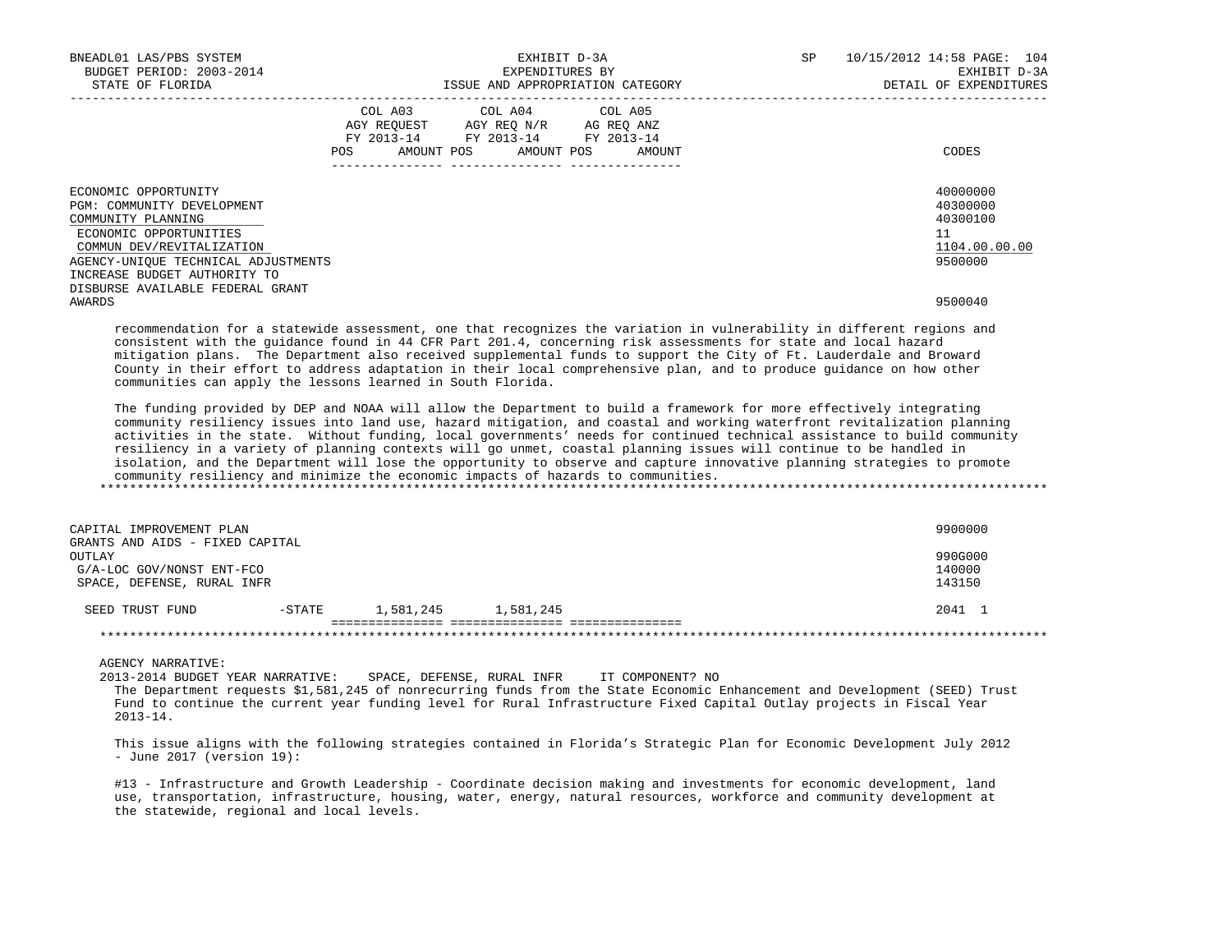| BNEADL01 LAS/PBS SYSTEM<br>BUDGET PERIOD: 2003-2014<br>STATE OF FLORIDA                                                                                                                                  |                                                                                                     | EXHIBIT D-3A<br>EXPENDITURES BY | ISSUE AND APPROPRIATION CATEGORY | SP <sub>2</sub> | 10/15/2012 14:58 PAGE: 105<br>EXHIBIT D-3A<br>DETAIL OF EXPENDITURES          |
|----------------------------------------------------------------------------------------------------------------------------------------------------------------------------------------------------------|-----------------------------------------------------------------------------------------------------|---------------------------------|----------------------------------|-----------------|-------------------------------------------------------------------------------|
|                                                                                                                                                                                                          | AGY REQUEST AGY REQ N/R AG REQ ANZ<br>FY 2013-14 FY 2013-14 FY 2013-14<br>POS AMOUNT POS AMOUNT POS | COL A03 COL A04 COL A05         | AMOUNT                           |                 | CODES                                                                         |
| ECONOMIC OPPORTUNITY<br>PGM: COMMUNITY DEVELOPMENT<br>COMMUNITY PLANNING<br>ECONOMIC OPPORTUNITIES<br>COMMUN DEV/REVITALIZATION<br>CAPITAL IMPROVEMENT PLAN<br>GRANTS AND AIDS - FIXED CAPITAL<br>OUTLAY |                                                                                                     |                                 |                                  |                 | 40000000<br>40300000<br>40300100<br>11<br>1104.00.00.00<br>9900000<br>990G000 |
| #26 - Civic and Governance Systems - Invest in strategic statewide and regional economic development priorities.                                                                                         |                                                                                                     |                                 |                                  |                 |                                                                               |
| TOTAL: COMMUN DEV/REVITALIZATION<br>BY FUND TYPE                                                                                                                                                         |                                                                                                     |                                 |                                  |                 | 1104.00.00.00                                                                 |
| GENERAL REVENUE FUND<br>TRUST FUNDS                                                                                                                                                                      | 12, 362, 480 3, 417<br>11,012,676 4,356,245                                                         |                                 |                                  |                 | 1000<br>2000                                                                  |
| TOTAL POSITIONS $39.00$<br>TOTAL PROG COMP 23,375,156 4,359,662<br>TOTAL SALARY RATE 1,999,445                                                                                                           |                                                                                                     |                                 |                                  |                 |                                                                               |
|                                                                                                                                                                                                          |                                                                                                     |                                 |                                  |                 |                                                                               |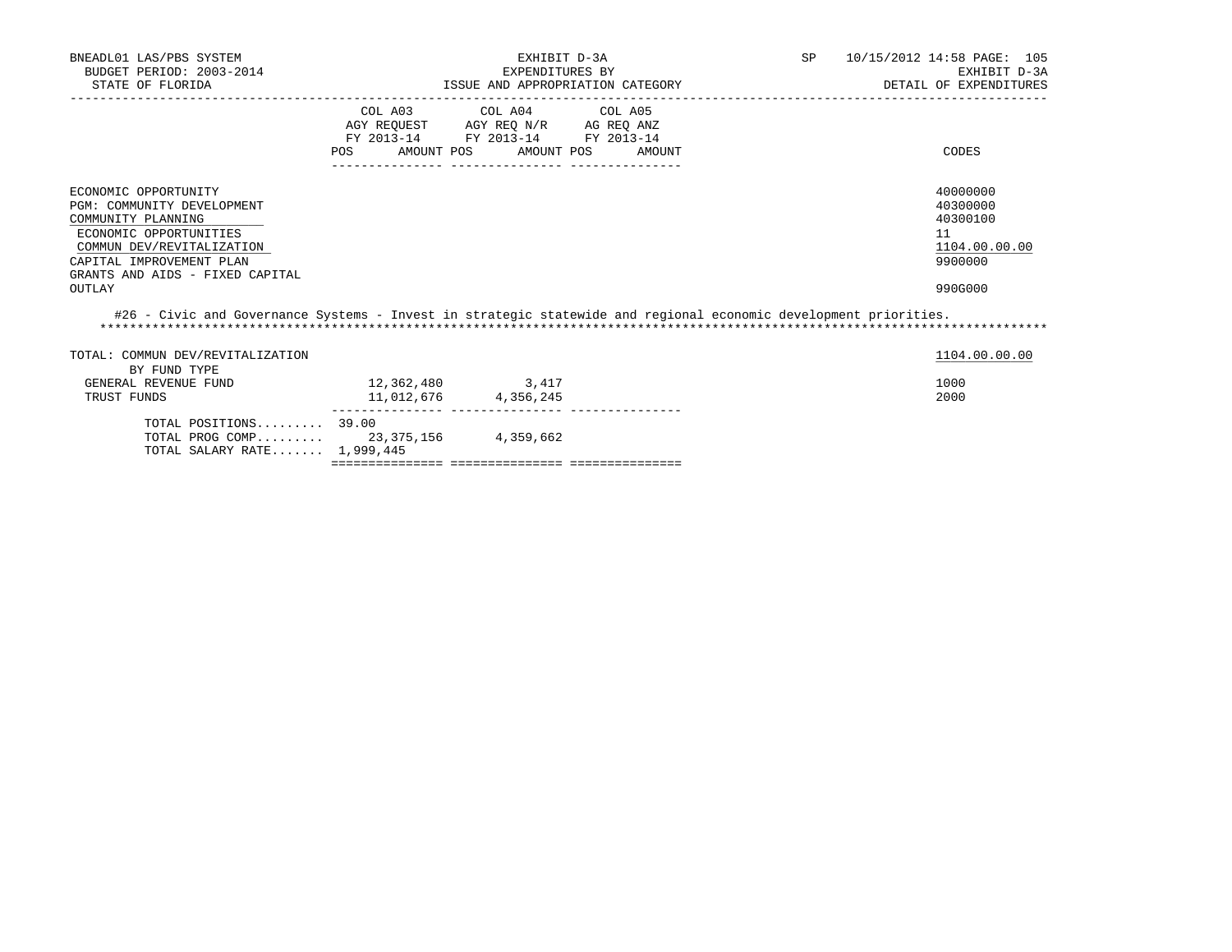| BNEADL01 LAS/PBS SYSTEM<br>BUDGET PERIOD: 2003-2014<br>STATE OF FLORIDA                                                                                                                                                                          | _________________________________ | EXHIBIT D-3A<br>EXPENDITURES BY<br>ISSUE AND APPROPRIATION CATEGORY |         | SP | 10/15/2012 14:58 PAGE: 106<br>EXHIBIT D-3A<br>DETAIL OF EXPENDITURES |                                                                                         |  |
|--------------------------------------------------------------------------------------------------------------------------------------------------------------------------------------------------------------------------------------------------|-----------------------------------|---------------------------------------------------------------------|---------|----|----------------------------------------------------------------------|-----------------------------------------------------------------------------------------|--|
|                                                                                                                                                                                                                                                  | COL A03                           | COL A04<br>POS AMOUNT POS AMOUNT POS AMOUNT                         | COL A05 |    |                                                                      | CODES                                                                                   |  |
| ECONOMIC OPPORTUNITY<br>PGM: COMMUNITY DEVELOPMENT<br>HOUSING & COMM DEVELOPMENT<br>ECONOMIC OPPORTUNITIES<br>COMMUN DEV/REVITALIZATION<br>ESTIMATED EXPENDITURES<br>ESTIMATED EXPENDITURES - OPERATIONS<br>SALARY RATE<br>SALARY RATE 2,318,570 |                                   |                                                                     |         |    |                                                                      | 40000000<br>40300000<br>40300200<br>11<br>1104.00.00.00<br>1000000<br>1001000<br>000000 |  |
| SALARIES AND BENEFITS                                                                                                                                                                                                                            |                                   |                                                                     |         |    |                                                                      | 010000                                                                                  |  |
| GENERAL REVENUE FUND<br>-STATE<br>$-MATCH$                                                                                                                                                                                                       | 7,340<br>493,749                  |                                                                     |         |    |                                                                      | 1000 1<br>1000 2                                                                        |  |
| TOTAL GENERAL REVENUE FUND                                                                                                                                                                                                                       | 501,089                           |                                                                     |         |    |                                                                      | 1000                                                                                    |  |
| SMALL CITIES COMM BLK GRNT-FEDERL                                                                                                                                                                                                                | 1,234,212                         |                                                                     |         |    |                                                                      | 2109 3                                                                                  |  |
| FEDERAL GRANTS TRUST FUND -FEDERL                                                                                                                                                                                                                | 1,277,773                         |                                                                     |         |    |                                                                      | 2261 3                                                                                  |  |
| GRANTS AND DONATIONS TF -STATE                                                                                                                                                                                                                   | 149,018                           |                                                                     |         |    |                                                                      | 2339 1                                                                                  |  |
| TOTAL POSITIONS 53.00<br>TOTAL APPRO 3,162,092                                                                                                                                                                                                   |                                   |                                                                     |         |    |                                                                      |                                                                                         |  |
| OTHER PERSONAL SERVICES                                                                                                                                                                                                                          |                                   |                                                                     |         |    |                                                                      | 030000                                                                                  |  |
| SMALL CITIES COMM BLK GRNT-FEDERL<br>FEDERAL GRANTS TRUST FUND -FEDERL                                                                                                                                                                           | 443,206<br>384,658                |                                                                     |         |    |                                                                      | 2109 3<br>2261 3                                                                        |  |
| TOTAL APPRO                                                                                                                                                                                                                                      | 827,864                           |                                                                     |         |    |                                                                      |                                                                                         |  |
| <b>EXPENSES</b>                                                                                                                                                                                                                                  |                                   |                                                                     |         |    |                                                                      | 040000                                                                                  |  |
| GENERAL REVENUE FUND<br>$-STATE$                                                                                                                                                                                                                 | 58,643<br>$-MATCH$ 15,000         |                                                                     |         |    |                                                                      | 1000 1<br>1000 2                                                                        |  |
| TOTAL GENERAL REVENUE FUND                                                                                                                                                                                                                       | 73,643                            |                                                                     |         |    |                                                                      | 1000                                                                                    |  |
| SMALL CITIES COMM BLK GRNT-FEDERL                                                                                                                                                                                                                | 429,407                           |                                                                     |         |    |                                                                      | 2109 3                                                                                  |  |
| FEDERAL GRANTS TRUST FUND -FEDERL 333,159                                                                                                                                                                                                        |                                   |                                                                     |         |    |                                                                      | 2261 3                                                                                  |  |
| GRANTS AND DONATIONS TF -STATE 26,220                                                                                                                                                                                                            |                                   |                                                                     |         |    |                                                                      | 2339 1                                                                                  |  |
|                                                                                                                                                                                                                                                  |                                   |                                                                     |         |    |                                                                      |                                                                                         |  |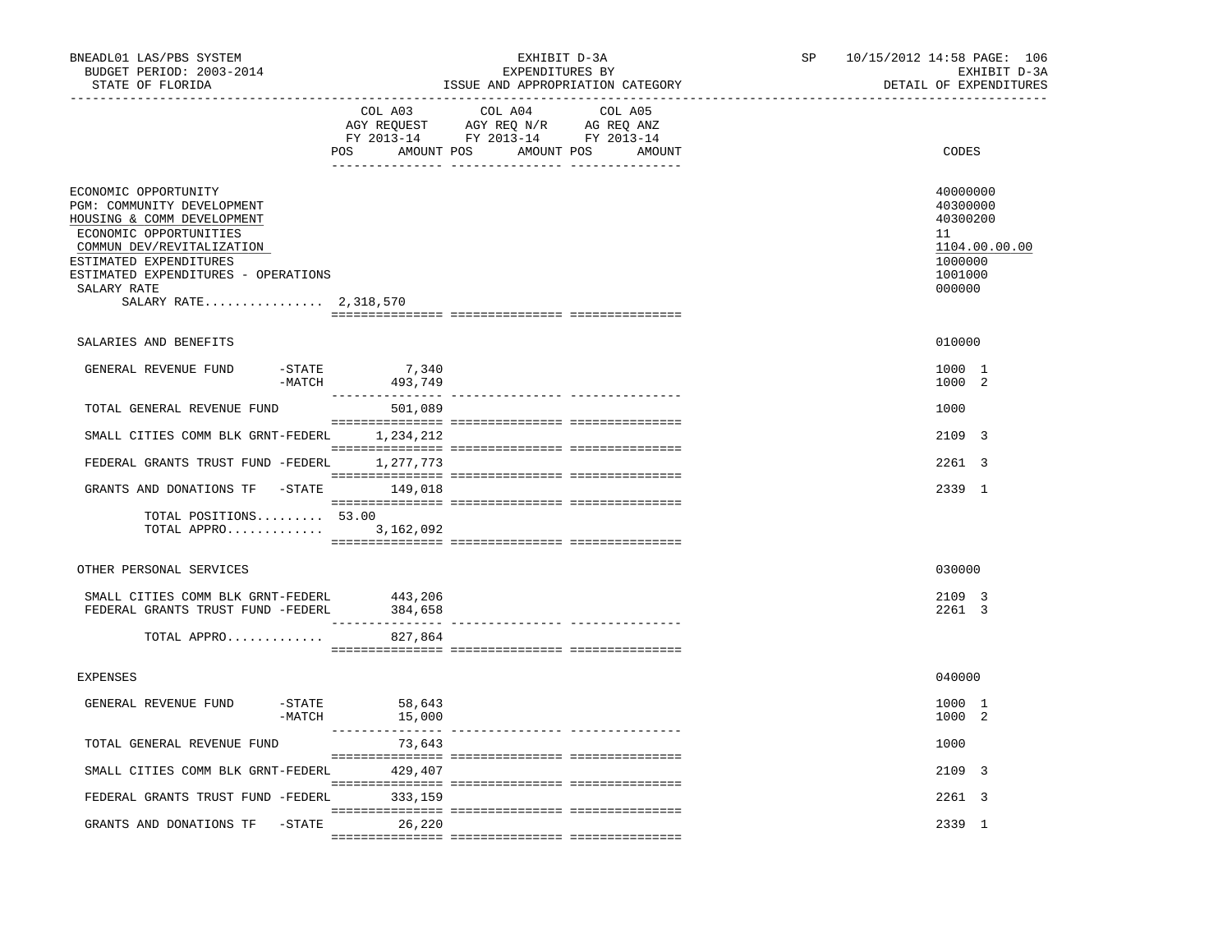| BNEADL01 LAS/PBS SYSTEM<br>BUDGET PERIOD: 2003-2014<br>STATE OF FLORIDA                                                                                                                                                             |                              | EXHIBIT D-3A<br>EXPENDITURES BY<br>ISSUE AND APPROPRIATION CATEGORY                                                           | SP 10/15/2012 14:58 PAGE: 107<br>EXHIBIT D-3A<br>DETAIL OF EXPENDITURES                 |
|-------------------------------------------------------------------------------------------------------------------------------------------------------------------------------------------------------------------------------------|------------------------------|-------------------------------------------------------------------------------------------------------------------------------|-----------------------------------------------------------------------------------------|
|                                                                                                                                                                                                                                     | COL A03                      | COL A04 COL A05<br>AGY REQUEST AGY REQ N/R AG REQ ANZ<br>FY 2013-14 FY 2013-14 FY 2013-14<br>POS AMOUNT POS AMOUNT POS AMOUNT | CODES                                                                                   |
| ECONOMIC OPPORTUNITY<br>PGM: COMMUNITY DEVELOPMENT<br>HOUSING & COMM DEVELOPMENT<br>ECONOMIC OPPORTUNITIES<br>COMMUN DEV/REVITALIZATION<br>ESTIMATED EXPENDITURES<br>ESTIMATED EXPENDITURES - OPERATIONS<br>EXPENSES<br>TOTAL APPRO | 862,429                      |                                                                                                                               | 40000000<br>40300000<br>40300200<br>11<br>1104.00.00.00<br>1000000<br>1001000<br>040000 |
| OPERATING CAPITAL OUTLAY                                                                                                                                                                                                            |                              |                                                                                                                               | 060000                                                                                  |
| GENERAL REVENUE FUND -STATE<br>SMALL CITIES COMM BLK GRNT-FEDERL<br>FEDERAL GRANTS TRUST FUND -FEDERL                                                                                                                               | 960<br>2,000<br>2,550        |                                                                                                                               | 1000 1<br>2109 3<br>2261 3                                                              |
| TOTAL APPRO                                                                                                                                                                                                                         | ----------<br>5,510          | ------------- ---------------                                                                                                 |                                                                                         |
| SPECIAL CATEGORIES<br>G/A-COMM SVCS BLOCK GRANTS                                                                                                                                                                                    |                              |                                                                                                                               | 100000<br>100188                                                                        |
| FEDERAL GRANTS TRUST FUND -FEDERL 21,876,498                                                                                                                                                                                        |                              |                                                                                                                               | 2261 3                                                                                  |
| G/A-HOME ENERGY ASSISTANCE                                                                                                                                                                                                          |                              |                                                                                                                               | 100552                                                                                  |
| FEDERAL GRANTS TRUST FUND -FEDERL 78,100,000                                                                                                                                                                                        |                              |                                                                                                                               | 2261 3                                                                                  |
| CONTRACTED SERVICES                                                                                                                                                                                                                 |                              |                                                                                                                               | 100777                                                                                  |
| GENERAL REVENUE FUND -STATE<br>FEDERAL GRANTS TRUST FUND -FEDERL<br>GRANTS AND DONATIONS TF -STATE                                                                                                                                  | 480<br>500<br>480<br>$- - -$ |                                                                                                                               | 1000 1<br>2261 3<br>2339 1                                                              |
| TOTAL APPRO                                                                                                                                                                                                                         | 1,460                        | -------------- ----------------                                                                                               |                                                                                         |
| RISK MANAGEMENT INSURANCE                                                                                                                                                                                                           |                              |                                                                                                                               | 103241                                                                                  |
| GENERAL REVENUE FUND -MATCH<br>FEDERAL GRANTS TRUST FUND -FEDERL                                                                                                                                                                    | 2,335<br>3,298               |                                                                                                                               | 1000 2<br>2261 3                                                                        |
| TOTAL APPRO                                                                                                                                                                                                                         | 5,633                        |                                                                                                                               |                                                                                         |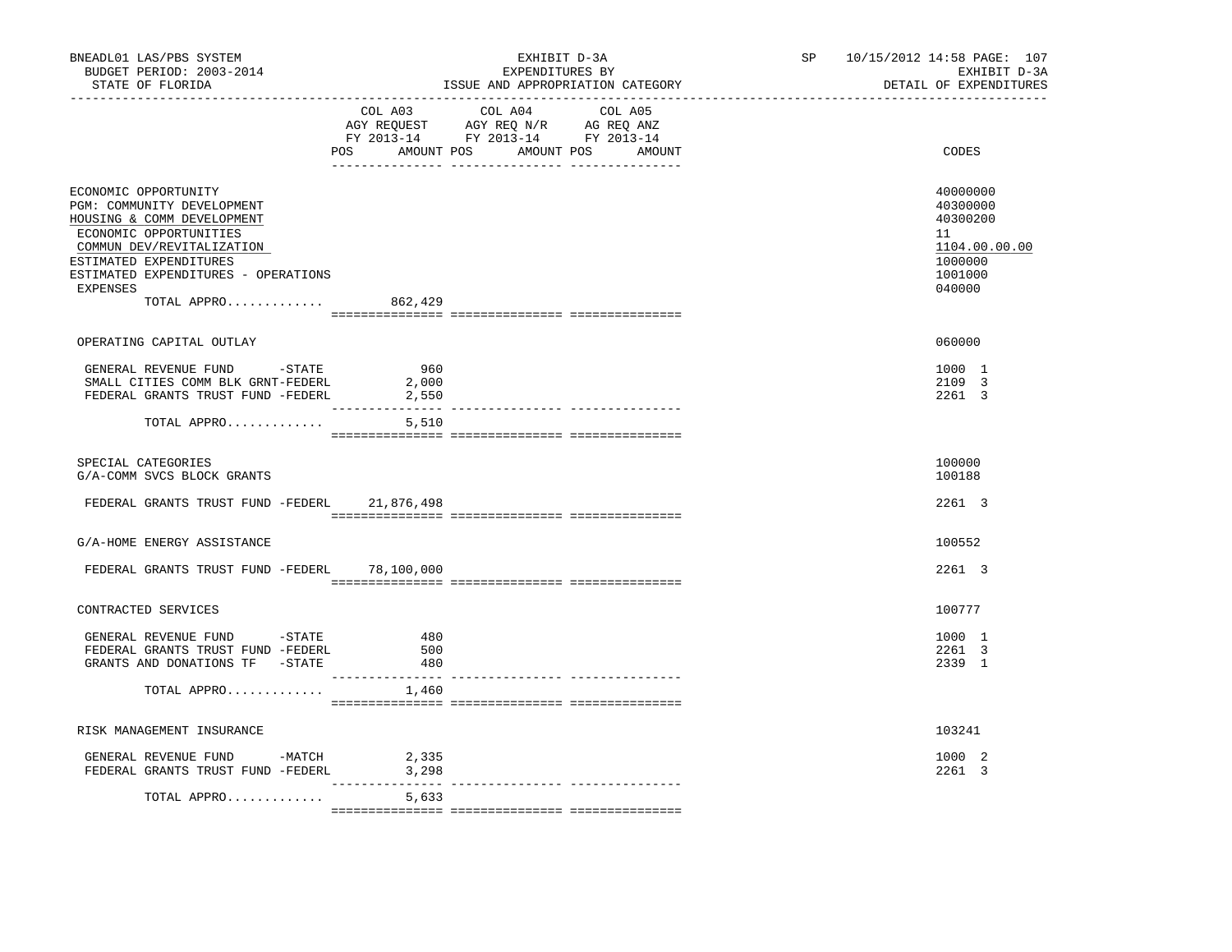| BNEADL01 LAS/PBS SYSTEM<br>BUDGET PERIOD: 2003-2014<br>STATE OF FLORIDA                                                                                                                                                                                      | -------------------------------- | EXHIBIT D-3A<br>EXPENDITURES BY<br>ISSUE AND APPROPRIATION CATEGORY                                                                                                                                                                                            | SP | 10/15/2012 14:58 PAGE: 108<br>EXHIBIT D-3A<br>DETAIL OF EXPENDITURES                              |
|--------------------------------------------------------------------------------------------------------------------------------------------------------------------------------------------------------------------------------------------------------------|----------------------------------|----------------------------------------------------------------------------------------------------------------------------------------------------------------------------------------------------------------------------------------------------------------|----|---------------------------------------------------------------------------------------------------|
|                                                                                                                                                                                                                                                              | COL A03                          | COL A04<br>COL A05<br>$\begin{tabular}{lllllllll} \bf AGY & \bf REQUEST & \bf AGY & \bf REQ & \bf N/R & \bf AG & \bf REQ & \bf ANZ \\ \bf FY & \tt 2013-14 & \bf FY & \tt 2013-14 & \bf FY & \tt 2013-14 \\ \end{tabular}$<br>POS AMOUNT POS AMOUNT POS AMOUNT |    | CODES                                                                                             |
| ECONOMIC OPPORTUNITY<br>PGM: COMMUNITY DEVELOPMENT<br>HOUSING & COMM DEVELOPMENT<br>ECONOMIC OPPORTUNITIES<br>COMMUN DEV/REVITALIZATION<br>ESTIMATED EXPENDITURES<br>ESTIMATED EXPENDITURES - OPERATIONS<br>SPECIAL CATEGORIES<br>TR/DMS/HR SVCS/STW CONTRCT |                                  |                                                                                                                                                                                                                                                                |    | 40000000<br>40300000<br>40300200<br>11<br>1104.00.00.00<br>1000000<br>1001000<br>100000<br>107040 |
| GENERAL REVENUE FUND<br>$-$ STATE<br>-MATCH                                                                                                                                                                                                                  | 4,551<br>245                     |                                                                                                                                                                                                                                                                |    | 1000 1<br>1000 2                                                                                  |
| TOTAL GENERAL REVENUE FUND                                                                                                                                                                                                                                   | 4,796                            |                                                                                                                                                                                                                                                                |    | 1000                                                                                              |
| SMALL CITIES COMM BLK GRNT-FEDERL 6,835                                                                                                                                                                                                                      |                                  |                                                                                                                                                                                                                                                                |    | 2109 3                                                                                            |
| FEDERAL GRANTS TRUST FUND -FEDERL 8,337                                                                                                                                                                                                                      |                                  |                                                                                                                                                                                                                                                                |    | 2261 3                                                                                            |
| GRANTS AND DONATIONS TF -STATE 1,013                                                                                                                                                                                                                         |                                  |                                                                                                                                                                                                                                                                |    | 2339 1                                                                                            |
| TOTAL APPRO 20,981                                                                                                                                                                                                                                           |                                  |                                                                                                                                                                                                                                                                |    |                                                                                                   |
| DATA PROCESSING SERVICES<br>SOUTHWOOD SRC                                                                                                                                                                                                                    |                                  |                                                                                                                                                                                                                                                                |    | 210000<br>210021                                                                                  |
| SMALL CITIES COMM BLK GRNT-FEDERL                                                                                                                                                                                                                            | 5,000                            |                                                                                                                                                                                                                                                                |    | 2109 3                                                                                            |
| TOTAL: ESTIMATED EXPENDITURES - OPERATIONS<br>TOTAL POSITIONS 53.00<br>TOTAL ISSUE 104,867,467<br>TOTAL SALARY RATE 2,318,570                                                                                                                                |                                  |                                                                                                                                                                                                                                                                |    | 1001000                                                                                           |
| CASUALTY INSURANCE PREMIUM                                                                                                                                                                                                                                   |                                  |                                                                                                                                                                                                                                                                |    |                                                                                                   |
| ADJUSTMENT<br>SPECIAL CATEGORIES<br>RISK MANAGEMENT INSURANCE                                                                                                                                                                                                |                                  |                                                                                                                                                                                                                                                                |    | 1001090<br>100000<br>103241                                                                       |
| GENERAL REVENUE FUND -MATCH<br>SMALL CITIES COMM BLK GRNT-FEDERL<br>FEDERAL GRANTS TRUST FUND -FEDERL<br>GRANTS AND DONATIONS TF -STATE                                                                                                                      | 824<br>9,685<br>5,476<br>487     |                                                                                                                                                                                                                                                                |    | 1000 2<br>2109 3<br>2261 3<br>2339 1                                                              |
| TOTAL APPRO                                                                                                                                                                                                                                                  | ---------------<br>16,472        |                                                                                                                                                                                                                                                                |    |                                                                                                   |
|                                                                                                                                                                                                                                                              |                                  |                                                                                                                                                                                                                                                                |    |                                                                                                   |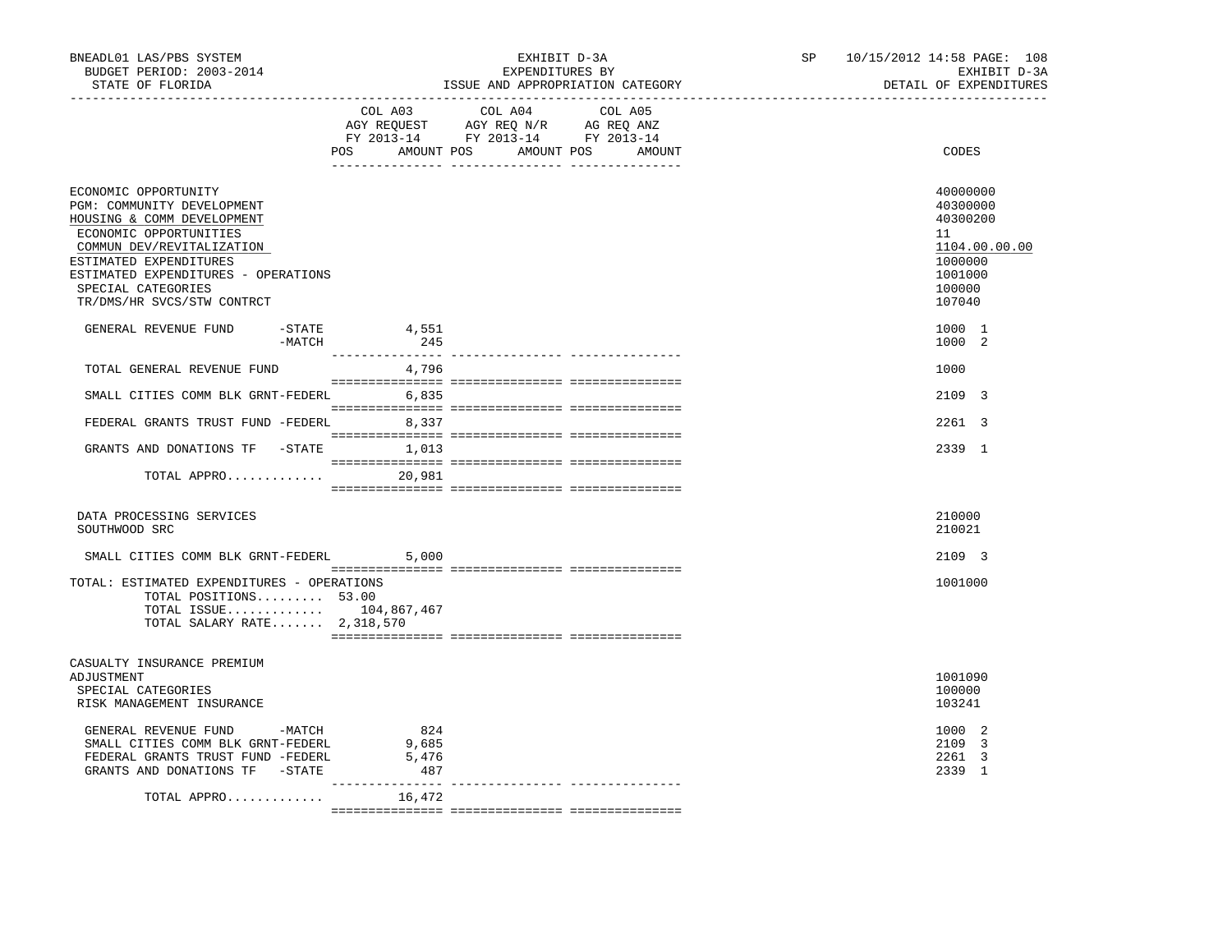| BNEADL01 LAS/PBS SYSTEM<br>BUDGET PERIOD: 2003-2014<br>STATE OF FLORIDA                                                                                                                                                                                |                  | EXHIBIT D-3A<br>EXPENDITURES BY<br>ISSUE AND APPROPRIATION CATEGORY                                                                  | SP and the set of the set of the set of the set of the set of the set of the set of the set of the set of the set of the set of the set of the set of the set of the set of the set of the set of the set of the set of the se | 10/15/2012 14:58 PAGE: 109<br>EXHIBIT D-3A<br>DETAIL OF EXPENDITURES          |
|--------------------------------------------------------------------------------------------------------------------------------------------------------------------------------------------------------------------------------------------------------|------------------|--------------------------------------------------------------------------------------------------------------------------------------|--------------------------------------------------------------------------------------------------------------------------------------------------------------------------------------------------------------------------------|-------------------------------------------------------------------------------|
|                                                                                                                                                                                                                                                        | POS              | COL A03 COL A04<br>COL A05<br>AGY REQUEST AGY REQ N/R AG REQ ANZ<br>FY 2013-14 FY 2013-14 FY 2013-14<br>AMOUNT POS AMOUNT POS AMOUNT |                                                                                                                                                                                                                                | CODES                                                                         |
| ECONOMIC OPPORTUNITY<br>PGM: COMMUNITY DEVELOPMENT<br>HOUSING & COMM DEVELOPMENT<br>ECONOMIC OPPORTUNITIES<br>COMMUN DEV/REVITALIZATION<br>ESTIMATED EXPENDITURES<br>FLORIDA RETIREMENT SYSTEM<br>CONTRIBUTION ADJUSTMENT FOR<br>FISCAL YEAR 2012-2013 |                  |                                                                                                                                      |                                                                                                                                                                                                                                | 40000000<br>40300000<br>40300200<br>11<br>1104.00.00.00<br>1000000<br>1001240 |
| SALARIES AND BENEFITS                                                                                                                                                                                                                                  |                  |                                                                                                                                      |                                                                                                                                                                                                                                | 010000                                                                        |
| GENERAL REVENUE FUND<br>-STATE<br>$-MATCH$                                                                                                                                                                                                             | -20<br>1,325     |                                                                                                                                      |                                                                                                                                                                                                                                | 1000 1<br>1000 2                                                              |
| TOTAL GENERAL REVENUE FUND                                                                                                                                                                                                                             | 1,345            |                                                                                                                                      |                                                                                                                                                                                                                                | 1000                                                                          |
| SMALL CITIES COMM BLK GRNT-FEDERL                                                                                                                                                                                                                      | 3,312            |                                                                                                                                      |                                                                                                                                                                                                                                | 2109 3                                                                        |
| FEDERAL GRANTS TRUST FUND -FEDERL                                                                                                                                                                                                                      | 3,430            |                                                                                                                                      |                                                                                                                                                                                                                                | 2261 3                                                                        |
| GRANTS AND DONATIONS TF -STATE                                                                                                                                                                                                                         | 400              |                                                                                                                                      |                                                                                                                                                                                                                                | 2339 1                                                                        |
| TOTAL APPRO                                                                                                                                                                                                                                            | 8,487            |                                                                                                                                      |                                                                                                                                                                                                                                |                                                                               |
|                                                                                                                                                                                                                                                        |                  |                                                                                                                                      |                                                                                                                                                                                                                                |                                                                               |
| DATA PROCESSING SERVICES<br>SOUTHWOOD SRC                                                                                                                                                                                                              |                  |                                                                                                                                      |                                                                                                                                                                                                                                | 210000<br>210021                                                              |
| SMALL CITIES COMM BLK GRNT-FEDERL                                                                                                                                                                                                                      | 3                |                                                                                                                                      |                                                                                                                                                                                                                                | 2109 3                                                                        |
| TOTAL: FLORIDA RETIREMENT SYSTEM<br>CONTRIBUTION ADJUSTMENT FOR<br>FISCAL YEAR 2012-2013                                                                                                                                                               |                  |                                                                                                                                      |                                                                                                                                                                                                                                | 1001240                                                                       |
| TOTAL ISSUE                                                                                                                                                                                                                                            | 8,490            |                                                                                                                                      |                                                                                                                                                                                                                                |                                                                               |
| ADJUSTMENT TO STATE HEALTH<br>INSURANCE PREMIUM CONTRIBUTION -<br>FISCAL YEAR 2012-13<br>SALARIES AND BENEFITS                                                                                                                                         |                  |                                                                                                                                      |                                                                                                                                                                                                                                | 1001830<br>010000                                                             |
| GENERAL REVENUE FUND -STATE<br>-MATCH                                                                                                                                                                                                                  | $\sim$ 13<br>898 |                                                                                                                                      |                                                                                                                                                                                                                                | 1000 1<br>1000 2                                                              |
| TOTAL GENERAL REVENUE FUND                                                                                                                                                                                                                             | 911              |                                                                                                                                      |                                                                                                                                                                                                                                | 1000                                                                          |
| SMALL CITIES COMM BLK GRNT-FEDERL                                                                                                                                                                                                                      | 2,244            |                                                                                                                                      |                                                                                                                                                                                                                                | 2109 3                                                                        |
|                                                                                                                                                                                                                                                        |                  |                                                                                                                                      |                                                                                                                                                                                                                                |                                                                               |
| FEDERAL GRANTS TRUST FUND -FEDERL                                                                                                                                                                                                                      | 2,323            |                                                                                                                                      |                                                                                                                                                                                                                                | 2261 3                                                                        |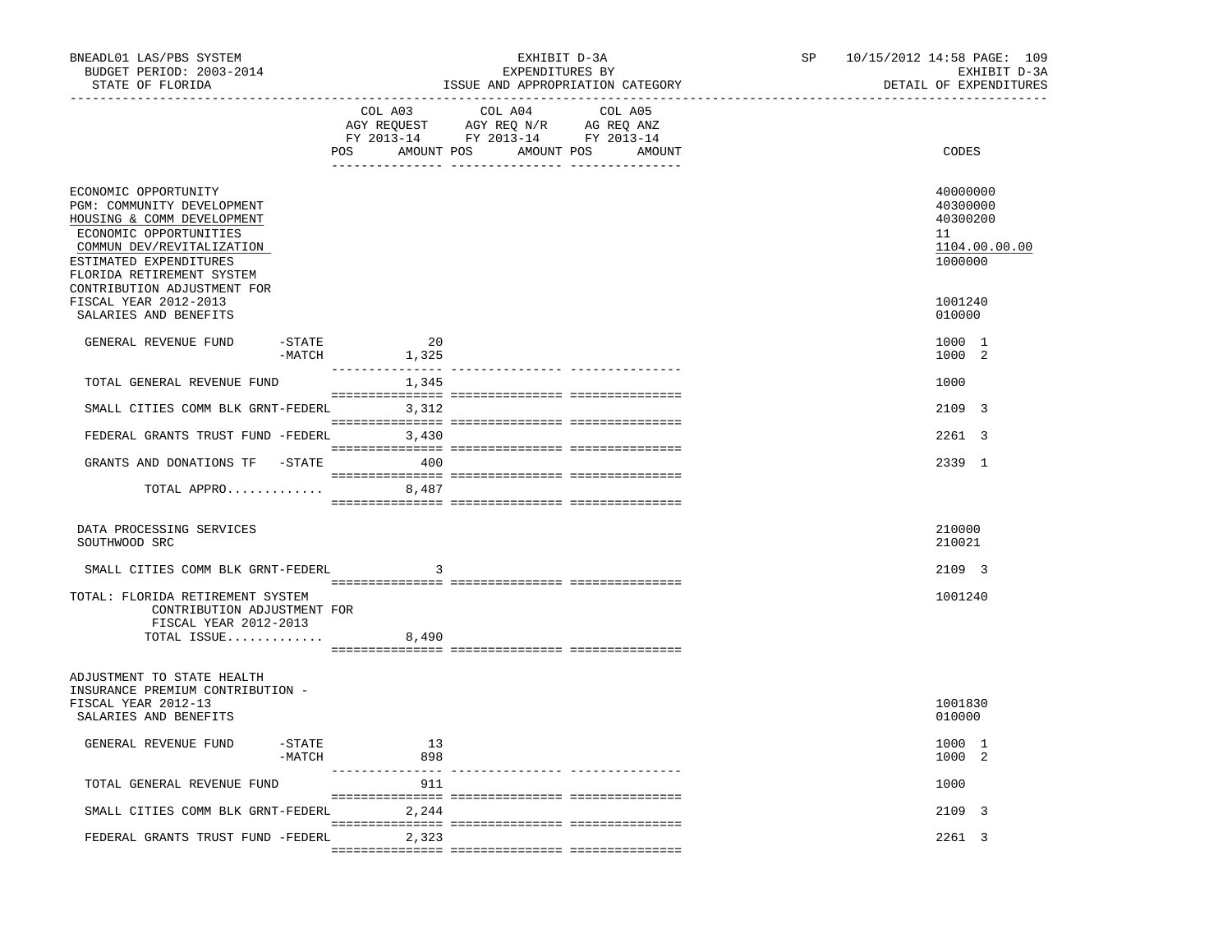| COL A03 COL A04<br>COL A05<br>AGY REQUEST AGY REQ N/R AG REQ ANZ<br>FY 2013-14 FY 2013-14 FY 2013-14<br>AMOUNT POS<br>AMOUNT POS<br>CODES<br>POS<br>AMOUNT<br>ECONOMIC OPPORTUNITY<br>40000000<br>PGM: COMMUNITY DEVELOPMENT<br>40300000<br>HOUSING & COMM DEVELOPMENT<br>40300200<br>ECONOMIC OPPORTUNITIES<br>11<br>1104.00.00.00<br>COMMUN DEV/REVITALIZATION<br>ESTIMATED EXPENDITURES<br>1000000<br>ADJUSTMENT TO STATE HEALTH<br>INSURANCE PREMIUM CONTRIBUTION -<br>FISCAL YEAR 2012-13<br>1001830<br>SALARIES AND BENEFITS<br>010000<br>GRANTS AND DONATIONS TF -STATE<br>271<br>2339 1<br>DATA PROCESSING SERVICES<br>210000<br>SOUTHWOOD SRC<br>210021<br>SMALL CITIES COMM BLK GRNT-FEDERL<br>2109 3<br>3<br>1001830<br>TOTAL: ADJUSTMENT TO STATE HEALTH<br>INSURANCE PREMIUM CONTRIBUTION -<br>FISCAL YEAR 2012-13<br>TOTAL ISSUE $5,752$<br>REALLOCATION OF HUMAN RESOURCES<br>1005900<br>OUTSOURCING<br>100000<br>SPECIAL CATEGORIES<br>TR/DMS/HR SVCS/STW CONTRCT<br>107040<br>$247-$<br>GENERAL REVENUE FUND<br>-STATE<br>1000 1<br>$13-$<br>1000 2<br>-MATCH<br>TOTAL GENERAL REVENUE FUND<br>$260 -$<br>1000 | BNEADL01 LAS/PBS SYSTEM<br>BUDGET PERIOD: 2003-2014<br>STATE OF FLORIDA | EXHIBIT D-3A<br>EXPENDITURES BY<br>ISSUE AND APPROPRIATION CATEGORY |  |  | SP | 10/15/2012 14:58 PAGE: 110<br>DETAIL OF EXPENDITURES | EXHIBIT D-3A |  |
|---------------------------------------------------------------------------------------------------------------------------------------------------------------------------------------------------------------------------------------------------------------------------------------------------------------------------------------------------------------------------------------------------------------------------------------------------------------------------------------------------------------------------------------------------------------------------------------------------------------------------------------------------------------------------------------------------------------------------------------------------------------------------------------------------------------------------------------------------------------------------------------------------------------------------------------------------------------------------------------------------------------------------------------------------------------------------------------------------------------------------------|-------------------------------------------------------------------------|---------------------------------------------------------------------|--|--|----|------------------------------------------------------|--------------|--|
|                                                                                                                                                                                                                                                                                                                                                                                                                                                                                                                                                                                                                                                                                                                                                                                                                                                                                                                                                                                                                                                                                                                                 |                                                                         |                                                                     |  |  |    |                                                      |              |  |
|                                                                                                                                                                                                                                                                                                                                                                                                                                                                                                                                                                                                                                                                                                                                                                                                                                                                                                                                                                                                                                                                                                                                 |                                                                         |                                                                     |  |  |    |                                                      |              |  |
|                                                                                                                                                                                                                                                                                                                                                                                                                                                                                                                                                                                                                                                                                                                                                                                                                                                                                                                                                                                                                                                                                                                                 |                                                                         |                                                                     |  |  |    |                                                      |              |  |
|                                                                                                                                                                                                                                                                                                                                                                                                                                                                                                                                                                                                                                                                                                                                                                                                                                                                                                                                                                                                                                                                                                                                 |                                                                         |                                                                     |  |  |    |                                                      |              |  |
|                                                                                                                                                                                                                                                                                                                                                                                                                                                                                                                                                                                                                                                                                                                                                                                                                                                                                                                                                                                                                                                                                                                                 |                                                                         |                                                                     |  |  |    |                                                      |              |  |
|                                                                                                                                                                                                                                                                                                                                                                                                                                                                                                                                                                                                                                                                                                                                                                                                                                                                                                                                                                                                                                                                                                                                 |                                                                         |                                                                     |  |  |    |                                                      |              |  |
|                                                                                                                                                                                                                                                                                                                                                                                                                                                                                                                                                                                                                                                                                                                                                                                                                                                                                                                                                                                                                                                                                                                                 |                                                                         |                                                                     |  |  |    |                                                      |              |  |
|                                                                                                                                                                                                                                                                                                                                                                                                                                                                                                                                                                                                                                                                                                                                                                                                                                                                                                                                                                                                                                                                                                                                 |                                                                         |                                                                     |  |  |    |                                                      |              |  |
|                                                                                                                                                                                                                                                                                                                                                                                                                                                                                                                                                                                                                                                                                                                                                                                                                                                                                                                                                                                                                                                                                                                                 |                                                                         |                                                                     |  |  |    |                                                      |              |  |
|                                                                                                                                                                                                                                                                                                                                                                                                                                                                                                                                                                                                                                                                                                                                                                                                                                                                                                                                                                                                                                                                                                                                 |                                                                         |                                                                     |  |  |    |                                                      |              |  |
|                                                                                                                                                                                                                                                                                                                                                                                                                                                                                                                                                                                                                                                                                                                                                                                                                                                                                                                                                                                                                                                                                                                                 |                                                                         |                                                                     |  |  |    |                                                      |              |  |
| $370-$<br>SMALL CITIES COMM BLK GRNT-FEDERL<br>2109 3                                                                                                                                                                                                                                                                                                                                                                                                                                                                                                                                                                                                                                                                                                                                                                                                                                                                                                                                                                                                                                                                           |                                                                         |                                                                     |  |  |    |                                                      |              |  |
| $452-$<br>FEDERAL GRANTS TRUST FUND -FEDERL<br>2261 3                                                                                                                                                                                                                                                                                                                                                                                                                                                                                                                                                                                                                                                                                                                                                                                                                                                                                                                                                                                                                                                                           |                                                                         |                                                                     |  |  |    |                                                      |              |  |
| GRANTS AND DONATIONS TF -STATE<br>2339 1<br>$55 -$                                                                                                                                                                                                                                                                                                                                                                                                                                                                                                                                                                                                                                                                                                                                                                                                                                                                                                                                                                                                                                                                              |                                                                         |                                                                     |  |  |    |                                                      |              |  |
| TOTAL APPRO<br>1,137-                                                                                                                                                                                                                                                                                                                                                                                                                                                                                                                                                                                                                                                                                                                                                                                                                                                                                                                                                                                                                                                                                                           |                                                                         |                                                                     |  |  |    |                                                      |              |  |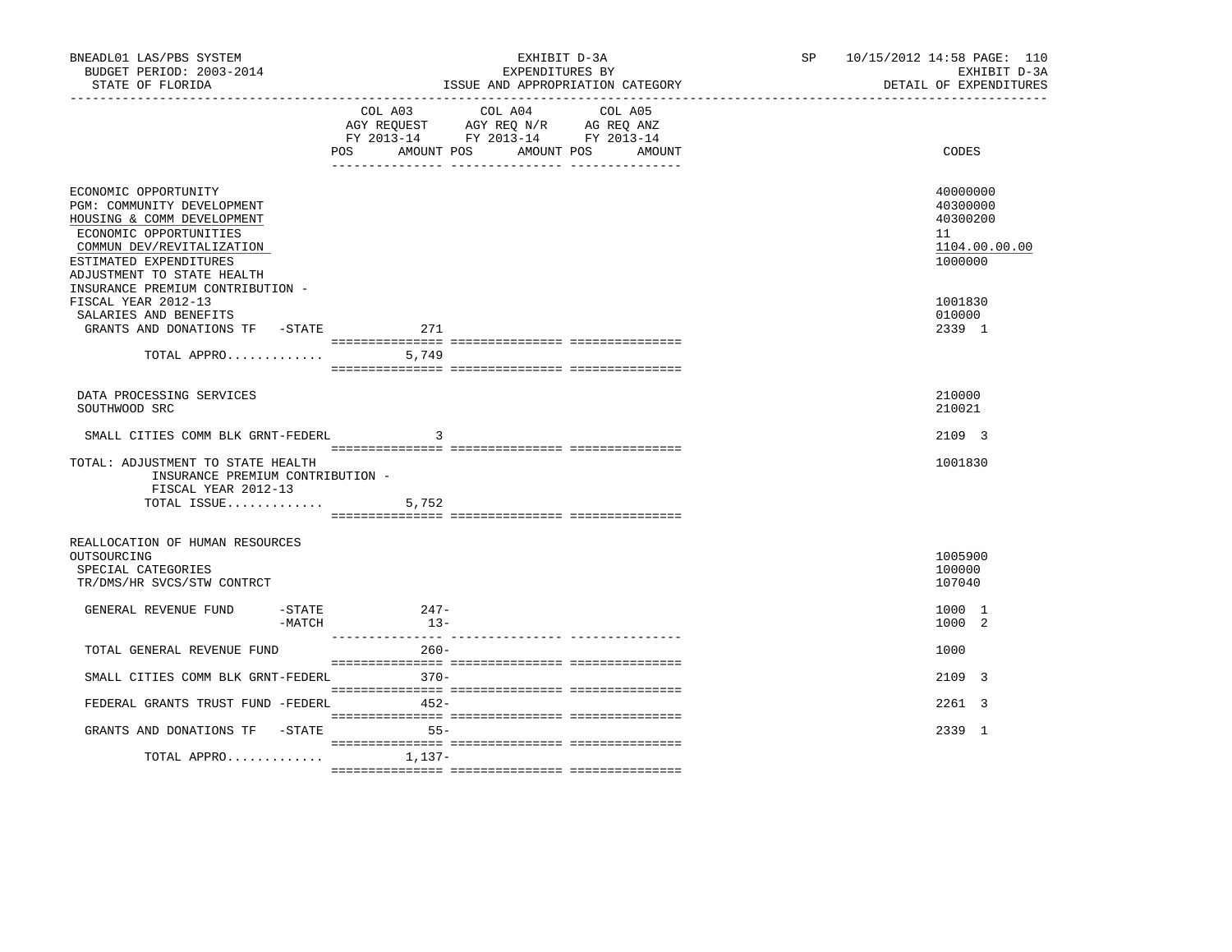| BNEADL01 LAS/PBS SYSTEM<br>BUDGET PERIOD: 2003-2014<br>STATE OF FLORIDA                                                                                                   | EXHIBIT D-3A<br>SP<br>EXPENDITURES BY<br>ISSUE AND APPROPRIATION CATEGORY                                                                                                                                                                                                                                                                                                                                                                                             | 10/15/2012 14:58 PAGE: 111<br>EXHIBIT D-3A<br>DETAIL OF EXPENDITURES |
|---------------------------------------------------------------------------------------------------------------------------------------------------------------------------|-----------------------------------------------------------------------------------------------------------------------------------------------------------------------------------------------------------------------------------------------------------------------------------------------------------------------------------------------------------------------------------------------------------------------------------------------------------------------|----------------------------------------------------------------------|
|                                                                                                                                                                           | COL A03<br>COL A04<br>COL A05<br>AGY REQUEST AGY REQ N/R AG REQ ANZ<br>FY 2013-14 FY 2013-14 FY 2013-14<br>POS<br>AMOUNT POS AMOUNT POS<br>AMOUNT                                                                                                                                                                                                                                                                                                                     | CODES                                                                |
| ECONOMIC OPPORTUNITY<br>PGM: COMMUNITY DEVELOPMENT<br>HOUSING & COMM DEVELOPMENT<br>ECONOMIC OPPORTUNITIES<br>COMMUN DEV/REVITALIZATION<br>INTER-AGENCY REORGANIZATIONS - |                                                                                                                                                                                                                                                                                                                                                                                                                                                                       | 40000000<br>40300000<br>40300200<br>11<br>1104.00.00.00              |
| INFORMATION TECHNOLOGY<br>DEDUCT AGENCY DATA CENTER SERVICES<br>FUNDING                                                                                                   |                                                                                                                                                                                                                                                                                                                                                                                                                                                                       | 17C0000<br>17C01C0                                                   |
| SALARIES AND BENEFITS                                                                                                                                                     |                                                                                                                                                                                                                                                                                                                                                                                                                                                                       | 010000                                                               |
| SMALL CITIES COMM BLK GRNT-FEDERL                                                                                                                                         | $8,955-$                                                                                                                                                                                                                                                                                                                                                                                                                                                              | 2109 3                                                               |
| EXPENSES                                                                                                                                                                  |                                                                                                                                                                                                                                                                                                                                                                                                                                                                       | 040000                                                               |
| SMALL CITIES COMM BLK GRNT-FEDERL                                                                                                                                         | $5,775-$                                                                                                                                                                                                                                                                                                                                                                                                                                                              | 2109 3                                                               |
| OPERATING CAPITAL OUTLAY                                                                                                                                                  |                                                                                                                                                                                                                                                                                                                                                                                                                                                                       | 060000                                                               |
| SMALL CITIES COMM BLK GRNT-FEDERL                                                                                                                                         | $394 -$                                                                                                                                                                                                                                                                                                                                                                                                                                                               | 2109 3                                                               |
| SPECIAL CATEGORIES                                                                                                                                                        |                                                                                                                                                                                                                                                                                                                                                                                                                                                                       | 100000                                                               |
| G/A-CONTRACTED SERVICES                                                                                                                                                   |                                                                                                                                                                                                                                                                                                                                                                                                                                                                       | 100778                                                               |
| SMALL CITIES COMM BLK GRNT-FEDERL 3,067-                                                                                                                                  |                                                                                                                                                                                                                                                                                                                                                                                                                                                                       | 2109 3                                                               |
| TOTAL: DEDUCT AGENCY DATA CENTER SERVICES<br>FUNDING                                                                                                                      |                                                                                                                                                                                                                                                                                                                                                                                                                                                                       | 17C01C0                                                              |
| TOTAL ISSUE                                                                                                                                                               | 18,191–                                                                                                                                                                                                                                                                                                                                                                                                                                                               |                                                                      |
|                                                                                                                                                                           |                                                                                                                                                                                                                                                                                                                                                                                                                                                                       |                                                                      |
| AGENCY ISSUE NARRATIVE:<br>2013-2014 BUDGET YEAR NARRATIVE:                                                                                                               | IT COMPONENT? YES<br>The Department of Economic Opportunity (DEO) requests that a total of \$864,078 be deducted from various appropriation<br>categories and added to the Data Processing Services - Southwood Shared Resource Center appropriation category, in order<br>to consolidate information technology functions within the Southwood Shared Resource Center (SSRC).                                                                                        |                                                                      |
|                                                                                                                                                                           | The State of Florida Data Center Consolidation initiative is targeted to reduce the overall cost of data center<br>operations by state agencies. This initiative is based on a directive from the Florida Legislature contained in Chapter<br>282, Florida Statutes (F.S.), aimed at establishing a comprehensive, cost-effective state data center system. DEO is<br>required by law to have its data center fully consolidated within the SSRC by October 31, 2013. |                                                                      |

This issue combined with issue #17C02C0 nets to zero.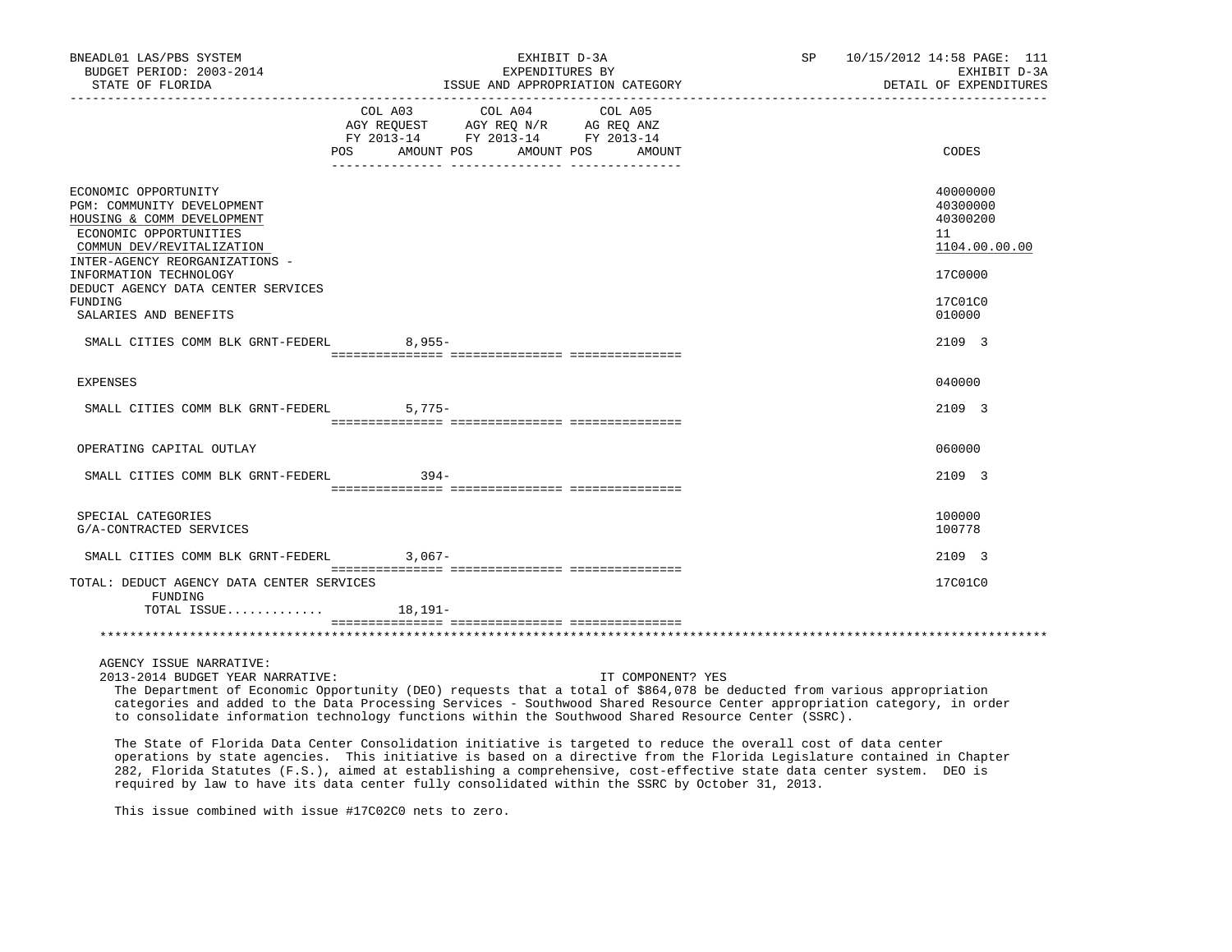| BNEADL01 LAS/PBS SYSTEM<br>BUDGET PERIOD: 2003-2014                                                                                                                                                                                                                                                               | EXHIBIT D-3A<br>EXPENDITURES BY                                                                                       |  |         |         | SP | 10/15/2012 14:58 PAGE: 112<br>EXHIBIT D-3A |          |                                                                    |
|-------------------------------------------------------------------------------------------------------------------------------------------------------------------------------------------------------------------------------------------------------------------------------------------------------------------|-----------------------------------------------------------------------------------------------------------------------|--|---------|---------|----|--------------------------------------------|----------|--------------------------------------------------------------------|
| STATE OF FLORIDA                                                                                                                                                                                                                                                                                                  |                                                                                                                       |  |         |         |    | ISSUE AND APPROPRIATION CATEGORY           |          | DETAIL OF EXPENDITURES                                             |
|                                                                                                                                                                                                                                                                                                                   | COL A03<br>AGY REQUEST AGY REQ N/R AG REQ ANZ<br>FY 2013-14 FY 2013-14 FY 2013-14<br>POS AMOUNT POS AMOUNT POS AMOUNT |  | COL A04 | COL A05 |    |                                            |          | CODES                                                              |
| ECONOMIC OPPORTUNITY<br>PGM: COMMUNITY DEVELOPMENT<br>HOUSING & COMM DEVELOPMENT<br>ECONOMIC OPPORTUNITIES<br>COMMUN DEV/REVITALIZATION<br>INTER-AGENCY REORGANIZATIONS -<br>INFORMATION TECHNOLOGY<br>DEDUCT AGENCY DATA CENTER SERVICES                                                                         |                                                                                                                       |  |         |         |    |                                            |          | 40000000<br>40300000<br>40300200<br>11<br>1104.00.00.00<br>17C0000 |
| FUNDING                                                                                                                                                                                                                                                                                                           |                                                                                                                       |  |         |         |    |                                            |          | 17C01C0                                                            |
| This issue aligns with the following strategy contained in Florida's Strategic Plan for Economic Development July 2012 -<br>June 2017 (version 19):<br>#25 - Civic and Governance Systems - Improve the efficiency and effectiveness of government agencies at all levels.                                        |                                                                                                                       |  |         |         |    |                                            |          |                                                                    |
|                                                                                                                                                                                                                                                                                                                   |                                                                                                                       |  |         |         |    |                                            |          |                                                                    |
| POSITION DETAIL OF SALARIES AND BENEFITS:                                                                                                                                                                                                                                                                         |                                                                                                                       |  |         |         |    |                                            |          |                                                                    |
|                                                                                                                                                                                                                                                                                                                   |                                                                                                                       |  |         |         |    | FTE BASE RATE ADDITIVES BENEFITS           | SUBTOTAL | LAPSE LAPSED SALARIES<br>% AND BENEFITS                            |
| A03 - AGY REQUEST FY 2013-14                                                                                                                                                                                                                                                                                      |                                                                                                                       |  |         |         |    |                                            |          |                                                                    |
| CHANGES TO CURRENTLY AUTHORIZED POSITIONS<br>OTHER SALARY AMOUNT                                                                                                                                                                                                                                                  |                                                                                                                       |  |         |         |    |                                            |          |                                                                    |
| 2109 SMALL CITIES COMM BLK GRNT                                                                                                                                                                                                                                                                                   |                                                                                                                       |  |         |         |    |                                            |          | $8,955-$                                                           |
|                                                                                                                                                                                                                                                                                                                   |                                                                                                                       |  |         |         |    |                                            |          | $8,955-$<br>==============                                         |
|                                                                                                                                                                                                                                                                                                                   |                                                                                                                       |  |         |         |    |                                            |          |                                                                    |
| ADD SERVICES PROVIDED BY PRIMARY<br>DATA CENTER<br>DATA PROCESSING SERVICES<br>SOUTHWOOD SRC                                                                                                                                                                                                                      |                                                                                                                       |  |         |         |    |                                            |          | 17C02C0<br>210000<br>210021                                        |
| SMALL CITIES COMM BLK GRNT-FEDERL 18,191                                                                                                                                                                                                                                                                          |                                                                                                                       |  |         |         |    |                                            |          | 2109 3                                                             |
|                                                                                                                                                                                                                                                                                                                   |                                                                                                                       |  |         |         |    |                                            |          |                                                                    |
|                                                                                                                                                                                                                                                                                                                   |                                                                                                                       |  |         |         |    |                                            |          |                                                                    |
| AGENCY ISSUE NARRATIVE:<br>2013-2014 BUDGET YEAR NARRATIVE:<br>The Department of Economic Opportunity (DEO) requests that a total of \$864,078 be deducted from various appropriation<br>categories and added to the Data Processing Services - Southwood Shared Resource Center appropriation category, in order |                                                                                                                       |  |         |         |    | IT COMPONENT? YES                          |          |                                                                    |

to consolidate information technology functions within the Southwood Shared Resource Center (SSRC).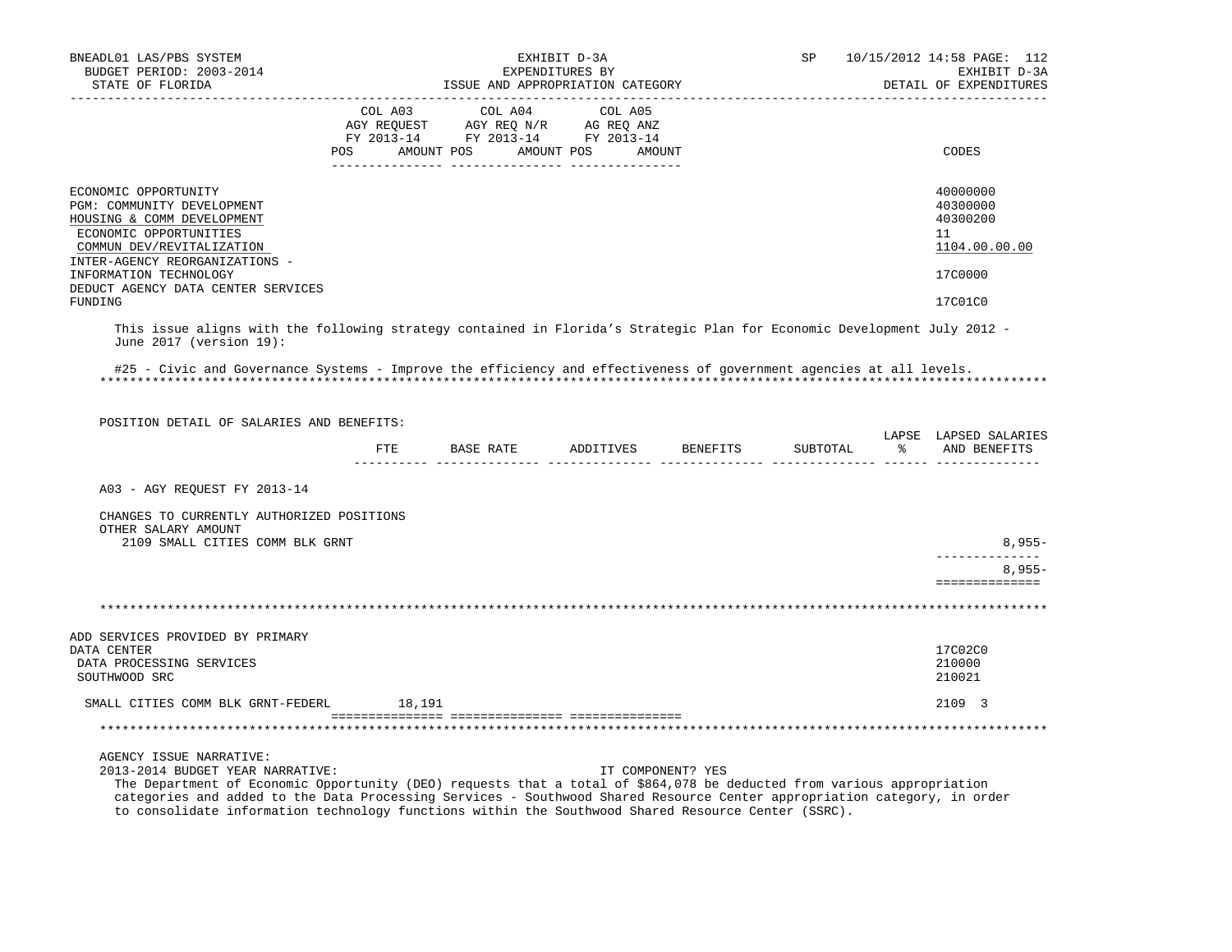| BNEADL01 LAS/PBS SYSTEM<br>BUDGET PERIOD: 2003-2014<br>STATE OF FLORIDA                                                                 | EXHIBIT D-3A<br>EXPENDITURES BY<br>ISSUE AND APPROPRIATION CATEGORY                                                                             | 10/15/2012 14:58 PAGE: 113<br>SP.<br>EXHIBIT D-3A<br>DETAIL OF EXPENDITURES |
|-----------------------------------------------------------------------------------------------------------------------------------------|-------------------------------------------------------------------------------------------------------------------------------------------------|-----------------------------------------------------------------------------|
|                                                                                                                                         | COL A03 COL A04 COL A05<br>AGY REQUEST AGY REO N/R AG REO ANZ<br>FY 2013-14 FY 2013-14 FY 2013-14<br>AMOUNT POS AMOUNT POS<br>POS FOR<br>AMOUNT | CODES                                                                       |
| ECONOMIC OPPORTUNITY<br>PGM: COMMUNITY DEVELOPMENT<br>HOUSING & COMM DEVELOPMENT<br>ECONOMIC OPPORTUNITIES<br>COMMUN DEV/REVITALIZATION |                                                                                                                                                 | 40000000<br>40300000<br>40300200<br>11<br>1104.00.00.00                     |
| INTER-AGENCY REORGANIZATIONS -<br>INFORMATION TECHNOLOGY<br>ADD SERVICES PROVIDED BY PRIMARY<br>DATA CENTER                             |                                                                                                                                                 | 17C0000<br>17C02C0                                                          |

 The State of Florida Data Center Consolidation initiative is targeted to reduce the overall cost of data center operations by state agencies. This initiative is based on a directive from the Florida Legislature contained in Chapter 282, Florida Statutes (F.S.), aimed at establishing a comprehensive, cost-effective state data center system. DEO is required by law to have its data center fully consolidated within the SSRC by October 31, 2013.

This issue combined with issue #17C01C0 nets to zero.

 This issue aligns with the following strategy contained in Florida's Strategic Plan for Economic Development July 2012 - June 2017 (version 19):

 #25 - Civic and Governance Systems - Improve the efficiency and effectiveness of government agencies at all levels. \*\*\*\*\*\*\*\*\*\*\*\*\*\*\*\*\*\*\*\*\*\*\*\*\*\*\*\*\*\*\*\*\*\*\*\*\*\*\*\*\*\*\*\*\*\*\*\*\*\*\*\*\*\*\*\*\*\*\*\*\*\*\*\*\*\*\*\*\*\*\*\*\*\*\*\*\*\*\*\*\*\*\*\*\*\*\*\*\*\*\*\*\*\*\*\*\*\*\*\*\*\*\*\*\*\*\*\*\*\*\*\*\*\*\*\*\*\*\*\*\*\*\*\*\*\*\*

| ESTIMATED EXPENDITURES REALIGNMENT<br>REALIGN BUDGET AUTHORITY TO MORE<br>ACCURATELY REFLECT PROGRAM<br>EXPENDITURES - DEDUCT |                        | 2000000<br>2000100                        |
|-------------------------------------------------------------------------------------------------------------------------------|------------------------|-------------------------------------------|
| SALARIES AND BENEFITS                                                                                                         |                        | 010000                                    |
| GRANTS AND DONATIONS TF<br>-STATE                                                                                             | 25,000-                | 2339 1                                    |
| OTHER PERSONAL SERVICES                                                                                                       |                        | 030000                                    |
| SMALL CITIES COMM BLK GRNT-FEDERL<br>FEDERAL GRANTS TRUST FUND -FEDERL                                                        | 413,206-<br>$299,658-$ | 2109 3<br>2261<br>$\mathcal{R}$           |
| TOTAL APPRO                                                                                                                   | $712,864-$             |                                           |
| EXPENSES                                                                                                                      |                        | 040000                                    |
| SMALL CITIES COMM BLK GRNT-FEDERL<br>FEDERAL GRANTS TRUST FUND -FEDERL                                                        | $25,000-$<br>$25,000-$ | 2109 3<br>2261<br>$\overline{\mathbf{3}}$ |
| TOTAL APPRO                                                                                                                   | $50,000-$              | ==============================            |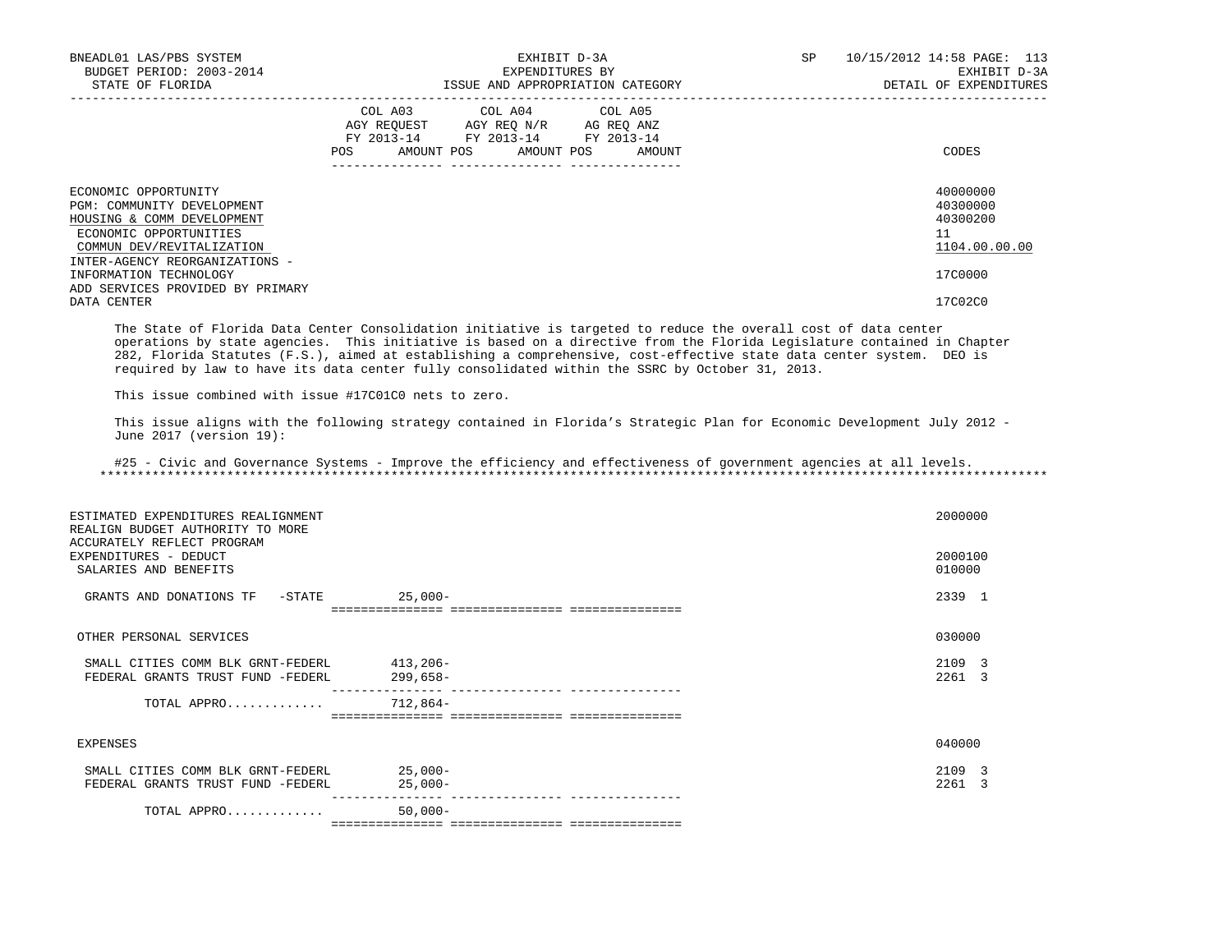| BNEADL01 LAS/PBS SYSTEM<br>BUDGET PERIOD: 2003-2014<br>STATE OF FLORIDA                                                                                                                                                                                                                                                                                                                                                                                                                                                                                                                                                                                                                                                                                                                                                                                                                   |          | ISSUE AND APPROPRIATION CATEGORY                                                                               | SP      | 10/15/2012 14:58 PAGE: 114<br>EXHIBIT D-3A<br>DETAIL OF EXPENDITURES |          |                                                                               |
|-------------------------------------------------------------------------------------------------------------------------------------------------------------------------------------------------------------------------------------------------------------------------------------------------------------------------------------------------------------------------------------------------------------------------------------------------------------------------------------------------------------------------------------------------------------------------------------------------------------------------------------------------------------------------------------------------------------------------------------------------------------------------------------------------------------------------------------------------------------------------------------------|----------|----------------------------------------------------------------------------------------------------------------|---------|----------------------------------------------------------------------|----------|-------------------------------------------------------------------------------|
|                                                                                                                                                                                                                                                                                                                                                                                                                                                                                                                                                                                                                                                                                                                                                                                                                                                                                           | COL A03  | COL A04<br>AGY REQUEST AGY REQ N/R AG REQ ANZ<br>FY 2013-14 FY 2013-14 FY 2013-14<br>POS AMOUNT POS AMOUNT POS | COL A05 | AMOUNT                                                               |          | CODES                                                                         |
| ECONOMIC OPPORTUNITY<br>PGM: COMMUNITY DEVELOPMENT<br>HOUSING & COMM DEVELOPMENT<br>ECONOMIC OPPORTUNITIES<br>COMMUN DEV/REVITALIZATION<br>ESTIMATED EXPENDITURES REALIGNMENT<br>REALIGN BUDGET AUTHORITY TO MORE<br>ACCURATELY REFLECT PROGRAM<br>EXPENDITURES - DEDUCT                                                                                                                                                                                                                                                                                                                                                                                                                                                                                                                                                                                                                  |          |                                                                                                                |         |                                                                      |          | 40000000<br>40300000<br>40300200<br>11<br>1104.00.00.00<br>2000000<br>2000100 |
| TOTAL: REALIGN BUDGET AUTHORITY TO MORE<br>ACCURATELY REFLECT PROGRAM<br>EXPENDITURES - DEDUCT                                                                                                                                                                                                                                                                                                                                                                                                                                                                                                                                                                                                                                                                                                                                                                                            |          |                                                                                                                |         |                                                                      |          | 2000100                                                                       |
| TOTAL ISSUE                                                                                                                                                                                                                                                                                                                                                                                                                                                                                                                                                                                                                                                                                                                                                                                                                                                                               | 787.864- |                                                                                                                |         |                                                                      |          |                                                                               |
| AGENCY ISSUE NARRATIVE:<br>2013-2014 BUDGET YEAR NARRATIVE:<br>The Department of Economic Opportunity requests a realignment of recurring budget authority in the amount of \$787,864<br>within the Salary and Benefits, Other Personal Services, Expenses, and Contracted Services appropriation categories to<br>more accurately reflect program expenditures within the Bureau of Housing and Community Development.<br>It has been determined that additional Contracted Services budget authority is needed for all programs (Community<br>Development Block Grants, Weatherization Assistance, Low-Income Home Energy Assistance, and Special Districts)<br>administered by the Housing and Community Development budget entity.<br>The Other Salary Amount (OAD) in the amount of \$25,000 is included in the requested amount to more accurately reflect<br>program expenditures. |          |                                                                                                                |         | IT COMPONENT? NO                                                     |          |                                                                               |
| This issue, when combined with Issue # 2000200, nets to zero.                                                                                                                                                                                                                                                                                                                                                                                                                                                                                                                                                                                                                                                                                                                                                                                                                             |          |                                                                                                                |         |                                                                      |          |                                                                               |
| POSITION DETAIL OF SALARIES AND BENEFITS:                                                                                                                                                                                                                                                                                                                                                                                                                                                                                                                                                                                                                                                                                                                                                                                                                                                 |          |                                                                                                                |         |                                                                      |          | LAPSE LAPSED SALARIES                                                         |
|                                                                                                                                                                                                                                                                                                                                                                                                                                                                                                                                                                                                                                                                                                                                                                                                                                                                                           |          |                                                                                                                |         | FTE BASE RATE ADDITIVES BENEFITS                                     | SUBTOTAL | AND BENEFITS                                                                  |
| A03 - AGY REQUEST FY 2013-14                                                                                                                                                                                                                                                                                                                                                                                                                                                                                                                                                                                                                                                                                                                                                                                                                                                              |          |                                                                                                                |         |                                                                      |          |                                                                               |
| CHANGES TO CURRENTLY AUTHORIZED POSITIONS<br>OTHER SALARY AMOUNT                                                                                                                                                                                                                                                                                                                                                                                                                                                                                                                                                                                                                                                                                                                                                                                                                          |          |                                                                                                                |         |                                                                      |          |                                                                               |
| 2339 GRANTS AND DONATIONS TF                                                                                                                                                                                                                                                                                                                                                                                                                                                                                                                                                                                                                                                                                                                                                                                                                                                              |          |                                                                                                                |         |                                                                      |          | 25,000-                                                                       |
|                                                                                                                                                                                                                                                                                                                                                                                                                                                                                                                                                                                                                                                                                                                                                                                                                                                                                           |          |                                                                                                                |         |                                                                      |          | $25,000-$<br>==============                                                   |
|                                                                                                                                                                                                                                                                                                                                                                                                                                                                                                                                                                                                                                                                                                                                                                                                                                                                                           |          |                                                                                                                |         |                                                                      |          |                                                                               |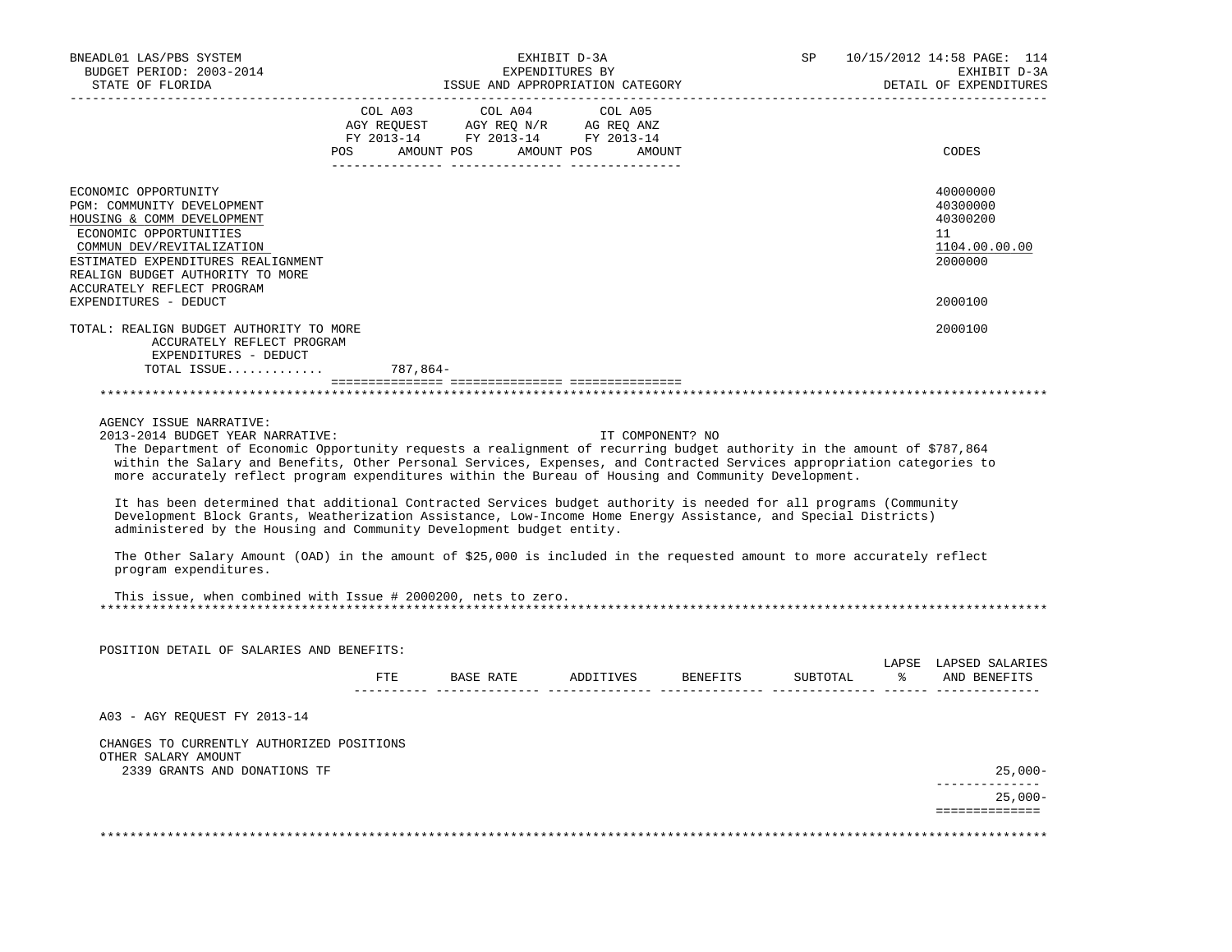| BNEADL01 LAS/PBS SYSTEM<br>BUDGET PERIOD: 2003-2014                                                                                                                                                                                                                                                                                                                                                         | EXHIBIT D-3A<br>EXPENDITURES BY |                                                                                                                       |         |                  |  | SP 10/15/2012 14:58 PAGE: 115<br>EXHIBIT D-3A<br>DETAIL OF EXPENDITURES |                                                                    |
|-------------------------------------------------------------------------------------------------------------------------------------------------------------------------------------------------------------------------------------------------------------------------------------------------------------------------------------------------------------------------------------------------------------|---------------------------------|-----------------------------------------------------------------------------------------------------------------------|---------|------------------|--|-------------------------------------------------------------------------|--------------------------------------------------------------------|
|                                                                                                                                                                                                                                                                                                                                                                                                             | COL A03                         | COL A04<br>AGY REQUEST AGY REQ N/R AG REQ ANZ<br>FY 2013-14 FY 2013-14 FY 2013-14<br>POS AMOUNT POS AMOUNT POS AMOUNT | COL A05 |                  |  |                                                                         | CODES                                                              |
|                                                                                                                                                                                                                                                                                                                                                                                                             |                                 |                                                                                                                       |         |                  |  |                                                                         |                                                                    |
| ECONOMIC OPPORTUNITY<br>PGM: COMMUNITY DEVELOPMENT<br>HOUSING & COMM DEVELOPMENT<br>ECONOMIC OPPORTUNITIES<br>COMMUN DEV/REVITALIZATION<br>ESTIMATED EXPENDITURES REALIGNMENT<br>REALIGN BUDGET AUTHORITY TO MORE                                                                                                                                                                                           |                                 |                                                                                                                       |         |                  |  |                                                                         | 40000000<br>40300000<br>40300200<br>11<br>1104.00.00.00<br>2000000 |
| ACCURATELY REFLECT PROGRAM<br>EXPENDITURES - ADD<br>EXPENSES                                                                                                                                                                                                                                                                                                                                                |                                 |                                                                                                                       |         |                  |  |                                                                         | 2000200<br>040000                                                  |
| GRANTS AND DONATIONS TF - STATE 17,400                                                                                                                                                                                                                                                                                                                                                                      |                                 |                                                                                                                       |         |                  |  |                                                                         | 2339 1                                                             |
| SPECIAL CATEGORIES<br>G/A-CONTRACTED SERVICES                                                                                                                                                                                                                                                                                                                                                               |                                 |                                                                                                                       |         |                  |  |                                                                         | 100000<br>100778                                                   |
| SMALL CITIES COMM BLK GRNT-FEDERL 438,206<br>FEDERAL GRANTS TRUST FUND -FEDERL 324,658<br>GRANTS AND DONATIONS TF $-$ STATE 7,600                                                                                                                                                                                                                                                                           |                                 |                                                                                                                       |         |                  |  |                                                                         | 2109 3<br>2261 3<br>2339 1                                         |
| TOTAL APPRO 770,464                                                                                                                                                                                                                                                                                                                                                                                         |                                 |                                                                                                                       |         |                  |  |                                                                         |                                                                    |
| TOTAL: REALIGN BUDGET AUTHORITY TO MORE<br>ACCURATELY REFLECT PROGRAM<br>EXPENDITURES - ADD                                                                                                                                                                                                                                                                                                                 |                                 |                                                                                                                       |         |                  |  |                                                                         | 2000200                                                            |
| TOTAL ISSUE 787,864                                                                                                                                                                                                                                                                                                                                                                                         |                                 |                                                                                                                       |         |                  |  |                                                                         |                                                                    |
|                                                                                                                                                                                                                                                                                                                                                                                                             |                                 |                                                                                                                       |         |                  |  |                                                                         |                                                                    |
| AGENCY ISSUE NARRATIVE:<br>2013-2014 BUDGET YEAR NARRATIVE:<br>The Department of Economic Opportunity requests a realignment of budget authority in the amount of \$787,864 within the<br>Salary and Benefits, Other Personal Services, Expenses, and Contracted Services appropriation categories to more<br>accurately reflect program expenditures with the Bureau of Housing and Community Development. |                                 |                                                                                                                       |         | IT COMPONENT? NO |  |                                                                         |                                                                    |
| It has been determined that additional Contracted Services budget authority is needed for all programs (Community<br>Development Block Grants, Weatherization Assistance, Low-Income Home Energy Assistance, and Special Districts)<br>administered by the Housing and Community Development budget entity.                                                                                                 |                                 |                                                                                                                       |         |                  |  |                                                                         |                                                                    |

 This issue, when combined with Issue # 2000100, nets to zero. \*\*\*\*\*\*\*\*\*\*\*\*\*\*\*\*\*\*\*\*\*\*\*\*\*\*\*\*\*\*\*\*\*\*\*\*\*\*\*\*\*\*\*\*\*\*\*\*\*\*\*\*\*\*\*\*\*\*\*\*\*\*\*\*\*\*\*\*\*\*\*\*\*\*\*\*\*\*\*\*\*\*\*\*\*\*\*\*\*\*\*\*\*\*\*\*\*\*\*\*\*\*\*\*\*\*\*\*\*\*\*\*\*\*\*\*\*\*\*\*\*\*\*\*\*\*\*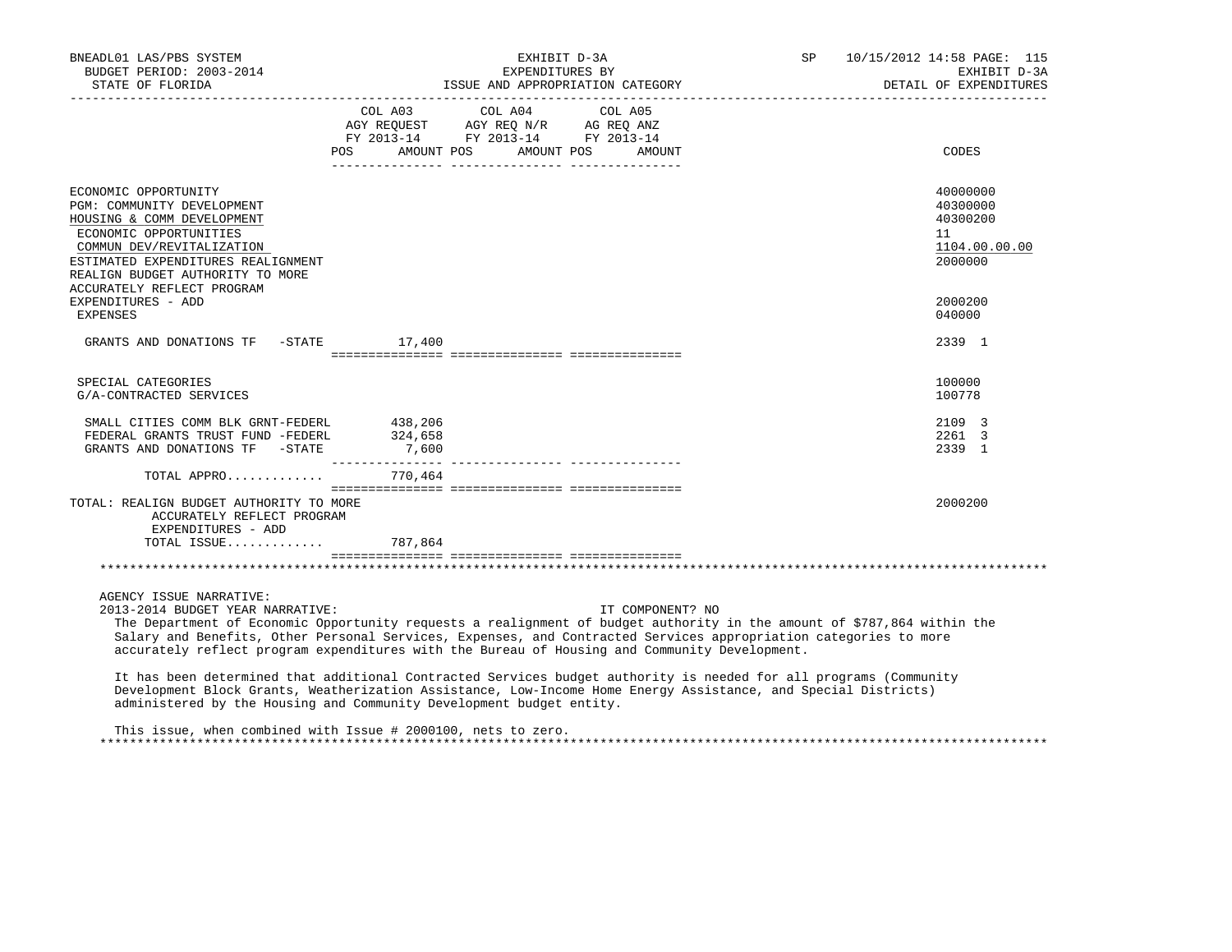| BNEADL01 LAS/PBS SYSTEM<br>BUDGET PERIOD: 2003-2014<br>STATE OF FLORIDA<br>---------------------                                                                              | EXHIBIT D-3A<br>EXPENDITURES BY<br>ISSUE AND APPROPRIATION CATEGORY                                                                                                                                                                                                             | 10/15/2012 14:58 PAGE: 116<br>SP <sub>3</sub><br>EXHIBIT D-3A<br>DETAIL OF EXPENDITURES                                                                                                                                                                                  |
|-------------------------------------------------------------------------------------------------------------------------------------------------------------------------------|---------------------------------------------------------------------------------------------------------------------------------------------------------------------------------------------------------------------------------------------------------------------------------|--------------------------------------------------------------------------------------------------------------------------------------------------------------------------------------------------------------------------------------------------------------------------|
|                                                                                                                                                                               | COL A03 COL A04 COL A05<br>AGY REQUEST AGY REQ N/R AG REQ ANZ<br>FY 2013-14 FY 2013-14 FY 2013-14                                                                                                                                                                               |                                                                                                                                                                                                                                                                          |
|                                                                                                                                                                               | POS AMOUNT POS AMOUNT POS AMOUNT                                                                                                                                                                                                                                                | CODES                                                                                                                                                                                                                                                                    |
| ECONOMIC OPPORTUNITY<br>PGM: COMMUNITY DEVELOPMENT<br>HOUSING & COMM DEVELOPMENT<br>ECONOMIC OPPORTUNITIES<br>COMMUN DEV/REVITALIZATION<br>ESTIMATED EXPENDITURES REALIGNMENT |                                                                                                                                                                                                                                                                                 | 40000000<br>40300000<br>40300200<br>11<br>1104.00.00.00<br>2000000                                                                                                                                                                                                       |
| CONSOLIDATE BUDGET AUTHORITY FOR<br>CONTRACTED SERVICES - DEDUCT<br>SPECIAL CATEGORIES<br>CONTRACTED SERVICES                                                                 |                                                                                                                                                                                                                                                                                 | 2000500<br>100000<br>100777                                                                                                                                                                                                                                              |
| GENERAL REVENUE FUND -STATE<br>FEDERAL GRANTS TRUST FUND -FEDERL<br>GRANTS AND DONATIONS TF -STATE                                                                            | $480-$<br>$500 -$<br>$480-$                                                                                                                                                                                                                                                     | 1000 1<br>2261 3<br>2339 1                                                                                                                                                                                                                                               |
| TOTAL APPRO                                                                                                                                                                   | 1,460-                                                                                                                                                                                                                                                                          |                                                                                                                                                                                                                                                                          |
| AGENCY ISSUE NARRATIVE:<br>2013-2014 BUDGET YEAR NARRATIVE:                                                                                                                   | provided in two appropriation categories: Contracted Services (100777) and G/A - Contracted Services (100778). The<br>entities and funds be transferred to the G/A - Contracted Services appropriation category.<br>When combined with Issue #2000600, this issue nets to zero. | IT COMPONENT? NO<br>When the Department of Economic Opportunity was created on October 1, 2011, budget authority for contracted services was<br>Department requests that all of the budget authority in the Contracted Services appropriation category in several budget |
| CONSOLIDATE BUDGET AUTHORITY FOR<br>CONTRACTED SERVICES - ADD<br>SPECIAL CATEGORIES<br>G/A-CONTRACTED SERVICES                                                                |                                                                                                                                                                                                                                                                                 | 2000600<br>100000<br>100778                                                                                                                                                                                                                                              |
| GENERAL REVENUE FUND -STATE<br>FEDERAL GRANTS TRUST FUND -FEDERL<br>GRANTS AND DONATIONS TF -STATE                                                                            | 480<br>500<br>480                                                                                                                                                                                                                                                               | 1000 1<br>2261 3<br>2339 1                                                                                                                                                                                                                                               |
| TOTAL APPRO                                                                                                                                                                   | 1,460                                                                                                                                                                                                                                                                           |                                                                                                                                                                                                                                                                          |
|                                                                                                                                                                               |                                                                                                                                                                                                                                                                                 |                                                                                                                                                                                                                                                                          |
| AGENCY ISSUE NARRATIVE:<br>2013-2014 BUDGET YEAR NARRATIVE:                                                                                                                   |                                                                                                                                                                                                                                                                                 | IT COMPONENT? NO                                                                                                                                                                                                                                                         |

 When the Department of Economic Opportunity was created on October 1, 2011, budget authority for contracted services was provided in two appropriation categories: Contracted Services (100777) and G/A - Contracted Services (100778). The Department requests that all of the budget authority in the Contracted Services appropriation category in several budget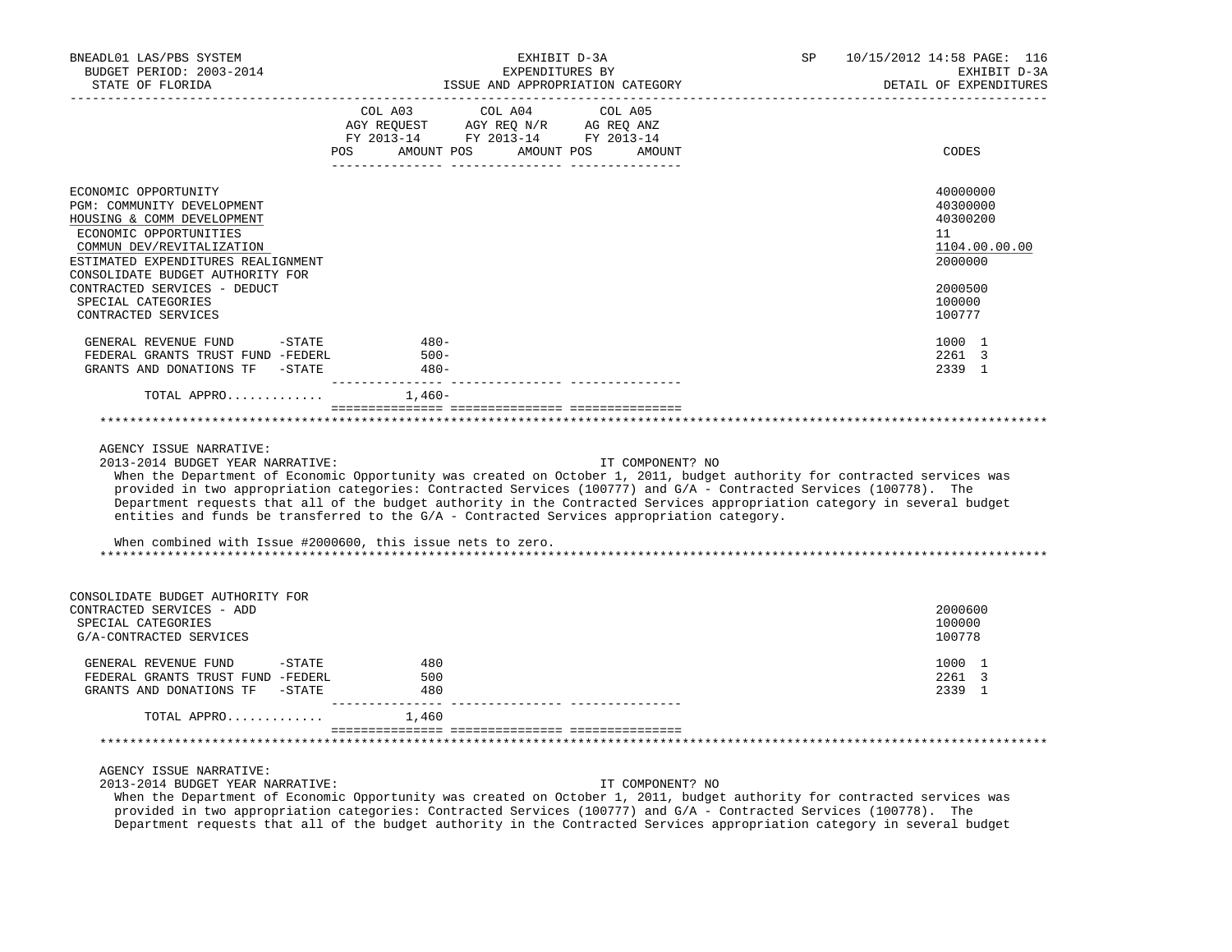| BNEADL01 LAS/PBS SYSTEM<br>BUDGET PERIOD: 2003-2014<br>STATE OF FLORIDA                                                                                                                                                                        | EXHIBIT D-3A<br>EXPENDITURES BY<br>ISSUE AND APPROPRIATION CATEGORY<br>--------------------------------                   |                                                                                            |  | 10/15/2012 14:58 PAGE: 117<br>EXHIBIT D-3A<br>DETAIL OF EXPENDITURES          |
|------------------------------------------------------------------------------------------------------------------------------------------------------------------------------------------------------------------------------------------------|---------------------------------------------------------------------------------------------------------------------------|--------------------------------------------------------------------------------------------|--|-------------------------------------------------------------------------------|
|                                                                                                                                                                                                                                                | COL A03<br>COL A04<br>AGY REQUEST AGY REQ N/R AG REQ ANZ<br>FY 2013-14 FY 2013-14 FY 2013-14<br>POS AMOUNT POS AMOUNT POS | COL A05<br>AMOUNT                                                                          |  | CODES                                                                         |
| ECONOMIC OPPORTUNITY<br>PGM: COMMUNITY DEVELOPMENT<br>HOUSING & COMM DEVELOPMENT<br>ECONOMIC OPPORTUNITIES<br>COMMUN DEV/REVITALIZATION<br>ESTIMATED EXPENDITURES REALIGNMENT<br>CONSOLIDATE BUDGET AUTHORITY FOR<br>CONTRACTED SERVICES - ADD |                                                                                                                           |                                                                                            |  | 40000000<br>40300000<br>40300200<br>11<br>1104.00.00.00<br>2000000<br>2000600 |
|                                                                                                                                                                                                                                                |                                                                                                                           | entities and funds be transferred to the G/A - Contracted Services appropriation category. |  |                                                                               |
| When combined with Issue #2000500, this issue nets to zero.                                                                                                                                                                                    |                                                                                                                           |                                                                                            |  |                                                                               |
| ANNUALIZATION OF ADMINISTERED<br>FUNDS APPROPRIATIONS<br>STATE HEALTH INSURANCE ADJUSTMENT<br>FOR FY 2012-13 - 10 MONTHS                                                                                                                       |                                                                                                                           |                                                                                            |  | 26A0000                                                                       |
| <b>ANNUALIZATION</b><br>SALARIES AND BENEFITS                                                                                                                                                                                                  |                                                                                                                           |                                                                                            |  | 26A1830<br>010000                                                             |
| -STATE<br>GENERAL REVENUE FUND<br>-MATCH                                                                                                                                                                                                       | 65<br>4,490                                                                                                               |                                                                                            |  | 1000 1<br>1000 2                                                              |
| TOTAL GENERAL REVENUE FUND                                                                                                                                                                                                                     | 4,555                                                                                                                     |                                                                                            |  | 1000                                                                          |
| SMALL CITIES COMM BLK GRNT-FEDERL 11,220                                                                                                                                                                                                       |                                                                                                                           |                                                                                            |  | 2109 3                                                                        |
| FEDERAL GRANTS TRUST FUND -FEDERL                                                                                                                                                                                                              | 11,615                                                                                                                    |                                                                                            |  | 2261 3                                                                        |
| GRANTS AND DONATIONS TF -STATE 1,355                                                                                                                                                                                                           |                                                                                                                           |                                                                                            |  | 2339 1                                                                        |
| TOTAL APPRO                                                                                                                                                                                                                                    | 28,745                                                                                                                    |                                                                                            |  |                                                                               |
| DATA PROCESSING SERVICES<br>SOUTHWOOD SRC                                                                                                                                                                                                      |                                                                                                                           |                                                                                            |  | 210000<br>210021                                                              |
| SMALL CITIES COMM BLK GRNT-FEDERL                                                                                                                                                                                                              | 15                                                                                                                        |                                                                                            |  | 2109 3                                                                        |
| TOTAL: STATE HEALTH INSURANCE ADJUSTMENT<br>FOR FY 2012-13 - 10 MONTHS<br>ANNUALIZATION<br>TOTAL ISSUE                                                                                                                                         | 28,760                                                                                                                    |                                                                                            |  | 26A1830                                                                       |
|                                                                                                                                                                                                                                                |                                                                                                                           |                                                                                            |  |                                                                               |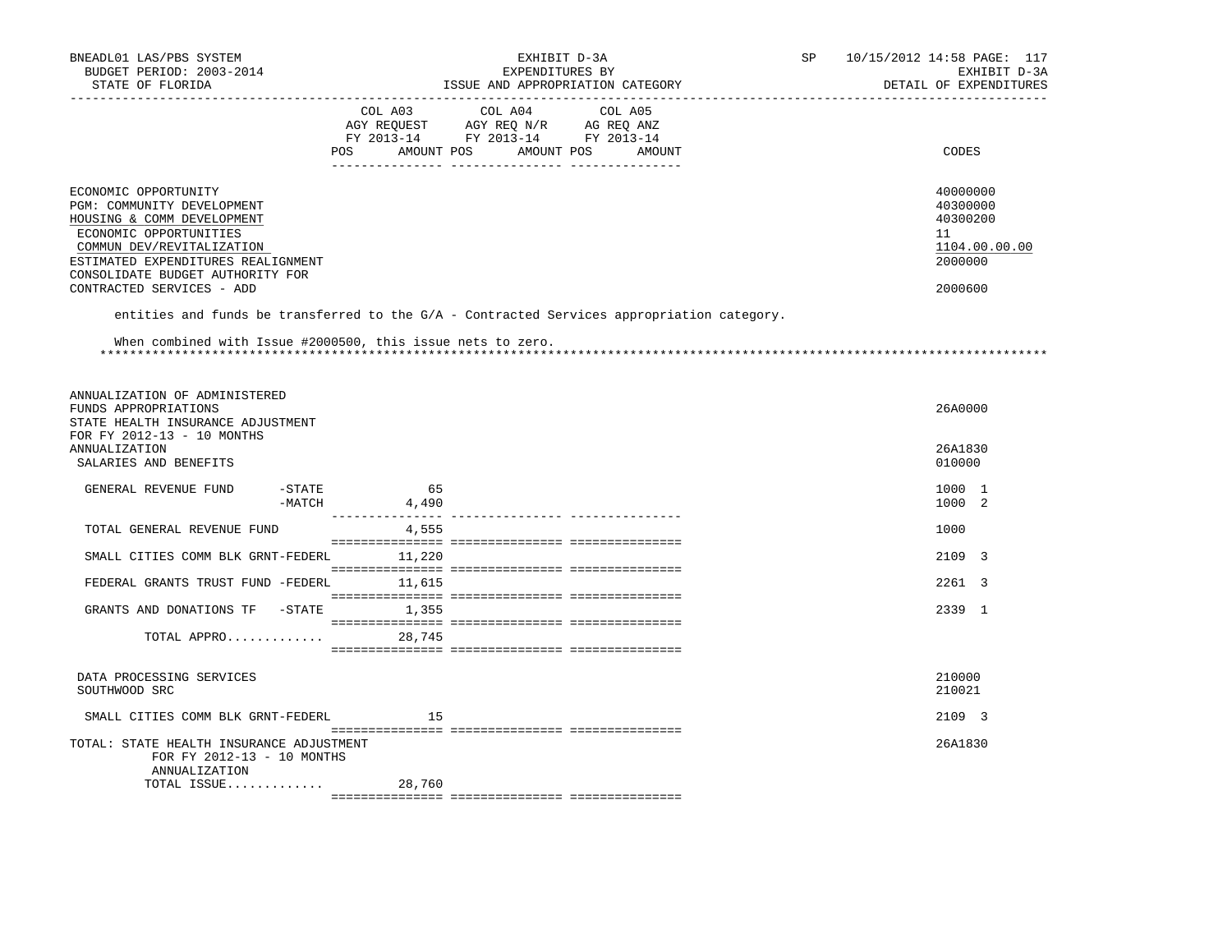| BNEADL01 LAS/PBS SYSTEM<br>BUDGET PERIOD: 2003-2014<br>STATE OF FLORIDA                                                                                                                                  | EXHIBIT D-3A<br>EXPENDITURES BY<br>ISSUE AND APPROPRIATION CATEGORY             |  |  | SP 10/15/2012 14:58 PAGE: 118<br>EXHIBIT D-3A<br>DETAIL OF EXPENDITURES |
|----------------------------------------------------------------------------------------------------------------------------------------------------------------------------------------------------------|---------------------------------------------------------------------------------|--|--|-------------------------------------------------------------------------|
|                                                                                                                                                                                                          | COL A03<br>FY 2013-14 FY 2013-14 FY 2013-14<br>POS AMOUNT POS AMOUNT POS AMOUNT |  |  | CODES                                                                   |
|                                                                                                                                                                                                          |                                                                                 |  |  |                                                                         |
| ECONOMIC OPPORTUNITY<br>PGM: COMMUNITY DEVELOPMENT<br>HOUSING & COMM DEVELOPMENT<br>ECONOMIC OPPORTUNITIES<br>COMMUN DEV/REVITALIZATION<br>DATA CENTER CONSOLIDATION<br>ADDITIONAL RESOURCES REQUIRED TO |                                                                                 |  |  | 40000000<br>40300000<br>40300200<br>11<br>1104.00.00.00<br>55C0000      |
| SUPPORT CONSOLIDATION OF TECHNOLOGY<br>SERVICES<br>EXPENSES                                                                                                                                              |                                                                                 |  |  | 55C01C0<br>040000                                                       |
| SMALL CITIES COMM BLK GRNT-FEDERL 3.034 3.034                                                                                                                                                            |                                                                                 |  |  | 2109 3                                                                  |
|                                                                                                                                                                                                          |                                                                                 |  |  |                                                                         |
| OPERATING CAPITAL OUTLAY                                                                                                                                                                                 |                                                                                 |  |  | 060000                                                                  |
| SMALL CITIES COMM BLK GRNT-FEDERL 1,300 1,300                                                                                                                                                            |                                                                                 |  |  | 2109 3                                                                  |
| SPECIAL CATEGORIES<br>G/A-CONTRACTED SERVICES                                                                                                                                                            |                                                                                 |  |  | 100000<br>100778                                                        |
| SMALL CITIES COMM BLK GRNT-FEDERL 2,500 2,500                                                                                                                                                            |                                                                                 |  |  | 2109 3                                                                  |
| DATA PROCESSING SERVICES<br>SOUTHWOOD SRC                                                                                                                                                                |                                                                                 |  |  | 210000<br>210021                                                        |
| SMALL CITIES COMM BLK GRNT-FEDERL 8,509                                                                                                                                                                  |                                                                                 |  |  | 2109 3                                                                  |
| TOTAL: ADDITIONAL RESOURCES REQUIRED TO<br>SUPPORT CONSOLIDATION OF TECHNOLOGY<br>SERVICES                                                                                                               |                                                                                 |  |  | 55C01C0                                                                 |
| TOTAL ISSUE 15,343 6,834                                                                                                                                                                                 |                                                                                 |  |  |                                                                         |
|                                                                                                                                                                                                          |                                                                                 |  |  |                                                                         |
| AGENCY ISSUE NARRATIVE:                                                                                                                                                                                  |                                                                                 |  |  |                                                                         |

2013-2014 BUDGET YEAR NARRATIVE: IT COMPONENT? YES

 The Department of Economic Opportunity (DEO) requests a total of \$767,152 in additional resources necessary to accomplish consolidation of information technology functions within the Southwood Shared Resource Center (SSRC), including funding to pay for additional data center services at the SSRC and one-time moving costs.

 The State of Florida Data Center Consolidation initiative is targeted to reduce the overall cost of data center operations by state agencies. This initiative is based on a directive from the Florida Legislature contained in Chapter 282, Florida Statutes (F.S.), aimed at establishing a comprehensive, cost-effective state data center system. DEO is required by law to have its data center fully consolidated within the SSRC by October 31, 2013.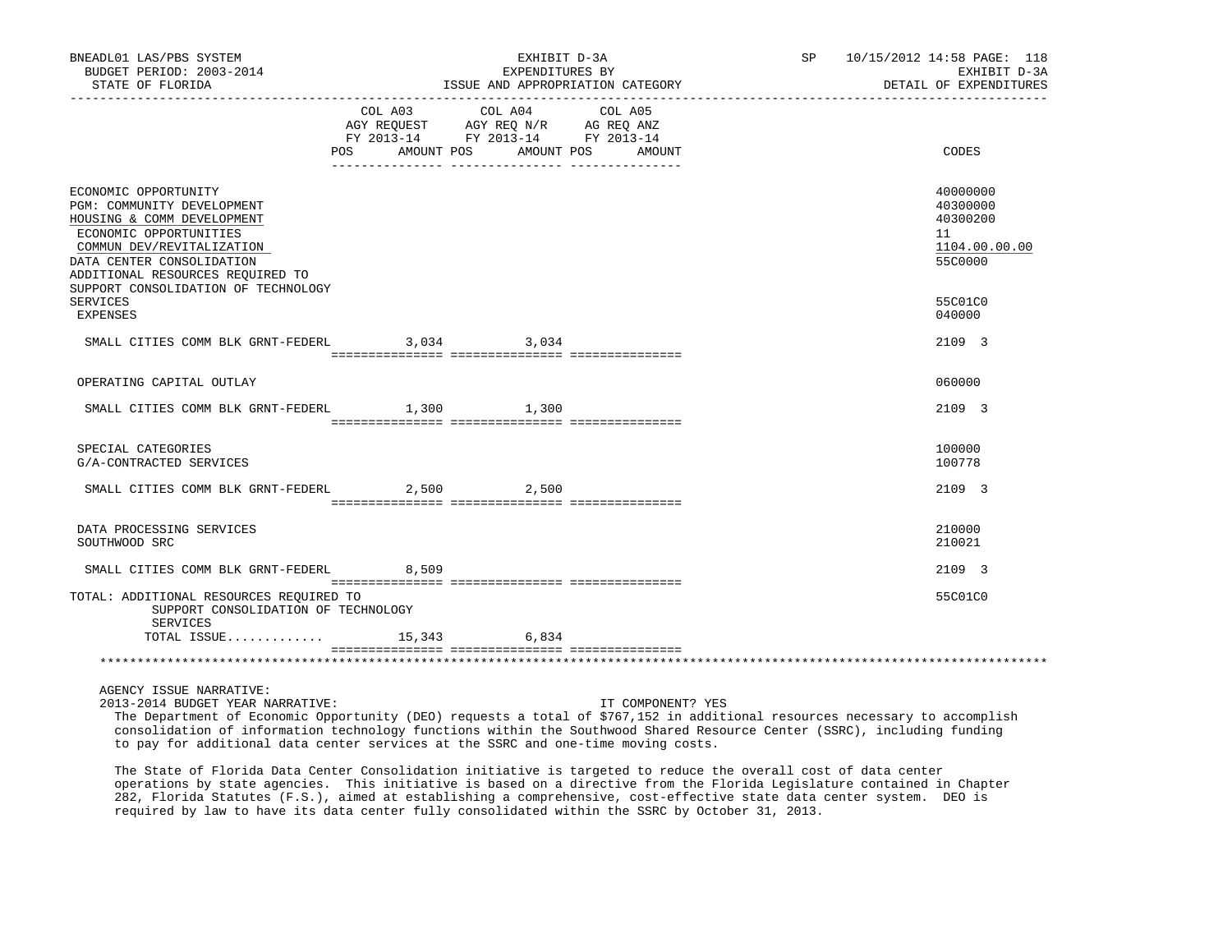| BNEADL01 LAS/PBS SYSTEM<br>BUDGET PERIOD: 2003-2014                                                                                                                                                                                             | EXHIBIT D-3A<br>EXPENDITURES BY                                                                                                     | 10/15/2012 14:58 PAGE: 119<br>SP<br>EXHIBIT D-3A                   |
|-------------------------------------------------------------------------------------------------------------------------------------------------------------------------------------------------------------------------------------------------|-------------------------------------------------------------------------------------------------------------------------------------|--------------------------------------------------------------------|
| STATE OF FLORIDA                                                                                                                                                                                                                                | ISSUE AND APPROPRIATION CATEGORY                                                                                                    | DETAIL OF EXPENDITURES                                             |
|                                                                                                                                                                                                                                                 | COL A03<br>COL A04<br>COL A05<br>AGY REQUEST AGY REQ N/R AG REQ ANZ<br>FY 2013-14 FY 2013-14 FY 2013-14<br>AMOUNT POS<br>AMOUNT POS | CODES                                                              |
|                                                                                                                                                                                                                                                 | POS<br>AMOUNT                                                                                                                       |                                                                    |
| ECONOMIC OPPORTUNITY<br>PGM: COMMUNITY DEVELOPMENT<br>HOUSING & COMM DEVELOPMENT<br>ECONOMIC OPPORTUNITIES<br>COMMUN DEV/REVITALIZATION<br>DATA CENTER CONSOLIDATION<br>ADDITIONAL RESOURCES REQUIRED TO<br>SUPPORT CONSOLIDATION OF TECHNOLOGY |                                                                                                                                     | 40000000<br>40300000<br>40300200<br>11<br>1104.00.00.00<br>55C0000 |
| SERVICES                                                                                                                                                                                                                                        |                                                                                                                                     | 55C01C0                                                            |
| June 2017 (version 19):                                                                                                                                                                                                                         | This issue aligns with the following strategy contained in Florida's Strategic Plan for Economic Development July 2012 -            |                                                                    |
|                                                                                                                                                                                                                                                 | #25 - Civic and Governance Systems - Improve the efficiency and effectiveness of government agencies at all levels.                 |                                                                    |
| HOUSING AND COMMUNITY DEVELOPMENT<br>ESTABLISH OPERATING BUDGET<br>AUTHORITY FOR RECURRING COMMUNITY<br>DEVELOPMENT GRANT PROGRAMS                                                                                                              |                                                                                                                                     | 6400000<br>6400030                                                 |
| SPECIAL CATEGORIES<br>G/A-CDBG-SMALL CITIES                                                                                                                                                                                                     |                                                                                                                                     | 100000<br>100190                                                   |
| SMALL CITIES COMM BLK GRNT-FEDERL                                                                                                                                                                                                               | 30,000,000                                                                                                                          | 2109 3                                                             |
| $G/A-WAP$                                                                                                                                                                                                                                       |                                                                                                                                     | 100553                                                             |
| FEDERAL GRANTS TRUST FUND -FEDERL                                                                                                                                                                                                               | 6,000,000                                                                                                                           | 2261 3                                                             |
| G/A-WAP-LIHEAP                                                                                                                                                                                                                                  |                                                                                                                                     | 100555                                                             |
| FEDERAL GRANTS TRUST FUND -FEDERL 12,000,000                                                                                                                                                                                                    |                                                                                                                                     | 2261 3                                                             |
| TOTAL: ESTABLISH OPERATING BUDGET<br>AUTHORITY FOR RECURRING COMMUNITY<br>DEVELOPMENT GRANT PROGRAMS                                                                                                                                            |                                                                                                                                     | 6400030                                                            |
| TOTAL ISSUE                                                                                                                                                                                                                                     | 48,000,000                                                                                                                          |                                                                    |
| AGENCY ISSUE NARRATIVE:                                                                                                                                                                                                                         |                                                                                                                                     |                                                                    |

2013-2014 BUDGET YEAR NARRATIVE: IT COMPONENT? NO

 The Department of Economic Opportunity requests \$48,000,000 of recurring operating budget authority during Fiscal Year 2013-14 to continue the Small Cities Community Development Block Grant (CDBG), Weatherization Assistance Program (WAP), and the Weatherization Assistance/Low-Income Home Energy Assistance (WAP/LIHEAP) Programs within the Bureau of Housing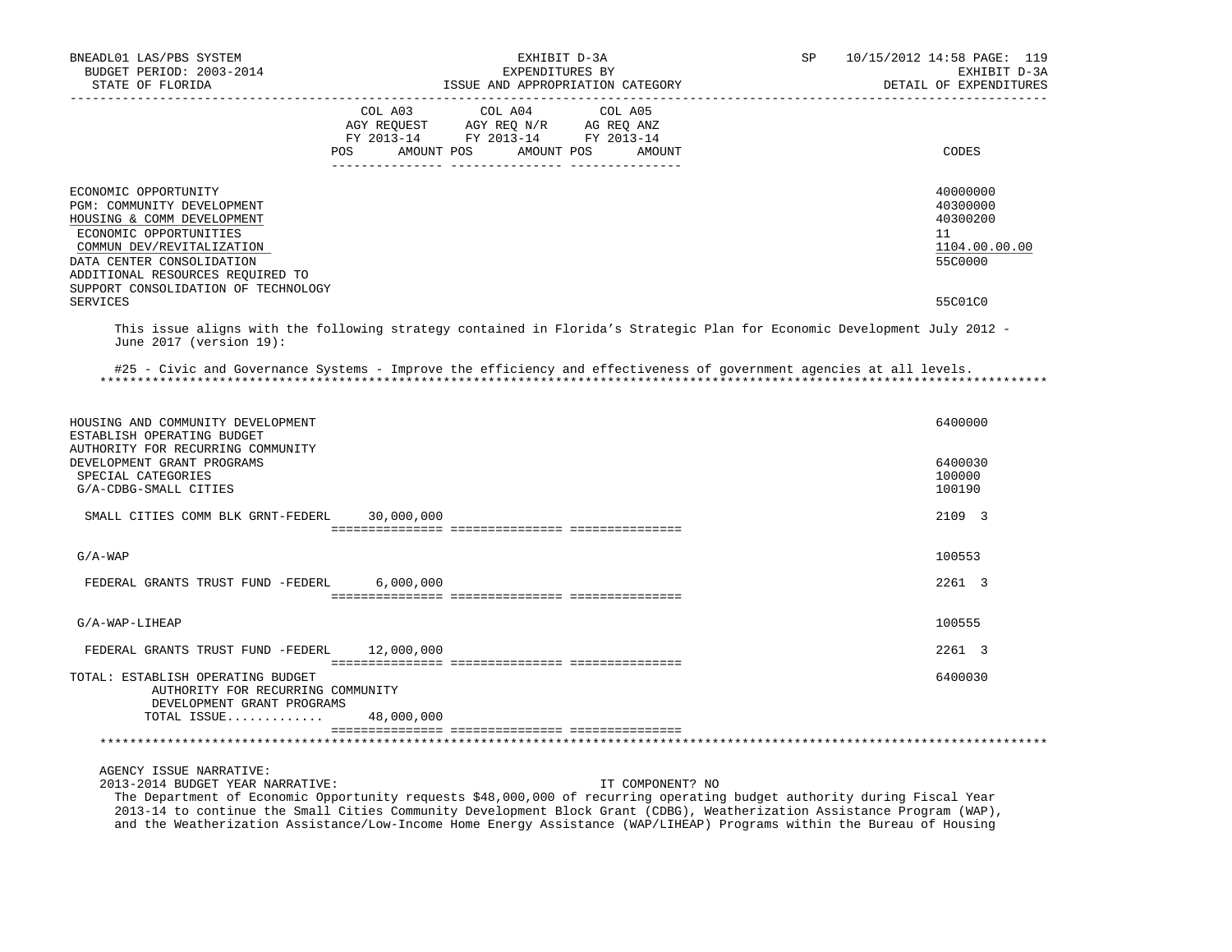| BNEADL01 LAS/PBS SYSTEM<br>BUDGET PERIOD: 2003-2014<br>STATE OF FLORIDA                                                                                                                                                                                                       | EXHIBIT D-3A<br>EXPENDITURES BY<br>ISSUE AND APPROPRIATION CATEGORY                                                                         | SP<br>10/15/2012 14:58 PAGE: 120<br>EXHIBIT D-3A<br>DETAIL OF EXPENDITURES    |
|-------------------------------------------------------------------------------------------------------------------------------------------------------------------------------------------------------------------------------------------------------------------------------|---------------------------------------------------------------------------------------------------------------------------------------------|-------------------------------------------------------------------------------|
|                                                                                                                                                                                                                                                                               | COL A03 COL A04 COL A05<br>AGY REQUEST AGY REQ N/R AG REQ ANZ<br>FY 2013-14 FY 2013-14 FY 2013-14<br>AMOUNT POS AMOUNT POS<br>POS<br>AMOUNT | CODES                                                                         |
| ECONOMIC OPPORTUNITY<br>PGM: COMMUNITY DEVELOPMENT<br>HOUSING & COMM DEVELOPMENT<br>ECONOMIC OPPORTUNITIES<br>COMMUN DEV/REVITALIZATION<br>HOUSING AND COMMUNITY DEVELOPMENT<br>ESTABLISH OPERATING BUDGET<br>AUTHORITY FOR RECURRING COMMUNITY<br>DEVELOPMENT GRANT PROGRAMS |                                                                                                                                             | 40000000<br>40300000<br>40300200<br>11<br>1104.00.00.00<br>6400000<br>6400030 |

and Community Development.

The Department requests the following:

 - \$30 million is requested to cover both the estimated CDBG allocation for federal fiscal year 2012 (\$22.9 million) and available program income and un-obligated/de-obligated funds available from prior year allocations (\$9.1 million). CDBG is funded by the U. S. Department of Housing and Urban Development (HUD), the CDBG Program targets Florida's rural cities and counties that do not qualify for CDBG grant assistance directly from the federal government. The program awards grants to eligible jurisdictions to provide assistance in four project categories: Economic Development, Neighborhood Revitalization, Housing Rehabilitation, and Commercial Revitalization. These projects benefit low and moderate-income persons by promoting job creation, improving housing and supporting infrastructure improvements.

 - \$18 million is requested to enable low-income families to permanently reduce their energy bills by making their homes more energy efficient. WAP and WAP/LIHEAP is funded by the U.S. Departments of Energy (USDOE) and Health and Human Services (USHHS), annually allocate funds to the states for weatherization activities. No state matching funds are required. The department awards the funds to local governments and non-profit organizations that provide weatherization services.

 This issue aligns with the following strategies contained in Florida's Strategic Plan for Economic Development - July 2012 - June 2017 (version 19):

 #19 - Business Climate and Competitiveness - Ensure state, regional and local agencies provide collaborative, seamless, consistent and timely customer service to businesses and workers.

#25 - Civic and Governance Systems - Improve the efficiency and effectiveness of government agencies at all levels.

#26 - Civic and Governance Systems - Invest in strategic statewide and regional economic development priorities.

#27 - Quality of Life and Quality Places - Create and sustain vibrant, safe and healthy communities that attract workers, businesses, residents and visitors.

 #28 - Quality of Life and Quality Places - Ensure Florida's environment and quality of life are sustained and enhanced by future growth plans and development decisions.

\*\*\*\*\*\*\*\*\*\*\*\*\*\*\*\*\*\*\*\*\*\*\*\*\*\*\*\*\*\*\*\*\*\*\*\*\*\*\*\*\*\*\*\*\*\*\*\*\*\*\*\*\*\*\*\*\*\*\*\*\*\*\*\*\*\*\*\*\*\*\*\*\*\*\*\*\*\*\*\*\*\*\*\*\*\*\*\*\*\*\*\*\*\*\*\*\*\*\*\*\*\*\*\*\*\*\*\*\*\*\*\*\*\*\*\*\*\*\*\*\*\*\*\*\*\*\*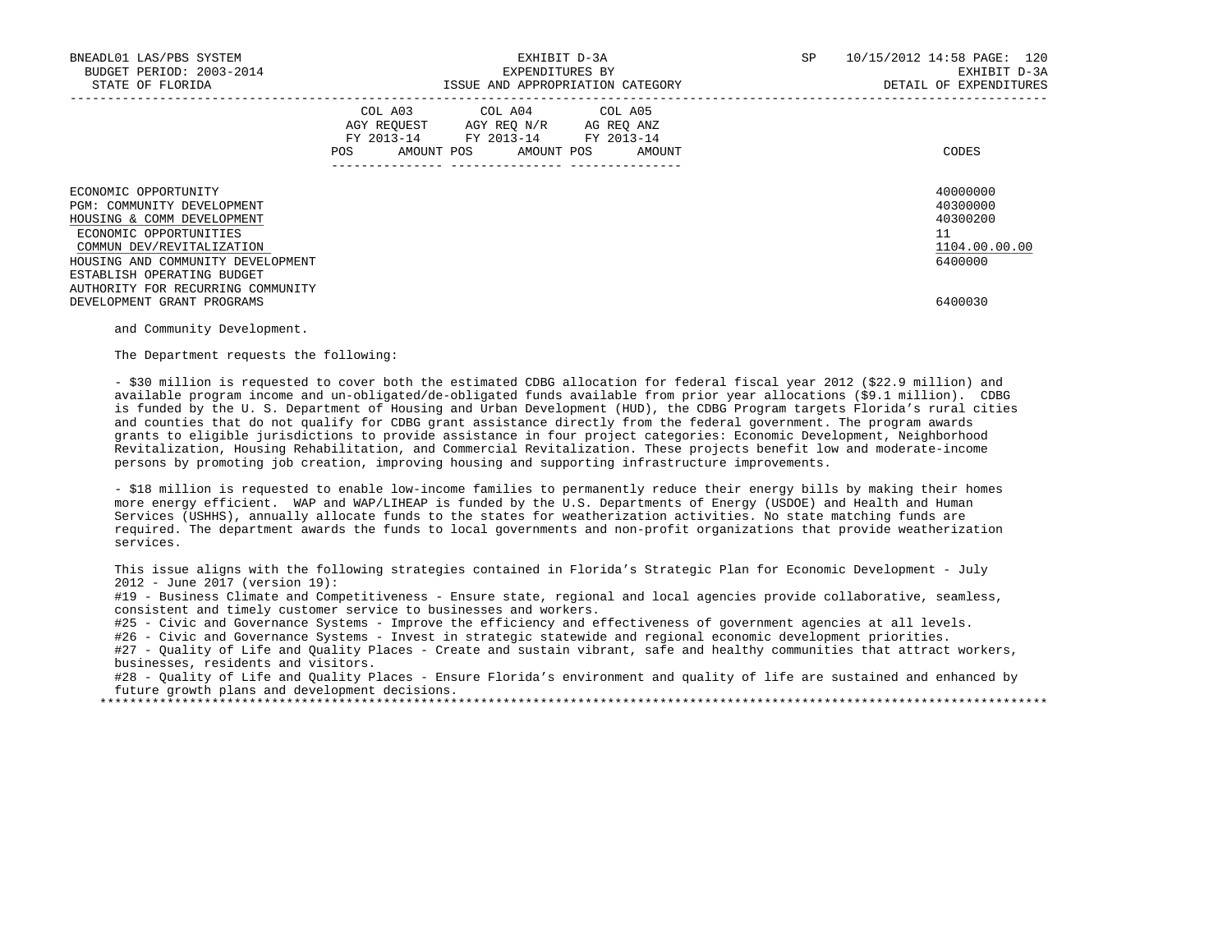| BNEADL01 LAS/PBS SYSTEM<br>BUDGET PERIOD: 2003-2014<br>STATE OF FLORIDA<br>-------------------                                                                                                                 | EXHIBIT D-3A<br>EXPENDITURES BY<br>ISSUE AND APPROPRIATION CATEGORY                                                                                                                                                                                                                                                                                                                     | SP<br>10/15/2012 14:58 PAGE: 121<br>EXHIBIT D-3A<br>DETAIL OF EXPENDITURES<br>------------------------ |
|----------------------------------------------------------------------------------------------------------------------------------------------------------------------------------------------------------------|-----------------------------------------------------------------------------------------------------------------------------------------------------------------------------------------------------------------------------------------------------------------------------------------------------------------------------------------------------------------------------------------|--------------------------------------------------------------------------------------------------------|
|                                                                                                                                                                                                                | POS AMOUNT POS AMOUNT POS AMOUNT                                                                                                                                                                                                                                                                                                                                                        | CODES                                                                                                  |
| ECONOMIC OPPORTUNITY<br>PGM: COMMUNITY DEVELOPMENT<br>HOUSING & COMM DEVELOPMENT<br>ECONOMIC OPPORTUNITIES<br>COMMUN DEV/REVITALIZATION<br>AGENCY-UNIQUE TECHNICAL ADJUSTMENTS<br>INCREASE BUDGET AUTHORITY TO |                                                                                                                                                                                                                                                                                                                                                                                         | 40000000<br>40300000<br>40300200<br>11<br>1104.00.00.00<br>9500000                                     |
| DISBURSE AVAILABLE FEDERAL GRANT<br>AWARDS<br>SPECIAL CATEGORIES<br>G/A-CONTRACTED SERVICES                                                                                                                    |                                                                                                                                                                                                                                                                                                                                                                                         | 9500040<br>100000<br>100778                                                                            |
| SMALL CITIES COMM BLK GRNT-FEDERL 286,794<br>FEDERAL GRANTS TRUST FUND -FEDERL                                                                                                                                 | 39,842                                                                                                                                                                                                                                                                                                                                                                                  | 2109 3<br>2261 3                                                                                       |
| TOTAL APPRO 326,636                                                                                                                                                                                            |                                                                                                                                                                                                                                                                                                                                                                                         |                                                                                                        |
|                                                                                                                                                                                                                |                                                                                                                                                                                                                                                                                                                                                                                         |                                                                                                        |
| AGENCY ISSUE NARRATIVE:<br>2013-2014 BUDGET YEAR NARRATIVE:<br>Housing and Community Development.                                                                                                              | IT COMPONENT? NO<br>The Department of Economic Opportunity requests an increase of budget authority in the Contracted Services category in<br>the amount of \$326,636 for the Community Development Block Grant and Federal Grant Trust Funds within the Bureau of<br>It has been determined that additional Contracted Services budget authority is needed for all programs (Community |                                                                                                        |
|                                                                                                                                                                                                                | Development Block Grants, Weatherization Assistance, Low-Income Home Energy Assistance, and Special Districts)<br>administered by the Housing and Community Development budget entity.                                                                                                                                                                                                  |                                                                                                        |
|                                                                                                                                                                                                                | Please see similar issues # 2000100 and # 2000200 that realign budget authority mong the Other Personal and Expense<br>categories to more accurately reflect program expenditures.                                                                                                                                                                                                      |                                                                                                        |
| INCREASE BUDGET AUTHORITY TO<br>DISBURSE AVAILABLE STATE TRUST<br>FUNDS                                                                                                                                        |                                                                                                                                                                                                                                                                                                                                                                                         | 9500050                                                                                                |
| OTHER PERSONAL SERVICES                                                                                                                                                                                        |                                                                                                                                                                                                                                                                                                                                                                                         | 030000                                                                                                 |
| GRANTS AND DONATIONS TF -STATE                                                                                                                                                                                 | 5,000                                                                                                                                                                                                                                                                                                                                                                                   | 2339 1                                                                                                 |
|                                                                                                                                                                                                                |                                                                                                                                                                                                                                                                                                                                                                                         |                                                                                                        |
| AGENCY ISSUE NARRATIVE:<br>2013-2014 BUDGET YEAR NARRATIVE:<br>Development.                                                                                                                                    | IT COMPONENT? NO<br>The Department of Economic Opportunity requests an increase of budget authority in the Other Personal Services (OPS)<br>category in the amount of \$5,000 for the Grants and Donations Trust Funds within the Bureau of Housing and Community                                                                                                                       |                                                                                                        |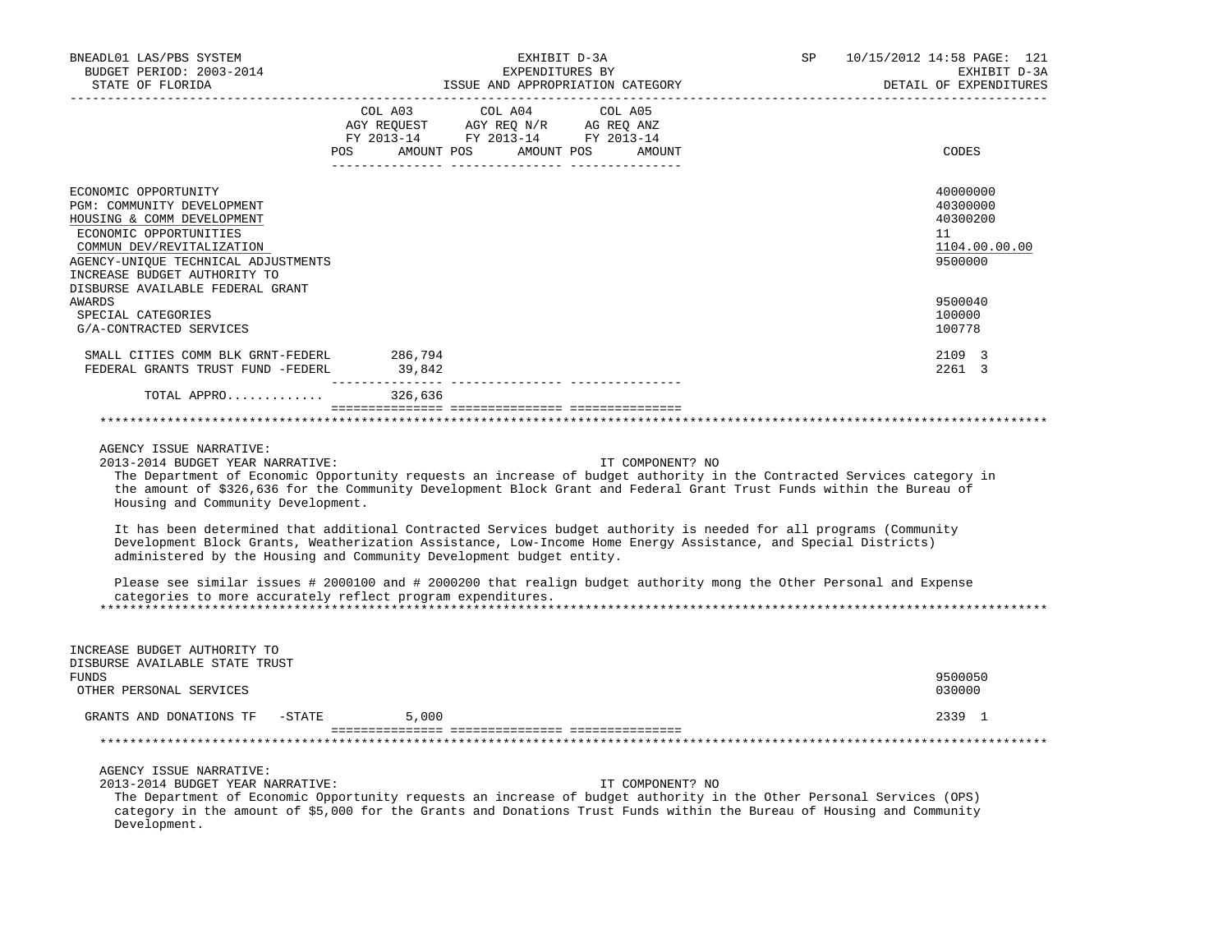| BNEADL01 LAS/PBS SYSTEM<br>BUDGET PERIOD: 2003-2014<br>STATE OF FLORIDA                                                                                                                                                                                                                                                                                                                                                               |                        | EXHIBIT D-3A<br>EXPENDITURES BY<br>ISSUE AND APPROPRIATION CATEGORY                                                        |        | SP and the set of the set of the set of the set of the set of the set of the set of the set of the set of the set of the set of the set of the set of the set of the set of the set of the set of the set of the set of the se | 10/15/2012 14:58 PAGE: 122<br>EXHIBIT D-3A<br>DETAIL OF EXPENDITURES          |
|---------------------------------------------------------------------------------------------------------------------------------------------------------------------------------------------------------------------------------------------------------------------------------------------------------------------------------------------------------------------------------------------------------------------------------------|------------------------|----------------------------------------------------------------------------------------------------------------------------|--------|--------------------------------------------------------------------------------------------------------------------------------------------------------------------------------------------------------------------------------|-------------------------------------------------------------------------------|
|                                                                                                                                                                                                                                                                                                                                                                                                                                       | POS DO                 | COL A03 COL A04 COL A05<br>AGY REQUEST AGY REQ N/R AG REQ ANZ<br>FY 2013-14 FY 2013-14 FY 2013-14<br>AMOUNT POS AMOUNT POS | AMOUNT |                                                                                                                                                                                                                                | <b>CODES</b>                                                                  |
| ECONOMIC OPPORTUNITY<br>PGM: COMMUNITY DEVELOPMENT<br>HOUSING & COMM DEVELOPMENT<br>ECONOMIC OPPORTUNITIES<br>COMMUN DEV/REVITALIZATION<br>AGENCY-UNIQUE TECHNICAL ADJUSTMENTS<br>INCREASE BUDGET AUTHORITY TO<br>DISBURSE AVAILABLE STATE TRUST<br>FUNDS                                                                                                                                                                             |                        |                                                                                                                            |        |                                                                                                                                                                                                                                | 40000000<br>40300000<br>40300200<br>11<br>1104.00.00.00<br>9500000<br>9500050 |
| It has been determined that additional OPS budget authority is needed for the Special Districts administered by the<br>Housing and Community Development budget entity.<br>Please see similar issues # 2000100 and # 2000200 also filed in Budget Entity 40300200, Program Component 1104.00.00.00<br>realigning budget authority among the Other Personal and Expense categories to more accurately reflect program<br>expenditures. |                        |                                                                                                                            |        |                                                                                                                                                                                                                                |                                                                               |
| TOTAL: COMMUN DEV/REVITALIZATION                                                                                                                                                                                                                                                                                                                                                                                                      |                        |                                                                                                                            |        |                                                                                                                                                                                                                                | 1104.00.00.00                                                                 |
| BY FUND TYPE<br>GENERAL REVENUE FUND<br>TRUST FUNDS                                                                                                                                                                                                                                                                                                                                                                                   | 590,678<br>152,682,105 | 6,834                                                                                                                      |        |                                                                                                                                                                                                                                | 1000<br>2000                                                                  |
| TOTAL POSITIONS 53.00<br>TOTAL PROG COMP 153,272,783 6,834<br>TOTAL SALARY RATE 2,318,570                                                                                                                                                                                                                                                                                                                                             |                        |                                                                                                                            |        |                                                                                                                                                                                                                                |                                                                               |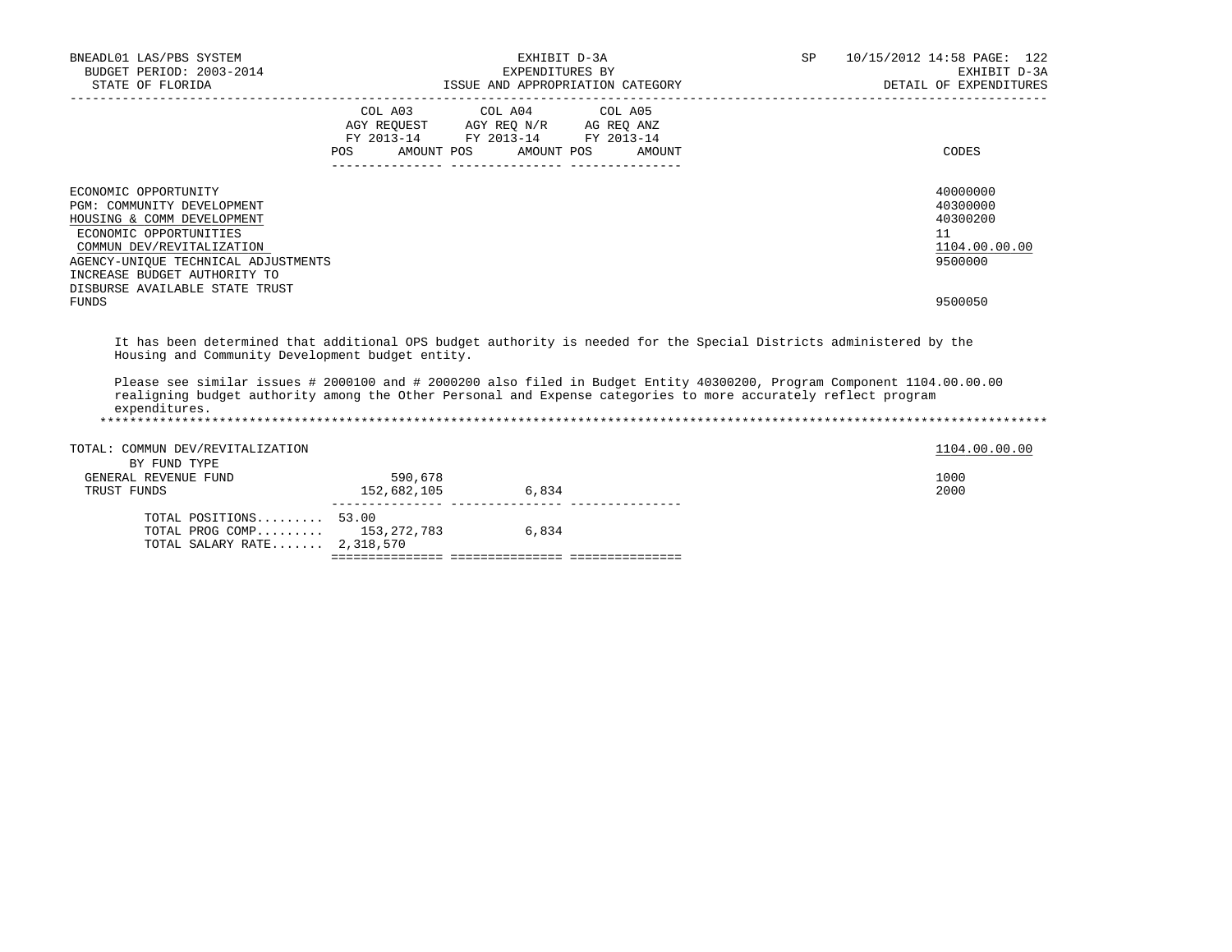|                                                                                                                                                                                                                      | COL A03 COL A04 COL A05                                                                                    |                                                          |
|----------------------------------------------------------------------------------------------------------------------------------------------------------------------------------------------------------------------|------------------------------------------------------------------------------------------------------------|----------------------------------------------------------|
|                                                                                                                                                                                                                      | AGY REQUEST AGY REQ N/R AG REQ ANZ<br>FY 2013-14 FY 2013-14 FY 2013-14<br>POS AMOUNT POS AMOUNT POS AMOUNT | CODES                                                    |
|                                                                                                                                                                                                                      |                                                                                                            |                                                          |
|                                                                                                                                                                                                                      |                                                                                                            | 40000000<br>40400000<br>40400100                         |
|                                                                                                                                                                                                                      |                                                                                                            | 11<br>1101.00.00.00<br>1000000<br>1001000<br>000000      |
|                                                                                                                                                                                                                      |                                                                                                            |                                                          |
|                                                                                                                                                                                                                      |                                                                                                            | 010000                                                   |
| GENERAL REVENUE FUND -STATE<br>882,170<br>357,854<br>FL INTER TRADE & PROM TF -STATE<br>GRANTS AND DONATIONS TF -STATE<br>37<br>304,238<br>SPEC EMPLOYMNT SECU ADM TF-STATE<br>TOURISM PROMOTIONAL TF -STATE 341,066 |                                                                                                            | 1000 1<br>2338 1<br>2339 1<br>2648 1<br>2722 1           |
| TOTAL POSITIONS 22.00<br>TOTAL APPRO<br>1,885,365                                                                                                                                                                    |                                                                                                            |                                                          |
|                                                                                                                                                                                                                      |                                                                                                            | 030000                                                   |
| GENERAL REVENUE FUND -STATE<br>36,291<br>SEED TRUST FUND -STATE<br>93,767<br>FL INTER TRADE & PROM TF -STATE<br>9,691<br>200<br>14,717                                                                               |                                                                                                            | 1000 1<br>2041 1<br>2338 1<br>2339 1<br>2722 1           |
| 154,666                                                                                                                                                                                                              |                                                                                                            |                                                          |
|                                                                                                                                                                                                                      |                                                                                                            |                                                          |
|                                                                                                                                                                                                                      |                                                                                                            | 040000                                                   |
| GENERAL REVENUE FUND -STATE<br>SEED TRUST FUND -STATE<br>33,498<br>149,691<br>77,540<br>200<br>12,923<br>80,846                                                                                                      |                                                                                                            | 1000 1<br>2041 1<br>2338 1<br>2339 1<br>2648 1<br>2722 1 |
| 354,698                                                                                                                                                                                                              |                                                                                                            |                                                          |
|                                                                                                                                                                                                                      | SALARY RATE 1,369,285                                                                                      |                                                          |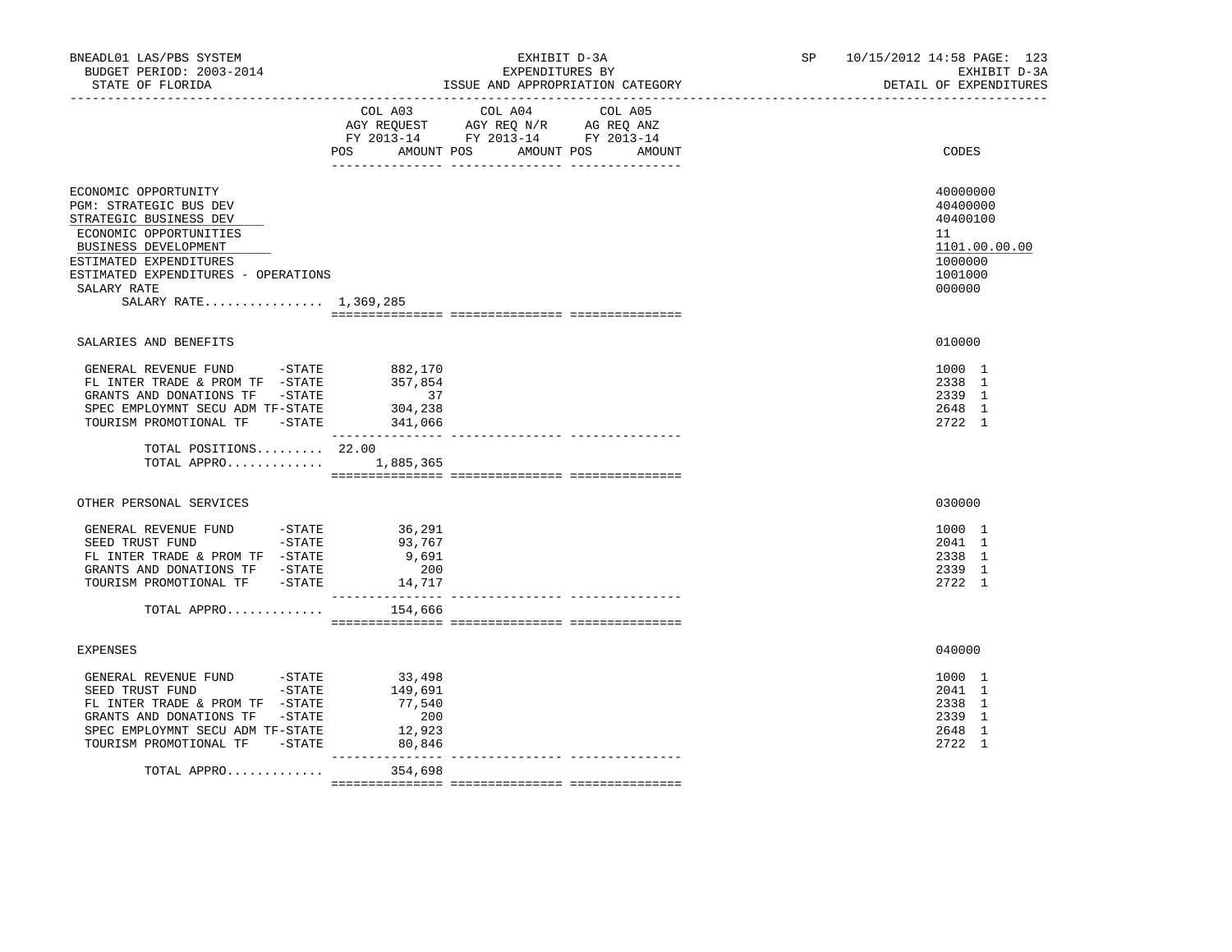| BNEADL01 LAS/PBS SYSTEM<br>BUDGET PERIOD: 2003-2014<br>STATE OF FLORIDA<br>------------------                                                                                                                             |           |                                                            | EXHIBIT D-3A<br>EXPENDITURES BY<br>ISSUE AND APPROPRIATION CATEGORY | SP <sub>2</sub> | 10/15/2012 14:58 PAGE: 124<br>EXHIBIT D-3A<br>DETAIL OF EXPENDITURES                    |
|---------------------------------------------------------------------------------------------------------------------------------------------------------------------------------------------------------------------------|-----------|------------------------------------------------------------|---------------------------------------------------------------------|-----------------|-----------------------------------------------------------------------------------------|
|                                                                                                                                                                                                                           |           | COL A03                                                    | COL A04 COL A05<br>POS AMOUNT POS AMOUNT POS<br>AMOUNT              |                 | CODES                                                                                   |
| ECONOMIC OPPORTUNITY<br>PGM: STRATEGIC BUS DEV<br>STRATEGIC BUSINESS DEV<br>ECONOMIC OPPORTUNITIES<br>BUSINESS DEVELOPMENT<br>ESTIMATED EXPENDITURES<br>ESTIMATED EXPENDITURES - OPERATIONS<br>OPERATING CAPITAL OUTLAY   |           |                                                            |                                                                     |                 | 40000000<br>40400000<br>40400100<br>11<br>1101.00.00.00<br>1000000<br>1001000<br>060000 |
| GENERAL REVENUE FUND -STATE<br>SEED TRUST FUND -STATE<br>FL INTER TRADE & PROM TF -STATE<br>GRANTS AND DONATIONS TF -STATE<br>TOURISM PROMOTIONAL TF -STATE                                                               |           | 8,528<br>2,559<br>5,512<br>150<br>8,859<br>_______________ |                                                                     |                 | 1000 1<br>2041 1<br>2338 1<br>2339 1<br>2722 1                                          |
| TOTAL APPRO                                                                                                                                                                                                               |           | 25,608                                                     |                                                                     |                 |                                                                                         |
| LUMP SUM<br>ECONOMIC DEVELOPMENT TOOLS                                                                                                                                                                                    |           |                                                            |                                                                     |                 | 090000<br>098019                                                                        |
| ${\small \tt GENERAL \;\; REVENUE \;\; FUND \;\; \begin{tabular}{cc} -STATE & 10,000,000 \\ SEED \;\; TRUST \;\; FUND & -STATE & 72,326,719 \\ \end{tabular}}$<br>ECONOMIC DEVELOPMENT TF -STATE 3,800,000<br>TOTAL APPRO |           | 72,326,719<br>86,126,719                                   |                                                                     |                 | 1000 1<br>2041 1<br>2177 1                                                              |
| SPECIAL CATEGORIES<br>HISP BUS INIT/OUTREACH PRG                                                                                                                                                                          |           |                                                            |                                                                     |                 | 100000<br>100248                                                                        |
| SEED TRUST FUND                                                                                                                                                                                                           |           | $-STATE$ 775,000                                           |                                                                     |                 | 2041 1                                                                                  |
| G/A-INST COMM PUBLIC RSCH                                                                                                                                                                                                 |           |                                                            |                                                                     |                 | 100253                                                                                  |
| SEED TRUST FUND                                                                                                                                                                                                           |           | $-$ STATE $1,000,000$                                      |                                                                     |                 | 2041 1                                                                                  |
| G/A-FL DEF SPPT TASK FORCE                                                                                                                                                                                                |           |                                                            |                                                                     |                 | 100315                                                                                  |
| SEED TRUST FUND                                                                                                                                                                                                           | $-$ STATE | 2,000,000                                                  |                                                                     |                 | 2041 1                                                                                  |
| G/A-ADVOC INT'L RELATIONSH                                                                                                                                                                                                |           |                                                            |                                                                     |                 | 100454                                                                                  |
| SEED TRUST FUND                                                                                                                                                                                                           |           | $-STATE$ 500,000                                           |                                                                     |                 | 2041 1                                                                                  |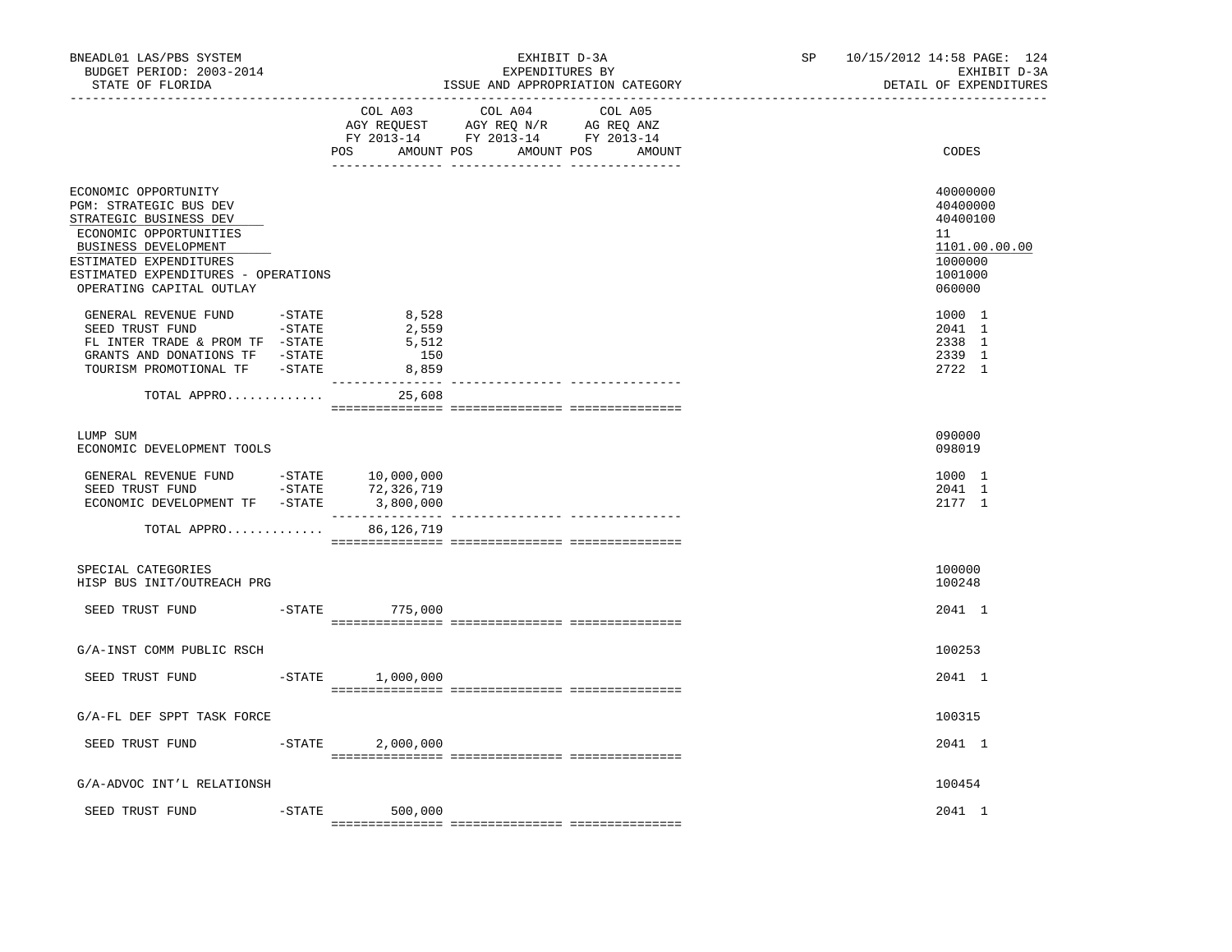| BNEADL01 LAS/PBS SYSTEM<br>BUDGET PERIOD: 2003-2014<br>STATE OF FLORIDA                                                                                                                                                                        |           |                                                                | EXHIBIT D-3A<br>EXPENDITURES BY<br>ISSUE AND APPROPRIATION CATEGORY                                                                  | SP | 10/15/2012 14:58 PAGE: 125<br>EXHIBIT D-3A<br>DETAIL OF EXPENDITURES                              |
|------------------------------------------------------------------------------------------------------------------------------------------------------------------------------------------------------------------------------------------------|-----------|----------------------------------------------------------------|--------------------------------------------------------------------------------------------------------------------------------------|----|---------------------------------------------------------------------------------------------------|
|                                                                                                                                                                                                                                                |           | POS                                                            | COL A03 COL A04<br>COL A05<br>AGY REQUEST AGY REQ N/R AG REQ ANZ<br>FY 2013-14 FY 2013-14 FY 2013-14<br>AMOUNT POS AMOUNT POS AMOUNT |    | CODES                                                                                             |
| ECONOMIC OPPORTUNITY<br>PGM: STRATEGIC BUS DEV<br>STRATEGIC BUSINESS DEV<br>ECONOMIC OPPORTUNITIES<br>BUSINESS DEVELOPMENT<br>ESTIMATED EXPENDITURES<br>ESTIMATED EXPENDITURES - OPERATIONS<br>SPECIAL CATEGORIES<br>ECONOMIC DEVELOPMENT PROJ |           |                                                                |                                                                                                                                      |    | 40000000<br>40400000<br>40400100<br>11<br>1101.00.00.00<br>1000000<br>1001000<br>100000<br>100562 |
| GENERAL REVENUE FUND -STATE 4,000,000<br>$-STATE$<br>SEED TRUST FUND                                                                                                                                                                           |           | 7,150,000                                                      |                                                                                                                                      |    | 1000 1<br>2041 1                                                                                  |
| TOTAL APPRO                                                                                                                                                                                                                                    |           | 11,150,000                                                     |                                                                                                                                      |    |                                                                                                   |
| CONTRACTED SERVICES                                                                                                                                                                                                                            |           |                                                                |                                                                                                                                      |    | 100777                                                                                            |
| GENERAL REVENUE FUND - STATE<br>SEED TRUST FUND - STATE<br>FL INTER TRADE & PROM TF -STATE<br>GRANTS AND DONATIONS TF -STATE<br>TOURISM PROMOTIONAL TF -STATE                                                                                  |           | 207,022<br>703,983<br>9,769<br>200<br>7,358<br>--------------- | --------------- ---------------                                                                                                      |    | 1000 1<br>2041 1<br>2338 1<br>2339 1<br>2722 1                                                    |
| TOTAL APPRO                                                                                                                                                                                                                                    |           | 928,332                                                        |                                                                                                                                      |    |                                                                                                   |
| TR/SEED TF                                                                                                                                                                                                                                     |           |                                                                |                                                                                                                                      |    | 101415                                                                                            |
| GENERAL REVENUE FUND -STATE 14,900,000                                                                                                                                                                                                         |           |                                                                |                                                                                                                                      |    | 1000 1                                                                                            |
| G/A-ENTERPRISE FLORIDA PRG                                                                                                                                                                                                                     |           |                                                                |                                                                                                                                      |    | 102003                                                                                            |
| SEED TRUST FUND $-$ STATE $8,600,000$<br>FL INTER TRADE & PROM TF -STATE<br>PROFESSIONAL SPORTS DEV TF-STATE 2,500,000                                                                                                                         |           | 4,900,000                                                      |                                                                                                                                      |    | 2041 1<br>2338 1<br>2551 1                                                                        |
| TOTAL APPRO                                                                                                                                                                                                                                    |           | 16,000,000                                                     |                                                                                                                                      |    |                                                                                                   |
| G/A - MILITARY BASE PROT                                                                                                                                                                                                                       |           |                                                                |                                                                                                                                      |    | 102026                                                                                            |
| SEED TRUST FUND                                                                                                                                                                                                                                | $-$ STATE | 1,000,000                                                      |                                                                                                                                      |    | 2041 1                                                                                            |
|                                                                                                                                                                                                                                                |           |                                                                |                                                                                                                                      |    |                                                                                                   |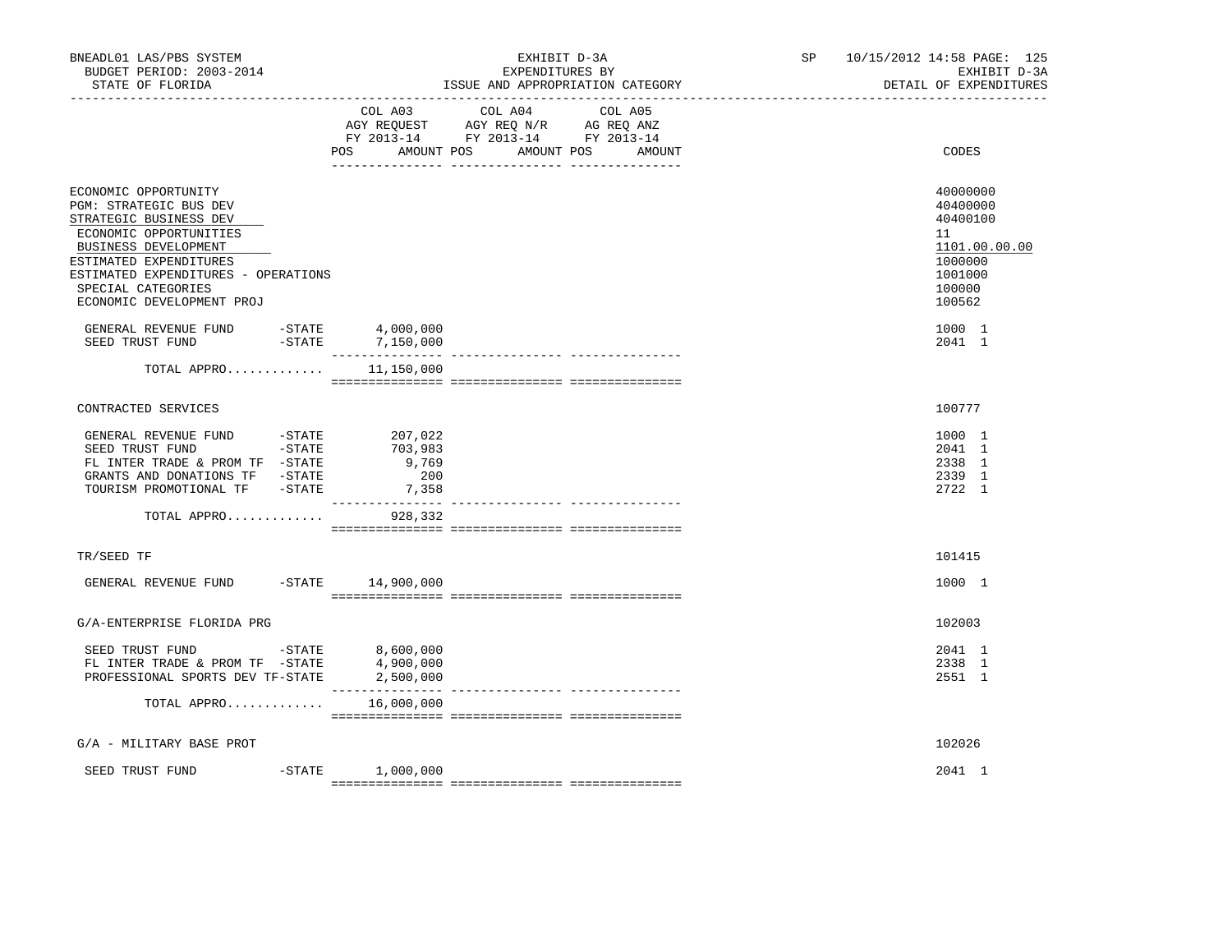| BNEADL01 LAS/PBS SYSTEM<br>BUDGET PERIOD: 2003-2014<br>STATE OF FLORIDA                                                                                                                                                                        |                                                     | EXHIBIT D-3A<br>EXPENDITURES BY<br>ISSUE AND APPROPRIATION CATEGORY                                                                                                                                                                                                                                                                                                                                                                 | SP | 10/15/2012 14:58 PAGE: 126<br>EXHIBIT D-3A<br>DETAIL OF EXPENDITURES                              |
|------------------------------------------------------------------------------------------------------------------------------------------------------------------------------------------------------------------------------------------------|-----------------------------------------------------|-------------------------------------------------------------------------------------------------------------------------------------------------------------------------------------------------------------------------------------------------------------------------------------------------------------------------------------------------------------------------------------------------------------------------------------|----|---------------------------------------------------------------------------------------------------|
|                                                                                                                                                                                                                                                | COL A03                                             | COL A04<br>COL A05<br>AGY REQUEST AGY REQ N/R AG REQ ANZ<br>FY 2013-14 FY 2013-14 FY 2013-14<br>POS AMOUNT POS AMOUNT POS<br>AMOUNT                                                                                                                                                                                                                                                                                                 |    | CODES                                                                                             |
| ECONOMIC OPPORTUNITY<br>PGM: STRATEGIC BUS DEV<br>STRATEGIC BUSINESS DEV<br>ECONOMIC OPPORTUNITIES<br>BUSINESS DEVELOPMENT<br>ESTIMATED EXPENDITURES<br>ESTIMATED EXPENDITURES - OPERATIONS<br>SPECIAL CATEGORIES<br>G/A-ECONOMIC DEV PROGRAMS |                                                     |                                                                                                                                                                                                                                                                                                                                                                                                                                     |    | 40000000<br>40400000<br>40400100<br>11<br>1101.00.00.00<br>1000000<br>1001000<br>100000<br>102241 |
| GENERAL REVENUE FUND -STATE 10,000,000                                                                                                                                                                                                         |                                                     |                                                                                                                                                                                                                                                                                                                                                                                                                                     |    | 1000 1                                                                                            |
| RISK MANAGEMENT INSURANCE                                                                                                                                                                                                                      |                                                     |                                                                                                                                                                                                                                                                                                                                                                                                                                     |    | 103241                                                                                            |
| GENERAL REVENUE FUND -STATE 11,544<br>FL INTER TRADE & PROM TF -STATE<br>TOURISM PROMOTIONAL TF -STATE                                                                                                                                         | 1,916<br>1,655                                      |                                                                                                                                                                                                                                                                                                                                                                                                                                     |    | 1000 1<br>2338 1<br>2722 1                                                                        |
| TOTAL APPRO                                                                                                                                                                                                                                    | 15,115                                              |                                                                                                                                                                                                                                                                                                                                                                                                                                     |    |                                                                                                   |
| G/A - VISIT FLORIDA                                                                                                                                                                                                                            |                                                     |                                                                                                                                                                                                                                                                                                                                                                                                                                     |    | 105705                                                                                            |
| TOURISM PROMOTIONAL TF -STATE<br>TOTAL APPRO                                                                                                                                                                                                   | 20,599,209<br>54,000,000                            |                                                                                                                                                                                                                                                                                                                                                                                                                                     |    | 1000 1<br>2041 1<br>2722 1                                                                        |
|                                                                                                                                                                                                                                                |                                                     | $\begin{minipage}{0.03\textwidth} \begin{tabular}{l} \textbf{1} & \textbf{2} & \textbf{3} & \textbf{5} & \textbf{5} & \textbf{6} & \textbf{6} & \textbf{7} & \textbf{8} & \textbf{9} & \textbf{9} & \textbf{9} & \textbf{9} & \textbf{9} & \textbf{9} & \textbf{9} & \textbf{9} & \textbf{9} & \textbf{9} & \textbf{9} & \textbf{9} & \textbf{9} & \textbf{9} & \textbf{9} & \textbf{9} & \textbf{9} & \textbf{9} & \textbf{9} & \$ |    |                                                                                                   |
| TR/DMS/HR SVCS/STW CONTRCT                                                                                                                                                                                                                     |                                                     |                                                                                                                                                                                                                                                                                                                                                                                                                                     |    | 107040                                                                                            |
| GENERAL REVENUE FUND -STATE<br>FL INTER TRADE & PROM TF -STATE<br>SPEC EMPLOYMNT SECU ADM TF-STATE<br>TOURISM PROMOTIONAL TF -STATE                                                                                                            | 5,690<br>2,385<br>1,424<br>2,240<br>_______________ |                                                                                                                                                                                                                                                                                                                                                                                                                                     |    | 1000 1<br>2338 1<br>2648 1<br>2722 1                                                              |
| TOTAL APPRO                                                                                                                                                                                                                                    | 11,739                                              |                                                                                                                                                                                                                                                                                                                                                                                                                                     |    |                                                                                                   |
| $G/A$ - SPACE FLORIDA                                                                                                                                                                                                                          |                                                     |                                                                                                                                                                                                                                                                                                                                                                                                                                     |    | 108445                                                                                            |
| SEED TRUST FUND                                                                                                                                                                                                                                | $-STATE$ 10,000,000                                 |                                                                                                                                                                                                                                                                                                                                                                                                                                     |    | 2041 1                                                                                            |
|                                                                                                                                                                                                                                                |                                                     |                                                                                                                                                                                                                                                                                                                                                                                                                                     |    |                                                                                                   |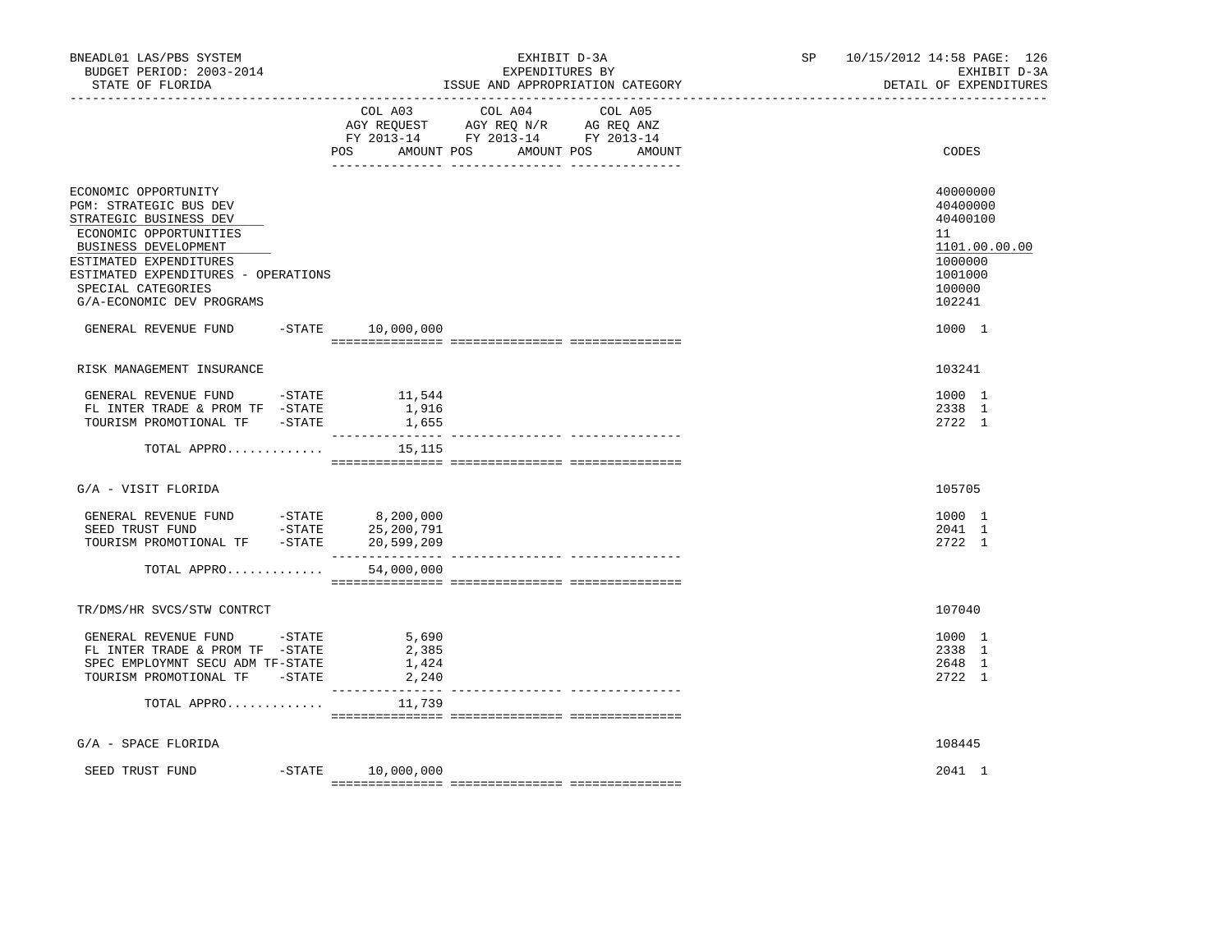| BNEADL01 LAS/PBS SYSTEM<br>BUDGET PERIOD: 2003-2014<br>STATE OF FLORIDA                                                                                                                                                                                                 |                                         | EXHIBIT D-3A<br>EXPENDITURES BY<br>ISSUE AND APPROPRIATION CATEGORY                                                                  | SP 10/15/2012 14:58 PAGE: 127<br>EXHIBIT D-3A<br>DETAIL OF EXPENDITURES                           |
|-------------------------------------------------------------------------------------------------------------------------------------------------------------------------------------------------------------------------------------------------------------------------|-----------------------------------------|--------------------------------------------------------------------------------------------------------------------------------------|---------------------------------------------------------------------------------------------------|
|                                                                                                                                                                                                                                                                         | POS                                     | COL A03 COL A04 COL A05<br>AGY REQUEST AGY REQ N/R AG REQ ANZ<br>FY 2013-14 FY 2013-14 FY 2013-14<br>AMOUNT POS AMOUNT POS<br>AMOUNT | CODES                                                                                             |
| ECONOMIC OPPORTUNITY<br><b>PGM: STRATEGIC BUS DEV</b><br>STRATEGIC BUSINESS DEV<br>ECONOMIC OPPORTUNITIES<br><b>BUSINESS DEVELOPMENT</b><br>ESTIMATED EXPENDITURES<br>ESTIMATED EXPENDITURES - OPERATIONS<br><b>OUALIFIED EXPENDITURE</b><br>OEC - ECONOMIC DEVEL TOOLS |                                         |                                                                                                                                      | 40000000<br>40400000<br>40400100<br>11<br>1101.00.00.00<br>1000000<br>1001000<br>200000<br>200005 |
| GENERAL REVENUE FUND -STATE 25,000,000                                                                                                                                                                                                                                  |                                         |                                                                                                                                      | 1000 1                                                                                            |
| DATA PROCESSING SERVICES<br>SOUTHWOOD SRC                                                                                                                                                                                                                               |                                         |                                                                                                                                      | 210000<br>210021                                                                                  |
| FL INTER TRADE & PROM TF -STATE<br>SPEC EMPLOYMNT SECU ADM TF-STATE<br>TOURISM PROMOTIONAL TF -STATE                                                                                                                                                                    | 1,898<br>6,293<br>1,809                 |                                                                                                                                      | 2338 1<br>2648 1<br>2722 1                                                                        |
| TOTAL APPRO                                                                                                                                                                                                                                                             | 10,000                                  |                                                                                                                                      |                                                                                                   |
| TOTAL: ESTIMATED EXPENDITURES - OPERATIONS<br>TOTAL POSITIONS 22.00<br>TOTAL ISSUE 235,837,242<br>TOTAL SALARY RATE 1,369,285                                                                                                                                           |                                         |                                                                                                                                      | 1001000                                                                                           |
| CASUALTY INSURANCE PREMIUM<br>ADJUSTMENT<br>SPECIAL CATEGORIES<br>RISK MANAGEMENT INSURANCE                                                                                                                                                                             |                                         |                                                                                                                                      | 1001090<br>100000<br>103241                                                                       |
| GENERAL REVENUE FUND -STATE<br>FL INTER TRADE & PROM TF -STATE<br>SPEC EMPLOYMNT SECU ADM TF-STATE<br>TOURISM PROMOTIONAL TF -STATE                                                                                                                                     | $10, 197 -$<br>1,512-<br>539<br>$982 -$ |                                                                                                                                      | 1000 1<br>2338 1<br>2648 1<br>2722 1                                                              |
| TOTAL APPRO                                                                                                                                                                                                                                                             | ---------------<br>12,152-              |                                                                                                                                      |                                                                                                   |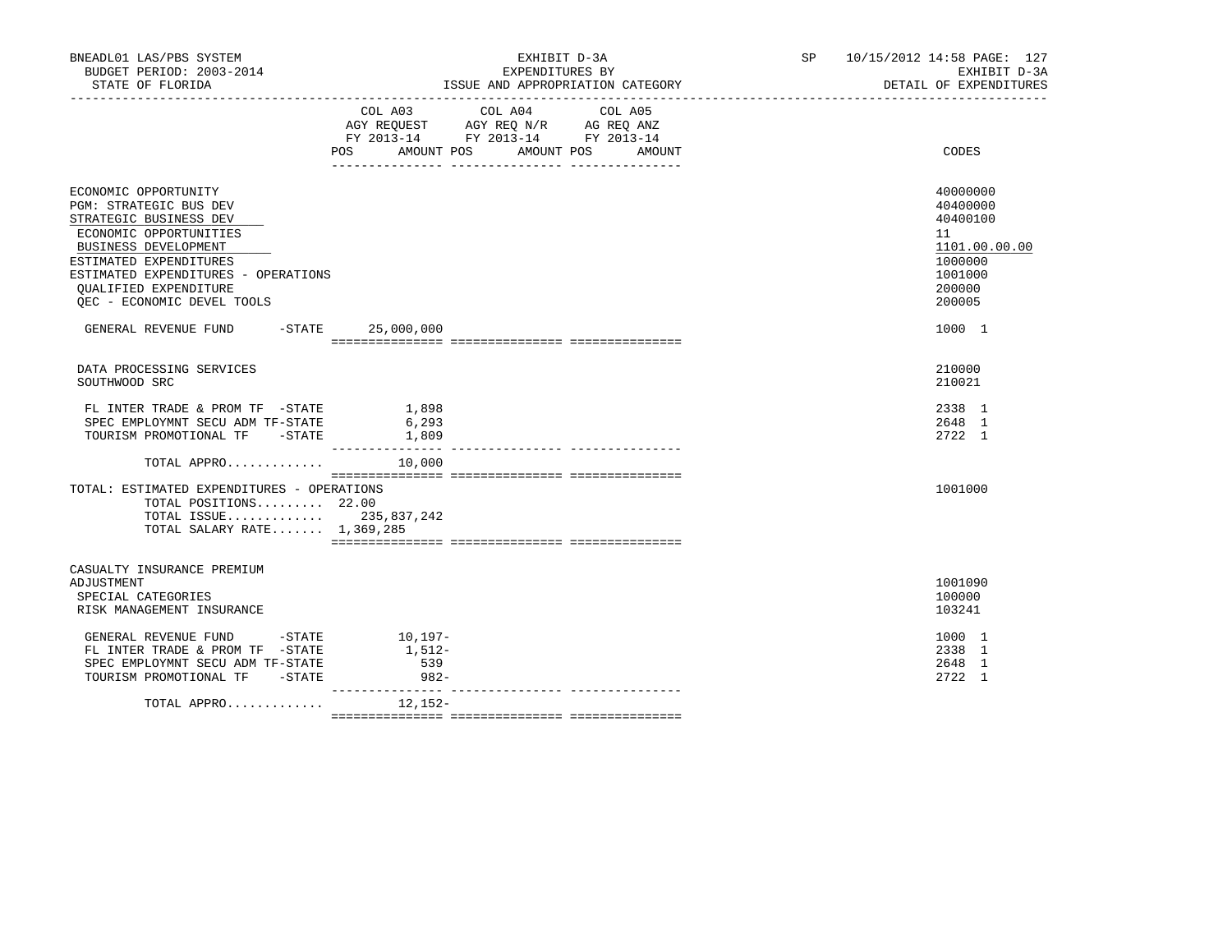| BNEADL01 LAS/PBS SYSTEM<br>BUDGET PERIOD: 2003-2014<br>STATE OF FLORIDA                                                                                                           |                                       | EXHIBIT D-3A<br>EXPENDITURES BY<br>ISSUE AND APPROPRIATION CATEGORY                                                                   | SP 10/15/2012 14:58 PAGE: 128<br>EXHIBIT D-3A<br>DETAIL OF EXPENDITURES |
|-----------------------------------------------------------------------------------------------------------------------------------------------------------------------------------|---------------------------------------|---------------------------------------------------------------------------------------------------------------------------------------|-------------------------------------------------------------------------|
|                                                                                                                                                                                   |                                       | COL A03 COL A04 COL A05<br>AGY REQUEST AGY REQ N/R AG REQ ANZ<br>FY 2013-14 FY 2013-14 FY 2013-14<br>POS AMOUNT POS AMOUNT POS AMOUNT | CODES                                                                   |
| ECONOMIC OPPORTUNITY<br>PGM: STRATEGIC BUS DEV<br>STRATEGIC BUSINESS DEV<br>ECONOMIC OPPORTUNITIES<br>BUSINESS DEVELOPMENT<br>ESTIMATED EXPENDITURES<br>FLORIDA RETIREMENT SYSTEM |                                       |                                                                                                                                       | 40000000<br>40400000<br>40400100<br>11<br>1101.00.00.00<br>1000000      |
| CONTRIBUTION ADJUSTMENT FOR<br>FISCAL YEAR 2012-2013<br>SALARIES AND BENEFITS                                                                                                     |                                       |                                                                                                                                       | 1001240<br>010000                                                       |
| GENERAL REVENUE FUND - STATE<br>FL INTER TRADE & PROM TF -STATE<br>SPEC EMPLOYMNT SECU ADM TF-STATE<br>TOURISM PROMOTIONAL TF -STATE                                              | 1,877<br>762<br>648<br>726            | ---------- ---------------- -------                                                                                                   | 1000 1<br>2338 1<br>2648 1<br>2722 1                                    |
| TOTAL APPRO                                                                                                                                                                       | 4,013                                 |                                                                                                                                       |                                                                         |
| DATA PROCESSING SERVICES<br>SOUTHWOOD SRC                                                                                                                                         |                                       |                                                                                                                                       | 210000<br>210021                                                        |
| FL INTER TRADE & PROM TF -STATE<br>SPEC EMPLOYMNT SECU ADM TF-STATE<br>TOURISM PROMOTIONAL TF -STATE                                                                              | $\overline{1}$<br>$\overline{4}$<br>1 |                                                                                                                                       | 2338 1<br>2648 1<br>2722 1                                              |
| TOTAL APPRO                                                                                                                                                                       | 6                                     |                                                                                                                                       |                                                                         |
| TOTAL: FLORIDA RETIREMENT SYSTEM<br>CONTRIBUTION ADJUSTMENT FOR<br>FISCAL YEAR 2012-2013<br>TOTAL ISSUE                                                                           | 4,019                                 |                                                                                                                                       | 1001240                                                                 |
| ADJUSTMENT TO STATE HEALTH<br>INSURANCE PREMIUM CONTRIBUTION -<br>FISCAL YEAR 2012-13<br>SALARIES AND BENEFITS                                                                    |                                       |                                                                                                                                       | 1001830<br>010000                                                       |
| GENERAL REVENUE FUND -STATE<br>FL INTER TRADE & PROM TF -STATE<br>SPEC EMPLOYMNT SECU ADM TF-STATE<br>TOURISM PROMOTIONAL TF -STATE                                               | 1,105<br>448<br>381<br>427            |                                                                                                                                       | 1000 1<br>2338 1<br>2648 1<br>2722 1                                    |
| TOTAL APPRO                                                                                                                                                                       | ________________<br>2,361             |                                                                                                                                       |                                                                         |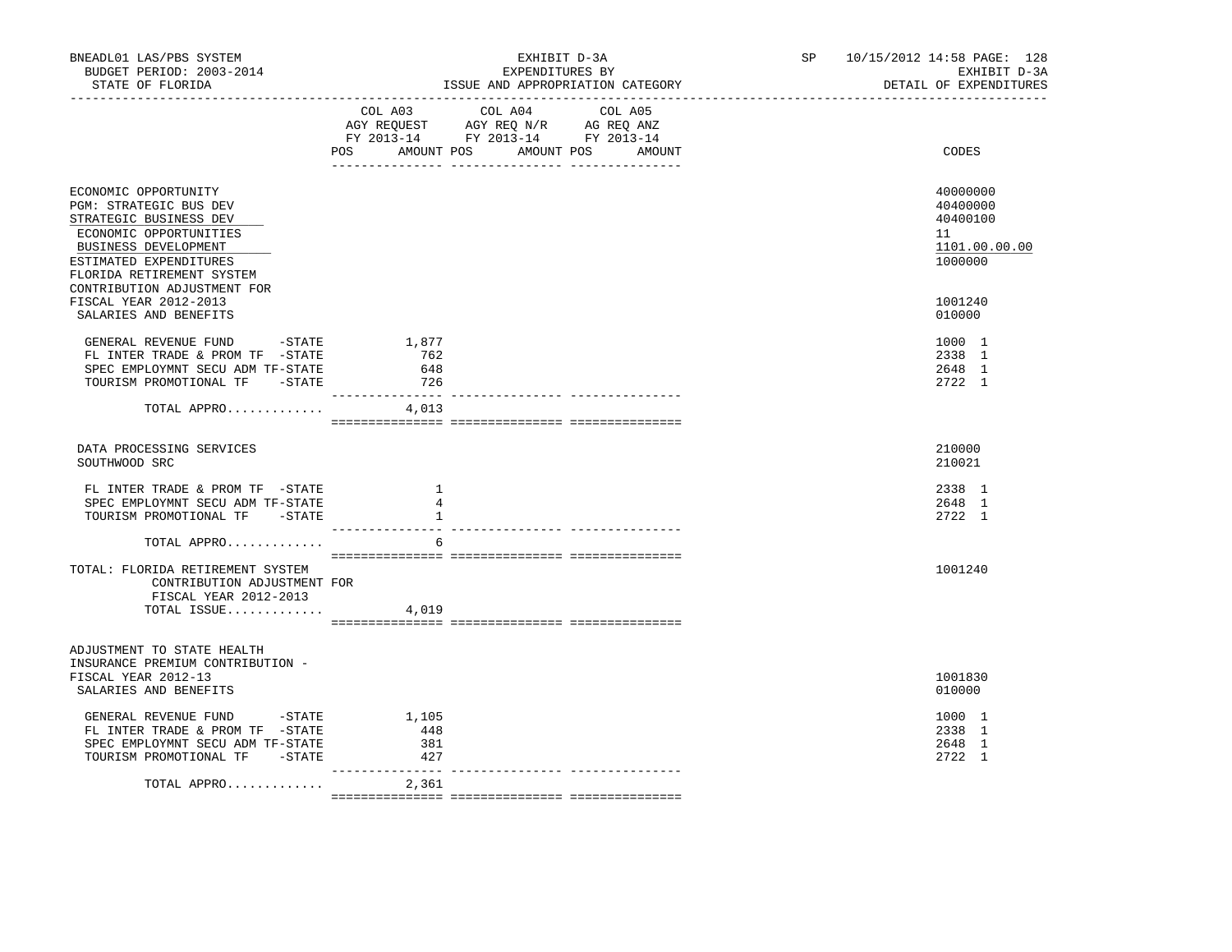| BNEADL01 LAS/PBS SYSTEM<br>BUDGET PERIOD: 2003-2014                                                                                                                                | EXHIBIT D-3A<br>EXPENDITURES BY                                                                                                                | SP 10/15/2012 14:58 PAGE: 129<br>EXHIBIT D-3A                      |
|------------------------------------------------------------------------------------------------------------------------------------------------------------------------------------|------------------------------------------------------------------------------------------------------------------------------------------------|--------------------------------------------------------------------|
|                                                                                                                                                                                    |                                                                                                                                                | DETAIL OF EXPENDITURES                                             |
|                                                                                                                                                                                    | COL A03 COL A04 COL A05<br>AGY REQUEST AGY REQ N/R AG REQ ANZ<br>FY 2013-14 FY 2013-14 FY 2013-14<br>AMOUNT POS<br>AMOUNT POS<br>POS<br>AMOUNT | CODES                                                              |
| ECONOMIC OPPORTUNITY<br>PGM: STRATEGIC BUS DEV<br>STRATEGIC BUSINESS DEV<br>ECONOMIC OPPORTUNITIES<br>BUSINESS DEVELOPMENT<br>ESTIMATED EXPENDITURES<br>ADJUSTMENT TO STATE HEALTH |                                                                                                                                                | 40000000<br>40400000<br>40400100<br>11<br>1101.00.00.00<br>1000000 |
| INSURANCE PREMIUM CONTRIBUTION -<br>FISCAL YEAR 2012-13<br>DATA PROCESSING SERVICES<br>SOUTHWOOD SRC                                                                               |                                                                                                                                                | 1001830<br>210000<br>210021                                        |
| FL INTER TRADE & PROM TF -STATE<br>SPEC EMPLOYMNT SECU ADM TF-STATE<br>TOURISM PROMOTIONAL TF -STATE                                                                               | $\mathbf{1}$<br>-1                                                                                                                             | 2338 1<br>2648 1<br>2722 1                                         |
| TOTAL APPRO                                                                                                                                                                        | 5                                                                                                                                              |                                                                    |
| TOTAL: ADJUSTMENT TO STATE HEALTH<br>INSURANCE PREMIUM CONTRIBUTION -<br>FISCAL YEAR 2012-13<br>TOTAL ISSUE                                                                        | 2,366                                                                                                                                          | 1001830                                                            |
| REALLOCATION OF HUMAN RESOURCES<br>OUTSOURCING<br>SPECIAL CATEGORIES<br>TR/DMS/HR SVCS/STW CONTRCT                                                                                 |                                                                                                                                                | 1005900<br>100000<br>107040                                        |
| GENERAL REVENUE FUND -STATE<br>FL INTER TRADE & PROM TF -STATE<br>SPEC EMPLOYMNT SECU ADM TF-STATE<br>TOURISM PROMOTIONAL TF -STATE                                                | $308 -$<br>$129-$<br>$77-$<br>$121-$                                                                                                           | 1000 1<br>2338 1<br>2648 1<br>2722 1                               |
| TOTAL APPRO                                                                                                                                                                        | $635-$                                                                                                                                         |                                                                    |
|                                                                                                                                                                                    |                                                                                                                                                |                                                                    |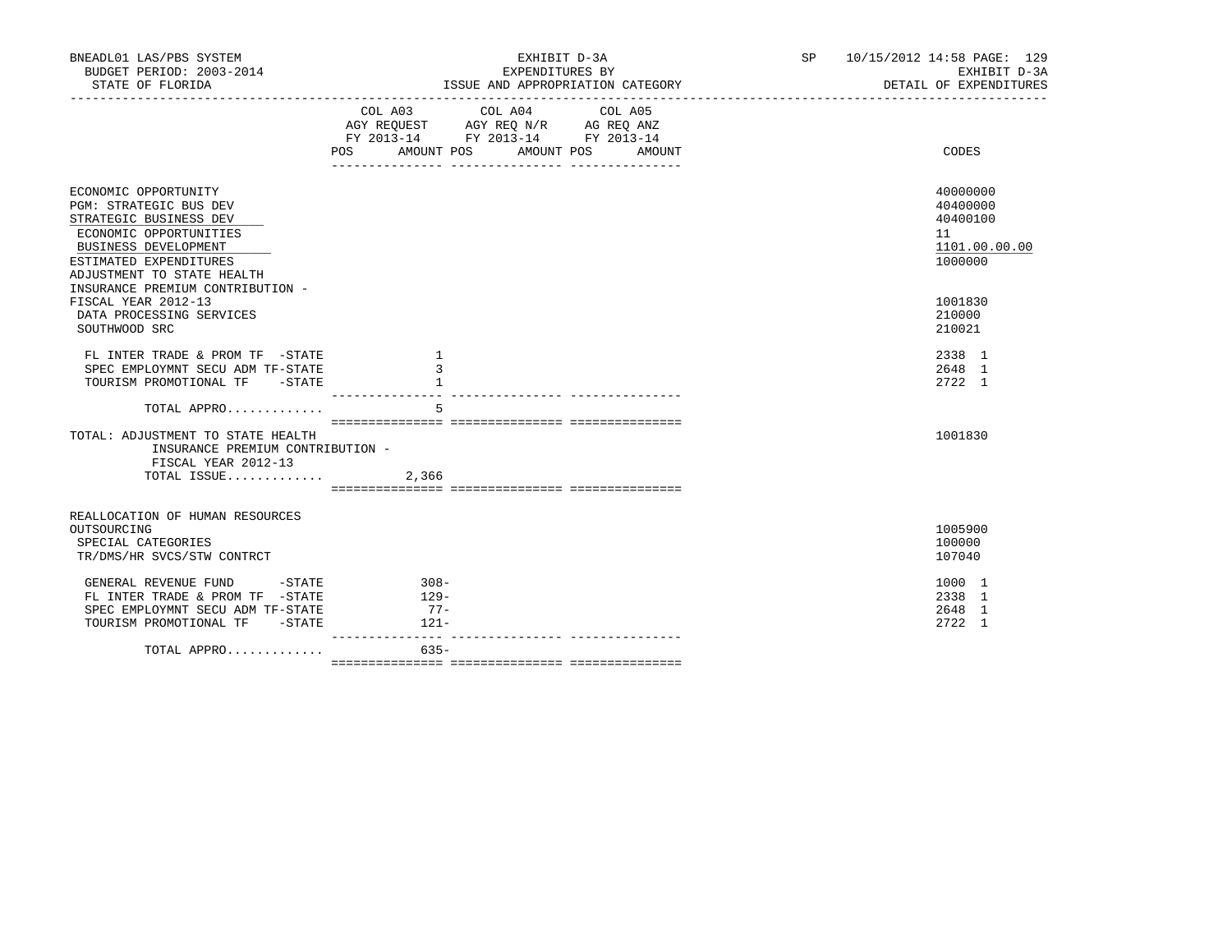| BNEADL01 LAS/PBS SYSTEM<br>BUDGET PERIOD: 2003-2014<br>STATE OF FLORIDA                                                                                                                                                                                                                                                                                                                                                                                               |                                                        |                       | EXHIBIT D-3A<br>EXPENDITURES BY | ISSUE AND APPROPRIATION CATEGORY | SP    | 10/15/2012 14:58 PAGE: 130<br>EXHIBIT D-3A<br>DETAIL OF EXPENDITURES          |
|-----------------------------------------------------------------------------------------------------------------------------------------------------------------------------------------------------------------------------------------------------------------------------------------------------------------------------------------------------------------------------------------------------------------------------------------------------------------------|--------------------------------------------------------|-----------------------|---------------------------------|----------------------------------|-------|-------------------------------------------------------------------------------|
|                                                                                                                                                                                                                                                                                                                                                                                                                                                                       | ____________________________________<br>COL A03<br>POS | COL A04<br>AMOUNT POS | COL A05<br>AMOUNT POS<br>AMOUNT |                                  | CODES |                                                                               |
| ECONOMIC OPPORTUNITY<br>PGM: STRATEGIC BUS DEV<br>STRATEGIC BUSINESS DEV<br>ECONOMIC OPPORTUNITIES<br>BUSINESS DEVELOPMENT<br>INTER-AGENCY REORGANIZATIONS -<br>INFORMATION TECHNOLOGY<br>DEDUCT AGENCY DATA CENTER SERVICES<br>FUNDING                                                                                                                                                                                                                               |                                                        |                       |                                 |                                  |       | 40000000<br>40400000<br>40400100<br>11<br>1101.00.00.00<br>17C0000<br>17C01C0 |
| SALARIES AND BENEFITS                                                                                                                                                                                                                                                                                                                                                                                                                                                 |                                                        |                       |                                 |                                  |       | 010000                                                                        |
| SEED TRUST FUND                                                                                                                                                                                                                                                                                                                                                                                                                                                       | -STATE                                                 | $8,955-$              |                                 |                                  |       | 2041 1                                                                        |
| <b>EXPENSES</b>                                                                                                                                                                                                                                                                                                                                                                                                                                                       |                                                        |                       |                                 |                                  |       | 040000                                                                        |
| SEED TRUST FUND                                                                                                                                                                                                                                                                                                                                                                                                                                                       |                                                        | $5,775-$<br>$-$ STATE |                                 |                                  |       | 2041 1                                                                        |
| OPERATING CAPITAL OUTLAY                                                                                                                                                                                                                                                                                                                                                                                                                                              |                                                        |                       |                                 |                                  |       | 060000                                                                        |
| SEED TRUST FUND                                                                                                                                                                                                                                                                                                                                                                                                                                                       | $-$ STATE                                              | $394 -$               |                                 |                                  |       | 2041 1                                                                        |
|                                                                                                                                                                                                                                                                                                                                                                                                                                                                       |                                                        |                       |                                 |                                  |       |                                                                               |
| SPECIAL CATEGORIES<br>G/A-CONTRACTED SERVICES                                                                                                                                                                                                                                                                                                                                                                                                                         |                                                        |                       |                                 |                                  |       | 100000<br>100778                                                              |
| SEED TRUST FUND                                                                                                                                                                                                                                                                                                                                                                                                                                                       |                                                        | $-STATE$<br>$3.067-$  |                                 |                                  |       | 2041 1                                                                        |
| TOTAL: DEDUCT AGENCY DATA CENTER SERVICES<br>FUNDING                                                                                                                                                                                                                                                                                                                                                                                                                  |                                                        |                       |                                 |                                  |       | 17C01C0                                                                       |
| TOTAL ISSUE $18,191-$                                                                                                                                                                                                                                                                                                                                                                                                                                                 |                                                        |                       |                                 |                                  |       |                                                                               |
|                                                                                                                                                                                                                                                                                                                                                                                                                                                                       |                                                        |                       |                                 |                                  |       |                                                                               |
| AGENCY ISSUE NARRATIVE:<br>2013-2014 BUDGET YEAR NARRATIVE:<br>The Department of Economic Opportunity (DEO) requests that a total of \$864,078 be deducted from various appropriation<br>categories and added to the Data Processing Services - Southwood Shared Resource Center appropriation category, in order<br>to consolidate information technology functions within the Southwood Shared Resource Center (SSRC).                                              |                                                        |                       |                                 | IT COMPONENT? YES                |       |                                                                               |
| The State of Florida Data Center Consolidation initiative is targeted to reduce the overall cost of data center<br>operations by state agencies. This initiative is based on a directive from the Florida Legislature contained in Chapter<br>282, Florida Statutes (F.S.), aimed at establishing a comprehensive, cost-effective state data center system. DEO is<br>required by law to have its data center fully consolidated within the SSRC by October 31, 2013. |                                                        |                       |                                 |                                  |       |                                                                               |

This issue combined with issue #17C02C0 nets to zero.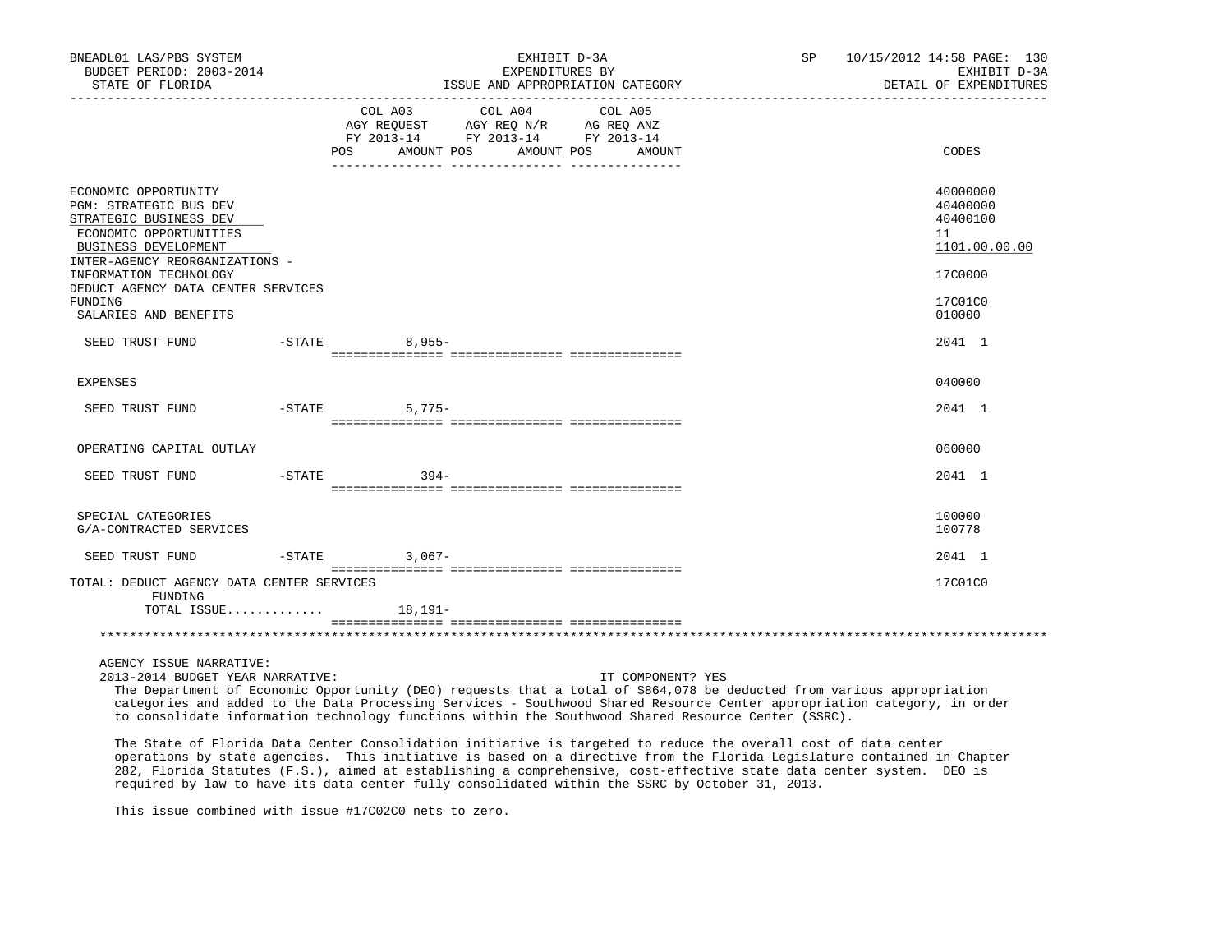| BNEADL01 LAS/PBS SYSTEM                                                                                                                                                                                                                                                                                                                                                                                                  |               |                                                                                                                       | EXHIBIT D-3A    |                                  | SP       | 10/15/2012 14:58 PAGE: 131                                         |
|--------------------------------------------------------------------------------------------------------------------------------------------------------------------------------------------------------------------------------------------------------------------------------------------------------------------------------------------------------------------------------------------------------------------------|---------------|-----------------------------------------------------------------------------------------------------------------------|-----------------|----------------------------------|----------|--------------------------------------------------------------------|
| BUDGET PERIOD: 2003-2014<br>STATE OF FLORIDA                                                                                                                                                                                                                                                                                                                                                                             |               |                                                                                                                       | EXPENDITURES BY | ISSUE AND APPROPRIATION CATEGORY |          | EXHIBIT D-3A<br>DETAIL OF EXPENDITURES                             |
|                                                                                                                                                                                                                                                                                                                                                                                                                          | COL A03       | COL A04<br>AGY REQUEST AGY REQ N/R AG REQ ANZ<br>FY 2013-14 FY 2013-14 FY 2013-14<br>POS AMOUNT POS AMOUNT POS AMOUNT | COL A05         |                                  |          | CODES                                                              |
| ECONOMIC OPPORTUNITY<br>PGM: STRATEGIC BUS DEV<br>STRATEGIC BUSINESS DEV<br>ECONOMIC OPPORTUNITIES<br>BUSINESS DEVELOPMENT<br>INTER-AGENCY REORGANIZATIONS -<br>INFORMATION TECHNOLOGY                                                                                                                                                                                                                                   |               |                                                                                                                       |                 |                                  |          | 40000000<br>40400000<br>40400100<br>11<br>1101.00.00.00<br>17C0000 |
| DEDUCT AGENCY DATA CENTER SERVICES<br>FUNDING                                                                                                                                                                                                                                                                                                                                                                            |               |                                                                                                                       |                 |                                  |          | 17C01C0                                                            |
| This issue aligns with the following strategy contained in Florida's Strategic Plan for Economic Development July 2012 -<br>June 2017 (version 19):                                                                                                                                                                                                                                                                      |               |                                                                                                                       |                 |                                  |          |                                                                    |
| #25 - Civic and Governance Systems - Improve the efficiency and effectiveness of government agencies at all levels.                                                                                                                                                                                                                                                                                                      |               |                                                                                                                       |                 |                                  |          |                                                                    |
| POSITION DETAIL OF SALARIES AND BENEFITS:                                                                                                                                                                                                                                                                                                                                                                                |               | FTE BASE RATE ADDITIVES BENEFITS                                                                                      |                 |                                  |          | LAPSE LAPSED SALARIES                                              |
|                                                                                                                                                                                                                                                                                                                                                                                                                          |               |                                                                                                                       |                 |                                  | SUBTOTAL | % AND BENEFITS                                                     |
| A03 - AGY REQUEST FY 2013-14                                                                                                                                                                                                                                                                                                                                                                                             |               |                                                                                                                       |                 |                                  |          |                                                                    |
| CHANGES TO CURRENTLY AUTHORIZED POSITIONS<br>OTHER SALARY AMOUNT<br>2041 SEED TRUST FUND                                                                                                                                                                                                                                                                                                                                 |               |                                                                                                                       |                 |                                  |          | $8,955-$                                                           |
|                                                                                                                                                                                                                                                                                                                                                                                                                          |               |                                                                                                                       |                 |                                  |          | $8,955-$                                                           |
|                                                                                                                                                                                                                                                                                                                                                                                                                          |               |                                                                                                                       |                 |                                  |          | ==============                                                     |
|                                                                                                                                                                                                                                                                                                                                                                                                                          |               |                                                                                                                       |                 |                                  |          |                                                                    |
| ADD SERVICES PROVIDED BY PRIMARY<br>DATA CENTER<br>DATA PROCESSING SERVICES<br>SOUTHWOOD SRC                                                                                                                                                                                                                                                                                                                             |               |                                                                                                                       |                 |                                  |          | 17C02C0<br>210000<br>210021                                        |
| SEED TRUST FUND                                                                                                                                                                                                                                                                                                                                                                                                          | -STATE 18,191 |                                                                                                                       |                 |                                  |          | 2041 1                                                             |
|                                                                                                                                                                                                                                                                                                                                                                                                                          |               |                                                                                                                       |                 |                                  |          |                                                                    |
| AGENCY ISSUE NARRATIVE:<br>2013-2014 BUDGET YEAR NARRATIVE:<br>The Department of Economic Opportunity (DEO) requests that a total of \$864,078 be deducted from various appropriation<br>categories and added to the Data Processing Services - Southwood Shared Resource Center appropriation category, in order<br>to consolidate information technology functions within the Southwood Shared Resource Center (SSRC). |               |                                                                                                                       |                 | IT COMPONENT? YES                |          |                                                                    |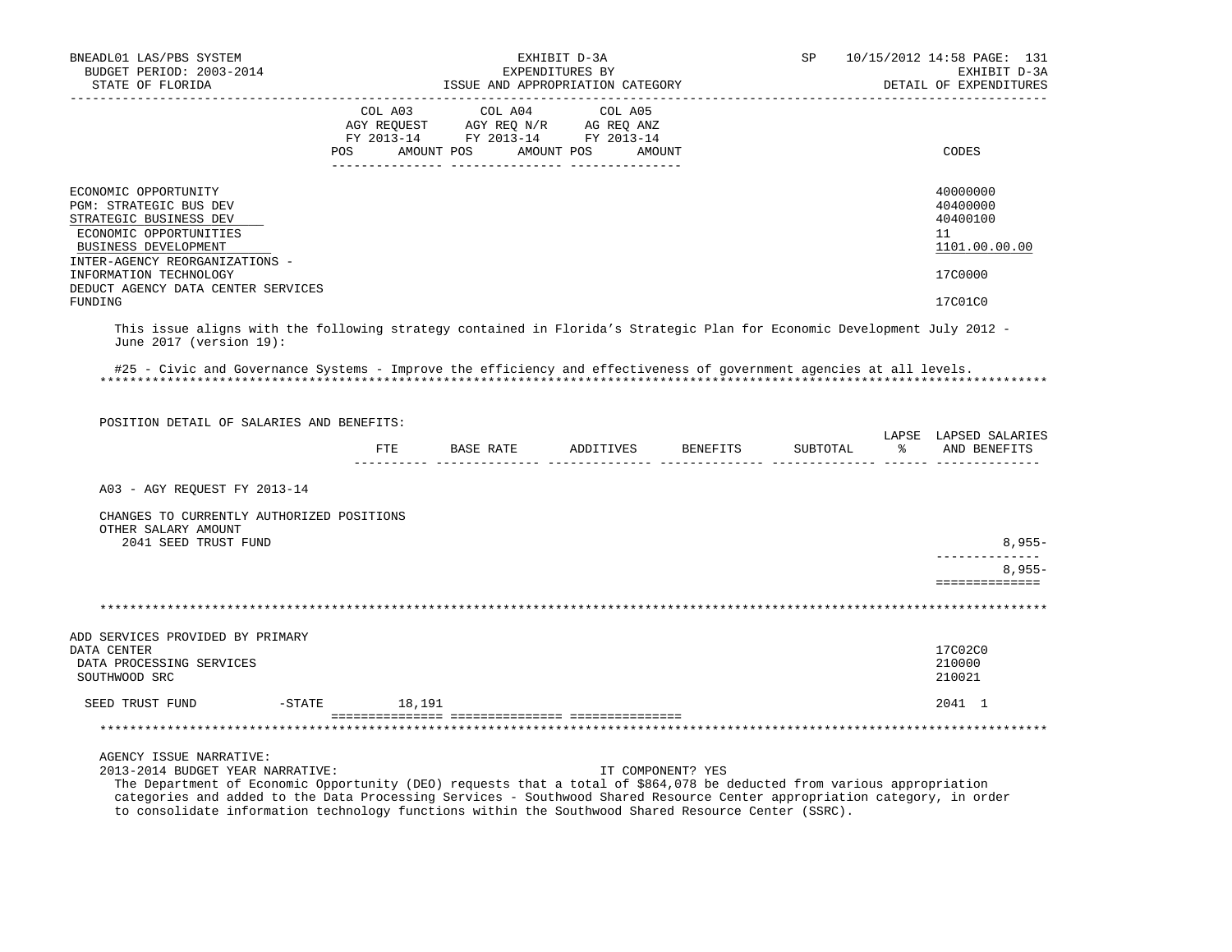| BNEADL01 LAS/PBS SYSTEM<br>BUDGET PERIOD: 2003-2014<br>STATE OF FLORIDA                                                           |                                                                                                                                                                                                                     | EXHIBIT D-3A<br>EXPENDITURES BY<br>ISSUE AND APPROPRIATION CATEGORY | SP. | 10/15/2012 14:58 PAGE: 132<br>EXHIBIT D-3A<br>DETAIL OF EXPENDITURES |
|-----------------------------------------------------------------------------------------------------------------------------------|---------------------------------------------------------------------------------------------------------------------------------------------------------------------------------------------------------------------|---------------------------------------------------------------------|-----|----------------------------------------------------------------------|
|                                                                                                                                   | COL A03 COL A04 COL A05<br>AGY REOUEST AGY REO N/R AG REO ANZ<br>FY 2013-14 FY 2013-14 FY 2013-14<br>POS FOR THE POST OF THE STATE STATE STATE STATE STATE STATE STATE STATE STATE STATE STATE STATE STATE STATE ST | AMOUNT POS AMOUNT POS AMOUNT                                        |     | CODES                                                                |
| ECONOMIC OPPORTUNITY<br><b>PGM: STRATEGIC BUS DEV</b><br>STRATEGIC BUSINESS DEV<br>ECONOMIC OPPORTUNITIES<br>BUSINESS DEVELOPMENT |                                                                                                                                                                                                                     |                                                                     |     | 40000000<br>40400000<br>40400100<br>11<br>1101.00.00.00              |
| INTER-AGENCY REORGANIZATIONS -<br>INFORMATION TECHNOLOGY<br>ADD SERVICES PROVIDED BY PRIMARY<br>DATA CENTER                       |                                                                                                                                                                                                                     |                                                                     |     | 17C0000<br>17C02C0                                                   |

 The State of Florida Data Center Consolidation initiative is targeted to reduce the overall cost of data center operations by state agencies. This initiative is based on a directive from the Florida Legislature contained in Chapter 282, Florida Statutes (F.S.), aimed at establishing a comprehensive, cost-effective state data center system. DEO is required by law to have its data center fully consolidated within the SSRC by October 31, 2013.

This issue combined with issue #17C01C0 nets to zero.

 This issue aligns with the following strategy contained in Florida's Strategic Plan for Economic Development July 2012 - June 2017 (version 19):

 #25 - Civic and Governance Systems - Improve the efficiency and effectiveness of government agencies at all levels. \*\*\*\*\*\*\*\*\*\*\*\*\*\*\*\*\*\*\*\*\*\*\*\*\*\*\*\*\*\*\*\*\*\*\*\*\*\*\*\*\*\*\*\*\*\*\*\*\*\*\*\*\*\*\*\*\*\*\*\*\*\*\*\*\*\*\*\*\*\*\*\*\*\*\*\*\*\*\*\*\*\*\*\*\*\*\*\*\*\*\*\*\*\*\*\*\*\*\*\*\*\*\*\*\*\*\*\*\*\*\*\*\*\*\*\*\*\*\*\*\*\*\*\*\*\*\*

| ESTIMATED EXPENDITURES REALIGNMENT                                                                            |        |             | 2000000                     |
|---------------------------------------------------------------------------------------------------------------|--------|-------------|-----------------------------|
| CONSOLIDATE BUDGET AUTHORITY FOR<br>CONTRACTED SERVICES - DEDUCT<br>SPECIAL CATEGORIES<br>CONTRACTED SERVICES |        |             | 2000500<br>100000<br>100777 |
| GENERAL REVENUE FUND                                                                                          | -STATE | $293.979 -$ | 1000 1                      |
| SEED TRUST FUND                                                                                               | -STATE | $293.979 -$ | 2041 1                      |
| FL INTER TRADE & PROM TF                                                                                      | -STATE | 146,990-    | 2338                        |
| TOURISM PROMOTIONAL TF                                                                                        | -STATE | 146,990-    | 2722 1                      |
| TOTAL APPRO                                                                                                   |        | 881,938-    |                             |
|                                                                                                               |        |             |                             |

AGENCY ISSUE NARRATIVE:

 2013-2014 BUDGET YEAR NARRATIVE: IT COMPONENT? NO When the Department of Economic Opportunity was created on October 1, 2011, budget authority for contracted services was provided in two appropriation categories: Contracted Services (100777) and G/A Contracted Services (100778). The Department requests that all of the budget authority in the Contracted Services appropriation category in several budget entities and funds be transferred to the G/A Contracted Services appropriation category. When combined with issue 2000600, this issue nets to zero. \*\*\*\*\*\*\*\*\*\*\*\*\*\*\*\*\*\*\*\*\*\*\*\*\*\*\*\*\*\*\*\*\*\*\*\*\*\*\*\*\*\*\*\*\*\*\*\*\*\*\*\*\*\*\*\*\*\*\*\*\*\*\*\*\*\*\*\*\*\*\*\*\*\*\*\*\*\*\*\*\*\*\*\*\*\*\*\*\*\*\*\*\*\*\*\*\*\*\*\*\*\*\*\*\*\*\*\*\*\*\*\*\*\*\*\*\*\*\*\*\*\*\*\*\*\*\*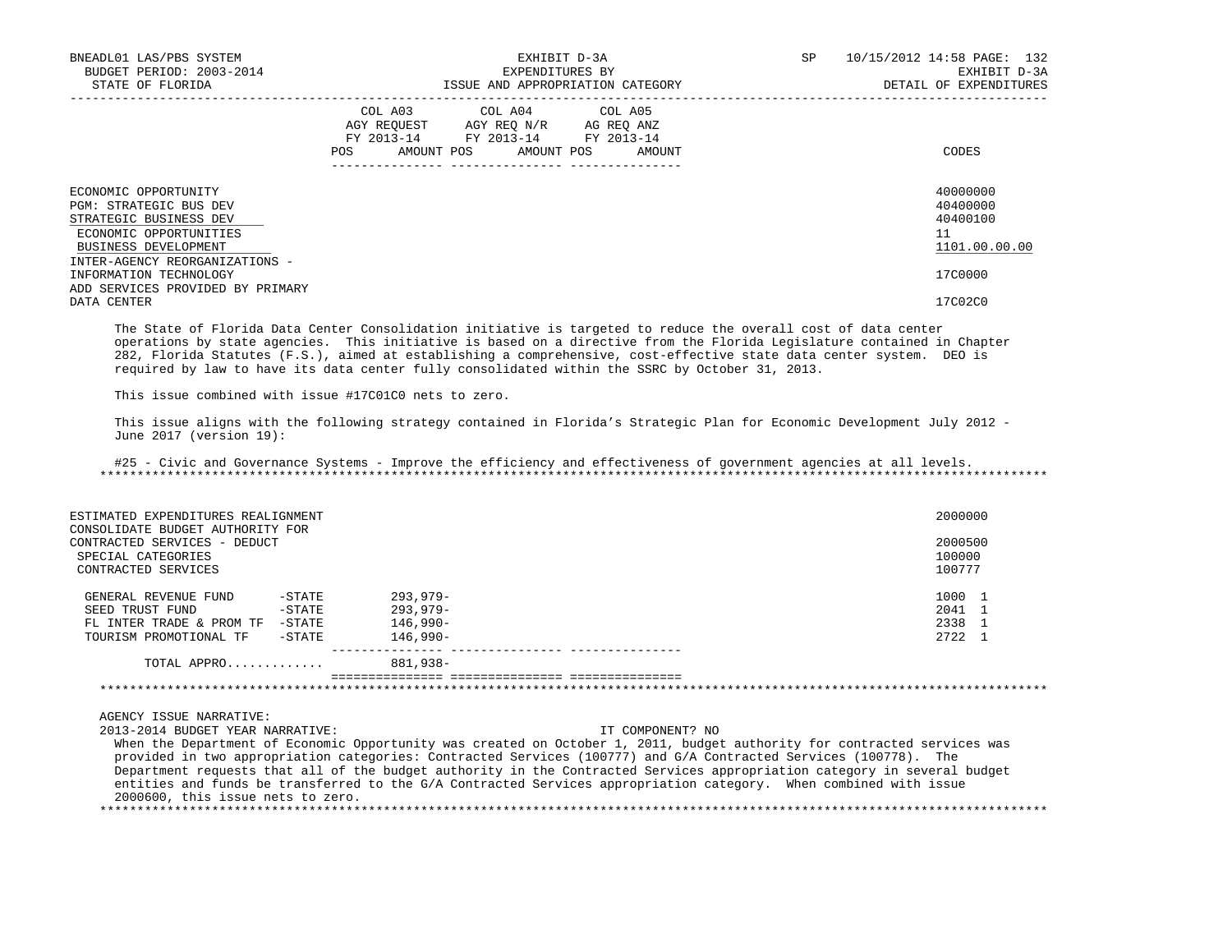| BNEADL01 LAS/PBS SYSTEM<br>BUDGET PERIOD: 2003-2014<br>STATE OF FLORIDA                                                                                                 | EXHIBIT D-3A<br>EXPENDITURES BY<br>ISSUE AND APPROPRIATION CATEGORY |                                                                                                                                                                                                                                                                                                                                                                                                                                                                                                                   | 10/15/2012 14:58 PAGE: 133<br>SP<br>EXHIBIT D-3A<br>DETAIL OF EXPENDITURES |
|-------------------------------------------------------------------------------------------------------------------------------------------------------------------------|---------------------------------------------------------------------|-------------------------------------------------------------------------------------------------------------------------------------------------------------------------------------------------------------------------------------------------------------------------------------------------------------------------------------------------------------------------------------------------------------------------------------------------------------------------------------------------------------------|----------------------------------------------------------------------------|
|                                                                                                                                                                         | POS                                                                 | COL A03 COL A04 COL A05<br>AGY REQUEST AGY REQ N/R AG REQ ANZ<br>FY 2013-14 FY 2013-14 FY 2013-14<br>AMOUNT POS AMOUNT POS<br>AMOUNT                                                                                                                                                                                                                                                                                                                                                                              | CODES                                                                      |
| ECONOMIC OPPORTUNITY<br>PGM: STRATEGIC BUS DEV<br>STRATEGIC BUSINESS DEV<br>ECONOMIC OPPORTUNITIES<br><b>BUSINESS DEVELOPMENT</b><br>ESTIMATED EXPENDITURES REALIGNMENT |                                                                     |                                                                                                                                                                                                                                                                                                                                                                                                                                                                                                                   | 40000000<br>40400000<br>40400100<br>11<br>1101.00.00.00<br>2000000         |
| CONSOLIDATE BUDGET AUTHORITY FOR<br>CONTRACTED SERVICES - ADD<br>SPECIAL CATEGORIES<br>G/A-CONTRACTED SERVICES                                                          |                                                                     |                                                                                                                                                                                                                                                                                                                                                                                                                                                                                                                   | 2000600<br>100000<br>100778                                                |
| GENERAL REVENUE FUND<br>SEED TRUST FUND<br>FL INTER TRADE & PROM TF -STATE<br>TOURISM PROMOTIONAL TF -STATE                                                             | 293,979<br>293,979<br>146,990<br>146,990                            |                                                                                                                                                                                                                                                                                                                                                                                                                                                                                                                   | 1000 1<br>2041 1<br>2338 1<br>2722 1                                       |
| TOTAL APPRO                                                                                                                                                             | 881,938                                                             |                                                                                                                                                                                                                                                                                                                                                                                                                                                                                                                   |                                                                            |
|                                                                                                                                                                         |                                                                     |                                                                                                                                                                                                                                                                                                                                                                                                                                                                                                                   |                                                                            |
| AGENCY ISSUE NARRATIVE:<br>2013-2014 BUDGET YEAR NARRATIVE:<br>2000500, this issue nets to zero.                                                                        |                                                                     | IT COMPONENT? NO<br>When the Department of Economic Opportunity was created on October 1, 2011, budget authority for contracted services was<br>provided in two appropriation categories: Contracted Services (100777) and G/A Contracted Services (100778). The<br>Department requests that all of the budget authority in the Contracted Services appropriation category in several budget<br>entities and funds be transferred to the G/A Contracted Services appropriation category. When combined with issue |                                                                            |
| NONRECURRING EXPENDITURES<br>ECONOMIC DEVELOPMENT PROGRAMS<br>SPECIAL CATEGORIES<br>ECONOMIC DEVELOPMENT PROJ                                                           |                                                                     |                                                                                                                                                                                                                                                                                                                                                                                                                                                                                                                   | 2100000<br>2103040<br>100000<br>100562                                     |
|                                                                                                                                                                         |                                                                     |                                                                                                                                                                                                                                                                                                                                                                                                                                                                                                                   | 1000 1<br>2041 1                                                           |
| TOTAL APPRO                                                                                                                                                             | 11,150,000-                                                         |                                                                                                                                                                                                                                                                                                                                                                                                                                                                                                                   |                                                                            |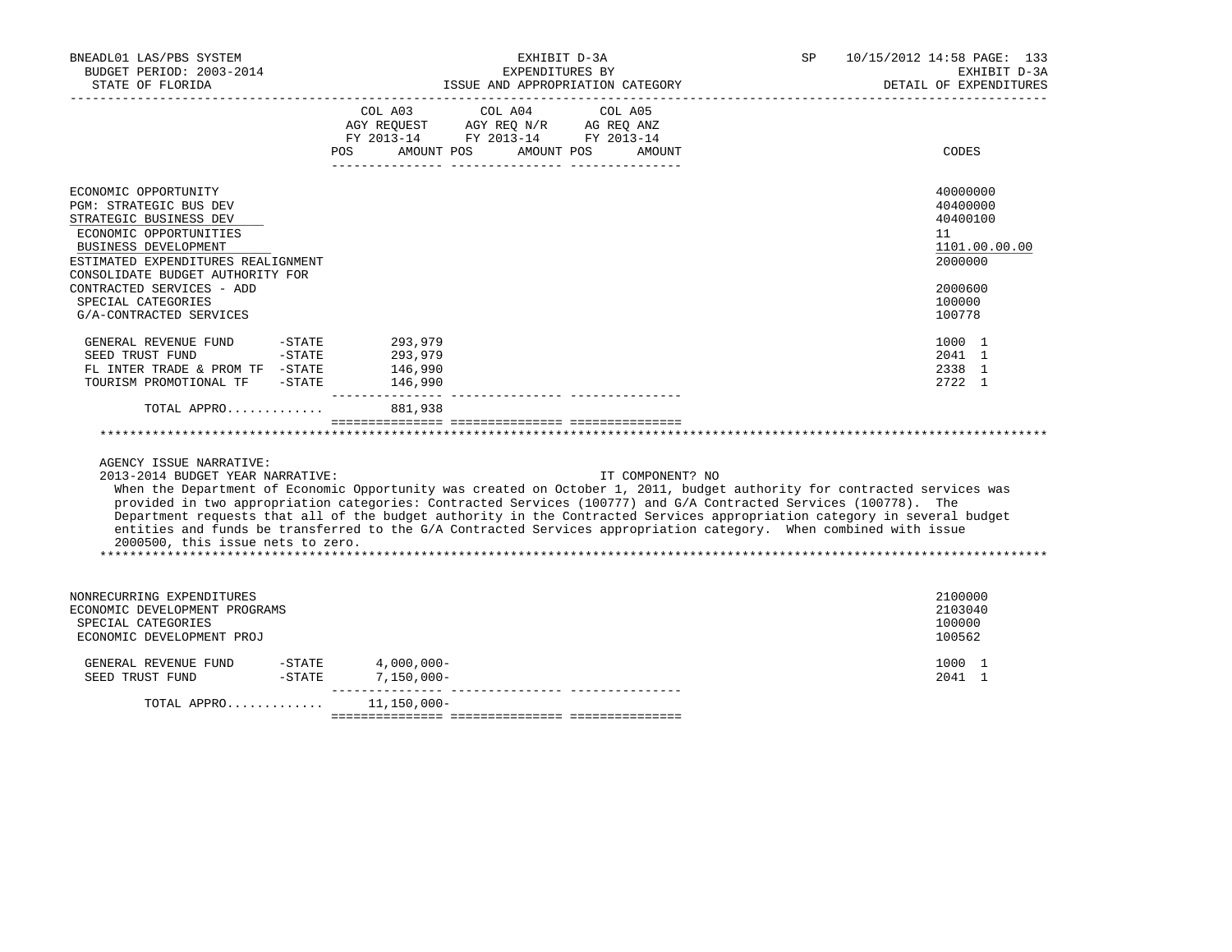| BNEADL01 LAS/PBS SYSTEM<br>BUDGET PERIOD: 2003-2014<br>STATE OF FLORIDA                                                                                                                                                                                            |                                 | EXHIBIT D-3A<br>EXPENDITURES BY<br>ISSUE AND APPROPRIATION CATEGORY<br>_________________________________                     | SP <sub>2</sub> | 10/15/2012 14:58 PAGE: 134<br>EXHIBIT D-3A<br>DETAIL OF EXPENDITURES          |
|--------------------------------------------------------------------------------------------------------------------------------------------------------------------------------------------------------------------------------------------------------------------|---------------------------------|------------------------------------------------------------------------------------------------------------------------------|-----------------|-------------------------------------------------------------------------------|
|                                                                                                                                                                                                                                                                    | POS AMOUNT POS                  | COL A03 COL A04<br>COL A05<br>AGY REQUEST AGY REQ N/R AG REQ ANZ<br>FY 2013-14 FY 2013-14 FY 2013-14<br>AMOUNT POS<br>AMOUNT |                 | CODES                                                                         |
| ECONOMIC OPPORTUNITY<br>PGM: STRATEGIC BUS DEV<br>STRATEGIC BUSINESS DEV<br>ECONOMIC OPPORTUNITIES<br><b>BUSINESS DEVELOPMENT</b><br>NONRECURRING EXPENDITURES<br>RESERVE STATE FUNDS FOR ECONOMIC<br>DEVELOPMENT OPPORTUNITIES                                    |                                 |                                                                                                                              |                 | 40000000<br>40400000<br>40400100<br>11<br>1101.00.00.00<br>2100000<br>2103041 |
| QUALIFIED EXPENDITURE<br>OEC - ECONOMIC DEVEL TOOLS                                                                                                                                                                                                                |                                 |                                                                                                                              |                 | 200000<br>200005                                                              |
| GENERAL REVENUE FUND                                                                                                                                                                                                                                               | $-STATE$ 25,000,000-            |                                                                                                                              |                 | 1000 1                                                                        |
| ADVOCATING INTERNATIONAL BUSINESS<br>RELATIONSHIPS<br>SPECIAL CATEGORIES<br>G/A-ADVOC INT'L RELATIONSH                                                                                                                                                             |                                 |                                                                                                                              |                 | 2103044<br>100000<br>100454                                                   |
| SEED TRUST FUND                                                                                                                                                                                                                                                    | $-STATE$ 500,000-               |                                                                                                                              |                 | 2041 1                                                                        |
| HISPANIC BUSINESS INITIATIVE<br>OUTREACH PROGRAM<br>SPECIAL CATEGORIES<br>HISP BUS INIT/OUTREACH PRG<br>SEED TRUST FUND                                                                                                                                            | $-STATE$ 775,000-               |                                                                                                                              |                 | 2103045<br>100000<br>100248<br>2041 1                                         |
| VISIT FLORIDA<br>SPECIAL CATEGORIES<br>G/A - VISIT FLORIDA                                                                                                                                                                                                         |                                 |                                                                                                                              |                 | 2103046<br>100000<br>105705                                                   |
| $\begin{tabular}{llllll} \multicolumn{2}{c}{\textbf{GENERAL}} & \textbf{REVENUE} & \textbf{FUND} & & -\textbf{STATE} & & 8,200,000--\\ \multicolumn{2}{c}{\textbf{TOURISM} & \textbf{PROMOTIONAL} & \textbf{TF} & -\textbf{STATE} & & 2,300,000--\\ \end{tabular}$ |                                 |                                                                                                                              |                 | 1000 1<br>2722 1                                                              |
| TOTAL APPRO                                                                                                                                                                                                                                                        | ________________<br>10,500,000- |                                                                                                                              |                 |                                                                               |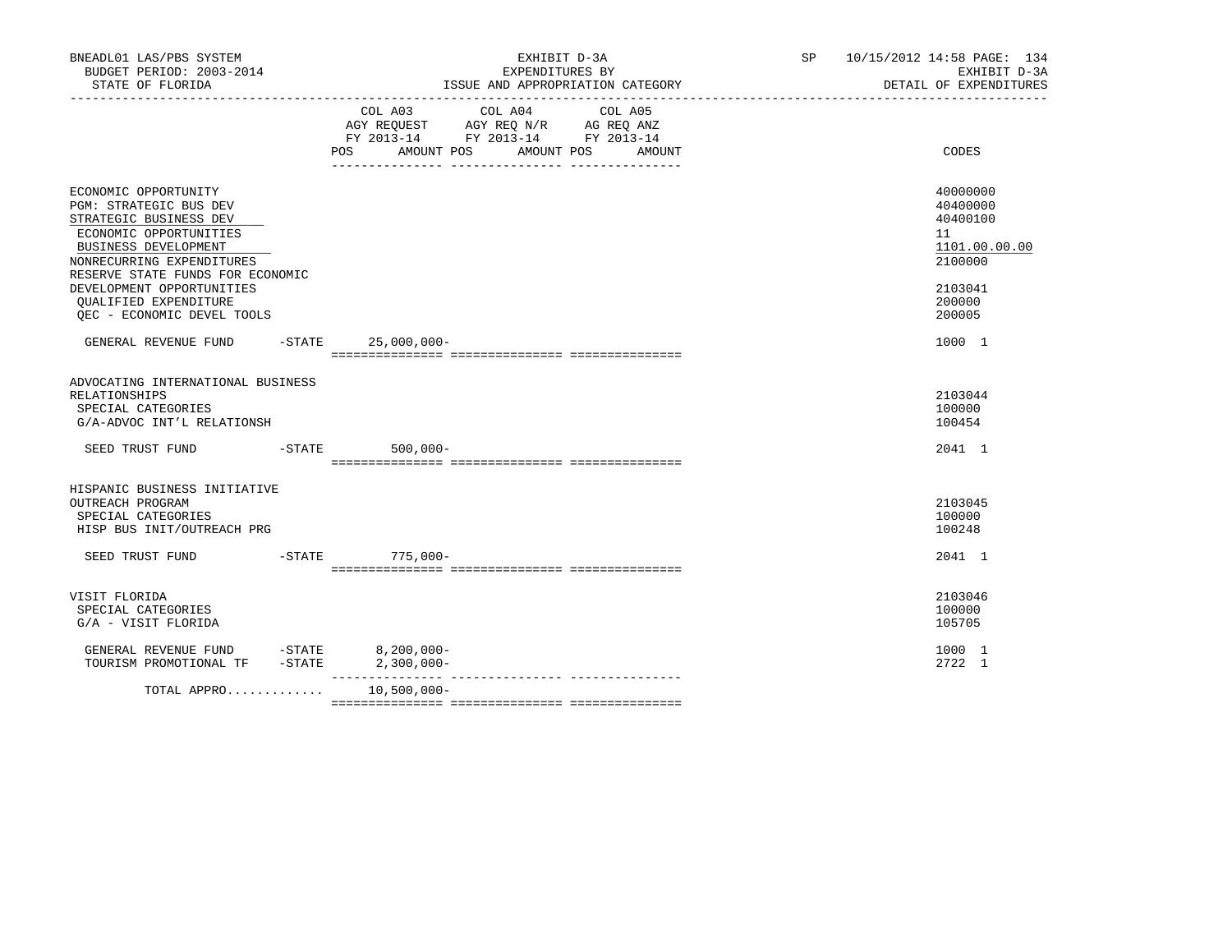| BNEADL01 LAS/PBS SYSTEM<br>BUDGET PERIOD: 2003-2014<br>STATE OF FLORIDA                                                                                                                     |                                                                                                                                                   | EXHIBIT D-3A<br>EXPENDITURES BY<br>ISSUE AND APPROPRIATION CATEGORY<br>---------------------------------- | SP 10/15/2012 14:58 PAGE: 135 | EXHIBIT D-3A<br>DETAIL OF EXPENDITURES                             |
|---------------------------------------------------------------------------------------------------------------------------------------------------------------------------------------------|---------------------------------------------------------------------------------------------------------------------------------------------------|-----------------------------------------------------------------------------------------------------------|-------------------------------|--------------------------------------------------------------------|
|                                                                                                                                                                                             | COL A03 COL A04<br>COL A05<br>AGY REQUEST AGY REQ N/R AG REQ ANZ<br>FY 2013-14 FY 2013-14 FY 2013-14<br>AMOUNT POS<br>AMOUNT POS<br>POS<br>AMOUNT |                                                                                                           | CODES                         |                                                                    |
| ECONOMIC OPPORTUNITY<br>PGM: STRATEGIC BUS DEV<br>STRATEGIC BUSINESS DEV<br>ECONOMIC OPPORTUNITIES<br>BUSINESS DEVELOPMENT<br>NONRECURRING EXPENDITURES<br>SPACE FLORIDA - MAINTAIN CURRENT |                                                                                                                                                   |                                                                                                           |                               | 40000000<br>40400000<br>40400100<br>11<br>1101.00.00.00<br>2100000 |
| FUNDING LEVEL<br>SPECIAL CATEGORIES<br>G/A - SPACE FLORIDA                                                                                                                                  |                                                                                                                                                   |                                                                                                           |                               | 2103047<br>100000<br>108445                                        |
| SEED TRUST FUND -STATE 6,000,000-                                                                                                                                                           |                                                                                                                                                   |                                                                                                           |                               | 2041 1                                                             |
| INSTITUTE FOR THE COMMERCIALIZATION<br>OF PUBLIC RESEARCH<br>SPECIAL CATEGORIES<br>G/A-INST COMM PUBLIC RSCH<br>SEED TRUST FUND -STATE 1,000,000-                                           |                                                                                                                                                   |                                                                                                           |                               | 2103048<br>100000<br>100253<br>2041 1                              |
| ECONOMIC DEVELOPMENT TOOLS<br>LUMP SUM<br>ECONOMIC DEVELOPMENT TOOLS                                                                                                                        |                                                                                                                                                   |                                                                                                           |                               | 2103049<br>090000<br>098019                                        |
| GENERAL REVENUE FUND -STATE 10,000,000-<br>SEED TRUST FUND<br>ECONOMIC DEVELOPMENT TF -STATE 3,800,000-                                                                                     |                                                                                                                                                   | $-STATE$ 57, 426, 719-<br>_______________                                                                 |                               | 1000 1<br>2041 1<br>2177 1                                         |
| TOTAL APPRO                                                                                                                                                                                 |                                                                                                                                                   | 71,226,719-                                                                                               |                               |                                                                    |
| CONTINUE FUNDING TO SUPPORT THE<br>FLORIDA DEFENSE SUPPORT TASK FORCE<br>SPECIAL CATEGORIES<br>G/A-FL DEF SPPT TASK FORCE                                                                   |                                                                                                                                                   |                                                                                                           |                               | 2103050<br>100000<br>100315                                        |
| SEED TRUST FUND                                                                                                                                                                             |                                                                                                                                                   | $-STATE$ 2,000,000-                                                                                       |                               | 2041 1                                                             |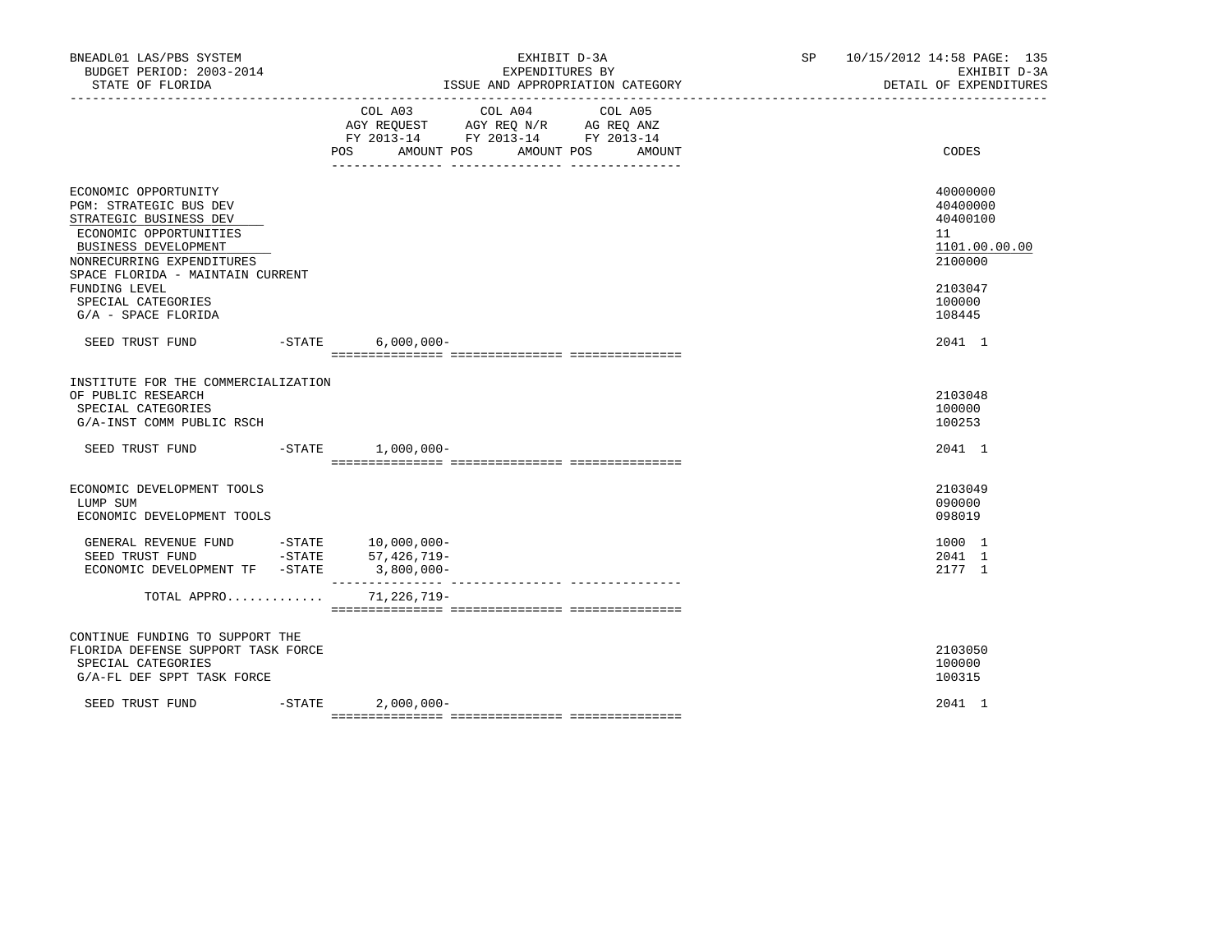| BNEADL01 LAS/PBS SYSTEM<br>BUDGET PERIOD: 2003-2014<br>STATE OF FLORIDA                                                                                                                    |                                                                 | EXHIBIT D-3A<br>EXPENDITURES BY<br>ISSUE AND APPROPRIATION CATEGORY<br>___________________________________ | SP 10/15/2012 14:58 PAGE: 136<br>EXHIBIT D-3A<br>DETAIL OF EXPENDITURES |       |                                                                    |
|--------------------------------------------------------------------------------------------------------------------------------------------------------------------------------------------|-----------------------------------------------------------------|------------------------------------------------------------------------------------------------------------|-------------------------------------------------------------------------|-------|--------------------------------------------------------------------|
|                                                                                                                                                                                            | COL A03<br>AMOUNT POS<br>POS<br>________________ ______________ | COL A04<br>AGY REQUEST AGY REQ N/R AG REQ ANZ<br>FY 2013-14 FY 2013-14 FY 2013-14                          | COL A05<br>AMOUNT POS<br>AMOUNT<br>-- ----------------                  | CODES |                                                                    |
| ECONOMIC OPPORTUNITY<br>PGM: STRATEGIC BUS DEV<br>STRATEGIC BUSINESS DEV<br>ECONOMIC OPPORTUNITIES<br>BUSINESS DEVELOPMENT<br>NONRECURRING EXPENDITURES<br>GRANTS AND AIDS - MILITARY BASE |                                                                 |                                                                                                            |                                                                         |       | 40000000<br>40400000<br>40400100<br>11<br>1101.00.00.00<br>2100000 |
| PROTECTION<br>SPECIAL CATEGORIES<br>G/A - MILITARY BASE PROT                                                                                                                               |                                                                 |                                                                                                            |                                                                         |       | 2103051<br>100000<br>102026                                        |
| SEED TRUST FUND -STATE 1,000,000-                                                                                                                                                          |                                                                 |                                                                                                            |                                                                         |       | 2041 1                                                             |
| OFFICE OF FILM AND ENTERTAINMENT<br>OPERATIONS<br>OTHER PERSONAL SERVICES                                                                                                                  |                                                                 |                                                                                                            |                                                                         |       | 2103052<br>030000                                                  |
| SEED TRUST FUND                                                                                                                                                                            |                                                                 | -STATE 28,130-                                                                                             |                                                                         |       | 2041 1                                                             |
| <b>EXPENSES</b>                                                                                                                                                                            |                                                                 |                                                                                                            |                                                                         |       | 040000                                                             |
| SEED TRUST FUND                                                                                                                                                                            |                                                                 | -STATE 44,907-                                                                                             |                                                                         |       | 2041 1                                                             |
| OPERATING CAPITAL OUTLAY                                                                                                                                                                   |                                                                 |                                                                                                            |                                                                         |       | 060000                                                             |
| SEED TRUST FUND                                                                                                                                                                            | -STATE                                                          | 768-                                                                                                       |                                                                         |       | 2041 1                                                             |
| SPECIAL CATEGORIES<br>CONTRACTED SERVICES                                                                                                                                                  |                                                                 |                                                                                                            |                                                                         |       | 100000<br>100777                                                   |
| SEED TRUST FUND                                                                                                                                                                            |                                                                 | -STATE 46,195-                                                                                             |                                                                         |       | 2041 1                                                             |
| TOTAL: OFFICE OF FILM AND ENTERTAINMENT<br>OPERATIONS                                                                                                                                      |                                                                 |                                                                                                            |                                                                         |       | 2103052                                                            |
| TOTAL ISSUE $120,000-$                                                                                                                                                                     |                                                                 |                                                                                                            |                                                                         |       |                                                                    |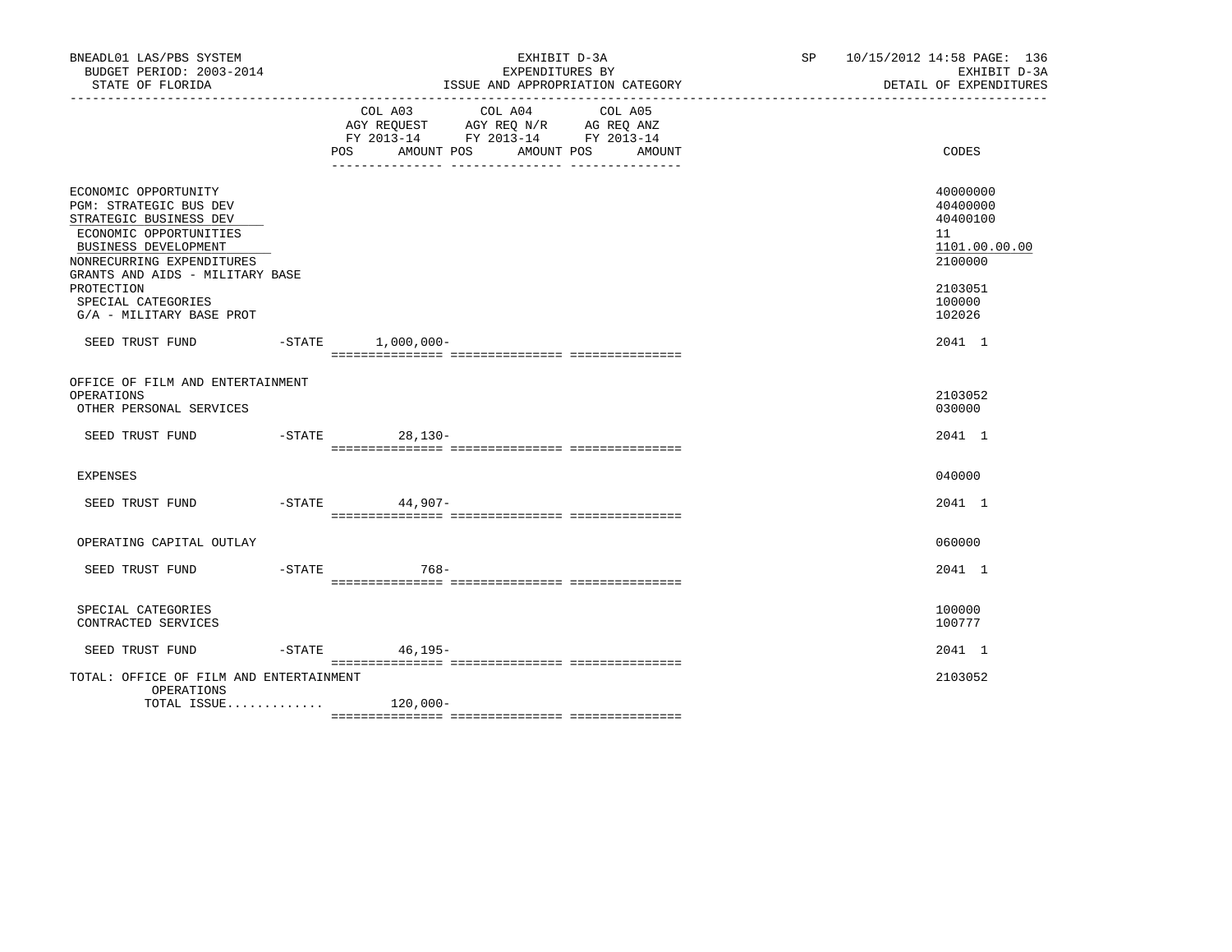| BNEADL01 LAS/PBS SYSTEM<br>BUDGET PERIOD: 2003-2014<br>STATE OF FLORIDA                                                                                                                                                                                           | EXHIBIT D-3A<br>EXPENDITURES BY<br>ISSUE AND APPROPRIATION CATEGORY                                                                   | 10/15/2012 14:58 PAGE: 137<br>SP<br>EXHIBIT D-3A<br>DETAIL OF EXPENDITURES                        |
|-------------------------------------------------------------------------------------------------------------------------------------------------------------------------------------------------------------------------------------------------------------------|---------------------------------------------------------------------------------------------------------------------------------------|---------------------------------------------------------------------------------------------------|
|                                                                                                                                                                                                                                                                   | COL A03 COL A04 COL A05<br>AGY REQUEST AGY REQ N/R AG REQ ANZ<br>FY 2013-14 FY 2013-14 FY 2013-14<br>POS AMOUNT POS AMOUNT POS AMOUNT | CODES                                                                                             |
| ECONOMIC OPPORTUNITY<br>PGM: STRATEGIC BUS DEV<br>STRATEGIC BUSINESS DEV<br>ECONOMIC OPPORTUNITIES<br>BUSINESS DEVELOPMENT<br>NONRECURRING EXPENDITURES<br>ECONOMIC DEVELOPMENT CH 2012-32<br>CH 2012-32, LOF (HB 7087)<br>LUMP SUM<br>ECONOMIC DEVELOPMENT TOOLS |                                                                                                                                       | 40000000<br>40400000<br>40400100<br>11<br>1101.00.00.00<br>2100000<br>2103053<br>090000<br>098019 |
| SEED TRUST FUND -STATE 14,900,000-                                                                                                                                                                                                                                |                                                                                                                                       | 2041 1                                                                                            |
| SPECIAL CATEGORIES<br>TR/SEED TF                                                                                                                                                                                                                                  |                                                                                                                                       | 100000<br>101415                                                                                  |
| GENERAL REVENUE FUND -STATE 14,900,000-                                                                                                                                                                                                                           |                                                                                                                                       | 1000 1                                                                                            |
| TOTAL: ECONOMIC DEVELOPMENT CH 2012-32<br>CH 2012-32, LOF (HB 7087)<br>TOTAL ISSUE 29,800,000-                                                                                                                                                                    |                                                                                                                                       | 2103053                                                                                           |
| DISPROPORTIONATELY AFFECTED<br>COMMUNITIES IN BREVARD COUNTY<br>SECTION 76<br>SPECIAL CATEGORIES<br>G/A-ECONOMIC DEV PROGRAMS                                                                                                                                     |                                                                                                                                       | 2103054<br>100000<br>102241                                                                       |
| GENERAL REVENUE FUND                                                                                                                                                                                                                                              | $-$ STATE $10,000,000-$                                                                                                               | 1000 1                                                                                            |
| ANNUALIZATION OF ADMINISTERED<br>FUNDS APPROPRIATIONS<br>STATE HEALTH INSURANCE ADJUSTMENT<br>FOR FY 2012-13 - 10 MONTHS<br>ANNUALIZATION<br>SALARIES AND BENEFITS                                                                                                |                                                                                                                                       | 26A0000<br>26A1830<br>010000                                                                      |
| GENERAL REVENUE FUND -STATE<br>FL INTER TRADE & PROM TF -STATE<br>SPEC EMPLOYMNT SECU ADM TF-STATE<br>TOURISM PROMOTIONAL TF -STATE                                                                                                                               | 5,525<br>2,240<br>1,905<br>2,135                                                                                                      | 1000 1<br>2338 1<br>2648 1<br>2722 1                                                              |
| TOTAL APPRO                                                                                                                                                                                                                                                       | ---------------<br>11,805                                                                                                             |                                                                                                   |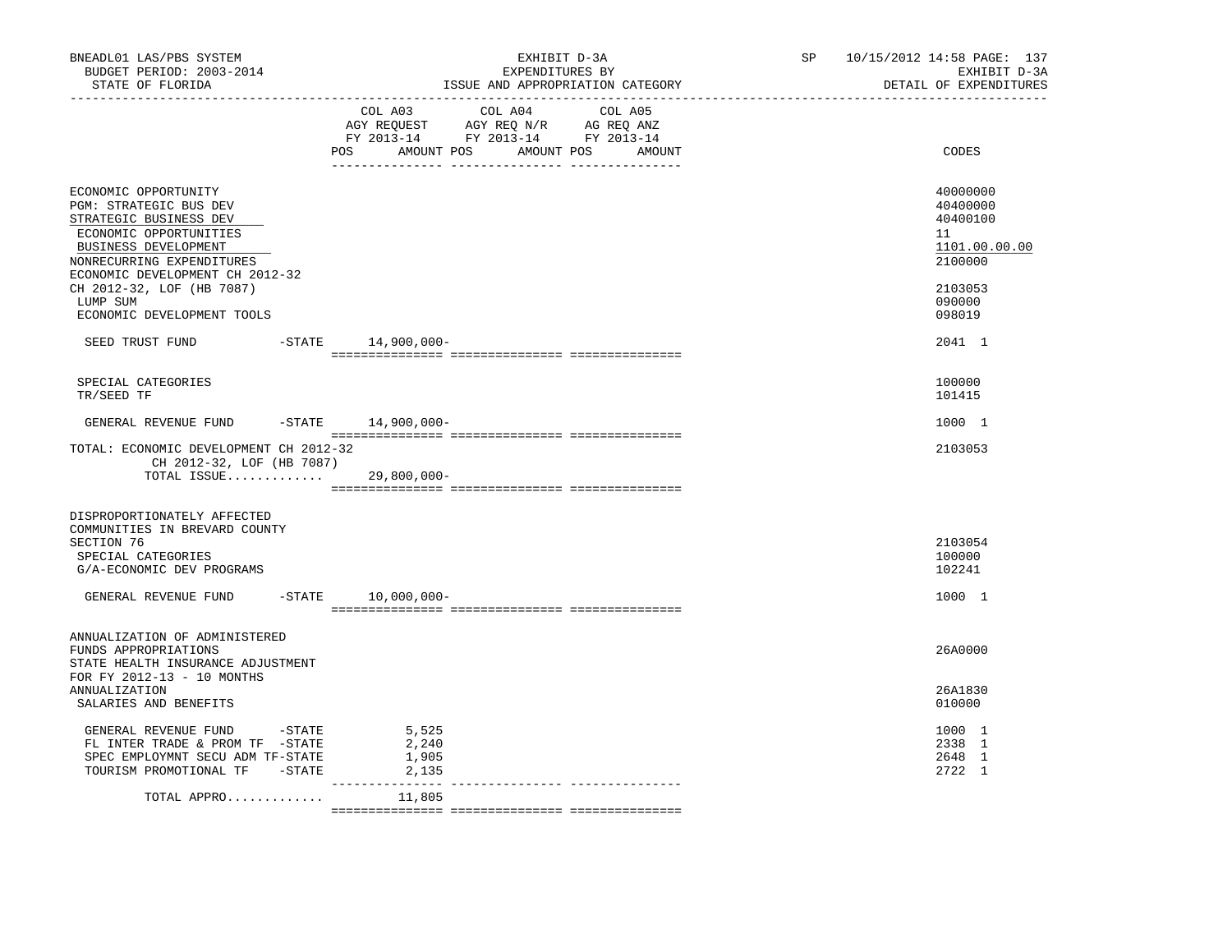| BNEADL01 LAS/PBS SYSTEM<br>BUDGET PERIOD: 2003-2014<br>STATE OF FLORIDA                                                                                      | EXHIBIT D-3A<br>EXPENDITURES BY<br>ISSUE AND APPROPRIATION CATEGORY                                                                            | SP 10/15/2012 14:58 PAGE: 138<br>DETAIL OF EXPENDITURES | EXHIBIT D-3A |  |
|--------------------------------------------------------------------------------------------------------------------------------------------------------------|------------------------------------------------------------------------------------------------------------------------------------------------|---------------------------------------------------------|--------------|--|
|                                                                                                                                                              | COL A03 COL A04 COL A05<br>AGY REQUEST AGY REQ N/R AG REQ ANZ<br>FY 2013-14 FY 2013-14 FY 2013-14<br>AMOUNT POS<br>AMOUNT POS<br>POS<br>AMOUNT | CODES                                                   |              |  |
| ECONOMIC OPPORTUNITY<br>PGM: STRATEGIC BUS DEV<br>STRATEGIC BUSINESS DEV<br>ECONOMIC OPPORTUNITIES<br>BUSINESS DEVELOPMENT<br>ANNUALIZATION OF ADMINISTERED  |                                                                                                                                                | 40000000<br>40400000<br>40400100<br>11<br>1101.00.00.00 |              |  |
| FUNDS APPROPRIATIONS<br>STATE HEALTH INSURANCE ADJUSTMENT<br>FOR FY 2012-13 - 10 MONTHS<br><b>ANNUALIZATION</b><br>DATA PROCESSING SERVICES<br>SOUTHWOOD SRC |                                                                                                                                                | 26A0000<br>26A1830<br>210000<br>210021                  |              |  |
| FL INTER TRADE & PROM TF -STATE<br>SPEC EMPLOYMNT SECU ADM TF-STATE<br>TOURISM PROMOTIONAL TF -STATE                                                         | -5<br>15<br>- 5                                                                                                                                | 2338 1<br>2648 1<br>2722 1                              |              |  |
| TOTAL APPRO<br>TOTAL: STATE HEALTH INSURANCE ADJUSTMENT<br>FOR FY 2012-13 - 10 MONTHS<br>ANNUALIZATION<br>TOTAL ISSUE                                        | -------  ----------------  ----------<br>25<br>11,830                                                                                          | 26A1830                                                 |              |  |
| STATE FUNDING REDUCTIONS<br>REDUCE BUDGET AUTHORITY TO REFLECT<br><b>AVAILABLE REVENUE</b><br>SALARIES AND BENEFITS                                          |                                                                                                                                                | 3300000<br>3300250<br>010000                            |              |  |
| GRANTS AND DONATIONS TF -STATE                                                                                                                               | $37 -$                                                                                                                                         | 2339 1                                                  |              |  |
| OTHER PERSONAL SERVICES<br>GRANTS AND DONATIONS TF -STATE                                                                                                    | $200 -$                                                                                                                                        | 030000<br>2339 1                                        |              |  |
| <b>EXPENSES</b>                                                                                                                                              |                                                                                                                                                | 040000                                                  |              |  |
| GRANTS AND DONATIONS TF -STATE 600-                                                                                                                          |                                                                                                                                                | 2339 1                                                  |              |  |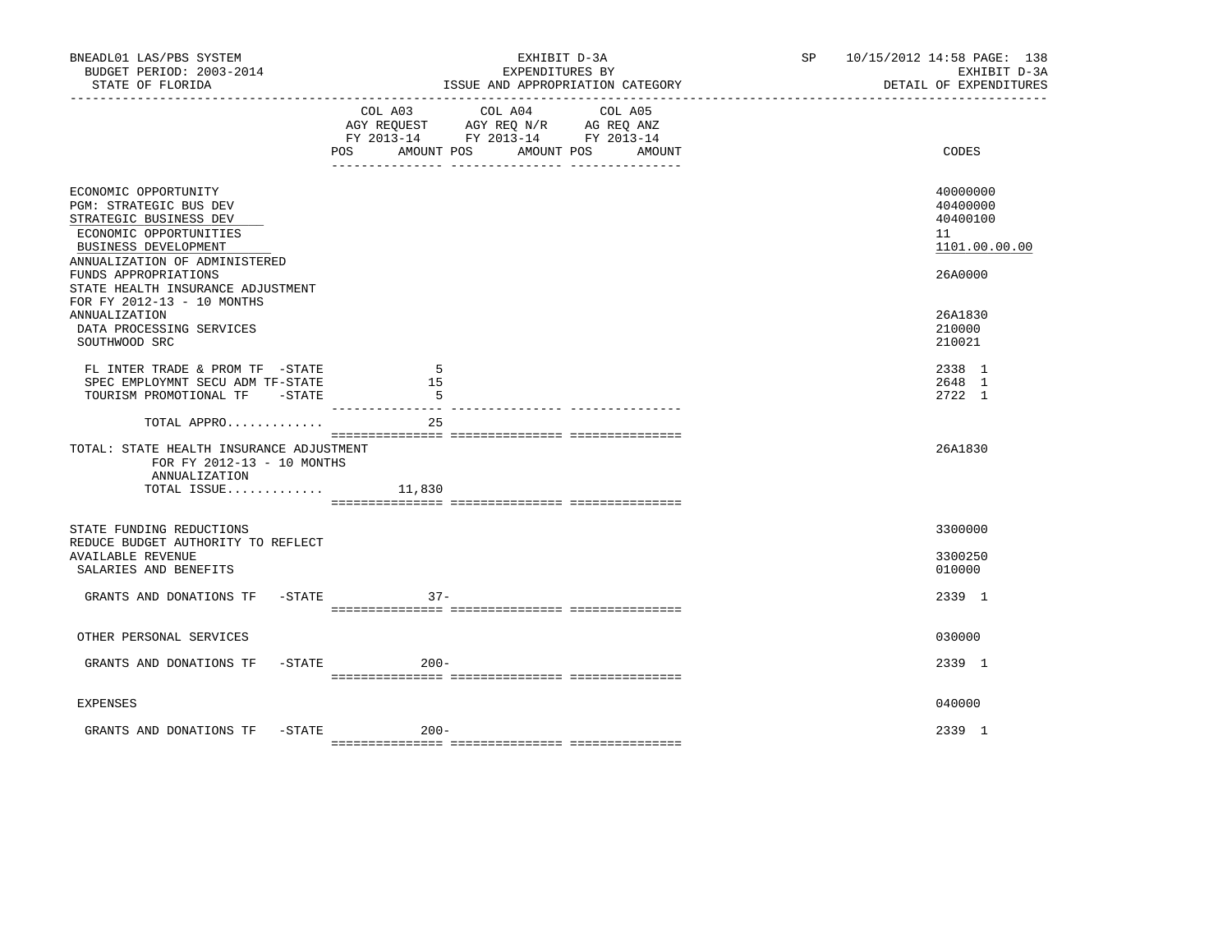| BNEADL01 LAS/PBS SYSTEM<br>BUDGET PERIOD: 2003-2014<br>STATE OF FLORIDA                                                                                                                                                                                             | EXHIBIT D-3A<br>EXPENDITURES BY<br>ISSUE AND APPROPRIATION CATEGORY |                                                                                                                                                                                     |           |                  | SP       |   | 10/15/2012 14:58 PAGE: 139<br>EXHIBIT D-3A<br>DETAIL OF EXPENDITURES |
|---------------------------------------------------------------------------------------------------------------------------------------------------------------------------------------------------------------------------------------------------------------------|---------------------------------------------------------------------|-------------------------------------------------------------------------------------------------------------------------------------------------------------------------------------|-----------|------------------|----------|---|----------------------------------------------------------------------|
|                                                                                                                                                                                                                                                                     | POS                                                                 | $\begin{tabular}{lcccc} CDL A03 & CDL A04 & CDL A05 \\ AGY REQUEST & AGY REQ N/R & AG REQ ANZ \\ FY & 2013-14 & FY & 2013-14 & FY & 2013-14 \end{tabular}$<br>AMOUNT POS AMOUNT POS |           | AMOUNT           |          |   | CODES                                                                |
|                                                                                                                                                                                                                                                                     |                                                                     |                                                                                                                                                                                     |           |                  |          |   |                                                                      |
| ECONOMIC OPPORTUNITY<br>PGM: STRATEGIC BUS DEV<br>STRATEGIC BUSINESS DEV<br>ECONOMIC OPPORTUNITIES<br>BUSINESS DEVELOPMENT<br>STATE FUNDING REDUCTIONS<br>REDUCE BUDGET AUTHORITY TO REFLECT                                                                        |                                                                     |                                                                                                                                                                                     |           |                  |          |   | 40000000<br>40400000<br>40400100<br>11<br>1101.00.00.00<br>3300000   |
| <b>AVAILABLE REVENUE</b><br>OPERATING CAPITAL OUTLAY                                                                                                                                                                                                                |                                                                     |                                                                                                                                                                                     |           |                  |          |   | 3300250<br>060000                                                    |
| GRANTS AND DONATIONS TF                                                                                                                                                                                                                                             | $-STATE$                                                            | $150-$                                                                                                                                                                              |           |                  |          |   | 2339 1                                                               |
|                                                                                                                                                                                                                                                                     |                                                                     |                                                                                                                                                                                     |           |                  |          |   |                                                                      |
| SPECIAL CATEGORIES<br>CONTRACTED SERVICES                                                                                                                                                                                                                           |                                                                     |                                                                                                                                                                                     |           |                  |          |   | 100000<br>100777                                                     |
| GRANTS AND DONATIONS TF                                                                                                                                                                                                                                             | $-STATE$                                                            | $200 -$                                                                                                                                                                             |           |                  |          |   | 2339 1                                                               |
| TOTAL: REDUCE BUDGET AUTHORITY TO REFLECT<br><b>AVAILABLE REVENUE</b>                                                                                                                                                                                               |                                                                     |                                                                                                                                                                                     |           |                  |          |   | 3300250                                                              |
| TOTAL ISSUE                                                                                                                                                                                                                                                         |                                                                     | 787-                                                                                                                                                                                |           |                  |          |   |                                                                      |
|                                                                                                                                                                                                                                                                     |                                                                     |                                                                                                                                                                                     |           |                  |          |   |                                                                      |
| AGENCY ISSUE NARRATIVE:<br>2013-2014 BUDGET YEAR NARRATIVE:<br>The Department of Economic Opportunity recommends eliminating the unfunded operating budget authority in the Grants and<br>Donations Trust Fund in the Strategic Business Development budget entity. |                                                                     |                                                                                                                                                                                     |           | IT COMPONENT? NO |          |   |                                                                      |
| POSITION DETAIL OF SALARIES AND BENEFITS:                                                                                                                                                                                                                           |                                                                     |                                                                                                                                                                                     |           |                  |          |   |                                                                      |
|                                                                                                                                                                                                                                                                     | FTE                                                                 | BASE RATE                                                                                                                                                                           | ADDITIVES | BENEFITS         | SUBTOTAL | ፠ | LAPSE LAPSED SALARIES<br>AND BENEFITS                                |
| A03 - AGY REOUEST FY 2013-14                                                                                                                                                                                                                                        |                                                                     |                                                                                                                                                                                     |           |                  |          |   |                                                                      |
| CHANGES TO CURRENTLY AUTHORIZED POSITIONS<br>OTHER SALARY AMOUNT<br>2339 GRANTS AND DONATIONS TF                                                                                                                                                                    |                                                                     |                                                                                                                                                                                     |           |                  |          |   | $37 -$                                                               |
|                                                                                                                                                                                                                                                                     |                                                                     |                                                                                                                                                                                     |           |                  |          |   | ----------                                                           |
|                                                                                                                                                                                                                                                                     |                                                                     |                                                                                                                                                                                     |           |                  |          |   | $37 -$<br>==============                                             |
|                                                                                                                                                                                                                                                                     |                                                                     |                                                                                                                                                                                     |           |                  |          |   |                                                                      |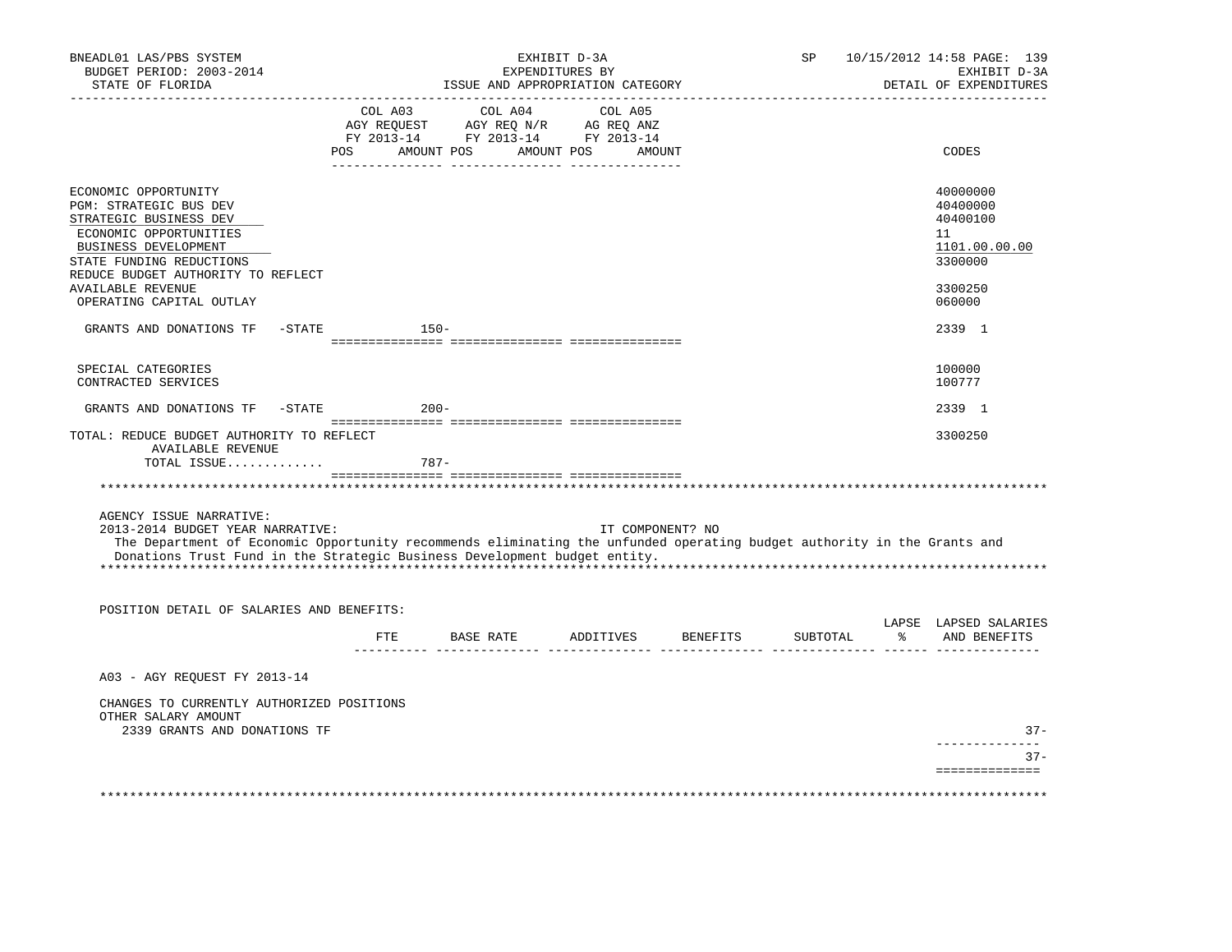| BNEADL01 LAS/PBS SYSTEM<br>BUDGET PERIOD: 2003-2014<br>STATE OF FLORIDA                                                                                                                                                   | EXHIBIT D-3A<br>EXPENDITURES BY<br>ISSUE AND APPROPRIATION CATEGORY                                                                                                       | SP 10/15/2012 14:58 PAGE: 140<br>EXHIBIT D-3A<br>DETAIL OF EXPENDITURES |
|---------------------------------------------------------------------------------------------------------------------------------------------------------------------------------------------------------------------------|---------------------------------------------------------------------------------------------------------------------------------------------------------------------------|-------------------------------------------------------------------------|
|                                                                                                                                                                                                                           | COL A04<br>COL A03<br>COL A05<br>AGY REQUEST AGY REQ N/R AG REQ ANZ<br>FY 2013-14 FY 2013-14 FY 2013-14<br>POS<br>AMOUNT POS<br>AMOUNT POS<br>AMOUNT<br>__ ______________ | CODES                                                                   |
| ECONOMIC OPPORTUNITY<br><b>PGM: STRATEGIC BUS DEV</b><br>STRATEGIC BUSINESS DEV<br>ECONOMIC OPPORTUNITIES<br>BUSINESS DEVELOPMENT<br>FUND SHIFT<br>REALIGN FUND SOURCES FOR ON-GOING<br>ECONOMIC DEVELOPMENT OPERATIONS - |                                                                                                                                                                           | 40000000<br>40400000<br>40400100<br>11<br>1101.00.00.00<br>3400000      |
| <b>DEDUCT</b><br>SALARIES AND BENEFITS                                                                                                                                                                                    |                                                                                                                                                                           | 3400010<br>010000                                                       |
| GENERAL REVENUE FUND -STATE<br>FL INTER TRADE & PROM TF -STATE<br>SPEC EMPLOYMNT SECU ADM TF-STATE<br>TOURISM PROMOTIONAL TF -STATE                                                                                       | 256,175-<br>44,053-<br>307,172-<br>27,103-                                                                                                                                | 1000 1<br>2338 1<br>2648 1<br>2722 1                                    |
| TOTAL APPRO                                                                                                                                                                                                               | 634,503-                                                                                                                                                                  |                                                                         |
| OTHER PERSONAL SERVICES                                                                                                                                                                                                   |                                                                                                                                                                           | 030000                                                                  |
| SEED TRUST FUND -STATE 23,525-                                                                                                                                                                                            |                                                                                                                                                                           | 2041 1                                                                  |
| EXPENSES                                                                                                                                                                                                                  |                                                                                                                                                                           | 040000                                                                  |
| SEED TRUST FUND -STATE 1,587-<br>FL INTER TRADE & PROM TF -STATE<br>SPEC EMPLOYMNT SECU ADM TF-STATE<br>TOURISM PROMOTIONAL TF -STATE                                                                                     | 25,942-<br>12,923-<br>29,248-                                                                                                                                             | 2041 1<br>2338 1<br>2648 1<br>2722 1                                    |
| TOTAL APPRO                                                                                                                                                                                                               | 69,700-                                                                                                                                                                   |                                                                         |
| OPERATING CAPITAL OUTLAY                                                                                                                                                                                                  |                                                                                                                                                                           | 060000                                                                  |
| GENERAL REVENUE FUND -STATE<br>FL INTER TRADE & PROM TF -STATE<br>TOURISM PROMOTIONAL TF -STATE                                                                                                                           | $298-$<br>$1,397-$<br>4,744-                                                                                                                                              | 1000 1<br>2338 1<br>2722 1                                              |
| TOTAL APPRO                                                                                                                                                                                                               | $6.439-$                                                                                                                                                                  |                                                                         |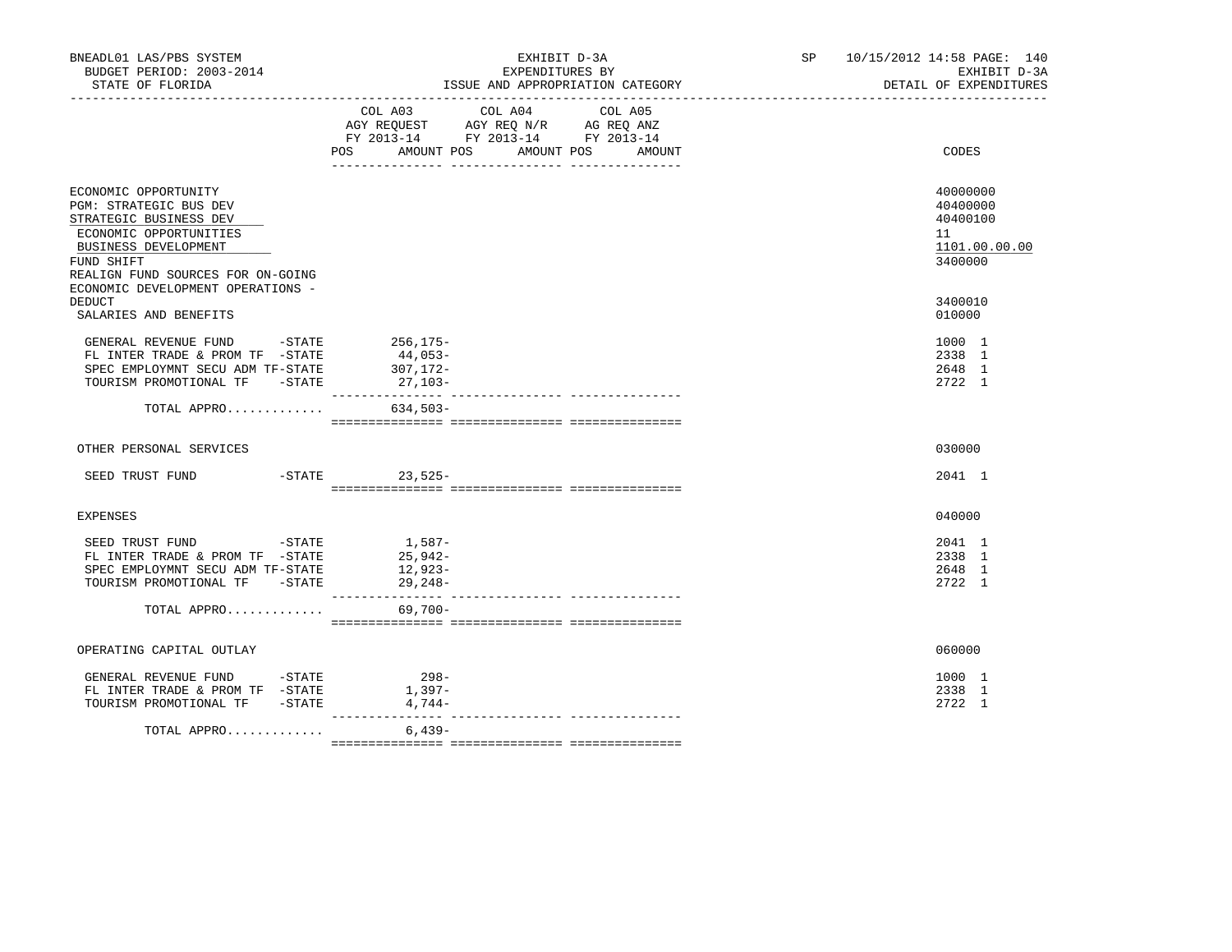| BNEADL01 LAS/PBS SYSTEM<br>BUDGET PERIOD: 2003-2014<br>STATE OF FLORIDA<br>----------------                                                                                                                        | EXHIBIT D-3A<br>EXPENDITURES BY<br>ISSUE AND APPROPRIATION CATEGORY                                                                                                                                                                                                           | 10/15/2012 14:58 PAGE: 141<br>SP and the set of the set of the set of the set of the set of the set of the set of the set of the set of the set of the set of the set of the set of the set of the set of the set of the set of the set of the set of the se<br>EXHIBIT D-3A<br>DETAIL OF EXPENDITURES<br>-------------------------------- |
|--------------------------------------------------------------------------------------------------------------------------------------------------------------------------------------------------------------------|-------------------------------------------------------------------------------------------------------------------------------------------------------------------------------------------------------------------------------------------------------------------------------|--------------------------------------------------------------------------------------------------------------------------------------------------------------------------------------------------------------------------------------------------------------------------------------------------------------------------------------------|
|                                                                                                                                                                                                                    | COL A03<br>COL A04<br>COL A05<br>$\begin{tabular}{lllllllll} \bf AGY \,\,\, REQUEST \,\,\, & \bf AGY \,\, REQ \,\, N/R & \,\, AG \,\, REQ \,\, ANZ \\ \bf FY \,\, 2013-14 & \,\, FY \,\, 2013-14 & \,\, FY \,\, 2013-14 \\ \end{tabular}$<br>POS AMOUNT POS AMOUNT POS AMOUNT | CODES                                                                                                                                                                                                                                                                                                                                      |
| ECONOMIC OPPORTUNITY<br>PGM: STRATEGIC BUS DEV<br>STRATEGIC BUSINESS DEV<br>ECONOMIC OPPORTUNITIES<br>BUSINESS DEVELOPMENT<br>FUND SHIFT<br>REALIGN FUND SOURCES FOR ON-GOING<br>ECONOMIC DEVELOPMENT OPERATIONS - |                                                                                                                                                                                                                                                                               | 40000000<br>40400000<br>40400100<br>11<br>1101.00.00.00<br>3400000                                                                                                                                                                                                                                                                         |
| DEDUCT<br>SPECIAL CATEGORIES<br>CONTRACTED SERVICES                                                                                                                                                                |                                                                                                                                                                                                                                                                               | 3400010<br>100000<br>100777                                                                                                                                                                                                                                                                                                                |
| SEED TRUST FUND                                                                                                                                                                                                    | -STATE 363,809-                                                                                                                                                                                                                                                               | 2041 1                                                                                                                                                                                                                                                                                                                                     |
| RISK MANAGEMENT INSURANCE                                                                                                                                                                                          |                                                                                                                                                                                                                                                                               | 103241                                                                                                                                                                                                                                                                                                                                     |
| GENERAL REVENUE FUND -STATE<br>SPEC EMPLOYMNT SECU ADM TF-STATE<br>TOURISM PROMOTIONAL TF -STATE                                                                                                                   | $359-$<br>$539-$<br>179-                                                                                                                                                                                                                                                      | 1000 1<br>2648 1<br>2722 1                                                                                                                                                                                                                                                                                                                 |
| TOTAL APPRO                                                                                                                                                                                                        | --------------- --<br>1,077-                                                                                                                                                                                                                                                  |                                                                                                                                                                                                                                                                                                                                            |
| TR/DMS/HR SVCS/STW CONTRCT                                                                                                                                                                                         |                                                                                                                                                                                                                                                                               | 107040                                                                                                                                                                                                                                                                                                                                     |
| GENERAL REVENUE FUND - STATE<br>FL INTER TRADE & PROM TF -STATE<br>SPEC EMPLOYMNT SECU ADM TF-STATE<br>TOURISM PROMOTIONAL TF -STATE                                                                               | 1,681-<br>$405 -$<br>$1,347-$<br>$268-$                                                                                                                                                                                                                                       | 1000 1<br>2338 1<br>2648 1<br>2722 1                                                                                                                                                                                                                                                                                                       |
| TOTAL APPRO                                                                                                                                                                                                        | $3,701-$                                                                                                                                                                                                                                                                      |                                                                                                                                                                                                                                                                                                                                            |
| DATA PROCESSING SERVICES<br>SOUTHWOOD SRC                                                                                                                                                                          |                                                                                                                                                                                                                                                                               | 210000<br>210021                                                                                                                                                                                                                                                                                                                           |
| FL INTER TRADE & PROM TF -STATE<br>SPEC EMPLOYMNT SECU ADM TF-STATE<br>TOURISM PROMOTIONAL TF -STATE                                                                                                               | $232-$<br>$6,315-$<br>$143-$                                                                                                                                                                                                                                                  | 2338 1<br>2648 1<br>2722 1                                                                                                                                                                                                                                                                                                                 |
| TOTAL APPRO                                                                                                                                                                                                        | 6,690-                                                                                                                                                                                                                                                                        |                                                                                                                                                                                                                                                                                                                                            |
| TOTAL: REALIGN FUND SOURCES FOR ON-GOING<br>ECONOMIC DEVELOPMENT OPERATIONS -<br>DEDUCT                                                                                                                            |                                                                                                                                                                                                                                                                               | 3400010                                                                                                                                                                                                                                                                                                                                    |
| TOTAL ISSUE $1,109,444-$                                                                                                                                                                                           |                                                                                                                                                                                                                                                                               |                                                                                                                                                                                                                                                                                                                                            |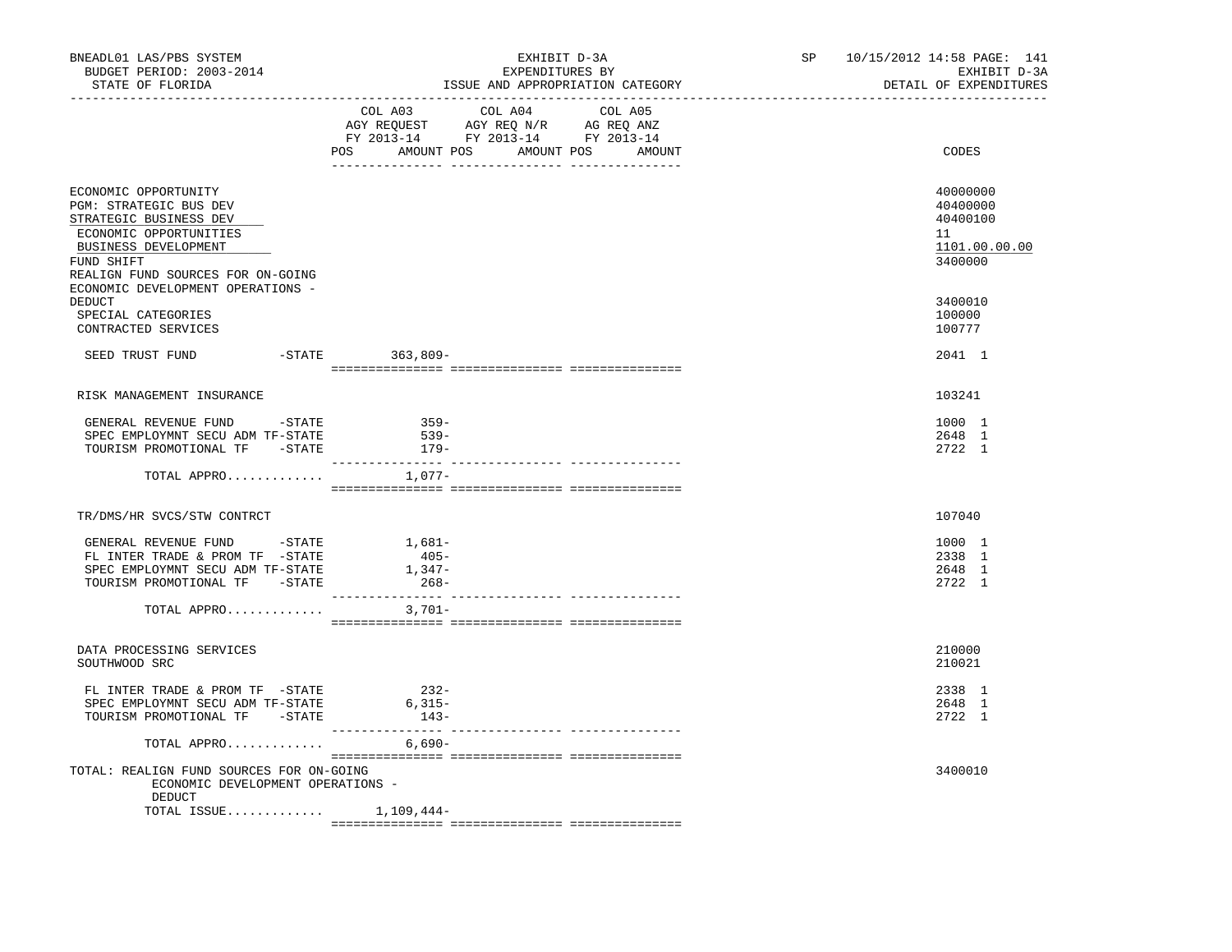| BNEADL01 LAS/PBS SYSTEM<br>BUDGET PERIOD: 2003-2014<br>STATE OF FLORIDA                                                                                                                                            |                                                           | EXPENDITURES BY                                            | EXHIBIT D-3A<br>ISSUE AND APPROPRIATION CATEGORY | 10/15/2012 14:58 PAGE: 142<br>SP.<br>EXHIBIT D-3A<br>DETAIL OF EXPENDITURES |
|--------------------------------------------------------------------------------------------------------------------------------------------------------------------------------------------------------------------|-----------------------------------------------------------|------------------------------------------------------------|--------------------------------------------------|-----------------------------------------------------------------------------|
|                                                                                                                                                                                                                    | COL A03<br>AGY REOUEST<br>FY 2013-14<br>POS<br>AMOUNT POS | COL A04 COL A05<br>AGY REO N/R<br>FY 2013-14<br>AMOUNT POS | AG REO ANZ<br>FY 2013-14<br>AMOUNT               | CODES                                                                       |
| ECONOMIC OPPORTUNITY<br>PGM: STRATEGIC BUS DEV<br>STRATEGIC BUSINESS DEV<br>ECONOMIC OPPORTUNITIES<br>BUSINESS DEVELOPMENT<br>FUND SHIFT<br>REALIGN FUND SOURCES FOR ON-GOING<br>ECONOMIC DEVELOPMENT OPERATIONS - |                                                           |                                                            |                                                  | 40000000<br>40400000<br>40400100<br>11<br>1101.00.00.00<br>3400000          |
| DEDUCT                                                                                                                                                                                                             |                                                           |                                                            |                                                  | 3400010                                                                     |

AGENCY ISSUE NARRATIVE:

2013-2014 BUDGET YEAR NARRATIVE: IT COMPONENT? NO

 When the Department of Economic Opportunity was created on October 1, 2011, there were various state funding sources that supported administrative economic development operations in both the Division of Strategic Business Development and the Bureau of Economic Development in the Division of Community Development. On-going operations are currently supported by varying percentages of General Revenue and the SEED, Florida International Trade and Promotion, Tourism Promotional, and Special Employment Security Administration trust funds.

 The Department of Economic Opportunity requests that recurring administrative economic development operations be funded using the following percentages: one-third General Revenue, one third SEED Trust Funds, and one-sixth each from the Florida International Trade and Promotion and Tourism Promotional trust funds. The proposed fund shift maximizes the use of economic development trust funds and reduces the need for General Revenue funds to support administrative operations.

 This issue, when combined with Issue # 3400020, nets to zero. \*\*\*\*\*\*\*\*\*\*\*\*\*\*\*\*\*\*\*\*\*\*\*\*\*\*\*\*\*\*\*\*\*\*\*\*\*\*\*\*\*\*\*\*\*\*\*\*\*\*\*\*\*\*\*\*\*\*\*\*\*\*\*\*\*\*\*\*\*\*\*\*\*\*\*\*\*\*\*\*\*\*\*\*\*\*\*\*\*\*\*\*\*\*\*\*\*\*\*\*\*\*\*\*\*\*\*\*\*\*\*\*\*\*\*\*\*\*\*\*\*\*\*\*\*\*\*

|                                                    | FTE | BASE RATE | ADDITIVES | BENEFITS | SUBTOTAL | LAPSE<br>ႜ | LAPSED SALARIES<br>AND BENEFITS |
|----------------------------------------------------|-----|-----------|-----------|----------|----------|------------|---------------------------------|
| A03 - AGY REOUEST FY 2013-14                       |     |           |           |          |          |            |                                 |
| CHANGES TO CURRENTLY AUTHORIZED POSITIONS          |     |           |           |          |          |            |                                 |
| OTHER SALARY AMOUNT<br>2722 TOURISM PROMOTIONAL TF |     |           |           |          |          |            | $27,103-$                       |
| 1000 GENERAL REVENUE FUND                          |     |           |           |          |          |            | $256, 175 -$                    |
| 2338 FL INTER TRADE & PROM TF                      |     |           |           |          |          |            | 44,053-                         |
|                                                    |     |           |           |          |          |            | $307, 172 -$                    |
| 2648 SPEC EMPLOYMNT SECU ADM TF                    |     |           |           |          |          |            |                                 |
|                                                    |     |           |           |          |          |            | $634,503-$                      |

\*\*\*\*\*\*\*\*\*\*\*\*\*\*\*\*\*\*\*\*\*\*\*\*\*\*\*\*\*\*\*\*\*\*\*\*\*\*\*\*\*\*\*\*\*\*\*\*\*\*\*\*\*\*\*\*\*\*\*\*\*\*\*\*\*\*\*\*\*\*\*\*\*\*\*\*\*\*\*\*\*\*\*\*\*\*\*\*\*\*\*\*\*\*\*\*\*\*\*\*\*\*\*\*\*\*\*\*\*\*\*\*\*\*\*\*\*\*\*\*\*\*\*\*\*\*\*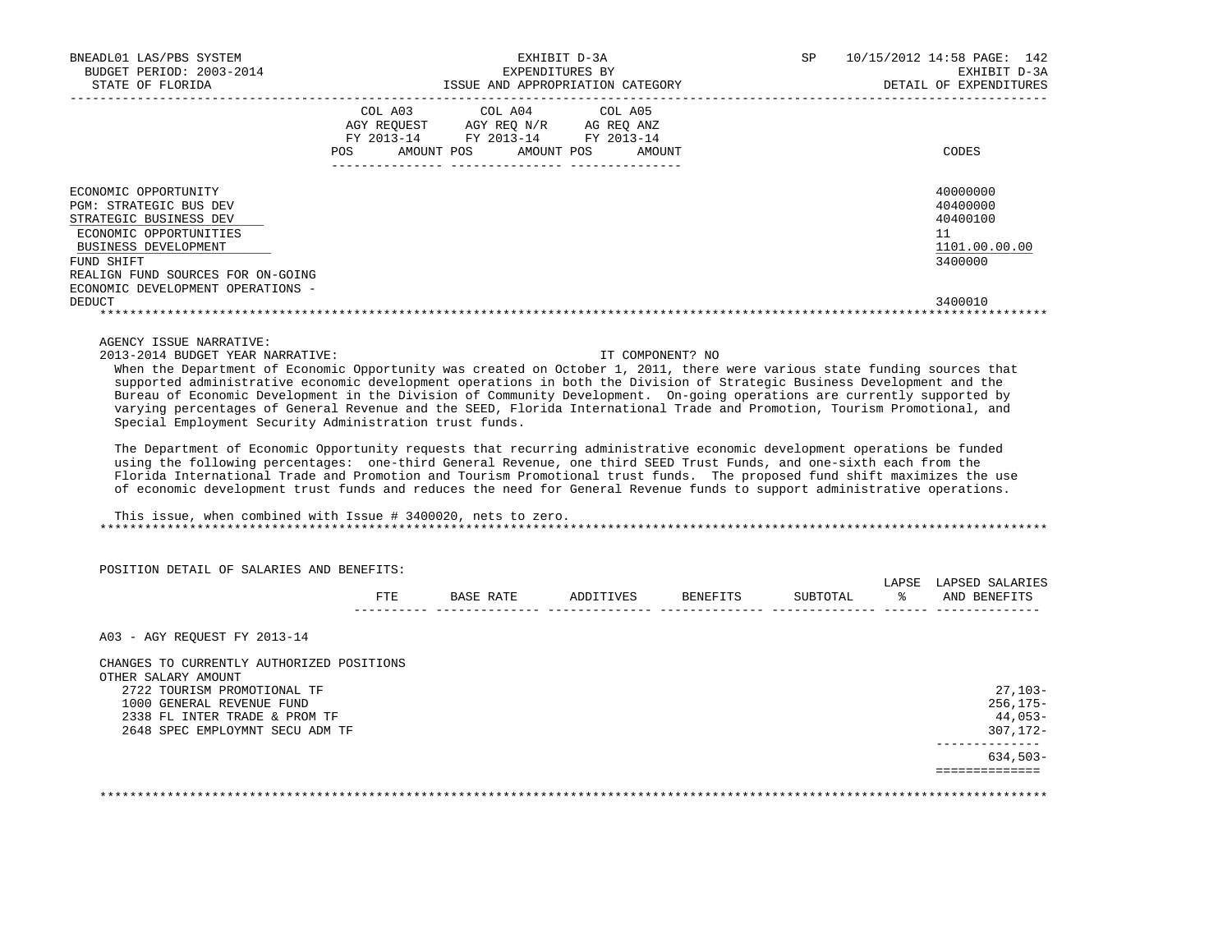| BNEADL01 LAS/PBS SYSTEM<br>BUDGET PERIOD: 2003-2014<br>STATE OF FLORIDA                                                                                                                                                   |         | ----------------------------                                                                                                     | EXHIBIT D-3A<br>EXPENDITURES BY<br>ISSUE AND APPROPRIATION CATEGORY<br>---------------------- | SP    | 10/15/2012 14:58 PAGE: 143<br>EXHIBIT D-3A<br>DETAIL OF EXPENDITURES |
|---------------------------------------------------------------------------------------------------------------------------------------------------------------------------------------------------------------------------|---------|----------------------------------------------------------------------------------------------------------------------------------|-----------------------------------------------------------------------------------------------|-------|----------------------------------------------------------------------|
|                                                                                                                                                                                                                           | COL A03 | COL A04<br>COL A05<br>AGY REQUEST AGY REQ N/R AG REQ ANZ<br>FY 2013-14 FY 2013-14 FY 2013-14<br>POS AMOUNT POS AMOUNT POS AMOUNT |                                                                                               | CODES |                                                                      |
| ECONOMIC OPPORTUNITY<br><b>PGM: STRATEGIC BUS DEV</b><br>STRATEGIC BUSINESS DEV<br>ECONOMIC OPPORTUNITIES<br>BUSINESS DEVELOPMENT<br>FUND SHIFT<br>REALIGN FUND SOURCES FOR ON-GOING<br>ECONOMIC DEVELOPMENT OPERATIONS - |         |                                                                                                                                  |                                                                                               |       | 40000000<br>40400000<br>40400100<br>11<br>1101.00.00.00<br>3400000   |
| ADD<br>SALARIES AND BENEFITS                                                                                                                                                                                              |         |                                                                                                                                  |                                                                                               |       | 3400020<br>010000                                                    |
| SEED TRUST FUND                                                                                                                                                                                                           |         | -STATE 634,502                                                                                                                   |                                                                                               |       | 2041 1                                                               |
| OTHER PERSONAL SERVICES                                                                                                                                                                                                   |         |                                                                                                                                  |                                                                                               |       | 030000                                                               |
| GENERAL REVENUE FUND $-$ STATE 5,821<br>FL INTER TRADE & PROM TF -STATE<br>TOURISM PROMOTIONAL TF -STATE                                                                                                                  |         | 11,365<br>6,339                                                                                                                  |                                                                                               |       | 1000 1<br>2338 1<br>2722 1                                           |
| TOTAL APPRO                                                                                                                                                                                                               |         | 23,525                                                                                                                           |                                                                                               |       |                                                                      |
| <b>EXPENSES</b>                                                                                                                                                                                                           |         |                                                                                                                                  |                                                                                               |       | 040000                                                               |
| GENERAL REVENUE FUND -STATE 69,699<br>SEED TRUST FUND -STATE 6,439                                                                                                                                                        |         |                                                                                                                                  |                                                                                               |       | 1000 1<br>2041 1                                                     |
| TOTAL APPRO                                                                                                                                                                                                               |         | 76,138                                                                                                                           |                                                                                               |       |                                                                      |
| SPECIAL CATEGORIES<br>CONTRACTED SERVICES                                                                                                                                                                                 |         |                                                                                                                                  |                                                                                               |       | 100000<br>100777                                                     |
| GENERAL REVENUE FUND -STATE<br>FL INTER TRADE & PROM TF -STATE<br>TOURISM PROMOTIONAL TF -STATE                                                                                                                           |         | 86,957<br>137,221<br>139,632                                                                                                     |                                                                                               |       | 1000 1<br>2338 1<br>2722 1                                           |
| TOTAL APPRO                                                                                                                                                                                                               |         | 363,810                                                                                                                          |                                                                                               |       |                                                                      |
| RISK MANAGEMENT INSURANCE                                                                                                                                                                                                 |         |                                                                                                                                  |                                                                                               |       | 103241                                                               |
| SEED TRUST FUND -STATE<br>FL INTER TRADE & PROM TF -STATE                                                                                                                                                                 |         | 988<br>90                                                                                                                        |                                                                                               |       | 2041 1<br>2338 1                                                     |
| TOTAL APPRO                                                                                                                                                                                                               |         | 1,078                                                                                                                            |                                                                                               |       |                                                                      |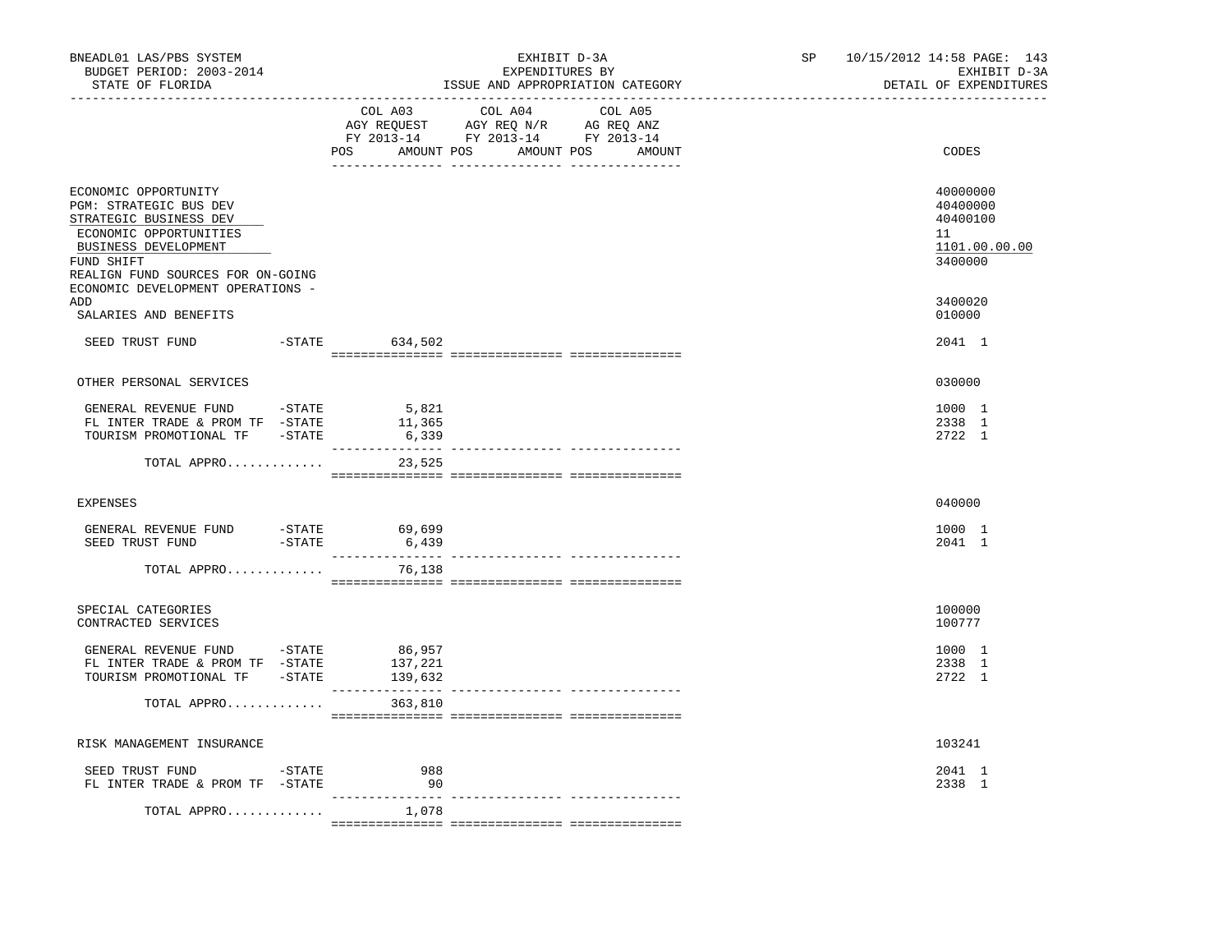| BNEADL01 LAS/PBS SYSTEM<br>BUDGET PERIOD: 2003-2014<br>STATE OF FLORIDA                                                                                                                                                          |                                    | EXHIBIT D-3A<br>EXPENDITURES BY<br>ISSUE AND APPROPRIATION CATEGORY                                                                     | SP 10/15/2012 14:58 PAGE: 144<br>EXHIBIT D-3A<br>DETAIL OF EXPENDITURES |
|----------------------------------------------------------------------------------------------------------------------------------------------------------------------------------------------------------------------------------|------------------------------------|-----------------------------------------------------------------------------------------------------------------------------------------|-------------------------------------------------------------------------|
|                                                                                                                                                                                                                                  | <b>POS</b>                         | COL A03 COL A04 COL A05<br>AGY REQUEST AGY REQ N/R AG REQ ANZ<br>FY 2013-14 FY 2013-14 FY 2013-14<br>AMOUNT POS<br>AMOUNT POS<br>AMOUNT | CODES                                                                   |
| ECONOMIC OPPORTUNITY<br><b>PGM: STRATEGIC BUS DEV</b><br>STRATEGIC BUSINESS DEV<br>ECONOMIC OPPORTUNITIES<br><b>BUSINESS DEVELOPMENT</b><br>FUND SHIFT<br>REALIGN FUND SOURCES FOR ON-GOING<br>ECONOMIC DEVELOPMENT OPERATIONS - |                                    |                                                                                                                                         | 40000000<br>40400000<br>40400100<br>11<br>1101.00.00.00<br>3400000      |
| ADD<br>SPECIAL CATEGORIES<br>TR/DMS/HR SVCS/STW CONTRCT                                                                                                                                                                          |                                    |                                                                                                                                         | 3400020<br>100000<br>107040                                             |
| SEED TRUST FUND                                                                                                                                                                                                                  | $-STATE$<br>3,701                  |                                                                                                                                         | 2041 1                                                                  |
| DATA PROCESSING SERVICES<br>SOUTHWOOD SRC                                                                                                                                                                                        |                                    |                                                                                                                                         | 210000<br>210021                                                        |
| GENERAL REVENUE FUND<br>SEED TRUST FUND                                                                                                                                                                                          | = STATE 3 , 345<br>= STATE 3 , 345 |                                                                                                                                         | 1000 1<br>2041 1                                                        |
| TOTAL APPRO                                                                                                                                                                                                                      | 6,690                              |                                                                                                                                         |                                                                         |
| TOTAL: REALIGN FUND SOURCES FOR ON-GOING<br>ECONOMIC DEVELOPMENT OPERATIONS -<br>ADD<br>TOTAL ISSUE                                                                                                                              | 1,109,444                          |                                                                                                                                         | 3400020                                                                 |
|                                                                                                                                                                                                                                  |                                    | --------------- ----------------                                                                                                        |                                                                         |

AGENCY ISSUE NARRATIVE:

2013-2014 BUDGET YEAR NARRATIVE: IT COMPONENT? NO

 When the Department of Economic Opportunity was created on October 1, 2011, there were various state funding sources that supported administrative economic development operations in both the Division of Strategic Business Development and the Bureau of Economic Development in the Division of Community Development. On-going operations are currently supported by varying percentages of General Revenue and the SEED, Florida International Trade and Promotion, Tourism Promotional, and Special Employment Security Administration trust funds.

 The Department of Economic Opportunity requests that recurring administrative economic development operations be funded using the following percentages: one-third General Revenue, one third SEED Trust Funds, and one-sixth each from the Florida International Trade and Promotion and Tourism Promotional trust funds. The proposed fund shift maximizes the use of economic development trust funds and reduces the need for General Revenue funds to support administrative operations.

 This issue, when combined with Issue # 3400010, nets to zero. \*\*\*\*\*\*\*\*\*\*\*\*\*\*\*\*\*\*\*\*\*\*\*\*\*\*\*\*\*\*\*\*\*\*\*\*\*\*\*\*\*\*\*\*\*\*\*\*\*\*\*\*\*\*\*\*\*\*\*\*\*\*\*\*\*\*\*\*\*\*\*\*\*\*\*\*\*\*\*\*\*\*\*\*\*\*\*\*\*\*\*\*\*\*\*\*\*\*\*\*\*\*\*\*\*\*\*\*\*\*\*\*\*\*\*\*\*\*\*\*\*\*\*\*\*\*\*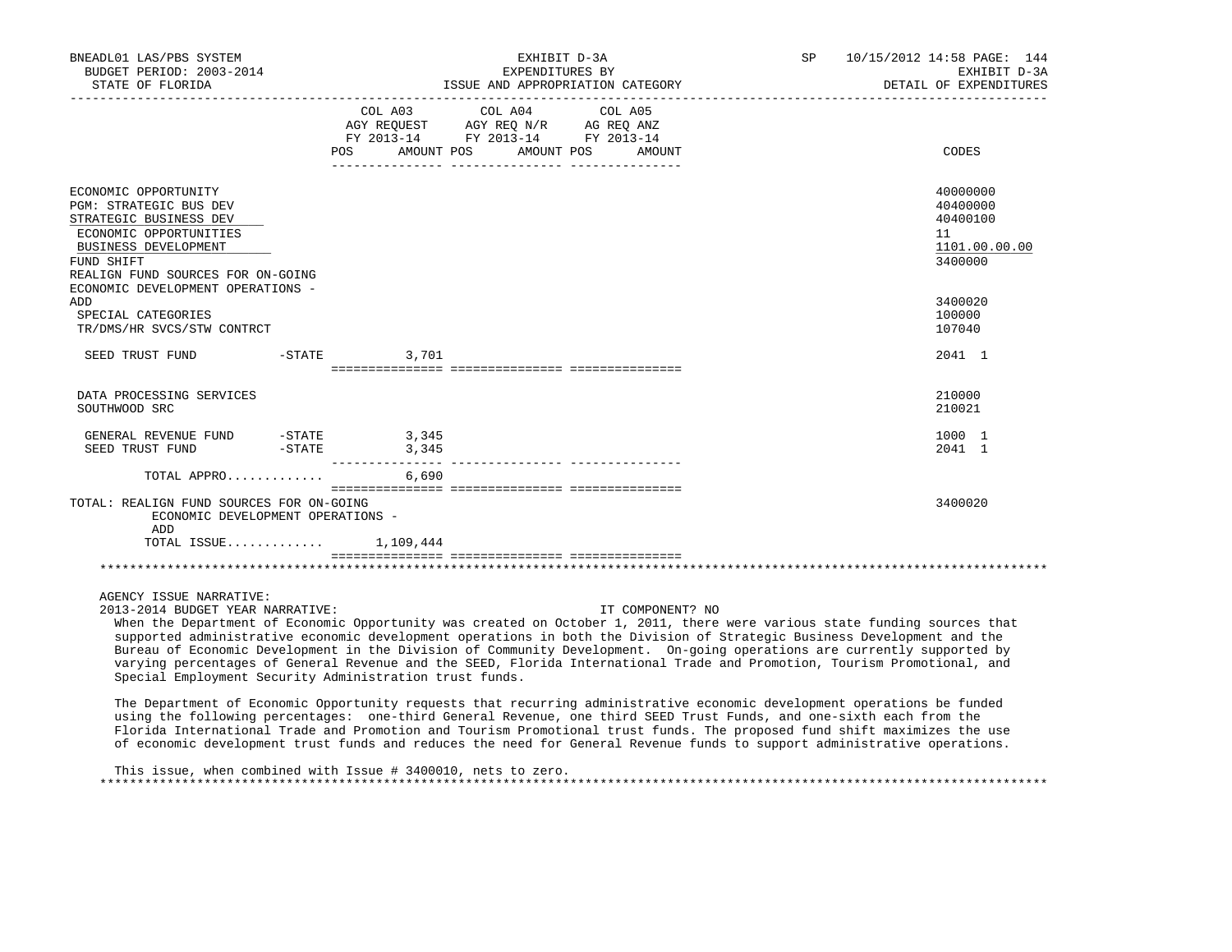| BNEADL01 LAS/PBS SYSTEM<br>BUDGET PERIOD: 2003-2014<br>STATE OF FLORIDA | ISSUE AND APPROPRIATION CATEGORY | SP                                             | 10/15/2012 14:58 PAGE: 145<br>EXHIBIT D-3A<br>DETAIL OF EXPENDITURES |          |          |                                       |
|-------------------------------------------------------------------------|----------------------------------|------------------------------------------------|----------------------------------------------------------------------|----------|----------|---------------------------------------|
| ---------------                                                         | COL A03                          | ___________________________________<br>COL A04 | COL A05                                                              |          |          |                                       |
|                                                                         |                                  | AGY REQUEST AGY REQ N/R AG REQ ANZ             |                                                                      |          |          |                                       |
|                                                                         |                                  | FY 2013-14 FY 2013-14 FY 2013-14               |                                                                      |          |          |                                       |
|                                                                         | POS AMOUNT POS                   | AMOUNT POS                                     | AMOUNT                                                               |          |          | CODES                                 |
| ECONOMIC OPPORTUNITY                                                    |                                  |                                                |                                                                      |          |          | 40000000                              |
| PGM: STRATEGIC BUS DEV                                                  |                                  |                                                |                                                                      |          |          | 40400000                              |
| STRATEGIC BUSINESS DEV                                                  |                                  |                                                |                                                                      |          |          | 40400100                              |
| ECONOMIC OPPORTUNITIES                                                  |                                  |                                                |                                                                      |          |          | 11                                    |
| BUSINESS DEVELOPMENT<br>FUND SHIFT                                      |                                  |                                                |                                                                      |          |          | 1101.00.00.00<br>3400000              |
| REALIGN FUND SOURCES FOR ON-GOING                                       |                                  |                                                |                                                                      |          |          |                                       |
| ECONOMIC DEVELOPMENT OPERATIONS -                                       |                                  |                                                |                                                                      |          |          |                                       |
| <b>ADD</b>                                                              |                                  |                                                |                                                                      |          |          | 3400020                               |
| POSITION DETAIL OF SALARIES AND BENEFITS:                               |                                  |                                                |                                                                      |          |          |                                       |
|                                                                         |                                  | FTE BASE RATE                                  | ADDITIVES                                                            | BENEFITS | SUBTOTAL | LAPSE LAPSED SALARIES<br>AND BENEFITS |
|                                                                         |                                  |                                                |                                                                      |          |          |                                       |
| A03 - AGY REOUEST FY 2013-14                                            |                                  |                                                |                                                                      |          |          |                                       |
| CHANGES TO CURRENTLY AUTHORIZED POSITIONS                               |                                  |                                                |                                                                      |          |          |                                       |
| OTHER SALARY AMOUNT                                                     |                                  |                                                |                                                                      |          |          |                                       |
| 2041 SEED TRUST FUND                                                    |                                  |                                                |                                                                      |          |          | 634,502                               |
|                                                                         |                                  |                                                |                                                                      |          |          | --------------                        |
|                                                                         |                                  |                                                |                                                                      |          |          | 634,502<br>==============             |
|                                                                         |                                  |                                                |                                                                      |          |          |                                       |
|                                                                         |                                  |                                                |                                                                      |          |          |                                       |
| ENTERPRISE FLORIDA                                                      |                                  |                                                |                                                                      |          |          | 4200000                               |
| ENTERPRISE FLORIDA, INC. -                                              |                                  |                                                |                                                                      |          |          |                                       |
| FLEXIBLE FUNDING FOR ECONOMIC                                           |                                  |                                                |                                                                      |          |          |                                       |
| DEVELOPMENT TOOLS                                                       |                                  |                                                |                                                                      |          |          | 4200200                               |
| LUMP SUM<br>ECONOMIC DEVELOPMENT TOOLS                                  |                                  |                                                |                                                                      |          |          | 090000<br>098019                      |
|                                                                         |                                  |                                                |                                                                      |          |          |                                       |
| GENERAL REVENUE FUND                                                    | $-$ STATE 29,019,686 29,019,686  |                                                |                                                                      |          |          | 1000 1                                |
| $-$ STATE<br>SEED TRUST FUND                                            | 72,180,314                       | 72,180,314                                     |                                                                      |          |          | 2041 1                                |
| ECONOMIC DEVELOPMENT TF -STATE                                          | 3,800,000                        | 3,800,000                                      |                                                                      |          |          | 2177 1                                |
| TOTAL APPRO                                                             | 105,000,000                      | 105,000,000                                    |                                                                      |          |          |                                       |
|                                                                         |                                  |                                                |                                                                      |          |          |                                       |
| AGENCY ISSUE NARRATIVE:                                                 |                                  |                                                |                                                                      |          |          |                                       |

2013-2014 BUDGET YEAR NARRATIVE: IT COMPONENT? NO

 The Department requests \$29,019,686 in funding from the General Revenue Fund, \$72,180,314 from the State Economic Enhancement and Development (SEED) Trust Fund, and \$3,800,000 from the Economic Development Trust Fund. These non-recurring funds would be used for various economic development programs, incentives, and activities that include, but are not limited to: the Innovation Incentive Program; the Quick Action Closing Fund; the Qualified Target Industry Tax Refund; Qualified Target Industry Tax Refund Brownfield Redevelopment Bonus; the Qualified Defense Contractor Tax Refund;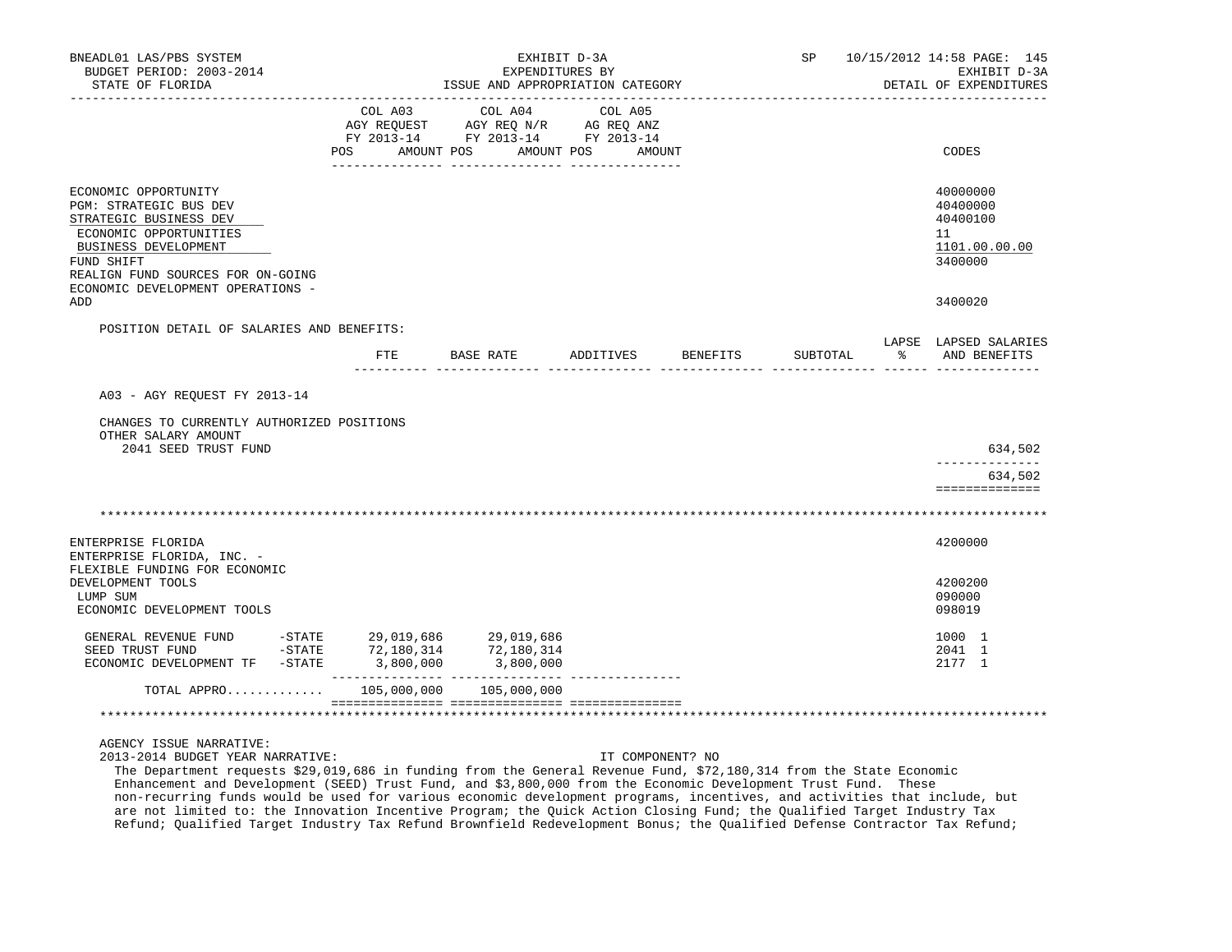| BNEADL01 LAS/PBS SYSTEM<br>BUDGET PERIOD: 2003-2014<br>STATE OF FLORIDA<br>_____________________                                                                                                                                                                                                                                                                                                                                                                                                                                                                                                                                                                                                                                                                                           |                                    | EXHIBIT D-3A<br>EXPENDITURES BY<br>ISSUE AND APPROPRIATION CATEGORY                               | SP                               | 10/15/2012 14:58 PAGE: 146<br>EXHIBIT D-3A<br>DETAIL OF EXPENDITURES |                                                                    |
|--------------------------------------------------------------------------------------------------------------------------------------------------------------------------------------------------------------------------------------------------------------------------------------------------------------------------------------------------------------------------------------------------------------------------------------------------------------------------------------------------------------------------------------------------------------------------------------------------------------------------------------------------------------------------------------------------------------------------------------------------------------------------------------------|------------------------------------|---------------------------------------------------------------------------------------------------|----------------------------------|----------------------------------------------------------------------|--------------------------------------------------------------------|
|                                                                                                                                                                                                                                                                                                                                                                                                                                                                                                                                                                                                                                                                                                                                                                                            |                                    | COL A03 COL A04 COL A05<br>AGY REQUEST AGY REQ N/R AG REQ ANZ<br>FY 2013-14 FY 2013-14 FY 2013-14 | POS AMOUNT POS AMOUNT POS AMOUNT |                                                                      | CODES                                                              |
| ECONOMIC OPPORTUNITY<br>PGM: STRATEGIC BUS DEV<br>STRATEGIC BUSINESS DEV<br>ECONOMIC OPPORTUNITIES<br>BUSINESS DEVELOPMENT<br>ENTERPRISE FLORIDA<br>ENTERPRISE FLORIDA, INC. -<br>FLEXIBLE FUNDING FOR ECONOMIC                                                                                                                                                                                                                                                                                                                                                                                                                                                                                                                                                                            |                                    |                                                                                                   |                                  |                                                                      | 40000000<br>40400000<br>40400100<br>11<br>1101.00.00.00<br>4200000 |
| DEVELOPMENT TOOLS<br>Brownfield Redevelopment Grants, and the High Impact Performance Incentive.                                                                                                                                                                                                                                                                                                                                                                                                                                                                                                                                                                                                                                                                                           |                                    |                                                                                                   |                                  |                                                                      | 4200200                                                            |
| #26 - Civic and Governance Systems - Invest in strategic statewide and regional economic development priorities.<br>ENTERPRISE FLORIDA, INC. -<br>RESERVE STATE FUNDS FOR ECONOMIC<br>DEVELOPMENT OPPORTUNITIES<br>QUALIFIED EXPENDITURE                                                                                                                                                                                                                                                                                                                                                                                                                                                                                                                                                   |                                    |                                                                                                   |                                  |                                                                      | 4200300<br>200000                                                  |
| OEC - ECONOMIC DEVEL TOOLS                                                                                                                                                                                                                                                                                                                                                                                                                                                                                                                                                                                                                                                                                                                                                                 |                                    |                                                                                                   |                                  |                                                                      | 200005                                                             |
| SEED TRUST FUND                                                                                                                                                                                                                                                                                                                                                                                                                                                                                                                                                                                                                                                                                                                                                                            | $-STATE$ 15, 703, 695 15, 703, 695 |                                                                                                   |                                  |                                                                      | 2041 1                                                             |
| AGENCY ISSUE NARRATIVE:<br>2013-2014 BUDGET YEAR NARRATIVE:<br>The Department requests \$15,703,695 from the State Economic Enhancement and Development (SEED) Trust Fund in a Qualified<br>Expenditure Category (QEC), to allow the state to react to potential new economic development opportunities as they<br>emerge during Fiscal Year 2013-14. Upon the Governor's recommendation, the Legislative Budget Commission would be able to<br>transfer funds from the QEC appropriation category and make them available within existing operating appropriation<br>categories for economic development projects and incentives.<br>This issue aligns with the following strategy contained in Florida's Strategic Plan for Economic Development - July 2012<br>-June 2017 (version 19): |                                    |                                                                                                   | IT COMPONENT? NO                 |                                                                      |                                                                    |
| #26 - Civic and Governance Systems - Invest in strategic statewide and regional economic development priorities.                                                                                                                                                                                                                                                                                                                                                                                                                                                                                                                                                                                                                                                                           |                                    |                                                                                                   |                                  |                                                                      |                                                                    |

\*\*\*\*\*\*\*\*\*\*\*\*\*\*\*\*\*\*\*\*\*\*\*\*\*\*\*\*\*\*\*\*\*\*\*\*\*\*\*\*\*\*\*\*\*\*\*\*\*\*\*\*\*\*\*\*\*\*\*\*\*\*\*\*\*\*\*\*\*\*\*\*\*\*\*\*\*\*\*\*\*\*\*\*\*\*\*\*\*\*\*\*\*\*\*\*\*\*\*\*\*\*\*\*\*\*\*\*\*\*\*\*\*\*\*\*\*\*\*\*\*\*\*\*\*\*\*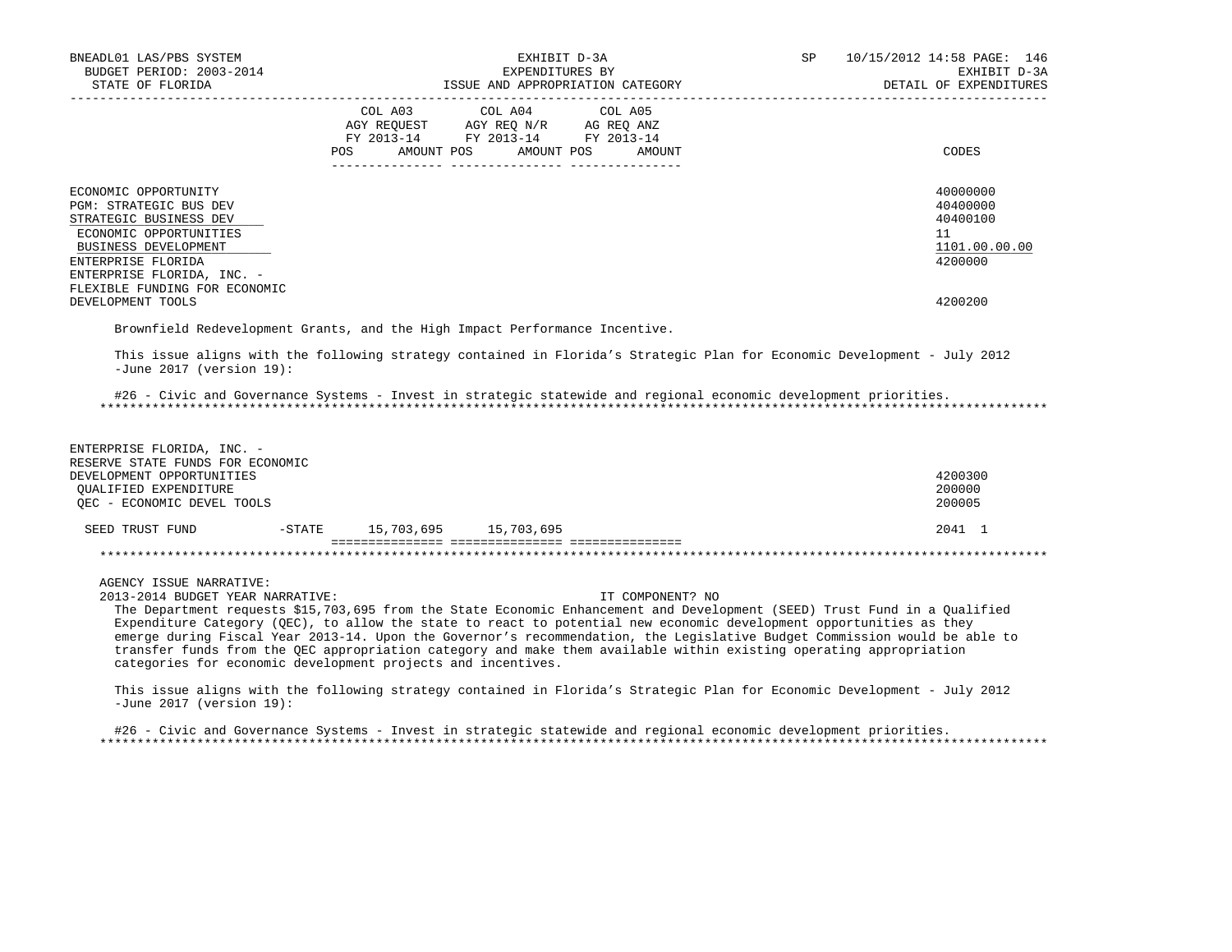| BNEADL01 LAS/PBS SYSTEM<br>BUDGET PERIOD: 2003-2014<br>STATE OF FLORIDA                                                                                                                                                                               | EXHIBIT D-3A<br>EXPENDITURES BY<br>ISSUE AND APPROPRIATION CATEGORY                                                                      | SP<br>10/15/2012 14:58 PAGE: 147<br>EXHIBIT D-3A<br>DETAIL OF EXPENDITURES    |  |  |
|-------------------------------------------------------------------------------------------------------------------------------------------------------------------------------------------------------------------------------------------------------|------------------------------------------------------------------------------------------------------------------------------------------|-------------------------------------------------------------------------------|--|--|
|                                                                                                                                                                                                                                                       | COL A03 COL A04 COL A05<br>AGY REQUEST AGY REO N/R AG REO ANZ<br>FY 2013-14 FY 2013-14 FY 2013-14<br>AMOUNT POS AMOUNT POS AMOUNT<br>POS | CODES                                                                         |  |  |
| ECONOMIC OPPORTUNITY<br><b>PGM: STRATEGIC BUS DEV</b><br>STRATEGIC BUSINESS DEV<br>ECONOMIC OPPORTUNITIES<br>BUSINESS DEVELOPMENT<br>ENTERPRISE FLORIDA<br>ESTABLISH AND MAINTAIN<br>INTERNATIONAL ECONOMIC DEVELOPMENT<br>OFFICES IN CHINA AND JAPAN |                                                                                                                                          | 40000000<br>40400000<br>40400100<br>11<br>1101.00.00.00<br>4200000<br>4200400 |  |  |
| SPECIAL CATEGORIES<br>G/A-ENTERPRISE FLORIDA PRG                                                                                                                                                                                                      |                                                                                                                                          | 100000<br>102003                                                              |  |  |
| FL INTER TRADE & PROM TF -STATE 600,000                                                                                                                                                                                                               |                                                                                                                                          | 2338 1                                                                        |  |  |

2013-2014 BUDGET YEAR NARRATIVE: IT COMPONENT? NO

 The Department requests \$600,000 from the International Trade and Promotion Trust Fund to contract for international economic development offices in China and Japan. Through Section 288.012, Florida Statutes, the Department assigns responsibility for establishing international economic development offices to Enterprise Florida, Inc. All such offices are responsible for promoting the State of Florida as an ideal investment destination and identifying job creating investment projects and leads.

 Office locations are selected on the basis of opportunities for business with Florida, and establishing offices in China and Japan will allow the state to raise its profile in two of the world's largest economies. Representative offices in China and Japan would provide a Florida link for foreign companies interested in doing business here, as well as on the ground technical assistance and cultural and linguistic support for targeted trade and investment initiatives in these countries.

 An expanded Florida presence in China and Japan through a performance based contractor would provide a significant advantage to Florida as one of the principal recipients of increased cargo flow through the Panama Canal, and as a choice location for Chinese and Japanese companies seeking to expand operations in the eastern and southeastern United States.

 This issue aligns with the following strategies contained in Florida's Strategic Plan for Economic Development - July 2012 - June 2017 (version 19):

#4 - Cross-Cutting Strategy - Position Florida as a global hub for trade, visitors, talent, innovation and investment.

 #11 - Innovation and Economic Development - Expand the number of Florida businesses selling goods and services internationally and diversify the markets they serve.

 #12 - Innovation and Economic Development - Brand and consistently market Florida as the best state for business. \*\*\*\*\*\*\*\*\*\*\*\*\*\*\*\*\*\*\*\*\*\*\*\*\*\*\*\*\*\*\*\*\*\*\*\*\*\*\*\*\*\*\*\*\*\*\*\*\*\*\*\*\*\*\*\*\*\*\*\*\*\*\*\*\*\*\*\*\*\*\*\*\*\*\*\*\*\*\*\*\*\*\*\*\*\*\*\*\*\*\*\*\*\*\*\*\*\*\*\*\*\*\*\*\*\*\*\*\*\*\*\*\*\*\*\*\*\*\*\*\*\*\*\*\*\*\*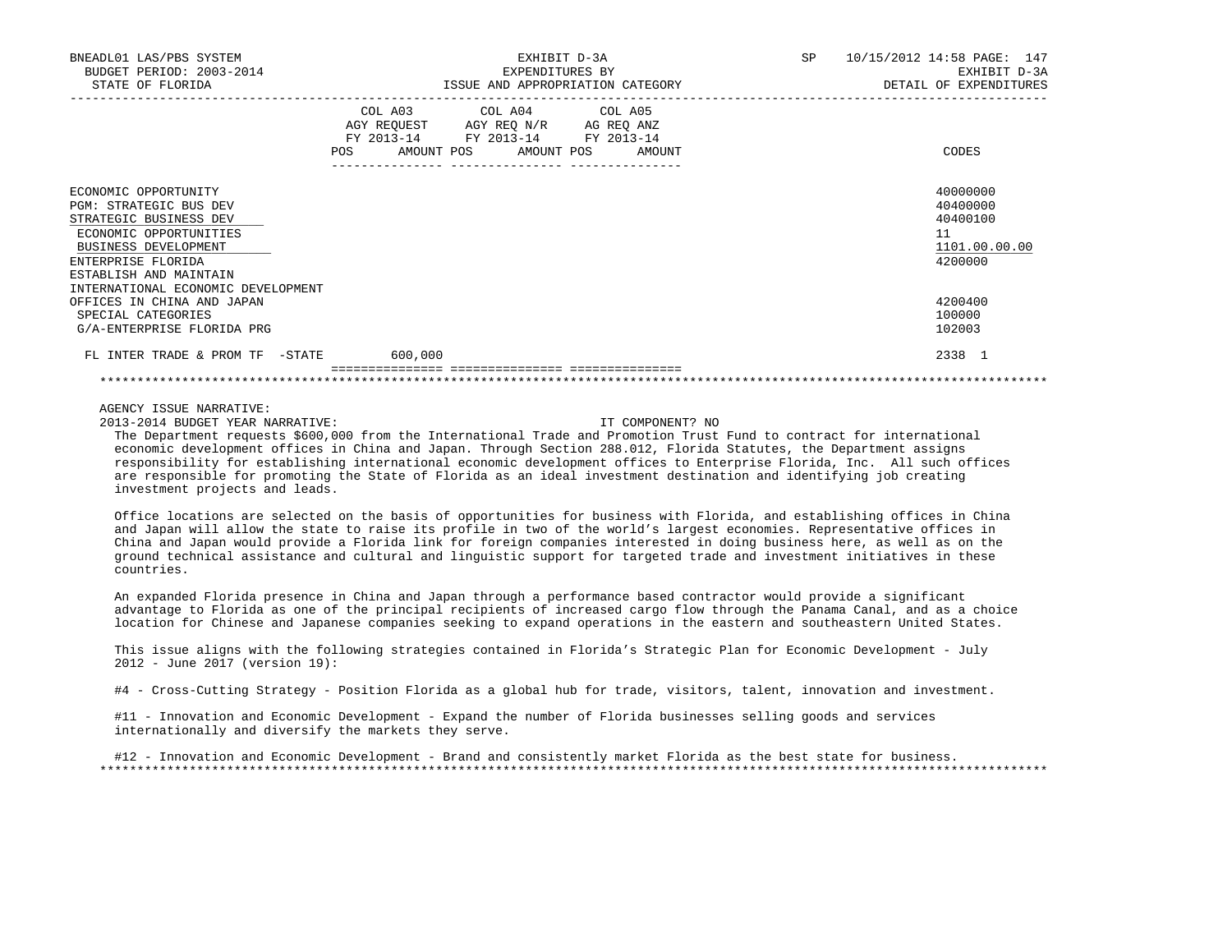| BNEADL01 LAS/PBS SYSTEM<br>BUDGET PERIOD: 2003-2014<br>STATE OF FLORIDA                                                                                                                                                         | EXHIBIT D-3A<br>EXPENDITURES BY<br>ISSUE AND APPROPRIATION CATEGORY                                                                      | SP <sub>2</sub><br>10/15/2012 14:58 PAGE: 148<br>EXHIBIT D-3A<br>DETAIL OF EXPENDITURES |
|---------------------------------------------------------------------------------------------------------------------------------------------------------------------------------------------------------------------------------|------------------------------------------------------------------------------------------------------------------------------------------|-----------------------------------------------------------------------------------------|
|                                                                                                                                                                                                                                 | COL A03 COL A04 COL A05<br>AGY REQUEST AGY REO N/R AG REO ANZ<br>FY 2013-14 FY 2013-14 FY 2013-14<br>POS<br>AMOUNT POS AMOUNT POS AMOUNT | CODES                                                                                   |
| ECONOMIC OPPORTUNITY<br><b>PGM: STRATEGIC BUS DEV</b><br>STRATEGIC BUSINESS DEV<br>ECONOMIC OPPORTUNITIES<br>BUSINESS DEVELOPMENT<br>ENTERPRISE FLORIDA<br>CONTINUE FLORIDA EXPORT<br>DIVERSIFICATION AND EXPANSION<br>PROGRAMS |                                                                                                                                          | 40000000<br>40400000<br>40400100<br>11<br>1101.00.00.00<br>4200000<br>4200410           |
| SPECIAL CATEGORIES<br>G/A-ENTERPRISE FLORIDA PRG                                                                                                                                                                                |                                                                                                                                          | 100000<br>102003                                                                        |
| FL INTER TRADE & PROM TF -STATE                                                                                                                                                                                                 | 350,000                                                                                                                                  | 2338 1                                                                                  |

2013-2014 BUDGET YEAR NARRATIVE: IT COMPONENT? NO

 The Department requests \$350,000 from the International Trade and Promotion Trust Fund to continue two highly successful export diversification and expansion programs previously funded under a grant from the U.S. Small Business Administration's (SBA) State Trade and Export Promotion Program (STEP). In 2011, Enterprise Florida, Inc. (EFI) launched two export diversification and expansion programs specifically targeted to Florida small and mid sized manufacturers and high tech companies, as well as Small and Minority Enterprises (SMEs).

 The Target Sector Trade Grants program is designed to address Florida company export diversification, while the Export Marketing Plan Program targets Florida SME manufacturers and high tech companies who have never exported or are infrequent exporters. Florida's export sector not only employs thousands of people, but companies that export in our state grow 15 percent faster and pay 18 percent higher wages according to the US Department of Commerce. Exporters also retain jobs since companies who do business abroad are much less likely to fail or layoff workers during domestic downturns.

 These statistics clearly demonstrate that expanding Florida origin exports is essential to the vitality of the Florida economy and to job creation in our state. Unfortunately, the U.S. SBA STEP grant provides funding only through Fiscal Year 2012-13; therefore, unless state funding is secured EFI will have to discontinue both of these export diversification and expansion programs.

 This issue aligns with the following strategies contained in Florida's Strategic Plan for Economic Development - July 2012 - June 2017 (version 19):

 #11 - Innovation and Economic Development - Expand the number of Florida businesses selling goods and services internationally and diversify the markets they serve.

#12 - Innovation and Economic Development - Brand and consistently market Florida as the best state for business.

 #20 - Business Climate and Competitiveness - Reduce barriers to small/minority business and entrepreneurial growth. \*\*\*\*\*\*\*\*\*\*\*\*\*\*\*\*\*\*\*\*\*\*\*\*\*\*\*\*\*\*\*\*\*\*\*\*\*\*\*\*\*\*\*\*\*\*\*\*\*\*\*\*\*\*\*\*\*\*\*\*\*\*\*\*\*\*\*\*\*\*\*\*\*\*\*\*\*\*\*\*\*\*\*\*\*\*\*\*\*\*\*\*\*\*\*\*\*\*\*\*\*\*\*\*\*\*\*\*\*\*\*\*\*\*\*\*\*\*\*\*\*\*\*\*\*\*\*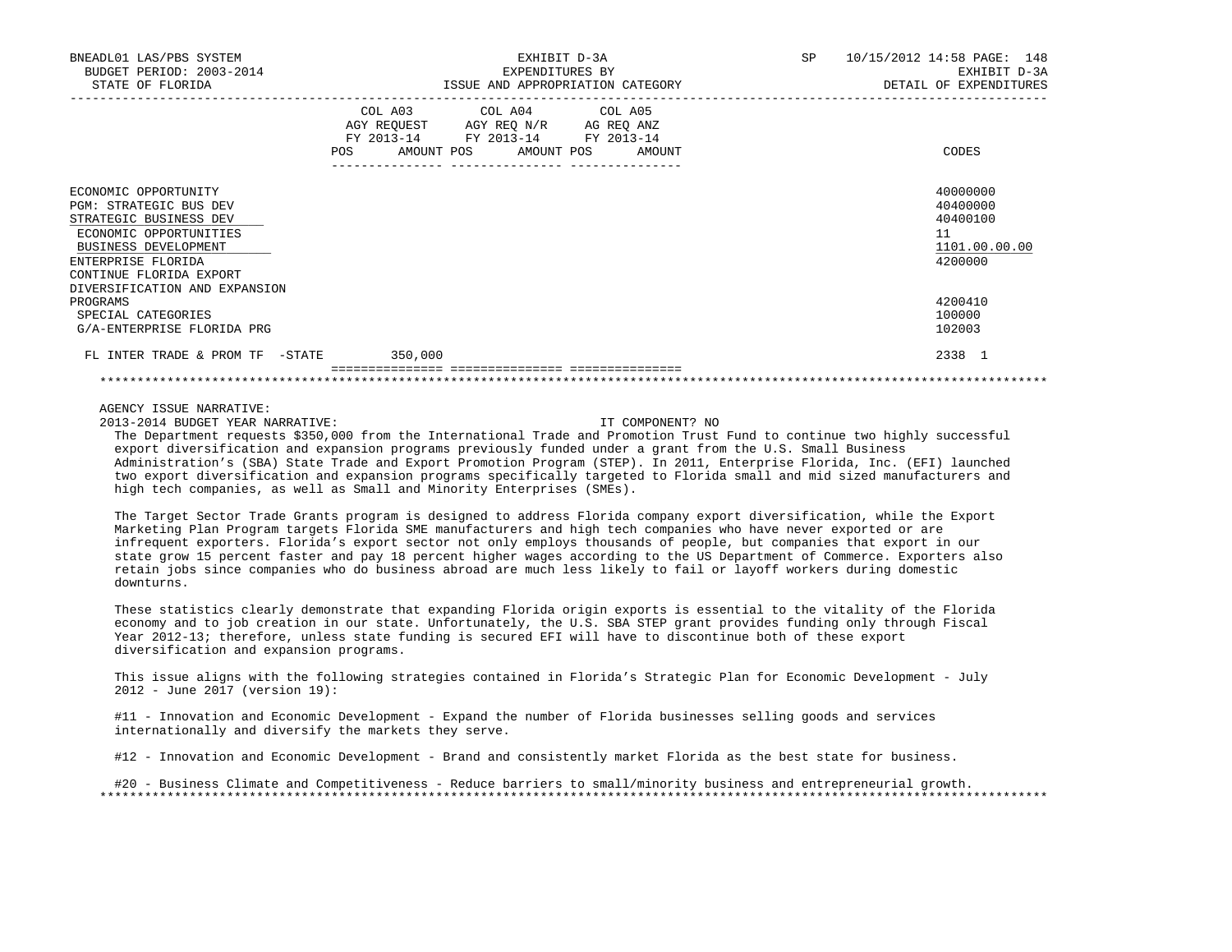| BNEADL01 LAS/PBS SYSTEM<br>BUDGET PERIOD: 2003-2014<br>STATE OF FLORIDA                                                                                                              |                          | EXHIBIT D-3A<br>EXPENDITURES BY<br>ISSUE AND APPROPRIATION CATEGORY                                                    |  |  | 10/15/2012 14:58 PAGE: 149<br>SP<br>EXHIBIT D-3A<br>DETAIL OF EXPENDITURES |
|--------------------------------------------------------------------------------------------------------------------------------------------------------------------------------------|--------------------------|------------------------------------------------------------------------------------------------------------------------|--|--|----------------------------------------------------------------------------|
|                                                                                                                                                                                      | FY 2013-14<br><b>POS</b> | COL A03 COL A04 COL A05<br>AGY REQUEST AGY REQ N/R AG REQ ANZ<br>FY 2013-14 FY 2013-14<br>AMOUNT POS AMOUNT POS AMOUNT |  |  | CODES                                                                      |
| ECONOMIC OPPORTUNITY<br>PGM: STRATEGIC BUS DEV<br>STRATEGIC BUSINESS DEV<br>ECONOMIC OPPORTUNITIES<br>BUSINESS DEVELOPMENT<br>ENTERPRISE FLORIDA<br>ESTABLISH AND MARKET A STATEWIDE |                          |                                                                                                                        |  |  | 40000000<br>40400000<br>40400100<br>11<br>1101.00.00.00<br>4200000         |
| BUSINESS BRAND FOR FLORIDA<br>SPECIAL CATEGORIES<br>G/A-ENTERPRISE FLORIDA PRG                                                                                                       |                          |                                                                                                                        |  |  | 4200420<br>100000<br>102003                                                |
| $-$ STATE<br>GENERAL REVENUE FUND                                                                                                                                                    |                          | $3,000,000$ $300,000$                                                                                                  |  |  | 1000 1                                                                     |
|                                                                                                                                                                                      |                          |                                                                                                                        |  |  |                                                                            |

2013-2014 BUDGET YEAR NARRATIVE: IT COMPONENT? NO

 The Department requests \$2,700,000 in recurring funds and \$300,000 in non-recurring funds from General Revenue to expand the business brand of Florida through an aggressive media campaign, expanded to a level that compares with the budget of Florida's competitor states. Florida's economic development program does not currently have a cohesive, recognizable brand that articulates the state's business philosophy and identity. Unlike Florida's widely recognized Tourism brand, we have no messaging among key business audiences communicating who we are as it pertains to business in the state.

 Funding for this initiative will establish the Florida business brand and introduce it as broadly as possible and as specifically as needed. It is anticipated that the brand will be adaptable for use by other organizations or agencies to provide a consistent economic development message.

 This campaign would require a minimum budget of \$3 million to create the marketing, advertising and PR assets such as print ads, television, digital, social, and custom content necessary to mount the campaign and to secure the necessary media buys. The budget allows also for key events and activities to reach site selectors that identify the best next locations for business growth, proactive meetings with business leaders, and to bring key business decision makers to the state.

 This issue aligns with the following strategies contained in Florida's Strategic Plan for Economic Development - July 2012 - June 2017 (version 19):

#4 - Cross-Cutting Strategy - Position Florida as a global hub for trade, visitors, talent, innovation and investment.

 #12 - Innovation and Economic Development - Brand and consistently market Florida as the best state for business. \*\*\*\*\*\*\*\*\*\*\*\*\*\*\*\*\*\*\*\*\*\*\*\*\*\*\*\*\*\*\*\*\*\*\*\*\*\*\*\*\*\*\*\*\*\*\*\*\*\*\*\*\*\*\*\*\*\*\*\*\*\*\*\*\*\*\*\*\*\*\*\*\*\*\*\*\*\*\*\*\*\*\*\*\*\*\*\*\*\*\*\*\*\*\*\*\*\*\*\*\*\*\*\*\*\*\*\*\*\*\*\*\*\*\*\*\*\*\*\*\*\*\*\*\*\*\*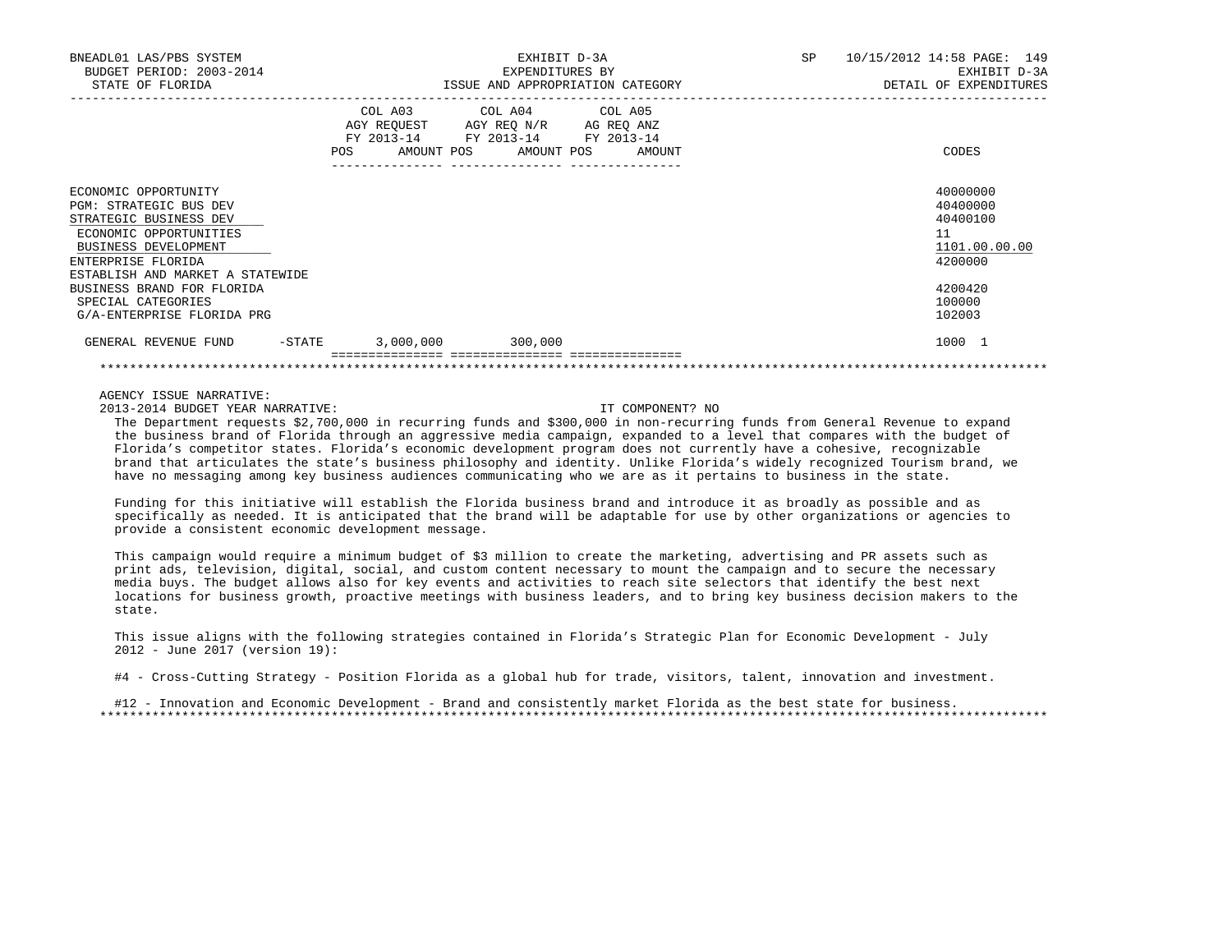| BNEADL01 LAS/PBS SYSTEM<br>BUDGET PERIOD: 2003-2014<br>STATE OF FLORIDA                                                                                                                       |                                                                 | EXHIBIT D-3A<br>EXPENDITURES BY<br>ISSUE AND APPROPRIATION CATEGORY                                                | 10/15/2012 14:58 PAGE: 150<br>SP<br>EXHIBIT D-3A<br>DETAIL OF EXPENDITURES |                                                                    |
|-----------------------------------------------------------------------------------------------------------------------------------------------------------------------------------------------|-----------------------------------------------------------------|--------------------------------------------------------------------------------------------------------------------|----------------------------------------------------------------------------|--------------------------------------------------------------------|
|                                                                                                                                                                                               | COL A03<br>FY 2013-14<br>______________________________________ | COL A04 COL A05<br>AGY REQUEST AGY REQ N/R AG REQ ANZ<br>FY 2013-14 FY 2013-14<br>POS AMOUNT POS AMOUNT POS AMOUNT |                                                                            | CODES                                                              |
| ECONOMIC OPPORTUNITY<br><b>PGM: STRATEGIC BUS DEV</b><br>STRATEGIC BUSINESS DEV<br>ECONOMIC OPPORTUNITIES<br><b>BUSINESS DEVELOPMENT</b><br>VISIT FLORIDA<br>VISIT FLORIDA - MAINTAIN CURRENT |                                                                 |                                                                                                                    |                                                                            | 40000000<br>40400000<br>40400100<br>11<br>1101.00.00.00<br>4300000 |
| FUNDING LEVEL<br>SPECIAL CATEGORIES<br>G/A - VISIT FLORIDA                                                                                                                                    |                                                                 |                                                                                                                    |                                                                            | 4300100<br>100000<br>105705                                        |
| GENERAL REVENUE FUND -STATE 2,300,000 2,300,000<br>TOURISM PROMOTIONAL TF -STATE                                                                                                              | 8,200,000                                                       | 4,700,000                                                                                                          |                                                                            | 1000 1<br>2722 1                                                   |
| TOTAL APPRO 10,500,000 7,000,000                                                                                                                                                              |                                                                 |                                                                                                                    |                                                                            |                                                                    |
|                                                                                                                                                                                               |                                                                 |                                                                                                                    |                                                                            |                                                                    |

2013-2014 BUDGET YEAR NARRATIVE: IT COMPONENT? NO

 The Department requests \$2,300,000 in nonrecurring General Revenue funds, plus \$3,500,000 in recurring funds and \$4,700,000 in nonrecurring funds from the Tourism Promotional Trust Fund to maintain current year funding for VISIT Florida in Fiscal Year 2013-14. By engaging in cooperative marketing programs with the state's private tourism industry, for every dollar spent on tourism advertising VISIT Florida is able to generate a return of \$177 in tourism spending and \$11 in sales tax collections within 90 days.

 As the state's number one industry, tourism is responsible for attracting tens of millions of visitors and billions of dollars to Florida each year, and a Florida job is created or supported for every 85 visitors to the state. In addition, tourism employment in Florida has shown steady growth for more than two years. Maintaining current funding levels will allow VISIT Florida to continue its contribution to Florida's economic growth.

 This issue aligns with the following strategies contained in Florida's Strategic Plan for Economic Development July 2012 - June 2017 (version 19):

#12 - Innovation and Economic Development - Brand and consistently market Florida as the best state for business.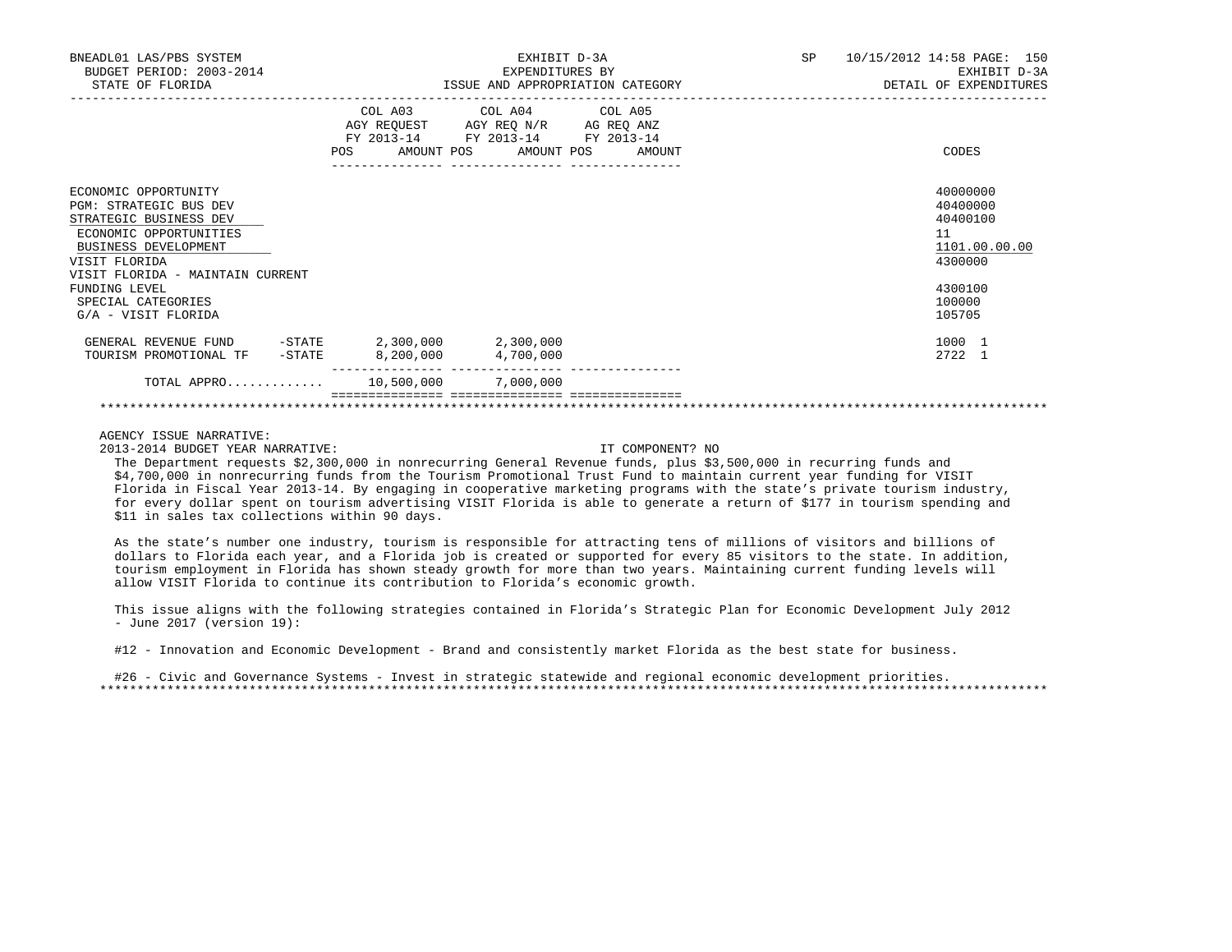| BNEADL01 LAS/PBS SYSTEM<br>BUDGET PERIOD: 2003-2014<br>STATE OF FLORIDA                                                                                                         |                                            | EXHIBIT D-3A<br>EXPENDITURES BY<br>ISSUE AND APPROPRIATION CATEGORY                                          | 10/15/2012 14:58 PAGE: 151<br>SP.<br>EXHIBIT D-3A<br>DETAIL OF EXPENDITURES |
|---------------------------------------------------------------------------------------------------------------------------------------------------------------------------------|--------------------------------------------|--------------------------------------------------------------------------------------------------------------|-----------------------------------------------------------------------------|
|                                                                                                                                                                                 | COL A03<br>FY 2013-14<br>POS<br>AMOUNT POS | COL A04 COL A05<br>AGY REQUEST AGY REQ N/R<br>AG REQ ANZ<br>FY 2013-14<br>FY 2013-14<br>AMOUNT POS<br>AMOUNT | CODES                                                                       |
| ECONOMIC OPPORTUNITY<br>PGM: STRATEGIC BUS DEV<br>STRATEGIC BUSINESS DEV<br>ECONOMIC OPPORTUNITIES<br>BUSINESS DEVELOPMENT<br>SPACE FLORIDA<br>SPACE FLORIDA - MAINTAIN CURRENT |                                            |                                                                                                              | 40000000<br>40400000<br>40400100<br>11<br>1101.00.00.00<br>4400000          |
| FUNDING LEVEL<br>SPECIAL CATEGORIES<br>G/A - SPACE FLORIDA                                                                                                                      |                                            |                                                                                                              | 4400100<br>100000<br>108445                                                 |
| GENERAL REVENUE FUND<br>-STATE                                                                                                                                                  |                                            | $6,000,000$ $6,000,000$                                                                                      | 1000 1                                                                      |
|                                                                                                                                                                                 |                                            |                                                                                                              |                                                                             |

2013-2014 BUDGET YEAR NARRATIVE: IT COMPONENT? NO

 The Department requests \$6,000,000 in nonrecurring General Revenue funds to maintain current year funding for Space Florida in Fiscal Year 2013-14. Space Florida is responsible for supporting the development and growth of Florida's space-related industry, through targeted space business retention, expansion, and diversification efforts. In addition, Space Florida provides leadership and support to innovative space-related educational, research, and workforce development programs, as well as space business infrastructure development projects.

 A key competitive advantage for Florida in the market is the multiple year relationships it creates with entities that choose Florida for their base of growth. Florida now maintains a significant cluster of space business assets viewed as strategic by our clients. As a result of the dynamic nature of Florida's space industry and the retirement of NASA's Space Shuttle program, Space Florida has developed a strategic plan (Vision 2020) that targets a number of diversified commercial market segments for integration into space technology, such as life sciences/pharmaceuticals, agriculture/climate monitoring, cyber security and robotics, clean energy, adventure tourism, civil protection, and crisis management. Space Florida has already gained significant interest from major players in these markets, and will continue to increase its efforts to attract and secure these businesses. It will do this, in part, by utilizing its operational budget to focus staff efforts on business development opportunities in these emerging sectors, with the goal of tripling the size of the space industry and its economic impact in Florida by 2020.

 Space Florida's performance since 2010 is \$28 of space-related industry growth for every dollar invested in Space Florida programs. These programs expand domestic and international space industry opportunities, support talent development, and help enhance space industry infrastructure. Maintaining current funding levels will support the care and maintenance of the State's spaceport operations, as well as enabling opportunities for financing, research, workforce, and business development efforts to enhance the supply chain and other space-related business constellations.

 This issue aligns with the following strategies contained in Florida's Strategic Plan for Economic Development - July 2012 - June 2017 (version 19):

#10 - Innovation and Economic Development - Grow, sustain, and integrate efforts related to research and development, technology transfer and commercialization, and capital to create, nurture, and expand innovation businesses.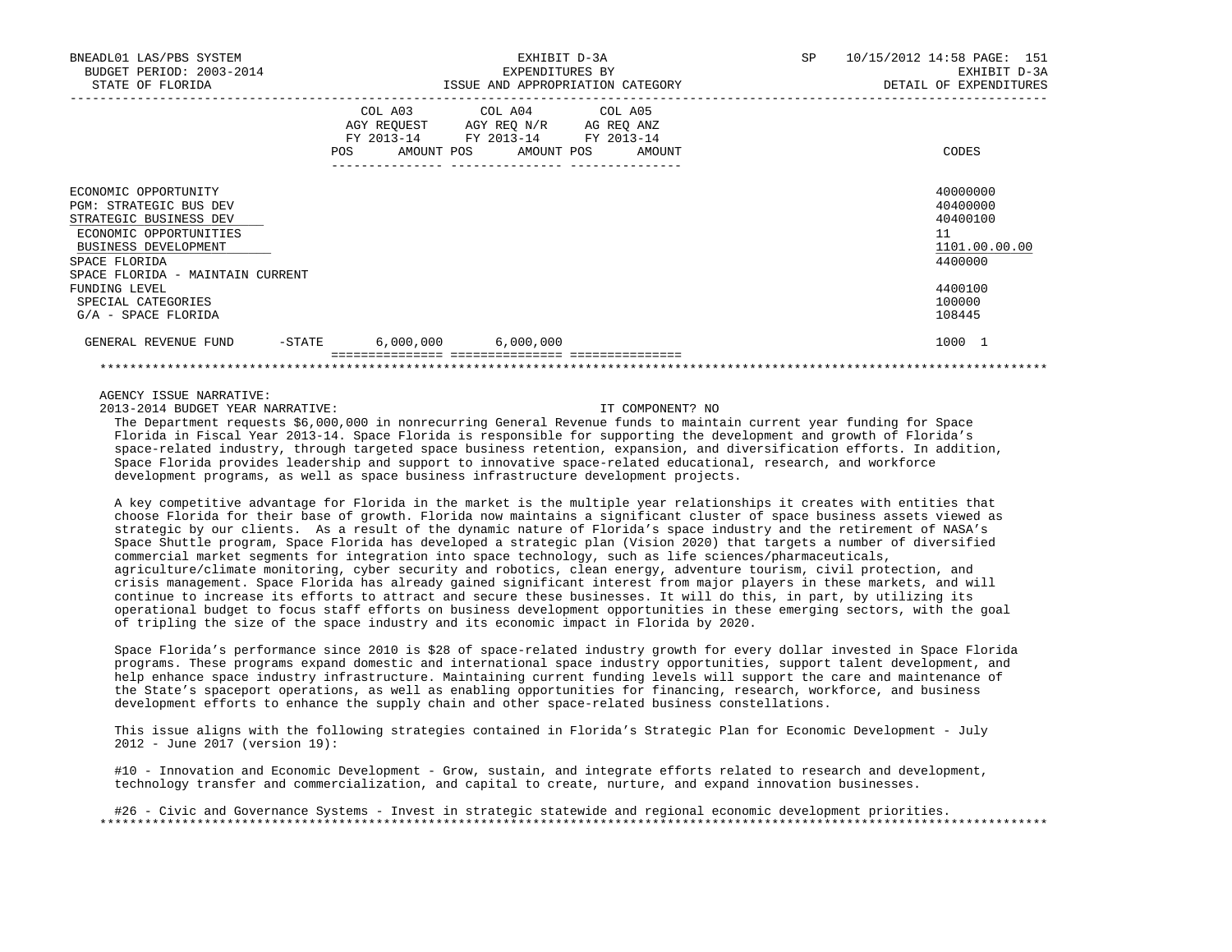| BNEADL01 LAS/PBS SYSTEM<br>BUDGET PERIOD: 2003-2014<br>STATE OF FLORIDA                                                                                                          |                              | EXHIBIT D-3A<br>EXPENDITURES BY<br>ISSUE AND APPROPRIATION CATEGORY                                                     | 10/15/2012 14:58 PAGE: 152<br>SP.<br>EXHIBIT D-3A<br>DETAIL OF EXPENDITURES |
|----------------------------------------------------------------------------------------------------------------------------------------------------------------------------------|------------------------------|-------------------------------------------------------------------------------------------------------------------------|-----------------------------------------------------------------------------|
|                                                                                                                                                                                  | COL A03<br>FY 2013-14<br>POS | COL A04 COL A05<br>AGY REQUEST AGY REQ N/R<br>AG REQ ANZ<br>FY 2013-14<br>FY 2013-14<br>AMOUNT POS AMOUNT POS<br>AMOUNT | CODES                                                                       |
| ECONOMIC OPPORTUNITY<br>PGM: STRATEGIC BUS DEV<br>STRATEGIC BUSINESS DEV<br>ECONOMIC OPPORTUNITIES<br>BUSINESS DEVELOPMENT<br>SPACE FLORIDA<br>SPACE FLORIDA - FINANCING PROGRAM |                              |                                                                                                                         | 40000000<br>40400000<br>40400100<br>11<br>1101.00.00.00<br>4400000          |
| FOR AEROSPACE INDUSTRY<br>SPECIAL CATEGORIES<br>G/A - SPACE FLORIDA                                                                                                              |                              |                                                                                                                         | 4400110<br>100000<br>108445                                                 |
| GENERAL REVENUE FUND<br>-STATE                                                                                                                                                   |                              | 10,000,000 10,000,000                                                                                                   | 1000 1                                                                      |
|                                                                                                                                                                                  |                              |                                                                                                                         |                                                                             |

2013-2014 BUDGET YEAR NARRATIVE: IT COMPONENT? NO

 The Department requests \$10,000,000 in nonrecurring General Revenue funds to address Space Florida's financing, business development, and infrastructure needs that will assist with the continued development of the aerospace industry in Florida. As a result of the dynamic nature of Florida's space industry and the retirement of NASA's Space Shuttle program, Space Florida has developed a strategic plan (Vision 2020) that targets a number of diversified commercial market segments for integration of space technology that have not been previously pursued with a focused state effort (i.e. life sciences/pharmaceuticals, agriculture/climate monitoring, cyber security and robotics, clean energy, adventure tourism, civil protection and crisis management).

 These markets receive direct benefit through utilization of the current space program, or have shown great interest in the potential for benefiting from opportunities in next-generation space initiatives and utilization of microgravity environments. Space Florida has already gained significant interest from major players in these markets, and will continue to increase its efforts to attract and secure these businesses. It will do this, in part, by utilizing its operational budget to focus staff efforts on business development opportunities in these emerging sectors, with the goal of tripling the size of the space industry and its economic impact in Florida by 2020.

 This issue aligns with the following strategies contained in Florida's Strategic Plan for Economic Development - July 2012 - June 2017 (version 19):

 #9 - Innovation and Economic Development - Strengthen Florida's leadership in expanding and emerging talent and innovation clusters and help transition established clusters to serve new markets.

 #10 - Innovation and Economic Development - Grow, sustain, and integrate efforts related to research and development, technology transfer and commercialization, and capital to create, nurture, and expand innovation businesses.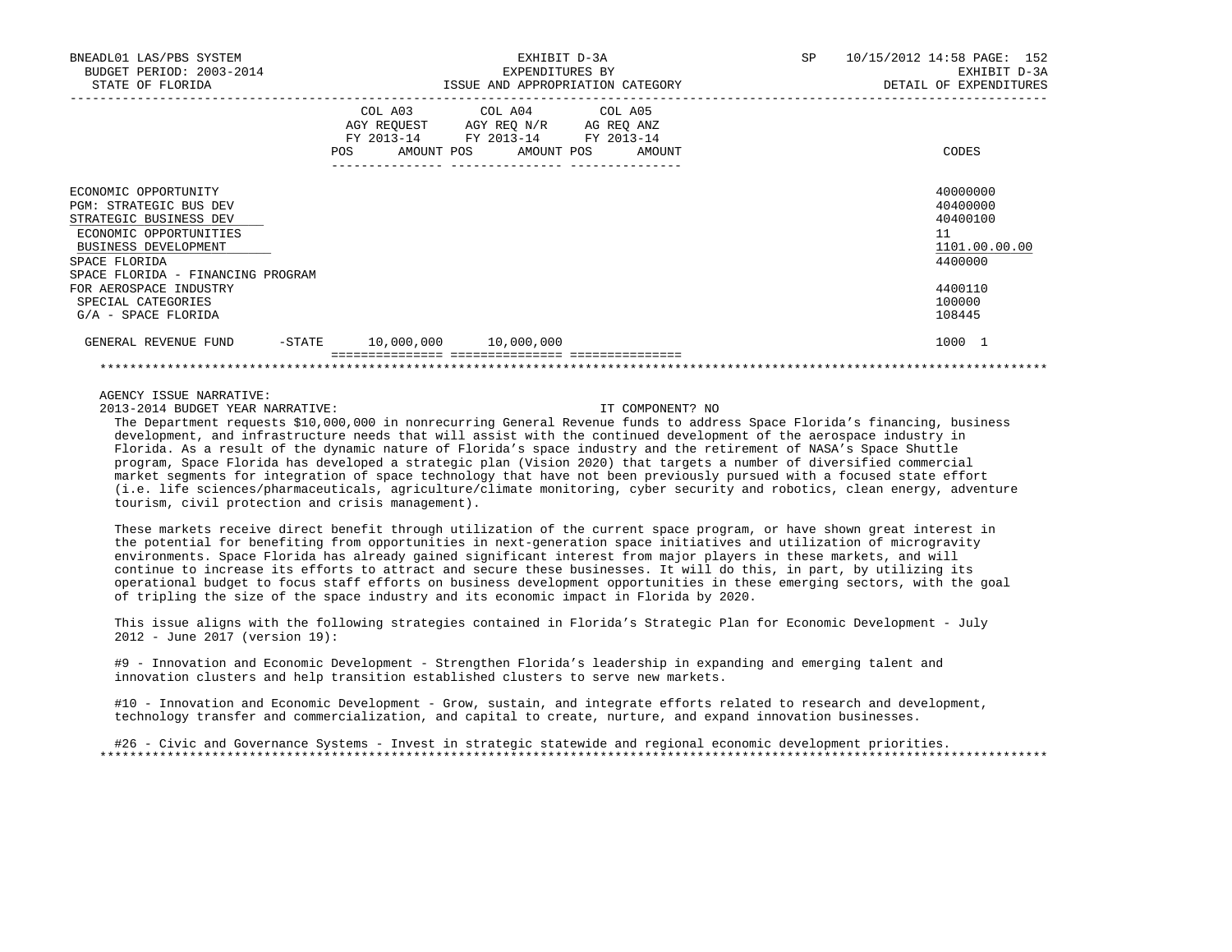| BNEADL01 LAS/PBS SYSTEM<br>BUDGET PERIOD: 2003-2014                                                                                                                                                                                                                                                                                     | EXHIBIT D-3A                                                                                                                                                                                                                                                                                                                                                                                                                                                                                        |                  | EXPENDITURES BY<br>ISSUE AND APPROPRIATION CATEGORY | SP 10/15/2012 14:58 PAGE: 153<br>EXHIBIT D-3A<br>DETAIL OF EXPENDITURES |
|-----------------------------------------------------------------------------------------------------------------------------------------------------------------------------------------------------------------------------------------------------------------------------------------------------------------------------------------|-----------------------------------------------------------------------------------------------------------------------------------------------------------------------------------------------------------------------------------------------------------------------------------------------------------------------------------------------------------------------------------------------------------------------------------------------------------------------------------------------------|------------------|-----------------------------------------------------|-------------------------------------------------------------------------|
|                                                                                                                                                                                                                                                                                                                                         | COL A03 COL A04 COL A05<br>$\begin{array}{ccccccccc}\n\text{AGY REQUEST} & & & \text{CUT} & \text{CUT} & & \text{CUT} & \text{CUT} & \text{CUT} & \text{CUT} & \text{CUT} & \text{CUT} & \text{CUT} & \text{CUT} & \text{CUT} & \text{CUT} & \text{CUT} & \text{CUT} & \text{CUT} & \text{CUT} & \text{CUT} & \text{CUT} & \text{CUT} & \text{CUT} & \text{CUT} & \text{CUT} & \text{CUT} & \text{CUT} & \text{CUT} & \text{CUT} & \text{CUT} & \text{CUT} & \$<br>POS AMOUNT POS AMOUNT POS AMOUNT |                  |                                                     | CODES                                                                   |
| ECONOMIC OPPORTUNITY<br>PGM: STRATEGIC BUS DEV<br>STRATEGIC BUSINESS DEV<br>ECONOMIC OPPORTUNITIES<br>BUSINESS DEVELOPMENT<br>INSTITUTE FOR THE COMMERCIALIZATION<br>OF PUBLIC RESEARCH<br>CONTINUE FUNDING TO SUPPORT THE<br>INSTITUTE FOR THE COMMERCIALIZATION                                                                       |                                                                                                                                                                                                                                                                                                                                                                                                                                                                                                     |                  |                                                     | 40000000<br>40400000<br>40400100<br>11<br>1101.00.00.00<br>4500000      |
| OF PUBLIC RESEARCH<br>SPECIAL CATEGORIES<br>G/A-INST COMM PUBLIC RSCH                                                                                                                                                                                                                                                                   |                                                                                                                                                                                                                                                                                                                                                                                                                                                                                                     |                  |                                                     | 4500100<br>100000<br>100253                                             |
| SEED TRUST FUND -STATE 1,000,000 1,000,000                                                                                                                                                                                                                                                                                              |                                                                                                                                                                                                                                                                                                                                                                                                                                                                                                     |                  |                                                     | 2041 1                                                                  |
| AGENCY ISSUE NARRATIVE:<br>2013-2014 BUDGET YEAR NARRATIVE:<br>The Department requests \$1,000,000 of nonrecurring funds from the State Economic Enhancement and Development (SEED) Trust<br>Fund to continue the current year funding level for the Institute for the Commericialization of Public Research in Fiscal<br>Year 2013-14. |                                                                                                                                                                                                                                                                                                                                                                                                                                                                                                     | IT COMPONENT? NO |                                                     |                                                                         |
| This issue aligns with the following strategies contained in Florida's Strategic Plan for Economic Development - July<br>2012 - June 2017 (version 19):                                                                                                                                                                                 |                                                                                                                                                                                                                                                                                                                                                                                                                                                                                                     |                  |                                                     |                                                                         |
| #9 - Innovation and Economic Development - Strengthen Florida's leadership in expanding and emerging talent and<br>innovation clusters and help transition established clusters to serve new markets.                                                                                                                                   |                                                                                                                                                                                                                                                                                                                                                                                                                                                                                                     |                  |                                                     |                                                                         |
| #10 - Innovation and Economic Development - Grow, sustain, and integrate efforts related to research and development,<br>technology transfer and commercialization, and capital to create, nurture, and expand innovation businesses.                                                                                                   |                                                                                                                                                                                                                                                                                                                                                                                                                                                                                                     |                  |                                                     |                                                                         |

#21 - Business Climate and Competitiveness - Expand opportunities for access to capital for businesses throughout their life cycle. \*\*\*\*\*\*\*\*\*\*\*\*\*\*\*\*\*\*\*\*\*\*\*\*\*\*\*\*\*\*\*\*\*\*\*\*\*\*\*\*\*\*\*\*\*\*\*\*\*\*\*\*\*\*\*\*\*\*\*\*\*\*\*\*\*\*\*\*\*\*\*\*\*\*\*\*\*\*\*\*\*\*\*\*\*\*\*\*\*\*\*\*\*\*\*\*\*\*\*\*\*\*\*\*\*\*\*\*\*\*\*\*\*\*\*\*\*\*\*\*\*\*\*\*\*\*\*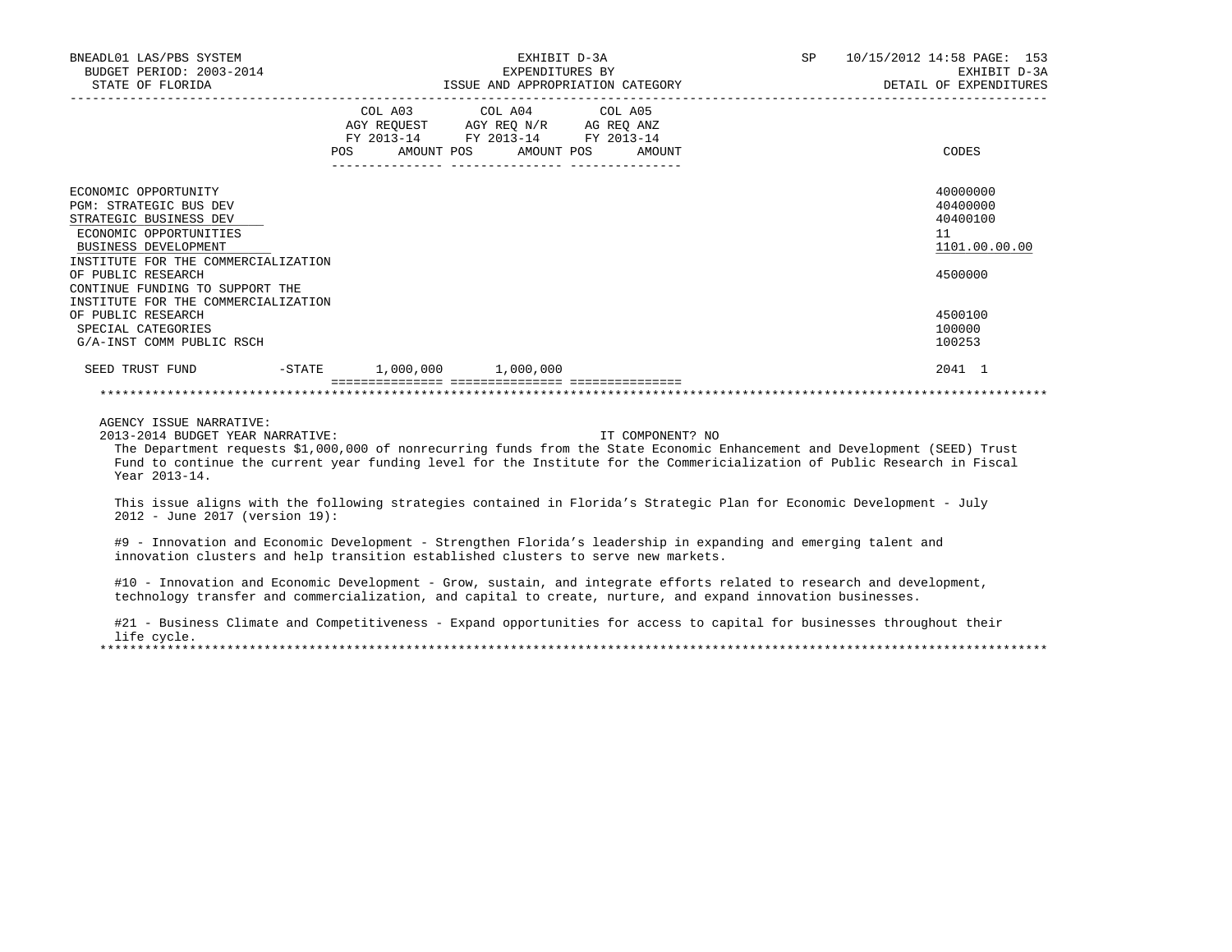| BNEADL01 LAS/PBS SYSTEM<br>BUDGET PERIOD: 2003-2014<br>STATE OF FLORIDA                                                                                                                                                                                                                                                                                                                                                                                                                      |          | EXHIBIT D-3A<br>EXPENDITURES BY<br>ISSUE AND APPROPRIATION CATEGORY |                                                                                                                       |                            |                  | SP | 10/15/2012 14:58 PAGE: 154<br>EXHIBIT D-3A<br>DETAIL OF EXPENDITURES |
|----------------------------------------------------------------------------------------------------------------------------------------------------------------------------------------------------------------------------------------------------------------------------------------------------------------------------------------------------------------------------------------------------------------------------------------------------------------------------------------------|----------|---------------------------------------------------------------------|-----------------------------------------------------------------------------------------------------------------------|----------------------------|------------------|----|----------------------------------------------------------------------|
|                                                                                                                                                                                                                                                                                                                                                                                                                                                                                              |          | COL A03                                                             | COL A04<br>AGY REQUEST AGY REQ N/R AG REQ ANZ<br>FY 2013-14 FY 2013-14 FY 2013-14<br>POS AMOUNT POS AMOUNT POS AMOUNT | COL A05<br>_________ _____ |                  |    | CODES                                                                |
| ECONOMIC OPPORTUNITY<br>PGM: STRATEGIC BUS DEV<br>STRATEGIC BUSINESS DEV<br>ECONOMIC OPPORTUNITIES<br>BUSINESS DEVELOPMENT<br>ECONOMIC DEVELOPMENT PROGRAMS<br>CONTINUE FUNDING TO ADVOCATE<br>INTERNATIONAL BUSINESS                                                                                                                                                                                                                                                                        |          |                                                                     |                                                                                                                       |                            |                  |    | 40000000<br>40400000<br>40400100<br>11<br>1101.00.00.00<br>4700000   |
| RELATIONSHIPS<br>SPECIAL CATEGORIES<br>G/A-ADVOC INT'L RELATIONSH                                                                                                                                                                                                                                                                                                                                                                                                                            |          |                                                                     |                                                                                                                       |                            |                  |    | 4700310<br>100000<br>100454                                          |
| SEED TRUST FUND                                                                                                                                                                                                                                                                                                                                                                                                                                                                              |          |                                                                     | -STATE 500,000 500,000                                                                                                |                            |                  |    | 2041 1                                                               |
|                                                                                                                                                                                                                                                                                                                                                                                                                                                                                              |          |                                                                     |                                                                                                                       |                            |                  |    |                                                                      |
| AGENCY ISSUE NARRATIVE:<br>2013-2014 BUDGET YEAR NARRATIVE:<br>The Department requests \$500,000 of nonrecurring funds from the State Economic Enhancement and Development (SEED) Trust<br>Fund to continue the current year funding level for Advocating International Business Relationships in Fiscal Year<br>$2013 - 14$ .<br>This issue aligns with the following strategies contained in Florida's Strategic Plan for Economic Development - July<br>$2012 - June 2017 (version 19)$ : |          |                                                                     |                                                                                                                       |                            | IT COMPONENT? NO |    |                                                                      |
| #4 - Cross-Cutting Strategy - Position Florida as a global hub for trade, visitors, talent, innovation and investment.                                                                                                                                                                                                                                                                                                                                                                       |          |                                                                     |                                                                                                                       |                            |                  |    |                                                                      |
| #11 - Innovation and Economic Development - Expand the number of Florida businesses selling goods and services<br>internationally and diversify the markets they serve.                                                                                                                                                                                                                                                                                                                      |          |                                                                     |                                                                                                                       |                            |                  |    |                                                                      |
| #12 - Innovation and Economic Development - Brand and consistently market Florida as the best state for business.                                                                                                                                                                                                                                                                                                                                                                            |          |                                                                     |                                                                                                                       |                            |                  |    |                                                                      |
| MILITARY AND DEFENSE ECONOMIC<br>DEVELOPMENT ACTIVITIES<br>CONTINUE FUNDING TO SUPPORT THE<br>FLORIDA DEFENSE SUPPORT TASK FORCE<br>SPECIAL CATEGORIES<br>G/A-FL DEF SPPT TASK FORCE                                                                                                                                                                                                                                                                                                         |          |                                                                     |                                                                                                                       |                            |                  |    | 4800000<br>4800010<br>100000<br>100315                               |
| SEED TRUST FUND                                                                                                                                                                                                                                                                                                                                                                                                                                                                              | $-STATE$ |                                                                     | 2,000,000 2,000,000                                                                                                   |                            |                  |    | 2041 1                                                               |
|                                                                                                                                                                                                                                                                                                                                                                                                                                                                                              |          |                                                                     |                                                                                                                       |                            |                  |    |                                                                      |
| AGENCY ISSUE NARRATIVE:<br>2013-2014 BUDGET YEAR NARRATIVE:<br>The Department requests \$2,000,000 of nonrecurring funds from the State Economic Enhancement and Development (SEED) Trust                                                                                                                                                                                                                                                                                                    |          |                                                                     |                                                                                                                       |                            | IT COMPONENT? NO |    |                                                                      |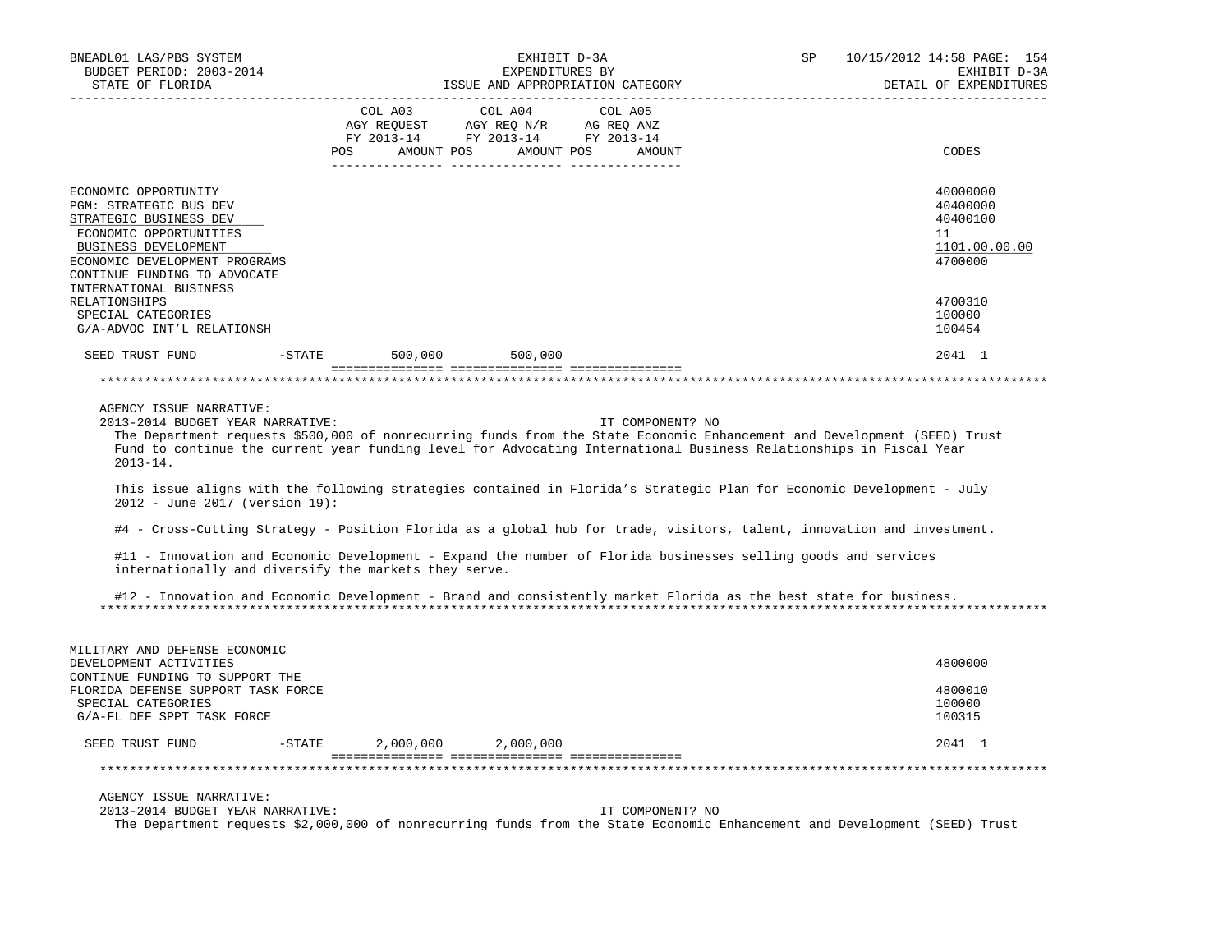| BNEADL01 LAS/PBS SYSTEM<br>BUDGET PERIOD: 2003-2014<br>STATE OF FLORIDA<br>-------------------                             | EXHIBIT D-3A<br>EXPENDITURES BY<br>ISSUE AND APPROPRIATION CATEGORY                                                                                                                                                                                    | <b>SP</b><br>10/15/2012 14:58 PAGE: 155<br>EXHIBIT D-3A<br>DETAIL OF EXPENDITURES |
|----------------------------------------------------------------------------------------------------------------------------|--------------------------------------------------------------------------------------------------------------------------------------------------------------------------------------------------------------------------------------------------------|-----------------------------------------------------------------------------------|
|                                                                                                                            | COL A03<br>COL A04<br>COL A05<br>AGY REQUEST AGY REQ N/R AG REQ ANZ<br>FY 2013-14 FY 2013-14 FY 2013-14<br>AMOUNT POS<br>AMOUNT POS<br><b>POS</b><br>AMOUNT                                                                                            | CODES                                                                             |
|                                                                                                                            |                                                                                                                                                                                                                                                        |                                                                                   |
| ECONOMIC OPPORTUNITY<br>PGM: STRATEGIC BUS DEV<br>STRATEGIC BUSINESS DEV<br>ECONOMIC OPPORTUNITIES<br>BUSINESS DEVELOPMENT |                                                                                                                                                                                                                                                        | 40000000<br>40400000<br>40400100<br>11<br>1101.00.00.00                           |
| MILITARY AND DEFENSE ECONOMIC<br>DEVELOPMENT ACTIVITIES<br>CONTINUE FUNDING TO SUPPORT THE                                 |                                                                                                                                                                                                                                                        | 4800000                                                                           |
| FLORIDA DEFENSE SUPPORT TASK FORCE                                                                                         |                                                                                                                                                                                                                                                        | 4800010                                                                           |
|                                                                                                                            | Fund to continue the current year funding level for the Florida Defense Support Task Force in Fiscal Year 2013-14.                                                                                                                                     |                                                                                   |
| - June 2017 (version $19$ ):                                                                                               | This issue aligns with the following strategy contained in Florida's Strategic Plan for Economic Development - July 2012                                                                                                                               |                                                                                   |
| economic and quality of life goals.                                                                                        | #24 - Civic and Governance Systems - Support and sustain statewide and regional partnerships to accomplish Florida's                                                                                                                                   |                                                                                   |
| CONTINUE MILITARY BASE PROTECTION<br>FUNDING                                                                               |                                                                                                                                                                                                                                                        | 4800030                                                                           |
| SPECIAL CATEGORIES<br>G/A - MILITARY BASE PROT                                                                             |                                                                                                                                                                                                                                                        | 100000<br>102026                                                                  |
| SEED TRUST FUND<br>$-$ STATE                                                                                               | 1,000,000 1,000,000                                                                                                                                                                                                                                    | 2041 1                                                                            |
|                                                                                                                            |                                                                                                                                                                                                                                                        |                                                                                   |
| AGENCY ISSUE NARRATIVE:<br>2013-2014 BUDGET YEAR NARRATIVE:                                                                | IT COMPONENT? NO<br>The Department requests \$1,000,000 of nonrecurring funds from the State Economic Enhancement and Development (SEED) Trust<br>Fund to continue the current year funding level for Military Base Protection in Fiscal Year 2013-14. |                                                                                   |
| 2012 - June 2017 (version 19):                                                                                             | This issue aligns with the following strategies contained in Florida's Strategic Plan for Economic Development - July                                                                                                                                  |                                                                                   |
| the statewide, regional and local levels.                                                                                  | #13 - Infrastructure and Growth Leadership - Coordinate decision making and investments for economic development, land<br>use, transportation, infrastructure, housing, water, energy, natural resources, workforce and community development at       |                                                                                   |
| economic and quality of life goals.                                                                                        | #24 - Civic and Governance Systems - Support and sustain statewide and regional partnerships to accomplish Florida's                                                                                                                                   |                                                                                   |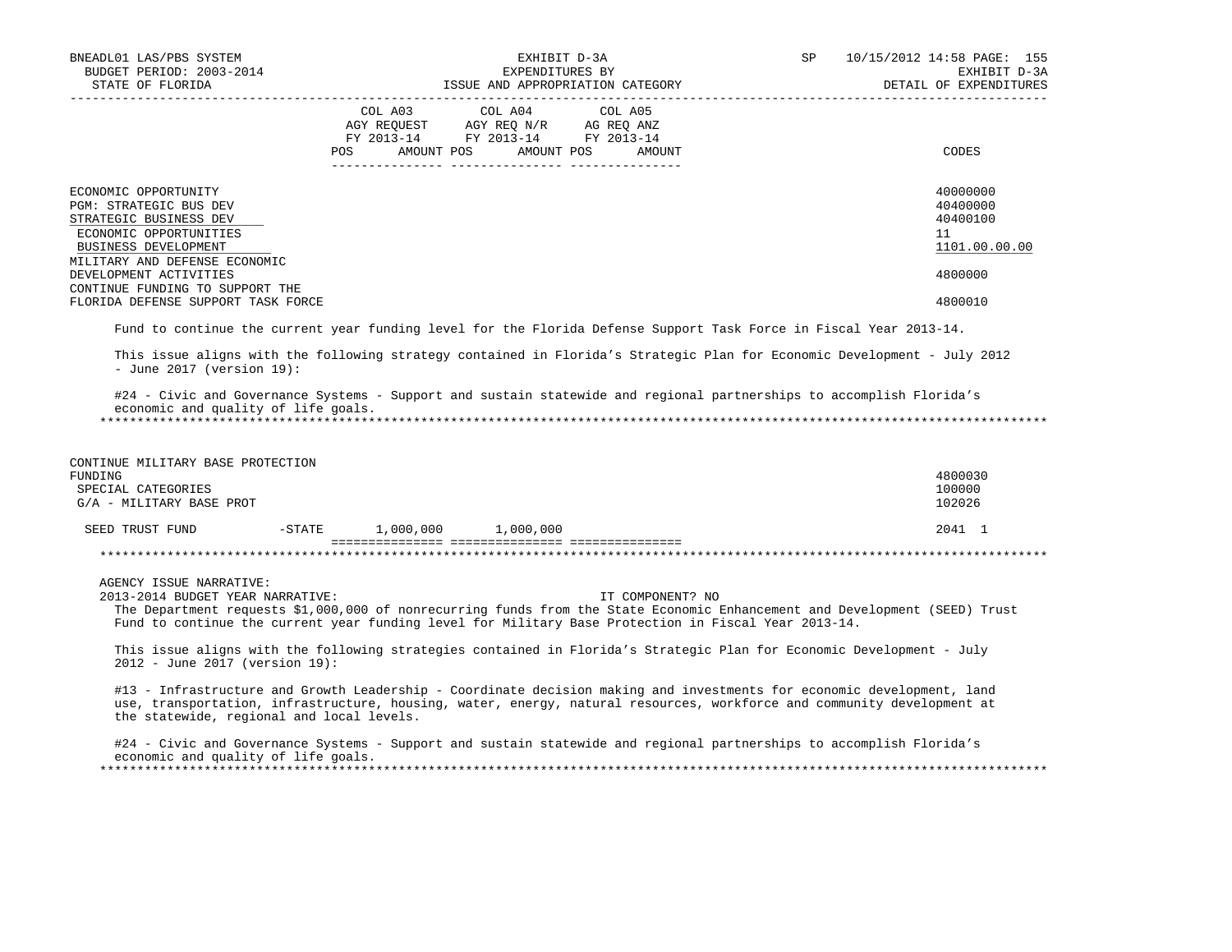| BNEADL01 LAS/PBS SYSTEM<br>BUDGET PERIOD: 2003-2014<br>STATE OF FLORIDA                                                                                       |                        | EXHIBIT D-3A<br>EXPENDITURES BY<br>ISSUE AND APPROPRIATION CATEGORY |                                                                                                                |                   |  | SP<br>10/15/2012 14:58 PAGE: 156<br>EXHIBIT D-3A<br>DETAIL OF EXPENDITURES |
|---------------------------------------------------------------------------------------------------------------------------------------------------------------|------------------------|---------------------------------------------------------------------|----------------------------------------------------------------------------------------------------------------|-------------------|--|----------------------------------------------------------------------------|
|                                                                                                                                                               |                        | COL A03                                                             | COL A04<br>AGY REQUEST AGY REQ N/R AG REQ ANZ<br>FY 2013-14 FY 2013-14 FY 2013-14<br>POS AMOUNT POS AMOUNT POS | COL A05<br>AMOUNT |  | CODES                                                                      |
| ECONOMIC OPPORTUNITY<br>PGM: STRATEGIC BUS DEV<br>STRATEGIC BUSINESS DEV<br>ECONOMIC OPPORTUNITIES<br>BUSINESS DEVELOPMENT<br>FILM AND ENTERTAINMENT ECONOMIC |                        |                                                                     |                                                                                                                |                   |  | 40000000<br>40400000<br>40400100<br>11<br>1101.00.00.00                    |
| DEVELOPMENT ACTIVITIES<br>MAINTAIN CURRENT FUNDING LEVEL FOR<br>OPERATIONS OF THE OFFICE OF FILM<br>AND ENTERTAINMENT<br>OTHER PERSONAL SERVICES              |                        |                                                                     |                                                                                                                |                   |  | 4900000<br>4900110<br>030000                                               |
| GENERAL REVENUE FUND - STATE<br>SEED TRUST FUND -STATE<br>FL INTER TRADE & PROM TF -STATE<br>TOURISM PROMOTIONAL TF -STATE                                    |                        | 9,377<br>9,377<br>4,688<br>4,688<br>_______________                 |                                                                                                                |                   |  | 1000 1<br>2041 1<br>2338 1<br>2722 1                                       |
| TOTAL APPRO                                                                                                                                                   |                        | 28,130                                                              |                                                                                                                |                   |  |                                                                            |
| EXPENSES                                                                                                                                                      |                        |                                                                     |                                                                                                                |                   |  | 040000                                                                     |
| GENERAL REVENUE FUND -STATE<br>SEED TRUST FUND -STATE<br>FL INTER TRADE & PROM TF -STATE<br>TOURISM PROMOTIONAL TF -STATE                                     |                        | 14,969<br>14,970<br>7,484<br>7,484                                  |                                                                                                                |                   |  | 1000 1<br>2041 1<br>2338 1<br>2722 1                                       |
| TOTAL APPRO                                                                                                                                                   |                        | 44,907                                                              |                                                                                                                |                   |  |                                                                            |
| OPERATING CAPITAL OUTLAY                                                                                                                                      |                        |                                                                     |                                                                                                                |                   |  | 060000                                                                     |
| GENERAL REVENUE FUND<br>SEED TRUST FUND -STATE<br>FL INTER TRADE & PROM TF -STATE<br>TOURISM PROMOTIONAL TF -STATE                                            | $-STATE$               | 256<br>256<br>128<br>128<br>---------------                         |                                                                                                                |                   |  | 1000 1<br>2041 1<br>2338 1<br>2722 1                                       |
| TOTAL APPRO                                                                                                                                                   |                        | 768                                                                 |                                                                                                                |                   |  |                                                                            |
| SPECIAL CATEGORIES<br>G/A-CONTRACTED SERVICES                                                                                                                 |                        |                                                                     |                                                                                                                |                   |  | 100000<br>100778                                                           |
| GENERAL REVENUE FUND<br>SEED TRUST FUND -STATE<br>FL INTER TRADE & PROM TF -STATE<br>TOURISM PROMOTIONAL TF                                                   | $-$ STATE<br>$-$ STATE | 15,398<br>15,399<br>7,699<br>7,699                                  |                                                                                                                |                   |  | 1000 1<br>2041 1<br>2338 1<br>2722 1                                       |
|                                                                                                                                                               |                        |                                                                     |                                                                                                                |                   |  |                                                                            |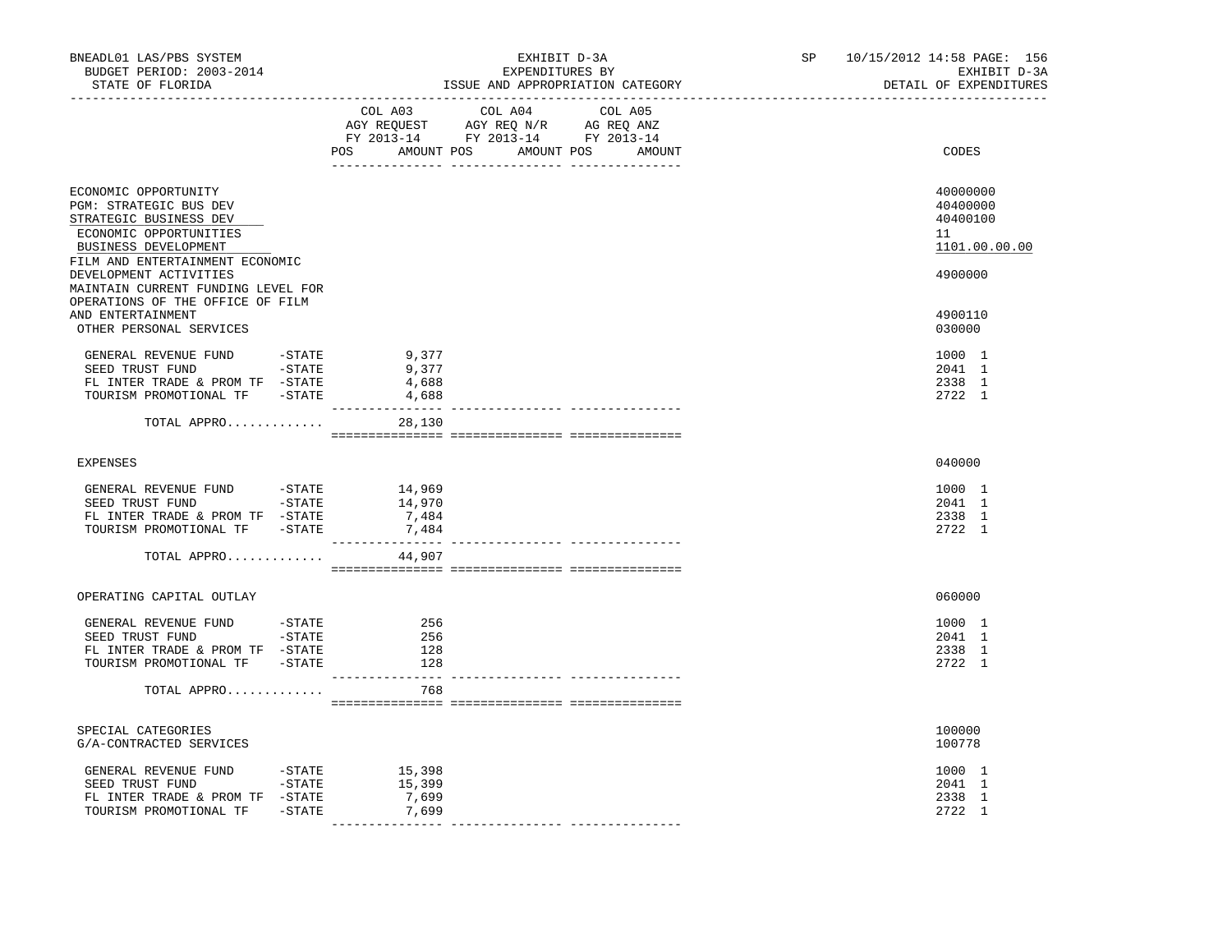| BNEADL01 LAS/PBS SYSTEM<br>BUDGET PERIOD: 2003-2014<br>STATE OF FLORIDA |                                   | EXHIBIT D-3A<br>EXPENDITURES BY<br>ISSUE AND APPROPRIATION CATEGORY                                                                                                                                                                                                                                                                                                                                                                                 | SP <sub>2</sub><br>10/15/2012 14:58 PAGE: 157<br>EXHIBIT D-3A<br>DETAIL OF EXPENDITURES |                  |  |
|-------------------------------------------------------------------------|-----------------------------------|-----------------------------------------------------------------------------------------------------------------------------------------------------------------------------------------------------------------------------------------------------------------------------------------------------------------------------------------------------------------------------------------------------------------------------------------------------|-----------------------------------------------------------------------------------------|------------------|--|
|                                                                         |                                   | COL A03 COL A04 COL A05                                                                                                                                                                                                                                                                                                                                                                                                                             |                                                                                         |                  |  |
|                                                                         |                                   | $\begin{tabular}{lllllll} \bf AGY \,\, & & & & & & & \\ \bf AGY \,\, & & & & & & \\ \bf FY \,\, & & & & & \\ \bf FY \,\, & & & & & \\ \bf PY \,\, & & & & & \\ \bf ZQ \, & & & & & \\ \bf ZQ \, & & & & & \\ \bf ZQ \, & & & & & \\ \bf ZQ \, & & & & & \\ \bf ZQ \, & & & & & \\ \bf ZQ \, & & & & & \\ \bf ZQ \, & & & & & \\ \bf ZQ \, & & & & & \\ \bf ZQ \, & & & & & \\ \bf ZQ \, & & & & & \\ \bf ZQ \, & & & & & \\ \bf ZQ \, & & & & & \\$ |                                                                                         |                  |  |
|                                                                         |                                   | POS AMOUNT POS AMOUNT POS AMOUNT                                                                                                                                                                                                                                                                                                                                                                                                                    |                                                                                         | CODES            |  |
|                                                                         |                                   |                                                                                                                                                                                                                                                                                                                                                                                                                                                     |                                                                                         |                  |  |
| ECONOMIC OPPORTUNITY                                                    |                                   |                                                                                                                                                                                                                                                                                                                                                                                                                                                     |                                                                                         | 40000000         |  |
| <b>PGM: STRATEGIC BUS DEV</b>                                           |                                   |                                                                                                                                                                                                                                                                                                                                                                                                                                                     |                                                                                         | 40400000         |  |
| STRATEGIC BUSINESS DEV                                                  |                                   |                                                                                                                                                                                                                                                                                                                                                                                                                                                     |                                                                                         | 40400100         |  |
| ECONOMIC OPPORTUNITIES                                                  |                                   |                                                                                                                                                                                                                                                                                                                                                                                                                                                     |                                                                                         | 11               |  |
| <b>BUSINESS DEVELOPMENT</b>                                             |                                   |                                                                                                                                                                                                                                                                                                                                                                                                                                                     |                                                                                         | 1101.00.00.00    |  |
| FILM AND ENTERTAINMENT ECONOMIC                                         |                                   |                                                                                                                                                                                                                                                                                                                                                                                                                                                     |                                                                                         |                  |  |
| DEVELOPMENT ACTIVITIES                                                  |                                   |                                                                                                                                                                                                                                                                                                                                                                                                                                                     |                                                                                         | 4900000          |  |
| MAINTAIN CURRENT FUNDING LEVEL FOR                                      |                                   |                                                                                                                                                                                                                                                                                                                                                                                                                                                     |                                                                                         |                  |  |
| OPERATIONS OF THE OFFICE OF FILM                                        |                                   |                                                                                                                                                                                                                                                                                                                                                                                                                                                     |                                                                                         |                  |  |
| AND ENTERTAINMENT                                                       |                                   |                                                                                                                                                                                                                                                                                                                                                                                                                                                     |                                                                                         | 4900110          |  |
| SPECIAL CATEGORIES<br>G/A-CONTRACTED SERVICES                           |                                   |                                                                                                                                                                                                                                                                                                                                                                                                                                                     |                                                                                         | 100000<br>100778 |  |
| $TOTAL$ APPRO 46,195                                                    |                                   |                                                                                                                                                                                                                                                                                                                                                                                                                                                     |                                                                                         |                  |  |
|                                                                         | ---------------- ---------------- |                                                                                                                                                                                                                                                                                                                                                                                                                                                     |                                                                                         |                  |  |
| TOTAL: MAINTAIN CURRENT FUNDING LEVEL FOR                               |                                   |                                                                                                                                                                                                                                                                                                                                                                                                                                                     |                                                                                         | 4900110          |  |
| OPERATIONS OF THE OFFICE OF FILM                                        |                                   |                                                                                                                                                                                                                                                                                                                                                                                                                                                     |                                                                                         |                  |  |
| AND ENTERTAINMENT                                                       |                                   |                                                                                                                                                                                                                                                                                                                                                                                                                                                     |                                                                                         |                  |  |
| $\texttt{TOTAL}$ ISSUE 120,000                                          |                                   |                                                                                                                                                                                                                                                                                                                                                                                                                                                     |                                                                                         |                  |  |
|                                                                         |                                   |                                                                                                                                                                                                                                                                                                                                                                                                                                                     |                                                                                         |                  |  |

2013-2014 BUDGET YEAR NARRATIVE: IT COMPONENT? NO

 The Department of Economic Opportunity requests that \$120,000 of non-recurring administrative funding provided to the Office of Film and Entertainment (OFE) in Fiscal Year 2012-13 be provided as recurring funding in Fiscal Year 2013-14. Maintaining this funding level on a recurring basis would assist the OFE with the administration and marketing of the Florida Entertainment Industry Financial Incentive Program, which has grown from a \$4.8M program to a \$296M program over the last several years.

 The purpose of the Entertainment Industry Financial Incentive Program is to encourage the use of Florida as a site for filming, for the digital production of films, and to develop and sustain the workforce and infrastructure for film, digital media, and entertainment production. Maintaining this funding for Office operations will ensure the OFE's ability to continue to fulfill our statutory requirements and sustain the level of service our incentive recipients and clients demand.

 This issue aligns with the following strategies contained in Florida's Strategic Plan for Economic Development July 2012 - June 2017 (version 19):

 #24 - Civic and Governance Systems - Support and sustain statewide and regional partnerships to accomplish Florida's economic and quality of life goals.

#25 - Civic and Governance Systems - Improve the efficiency and effectiveness of government agencies at all levels. \*\*\*\*\*\*\*\*\*\*\*\*\*\*\*\*\*\*\*\*\*\*\*\*\*\*\*\*\*\*\*\*\*\*\*\*\*\*\*\*\*\*\*\*\*\*\*\*\*\*\*\*\*\*\*\*\*\*\*\*\*\*\*\*\*\*\*\*\*\*\*\*\*\*\*\*\*\*\*\*\*\*\*\*\*\*\*\*\*\*\*\*\*\*\*\*\*\*\*\*\*\*\*\*\*\*\*\*\*\*\*\*\*\*\*\*\*\*\*\*\*\*\*\*\*\*\*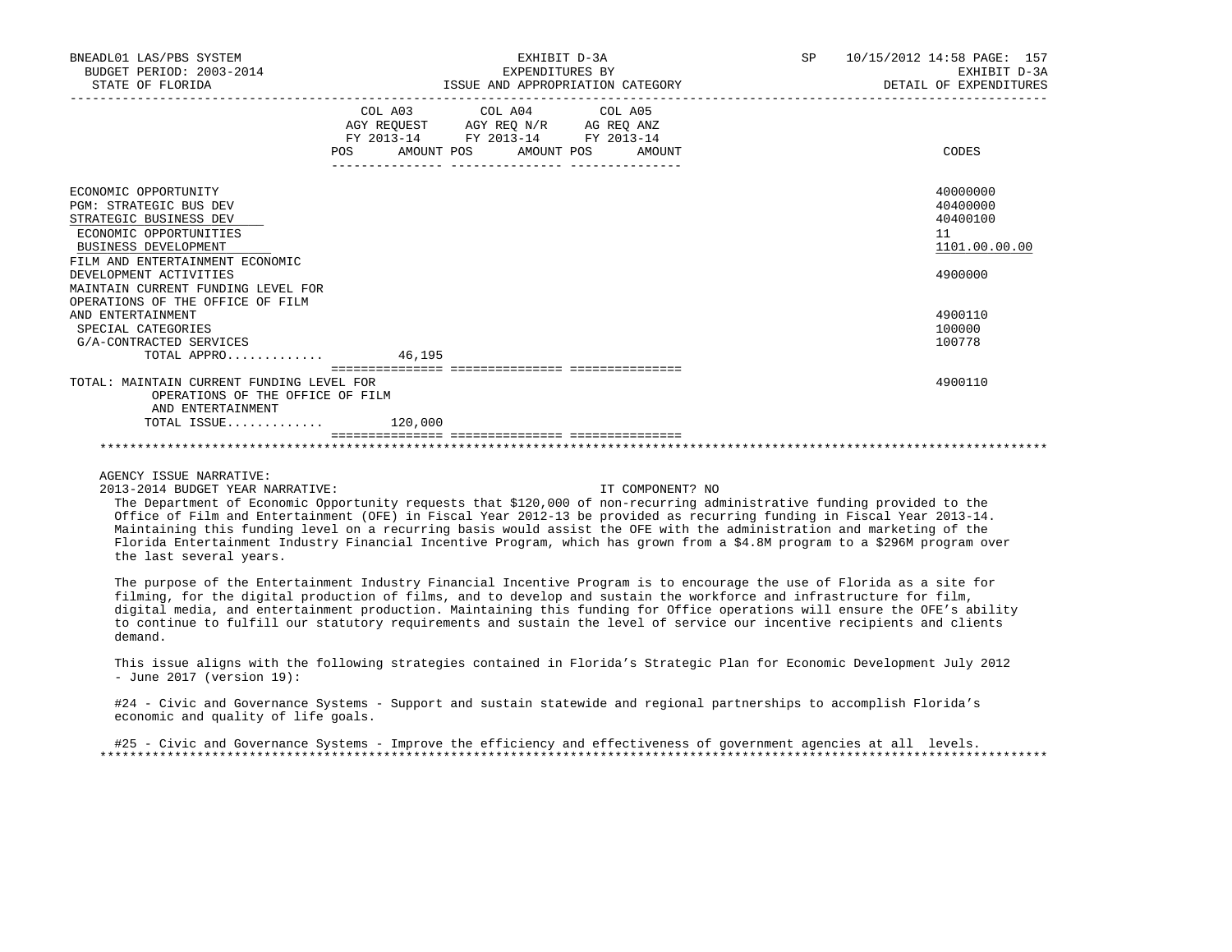| BNEADL01 LAS/PBS SYSTEM<br>BUDGET PERIOD: 2003-2014<br>STATE OF FLORIDA | EXHIBIT D-3A<br>EXPENDITURES BY<br>ISSUE AND APPROPRIATION CATEGORY |                                                                                                                            |  |  |        | SP<br>10/15/2012 14:58 PAGE: 158<br>EXHIBIT D-3A<br>DETAIL OF EXPENDITURES |  |                   |
|-------------------------------------------------------------------------|---------------------------------------------------------------------|----------------------------------------------------------------------------------------------------------------------------|--|--|--------|----------------------------------------------------------------------------|--|-------------------|
|                                                                         | POS                                                                 | COL A03 COL A04 COL A05<br>AGY REQUEST AGY REQ N/R AG REQ ANZ<br>FY 2013-14 FY 2013-14 FY 2013-14<br>AMOUNT POS AMOUNT POS |  |  | AMOUNT |                                                                            |  | CODES             |
| ECONOMIC OPPORTUNITY                                                    |                                                                     |                                                                                                                            |  |  |        |                                                                            |  | 40000000          |
| <b>PGM: STRATEGIC BUS DEV</b>                                           |                                                                     |                                                                                                                            |  |  |        |                                                                            |  | 40400000          |
| STRATEGIC BUSINESS DEV                                                  |                                                                     |                                                                                                                            |  |  |        |                                                                            |  | 40400100          |
| ECONOMIC OPPORTUNITIES                                                  |                                                                     |                                                                                                                            |  |  |        |                                                                            |  | 11                |
| BUSINESS DEVELOPMENT                                                    |                                                                     |                                                                                                                            |  |  |        |                                                                            |  | 1101.00.00.00     |
| DIVISION OF STRATEGIC BUSINESS                                          |                                                                     |                                                                                                                            |  |  |        |                                                                            |  |                   |
| DEVELOPMENT                                                             |                                                                     |                                                                                                                            |  |  |        |                                                                            |  | 5000000           |
| IMPLEMENT FLORIDA'S ECONOMIC                                            |                                                                     |                                                                                                                            |  |  |        |                                                                            |  |                   |
| DEVELOPMENT INCENTIVES DATABASE AND                                     |                                                                     |                                                                                                                            |  |  |        |                                                                            |  |                   |
| PORTAL<br>SPECIAL CATEGORIES                                            |                                                                     |                                                                                                                            |  |  |        |                                                                            |  | 5000110<br>100000 |
| G/A-CONTRACTED SERVICES                                                 |                                                                     |                                                                                                                            |  |  |        |                                                                            |  | 100778            |
|                                                                         |                                                                     |                                                                                                                            |  |  |        |                                                                            |  |                   |
| -STATE<br>GENERAL REVENUE FUND                                          |                                                                     | 250,000 250,000                                                                                                            |  |  |        |                                                                            |  | 1000 1            |
|                                                                         |                                                                     |                                                                                                                            |  |  |        |                                                                            |  |                   |

2013-2014 BUDGET YEAR NARRATIVE: IT COMPONENT? NO

 The Department requests \$250,000 in non-recurring General Revenue funds to complete the implementation of a new Economic Development Incentives Database and Portal. The current incentive tracking system was developed over ten years ago. The Department has been successful in the beginning stages of updating the existing system, using Salesforce.com and configuring it to meet the Department's needs.

 Currently, Salesforce.com is used by Enterprise Florida, Inc. and Space Florida. Aligning the Department's economic development incentives database and portal system with these partners will allow for a greater sharing of information and more comprehensive monitoring of economic development project status and benchmarks. The system will allow for better and more consistent reporting of incentive data, and greater ease of access to the Department's economic development incentive portal.

 This issue aligns with the following strategies contained in Florida's Strategic Plan for Economic Development July 2012 - June 2017 (version 19):

 #3 - Cross-Cutting Strategy - Connect economic development, talent, infrastructure, housing, partnerships and other resources within and across regions to build Florida as a globally competitive megaregion.

#12 - Innovation and Economic Development - Brand and consistently market Florida as the best state for business.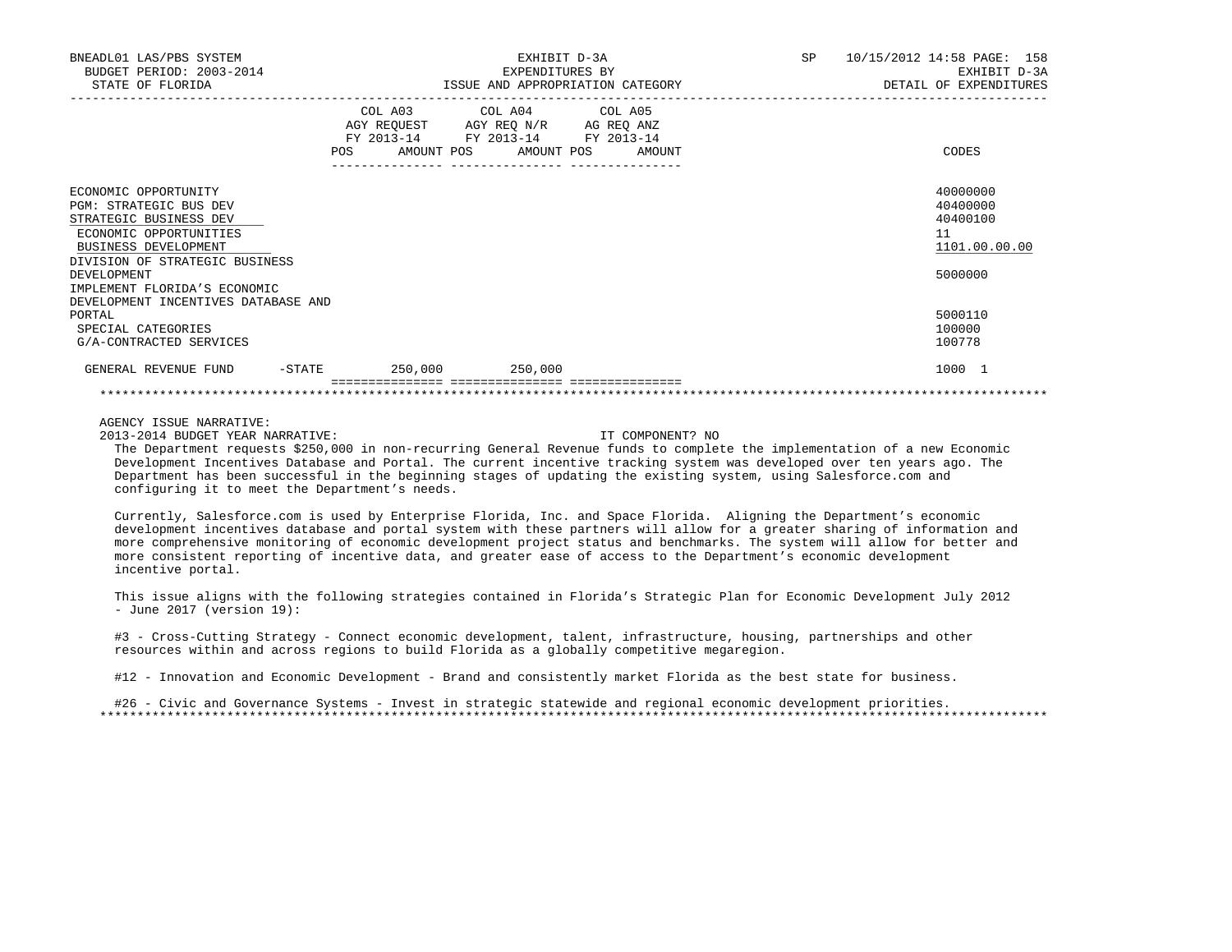| BNEADL01 LAS/PBS SYSTEM<br>BUDGET PERIOD: 2003-2014<br>STATE OF FLORIDA                                                                                                                                                                                                  |                | EXHIBIT D-3A<br>EXPENDITURES BY<br>ISSUE AND APPROPRIATION CATEGORY                                                       | SP 10/15/2012 14:58 PAGE: 159<br>EXHIBIT D-3A<br>DETAIL OF EXPENDITURES |                                                                                         |
|--------------------------------------------------------------------------------------------------------------------------------------------------------------------------------------------------------------------------------------------------------------------------|----------------|---------------------------------------------------------------------------------------------------------------------------|-------------------------------------------------------------------------|-----------------------------------------------------------------------------------------|
|                                                                                                                                                                                                                                                                          | COL A03        | ____________________________________<br>COL A04<br>AGY REQUEST AGY REQ N/R AG REQ ANZ<br>FY 2013-14 FY 2013-14 FY 2013-14 | COL A05<br>POS AMOUNT POS AMOUNT POS AMOUNT                             | CODES                                                                                   |
| ECONOMIC OPPORTUNITY<br>PGM: STRATEGIC BUS DEV<br>STRATEGIC BUSINESS DEV<br>ECONOMIC OPPORTUNITIES<br><b>BUSINESS DEVELOPMENT</b><br>DATA CENTER CONSOLIDATION<br>ADDITIONAL RESOURCES REQUIRED TO<br>SUPPORT CONSOLIDATION OF TECHNOLOGY<br>SERVICES<br><b>EXPENSES</b> |                |                                                                                                                           |                                                                         | 40000000<br>40400000<br>40400100<br>11<br>1101.00.00.00<br>55C0000<br>55C01C0<br>040000 |
| SEED TRUST FUND                                                                                                                                                                                                                                                          |                | $-$ STATE 3,034 3,034                                                                                                     |                                                                         | 2041 1                                                                                  |
| OPERATING CAPITAL OUTLAY                                                                                                                                                                                                                                                 |                |                                                                                                                           |                                                                         | 060000                                                                                  |
| SEED TRUST FUND                                                                                                                                                                                                                                                          |                | $-STATE$ 1,300 1,300                                                                                                      |                                                                         | 2041 1                                                                                  |
| SPECIAL CATEGORIES<br>G/A-CONTRACTED SERVICES                                                                                                                                                                                                                            |                |                                                                                                                           |                                                                         | 100000<br>100778                                                                        |
| SEED TRUST FUND -STATE 2,500 2,500                                                                                                                                                                                                                                       |                |                                                                                                                           |                                                                         | 2041 1                                                                                  |
| DATA PROCESSING SERVICES<br>SOUTHWOOD SRC                                                                                                                                                                                                                                |                |                                                                                                                           |                                                                         | 210000<br>210021                                                                        |
| SEED TRUST FUND                                                                                                                                                                                                                                                          | $-STATE$ 8,509 |                                                                                                                           |                                                                         | 2041 1                                                                                  |
| TOTAL: ADDITIONAL RESOURCES REQUIRED TO<br>SUPPORT CONSOLIDATION OF TECHNOLOGY<br>SERVICES                                                                                                                                                                               |                |                                                                                                                           |                                                                         | 55C01C0                                                                                 |
|                                                                                                                                                                                                                                                                          |                | TOTAL ISSUE 15,343 6,834                                                                                                  |                                                                         |                                                                                         |
|                                                                                                                                                                                                                                                                          |                |                                                                                                                           |                                                                         |                                                                                         |
| AGENCY ISSUE NARRATIVE:                                                                                                                                                                                                                                                  |                |                                                                                                                           |                                                                         |                                                                                         |

2013-2014 BUDGET YEAR NARRATIVE: IT COMPONENT? YES

 The Department of Economic Opportunity (DEO) requests a total of \$767,152 in additional resources necessary to accomplish consolidation of information technology functions within the Southwood Shared Resource Center (SSRC), including funding to pay for additional data center services at the SSRC and one-time moving costs.

 The State of Florida Data Center Consolidation initiative is targeted to reduce the overall cost of data center operations by state agencies. This initiative is based on a directive from the Florida Legislature contained in Chapter 282, Florida Statutes (F.S.), aimed at establishing a comprehensive, cost-effective state data center system. DEO is required by law to have its data center fully consolidated within the SSRC by October 31, 2013.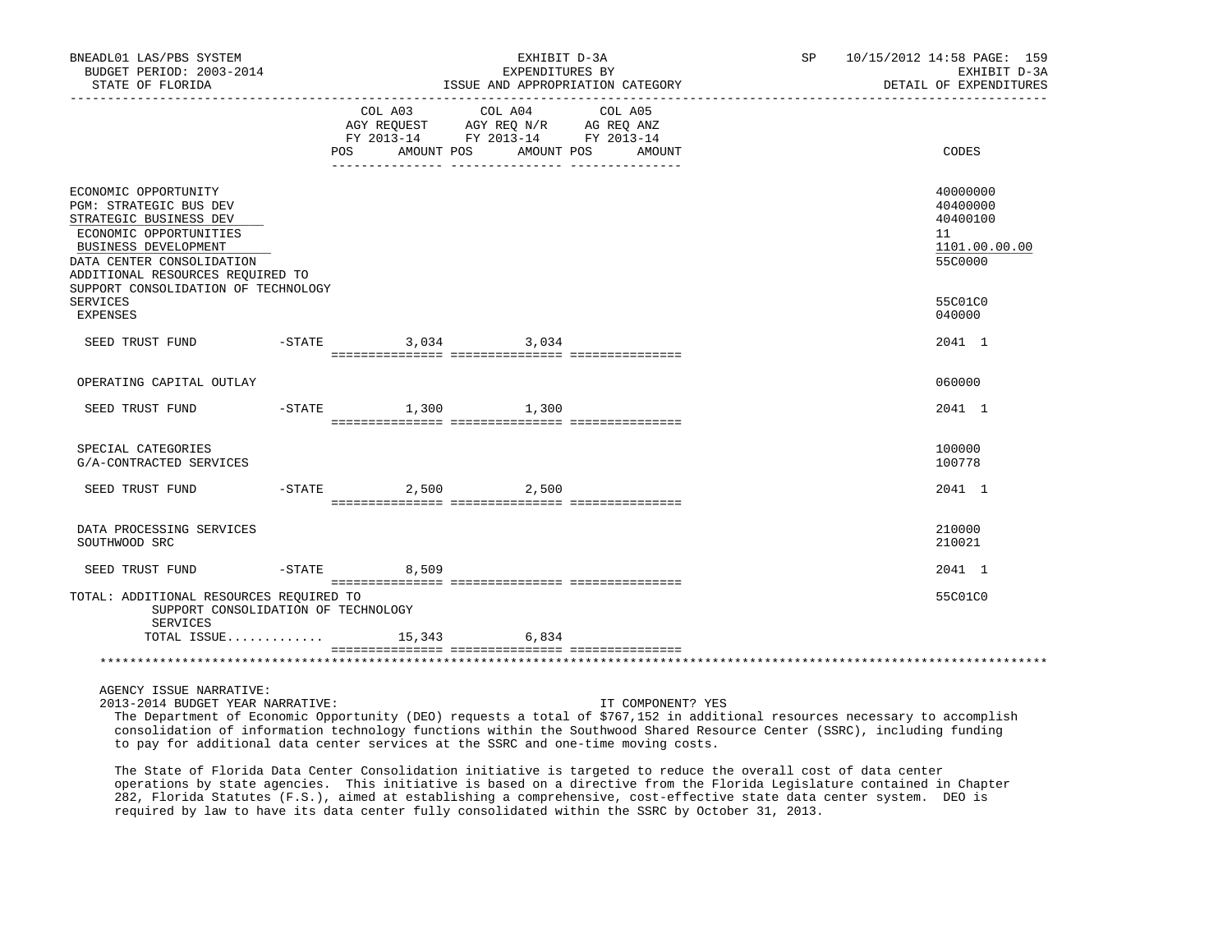| BNEADL01 LAS/PBS SYSTEM<br>BUDGET PERIOD: 2003-2014<br>STATE OF FLORIDA                                                                                                                                                                   |            | EXHIBIT D-3A<br>EXPENDITURES BY<br>ISSUE AND APPROPRIATION CATEGORY                                                           | SP     | 10/15/2012 14:58 PAGE: 160<br>EXHIBIT D-3A<br>DETAIL OF EXPENDITURES |                                                                    |
|-------------------------------------------------------------------------------------------------------------------------------------------------------------------------------------------------------------------------------------------|------------|-------------------------------------------------------------------------------------------------------------------------------|--------|----------------------------------------------------------------------|--------------------------------------------------------------------|
|                                                                                                                                                                                                                                           | <b>POS</b> | COL A03 COL A04 COL A05<br>AGY REQUEST AGY REQ N/R AG REQ ANZ<br>FY 2013-14 FY 2013-14 FY 2013-14<br>AMOUNT POS<br>AMOUNT POS | AMOUNT |                                                                      | CODES                                                              |
| ECONOMIC OPPORTUNITY<br>PGM: STRATEGIC BUS DEV<br>STRATEGIC BUSINESS DEV<br>ECONOMIC OPPORTUNITIES<br><b>BUSINESS DEVELOPMENT</b><br>DATA CENTER CONSOLIDATION<br>ADDITIONAL RESOURCES REQUIRED TO<br>SUPPORT CONSOLIDATION OF TECHNOLOGY |            |                                                                                                                               |        |                                                                      | 40000000<br>40400000<br>40400100<br>11<br>1101.00.00.00<br>55C0000 |
| <b>SERVICES</b>                                                                                                                                                                                                                           |            |                                                                                                                               |        |                                                                      | 55C01C0                                                            |
| This issue aligns with the following strategy contained in Florida's Strategic Plan for Economic Development July 2012 -<br>June 2017 (version 19):                                                                                       |            |                                                                                                                               |        |                                                                      |                                                                    |
| #25 - Civic and Governance Systems - Improve the efficiency and effectiveness of government agencies at all levels.                                                                                                                       |            |                                                                                                                               |        |                                                                      |                                                                    |
| CAPITAL IMPROVEMENT PLAN<br>$\alpha$                                                                                                                                                                                                      |            |                                                                                                                               |        |                                                                      | 9900000                                                            |

| GRANIS AND AIDS - FIAED CAPIIAL<br>OUTLAY<br>G/A-LOC GOV/NONST ENT-FCO |          |           |           | 990G000<br>140000 |
|------------------------------------------------------------------------|----------|-----------|-----------|-------------------|
| SPACE, DEFENSE, RURAL INFR                                             |          |           |           | 143150            |
| SEED TRUST FUND                                                        | $-STATE$ | 1,581,245 | 1,581,245 | 2041 1            |
|                                                                        |          |           |           |                   |

# AGENCY NARRATIVE:

 2013-2014 BUDGET YEAR NARRATIVE: SPACE, DEFENSE, RURAL INFR IT COMPONENT? NO The Department requests \$1,581,245 of nonrecurring funds from the State Economic Enhancement and Development (SEED) Trust Fund to continue the current year funding level for Space and Defense Infrastructure Fixed Capital Outlay projects in Fiscal Year 2013-14.

 This issue aligns with the following strategies contained in Florida's Strategic Plan for Economic Development - July 2012 - June 2017 (version 19):

#13 - Infrastructure and Growth Leadership - Coordinate decision making and investments for economic development, land use, transportation, infrastructure, housing, water, energy, natural resources, workforce and community development at the statewide, regional and local levels.

 #24 - Civic and Governance Systems - Support and sustain statewide and regional partnerships to accomplish Florida's economic and quality of life goals. \*\*\*\*\*\*\*\*\*\*\*\*\*\*\*\*\*\*\*\*\*\*\*\*\*\*\*\*\*\*\*\*\*\*\*\*\*\*\*\*\*\*\*\*\*\*\*\*\*\*\*\*\*\*\*\*\*\*\*\*\*\*\*\*\*\*\*\*\*\*\*\*\*\*\*\*\*\*\*\*\*\*\*\*\*\*\*\*\*\*\*\*\*\*\*\*\*\*\*\*\*\*\*\*\*\*\*\*\*\*\*\*\*\*\*\*\*\*\*\*\*\*\*\*\*\*\*